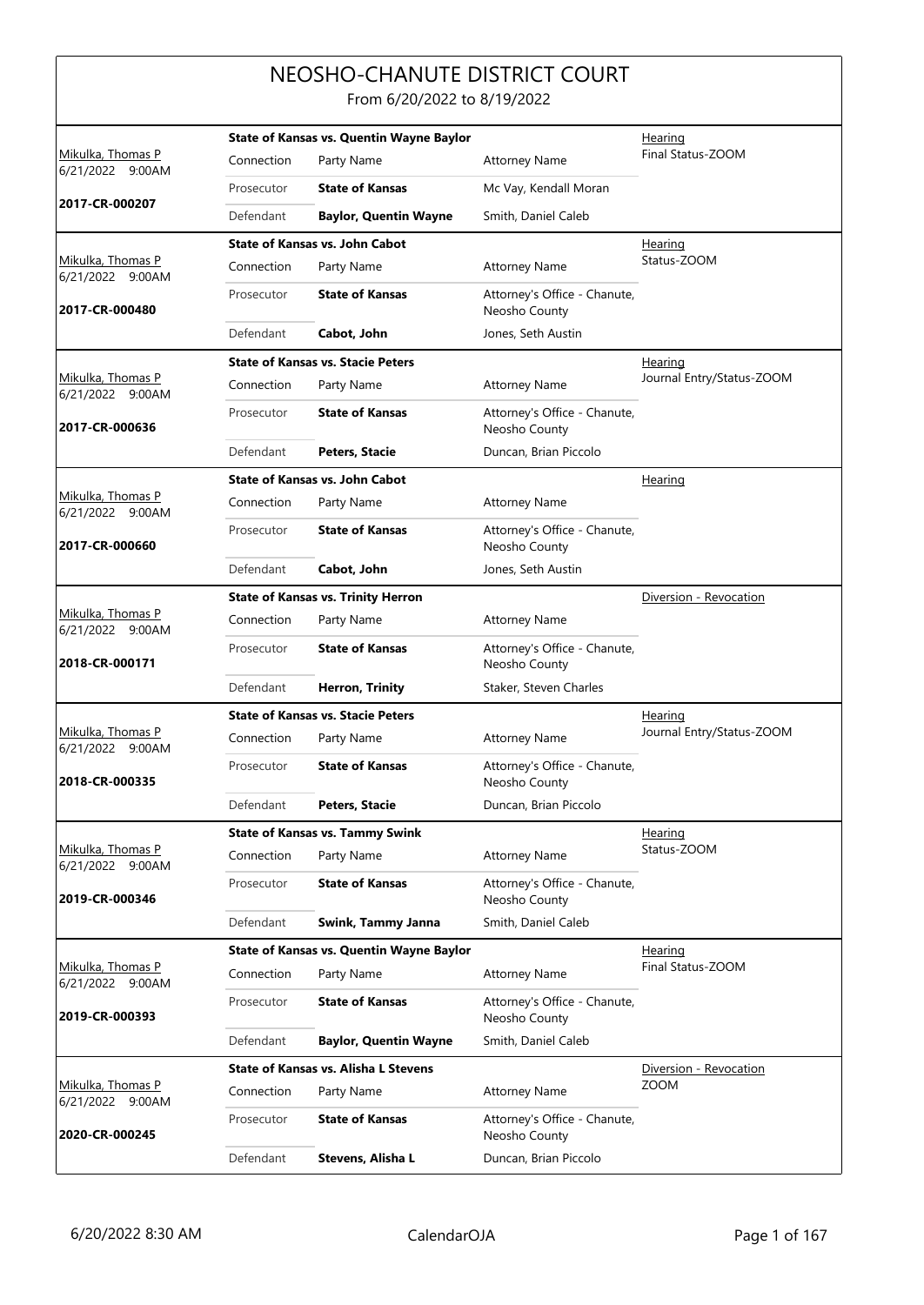|                                              | <b>State of Kansas vs. Scott Pitts</b> |                                                   |                                               | <b>Status Conference</b> |
|----------------------------------------------|----------------------------------------|---------------------------------------------------|-----------------------------------------------|--------------------------|
| <u>Mikulka, Thomas P</u><br>6/21/2022 9:00AM | Connection                             | Party Name                                        | <b>Attorney Name</b>                          | <b>ZOOM</b>              |
| 2020-CR-000247                               | Prosecutor                             | <b>State of Kansas</b>                            | Attorney's Office - Chanute,<br>Neosho County |                          |
|                                              | Defendant                              | <b>Pitts, Scott</b>                               | Lee, Clifford Wayne                           |                          |
|                                              |                                        | <b>State of Kansas vs. Quentin Wayne Baylor</b>   |                                               | Hearing                  |
| Mikulka, Thomas P<br>6/21/2022 9:00AM        | Connection                             | Party Name                                        | <b>Attorney Name</b>                          | Final Status-ZOOM        |
| 2020-CR-000309                               | Prosecutor                             | <b>State of Kansas</b>                            | Attorney's Office - Chanute,<br>Neosho County |                          |
|                                              | Defendant                              | <b>Baylor, Quentin Wayne</b>                      | Smith, Daniel Caleb                           |                          |
|                                              |                                        | <b>State of Kansas vs. Steven Jeffrey Schmidt</b> |                                               | <b>Hearing</b>           |
| Mikulka, Thomas P<br>6/21/2022 9:00AM        | Connection                             | Party Name                                        | <b>Attorney Name</b>                          | Status-ZOOM              |
| 2020-CR-000356                               | Prosecutor                             | <b>State of Kansas</b>                            | Attorney's Office - Chanute,<br>Neosho County |                          |
|                                              | Defendant                              | <b>Schmidt, Steven Jeffrey</b>                    | Smith, Daniel Caleb                           |                          |
|                                              |                                        | <b>State of Kansas vs. Quentin Wayne Baylor</b>   |                                               | Hearing                  |
| <u>Mikulka, Thomas P</u><br>6/21/2022 9:00AM | Connection                             | Party Name                                        | <b>Attorney Name</b>                          | Final Status-ZOOM        |
| 2020-CR-000382                               | Prosecutor                             | <b>State of Kansas</b>                            | Attorney's Office - Chanute,<br>Neosho County |                          |
|                                              | Defendant                              | <b>Baylor, Quentin Wayne</b>                      | Smith, Daniel Caleb                           |                          |
|                                              |                                        | State of Kansas vs. Jentri Nicole Wooden-franklin |                                               | Diversion - Status       |
| Mikulka, Thomas P<br>6/21/2022 9:00AM        | Connection                             | Party Name                                        | <b>Attorney Name</b>                          | <b>ZOOM</b>              |
| 2020-CR-000427                               | Prosecutor                             | <b>State of Kansas</b>                            | Attorney's Office - Chanute,<br>Neosho County |                          |
|                                              | Defendant                              | Wooden-franklin, Jentri<br><b>Nicole</b>          | Smith, Daniel Caleb                           |                          |
|                                              |                                        | <b>State of Kansas vs. Wyatt Lee Perry</b>        |                                               | Diversion - Status       |
| Mikulka, Thomas P<br>6/21/2022 9:00AM        | Connection                             | Party Name                                        | <b>Attorney Name</b>                          | <b>ZOOM</b>              |
| NOC-2020-CR-000460                           | Prosecutor                             | <b>State of Kansas</b>                            | Attorney's Office - Chanute,<br>Neosho County |                          |
|                                              | Defendant                              | Perry, Wyatt Lee                                  | Depew, Philip Douglas                         |                          |
|                                              |                                        | <b>State of Kansas vs. Brian Duecy</b>            |                                               | <u>Hearing</u>           |
| Mikulka, Thomas P<br>6/21/2022 9:00AM        | Connection                             | Party Name                                        | <b>Attorney Name</b>                          | Status-ZOOM              |
| NOC-2020-CR-000480                           | Prosecutor                             | <b>State of Kansas</b>                            | Attorney's Office - Chanute,<br>Neosho County |                          |
|                                              | Defendant                              | Duecy, Brian                                      | Jones, Seth Austin                            |                          |
|                                              |                                        | <b>State of Kansas vs. Tammy Swink</b>            |                                               | Hearing                  |
| Mikulka, Thomas P<br>6/21/2022 9:00AM        | Connection                             | Party Name                                        | <b>Attorney Name</b>                          | Status-ZOOM              |
| NOC-2021-CR-000115                           | Prosecutor                             | <b>State of Kansas</b>                            | Attorney's Office - Chanute,<br>Neosho County |                          |
|                                              | Defendant                              | Swink, Tammy                                      | Smith, Daniel Caleb                           |                          |
|                                              |                                        | <b>State of Kansas vs. Dillon M Wasson</b>        |                                               | <u>Hearing</u>           |
| Mikulka, Thomas P<br>6/21/2022 9:00AM        | Connection                             | Party Name                                        | <b>Attorney Name</b>                          | Status-ZOOM              |
| NOC-2021-CR-000149                           | Prosecutor                             | <b>State of Kansas</b>                            | Attorney's Office - Chanute,<br>Neosho County |                          |
|                                              | Defendant                              | Wasson, Dillon M                                  | Smith, Daniel Caleb                           |                          |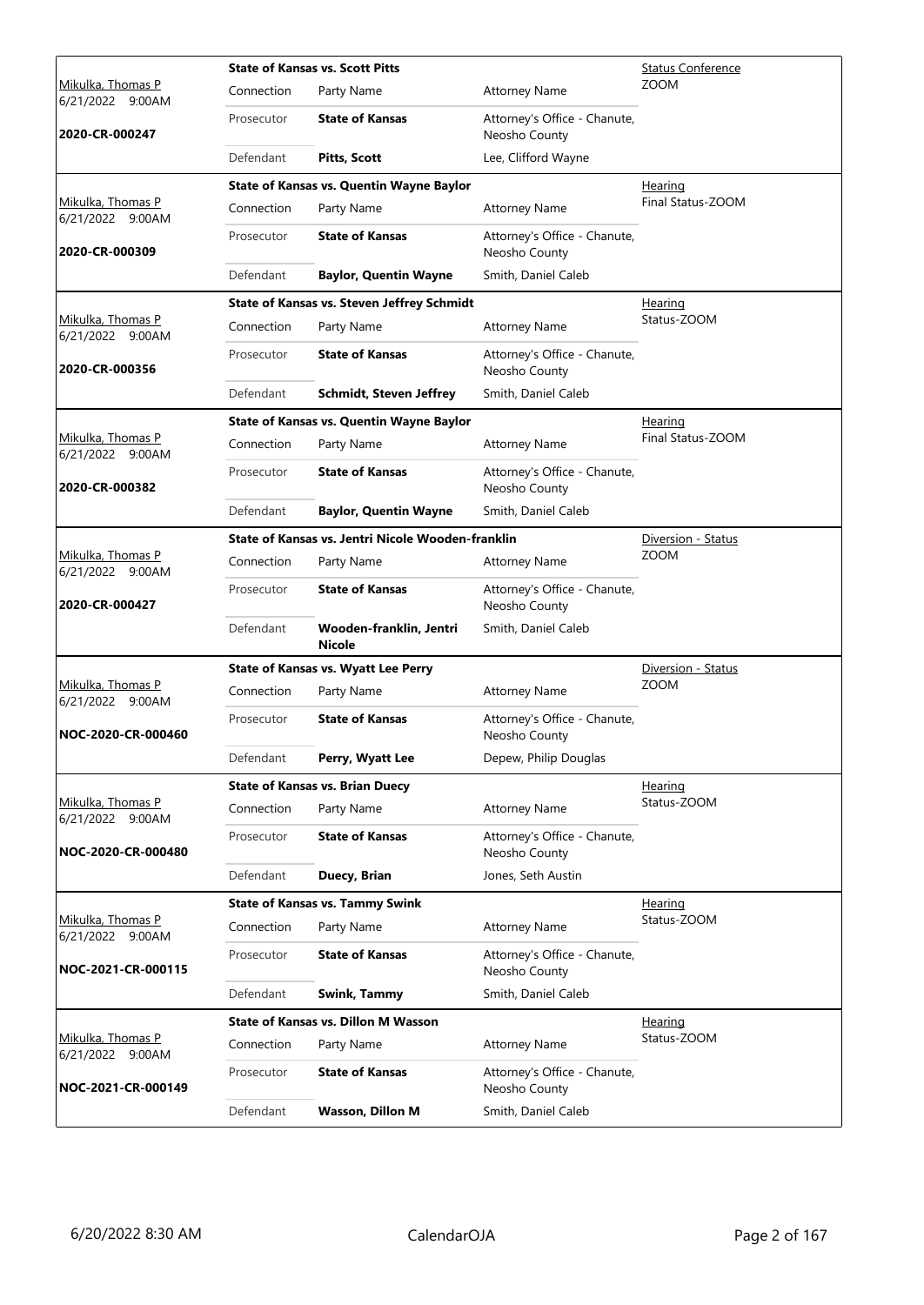|                                              |            | <b>State of Kansas vs. Bryce Patrick Weldon</b>  |                                               | Diversion - Status |
|----------------------------------------------|------------|--------------------------------------------------|-----------------------------------------------|--------------------|
| <u>Mikulka, Thomas P</u><br>6/21/2022 9:00AM | Connection | Party Name                                       | <b>Attorney Name</b>                          | <b>ZOOM</b>        |
| NOC-2021-CR-000150                           | Prosecutor | <b>State of Kansas</b>                           | Attorney's Office - Chanute,<br>Neosho County |                    |
|                                              | Defendant  | <b>Weldon, Bryce Patrick</b>                     | Bideau, David J.                              |                    |
|                                              |            | <b>State of Kansas vs. Luke Graves</b>           |                                               | Hearing            |
| Mikulka, Thomas P<br>6/21/2022 9:00AM        | Connection | Party Name                                       | <b>Attorney Name</b>                          | Status-ZOOM        |
| NOC-2021-CR-000154                           | Prosecutor | <b>State of Kansas</b>                           | Attorney's Office - Chanute,<br>Neosho County |                    |
|                                              | Defendant  | Graves, Luke                                     | Smith, Daniel Caleb                           |                    |
|                                              |            | State of Kansas vs. Megan Leigh Monk             |                                               | <b>Hearing</b>     |
| Mikulka, Thomas P<br>6/21/2022 9:00AM        | Connection | Party Name                                       | <b>Attorney Name</b>                          | Status-ZOOM        |
| NOC-2021-CR-000213                           | Prosecutor | <b>State of Kansas</b>                           | Attorney's Office - Chanute,<br>Neosho County |                    |
|                                              | Defendant  | Monk, Megan Leigh                                | Smith, Daniel Caleb                           |                    |
|                                              |            | <b>State of Kansas vs. Luke M. Graves</b>        |                                               | Hearing            |
| Mikulka, Thomas P<br>6/21/2022 9:00AM        | Connection | Party Name                                       | <b>Attorney Name</b>                          | Status-ZOOM        |
| NOC-2021-CR-000255                           | Prosecutor | <b>State of Kansas</b>                           | Attorney's Office - Chanute,<br>Neosho County |                    |
|                                              | Defendant  | Graves, Luke M.                                  | Smith, Daniel Caleb                           |                    |
|                                              |            | <b>State of Kansas vs. Janice Dorris Wilder</b>  |                                               | Diversion - Status |
| Mikulka, Thomas P<br>6/21/2022 9:00AM        | Connection | Party Name                                       | <b>Attorney Name</b>                          | <b>ZOOM</b>        |
| NOC-2021-CR-000268                           | Prosecutor | <b>State of Kansas</b>                           | Attorney's Office - Chanute,<br>Neosho County |                    |
|                                              | Defendant  | <b>Wilder, Janice Dorris</b>                     | Smith, Daniel Caleb                           |                    |
|                                              |            | <b>State of Kansas vs. Dillon Michael Wasson</b> | <b>Hearing</b>                                |                    |
| Mikulka, Thomas P<br>6/21/2022 9:00AM        | Connection | Party Name                                       | <b>Attorney Name</b>                          | Status-ZOOM        |
| NOC-2021-CR-000292                           | Prosecutor | <b>State of Kansas</b>                           | Attorney's Office - Chanute,<br>Neosho County |                    |
|                                              | Defendant  | Wasson, Dillon Michael                           | Smith, Daniel Caleb                           |                    |
|                                              |            | <b>State of Kansas vs. Luke M. Graves</b>        |                                               | Hearing            |
| Mikulka, Thomas P<br>6/21/2022 9:00AM        | Connection | Party Name                                       | <b>Attorney Name</b>                          | Status-ZOOM        |
| NOC-2021-CR-000390                           | Prosecutor | <b>State of Kansas</b>                           | Attorney's Office - Chanute,<br>Neosho County |                    |
|                                              | Defendant  | Graves, Luke M.                                  | Smith, Daniel Caleb                           |                    |
|                                              |            | <b>State of Kansas vs. Jeremy A Schommer</b>     |                                               | Hearing            |
| Mikulka, Thomas P<br>6/21/2022 9:00AM        | Connection | Party Name                                       | <b>Attorney Name</b>                          | Status-ZOOM        |
| NOC-2021-CR-000466                           | Prosecutor | <b>State of Kansas</b>                           | Attorney's Office - Chanute,<br>Neosho County |                    |
|                                              | Defendant  | <b>Schommer, Jeremy A</b>                        | Jones, Seth Austin                            |                    |
|                                              |            | <b>State of Kansas vs. Tammy Swink</b>           |                                               | <b>Hearing</b>     |
| Mikulka, Thomas P<br>6/21/2022 9:00AM        | Connection | Party Name                                       | <b>Attorney Name</b>                          | Status-ZOOM        |
| NOC-2021-CR-000476                           | Prosecutor | <b>State of Kansas</b>                           | Attorney's Office - Chanute,<br>Neosho County |                    |
|                                              | Defendant  | Swink, Tammy                                     | Smith, Daniel Caleb                           |                    |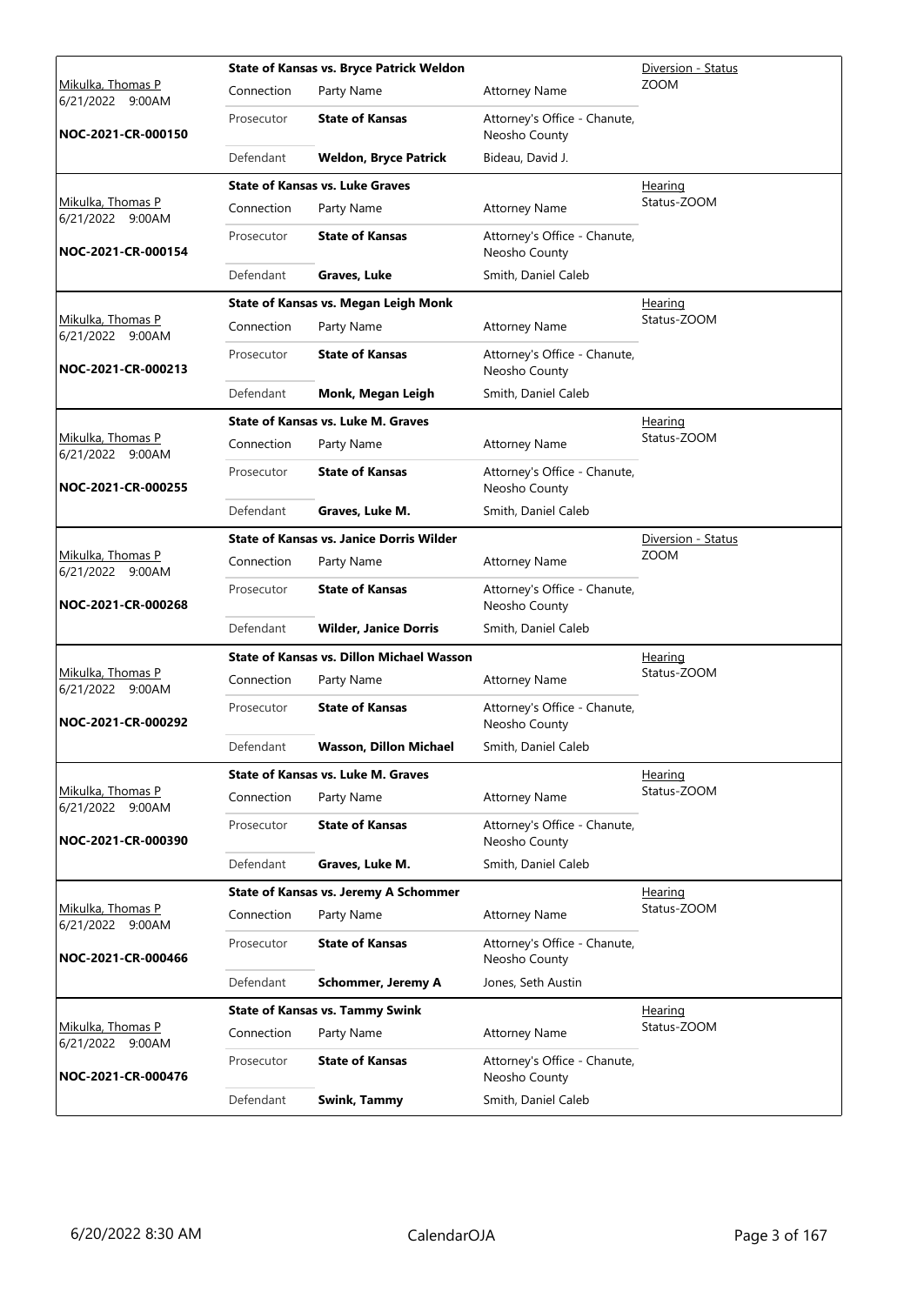|                                              |            | State of Kansas vs. Megan Leigh Monk           |                                               | Hearing                  |
|----------------------------------------------|------------|------------------------------------------------|-----------------------------------------------|--------------------------|
| Mikulka, Thomas P<br>6/21/2022<br>9:00AM     | Connection | Party Name                                     | <b>Attorney Name</b>                          | Status-ZOOM              |
| NOC-2021-CR-000528                           | Prosecutor | <b>State of Kansas</b>                         | Attorney's Office - Chanute,<br>Neosho County |                          |
|                                              | Defendant  | Monk, Megan Leigh                              | Smith, Daniel Caleb                           |                          |
|                                              |            | State of Kansas vs. Joel L. Maple              |                                               | <b>Status Conference</b> |
| Mikulka, Thomas P<br>6/21/2022 9:00AM        | Connection | Party Name                                     | <b>Attorney Name</b>                          | <b>ZOOM</b>              |
| NOC-2022-CR-000027                           | Prosecutor | <b>State of Kansas</b>                         | Attorney's Office - Chanute,<br>Neosho County |                          |
|                                              | Defendant  | Maple, Joel L.                                 | De Voe, Sue E.                                |                          |
|                                              |            | <b>State of Kansas vs. Meghan McRay</b>        |                                               | <u>Hearing</u>           |
| Mikulka, Thomas P<br>6/21/2022 9:00AM        | Connection | Party Name                                     | <b>Attorney Name</b>                          | Status-ZOOM              |
| NOC-2022-CR-000032                           | Prosecutor | <b>State of Kansas</b>                         | Attorney's Office - Chanute,<br>Neosho County |                          |
|                                              | Defendant  | McRay, Meghan                                  | Ikram, Jennifer Lindsey                       |                          |
|                                              |            | <b>State of Kansas vs. Megan Monk</b>          |                                               | <b>Status Conference</b> |
| <u>Mikulka, Thomas P</u><br>6/21/2022 9:00AM | Connection | Party Name                                     | <b>Attorney Name</b>                          | <b>ZOOM</b>              |
| NOC-2022-CR-000065                           | Prosecutor | <b>State of Kansas</b>                         | Attorney's Office - Chanute,<br>Neosho County |                          |
|                                              | Defendant  | Monk, Megan                                    | Smith, Daniel Caleb                           |                          |
|                                              |            | <b>State of Kansas vs. Kevin Brown</b>         |                                               | <u>Hearing</u>           |
| Mikulka, Thomas P<br>6/21/2022 9:30AM        | Connection | Party Name                                     | <b>Attorney Name</b>                          | Pay/Appear/Status-ZOOM   |
| 2019-CR-000157                               | Prosecutor | <b>State of Kansas</b>                         | Attorney's Office - Chanute,<br>Neosho County |                          |
|                                              | Defendant  | <b>Brown, Kevin</b>                            | Duncan, Brian Piccolo                         |                          |
|                                              |            | <b>State of Kansas vs. Kristen Dreher</b>      |                                               | Hearing                  |
| Mikulka, Thomas P<br>6/21/2022 9:30AM        | Connection | Party Name                                     | <b>Attorney Name</b>                          | Order to Appear-ZOOM     |
| 2020-CR-000320                               | Prosecutor | <b>State of Kansas</b>                         | Attorney's Office - Chanute,<br>Neosho County |                          |
|                                              | Defendant  | Dreher, Kristen                                | Duncan, Brian Piccolo                         |                          |
|                                              |            | State of Kansas vs. Justin L. Anderson         |                                               | Hearing                  |
| Mikulka, Thomas P<br>6/21/2022 9:30AM        | Connection | Party Name                                     | <b>Attorney Name</b>                          | Status-ZOOM              |
| NOC-2021-CR-000018                           | Prosecutor | <b>State of Kansas</b>                         | Attorney's Office - Chanute,<br>Neosho County |                          |
|                                              | Defendant  | Anderson, Justin L.                            | Griebat, Jeb Cameron                          |                          |
|                                              |            | <b>State of Kansas vs. Terry Tarkelly</b>      |                                               | <u>Hearing</u>           |
| Mikulka, Thomas P<br>6/21/2022 9:30AM        | Connection | Party Name                                     | <b>Attorney Name</b>                          | Status-ZOOM              |
| NOC-2021-CR-000141                           | Prosecutor | <b>State of Kansas</b>                         | Attorney's Office - Chanute,<br>Neosho County |                          |
|                                              | Defendant  | <b>Tarkelly, Terry</b>                         | Duncan, Brian Piccolo                         |                          |
|                                              |            | <b>State of Kansas vs. Timothy Ryan Martin</b> |                                               | Hearing                  |
| Mikulka, Thomas P<br>6/21/2022 9:30AM        | Connection | Party Name                                     | <b>Attorney Name</b>                          | Status-ZOOM              |
| NOC-2021-CR-000186                           | Prosecutor | <b>State of Kansas</b>                         | Attorney's Office - Chanute,<br>Neosho County |                          |
|                                              | Defendant  | <b>Martin, Timothy Ryan</b>                    | Duncan, Brian Piccolo                         |                          |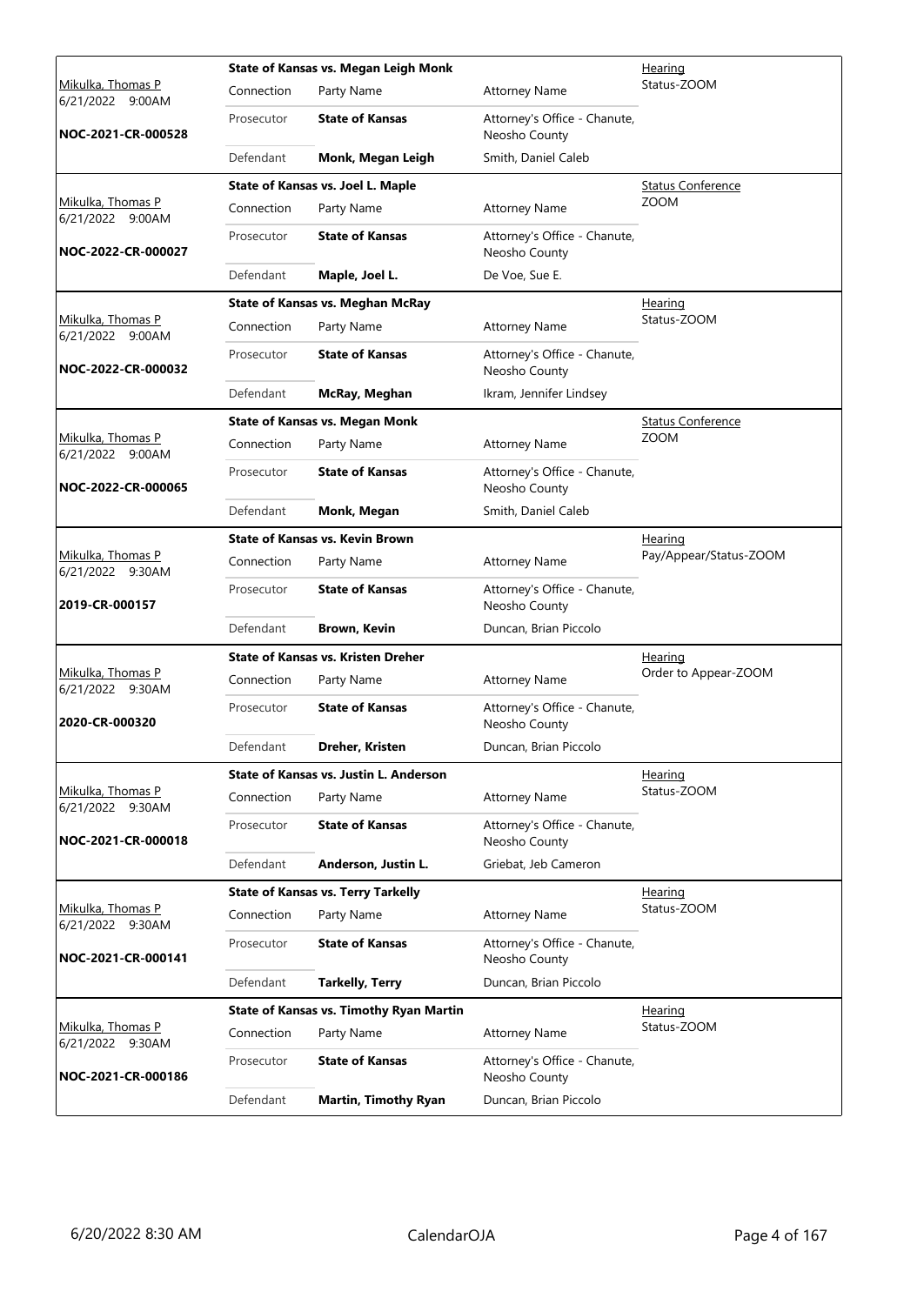|                                              |                                   | State of Kansas vs. Cheyanne Casida                              | Diversion - Status                            |                          |  |
|----------------------------------------------|-----------------------------------|------------------------------------------------------------------|-----------------------------------------------|--------------------------|--|
| <u>Mikulka, Thomas P</u><br>6/21/2022 9:30AM | Connection                        | Party Name                                                       | <b>Attorney Name</b>                          | <b>ZOOM</b>              |  |
| NOC-2021-CR-000237                           | Prosecutor                        | <b>State of Kansas</b>                                           | Attorney's Office - Chanute,<br>Neosho County |                          |  |
|                                              | Defendant                         | Casida, Cheyanne                                                 | Griebat, Jeb Cameron                          |                          |  |
|                                              |                                   | <b>State of Kansas vs. Kevin Paul Brown</b>                      |                                               | Hearing                  |  |
| Mikulka, Thomas P<br>6/21/2022 9:30AM        | Connection                        | Party Name                                                       | <b>Attorney Name</b>                          | Pay/Appear/Status-ZOOM   |  |
| NOC-2021-CR-000245                           | Prosecutor                        | <b>State of Kansas</b>                                           | Attorney's Office - Chanute,<br>Neosho County |                          |  |
|                                              | Defendant                         | <b>Brown, Kevin Paul</b>                                         | Duncan, Brian Piccolo                         |                          |  |
|                                              | Sealed ********* Sealed ********* |                                                                  |                                               | <u>Hearing</u>           |  |
| Mikulka, Thomas P<br>6/21/2022 9:30AM        | Connection                        | Party Name                                                       | <b>Attorney Name</b>                          | Pay/Appear/Status-ZOOM   |  |
| NOC-2021-CR-000258                           | Prosecutor                        | Sealed                                                           | Attorney's Office - Chanute,<br>Neosho County |                          |  |
|                                              | Defendant                         | <b>Sealed</b>                                                    | Duncan, Brian Piccolo                         |                          |  |
|                                              |                                   | State of Kansas vs. Frederick John Foshag                        |                                               | <b>Status Conference</b> |  |
| Mikulka, Thomas P<br>6/21/2022 9:30AM        | Connection                        | Party Name                                                       | <b>Attorney Name</b>                          | <b>ZOOM</b>              |  |
| NOC-2021-CR-000366                           | Prosecutor                        | <b>State of Kansas</b>                                           | Attorney's Office - Chanute,<br>Neosho County |                          |  |
|                                              | Defendant                         | Foshag, Frederick John                                           | Griebat, Jeb Cameron                          |                          |  |
|                                              |                                   | State of Kansas vs. Thomas Earl Annett, Jr                       |                                               | Diversion - Status       |  |
| Mikulka, Thomas P<br>6/21/2022 9:30AM        | Connection                        | Party Name                                                       | <b>Attorney Name</b>                          | <b>ZOOM</b>              |  |
| NOC-2021-CR-000382                           | Prosecutor                        | <b>State of Kansas</b>                                           | Attorney's Office - Chanute,<br>Neosho County |                          |  |
|                                              | Defendant                         | Annett, Thomas Earl, Jr                                          | Duncan, Brian Piccolo                         |                          |  |
|                                              |                                   | <b>State of Kansas vs. Timothy Ryan Martin</b>                   |                                               | Hearing                  |  |
| Mikulka, Thomas P<br>6/21/2022 9:30AM        | Connection                        | Party Name                                                       | <b>Attorney Name</b>                          | Status-ZOOM              |  |
| NOC-2021-CR-000393                           | Prosecutor                        | <b>State of Kansas</b>                                           | Attorney's Office - Chanute,<br>Neosho County |                          |  |
|                                              | Defendant                         | Martin, Timothy Ryan                                             | Duncan, Brian Piccolo                         |                          |  |
|                                              |                                   | State of Kansas vs. Cameron Everett Douglas Sprague              |                                               | Hearing                  |  |
| Mikulka, Thomas P<br>6/21/2022 9:30AM        | Connection                        | Party Name                                                       | <b>Attorney Name</b>                          | Status-ZOOM              |  |
| NOC-2021-CR-000411                           | Prosecutor                        | <b>State of Kansas</b>                                           | Attorney's Office - Chanute,<br>Neosho County |                          |  |
|                                              | Defendant                         | Sprague, Cameron Everett Duncan, Brian Piccolo<br><b>Douglas</b> |                                               |                          |  |
|                                              |                                   | State of Kansas vs. Timothy R. Martin                            |                                               | Hearing                  |  |
| Mikulka, Thomas P<br>6/21/2022 9:30AM        | Connection                        | Party Name                                                       | <b>Attorney Name</b>                          | Status-ZOOM              |  |
| NOC-2021-CR-000453                           | Prosecutor                        | <b>State of Kansas</b>                                           | Attorney's Office - Chanute,<br>Neosho County |                          |  |
|                                              | Defendant                         | Martin, Timothy R.                                               | Duncan, Brian Piccolo                         |                          |  |
|                                              |                                   | <b>State of Kansas vs. Melissa Kuffler</b>                       |                                               | Diversion - Status       |  |
| Mikulka, Thomas P<br>6/21/2022 9:30AM        | Connection                        | Party Name                                                       | <b>Attorney Name</b>                          | <b>ZOOM</b>              |  |
| NOC-2021-CR-000460                           | Prosecutor                        | <b>State of Kansas</b>                                           | Attorney's Office - Chanute,<br>Neosho County |                          |  |
|                                              | Defendant                         | Kuffler, Melissa                                                 | Duncan, Brian Piccolo                         |                          |  |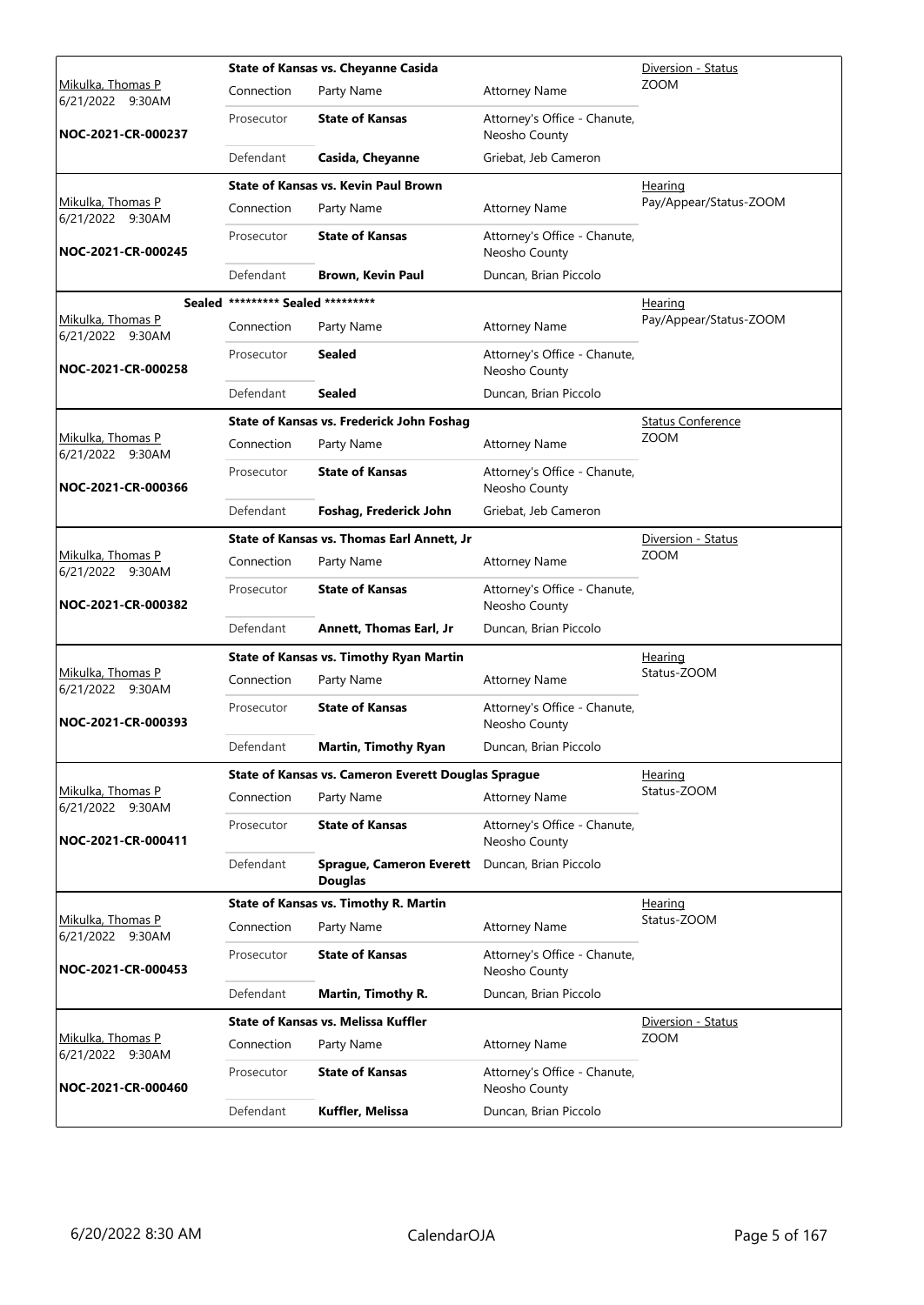|                                              |                      | <b>State of Kansas vs. Timothy Ryan Martin</b>    | Hearing                                       |                              |  |
|----------------------------------------------|----------------------|---------------------------------------------------|-----------------------------------------------|------------------------------|--|
| <u>Mikulka, Thomas P</u><br>6/21/2022 9:30AM | Connection           | Party Name                                        | <b>Attorney Name</b>                          | Status-ZOOM                  |  |
| NOC-2021-CR-000482                           | Prosecutor           | <b>State of Kansas</b>                            | Attorney's Office - Chanute,<br>Neosho County |                              |  |
|                                              | Defendant            | <b>Martin, Timothy Ryan</b>                       | Duncan, Brian Piccolo                         |                              |  |
|                                              |                      | State of Kansas vs. Caleb Ryan Tredway            |                                               | Hearing                      |  |
| Mikulka, Thomas P<br>6/21/2022 9:30AM        | Connection           | Party Name                                        | <b>Attorney Name</b>                          | Status-ZOOM                  |  |
| NOC-2021-CR-000487                           | Prosecutor           | <b>State of Kansas</b>                            | Attorney's Office - Chanute,<br>Neosho County |                              |  |
|                                              | Defendant            | Tredway, Caleb Ryan                               | Duncan, Brian Piccolo                         |                              |  |
|                                              |                      | In the Matter of Billy Joe Smith, III             |                                               | <b>Hearing</b>               |  |
| Mikulka, Thomas P<br>6/21/2022 9:30AM        | Connection           | Party Name                                        | <b>Attorney Name</b>                          | Status-ZOOM                  |  |
| NOC-2021-JV-000017                           | Prosecutor           | <b>State of Kansas</b>                            | Attorney's Office - Chanute,<br>Neosho County |                              |  |
|                                              | Juvenile<br>Offender | Smith, Billy Joe, III                             | Griebat, Jeb Cameron                          |                              |  |
|                                              |                      | <b>State of Kansas vs. Justin Lee Anderson</b>    |                                               | <u>Hearing</u>               |  |
| Mikulka, Thomas P<br>6/21/2022 9:30AM        | Connection           | Party Name                                        | <b>Attorney Name</b>                          | Status-ZOOM                  |  |
| NOC-2022-CR-000002                           | Prosecutor           | <b>State of Kansas</b>                            | Attorney's Office - Chanute,<br>Neosho County |                              |  |
|                                              | Defendant            | Anderson, Justin Lee                              | Griebat, Jeb Cameron                          |                              |  |
|                                              |                      | State of Kansas vs. Kaylee Mae Friend             |                                               | <b>Hearing</b>               |  |
| Mikulka, Thomas P<br>6/21/2022 9:30AM        | Connection           | Party Name                                        | <b>Attorney Name</b>                          | Status-ZOOM                  |  |
| NOC-2022-CR-000038                           | Prosecutor           | <b>State of Kansas</b>                            | Attorney's Office - Chanute,<br>Neosho County |                              |  |
|                                              | Defendant            | Friend, Kaylee Mae                                | Duncan, Brian Piccolo                         |                              |  |
|                                              |                      | State of Kansas vs. Jeremy Christian Stringfellow | Hearing                                       |                              |  |
| Mikulka, Thomas P<br>6/21/2022 9:30AM        | Connection           | Party Name                                        | <b>Attorney Name</b>                          | Status-ZOOM                  |  |
| NOC-2022-CR-000039                           | Prosecutor           | <b>State of Kansas</b>                            | Attorney's Office - Chanute,<br>Neosho County |                              |  |
|                                              | Defendant            | <b>Stringfellow, Jeremy</b><br>Christian          | Lee, Clifford Wayne                           |                              |  |
|                                              |                      | State of Kansas vs. Stephanie Melissa Goldner     |                                               | Hearing                      |  |
| Mikulka, Thomas P<br>6/21/2022 9:30AM        | Connection           | Party Name                                        | <b>Attorney Name</b>                          | Status-ZOOM                  |  |
| NOC-2022-CR-000043                           | Prosecutor           | <b>State of Kansas</b>                            | Attorney's Office - Chanute,<br>Neosho County |                              |  |
|                                              | Defendant            | Goldner, Stephanie Melissa Duncan, Brian Piccolo  |                                               |                              |  |
|                                              |                      | State of Kansas vs. William Jacob Albin           |                                               | Hearing                      |  |
| Mikulka, Thomas P<br>6/21/2022 10:30AM       | Connection           | Party Name                                        | <b>Attorney Name</b>                          | Discovery Status-ZOOM        |  |
| 2018-CR-000494                               | Prosecutor           | <b>State of Kansas</b>                            | Attorney's Office - Chanute,<br>Neosho County |                              |  |
|                                              | Defendant            | Albin, William Jacob                              | Witt, Jay Dee                                 |                              |  |
|                                              |                      | <b>State of Kansas vs. Jeremy Shultz</b>          |                                               | <b>Probation - Violation</b> |  |
| Mikulka, Thomas P<br>6/21/2022 10:30AM       | Connection           | Party Name                                        | <b>Attorney Name</b>                          | <b>ZOOM</b>                  |  |
| 2019-CR-000310                               | Prosecutor           | <b>State of Kansas</b>                            | Attorney's Office - Chanute,<br>Neosho County |                              |  |
|                                              | Defendant            | Shultz, Jeremy                                    | De Voe, Sue E.                                |                              |  |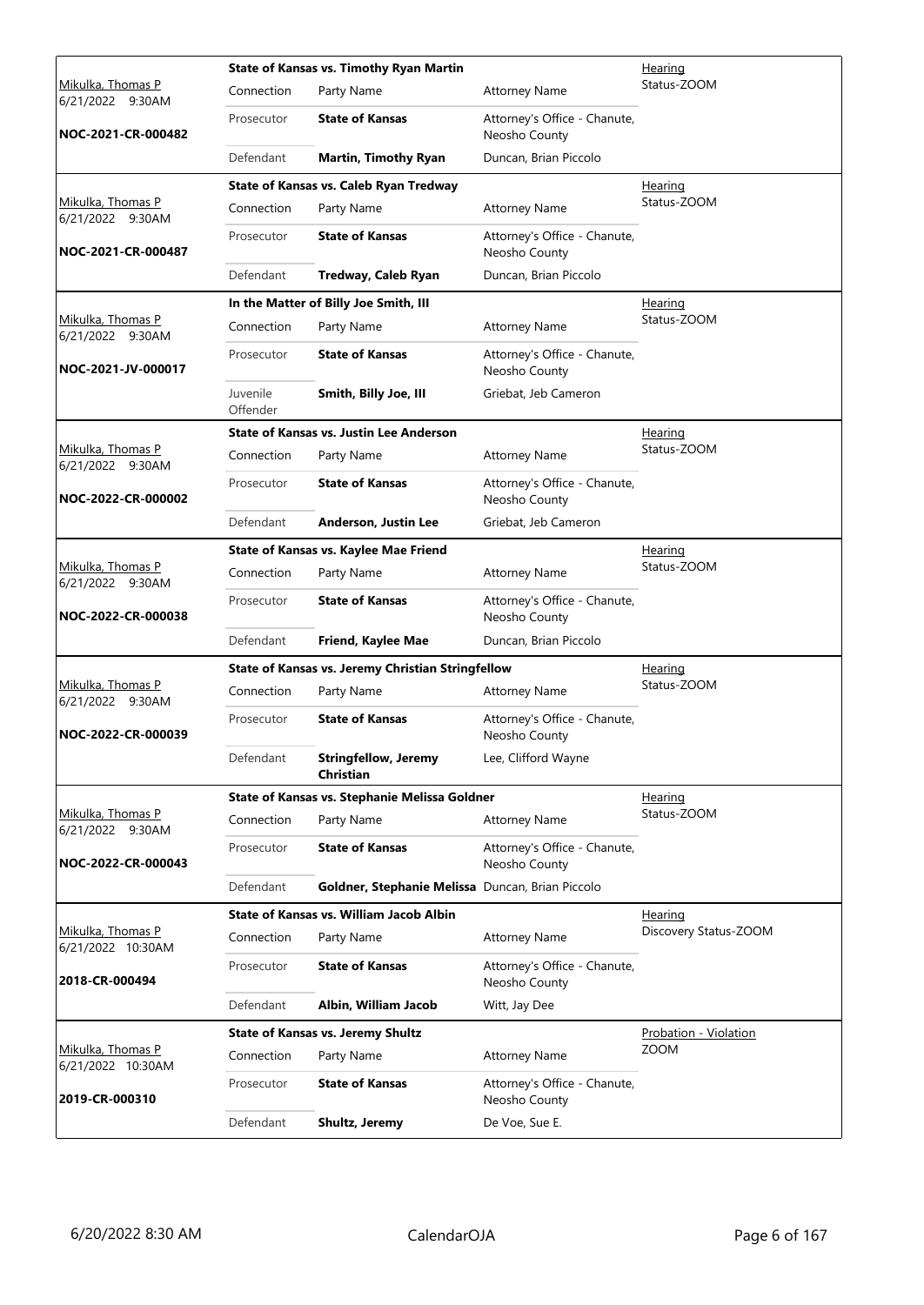|                                        | State of Kansas vs. Cody Redburn-porter<br>Hearing |                                                 |                                               |                        |
|----------------------------------------|----------------------------------------------------|-------------------------------------------------|-----------------------------------------------|------------------------|
| Mikulka, Thomas P<br>6/21/2022 10:30AM | Connection                                         | Party Name                                      | <b>Attorney Name</b>                          | Status-ZOOM            |
| 2019-CR-000335                         | Prosecutor                                         | <b>State of Kansas</b>                          | Attorney's Office - Chanute,<br>Neosho County |                        |
|                                        | Defendant                                          | Redburn-Porter, Cody                            | Witt, Jay Dee                                 |                        |
|                                        |                                                    | <b>State of Kansas vs. Michael Brandon Kunz</b> |                                               | Diversion - Status     |
| Mikulka, Thomas P<br>6/21/2022 10:30AM | Connection                                         | Party Name                                      | <b>Attorney Name</b>                          | <b>ZOOM</b>            |
| 2019-CR-000486                         | Prosecutor                                         | <b>State of Kansas</b>                          | Attorney's Office - Chanute,<br>Neosho County |                        |
|                                        | Defendant                                          | Kunz, Michael Brandon                           | De Voe, Sue E.                                |                        |
|                                        | Public<br>Defender                                 | <b>Witt, Jay Dee</b>                            |                                               |                        |
|                                        |                                                    | State of Kansas vs. Johnny Mac Brown            |                                               | Diversion - Revocation |
| Mikulka, Thomas P<br>6/21/2022 10:30AM | Connection                                         | Party Name                                      | <b>Attorney Name</b>                          |                        |
| 2020-CR-000205                         | Prosecutor                                         | <b>State of Kansas</b>                          | Attorney's Office - Chanute,<br>Neosho County |                        |
|                                        | Defendant                                          | <b>Brown, Johnny Mac</b>                        | Cameron, Brandon Daniel                       |                        |
|                                        |                                                    | <b>State of Kansas vs. Tonya Beisly</b>         |                                               | Diversion - Status     |
| Mikulka, Thomas P<br>6/21/2022 10:30AM | Connection                                         | Party Name                                      | <b>Attorney Name</b>                          | <b>ZOOM</b>            |
| 2020-CR-000344                         | Prosecutor                                         | <b>State of Kansas</b>                          | Attorney's Office - Chanute,<br>Neosho County |                        |
|                                        | Defendant                                          | Beisly, Tonya                                   | De Voe, Sue E.                                |                        |
|                                        |                                                    | <b>State of Kansas vs. Cody Baldwin</b>         |                                               | Diversion - Revocation |
| Mikulka, Thomas P<br>6/21/2022 10:30AM | Connection                                         | Party Name                                      | <b>Attorney Name</b>                          |                        |
| 2020-CR-000366                         | Prosecutor                                         | <b>State of Kansas</b>                          | Attorney's Office - Chanute,<br>Neosho County |                        |
|                                        | Defendant                                          | <b>Baldwin, Cody</b>                            | Cameron, Brandon Daniel                       |                        |
|                                        |                                                    | <b>State of Kansas vs. Jeremy A Shadle</b>      |                                               | Hearing                |
| Mikulka, Thomas P<br>6/21/2022 10:30AM | Connection                                         | Party Name                                      | <b>Attorney Name</b>                          | Status-ZOOM            |
| NOC-2020-CR-000489                     | Prosecutor                                         | <b>State of Kansas</b>                          | Attorney's Office - Chanute,<br>Neosho County |                        |
|                                        | Defendant                                          | Shadle, Jeremy A                                | De Voe, Sue E.                                |                        |
|                                        |                                                    | <b>State of Kansas vs. Ellen Marie Fisher</b>   |                                               | <u>Hearing</u>         |
| Mikulka, Thomas P<br>6/21/2022 10:30AM | Connection                                         | Party Name                                      | <b>Attorney Name</b>                          | Status-ZOOM            |
| NOC-2021-CR-000032                     | Prosecutor                                         | <b>State of Kansas</b>                          | Attorney's Office - Chanute,<br>Neosho County |                        |
|                                        | Defendant                                          | <b>Fisher, Ellen Marie</b>                      | De Voe, Sue E.                                |                        |
|                                        |                                                    | State of Kansas vs. Rebecca Lynn Bloemer        |                                               | Hearing                |
| Mikulka, Thomas P<br>6/21/2022 10:30AM | Connection                                         | Party Name                                      | <b>Attorney Name</b>                          | Status-ZOOM            |
| NOC-2021-CR-000079                     | Prosecutor                                         | <b>State of Kansas</b>                          | Attorney's Office - Chanute,<br>Neosho County |                        |
|                                        | Defendant                                          | Bloemer, Rebecca Lynn                           | Chard, Jill Elaine                            |                        |
|                                        | Public<br>Defender                                 | <b>Public Defender, SEK</b>                     |                                               |                        |
|                                        |                                                    | <b>State of Kansas vs. Jeremy A Shadle</b>      |                                               | Hearing                |
| Mikulka, Thomas P<br>6/21/2022 10:30AM | Connection                                         | Party Name                                      | <b>Attorney Name</b>                          | Status-ZOOM            |
| NOC-2021-CR-000087                     | Prosecutor                                         | <b>State of Kansas</b>                          | Attorney's Office - Chanute,<br>Neosho County |                        |
|                                        | Defendant                                          | Shadle, Jeremy A                                | De Voe, Sue E.                                |                        |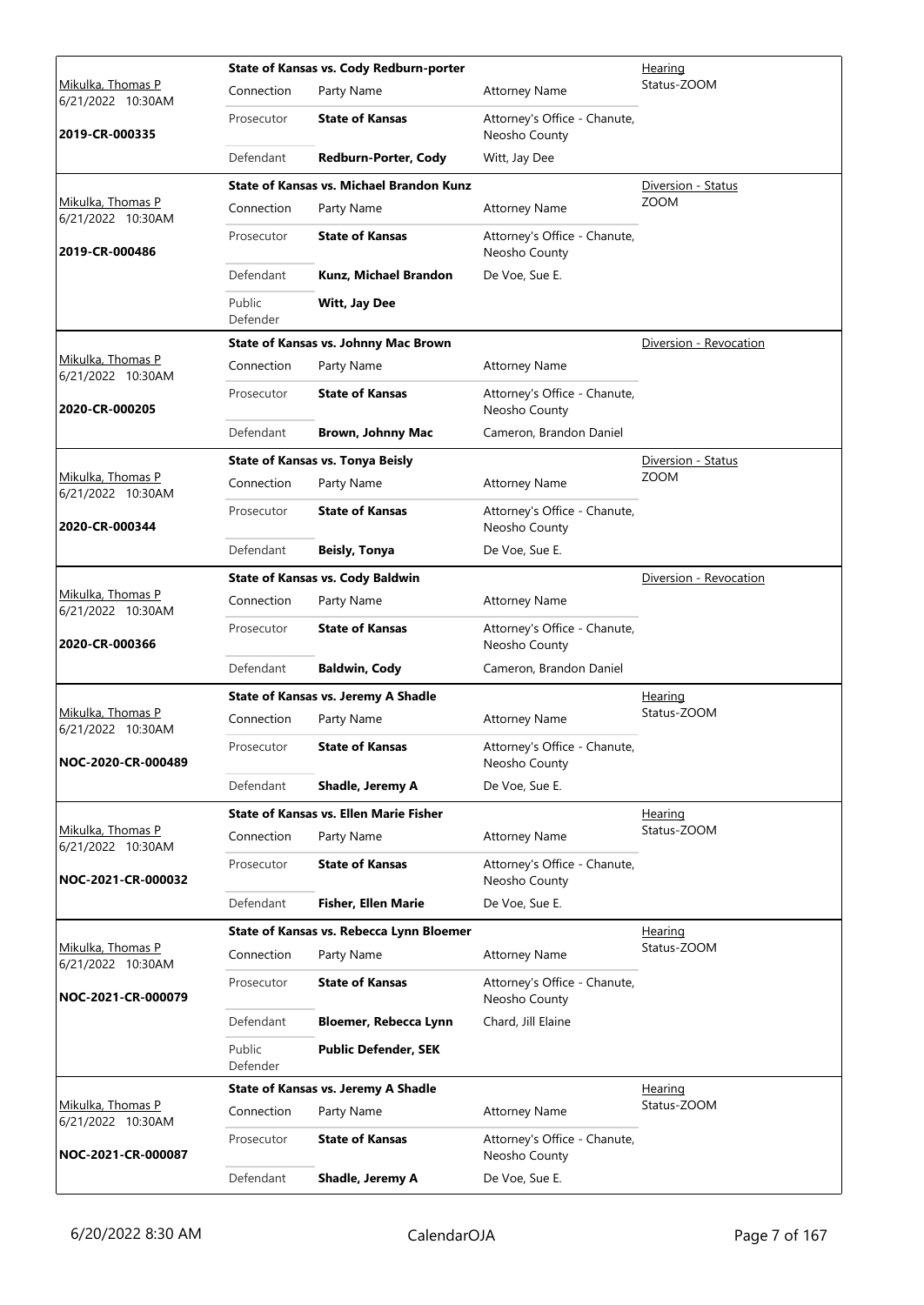|                                         |                                        | <b>State of Kansas vs. Timothy James Mishler</b>    | <u>Hearing</u>                                |                                   |  |
|-----------------------------------------|----------------------------------------|-----------------------------------------------------|-----------------------------------------------|-----------------------------------|--|
| Mikulka, Thomas P<br>6/21/2022 10:30AM  | Connection                             | Party Name                                          | <b>Attorney Name</b>                          | Status-ZOOM                       |  |
| NOC-2021-CR-000163                      | Prosecutor                             | <b>State of Kansas</b>                              | Attorney's Office - Chanute,<br>Neosho County |                                   |  |
|                                         | Defendant                              | <b>Mishler, Timothy James</b>                       | De Voe, Sue E.                                |                                   |  |
|                                         |                                        | <b>State of Kansas vs. Timothy James Mishler</b>    |                                               | Hearing                           |  |
| Mikulka, Thomas P<br>6/21/2022 10:30AM  | Connection                             | Party Name                                          | <b>Attorney Name</b>                          | Status-ZOOM                       |  |
| NOC-2021-CR-000164                      | Prosecutor                             | <b>State of Kansas</b>                              | Attorney's Office - Chanute,<br>Neosho County |                                   |  |
|                                         | Defendant                              | <b>Mishler, Timothy James</b>                       | De Voe, Sue E.                                |                                   |  |
|                                         |                                        | <b>State of Kansas vs. Ian Lee Faller</b>           |                                               | <b>Hearing</b>                    |  |
| Mikulka, Thomas P<br>6/21/2022 10:30AM  | Connection                             | Party Name                                          | <b>Attorney Name</b>                          | Status-ZOOM                       |  |
| NOC-2021-CR-000192                      | Prosecutor                             | <b>State of Kansas</b>                              | Attorney's Office - Chanute,<br>Neosho County |                                   |  |
|                                         | Defendant                              | Faller, Ian Lee                                     | Chard, Jill Elaine                            |                                   |  |
|                                         | Public                                 | Chard, Jill Elaine                                  |                                               |                                   |  |
| Sealed                                  | Defender<br>********* Sealed ********* |                                                     |                                               |                                   |  |
| Mikulka, Thomas P                       | Connection                             | Party Name                                          | <b>Attorney Name</b>                          | Diversion - Status<br><b>ZOOM</b> |  |
| 6/21/2022 10:30AM<br>NOC-2021-CR-000242 | Prosecutor                             | <b>Sealed</b>                                       | Attorney's Office - Chanute,<br>Neosho County |                                   |  |
|                                         | Defendant                              | <b>Sealed</b>                                       | De Voe, Sue E.                                |                                   |  |
|                                         |                                        | State of Kansas vs. Elijah Farran                   |                                               | Diversion - Status                |  |
| Mikulka, Thomas P                       | Connection                             | Party Name                                          | <b>Attorney Name</b>                          |                                   |  |
| 6/21/2022 10:30AM<br>NOC-2021-CR-000277 | Prosecutor                             | <b>State of Kansas</b>                              | Attorney's Office - Chanute,<br>Neosho County |                                   |  |
|                                         | Defendant                              | Farran, Elijah                                      | De Voe, Sue E.                                |                                   |  |
|                                         |                                        | State of Kansas vs. Ian Lee Faller                  |                                               | <b>Hearing</b>                    |  |
| Mikulka, Thomas P<br>6/21/2022 10:30AM  | Connection                             | Party Name                                          | <b>Attorney Name</b>                          | Status-ZOOM                       |  |
| NOC-2021-CR-000301                      | Prosecutor                             | <b>State of Kansas</b>                              | Attorney's Office - Chanute,<br>Neosho County |                                   |  |
|                                         | Defendant                              | Faller, Ian Lee                                     | Chard, Jill Elaine                            |                                   |  |
|                                         |                                        | <b>State of Kansas vs. Timothy James Mishler</b>    |                                               | Hearing                           |  |
| Mikulka, Thomas P<br>6/21/2022 10:30AM  | Connection                             | Party Name                                          | <b>Attorney Name</b>                          | Status-ZOOM                       |  |
| NOC-2021-CR-000341                      | Prosecutor                             | <b>State of Kansas</b>                              | Attorney's Office - Chanute,<br>Neosho County |                                   |  |
|                                         | Defendant                              | <b>Mishler, Timothy James</b>                       | De Voe, Sue E.                                |                                   |  |
|                                         |                                        | State of Kansas vs. Christopher Scott Wanner        |                                               | <b>Hearing</b>                    |  |
| Mikulka, Thomas P<br>6/21/2022 10:30AM  | Connection                             | Party Name                                          | <b>Attorney Name</b>                          | Status-ZOOM                       |  |
| NOC-2021-CR-000389                      | Prosecutor                             | <b>State of Kansas</b>                              | Attorney's Office - Chanute,<br>Neosho County |                                   |  |
|                                         | Defendant                              | Wanner, Christopher Scott De Voe, Sue E.            |                                               |                                   |  |
|                                         | Public<br>Defender                     | <b>Public Defender, SEK</b>                         |                                               |                                   |  |
|                                         |                                        | <b>State of Kansas vs. Christopher Scott Wanner</b> |                                               | Hearing                           |  |
| Mikulka, Thomas P<br>6/21/2022 10:30AM  | Connection                             | Party Name                                          | <b>Attorney Name</b>                          | Status-ZOOM                       |  |
| NOC-2021-CR-000418                      | Prosecutor                             | <b>State of Kansas</b>                              | Attorney's Office - Chanute,<br>Neosho County |                                   |  |
|                                         | Defendant                              | Wanner, Christopher Scott De Voe, Sue E.            |                                               |                                   |  |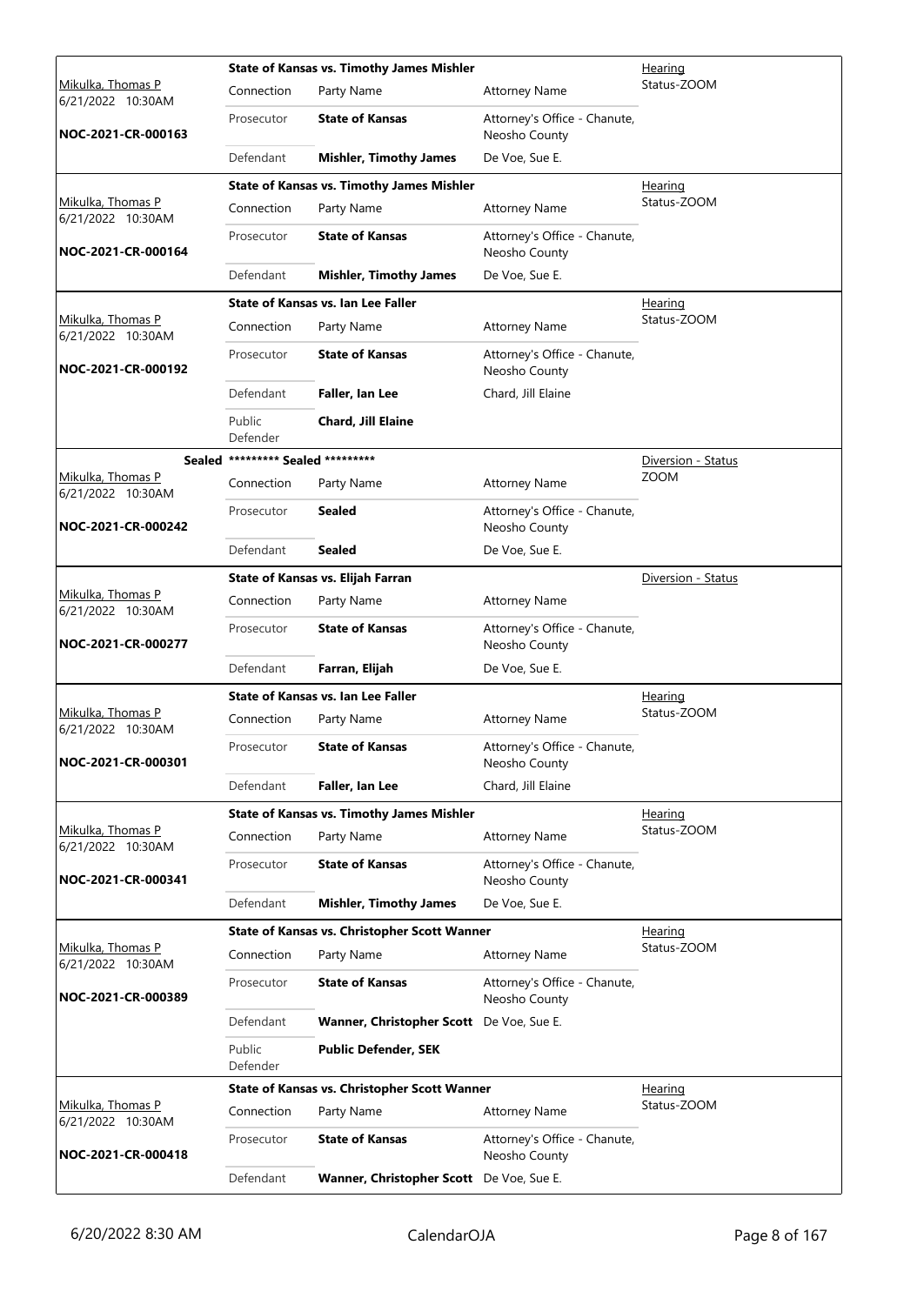|                                        |                    | <b>State of Kansas vs. Miles Dewayne Adams</b>    |                                               | Hearing                  |
|----------------------------------------|--------------------|---------------------------------------------------|-----------------------------------------------|--------------------------|
| Mikulka, Thomas P<br>6/21/2022 10:30AM | Connection         | Party Name                                        | <b>Attorney Name</b>                          | Status-ZOOM              |
| NOC-2021-CR-000420                     | Prosecutor         | <b>State of Kansas</b>                            | Attorney's Office - Chanute,<br>Neosho County |                          |
|                                        | Defendant          | <b>Adams, Miles Dewayne</b>                       | Clark, David Anthony                          |                          |
|                                        | Public<br>Defender | <b>Public Defender, SEK</b>                       |                                               |                          |
|                                        |                    | State of Kansas vs. Ian Lee Faller                |                                               | Hearing                  |
| Mikulka, Thomas P<br>6/21/2022 10:30AM | Connection         | Party Name                                        | <b>Attorney Name</b>                          | Status-ZOOM              |
| NOC-2021-CR-000457                     | Prosecutor         | <b>State of Kansas</b>                            | Attorney's Office - Chanute,<br>Neosho County |                          |
|                                        | Defendant          | Faller, Ian Lee                                   | Chard, Jill Elaine                            |                          |
|                                        | Public<br>Defender | <b>Chard, Jill Elaine</b>                         |                                               |                          |
|                                        |                    | State of Kansas vs. Sheri Lynn Gagne              |                                               | Hearing                  |
| Mikulka, Thomas P<br>6/21/2022 10:30AM | Connection         | Party Name                                        | <b>Attorney Name</b>                          | Status-ZOOM              |
| NOC-2021-CR-000485                     | Prosecutor         | <b>State of Kansas</b>                            | Attorney's Office - Chanute,<br>Neosho County |                          |
|                                        | Defendant          | Gagne, Sheri Lynn                                 | De Voe, Sue E.                                |                          |
|                                        |                    | State of Kansas vs. Jedediah Michael Dubry        |                                               | <b>Hearing</b>           |
| Mikulka, Thomas P<br>6/21/2022 10:30AM | Connection         | Party Name                                        | <b>Attorney Name</b>                          | Status-ZOOM              |
| NOC-2021-CR-000495                     | Prosecutor         | <b>State of Kansas</b>                            | Attorney's Office - Chanute,<br>Neosho County |                          |
|                                        | Defendant          | Dubry, Jedediah Michael                           | Witt, Jay Dee                                 |                          |
|                                        | Public<br>Defender | <b>Public Defender, SEK</b>                       |                                               |                          |
|                                        |                    | State of Kansas vs. William Jacob Albin           |                                               | <b>Hearing</b>           |
| Mikulka, Thomas P<br>6/21/2022 10:30AM | Connection         | Party Name                                        | <b>Attorney Name</b>                          | Discovery Status-ZOOM    |
| NOC-2021-CR-000504                     | Prosecutor         | <b>State of Kansas</b>                            | Attorney's Office - Chanute,<br>Neosho County |                          |
|                                        | Defendant          | Albin, William Jacob                              | Witt, Jay Dee                                 |                          |
|                                        | Public<br>Defender | Witt, Jay Dee                                     |                                               |                          |
|                                        |                    | State of Kansas vs. Christopher Scott Wanner      |                                               | Hearing                  |
| Mikulka, Thomas P<br>6/21/2022 10:30AM | Connection         | Party Name                                        | <b>Attorney Name</b>                          | Status-ZOOM              |
| NOC-2022-CR-000025                     | Prosecutor         | <b>State of Kansas</b>                            | Attorney's Office - Chanute,<br>Neosho County |                          |
|                                        | Defendant          | Wanner, Christopher Scott De Voe, Sue E.          |                                               |                          |
|                                        |                    | <b>State of Kansas vs. Christopher Brecheisen</b> |                                               | <b>Status Conference</b> |
| Mikulka, Thomas P<br>6/21/2022 10:30AM | Connection         | Party Name                                        | Attorney Name                                 | <b>ZOOM</b>              |
| NOC-2022-CR-000037                     | Prosecutor         | <b>State of Kansas</b>                            | Attorney's Office - Chanute,<br>Neosho County |                          |
|                                        | Defendant          | <b>Brecheisen, Christopher</b>                    |                                               |                          |
|                                        |                    | State of Kansas vs. Christopher Brecheisen        |                                               | <b>Status Conference</b> |
| Mikulka, Thomas P<br>6/21/2022 10:30AM | Connection         | Party Name                                        | <b>Attorney Name</b>                          | ZOOM                     |
|                                        |                    |                                                   |                                               |                          |
| NOC-2022-CR-000066                     | Prosecutor         | <b>State of Kansas</b>                            | Attorney's Office - Chanute,<br>Neosho County |                          |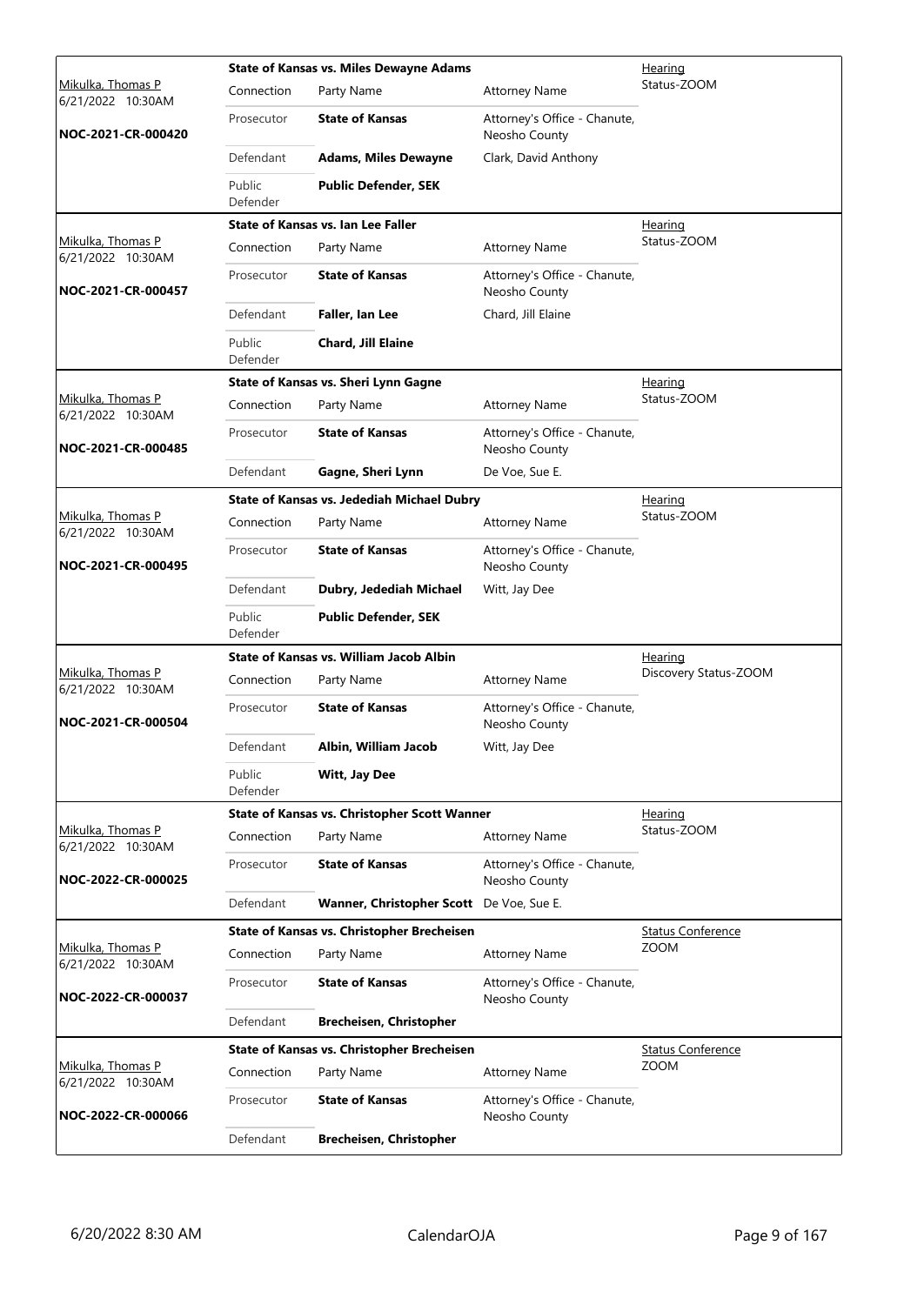|                                               |                                   | State of Kansas vs. Christopher Scott Wanner, Jr              | <u>Hearing</u>                                |                          |  |
|-----------------------------------------------|-----------------------------------|---------------------------------------------------------------|-----------------------------------------------|--------------------------|--|
| Mikulka, Thomas P<br>6/21/2022 10:30AM        | Connection                        | Party Name                                                    | <b>Attorney Name</b>                          | Status-ZOOM              |  |
| NOC-2022-CR-000101                            | Prosecutor                        | <b>State of Kansas</b>                                        | Attorney's Office - Chanute,<br>Neosho County |                          |  |
|                                               | Defendant                         | Wanner, Christopher Scott, De Voe, Sue E.<br>Jr               |                                               |                          |  |
|                                               |                                   | State of Kansas vs. Jeremy A. Shadle                          |                                               | <u>Hearing</u>           |  |
| Mikulka, Thomas P<br>6/21/2022 10:30AM        | Connection                        | Party Name                                                    | <b>Attorney Name</b>                          | Status-ZOOM              |  |
| NOC-2022-CR-000113                            | Prosecutor                        | <b>State of Kansas</b>                                        | Attorney's Office - Chanute,<br>Neosho County |                          |  |
|                                               | Defendant                         | Shadle, Jeremy A.                                             |                                               |                          |  |
|                                               | Sealed ********* Sealed ********* |                                                               |                                               | <u>Hearing</u>           |  |
| <u>Mikulka, Thomas P</u><br>6/21/2022 10:30AM | Connection                        | Party Name                                                    | <b>Attorney Name</b>                          | Status-ZOOM              |  |
|                                               | Prosecutor                        | Sealed                                                        |                                               |                          |  |
| NOC-2022-MR-000029                            | Defendant                         | Sealed                                                        |                                               |                          |  |
|                                               |                                   | State of Kansas vs. Latavah Monquila-nikol Dunn               |                                               | <b>Bench Trial</b>       |  |
| Mikulka, Thomas P<br>6/21/2022 1:30PM         | Connection                        | Party Name                                                    | <b>Attorney Name</b>                          | In Person                |  |
| 2018-CR-000518                                | Prosecutor                        | <b>State of Kansas</b>                                        | Attorney's Office - Chanute,<br>Neosho County |                          |  |
|                                               | Defendant                         | Dunn, Latavah Monquila-<br>nikol                              | Duncan, Brian Piccolo                         |                          |  |
|                                               |                                   | State of Kansas vs. Jason Keith Kee                           |                                               | <b>Bench Trial</b>       |  |
| Mikulka, Thomas P<br>6/21/2022 1:30PM         | Connection                        | Party Name                                                    | <b>Attorney Name</b>                          | In Person                |  |
| 2019-CR-000143                                | Prosecutor                        | <b>State of Kansas</b>                                        | Attorney's Office - Chanute,<br>Neosho County |                          |  |
|                                               | Defendant                         | Kee, Jason Keith                                              | Duncan, Brian Piccolo                         |                          |  |
|                                               |                                   | <b>State of Kansas vs. Roy C Carllson</b>                     |                                               | <b>Bench Trial</b>       |  |
| Mikulka, Thomas P<br>6/21/2022 1:30PM         | Connection                        | Party Name                                                    | <b>Attorney Name</b>                          | In Person                |  |
| 2019-CR-000484                                | Prosecutor                        | <b>State of Kansas</b>                                        | Attorney's Office - Chanute,<br>Neosho County |                          |  |
|                                               | Defendant                         | Carllson, Roy C                                               | Duncan, Brian Piccolo                         |                          |  |
| Ahlquist, Daryl D                             | <b>WALKER</b>                     | In the Matter of the Marriage of GALE W WALKER vs TRACY RENAE |                                               | Hearing                  |  |
| 6/21/2022 1:30PM                              | Connection                        | Party Name                                                    | <b>Attorney Name</b>                          |                          |  |
| 2019-DM-000003                                | Petitioner                        | <b>WALKER, GALE W</b>                                         | Johnson, Robert Edward, II                    |                          |  |
|                                               | Respondent                        | <b>WALKER, TRACY RENAE</b>                                    | Dugan, Melissa Rene                           |                          |  |
|                                               |                                   | <b>State of Kansas vs. April Anderson</b>                     |                                               | Preliminary Hearing (CR) |  |
| Mikulka, Thomas P<br>6/21/2022 1:30PM         | Connection                        | Party Name                                                    | <b>Attorney Name</b>                          | In Person                |  |
| 2020-CR-000135                                | Prosecutor                        | <b>State of Kansas</b>                                        | Attorney's Office - Chanute,<br>Neosho County |                          |  |
|                                               | Defendant                         | Anderson, April                                               | Griebat, Jeb Cameron                          |                          |  |
|                                               |                                   | <b>State of Kansas vs. April Anderson</b>                     |                                               | <u>Hearing</u>           |  |
| Mikulka, Thomas P<br>6/21/2022 1:30PM         | Connection                        | Party Name                                                    | <b>Attorney Name</b>                          | Status-In Person         |  |
| 2020-CR-000136                                | Prosecutor                        | <b>State of Kansas</b>                                        | Attorney's Office - Chanute,<br>Neosho County |                          |  |
|                                               | Defendant                         | <b>Anderson, April</b>                                        | Griebat, Jeb Cameron                          |                          |  |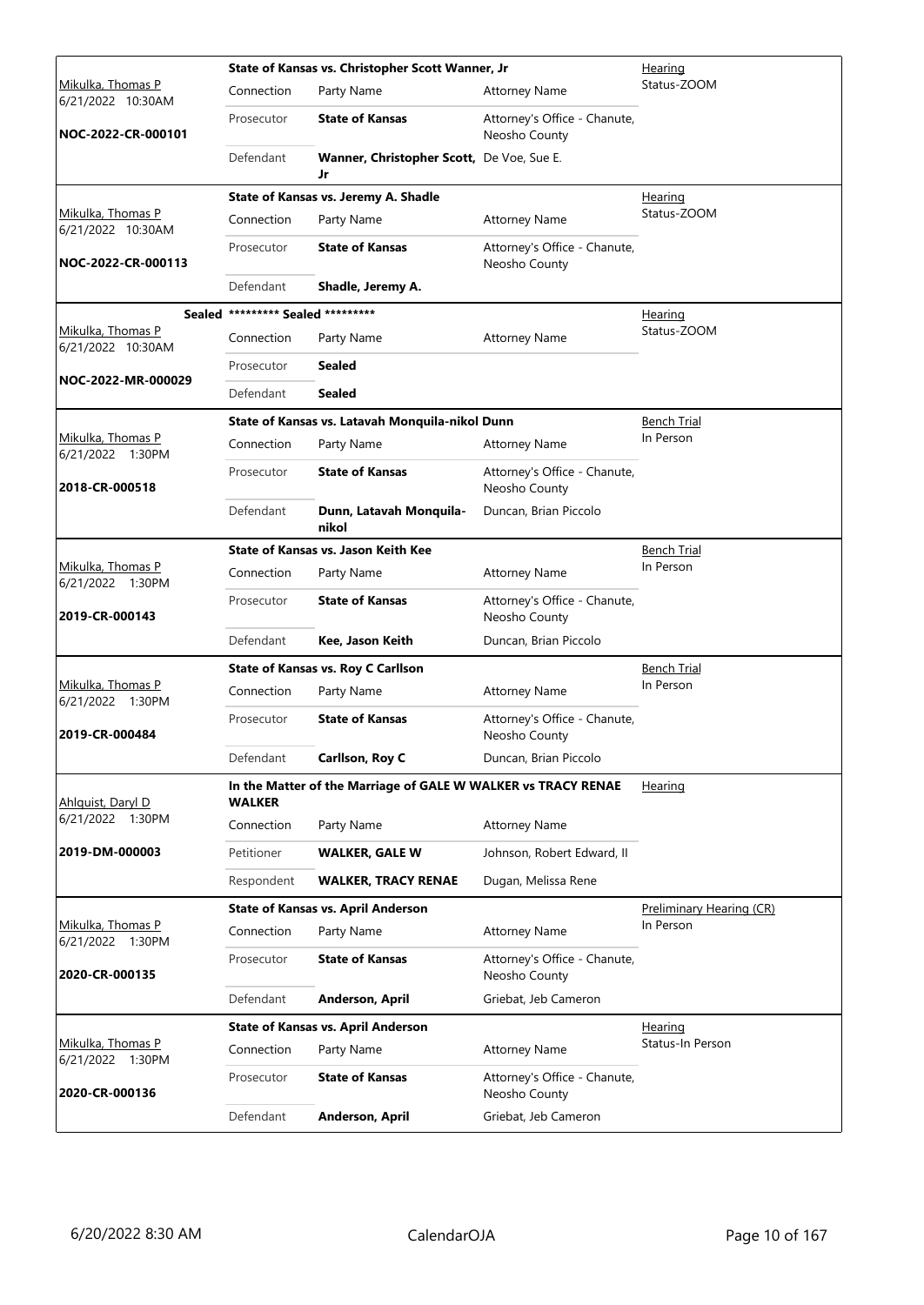|                                              | <b>State of Kansas vs. Dalton Dean Lerch</b> |                                                  |                                               | Bench Trial                        |
|----------------------------------------------|----------------------------------------------|--------------------------------------------------|-----------------------------------------------|------------------------------------|
| <u>Mikulka, Thomas P</u><br>6/21/2022 1:30PM | Connection                                   | Party Name                                       | <b>Attorney Name</b>                          | In Person                          |
| 2020-CR-000310                               | Prosecutor                                   | <b>State of Kansas</b>                           | Attorney's Office - Chanute,<br>Neosho County |                                    |
|                                              | Defendant                                    | Lerch, Dalton Dean                               | Duncan, Brian Piccolo                         |                                    |
|                                              |                                              | <b>State of Kansas vs. Chase Barnett</b>         |                                               | Preliminary Hearing (CR)           |
| Mikulka, Thomas P<br>6/21/2022 1:30PM        | Connection                                   | Party Name                                       | <b>Attorney Name</b>                          | <b>ZOOM</b>                        |
| 2020-CR-000343                               | Prosecutor                                   | <b>State of Kansas</b>                           | Attorney's Office - Chanute,<br>Neosho County |                                    |
|                                              | Defendant                                    | <b>Barnett, Chase</b>                            |                                               |                                    |
|                                              |                                              | <b>State of Kansas vs. April Anderson</b>        |                                               | Preliminary Hearing (CR)           |
| Mikulka, Thomas P<br>6/21/2022 1:30PM        | Connection                                   | Party Name                                       | <b>Attorney Name</b>                          | In Person                          |
| 2020-CR-000346                               | Prosecutor                                   | <b>State of Kansas</b>                           | Attorney's Office - Chanute,<br>Neosho County |                                    |
|                                              | Defendant                                    | Anderson, April                                  | Griebat, Jeb Cameron                          |                                    |
|                                              |                                              | <b>State of Kansas vs. April Anderson</b>        |                                               | Preliminary Hearing (CR)           |
| Mikulka, Thomas P<br>6/21/2022 1:30PM        | Connection                                   | Party Name                                       | <b>Attorney Name</b>                          | In Person                          |
| 2020-CR-000348                               | Prosecutor                                   | <b>State of Kansas</b>                           | Attorney's Office - Chanute,<br>Neosho County |                                    |
|                                              | Defendant                                    | Anderson, April                                  | Griebat, Jeb Cameron                          |                                    |
|                                              |                                              | State of Kansas vs. Alyssa Rouleau               |                                               | <b>Bench Trial</b>                 |
| Mikulka, Thomas P<br>6/21/2022 1:30PM        | Connection                                   | Party Name                                       | <b>Attorney Name</b>                          | In Person                          |
| NOC-2021-CR-000043                           | Prosecutor                                   | <b>State of Kansas</b>                           | Attorney's Office - Chanute,<br>Neosho County |                                    |
|                                              | Defendant                                    | Rouleau, Alyssa                                  | Duncan, Brian Piccolo                         |                                    |
|                                              |                                              | <b>State of Kansas vs. Chase Andrew Barnett</b>  |                                               | Preliminary Hearing (CR)           |
| Mikulka, Thomas P<br>6/21/2022 1:30PM        | Connection                                   | Party Name                                       | <b>Attorney Name</b>                          | <b>ZOOM</b>                        |
| NOC-2021-CR-000217                           | Prosecutor                                   | <b>State of Kansas</b>                           | Attorney's Office - Chanute,<br>Neosho County |                                    |
|                                              | Defendant                                    | <b>Barnett, Chase Andrew</b>                     | Wichman, Kevin Phillip                        |                                    |
|                                              |                                              | <b>State of Kansas vs. Levi David Goddard</b>    |                                               | Bench Trial                        |
| Mikulka, Thomas P<br>6/21/2022 1:30PM        | Connection                                   | Party Name                                       | <b>Attorney Name</b>                          | In Person                          |
| NOC-2021-CR-000219                           |                                              |                                                  |                                               |                                    |
|                                              | Prosecutor                                   | <b>State of Kansas</b>                           | Attorney's Office - Chanute,<br>Neosho County |                                    |
|                                              | Defendant                                    | Goddard, Levi David                              | Duncan, Brian Piccolo                         |                                    |
|                                              |                                              | <b>State of Kansas vs. Jason Kee</b>             |                                               | <b>Status Conference</b>           |
| Mikulka, Thomas P                            | Connection                                   | Party Name                                       | <b>Attorney Name</b>                          | <b>ZOOM</b>                        |
| 6/21/2022 1:30PM<br>NOC-2022-CR-000117       | Prosecutor                                   | <b>State of Kansas</b>                           | Attorney's Office - Chanute,<br>Neosho County |                                    |
|                                              | Defendant                                    | Kee, Jason                                       | Staker, Steven Charles                        |                                    |
|                                              | Public<br>Defender                           | <b>Public Defender, SEK</b>                      |                                               |                                    |
|                                              |                                              | YOUNG MANAGEMENT CORPORATION vs. Angelina Sierra |                                               | Answer Hearing - Forcible Detainer |
| Mikulka, Thomas P                            | Connection                                   | Party Name                                       | <b>Attorney Name</b>                          |                                    |
| 6/21/2022 3:30PM<br>NOC-2022-LM-000070       | Plaintiff                                    | YOUNG MANAGEMENT<br><b>CORPORATION</b>           | Harbur, Nathan C.                             |                                    |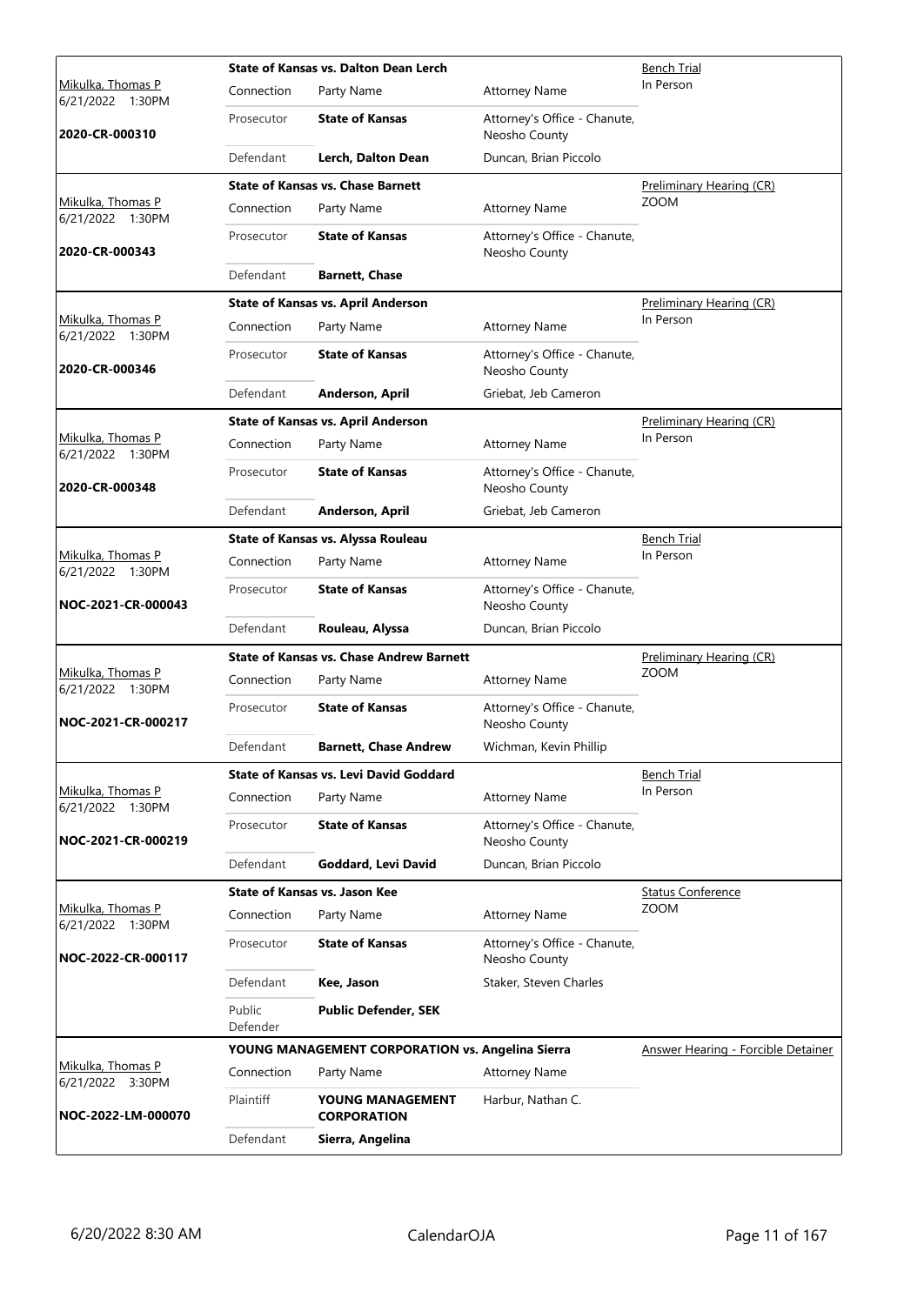|                                                 |            | YOUNG MANAGEMENT CORPORATION vs. Tracy Woods                   |                                               | Answer Hearing - Forcible Detainer |
|-------------------------------------------------|------------|----------------------------------------------------------------|-----------------------------------------------|------------------------------------|
| <u>Mikulka, Thomas P</u><br>6/21/2022<br>3:30PM | Connection | Party Name                                                     | <b>Attorney Name</b>                          |                                    |
| NOC-2022-LM-000071                              | Plaintiff  | YOUNG MANAGEMENT<br><b>CORPORATION</b>                         | Harbur, Nathan C.                             |                                    |
|                                                 | Defendant  | Woods, Tracy                                                   |                                               |                                    |
|                                                 |            | In the Matter of the Marriage of Judith Moyer vs Randall Moyer |                                               | <b>Bench Trial</b>                 |
| Ahlquist, Daryl D<br>6/22/2022 9:30AM           | Connection | Party Name                                                     | <b>Attorney Name</b>                          |                                    |
|                                                 | Petitioner | Moyer, Judith                                                  | Johnson, Robert Edward, II                    |                                    |
| 2019-DM-000046                                  | Respondent | Moyer, Randall                                                 | Myers, Robert E.                              |                                    |
|                                                 |            | <b>State of Kansas vs. Rickie Allen Blanchard</b>              |                                               | <b>Status Conference</b>           |
| Mikulka, Thomas P<br>6/23/2022 9:00AM           | Connection | Party Name                                                     | <b>Attorney Name</b>                          | <b>ZOOM</b>                        |
| 2019-CR-000233                                  | Prosecutor | <b>State of Kansas</b>                                         | Attorney's Office - Chanute,<br>Neosho County |                                    |
|                                                 | Defendant  | <b>Blanchard, Rickie Allen</b>                                 | Manbeck, Jacob Thomas                         |                                    |
|                                                 |            | State of Kansas vs. Jeff Lynn Daly                             |                                               | <b>Status Conference</b>           |
| Mikulka, Thomas P<br>6/23/2022 9:00AM           | Connection | Party Name                                                     | <b>Attorney Name</b>                          | ZOOM                               |
| 2019-CR-000329                                  | Prosecutor | <b>State of Kansas</b>                                         | Attorney's Office - Chanute,<br>Neosho County |                                    |
|                                                 | Defendant  | Daly, Jeff Lynn                                                | Johnson, Robert Edward, II                    |                                    |
|                                                 |            | <b>State of Kansas vs. Rickie Allen Blanchard</b>              |                                               | <b>Status Conference</b>           |
| Mikulka, Thomas P<br>6/23/2022 9:00AM           | Connection | Party Name                                                     | <b>Attorney Name</b>                          | <b>ZOOM</b>                        |
| 2019-CR-000405                                  | Prosecutor | <b>State of Kansas</b>                                         | Attorney's Office - Chanute,<br>Neosho County |                                    |
|                                                 | Defendant  | <b>Blanchard, Rickie Allen</b>                                 | Manbeck, Jacob Thomas                         |                                    |
|                                                 |            | State of Kansas vs. Natasha Olivia Willett                     |                                               | <b>Review Hearing</b>              |
| Mikulka, Thomas P<br>6/23/2022 9:00AM           | Connection | Party Name                                                     | <b>Attorney Name</b>                          | JE Review- ZOOM                    |
| 2019-CR-000436                                  | Prosecutor | <b>State of Kansas</b>                                         | Attorney's Office - Chanute,<br>Neosho County |                                    |
|                                                 | Defendant  | Willett, Natasha Olivia                                        | Gillett, John J.                              |                                    |
|                                                 |            | State of Kansas vs. Amancio Merida-Oxlaj                       |                                               | Diversion - Status                 |
| Mikulka, Thomas P<br>6/23/2022 9:00AM           | Connection | Party Name                                                     | <b>Attorney Name</b>                          | <b>ZOOM</b>                        |
| 2019-CR-000458                                  | Prosecutor | <b>State of Kansas</b>                                         | Attorney's Office - Chanute,<br>Neosho County |                                    |
|                                                 | Defendant  | Merida-Oxlaj, Amancio                                          | Battitori, Edward Joseph                      |                                    |
|                                                 |            | State of Kansas vs. Dakolby Dashawn Johnson                    |                                               | Hearing                            |
| Mikulka, Thomas P<br>6/23/2022 9:00AM           | Connection | Party Name                                                     | <b>Attorney Name</b>                          | Status-ZOOM                        |
| 2020-CR-000355                                  | Prosecutor | <b>State of Kansas</b>                                         | Attorney's Office - Chanute,<br>Neosho County |                                    |
|                                                 | Defendant  | Johnson, Dakolby<br><b>Dashawn</b>                             | Cameron, Brandon Daniel                       |                                    |
|                                                 |            | State of Kansas vs. Jeff Lynn Daly                             |                                               | <b>Status Conference</b>           |
| Mikulka, Thomas P<br>6/23/2022 9:00AM           | Connection | Party Name                                                     | <b>Attorney Name</b>                          |                                    |
| 2020-CR-000387                                  | Prosecutor | <b>State of Kansas</b>                                         | Attorney's Office - Chanute,<br>Neosho County |                                    |
|                                                 | Defendant  | Daly, Jeff Lynn                                                | Johnson, Robert Edward, II                    |                                    |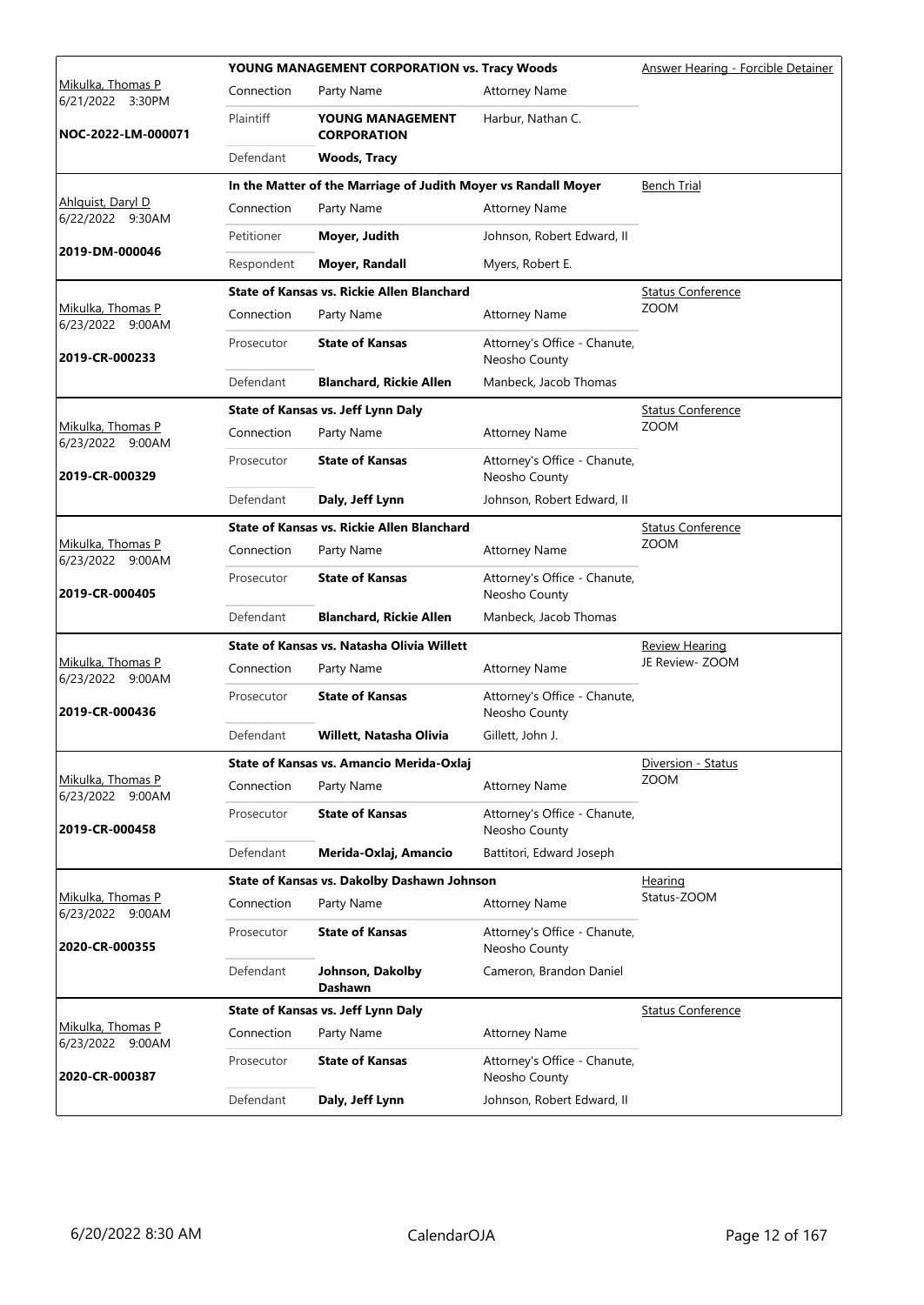|                                                 |                    | State of Kansas vs. Chase William Warner         | Hearing                                       |                                           |
|-------------------------------------------------|--------------------|--------------------------------------------------|-----------------------------------------------|-------------------------------------------|
| <u>Mikulka, Thomas P</u><br>6/23/2022<br>9:00AM | Connection         | Party Name                                       | <b>Attorney Name</b>                          | Status-ZOOM                               |
| NOC-2021-CR-000103                              | Prosecutor         | <b>State of Kansas</b>                           | Attorney's Office - Chanute,<br>Neosho County |                                           |
|                                                 | Defendant          | Warner, Chase William                            | Smith, Daniel Caleb                           |                                           |
|                                                 |                    | <b>State of Kansas vs. Tray Lee Hodges</b>       |                                               | <b>Bench Trial</b>                        |
| Mikulka, Thomas P<br>6/23/2022 9:30AM           | Connection         | Party Name                                       | <b>Attorney Name</b>                          |                                           |
| 2018-CR-000413                                  | Prosecutor         | <b>State of Kansas</b>                           | Attorney's Office - Chanute,<br>Neosho County |                                           |
|                                                 | Defendant          | Hodges, Tray Lee                                 | Manbeck, Jacob Thomas                         |                                           |
|                                                 |                    | <b>State of Kansas vs. John Cope</b>             |                                               | <b>Hearing</b>                            |
| Mikulka, Thomas P<br>6/23/2022 9:30AM           | Connection         | Party Name                                       | <b>Attorney Name</b>                          | In Person                                 |
| 2019-CR-000048                                  | Prosecutor         | <b>State of Kansas</b>                           | Attorney's Office - Chanute,<br>Neosho County |                                           |
|                                                 | Defendant          | Cope, John                                       | Duncan, Brian Piccolo                         |                                           |
|                                                 |                    | <b>State of Kansas vs. Tray Lee Hodges</b>       |                                               | <b>Bench Trial</b>                        |
| Mikulka, Thomas P<br>6/23/2022 9:30AM           | Connection         | Party Name                                       | <b>Attorney Name</b>                          |                                           |
| 2020-CR-000117                                  | Prosecutor         | <b>State of Kansas</b>                           | Attorney's Office - Chanute,<br>Neosho County |                                           |
|                                                 | Defendant          | Hodges, Tray Lee                                 | Manbeck, Jacob Thomas                         |                                           |
|                                                 |                    | <b>State of Kansas vs. Tisha Sue Covey</b>       |                                               | <b>Hearing</b>                            |
| Mikulka, Thomas P<br>6/23/2022 9:30AM           | Connection         | Party Name                                       | <b>Attorney Name</b>                          | Status-ZOOM                               |
| 2020-CR-000304                                  | Prosecutor         | <b>State of Kansas</b>                           | Attorney's Office - Chanute,<br>Neosho County |                                           |
|                                                 | Defendant          | Covey, Tisha Sue                                 | Clark, David Anthony                          |                                           |
|                                                 |                    |                                                  |                                               |                                           |
|                                                 | Public<br>Defender | <b>Clark, David Anthony</b>                      |                                               |                                           |
|                                                 |                    | <b>State of Kansas vs. Myles Sterling Pagacz</b> |                                               | <b>Mediation Conference</b>               |
| Creitz, Daniel D<br>6/23/2022 9:30AM            | Connection         | Party Name                                       | <b>Attorney Name</b>                          | Settlement Conference sitting in<br>Iola. |
| District Courtroom                              | Other Party        | <b>Talbert, Timothy</b>                          |                                               |                                           |
| 2020-CR-000413                                  | Prosecutor         | <b>State of Kansas</b>                           | Attorney's Office - Chanute,<br>Neosho County |                                           |
|                                                 | Defendant          | <b>Pagacz, Myles Sterling</b>                    | Smith, Daniel Caleb                           |                                           |
|                                                 |                    | <b>State of Kansas vs. Deedra Bright</b>         |                                               | Preliminary Hearing (CR)                  |
| Mikulka, Thomas P                               | Connection         | Party Name                                       | <b>Attorney Name</b>                          |                                           |
| 6/23/2022 9:30AM                                | Other Party        | <b>Nation, Cory</b>                              |                                               |                                           |
| NOC-2021-CR-000027                              | Prosecutor         | <b>State of Kansas</b>                           | Attorney's Office - Chanute,<br>Neosho County |                                           |
|                                                 | Defendant          | <b>Bright, Deedra</b>                            | Manbeck, Jacob Thomas                         |                                           |
|                                                 |                    | State of Kansas vs. Deedra Ann Bright            |                                               | Preliminary Hearing (CR)                  |
| Mikulka, Thomas P                               | Connection         | Party Name                                       | <b>Attorney Name</b>                          |                                           |
| 6/23/2022 9:30AM<br>NOC-2021-CR-000257          | Prosecutor         | <b>State of Kansas</b>                           | Attorney's Office - Chanute,<br>Neosho County |                                           |
|                                                 | Defendant          | <b>Bright, Deedra Ann</b>                        |                                               |                                           |
|                                                 |                    | <b>State of Kansas vs. John Cope</b>             |                                               | Hearing                                   |
| Mikulka, Thomas P                               | Connection         | Party Name                                       | <b>Attorney Name</b>                          | In Person                                 |
| 6/23/2022 9:30AM<br>NOC-2021-CR-000322          | Prosecutor         | <b>State of Kansas</b>                           | Attorney's Office - Chanute,<br>Neosho County |                                           |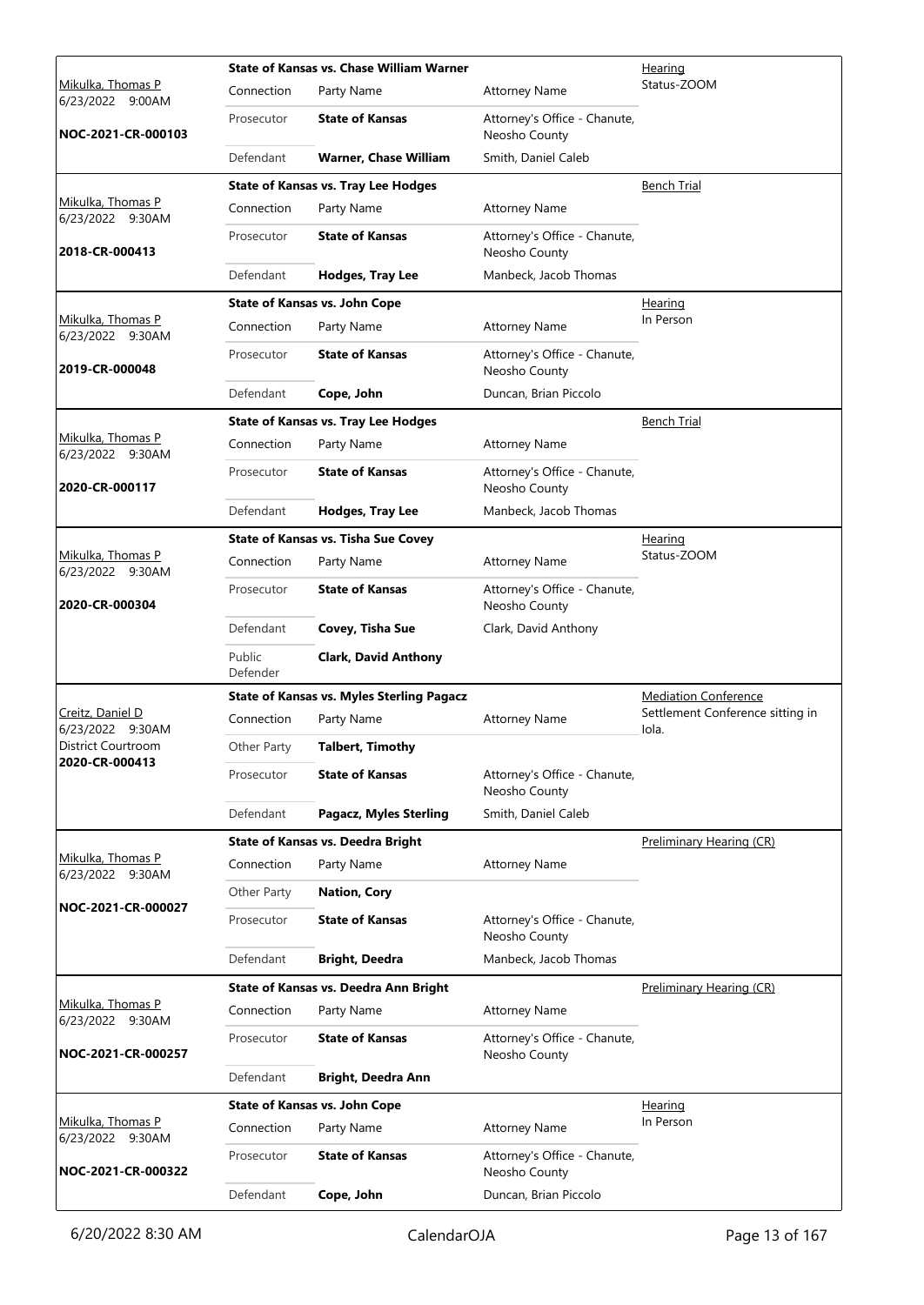|                                       | Hearing                                    |                                                                 |                                               |                       |
|---------------------------------------|--------------------------------------------|-----------------------------------------------------------------|-----------------------------------------------|-----------------------|
| Mikulka, Thomas P<br>6/23/2022 9:30AM | Connection                                 | Party Name                                                      | <b>Attorney Name</b>                          | In Person             |
| NOC-2021-CR-000414                    | Prosecutor                                 | <b>State of Kansas</b>                                          | Attorney's Office - Chanute,<br>Neosho County |                       |
|                                       | Defendant                                  | Cope, John Mark                                                 | Duncan, Brian Piccolo                         |                       |
|                                       | <b>State of Kansas vs. Tisha Sue Covey</b> |                                                                 | Hearing                                       |                       |
| Mikulka, Thomas P<br>6/23/2022 9:30AM | Connection                                 | Party Name                                                      | <b>Attorney Name</b>                          | Status-ZOOM           |
| NOC-2021-CR-000444                    | Prosecutor                                 | <b>State of Kansas</b>                                          | Attorney's Office - Chanute,<br>Neosho County |                       |
|                                       | Defendant                                  | Covey, Tisha Sue                                                | Clark, David Anthony                          |                       |
|                                       |                                            | In the Matter of the Marriage of Gennie Wolken vs Andrew Wolken |                                               | <b>Hearing</b>        |
| Ahlquist, Daryl D                     |                                            |                                                                 |                                               |                       |
| 6/23/2022 10:30AM                     | Connection                                 | Party Name                                                      | <b>Attorney Name</b>                          |                       |
| 2020-DM-000045                        | Dependent                                  | Sealed                                                          | Dugan, Melissa Rene                           |                       |
|                                       |                                            | <b>Sealed</b>                                                   | Dugan, Melissa Rene                           |                       |
|                                       | Petitioner                                 | <b>Wolken, Gennie</b>                                           | Duncan, Brian Piccolo                         |                       |
|                                       | Respondent                                 | <b>Wolken, Andrew</b>                                           | Schowengerdt, Daniel J.                       |                       |
|                                       | Guardian Ad                                | Dugan, Melissa Rene                                             |                                               |                       |
|                                       | Litem                                      | Dugan, Melissa Rene                                             |                                               |                       |
|                                       |                                            | American Family Insurance Company vs. Daniel Ornstein           |                                               | <b>Answer Hearing</b> |
| Mikulka, Thomas P<br>6/23/2022 1:30PM | Connection                                 | Party Name                                                      | <b>Attorney Name</b>                          |                       |
| NOC-2022-LM-000018                    | Plaintiff                                  | American Family Insurance Poyer, Stephanie Briana<br>Company    |                                               |                       |
|                                       | Defendant                                  | <b>Ornstein, Daniel</b>                                         |                                               |                       |
|                                       |                                            | The City of Chanute, KS vs. Amanda Johnston                     |                                               | <b>Answer Hearing</b> |
| Mikulka, Thomas P<br>6/23/2022 1:30PM | Connection                                 | Party Name                                                      | <b>Attorney Name</b>                          |                       |
|                                       | Plaintiff                                  | The City of Chanute, KS                                         | Fanning, Gary L., Jr                          |                       |
| NOC-2022-LM-000046                    | Defendant                                  | Johnston, Amanda                                                |                                               |                       |
|                                       |                                            | Cavalry SPV I, LLC vs. Lora A Paisley                           |                                               | <b>Answer Hearing</b> |
| Mikulka, Thomas P<br>6/23/2022 1:30PM | Connection                                 | Party Name                                                      | <b>Attorney Name</b>                          |                       |
|                                       | Plaintiff                                  | Cavalry SPV I, LLC                                              | Shipman, Jennifer Lea                         |                       |
| NOC-2022-LM-000054                    | Defendant                                  | Paisley, Lora A                                                 | Herron, David Edward, II                      |                       |
|                                       |                                            | Capital One Bank (USA), N.A. vs. Ronald Beggs                   |                                               | <b>Answer Hearing</b> |
| Mikulka, Thomas P<br>6/23/2022 1:30PM | Connection                                 | Party Name                                                      | <b>Attorney Name</b>                          |                       |
| NOC-2022-LM-000055                    | Plaintiff                                  | Capital One Bank (USA),<br>N.A.                                 | Shipman, Jennifer Lea                         |                       |
|                                       | Defendant                                  | <b>Beggs, Ronald</b>                                            |                                               |                       |
|                                       |                                            | <b>UHG I LLC vs. Dorothy Kellerman</b>                          |                                               | <b>Answer Hearing</b> |
| Mikulka, Thomas P<br>6/23/2022 1:30PM | Connection                                 | Party Name                                                      | <b>Attorney Name</b>                          |                       |
|                                       | Plaintiff                                  | <b>UHG I LLC</b>                                                | Milien, Christina Marie                       |                       |
| NOC-2022-LM-000056                    | Defendant                                  | <b>Kellerman, Dorothy</b>                                       |                                               |                       |
|                                       | <b>UHG I LLC vs. Aaron Curls</b>           |                                                                 |                                               | <b>Hearing</b>        |
| Mikulka, Thomas P<br>6/23/2022 1:30PM | Connection                                 | Party Name                                                      | <b>Attorney Name</b>                          |                       |
|                                       | Plaintiff                                  | <b>UHG I LLC</b>                                                | Milien, Christina Marie                       |                       |
| NOC-2022-LM-000058                    | Defendant                                  | Curls, Aaron                                                    |                                               |                       |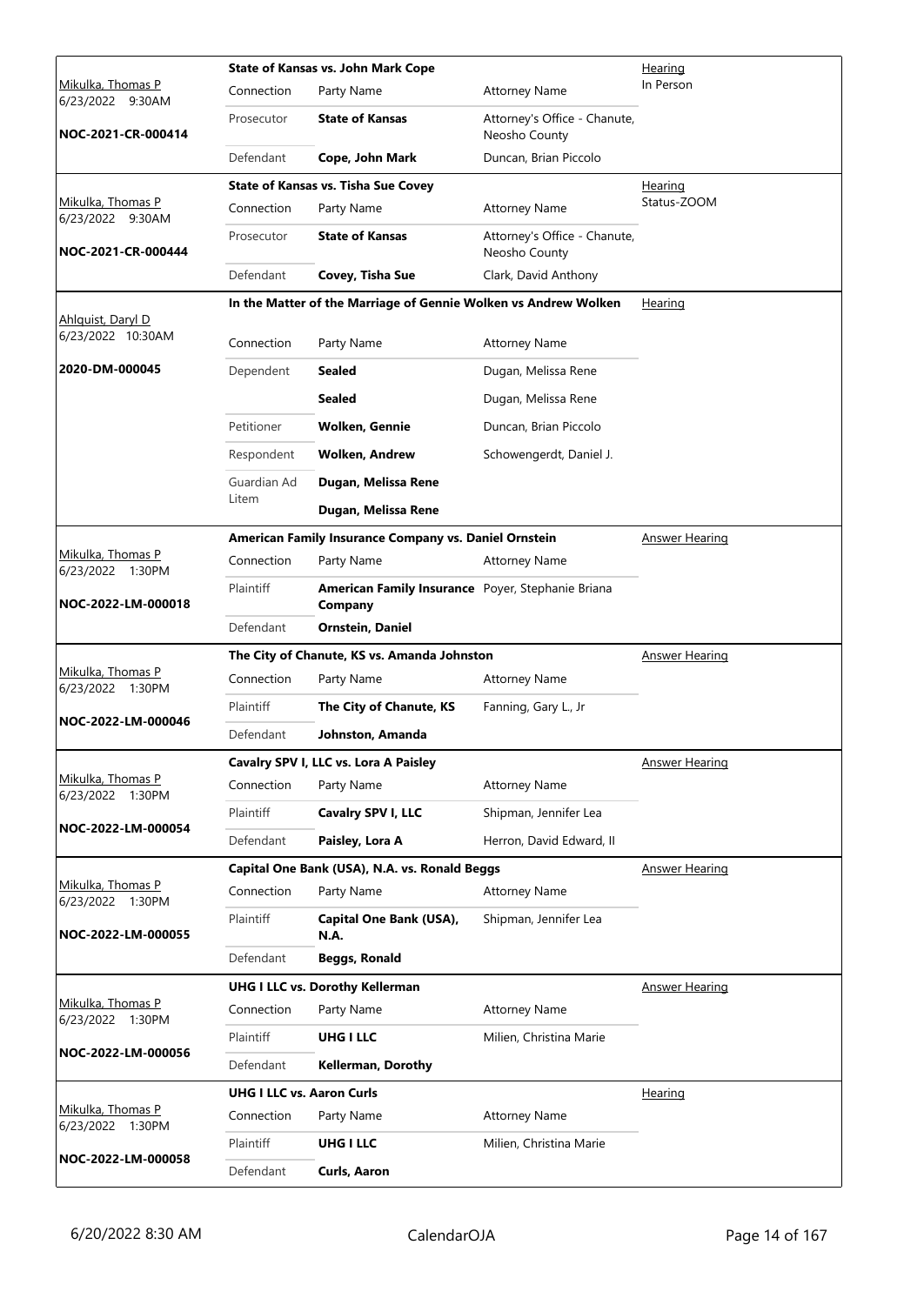|                                       |             | Azura Credit Union vs. John M Ward                             |                                               | <b>Answer Hearing</b>                                    |
|---------------------------------------|-------------|----------------------------------------------------------------|-----------------------------------------------|----------------------------------------------------------|
| Mikulka, Thomas P<br>6/23/2022 1:30PM | Connection  | Party Name                                                     | <b>Attorney Name</b>                          |                                                          |
|                                       | Plaintiff   | <b>Azura Credit Union</b>                                      | Zimmerman, Larry Neal                         |                                                          |
| NOC-2022-LM-000063                    | Defendant   | Ward, John M                                                   |                                               |                                                          |
|                                       |             | Discover Bank vs. Justice Gillespie                            |                                               | <b>Status Conference</b>                                 |
| Mikulka, Thomas P<br>6/23/2022 2:15PM | Connection  | Party Name                                                     | <b>Attorney Name</b>                          | <b>ZOOM</b>                                              |
| NOC-2020-LM-000196                    | Plaintiff   | <b>Discover Bank</b>                                           | Hawkins, Matthew Derek                        |                                                          |
|                                       | Defendant   | Gillespie, Justice                                             | Hoorfar, Camron Lee                           |                                                          |
|                                       |             | Jeremy Allen Roberts, et al vs. Dean Alexander Foreaker, et al |                                               | <b>Final Hearing</b>                                     |
| Mikulka, Thomas P<br>6/23/2022 2:15PM | Connection  | Party Name                                                     | <b>Attorney Name</b>                          | <b>ZOOM</b>                                              |
| NOC-2022-SC-000001                    | Plaintiff   | Roberts, Jeremy Allen                                          | Pro Se                                        |                                                          |
|                                       |             | Roberts, Sarah J                                               | Pro Se                                        |                                                          |
|                                       | Defendant   | Foreaker, Dean Alexander                                       | Pro Se                                        |                                                          |
|                                       |             | <b>Foreaker, Chasity</b>                                       | Pro Se                                        |                                                          |
|                                       |             | State of Kansas, ex rel, DCF vs. Johnny L Heitman, et al.      |                                               | <b>Status Conference</b>                                 |
| Rogers, David<br>6/24/2022 9:00AM     | Connection  | Party Name                                                     | <b>Attorney Name</b>                          | By phone. Ct initiate<br>Robert Lattin 620-331-8070      |
| 2020-DM-000088                        | Dependent   | <b>Sealed</b>                                                  |                                               | Melissa Dugan - 620-212-5918<br>Bob Johnson 620-365-3778 |
|                                       | Other Party | Parker, Carly A                                                | Dugan, Melissa Rene                           |                                                          |
|                                       | Petitioner  | <b>State of Kansas, ex rel, DCF</b> 14 & 31, Young Williams    |                                               |                                                          |
|                                       | Respondent  | Heitman, Johnny L                                              | Johnson, Robert Edward, II                    |                                                          |
|                                       |             | Colbert-Ball, Jonathan L                                       |                                               |                                                          |
|                                       |             | <b>State of Kansas vs. Marcus D Woodard</b>                    |                                               | Preliminary Hearing (CR)                                 |
| Mikulka, Thomas P<br>6/24/2022 9:30AM | Connection  | Party Name                                                     | <b>Attorney Name</b>                          | <b>ALL DAY</b>                                           |
| NOC-2020-CR-000437                    | Prosecutor  | <b>State of Kansas</b>                                         | Attorney's Office - Chanute,<br>Neosho County |                                                          |
|                                       | Defendant   | <b>Woodard, Marcus D</b>                                       | Griebat, Jeb Cameron                          |                                                          |
|                                       |             | State of Kansas vs. Marcus Dale Woodard                        |                                               | Preliminary Hearing (CR)                                 |
| Mikulka, Thomas P<br>6/24/2022 9:30AM | Connection  | Party Name                                                     | <b>Attorney Name</b>                          | ALL DAY                                                  |
| NOC-2020-CR-000501                    | Prosecutor  | <b>State of Kansas</b>                                         | Attorney's Office - Chanute,<br>Neosho County |                                                          |
|                                       | Defendant   | <b>Woodard, Marcus Dale</b>                                    | Griebat, Jeb Cameron                          |                                                          |
|                                       |             | <b>State of Kansas vs. Marcus Dale Woodard</b>                 |                                               | Preliminary Hearing (CR)                                 |
| Mikulka, Thomas P<br>6/24/2022 9:30AM | Connection  | Party Name                                                     | Attorney Name                                 | All Day                                                  |
| NOC-2021-CR-000075                    | Prosecutor  | <b>State of Kansas</b>                                         | Attorney's Office - Chanute,<br>Neosho County |                                                          |
|                                       | Defendant   | <b>Woodard, Marcus Dale</b>                                    | Griebat, Jeb Cameron                          |                                                          |
| Mikulka, Thomas P                     |             | <b>State of Kansas vs. Marcus Dale Woodard</b>                 |                                               | Preliminary Hearing (CR)<br>ALL DAY                      |
| 6/24/2022 9:30AM                      | Connection  | Party Name                                                     | <b>Attorney Name</b>                          |                                                          |
| NOC-2021-CR-000424                    | Prosecutor  | <b>State of Kansas</b>                                         | Attorney's Office - Chanute,<br>Neosho County |                                                          |
|                                       | Defendant   | <b>Woodard, Marcus Dale</b>                                    | Griebat, Jeb Cameron                          |                                                          |
|                                       |             | <b>State of Kansas vs. Marcus Dale Woodard</b>                 |                                               | Preliminary Hearing (CR)                                 |
| Mikulka, Thomas P<br>6/24/2022 9:30AM | Connection  | Party Name                                                     | <b>Attorney Name</b>                          | ALL DAY                                                  |
| NOC-2021-CR-000442                    | Prosecutor  | <b>State of Kansas</b>                                         | Attorney's Office - Chanute,<br>Neosho County |                                                          |
|                                       | Defendant   | <b>Woodard, Marcus Dale</b>                                    | Griebat, Jeb Cameron                          |                                                          |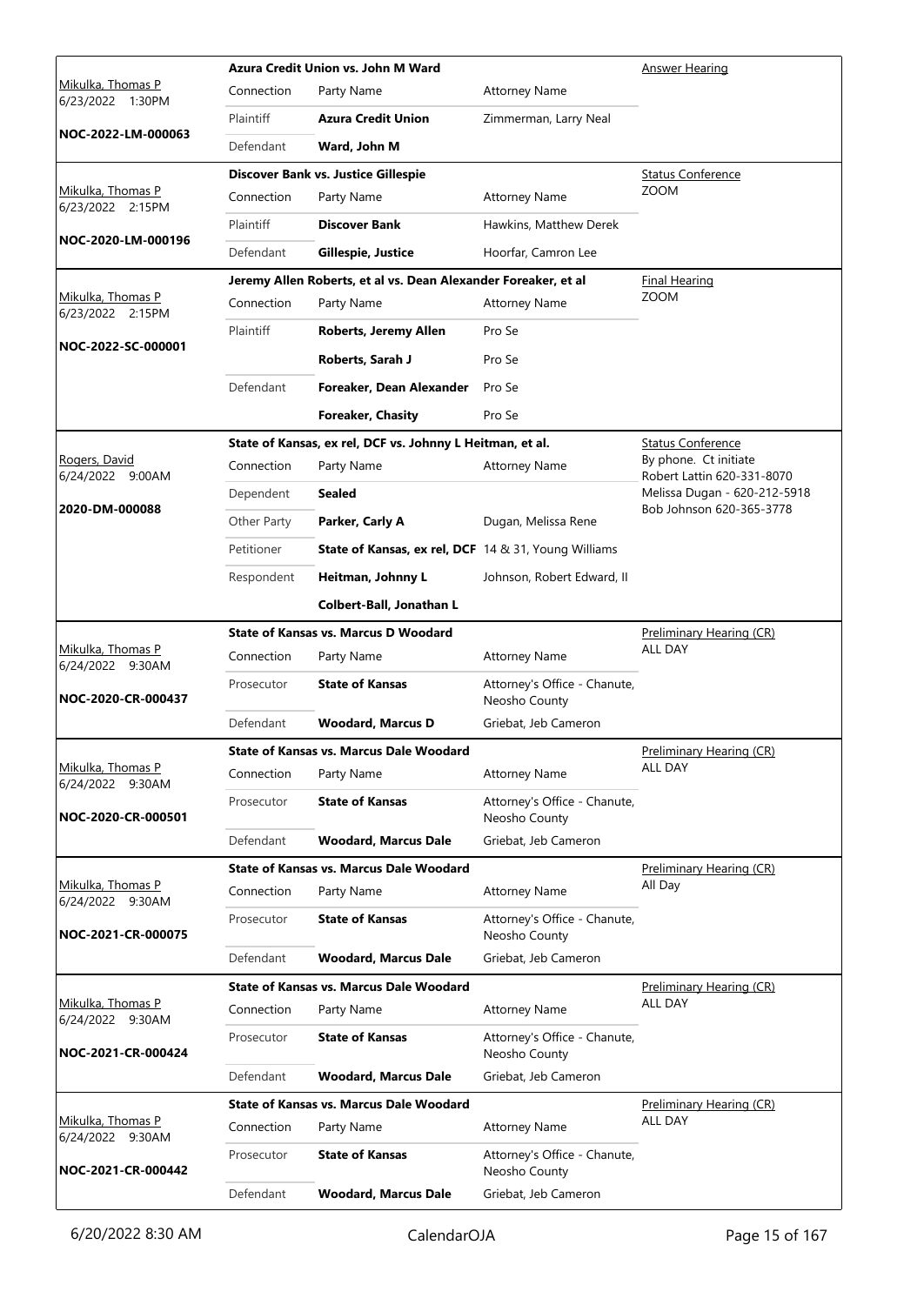| Creitz, Daniel D                          | <b>Seamster</b>    | In the Matter of the Marriage of Airika Seamster vs Richard | <b>Mediation Conference</b>                   |                          |  |
|-------------------------------------------|--------------------|-------------------------------------------------------------|-----------------------------------------------|--------------------------|--|
| 6/24/2022 10:00AM<br>Magistrate Courtroom | Connection         | Party Name                                                  | <b>Attorney Name</b>                          |                          |  |
| 2020-DM-000034                            | Dependent          | Sealed                                                      |                                               |                          |  |
|                                           |                    | <b>Sealed</b>                                               |                                               |                          |  |
|                                           |                    | <b>Sealed</b>                                               |                                               |                          |  |
|                                           | Petitioner         | Seamster, Airika                                            | Johnson, Robert Edward, II                    |                          |  |
|                                           | Respondent         | Seamster, Richard                                           | Duncan, Brian Piccolo                         |                          |  |
|                                           |                    | Melinda Wilson vs. Adam Kepley, et al                       |                                               | Phone Conference         |  |
| Ahlquist, Daryl D<br>6/24/2022 1:00PM     | Connection         | Party Name                                                  | <b>Attorney Name</b>                          | Case Management          |  |
|                                           | Plaintiff          | Wilson, Melinda                                             | Johnson, Robert Edward, II                    |                          |  |
| NOC-2020-CV-000054                        | Defendant          | Kepley, Adam                                                | Schaffer, Mark Bravo                          |                          |  |
|                                           |                    | <b>Kepley Enterprises LLC</b>                               | Schaffer, Mark Bravo                          |                          |  |
|                                           |                    | R & A Kepley Farms INC                                      | Schaffer, Mark Bravo                          |                          |  |
|                                           |                    | <b>Estate of Michael L. Drake</b>                           | Bower, Lisa Christine                         |                          |  |
|                                           |                    | <b>Kansas Highway Patrol</b>                                |                                               |                          |  |
|                                           |                    | State of Kansas vs. Zachary William Hawn                    |                                               | Hearing                  |  |
| Mikulka, Thomas P<br>6/28/2022 10:30AM    | Connection         | Party Name                                                  | <b>Attorney Name</b>                          |                          |  |
| NOC-2021-CR-000429                        | Prosecutor         | <b>State of Kansas</b>                                      | Attorney's Office - Chanute,<br>Neosho County |                          |  |
|                                           | Defendant          | Hawn, Zachary William                                       | Clark, David Anthony                          |                          |  |
|                                           | Public<br>Defender | <b>Clark, David Anthony</b>                                 |                                               |                          |  |
|                                           |                    | <b>State of Kansas vs. Morgan Leroy</b>                     |                                               | Bond - Appearance        |  |
| Mikulka, Thomas P<br>6/28/2022 10:30AM    | Connection         | Party Name                                                  | <b>Attorney Name</b>                          |                          |  |
| NOC-2021-CR-000493                        | Prosecutor         | <b>State of Kansas</b>                                      | Attorney's Office - Chanute,<br>Neosho County |                          |  |
|                                           | Defendant          | Leroy, Morgan                                               | Witt, Jay Dee                                 |                          |  |
|                                           |                    | State of Kansas vs. Dezarae Dawn Henman                     |                                               | <b>Hearing</b>           |  |
| Mikulka, Thomas P<br>6/28/2022 10:30AM    | Connection         | Party Name                                                  | <b>Attorney Name</b>                          |                          |  |
| NOC-2021-CR-000498                        | Prosecutor         | <b>State of Kansas</b>                                      | Attorney's Office - Chanute,<br>Neosho County |                          |  |
|                                           | Defendant          | Henman, Dezarae Dawn                                        | Clark, David Anthony                          |                          |  |
| Mikulka, Thomas P                         |                    | <b>State of Kansas vs. Morgan Leroy</b>                     |                                               | <u>Bond - Appearance</u> |  |
| 6/28/2022 10:30AM                         | Connection         | Party Name                                                  | <b>Attorney Name</b>                          |                          |  |
| NOC-2022-CR-000104                        | Prosecutor         | <b>State of Kansas</b>                                      | Attorney's Office - Chanute,<br>Neosho County |                          |  |
|                                           | Defendant          | Leroy, Morgan                                               |                                               |                          |  |
|                                           |                    | <b>State of Kansas vs. Tylor Abshere</b>                    |                                               | <b>Bond - Appearance</b> |  |
| Mikulka, Thomas P<br>6/28/2022 1:30PM     | Connection         | Party Name                                                  | <b>Attorney Name</b>                          |                          |  |
| 2019-CR-000107                            | Prosecutor         | <b>State of Kansas</b>                                      | Attorney's Office - Chanute,<br>Neosho County |                          |  |
|                                           | Defendant          | Abshere, Tylor                                              |                                               |                          |  |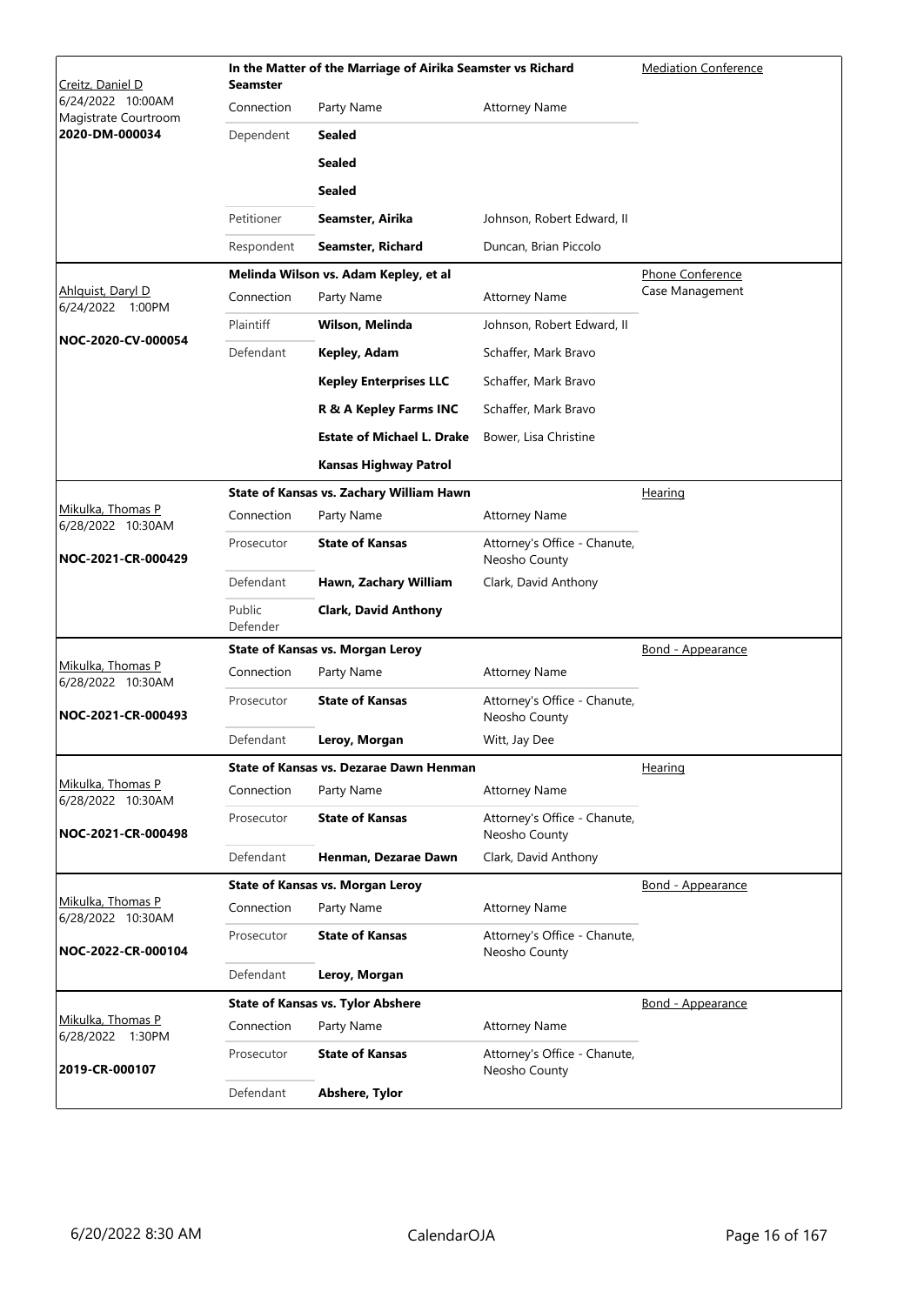| Ahlguist, Daryl D                     | <b>Showalter</b> | In the Matter of the Marriage of Stephanie Showalter vs Marc |                                               | Hearing                  |
|---------------------------------------|------------------|--------------------------------------------------------------|-----------------------------------------------|--------------------------|
| 6/28/2022 1:30PM                      | Connection       | Party Name                                                   | <b>Attorney Name</b>                          |                          |
| 2020-DM-000012                        | Dependent        | Sealed                                                       | Heim, Bret Alan                               |                          |
|                                       |                  | Sealed                                                       | Heim, Bret Alan                               |                          |
|                                       | Petitioner       | <b>Showalter, Stephanie</b>                                  | Thuston, Linus Augustus                       |                          |
|                                       | Respondent       | <b>Showalter, Marc</b>                                       | Johnson, Robert Edward, II                    |                          |
|                                       | Guardian Ad      | Heim, Bret Alan                                              |                                               |                          |
|                                       | Litem            | Heim, Bret Alan                                              |                                               |                          |
|                                       |                  | <b>State of Kansas vs. Theresa Rose Tidd</b>                 |                                               | <u>Bond - Appearance</u> |
| Mikulka, Thomas P<br>6/28/2022 1:30PM | Connection       | Party Name                                                   | <b>Attorney Name</b>                          |                          |
| NOC-2021-CR-000143                    | Prosecutor       | <b>State of Kansas</b>                                       | Attorney's Office - Chanute,<br>Neosho County |                          |
|                                       | Defendant        | <b>Tidd. Theresa Rose</b>                                    | Jones, Seth Austin                            |                          |
|                                       |                  | <b>State of Kansas vs. Theresa Rose Tidd</b>                 |                                               | <u>Bond - Appearance</u> |
| Mikulka, Thomas P<br>6/28/2022 1:30PM | Connection       | Party Name                                                   | <b>Attorney Name</b>                          | <b>ZOOM</b>              |
| NOC-2021-CR-000190                    | Prosecutor       | <b>State of Kansas</b>                                       | Attorney's Office - Chanute,<br>Neosho County |                          |
|                                       | Defendant        | <b>Tidd, Theresa Rose</b>                                    | Jones, Seth Austin                            |                          |
|                                       |                  | <b>State of Kansas vs. Raymond Lee Morris</b>                |                                               | Bond - Appearance        |
| Mikulka, Thomas P<br>6/28/2022 1:30PM | Connection       | Party Name                                                   | <b>Attorney Name</b>                          | <b>ZOOM</b>              |
| NOC-2022-CR-000073                    | Prosecutor       | <b>State of Kansas</b>                                       | Attorney's Office - Chanute,<br>Neosho County |                          |
|                                       | Defendant        | <b>Morris, Raymond Lee</b>                                   |                                               |                          |
|                                       |                  | <b>State of Kansas vs. Travis Lee Wasson</b>                 |                                               | <b>Bond - Appearance</b> |
| Mikulka, Thomas P<br>6/28/2022 1:30PM | Connection       | Party Name                                                   | <b>Attorney Name</b>                          | <b>ZOOM</b>              |
| NOC-2022-CR-000109                    | Prosecutor       | <b>State of Kansas</b>                                       | Attorney's Office - Chanute,<br>Neosho County |                          |
|                                       | Defendant        | Wasson, Travis Lee                                           |                                               |                          |
|                                       |                  | State of Kansas vs. Leland Nicholas Drennan                  |                                               | <u>Bond - Appearance</u> |
| Mikulka, Thomas P<br>6/28/2022 1:30PM | Connection       | Party Name                                                   | <b>Attorney Name</b>                          | <b>ZOOM</b>              |
| NOC-2022-CR-000142                    | Prosecutor       | <b>State of Kansas</b>                                       | Attorney's Office - Chanute,<br>Neosho County |                          |
|                                       | Defendant        | Drennan, Leland Nicholas                                     |                                               |                          |
|                                       |                  | <b>State of Kansas vs. James R. Bentley</b>                  |                                               | Bond - Appearance        |
| Mikulka, Thomas P<br>6/28/2022 1:30PM | Connection       | Party Name                                                   | <b>Attorney Name</b>                          | <b>ZOOM</b>              |
| NOC-2022-CR-000144                    | Prosecutor       | <b>State of Kansas</b>                                       | Attorney's Office - Chanute,<br>Neosho County |                          |
|                                       | Defendant        | Bentley, James R.                                            |                                               |                          |
|                                       |                  | <b>State of Kansas vs. Corey Edwards</b>                     |                                               | Bond - Appearance        |
| Mikulka, Thomas P<br>6/28/2022 1:30PM | Connection       | Party Name                                                   | <b>Attorney Name</b>                          | <b>ZOOM</b>              |
| NOC-2022-CR-000145                    | Prosecutor       | <b>State of Kansas</b>                                       | Attorney's Office - Chanute,<br>Neosho County |                          |
|                                       | Defendant        | <b>Edwards, Corey</b>                                        |                                               |                          |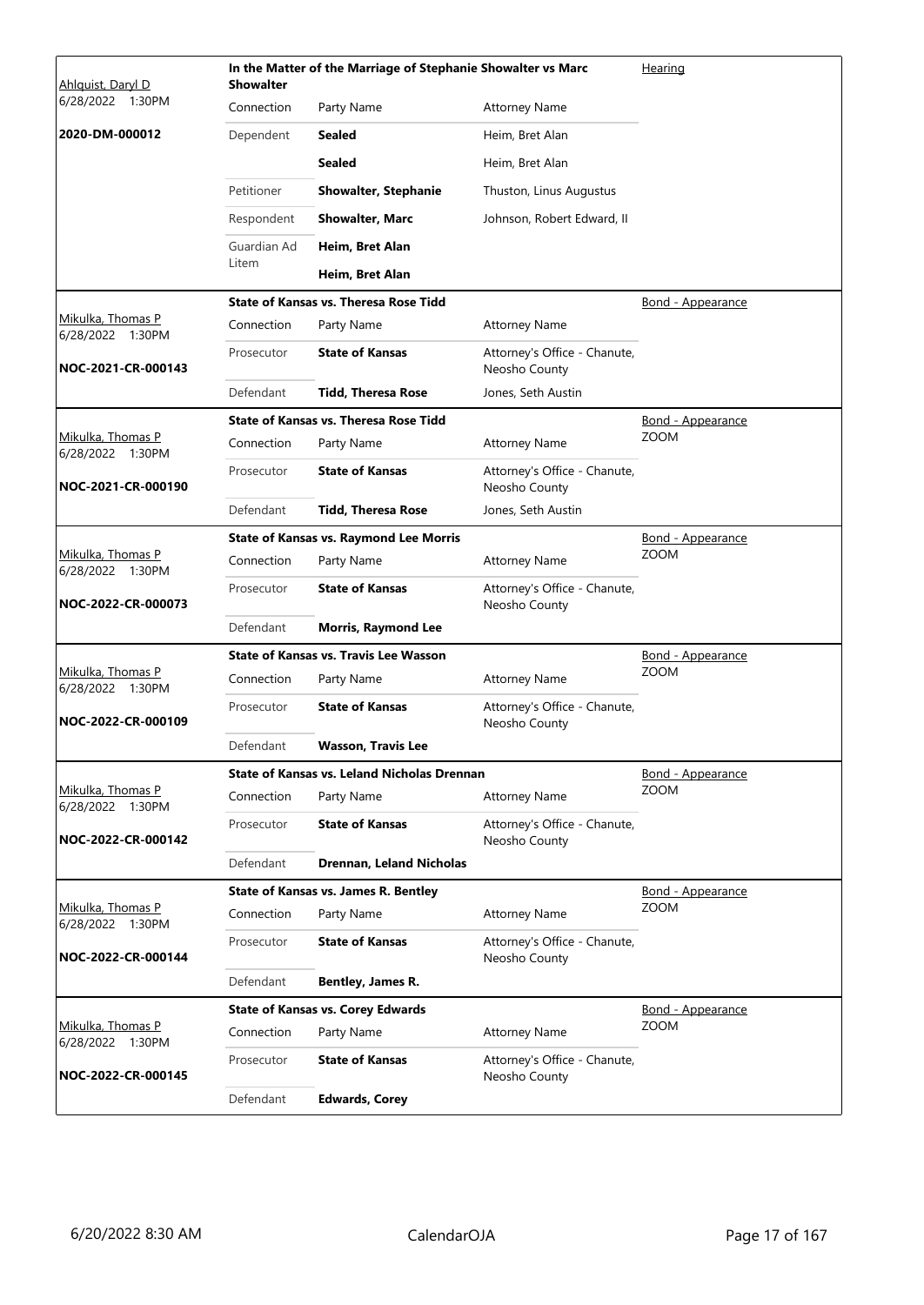|                                              |            | State of Kansas vs. Matthew A. Welch             |                                               | Bond - Appearance        |
|----------------------------------------------|------------|--------------------------------------------------|-----------------------------------------------|--------------------------|
| <u>Mikulka, Thomas P</u><br>6/28/2022 1:30PM | Connection | Party Name                                       | <b>Attorney Name</b>                          |                          |
| NOC-2022-CR-000146                           | Prosecutor | <b>State of Kansas</b>                           | Attorney's Office - Chanute,<br>Neosho County |                          |
|                                              | Defendant  | Welch, Matthew A.                                | Witt, Jay Dee                                 |                          |
|                                              |            | <b>State of Kansas vs. Raymond Lee Morris</b>    |                                               | <b>Bond - Appearance</b> |
| Mikulka, Thomas P<br>6/28/2022 1:30PM        | Connection | Party Name                                       | <b>Attorney Name</b>                          | <b>ZOOM</b>              |
| NOC-2022-CR-000147                           | Prosecutor | <b>State of Kansas</b>                           | Attorney's Office - Chanute,<br>Neosho County |                          |
|                                              | Defendant  | <b>Morris, Raymond Lee</b>                       |                                               |                          |
|                                              |            | State of Kansas vs. John Irvin Willard           |                                               | <u>Bond - Appearance</u> |
| Mikulka, Thomas P<br>6/28/2022 1:30PM        | Connection | Party Name                                       | <b>Attorney Name</b>                          | <b>ZOOM</b>              |
| NOC-2022-CR-000149                           | Prosecutor | <b>State of Kansas</b>                           | Attorney's Office - Chanute,<br>Neosho County |                          |
|                                              | Defendant  | Willard, John Irvin                              |                                               |                          |
|                                              |            | State of Kansas vs. Stephen P. Monovsky          |                                               | <u>Bond - Appearance</u> |
| <u>Mikulka, Thomas P</u><br>6/28/2022 1:30PM | Connection | Party Name                                       | <b>Attorney Name</b>                          | <b>ZOOM</b>              |
| NOC-2022-CR-000150                           | Prosecutor | <b>State of Kansas</b>                           | Attorney's Office - Chanute,<br>Neosho County |                          |
|                                              | Defendant  | Monovsky, Stephen P.                             |                                               |                          |
|                                              |            | State of Kansas vs. Brandi N. Fisher             |                                               | Bond - Appearance        |
| Mikulka, Thomas P<br>6/28/2022 1:30PM        | Connection | Party Name                                       | <b>Attorney Name</b>                          | <b>ZOOM</b>              |
| NOC-2022-CR-000151                           | Prosecutor | <b>State of Kansas</b>                           | Attorney's Office - Chanute,<br>Neosho County |                          |
|                                              | Defendant  | Fisher, Brandi N.                                |                                               |                          |
|                                              |            | <b>State of Kansas vs. Matthew Ryan Sharp</b>    |                                               | Bond - Appearance        |
| Mikulka, Thomas P<br>6/28/2022 1:30PM        | Connection | Party Name                                       | <b>Attorney Name</b>                          | via zoom                 |
| NOC-2022-CR-000155                           | Prosecutor | <b>State of Kansas</b>                           | Attorney's Office - Chanute,<br>Neosho County |                          |
|                                              | Defendant  | Sharp, Matthew Ryan                              | Ginie, Ryan Stephan                           |                          |
|                                              |            | State of Kansas vs. Edward G. Bridges            |                                               | Bond - Appearance        |
| Mikulka, Thomas P<br>6/28/2022 1:30PM        | Connection | Party Name                                       | <b>Attorney Name</b>                          |                          |
| NOC-2022-CR-000158                           | Prosecutor | <b>State of Kansas</b>                           | Attorney's Office - Chanute,<br>Neosho County |                          |
|                                              | Defendant  | Bridges, Edward G.                               |                                               |                          |
|                                              |            | <b>State of Kansas vs. Travis Lee Wasson</b>     |                                               | Bond - Appearance        |
| Mikulka, Thomas P<br>6/28/2022 1:30PM        | Connection | Party Name                                       | <b>Attorney Name</b>                          | <b>ZOOM</b>              |
| NOC-2022-CR-000159                           | Prosecutor | <b>State of Kansas</b>                           | Attorney's Office - Chanute,<br>Neosho County |                          |
|                                              | Defendant  | <b>Wasson, Travis Lee</b>                        |                                               |                          |
|                                              |            | <b>State of Kansas vs. Melissa Claire Dutton</b> |                                               | <u>Bond - Appearance</u> |
| <u>Mikulka, Thomas P</u><br>6/28/2022 1:30PM | Connection | Party Name                                       | <b>Attorney Name</b>                          | <b>ZOOM</b>              |
| NOC-2022-CR-000160                           | Prosecutor | <b>State of Kansas</b>                           | Attorney's Office - Chanute,<br>Neosho County |                          |
|                                              | Defendant  | <b>Dutton, Melissa Claire</b>                    |                                               |                          |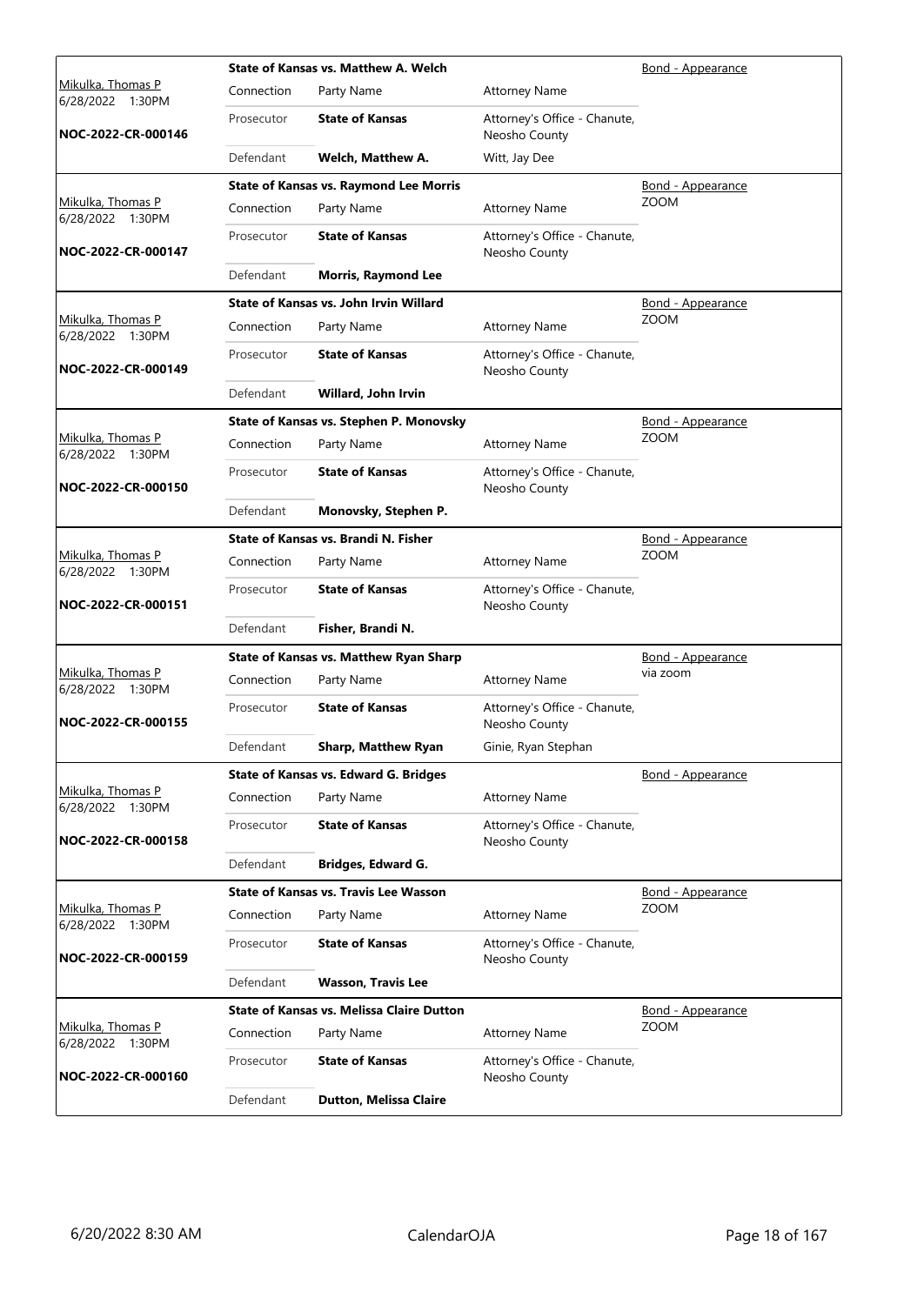|                                              |            | <b>State of Kansas vs. Gerald Brice Waller, JR</b> |                                               | Bond - Appearance        |  |  |
|----------------------------------------------|------------|----------------------------------------------------|-----------------------------------------------|--------------------------|--|--|
| <u>Mikulka, Thomas P</u><br>6/28/2022 1:30PM | Connection | Party Name                                         | <b>Attorney Name</b>                          | <b>ZOOM</b>              |  |  |
| NOC-2022-CR-000161                           | Prosecutor | <b>State of Kansas</b>                             | Attorney's Office - Chanute,<br>Neosho County |                          |  |  |
|                                              | Defendant  | Waller, Gerald Brice, Jr                           |                                               |                          |  |  |
|                                              |            | <b>State of Kansas vs. Quentin Baylor</b>          |                                               | <b>Bond - Appearance</b> |  |  |
| Mikulka, Thomas P<br>6/28/2022 1:30PM        | Connection | Party Name                                         | <b>Attorney Name</b>                          | <b>ZOOM</b>              |  |  |
| NOC-2022-CR-000162                           | Prosecutor | <b>State of Kansas</b>                             | Attorney's Office - Chanute,<br>Neosho County |                          |  |  |
|                                              | Defendant  | <b>Baylor, Quentin</b>                             |                                               |                          |  |  |
|                                              |            | <b>State of Kansas vs. Tiffany Louise Peacock</b>  |                                               | Bond - Appearance        |  |  |
| Mikulka, Thomas P<br>6/28/2022 1:30PM        | Connection | Party Name                                         | <b>Attorney Name</b>                          | zoom                     |  |  |
| NOC-2022-CR-000163                           | Prosecutor | <b>State of Kansas</b>                             | Attorney's Office - Chanute,<br>Neosho County |                          |  |  |
|                                              | Defendant  | <b>Peacock, Tiffany Louise</b>                     |                                               |                          |  |  |
|                                              |            | <b>State of Kansas vs. Melissa Greer</b>           |                                               | Bond - Appearance        |  |  |
| <u>Mikulka, Thomas P</u><br>6/28/2022 1:30PM | Connection | Party Name                                         | <b>Attorney Name</b>                          | <b>ZOOM</b>              |  |  |
| NOC-2022-CR-000165                           | Prosecutor | <b>State of Kansas</b>                             | Attorney's Office - Chanute,<br>Neosho County |                          |  |  |
|                                              | Defendant  | Greer, Melissa                                     |                                               |                          |  |  |
|                                              |            | <b>State of Kansas vs. Nathan Daniel McGee</b>     |                                               | Bond - Appearance        |  |  |
| Mikulka, Thomas P<br>6/28/2022 1:30PM        | Connection | Party Name                                         | <b>Attorney Name</b>                          | zoom                     |  |  |
| NOC-2022-CR-000166                           | Prosecutor | <b>State of Kansas</b>                             | Attorney's Office - Chanute,<br>Neosho County |                          |  |  |
|                                              | Defendant  | <b>McGee, Nathan Daniel</b>                        |                                               |                          |  |  |
|                                              |            | <b>State of Kansas vs. Calvin Lee McGinnes</b>     |                                               | Bond - Appearance        |  |  |
| Mikulka, Thomas P<br>6/28/2022 1:30PM        | Connection | Party Name                                         | <b>Attorney Name</b>                          | <b>ZOOM</b>              |  |  |
| NOC-2022-CR-000167                           | Prosecutor | <b>State of Kansas</b>                             | Attorney's Office - Chanute,<br>Neosho County |                          |  |  |
|                                              | Defendant  | <b>McGinnes, Calvin Lee</b>                        |                                               |                          |  |  |
|                                              |            | <b>State of Kansas vs. Melissa Claire Dutton</b>   |                                               | Bond - Appearance        |  |  |
| Mikulka, Thomas P<br>6/28/2022 1:30PM        | Connection | Party Name                                         | <b>Attorney Name</b>                          | <b>ZOOM</b>              |  |  |
| NOC-2022-CR-000171                           | Prosecutor | <b>State of Kansas</b>                             | Attorney's Office - Chanute,<br>Neosho County |                          |  |  |
|                                              | Defendant  | <b>Dutton, Melissa Claire</b>                      |                                               |                          |  |  |
|                                              |            | <b>State of Kansas vs. Tiffany Louise Peacock</b>  |                                               | Bond - Appearance        |  |  |
| Mikulka, Thomas P<br>6/28/2022 1:30PM        | Connection | Party Name                                         | <b>Attorney Name</b>                          | ZOOM                     |  |  |
| NOC-2022-CR-000173                           | Prosecutor | <b>State of Kansas</b>                             | Attorney's Office - Chanute,<br>Neosho County |                          |  |  |
|                                              | Defendant  | <b>Peacock, Tiffany Louise</b>                     |                                               |                          |  |  |
|                                              |            | <b>State of Kansas vs. Matthew John Harmon</b>     |                                               | <b>Bond - Appearance</b> |  |  |
| <u>Mikulka, Thomas P</u><br>6/28/2022 1:30PM | Connection | Party Name                                         | <b>Attorney Name</b>                          | <b>ZOOM</b>              |  |  |
| NOC-2022-CR-000174                           | Prosecutor | <b>State of Kansas</b>                             | Attorney's Office - Chanute,<br>Neosho County |                          |  |  |
|                                              | Defendant  | Harmon, Matthew John                               | Jones, Seth Austin                            |                          |  |  |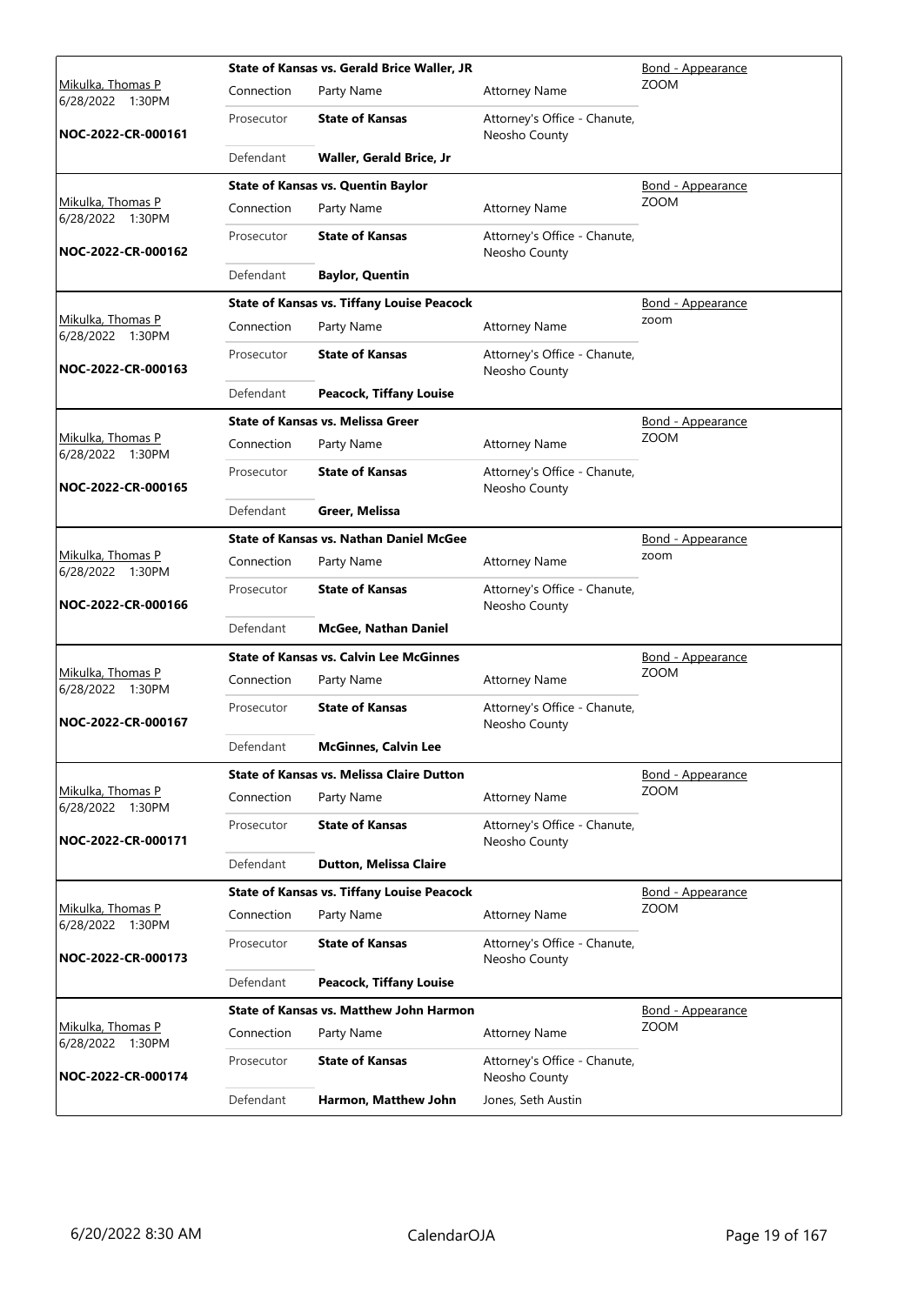|                                       |                                   | State of Kansas vs. Douglas A. Hutchison             |                                               | Bond - Appearance        |
|---------------------------------------|-----------------------------------|------------------------------------------------------|-----------------------------------------------|--------------------------|
| Mikulka, Thomas P<br>6/28/2022 1:30PM | Connection                        | Party Name                                           | <b>Attorney Name</b>                          |                          |
| NOC-2022-CR-000177                    | Prosecutor                        | <b>State of Kansas</b>                               | Attorney's Office - Chanute,<br>Neosho County |                          |
|                                       | Defendant                         | Hutchison, Douglas A.                                |                                               |                          |
|                                       | Sealed ********* Sealed ********* |                                                      |                                               | <u>Bond - Appearance</u> |
| Mikulka, Thomas P<br>6/28/2022 1:30PM | Connection                        | Party Name                                           | <b>Attorney Name</b>                          | via zoom                 |
|                                       | Prosecutor                        | <b>Sealed</b>                                        |                                               |                          |
| NOC-2022-MR-000080                    | Defendant                         | <b>Sealed</b>                                        |                                               |                          |
|                                       | Sealed ********* Sealed ********* |                                                      |                                               | <u>Bond - Appearance</u> |
| Mikulka, Thomas P<br>6/28/2022 1:30PM | Connection                        | Party Name                                           | <b>Attorney Name</b>                          | <b>ZOOM</b>              |
|                                       | Prosecutor                        | <b>Sealed</b>                                        |                                               |                          |
| NOC-2022-MR-000086                    | Defendant                         | Sealed                                               |                                               |                          |
|                                       | Sealed ********* Sealed ********* |                                                      |                                               | Bond - Appearance        |
| Mikulka, Thomas P<br>6/28/2022 1:30PM | Connection                        | Party Name                                           | <b>Attorney Name</b>                          | <b>ZOOM</b>              |
|                                       | Prosecutor                        | <b>Sealed</b>                                        |                                               |                          |
| NOC-2022-MR-000090                    | Defendant                         | <b>Sealed</b>                                        |                                               |                          |
|                                       | Sealed ********* Sealed ********* |                                                      |                                               | Bond - Appearance        |
| Mikulka, Thomas P<br>6/28/2022 1:30PM | Connection                        | Party Name                                           | <b>Attorney Name</b>                          | <b>ZOOM</b>              |
|                                       | Prosecutor                        | <b>Sealed</b>                                        |                                               |                          |
| NOC-2022-MR-000092                    | Defendant                         | <b>Sealed</b>                                        |                                               |                          |
|                                       |                                   |                                                      |                                               | <u>Hearing</u>           |
|                                       |                                   | State of Kansas, ex rel, DCF vs. Sean Mikal Felkins  |                                               |                          |
| <u>Ahlquist, Daryl D</u>              | Connection                        | Party Name                                           | <b>Attorney Name</b>                          | Final                    |
| 6/29/2022 9:30AM                      | Dependent                         | <b>Sealed</b>                                        | Heim, Bret Alan                               |                          |
| NOC-2021-DM-000124                    |                                   | <b>Sealed</b>                                        | Heim, Bret Alan                               |                          |
|                                       |                                   | <b>Sealed</b>                                        | Heim, Bret Alan                               |                          |
|                                       | Petitioner                        | State of Kansas, ex rel, DCF 14 & 31, Young Williams |                                               |                          |
|                                       | Respondent                        | <b>Felkins, Sean Mikal</b>                           | Johnson, Robert Edward, II                    |                          |
|                                       | Guardian Ad                       | Heim, Bret Alan                                      |                                               |                          |
|                                       | Litem                             | Heim, Bret Alan                                      |                                               |                          |
|                                       |                                   | Heim, Bret Alan                                      |                                               |                          |
|                                       |                                   | <b>State of Kansas vs. Daniel Keith Brill</b>        |                                               | <u>Hearing</u>           |
| Rogers, David                         | Connection                        | Party Name                                           | <b>Attorney Name</b>                          | Settlement Conf.         |
| 6/29/2022 1:30PM<br>2020-CR-000193    | Prosecutor                        | <b>State of Kansas</b>                               | Attorney's Office - Chanute,<br>Neosho County | In Fredonia              |
|                                       | Defendant                         | <b>Brill, Daniel Keith</b>                           | Griebat, Jeb Cameron                          |                          |
|                                       |                                   | State of Kansas vs. Karen Ryan                       |                                               | Hearing                  |
| Mikulka, Thomas P<br>6/30/2022 9:00AM | Connection                        | Party Name                                           | <b>Attorney Name</b>                          | Status-ZOOM              |
| 2018-CR-000367                        | Prosecutor                        | <b>State of Kansas</b>                               | Attorney's Office - Chanute,<br>Neosho County |                          |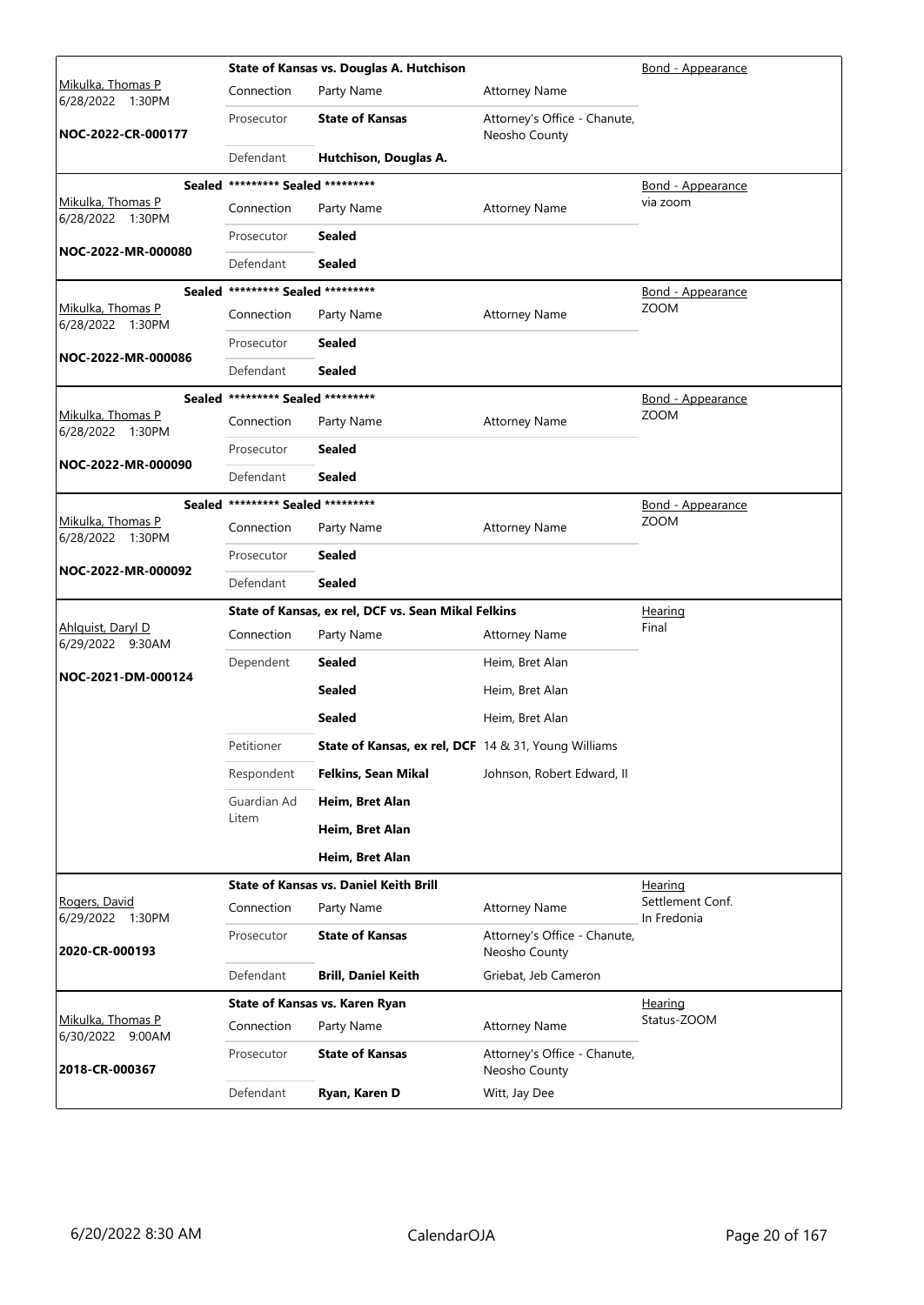|                                                 |            | State of Kansas vs. Karen Ryan                   |                                               | Hearing              |  |  |
|-------------------------------------------------|------------|--------------------------------------------------|-----------------------------------------------|----------------------|--|--|
| Mikulka, Thomas P<br>6/30/2022 9:00AM           | Connection | Party Name                                       | <b>Attorney Name</b>                          | Status-ZOOM          |  |  |
| 2019-CR-000028                                  | Prosecutor | <b>State of Kansas</b>                           | Attorney's Office - Chanute,<br>Neosho County |                      |  |  |
|                                                 | Defendant  | Ryan, Karen D                                    | Cameron, Brandon Daniel                       |                      |  |  |
|                                                 |            | State of Kansas vs. Danny J. Walton              |                                               | <b>Final Hearing</b> |  |  |
| Mikulka, Thomas P<br>6/30/2022 9:00AM           | Connection | Party Name                                       | <b>Attorney Name</b>                          | Status-ZOOM          |  |  |
| 2019-CR-000137                                  | Prosecutor | <b>State of Kansas</b>                           | Attorney's Office - Chanute,<br>Neosho County |                      |  |  |
|                                                 | Defendant  | <b>Walton, Danny J</b>                           | Johnson, Robert Edward, II                    |                      |  |  |
|                                                 |            | State of Kansas vs. Karen Ryan                   |                                               | Hearing              |  |  |
| Mikulka, Thomas P<br>6/30/2022 9:00AM           | Connection | Party Name                                       | <b>Attorney Name</b>                          | Status-ZOOM          |  |  |
| 2019-CR-000387                                  | Prosecutor | <b>State of Kansas</b>                           | Attorney's Office - Chanute,<br>Neosho County |                      |  |  |
|                                                 | Defendant  | Ryan, Karen D                                    | Cameron, Brandon Daniel                       |                      |  |  |
|                                                 |            | State of Kansas vs. Karen Ryan                   |                                               | Hearing              |  |  |
| <u>Mikulka, Thomas P</u><br>6/30/2022 9:00AM    | Connection | Party Name                                       | <b>Attorney Name</b>                          | Status-ZOOM          |  |  |
| 2019-CR-000397                                  | Prosecutor | <b>State of Kansas</b>                           | Attorney's Office - Chanute,<br>Neosho County |                      |  |  |
|                                                 | Defendant  | Ryan, Karen D                                    | Cameron, Brandon Daniel                       |                      |  |  |
|                                                 |            | <b>State of Kansas vs. Anthony Holland</b>       |                                               | Hearing              |  |  |
| Mikulka, Thomas P<br>6/30/2022 9:00AM           | Connection | Party Name                                       | <b>Attorney Name</b>                          | Status-ZOOM          |  |  |
| 2020-CR-000002                                  | Prosecutor | <b>State of Kansas</b>                           | Attorney's Office - Chanute,<br>Neosho County |                      |  |  |
|                                                 | Defendant  | <b>Holland, Anthony</b>                          | Duncan, Brian Piccolo                         |                      |  |  |
|                                                 |            | State of Kansas vs. Karen Ryan                   |                                               | <b>Hearing</b>       |  |  |
| Mikulka, Thomas P<br>6/30/2022 9:00AM           | Connection | Party Name                                       | <b>Attorney Name</b>                          | Status-ZOOM          |  |  |
| 2020-CR-000061                                  | Prosecutor | <b>State of Kansas</b>                           | Attorney's Office - Chanute,<br>Neosho County |                      |  |  |
|                                                 | Defendant  | Ryan, Karen D                                    | Cameron, Brandon Daniel                       |                      |  |  |
|                                                 |            | <b>State of Kansas vs. Zachery Trenton Trim</b>  |                                               | Final Hearing        |  |  |
| Mikulka, Thomas P<br>6/30/2022 9:00AM           | Connection | Party Name                                       | <b>Attorney Name</b>                          | Status-ZOOM          |  |  |
| 2020-CR-000084                                  | Prosecutor | <b>State of Kansas</b>                           | Attorney's Office - Chanute,<br>Neosho County |                      |  |  |
|                                                 | Defendant  | <b>Trim, Zachery Trenton</b>                     | Johnson, Robert Edward, II                    |                      |  |  |
|                                                 |            | <b>State of Kansas vs. Phillip Charles Leech</b> |                                               | Hearing              |  |  |
| Mikulka, Thomas P<br>6/30/2022 9:00AM           | Connection | Party Name                                       | <b>Attorney Name</b>                          | Status-ZOOM          |  |  |
| 2020-CR-000240                                  | Prosecutor | <b>State of Kansas</b>                           | Attorney's Office - Chanute,<br>Neosho County |                      |  |  |
|                                                 | Defendant  | <b>Leech, Phillip Charles</b>                    | Cameron, Brandon Daniel                       |                      |  |  |
|                                                 |            | State of Kansas vs. Blake Adam Wagner            |                                               | <b>Final Hearing</b> |  |  |
| <u>Mikulka, Thomas P</u><br>6/30/2022<br>9:00AM | Connection | Party Name                                       | <b>Attorney Name</b>                          | Status-ZOOM          |  |  |
| 2020-CR-000271                                  | Prosecutor | <b>State of Kansas</b>                           | Attorney's Office - Chanute,<br>Neosho County |                      |  |  |
|                                                 | Defendant  | Wagner, Blake Adam                               | Johnson, Robert Edward, II                    |                      |  |  |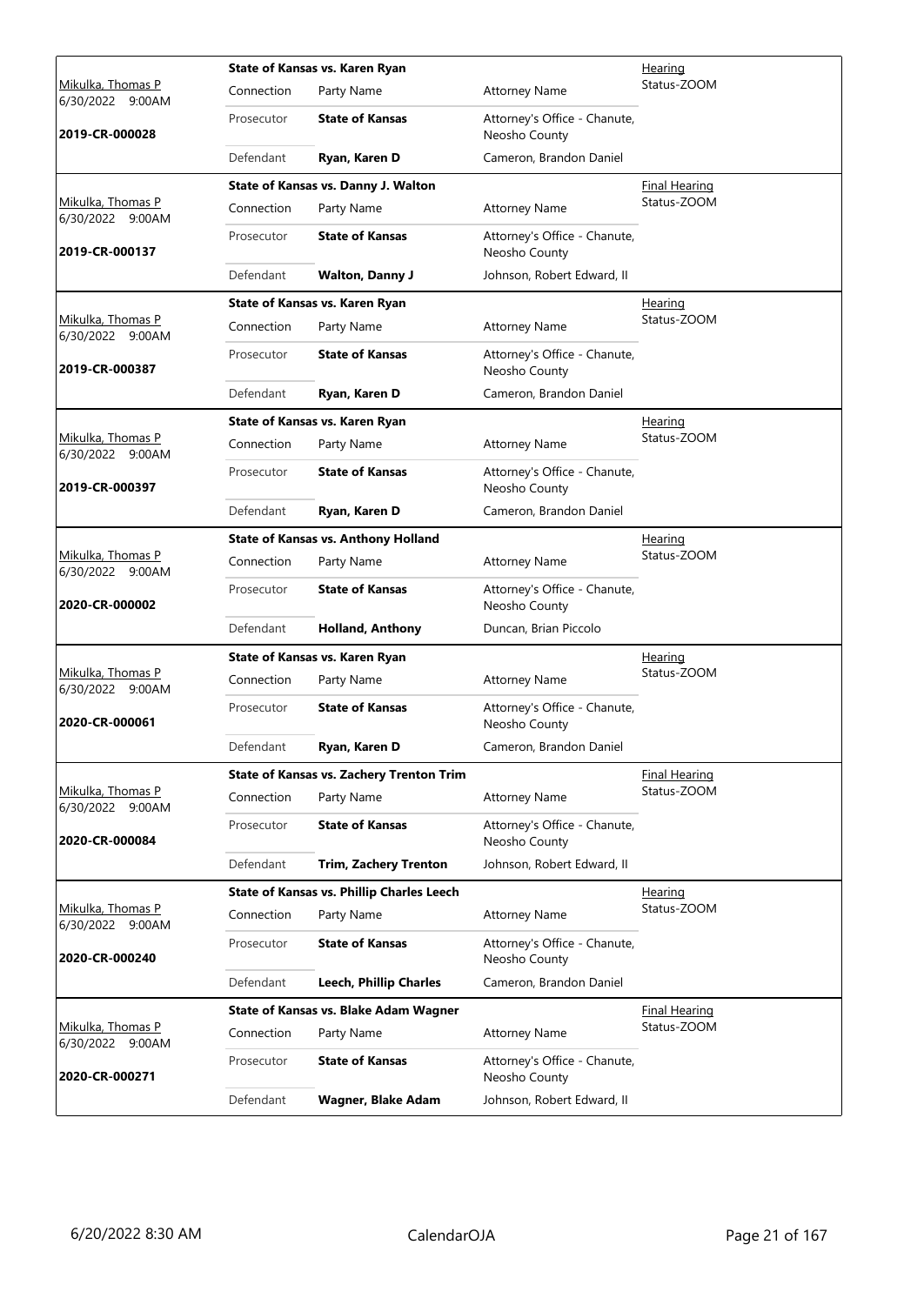|                                          |                      | State of Kansas vs. Karen D Ryan                        |                                               | Hearing                  |
|------------------------------------------|----------------------|---------------------------------------------------------|-----------------------------------------------|--------------------------|
| Mikulka, Thomas P<br>6/30/2022 9:00AM    | Connection           | Party Name                                              | <b>Attorney Name</b>                          | Status-ZOOM              |
| 2020-CR-000303                           | Prosecutor           | <b>State of Kansas</b>                                  | Attorney's Office - Chanute,<br>Neosho County |                          |
|                                          | Defendant            | Ryan, Karen D                                           | Cameron, Brandon Daniel                       |                          |
|                                          |                      | <b>State of Kansas vs. Bobby James Mallette</b>         |                                               | Hearing                  |
| Mikulka, Thomas P<br>6/30/2022 9:00AM    | Connection           | Party Name                                              | <b>Attorney Name</b>                          | Status-ZOOM              |
| 2020-CR-000315                           | Prosecutor           | <b>State of Kansas</b>                                  | Attorney's Office - Chanute,<br>Neosho County |                          |
|                                          | Defendant            | <b>Mallette, Bobby James</b>                            | Johnson, Robert Edward, II                    |                          |
|                                          |                      | In the Matter of Zander Ryan See                        |                                               | <b>Hearing</b>           |
| Mikulka, Thomas P<br>6/30/2022 9:00AM    | Connection           | Party Name                                              | <b>Attorney Name</b>                          | Status-ZOOM              |
| NOC-2020-JV-000031                       | Prosecutor           | <b>State of Kansas</b>                                  | Attorney's Office - Chanute,<br>Neosho County |                          |
|                                          | Juvenile<br>Offender | See, Zander Ryan                                        | Johnson, Robert Edward, II                    |                          |
|                                          |                      | <b>State of Kansas vs. Tarryn Suzanne Young</b>         |                                               | <u>Hearing</u>           |
| Mikulka, Thomas P<br>6/30/2022 9:00AM    | Connection           | Party Name                                              | <b>Attorney Name</b>                          | Status-ZOOM              |
| NOC-2021-CR-000151                       | Prosecutor           | <b>State of Kansas</b>                                  | Attorney's Office - Chanute,<br>Neosho County |                          |
|                                          | Defendant            | Young, Tarryn Suzanne                                   | Duncan, Brian Piccolo                         |                          |
|                                          |                      | <b>State of Kansas vs. Melinda Marie Patton</b>         |                                               | <u>Hearing</u>           |
| Mikulka, Thomas P<br>6/30/2022 9:00AM    | Connection           | Party Name                                              | <b>Attorney Name</b>                          | Status-ZOOM              |
| NOC-2021-CR-000336                       | Prosecutor           | <b>State of Kansas</b>                                  | Attorney's Office - Chanute,<br>Neosho County |                          |
|                                          | Defendant            | Patton, Melinda Marie                                   | Jones, Seth Austin                            |                          |
|                                          |                      | Carrie Seuser, Petitioner vs. Travis Seuser, Respondent |                                               | Hearing                  |
| Ahlquist, Daryl D<br>6/30/2022 9:30AM    | Connection           | Party Name                                              | <b>Attorney Name</b>                          |                          |
|                                          | Other Party          | Seuser, Jaiden                                          | Heim, Bret Alan                               |                          |
| 2013-DM-000145                           |                      | Seuser, J'lyne                                          | Heim, Bret Alan                               |                          |
|                                          |                      | <b>Unknown</b>                                          |                                               |                          |
|                                          | Petitioner           | Seuser, Carrie                                          | Schowengerdt, Daniel J.                       |                          |
|                                          | Respondent           | <b>Seuser, Travis</b>                                   | Myers, Robert E.                              |                          |
|                                          |                      | <b>State of Kansas vs. Garrett S Hall</b>               |                                               | Preliminary Hearing (CR) |
| Mikulka, Thomas P<br>6/30/2022<br>9:30AM | Connection           | Party Name                                              | <b>Attorney Name</b>                          |                          |
| 2020-CR-000089                           | Prosecutor           | <b>State of Kansas</b>                                  | Attorney's Office - Chanute,<br>Neosho County |                          |
|                                          | Defendant            |                                                         | Griebat, Jeb Cameron                          |                          |
|                                          |                      | Hall, Garrett S                                         |                                               |                          |
|                                          |                      | <b>State of Kansas vs. Garrett S Hall</b>               |                                               | Preliminary Hearing (CR) |
| Mikulka, Thomas P                        | Connection           | Party Name                                              | <b>Attorney Name</b>                          |                          |
| 6/30/2022 9:30AM<br>2020-CR-000259       | Prosecutor           | <b>State of Kansas</b>                                  | Attorney's Office - Chanute,<br>Neosho County |                          |
|                                          | Defendant            | <b>Hall, Garrett S</b>                                  | Griebat, Jeb Cameron                          |                          |
|                                          |                      | <b>State of Kansas vs. Richard Daniel Barton</b>        |                                               | <b>Hearing</b>           |
| Mikulka, Thomas P                        | Connection           | Party Name                                              | <b>Attorney Name</b>                          | Trial/ In Person         |
| 6/30/2022 9:30AM<br>NOC-2020-CR-000444   | Prosecutor           | <b>State of Kansas</b>                                  | Attorney's Office - Chanute,<br>Neosho County |                          |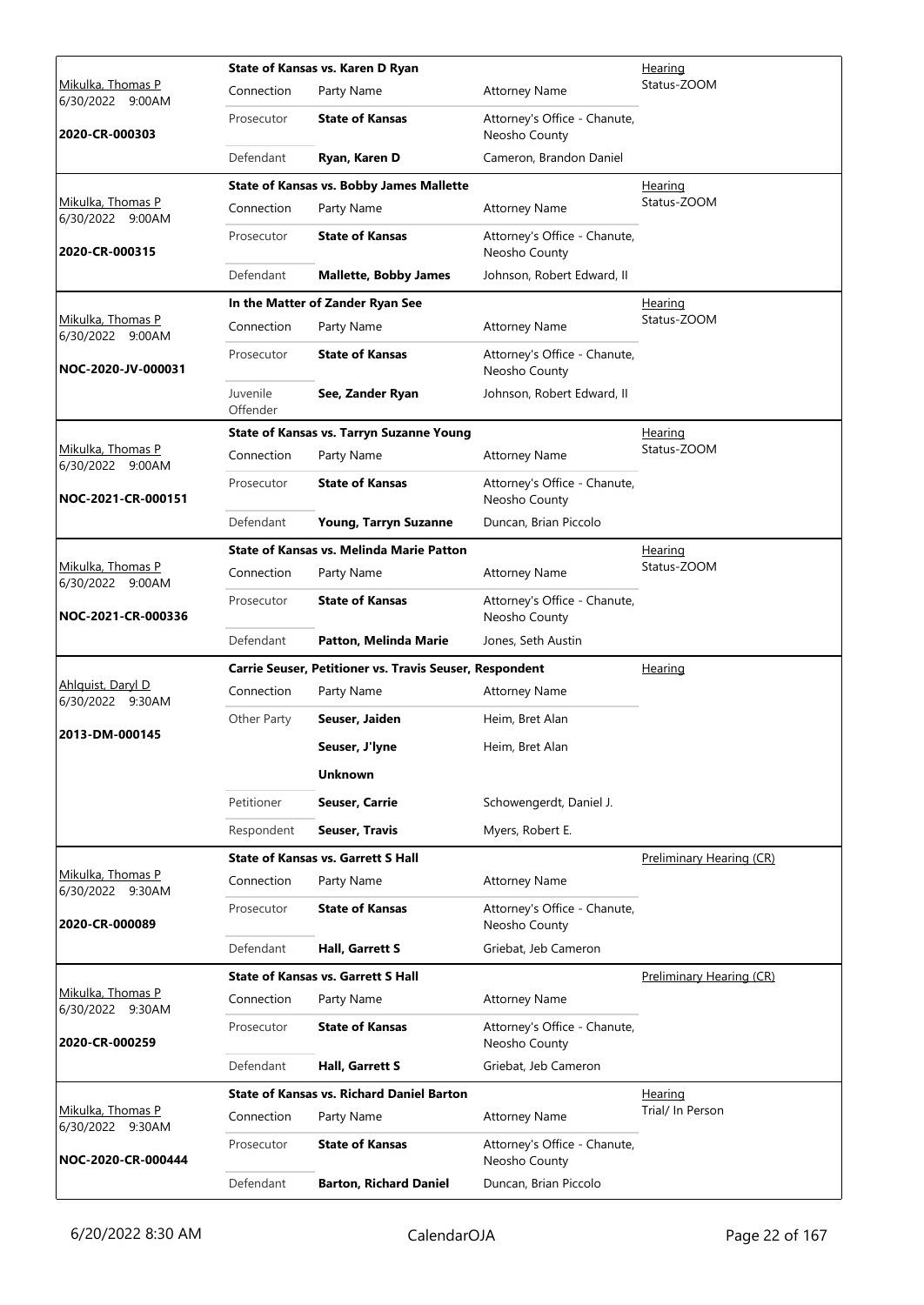|                                                 |                      | State of Kansas vs. Tyler L. Polk                  |                                               | <b>Bench Trial</b>       |
|-------------------------------------------------|----------------------|----------------------------------------------------|-----------------------------------------------|--------------------------|
| <u>Mikulka, Thomas P</u><br>6/30/2022<br>9:30AM | Connection           | Party Name                                         | <b>Attorney Name</b>                          |                          |
| NOC-2021-CR-000195                              | Prosecutor           | <b>State of Kansas</b>                             | Attorney's Office - Chanute,<br>Neosho County |                          |
|                                                 | Defendant            | Polk, Tyler L.                                     | Duncan, Brian Piccolo                         |                          |
|                                                 |                      | <b>State of Kansas vs. Jessica Rose Brotherton</b> |                                               | <b>Bench Trial</b>       |
| Mikulka, Thomas P<br>6/30/2022 9:30AM           | Connection           | Party Name                                         | <b>Attorney Name</b>                          |                          |
| NOC-2021-CR-000196                              | Prosecutor           | <b>State of Kansas</b>                             | Attorney's Office - Chanute,<br>Neosho County |                          |
|                                                 | Defendant            | <b>Brotherton, Jessica Rose</b>                    | Griebat, Jeb Cameron                          |                          |
|                                                 |                      | State of Kansas vs. Tyrae Lucille Brown            |                                               | Preliminary Hearing (CR) |
| Mikulka, Thomas P<br>6/30/2022 1:30PM           | Connection           | Party Name                                         | <b>Attorney Name</b>                          | In Person                |
| 2017-CR-000433                                  | Prosecutor           | <b>State of Kansas</b>                             | Attorney's Office - Chanute,<br>Neosho County |                          |
|                                                 | Defendant            | <b>Brown, Tyrae Lucille</b>                        |                                               |                          |
|                                                 |                      | State of Kansas vs. Benjamin Barnhart              |                                               | <b>Status Conference</b> |
| Mikulka, Thomas P<br>6/30/2022 1:30PM           | Connection           | Party Name                                         | <b>Attorney Name</b>                          | <b>ZOOM</b>              |
| 2018-CR-000433                                  | Prosecutor           | <b>State of Kansas</b>                             | Attorney's Office - Chanute,<br>Neosho County |                          |
|                                                 | Defendant            | Barnhart, Benjamin                                 | Public Defender, SEK                          |                          |
|                                                 | Public<br>Defender   | <b>Public Defender, SEK</b>                        |                                               |                          |
|                                                 |                      | In the Matter of vs. Timothy Greve                 |                                               | <b>Bench Trial</b>       |
| Mikulka, Thomas P<br>6/30/2022 1:30PM           | Connection           | Party Name                                         | <b>Attorney Name</b>                          |                          |
|                                                 | Other Party          | Greve, Nick                                        |                                               |                          |
| 2019-JV-000018                                  | Prosecutor           | <b>State of Kansas</b>                             | Attorney's Office - Chanute,<br>Neosho County |                          |
|                                                 | Juvenile<br>Offender | <b>Greve, Timothy</b>                              | Manbeck, Jacob Thomas                         |                          |
|                                                 |                      | In the Matter of vs. Timothy Greve                 |                                               | <b>Bench Trial</b>       |
| Mikulka, Thomas P<br>6/30/2022 1:30PM           | Connection           | Party Name                                         | <b>Attorney Name</b>                          |                          |
|                                                 | Other Party          | Greve, Nick                                        |                                               |                          |
| 2019-JV-000019                                  | Prosecutor           | <b>State of Kansas</b>                             | Attorney's Office - Chanute,<br>Neosho County |                          |
|                                                 | Juvenile<br>Offender | <b>Greve, Timothy</b>                              | Manbeck, Jacob Thomas                         |                          |
|                                                 |                      | State of Kansas vs. Tyrae Lucille Brown            |                                               | Preliminary Hearing (CR) |
| Mikulka, Thomas P<br>6/30/2022 1:30PM           | Connection           | Party Name                                         | <b>Attorney Name</b>                          | In Person                |
| 2020-CR-000111                                  | Prosecutor           | <b>State of Kansas</b>                             | Attorney's Office - Chanute,<br>Neosho County |                          |
|                                                 | Defendant            | <b>Brown, Tyrae Lucille</b>                        | Morin, Katherine M. White                     |                          |
|                                                 |                      | <b>State of Kansas vs. Niccolis B Wiltse</b>       |                                               | <b>Status Conference</b> |
| Mikulka, Thomas P<br>6/30/2022 1:30PM           | Connection           | Party Name                                         | <b>Attorney Name</b>                          |                          |
| 2020-CR-000112                                  | Prosecutor           | <b>State of Kansas</b>                             | Attorney's Office - Chanute,<br>Neosho County |                          |
|                                                 | Defendant            | <b>Wiltse, Niccolis Brian</b>                      | Battitori, Edward Joseph                      |                          |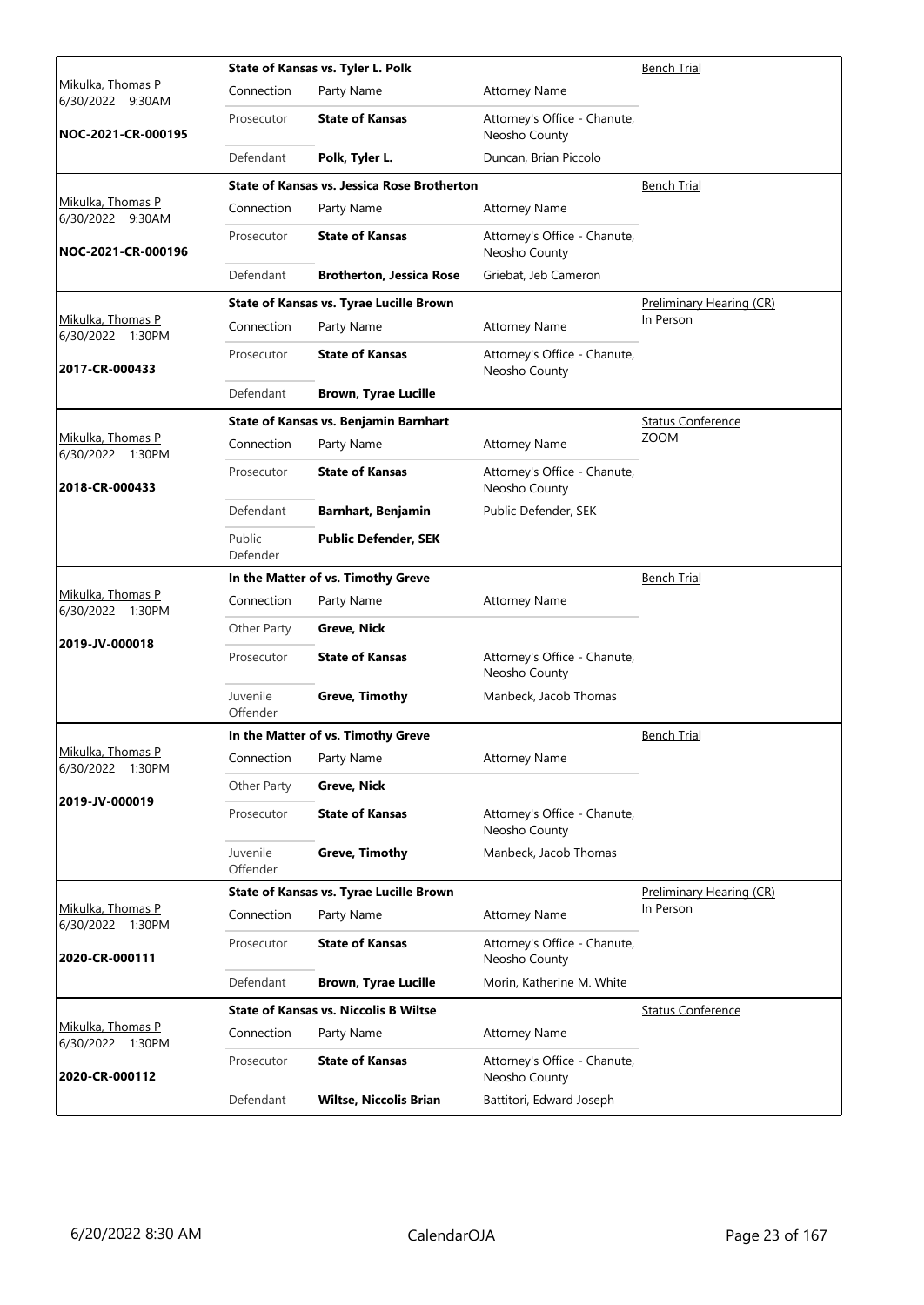|                                       | In the Matter of vs. Timothy Greve |                                                                    |                                               |                          |  |
|---------------------------------------|------------------------------------|--------------------------------------------------------------------|-----------------------------------------------|--------------------------|--|
| Mikulka, Thomas P<br>6/30/2022 1:30PM | Connection                         | Party Name                                                         | <b>Attorney Name</b>                          |                          |  |
|                                       | Other Party                        | Greve, Nick                                                        |                                               |                          |  |
| 2020-JV-000023                        | Prosecutor                         | <b>State of Kansas</b>                                             | Attorney's Office - Chanute,<br>Neosho County |                          |  |
|                                       | Juvenile<br>Offender               | <b>Greve, Timothy</b>                                              | Manbeck, Jacob Thomas                         |                          |  |
|                                       |                                    | State of Kansas vs. Everette Zeke Holland                          |                                               | Bench Trial              |  |
| Mikulka, Thomas P<br>6/30/2022 1:30PM | Connection                         | Party Name                                                         | <b>Attorney Name</b>                          | In Person                |  |
| NOC-2021-CR-000234                    | Prosecutor                         | <b>State of Kansas</b>                                             | Attorney's Office - Chanute,<br>Neosho County |                          |  |
|                                       | Defendant                          | <b>Holland, Everette Zeke</b>                                      | Jones, Seth Austin                            |                          |  |
|                                       |                                    | State of Kansas vs. Benjamin B. Barnhart                           |                                               | <b>Status Conference</b> |  |
| Mikulka, Thomas P<br>6/30/2022 1:30PM | Connection                         | Party Name                                                         | <b>Attorney Name</b>                          |                          |  |
| NOC-2022-CR-000015                    | Prosecutor                         | <b>State of Kansas</b>                                             | Attorney's Office - Chanute,<br>Neosho County |                          |  |
|                                       | Defendant                          | Barnhart, Benjamin B.                                              | Clark, David Anthony                          |                          |  |
| Ahlquist, Daryl D                     | Carter                             | In the Matter of the Marriage of Miriam C Carter vs. Christopher J |                                               | <b>Hearing</b>           |  |
| 7/1/2022 9:30AM                       | Connection                         | Party Name                                                         | <b>Attorney Name</b>                          |                          |  |
| NOC-2021-DM-000006                    | Petitioner                         | Carter, Miriam C                                                   | Farmer, Robert L., II                         |                          |  |
|                                       | Respondent                         | Carter, Christopher J                                              | Smith, Daniel Caleb                           |                          |  |
|                                       |                                    | Seth Little vs. State of Kansas Department of Revenue              |                                               | <b>Bench Trial</b>       |  |
| Ahlquist, Daryl D<br>7/1/2022 1:30PM  | Connection                         | Party Name                                                         | <b>Attorney Name</b>                          |                          |  |
|                                       | Plaintiff                          | Little, Seth                                                       | Meyer, Angela Marie                           |                          |  |
| NOC-2021-CV-000067                    | Defendant                          | <b>State of Kansas</b><br><b>Department of Revenue</b>             | Cooper, Donald Joseph                         |                          |  |
|                                       |                                    | State of Kansas vs. Mary Kay Kaufman                               |                                               | Hearing                  |  |
| Ahlquist, Daryl D<br>7/6/2022 9:00AM  | Connection                         | Party Name                                                         | <b>Attorney Name</b>                          | <b>Status</b>            |  |
| 1997-CR-000065                        | Prosecutor                         | <b>State of Kansas</b>                                             | Attorney's Office - Chanute,<br>Neosho County |                          |  |
|                                       | Defendant                          | Kaufman, Mary Kay                                                  | Witt, Jay Dee                                 |                          |  |
|                                       | Public<br>Defender                 | <b>Public Defender, SEK</b>                                        |                                               |                          |  |
|                                       |                                    | <b>State of Kansas vs. Marc Thomas Duecy</b>                       |                                               | <b>Status Conference</b> |  |
| Ahlquist, Daryl D<br>7/6/2022 9:00AM  | Connection                         | Party Name                                                         | <b>Attorney Name</b>                          |                          |  |
| 2011-CR-000075                        | Prosecutor                         | <b>State of Kansas</b>                                             | Attorney's Office - Chanute,<br>Neosho County |                          |  |
|                                       | Defendant                          | Duecy, Marc T                                                      | Witt, Jay Dee                                 |                          |  |
|                                       |                                    | <b>State of Kansas vs. Marc Duecy</b>                              |                                               | <b>Status Conference</b> |  |
| Ahlquist, Daryl D<br>7/6/2022 9:00AM  | Connection                         | Party Name                                                         | <b>Attorney Name</b>                          |                          |  |
| 2012-CR-000061                        | Prosecutor                         | <b>State of Kansas</b>                                             | Attorney's Office - Chanute,<br>Neosho County |                          |  |
|                                       | Defendant                          | Duecy, Marc T                                                      | Witt, Jay Dee                                 |                          |  |
|                                       |                                    | <b>State of Kansas vs. Marc Duecy</b>                              |                                               | <b>Status Conference</b> |  |
| Ahlguist, Daryl D<br>7/6/2022 9:00AM  | Connection                         | Party Name                                                         | <b>Attorney Name</b>                          |                          |  |
| 2012-CR-000221                        | Prosecutor                         | <b>State of Kansas</b>                                             | Attorney's Office - Chanute,<br>Neosho County |                          |  |
|                                       | Defendant                          | Duecy, Marc T                                                      | Witt, Jay Dee                                 |                          |  |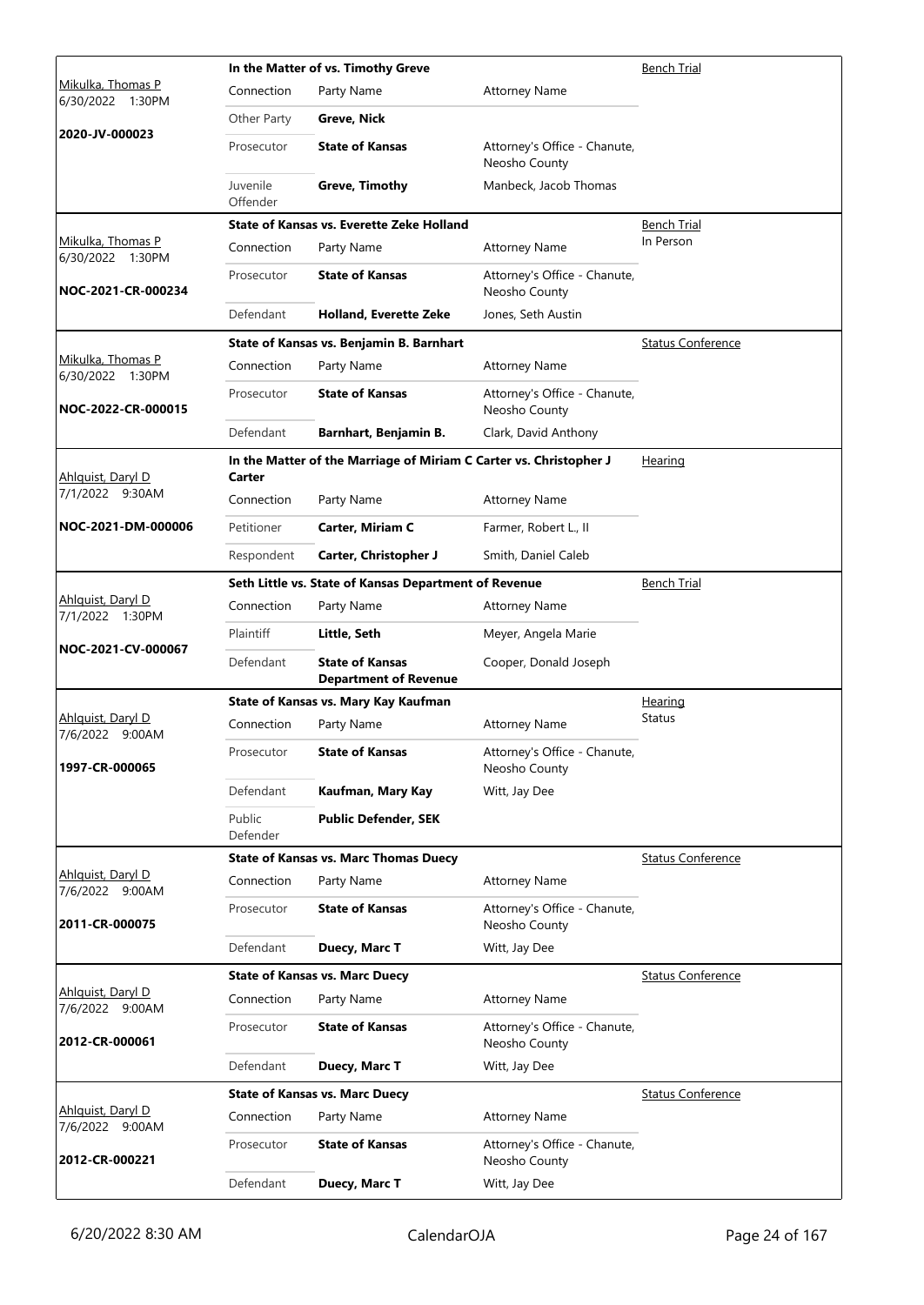|                                             |            | <b>State of Kansas vs. Marc Duecy</b>           |                                               | <b>Status Conference</b> |
|---------------------------------------------|------------|-------------------------------------------------|-----------------------------------------------|--------------------------|
| Ahlguist, Daryl D<br>7/6/2022 9:00AM        | Connection | Party Name                                      | <b>Attorney Name</b>                          |                          |
| 2013-CR-000419                              | Prosecutor | <b>State of Kansas</b>                          | Attorney's Office - Chanute,<br>Neosho County |                          |
|                                             | Defendant  | Duecy, Marc T                                   | Witt, Jay Dee                                 |                          |
|                                             |            | State of Kansas vs. Benjamin J Kinder           |                                               | <b>Status Conference</b> |
| Ahlquist, Daryl D<br>7/6/2022 9:00AM        | Connection | Party Name                                      | <b>Attorney Name</b>                          |                          |
| 2014-CR-000106                              | Prosecutor | <b>State of Kansas</b>                          | Attorney's Office - Chanute,<br>Neosho County |                          |
|                                             | Defendant  | Kinder, Benjamin Jon                            | Chard, Jill Elaine                            |                          |
|                                             |            | <b>State of Kansas vs. Christopher Bewley</b>   |                                               | <b>Status Conference</b> |
| Ahlquist, Daryl D<br>7/6/2022 9:00AM        | Connection | Party Name                                      | <b>Attorney Name</b>                          |                          |
|                                             | Prosecutor | <b>State of Kansas</b>                          | Mc Vay, Kendall Moran                         |                          |
| 2015-CR-000155                              | Defendant  | <b>Bewley, Christopher Cash</b>                 | Glover, Blake C.                              |                          |
|                                             |            | <b>State of Kansas vs. Christopher C Bewley</b> |                                               | <b>Status Conference</b> |
| Ahlquist, Daryl D<br>7/6/2022 9:00AM        | Connection | Party Name                                      | <b>Attorney Name</b>                          |                          |
| 2015-CR-000402                              | Prosecutor | <b>State of Kansas</b>                          | Attorney's Office - Chanute,<br>Neosho County |                          |
|                                             | Defendant  | <b>Bewley, Christopher Cash</b>                 | Glover, Blake C.                              |                          |
|                                             |            | <b>State of Kansas vs. Daniel Umbarger</b>      |                                               | <b>Status Conference</b> |
| Ahlguist, Daryl D<br>7/6/2022 9:00AM        | Connection | Party Name                                      | <b>Attorney Name</b>                          |                          |
| 2016-CR-000376                              | Prosecutor | <b>State of Kansas</b>                          | Attorney's Office - Chanute,<br>Neosho County |                          |
|                                             | Defendant  | <b>Umbarger, Daniel</b>                         | Manbeck, Jacob Thomas                         |                          |
|                                             |            |                                                 |                                               |                          |
|                                             |            | <b>State of Kansas vs. Daniel Umbarger</b>      |                                               | <b>Status Conference</b> |
| Ahlguist, Daryl D<br>7/6/2022 9:00AM        | Connection | Party Name                                      | <b>Attorney Name</b>                          |                          |
| 2016-CR-000519                              | Prosecutor | <b>State of Kansas</b>                          | Attorney's Office - Chanute,<br>Neosho County |                          |
|                                             | Defendant  | <b>Umbarger, Daniel</b>                         | Manbeck, Jacob Thomas                         |                          |
|                                             |            | <b>State of Kansas vs. Ashley N Kissel</b>      |                                               | <b>Status Conference</b> |
| Ahlquist, Daryl D<br>7/6/2022 9:00AM        | Connection | Party Name                                      | <b>Attorney Name</b>                          |                          |
| 2017-CR-000155                              | Prosecutor | <b>State of Kansas</b>                          | Attorney's Office - Chanute,<br>Neosho County |                          |
|                                             | Defendant  | Kissel, Ashley N                                | Chard, Jill Elaine                            |                          |
|                                             |            | <b>State of Kansas vs. Christopher C Bewley</b> |                                               | <b>Status Conference</b> |
| Ahlguist, Daryl D<br>7/6/2022 9:00AM        | Connection | Party Name                                      | <b>Attorney Name</b>                          |                          |
|                                             | Prosecutor | <b>State of Kansas</b>                          | Mc Vay, Kendall Moran                         |                          |
| 2017-CR-000218                              | Defendant  | <b>Bewley, Christopher Cash</b>                 | Glover, Blake C.                              |                          |
|                                             |            | <b>State of Kansas vs. Ashley N Kissel</b>      |                                               | <b>Status Conference</b> |
| Ahlguist, Daryl D<br>7/6/2022 9:00AM        | Connection | Party Name                                      | <b>Attorney Name</b>                          |                          |
| 2017-CR-000222                              | Prosecutor | <b>State of Kansas</b>                          | Attorney's Office - Chanute,<br>Neosho County |                          |
|                                             | Defendant  | Kissel, Ashley N                                | Chard, Jill Elaine                            |                          |
|                                             |            | <b>State of Kansas vs. Kyle Scott Eustice</b>   |                                               | <b>Status Conference</b> |
| <u>Ahlquist, Daryl D</u><br>7/6/2022 9:00AM | Connection | Party Name                                      | <b>Attorney Name</b>                          |                          |
| 2017-CR-000514                              | Prosecutor | <b>State of Kansas</b>                          | Attorney's Office - Chanute,<br>Neosho County |                          |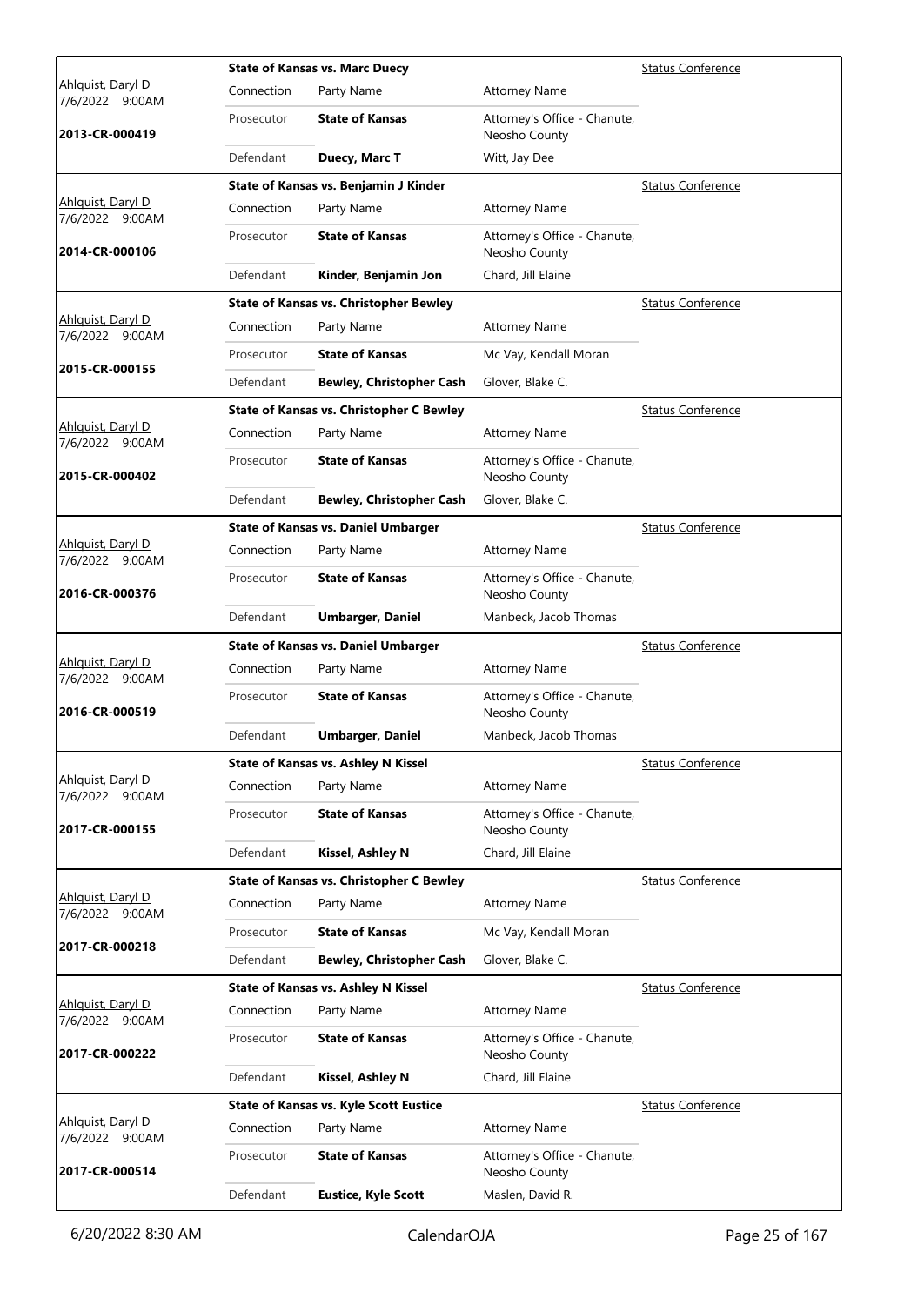|                                             |                    | <b>State of Kansas vs. Marc Duecy</b>           |                                               | <b>Status Conference</b> |
|---------------------------------------------|--------------------|-------------------------------------------------|-----------------------------------------------|--------------------------|
| Ahlguist, Daryl D<br>7/6/2022 9:00AM        | Connection         | Party Name                                      | <b>Attorney Name</b>                          |                          |
| 2017-CR-000593                              | Prosecutor         | <b>State of Kansas</b>                          | Attorney's Office - Chanute,<br>Neosho County |                          |
|                                             | Defendant          | Duecy, Marc T                                   | Witt, Jay Dee                                 |                          |
|                                             |                    | <b>State of Kansas vs. Ricky Dawn III</b>       |                                               | <b>Status Conference</b> |
| Ahlquist, Daryl D<br>7/6/2022 9:00AM        | Connection         | Party Name                                      | <b>Attorney Name</b>                          |                          |
|                                             | Prosecutor         | <b>State of Kansas</b>                          | Clark, David Anthony                          |                          |
| 2018-CR-000145                              | Defendant          | Dawn, Ricky, III                                | Chard, Jill Elaine                            |                          |
|                                             |                    | State of Kansas vs. John Ross Berger            |                                               | <b>Status Conference</b> |
| Ahlquist, Daryl D<br>7/6/2022 9:00AM        | Connection         | Party Name                                      | <b>Attorney Name</b>                          |                          |
| 2018-CR-000215                              | Prosecutor         | <b>State of Kansas</b>                          | Attorney's Office - Chanute,<br>Neosho County |                          |
|                                             | Defendant          | Berger, John                                    | Chard, Jill Elaine                            |                          |
|                                             |                    | <b>State of Kansas vs. Daniel Umbarger</b>      |                                               | <b>Status Conference</b> |
| Ahlquist, Daryl D<br>7/6/2022 9:00AM        | Connection         | Party Name                                      | <b>Attorney Name</b>                          |                          |
| 2018-CR-000235                              | Prosecutor         | <b>State of Kansas</b>                          | Attorney's Office - Chanute,<br>Neosho County |                          |
|                                             | Defendant          | <b>Umbarger, Daniel</b>                         | Manbeck, Jacob Thomas                         |                          |
|                                             |                    | <b>State of Kansas vs. Christopher C Bewley</b> |                                               | <b>Status Conference</b> |
| Ahlguist, Daryl D<br>7/6/2022 9:00AM        | Connection         | Party Name                                      | <b>Attorney Name</b>                          |                          |
| 2018-CR-000268                              | Prosecutor         | <b>State of Kansas</b>                          | Thuston, Linus Augustus                       |                          |
|                                             | Defendant          | <b>Bewley, Christopher Cash</b>                 | Schowengerdt, Daniel J.                       |                          |
|                                             | Public<br>Defender | Chard, Jill Elaine                              |                                               |                          |
|                                             |                    | <b>State of Kansas vs. Chase Cole</b>           |                                               | <b>Status Conference</b> |
| Ahlquist, Daryl D<br>7/6/2022 9:00AM        | Connection         | Party Name                                      | <b>Attorney Name</b>                          |                          |
| 2018-CR-000288                              | Prosecutor         | <b>State of Kansas</b>                          | Attorney's Office - Chanute,<br>Neosho County |                          |
|                                             | Defendant          | <b>Cole, Chase</b>                              | Griebat, Jeb Cameron                          |                          |
|                                             | Public<br>Defender | <b>Staker, Steven Charles</b>                   |                                               |                          |
|                                             |                    | <b>State of Kansas vs. Tabitha Smith</b>        |                                               | <b>Status Conference</b> |
| Ahlquist, Daryl D<br>7/6/2022 9:00AM        | Connection         | Party Name                                      | <b>Attorney Name</b>                          |                          |
| 2018-CR-000299                              | Prosecutor         | <b>State of Kansas</b>                          | Attorney's Office - Chanute,<br>Neosho County |                          |
|                                             | Defendant          | Smith, Tabitha                                  | Griebat, Jeb Cameron                          |                          |
|                                             |                    | <b>State of Kansas vs. Marc Duecy</b>           |                                               | <b>Status Conference</b> |
| Ahlquist, Daryl D<br>7/6/2022 9:00AM        | Connection         | Party Name                                      | <b>Attorney Name</b>                          |                          |
| 2019-CR-000068                              | Prosecutor         | <b>State of Kansas</b>                          | Attorney's Office - Chanute,<br>Neosho County |                          |
|                                             | Defendant          | Duecy, Marc T                                   | Witt, Jay Dee                                 |                          |
|                                             |                    | <b>State of Kansas vs. Calvin Lee McGinnes</b>  |                                               | <b>Status Conference</b> |
| <u>Ahlquist, Daryl D</u><br>7/6/2022 9:00AM | Connection         | Party Name                                      | <b>Attorney Name</b>                          |                          |
| 2019-CR-000080                              | Prosecutor         | <b>State of Kansas</b>                          | Attorney's Office - Chanute,<br>Neosho County |                          |
|                                             | Defendant          | <b>McGinnis, Calvin</b>                         | Chard, Jill Elaine                            |                          |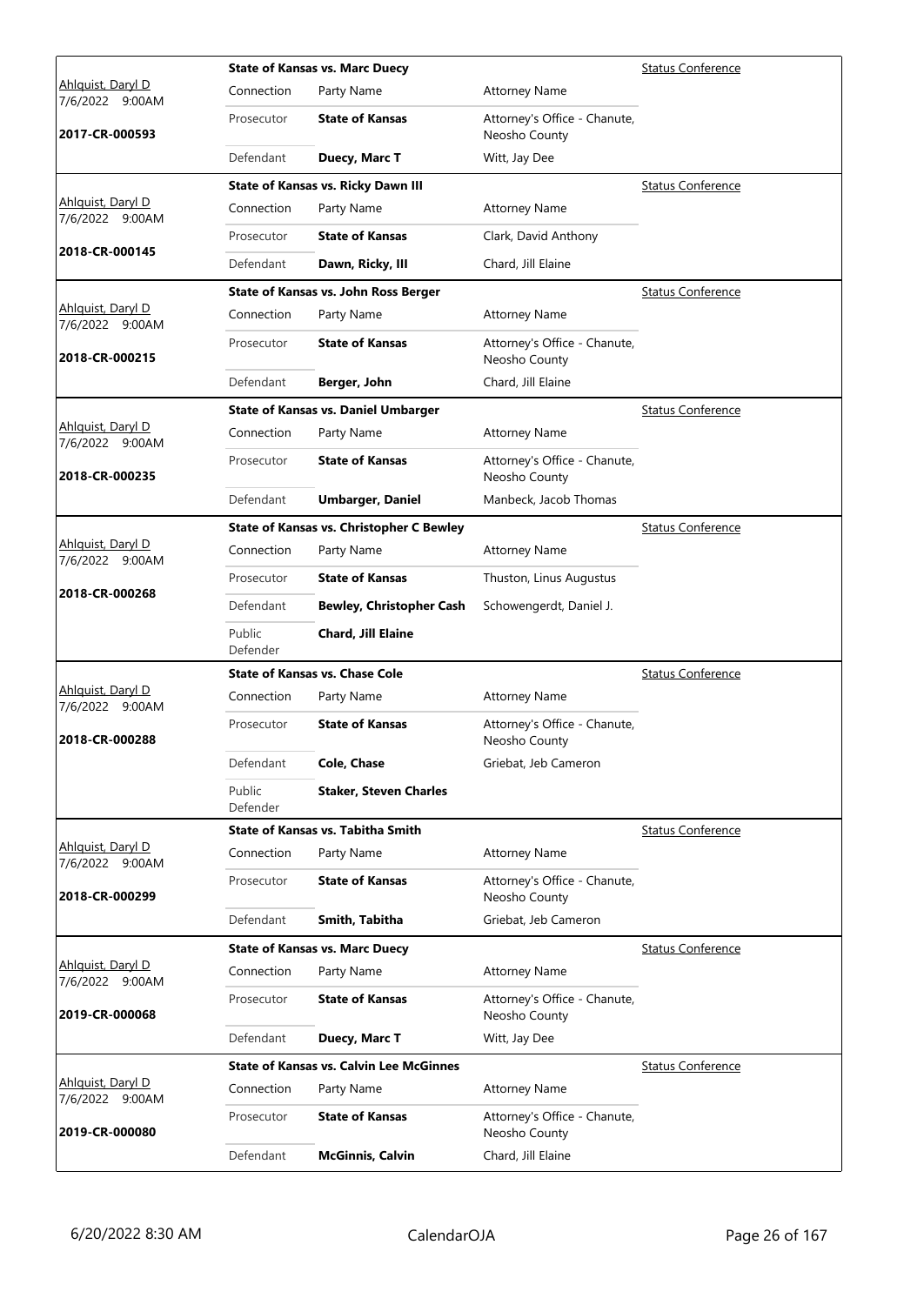|                                             |            | <b>State of Kansas vs. Tabitha Smith</b>            | <b>Status Conference</b>                      |                          |
|---------------------------------------------|------------|-----------------------------------------------------|-----------------------------------------------|--------------------------|
| Ahlguist, Daryl D<br>7/6/2022 9:00AM        | Connection | Party Name                                          | <b>Attorney Name</b>                          |                          |
| 2019-CR-000108                              | Prosecutor | <b>State of Kansas</b>                              | Attorney's Office - Chanute,<br>Neosho County |                          |
|                                             | Defendant  | Smith, Tabitha                                      | Griebat, Jeb Cameron                          |                          |
|                                             |            | <b>State of Kansas vs. Marc Duecy</b>               |                                               | <b>Status Conference</b> |
| Ahlquist, Daryl D<br>7/6/2022 9:00AM        | Connection | Party Name                                          | <b>Attorney Name</b>                          |                          |
| 2019-CR-000146                              | Prosecutor | <b>State of Kansas</b>                              | Attorney's Office - Chanute,<br>Neosho County |                          |
|                                             | Defendant  | Duecy, Marc T                                       | Witt, Jay Dee                                 |                          |
|                                             |            | <b>State of Kansas vs. Calvin McGinnis</b>          |                                               | <b>Status Conference</b> |
| Ahlquist, Daryl D<br>7/6/2022 9:00AM        | Connection | Party Name                                          | <b>Attorney Name</b>                          |                          |
| 2019-CR-000165                              | Prosecutor | <b>State of Kansas</b>                              | Attorney's Office - Chanute,<br>Neosho County |                          |
|                                             | Defendant  | <b>McGinnis, Calvin</b>                             | Chard, Jill Elaine                            |                          |
|                                             |            | <b>State of Kansas vs. Jessica Marie Coyer</b>      |                                               | <b>Status Conference</b> |
| Ahlguist, Daryl D<br>7/6/2022 9:00AM        | Connection | Party Name                                          | <b>Attorney Name</b>                          |                          |
| 2019-CR-000241                              | Prosecutor | <b>State of Kansas</b>                              | Attorney's Office - Chanute,<br>Neosho County |                          |
|                                             | Defendant  | <b>Coyer, Jessica Marie</b>                         | Smith, Daniel Caleb                           |                          |
|                                             |            | <b>State of Kansas vs. Aaron Boudreaux</b>          |                                               | <b>Status Conference</b> |
| Ahlquist, Daryl D<br>7/6/2022 9:00AM        | Connection | Party Name                                          | <b>Attorney Name</b>                          |                          |
| 2019-CR-000246                              | Prosecutor | <b>State of Kansas</b>                              | Attorney's Office - Chanute,<br>Neosho County |                          |
|                                             | Defendant  | <b>Boudreaux, Aaron</b>                             | Griebat, Jeb Cameron                          |                          |
|                                             |            | <b>State of Kansas vs. Matthew J Treiber</b>        |                                               | <u>Hearing</u>           |
| Ahlguist, Daryl D<br>7/6/2022 9:00AM        | Connection | Party Name                                          | <b>Attorney Name</b>                          | <b>Status</b>            |
| 2019-CR-000250                              | Prosecutor | <b>State of Kansas</b>                              | Attorney's Office - Chanute,<br>Neosho County |                          |
|                                             | Defendant  | <b>Treiber, Matthew</b>                             | Witt, Jay Dee                                 |                          |
|                                             |            | <b>State of Kansas vs. Matthew J Treiber</b>        |                                               | Hearing                  |
| Ahlquist, Daryl D<br>7/6/2022 9:00AM        | Connection | Party Name                                          | <b>Attorney Name</b>                          | Status                   |
| 2019-CR-000256                              | Prosecutor | <b>State of Kansas</b>                              | Attorney's Office - Chanute,<br>Neosho County |                          |
|                                             | Defendant  | <b>Treiber, Matthew</b>                             | Witt, Jay Dee                                 |                          |
|                                             |            | <b>State of Kansas vs. Ariel Christi Ditterline</b> |                                               | Sentencing               |
| Ahlquist, Daryl D<br>7/6/2022 9:00AM        | Connection | Party Name                                          | <b>Attorney Name</b>                          |                          |
| 2019-CR-000292                              | Prosecutor | <b>State of Kansas</b>                              | Attorney's Office - Chanute,<br>Neosho County |                          |
|                                             | Defendant  | Ditterline, Ariel Christi                           | Chard, Jill Elaine                            |                          |
|                                             |            | <b>State of Kansas vs. Calvin Lee McGinnes</b>      |                                               | <b>Status Conference</b> |
| <u>Ahlquist, Daryl D</u><br>7/6/2022 9:00AM | Connection | Party Name                                          | <b>Attorney Name</b>                          |                          |
| 2019-CR-000348                              | Prosecutor | <b>State of Kansas</b>                              | Attorney's Office - Chanute,<br>Neosho County |                          |
|                                             | Defendant  | <b>McGinnis, Calvin</b>                             | Chard, Jill Elaine                            |                          |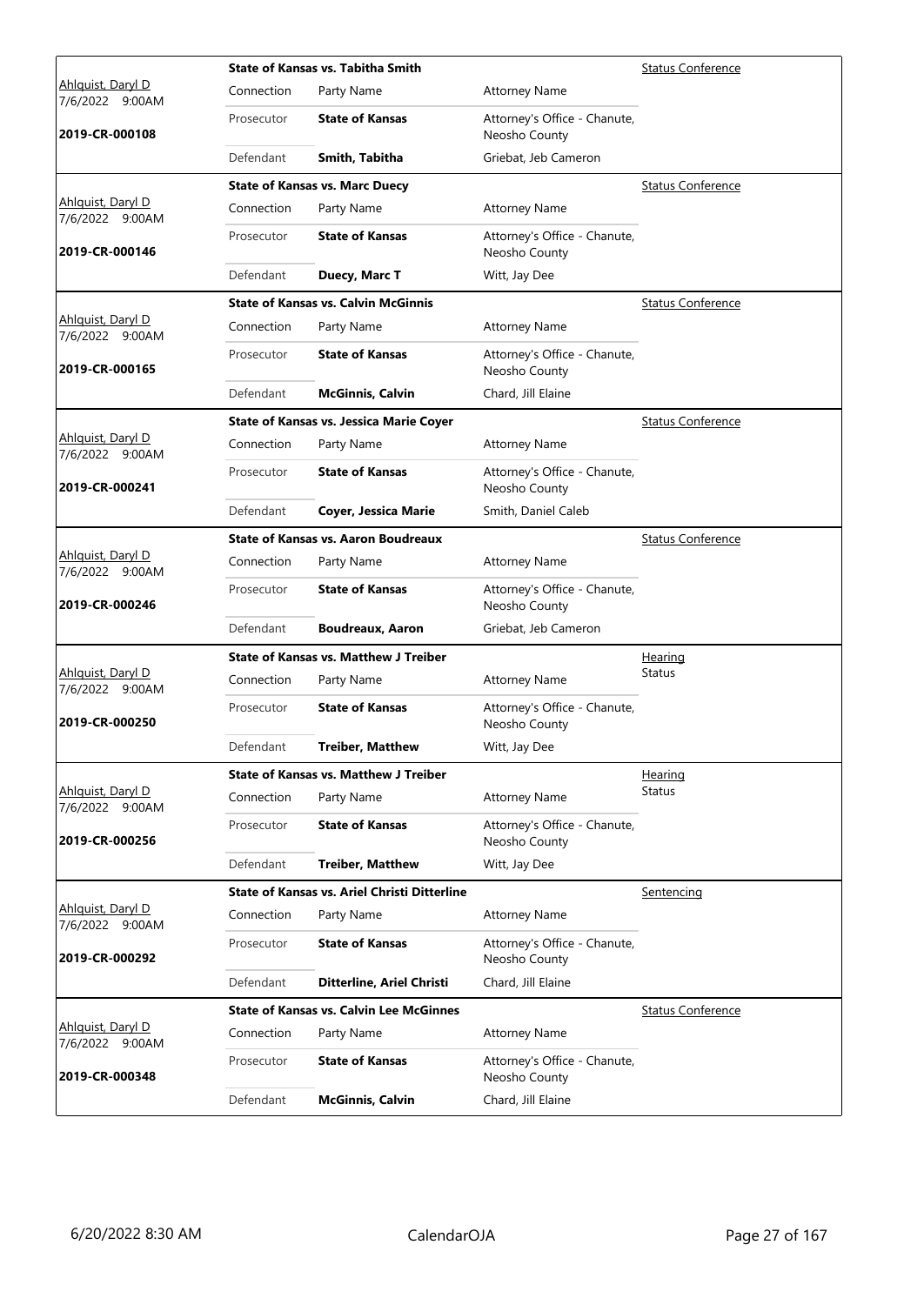|                                      |                    | <b>State of Kansas vs. Jessica Marie Coyer</b> | <b>Status Conference</b>                      |                          |
|--------------------------------------|--------------------|------------------------------------------------|-----------------------------------------------|--------------------------|
| Ahlguist, Daryl D<br>7/6/2022 9:00AM | Connection         | Party Name                                     | <b>Attorney Name</b>                          |                          |
| 2019-CR-000380                       | Prosecutor         | <b>State of Kansas</b>                         | Attorney's Office - Chanute,<br>Neosho County |                          |
|                                      | Defendant          | Coyer, Jessica Marie                           | Smith, Daniel Caleb                           |                          |
|                                      |                    | <b>State of Kansas vs. Tabitha Smith</b>       |                                               | <b>Status Conference</b> |
| Ahlquist, Daryl D<br>7/6/2022 9:00AM | Connection         | Party Name                                     | <b>Attorney Name</b>                          |                          |
| 2019-CR-000417                       | Prosecutor         | <b>State of Kansas</b>                         | Attorney's Office - Chanute,<br>Neosho County |                          |
|                                      | Defendant          | Smith, Tabitha                                 | Griebat, Jeb Cameron                          |                          |
|                                      |                    | State of Kansas vs. Sarah Hegwald              |                                               | <b>Status Conference</b> |
| Ahlquist, Daryl D<br>7/6/2022 9:00AM | Connection         | Party Name                                     | <b>Attorney Name</b>                          | Diversion Revocation     |
| 2019-CR-000420                       | Prosecutor         | <b>State of Kansas</b>                         | Attorney's Office - Chanute,<br>Neosho County |                          |
|                                      | Defendant          | Hegwald, Sarah                                 | Chard, Jill Elaine                            |                          |
|                                      |                    | <b>State of Kansas vs. Jeffrey Nash</b>        |                                               | <b>Status Conference</b> |
| Ahlguist, Daryl D<br>7/6/2022 9:00AM | Connection         | Party Name                                     | <b>Attorney Name</b>                          |                          |
| 2019-CR-000470                       | Prosecutor         | <b>State of Kansas</b>                         | Attorney's Office - Chanute,<br>Neosho County |                          |
|                                      | Defendant          | Nash, Jeffrey                                  | Manbeck, Jacob Thomas                         |                          |
|                                      |                    | <b>State of Kansas vs. Calvin McGinnis</b>     |                                               | <b>Status Conference</b> |
| Ahlquist, Daryl D<br>7/6/2022 9:00AM | Connection         | Party Name                                     | <b>Attorney Name</b>                          |                          |
| 2019-CR-000485                       | Prosecutor         | <b>State of Kansas</b>                         | Attorney's Office - Chanute,<br>Neosho County |                          |
|                                      | Defendant          | <b>McGinnis, Calvin</b>                        | Chard, Jill Elaine                            |                          |
|                                      | Public<br>Defender | Chard, Jill Elaine                             |                                               |                          |
|                                      |                    | <b>State of Kansas vs. Brandon Bennett</b>     |                                               | <b>Status Conference</b> |
| Ahlquist, Daryl D<br>7/6/2022 9:00AM | Connection         | Party Name                                     | <b>Attorney Name</b>                          |                          |
|                                      | Prosecutor         | <b>State of Kansas</b>                         | Thuston, Linus Augustus                       |                          |
| 2020-CR-000034                       | Defendant          | <b>Bennett, Brandon</b>                        | Griebat, Jeb Cameron                          |                          |
|                                      |                    | State of Kansas vs. Shawna M. Riddle           |                                               | <b>Status Conference</b> |
| Ahlguist, Daryl D<br>7/6/2022 9:00AM | Connection         | Party Name                                     | <b>Attorney Name</b>                          |                          |
| 2020-CR-000066                       | Prosecutor         | <b>State of Kansas</b>                         | Attorney's Office - Chanute,<br>Neosho County |                          |
|                                      | Defendant          | Riddle, Shawna M                               | De Voe, Sue E.                                |                          |
|                                      |                    | <b>State of Kansas vs. Matthew J Treiber</b>   |                                               | Hearing                  |
| Ahlquist, Daryl D<br>7/6/2022 9:00AM | Connection         | Party Name                                     | <b>Attorney Name</b>                          | Status                   |
| 2020-CR-000095                       | Prosecutor         | <b>State of Kansas</b>                         | Attorney's Office - Chanute,<br>Neosho County |                          |
|                                      | Defendant          | <b>Treiber, Matthew</b>                        | Witt, Jay Dee                                 |                          |
|                                      |                    | <b>State of Kansas vs. Calvin McGinnis</b>     |                                               | <b>Status Conference</b> |
| Ahlguist, Daryl D<br>7/6/2022 9:00AM | Connection         | Party Name                                     | <b>Attorney Name</b>                          |                          |
| 2020-CR-000123                       | Prosecutor         | <b>State of Kansas</b>                         | Attorney's Office - Chanute,<br>Neosho County |                          |
|                                      | Defendant          | <b>McGinnis, Calvin</b>                        | Chard, Jill Elaine                            |                          |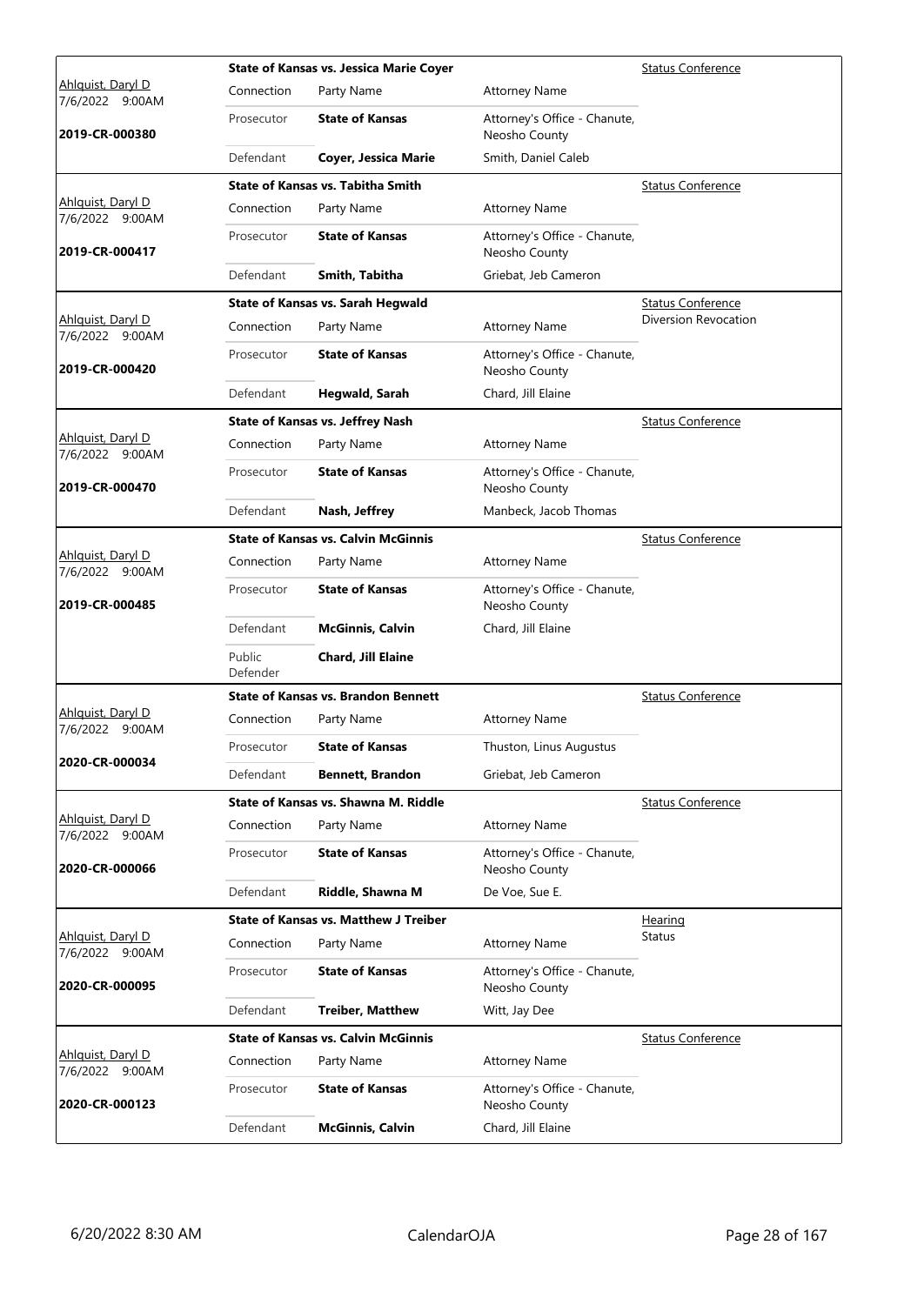|                                             |            | State of Kansas vs. leasha Kalman                  |                                               | <b>Status Conference</b> |
|---------------------------------------------|------------|----------------------------------------------------|-----------------------------------------------|--------------------------|
| Ahlguist, Daryl D<br>7/6/2022 9:00AM        | Connection | Party Name                                         | <b>Attorney Name</b>                          |                          |
| 2020-CR-000139                              | Prosecutor | <b>State of Kansas</b>                             | Attorney's Office - Chanute,<br>Neosho County |                          |
|                                             | Defendant  | Kalman, leasha                                     | Manbeck, Jacob Thomas                         |                          |
|                                             |            | <b>State of Kansas vs. Christopher Cash Bewley</b> |                                               | <b>Status Conference</b> |
| Ahlquist, Daryl D<br>7/6/2022 9:00AM        | Connection | Party Name                                         | <b>Attorney Name</b>                          |                          |
| 2020-CR-000143                              | Prosecutor | <b>State of Kansas</b>                             | Attorney's Office - Chanute,<br>Neosho County |                          |
|                                             | Defendant  | <b>Bewley, Christopher Cash</b>                    |                                               |                          |
|                                             |            | <b>State of Kansas vs. Kyle Scott Eustice</b>      |                                               | <b>Status Conference</b> |
| Ahlquist, Daryl D<br>7/6/2022 9:00AM        | Connection | Party Name                                         | <b>Attorney Name</b>                          |                          |
| 2020-CR-000148                              | Prosecutor | <b>State of Kansas</b>                             | Attorney's Office - Chanute,<br>Neosho County |                          |
|                                             | Defendant  | <b>Eustice, Kyle Scott</b>                         | Maslen, David R.                              |                          |
|                                             |            | State of Kansas vs. Michelle Filby-Amon            |                                               | <b>Status Conference</b> |
| Ahlguist, Daryl D<br>7/6/2022 9:00AM        | Connection | Party Name                                         | <b>Attorney Name</b>                          |                          |
| 2020-CR-000172                              | Prosecutor | <b>State of Kansas</b>                             | Attorney's Office - Chanute,<br>Neosho County |                          |
|                                             | Defendant  | <b>Filby-Amon, Michelle</b>                        | Manbeck, Jacob Thomas                         |                          |
|                                             |            | <b>State of Kansas vs. Daniel Keith Brill</b>      |                                               | <b>Status Conference</b> |
| Ahlquist, Daryl D<br>7/6/2022 9:00AM        | Connection | Party Name                                         | <b>Attorney Name</b>                          |                          |
| 2020-CR-000193                              | Prosecutor | <b>State of Kansas</b>                             | Attorney's Office - Chanute,<br>Neosho County |                          |
|                                             | Defendant  | <b>Brill, Daniel Keith</b>                         | Griebat, Jeb Cameron                          |                          |
|                                             |            | <b>State of Kansas vs. Kyle Scott Eustice</b>      |                                               | <b>Status Conference</b> |
| <u>Ahlquist, Daryl D</u><br>7/6/2022 9:00AM | Connection | Party Name                                         | <b>Attorney Name</b>                          |                          |
| 2020-CR-000206                              | Prosecutor | <b>State of Kansas</b>                             | Attorney's Office - Chanute,<br>Neosho County |                          |
|                                             | Defendant  | <b>Eustice, Kyle Scott</b>                         | Maslen, David R.                              |                          |
|                                             |            | <b>State of Kansas vs. James Rose</b>              |                                               | <b>Status Conference</b> |
| Ahlquist, Daryl D<br>7/6/2022 9:00AM        | Connection | Party Name                                         | <b>Attorney Name</b>                          |                          |
| 2020-CR-000268                              | Prosecutor | <b>State of Kansas</b>                             | Attorney's Office - Chanute,<br>Neosho County |                          |
|                                             | Defendant  | Rose, James                                        | Griebat, Jeb Cameron                          |                          |
|                                             |            | <b>State of Kansas vs. Kyle Scott Eustice</b>      |                                               | <b>Status Conference</b> |
| Ahlquist, Daryl D<br>7/6/2022 9:00AM        | Connection | Party Name                                         | <b>Attorney Name</b>                          |                          |
| 2020-CR-000269                              | Prosecutor | <b>State of Kansas</b>                             | Attorney's Office - Chanute,<br>Neosho County |                          |
|                                             | Defendant  | <b>Eustice, Kyle Scott</b>                         | Maslen, David R.                              |                          |
|                                             |            | <b>State of Kansas vs. Shelby Young</b>            |                                               | Sentencing               |
| <u>Ahlquist, Daryl D</u><br>7/6/2022 9:00AM | Connection | Party Name                                         | <b>Attorney Name</b>                          |                          |
| 2020-CR-000285                              | Prosecutor | <b>State of Kansas</b>                             | Attorney's Office - Chanute,<br>Neosho County |                          |
|                                             | Defendant  | <b>Young, Shelby</b>                               | Staker, Steven Charles                        |                          |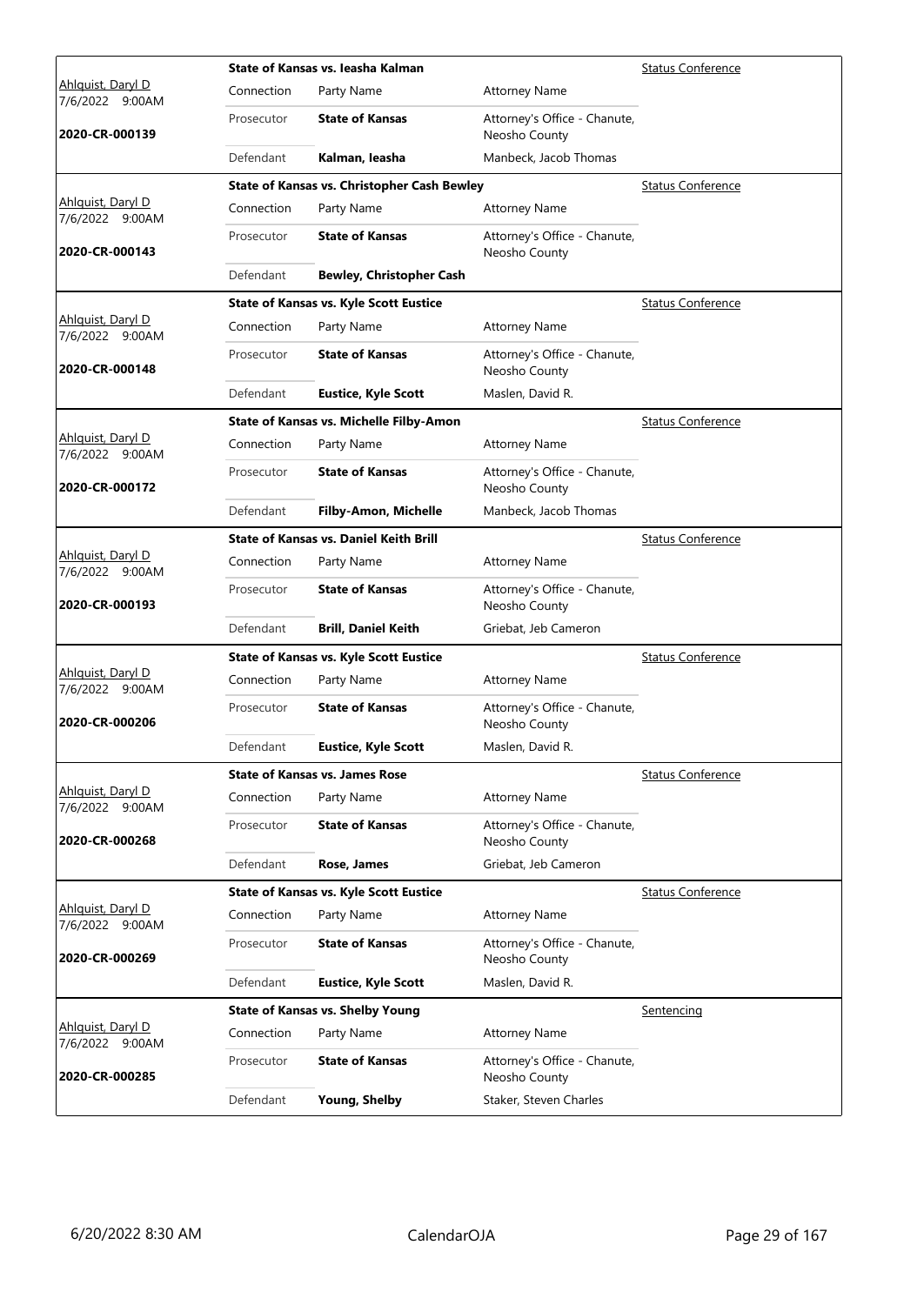|                                             |                    | State of Kansas vs. Michelle Filby-Amon        |                                               | <b>Status Conference</b> |
|---------------------------------------------|--------------------|------------------------------------------------|-----------------------------------------------|--------------------------|
| Ahlguist, Daryl D<br>7/6/2022 9:00AM        | Connection         | Party Name                                     | <b>Attorney Name</b>                          |                          |
| 2020-CR-000322                              | Prosecutor         | <b>State of Kansas</b>                         | Attorney's Office - Chanute,<br>Neosho County |                          |
|                                             | Defendant          | <b>Filby-Amon, Michelle</b>                    | Manbeck, Jacob Thomas                         |                          |
|                                             |                    | <b>State of Kansas vs. Jessica Marie Coyer</b> |                                               | <b>Status Conference</b> |
| Ahlquist, Daryl D<br>7/6/2022 9:00AM        | Connection         | Party Name                                     | <b>Attorney Name</b>                          |                          |
| 2020-CR-000338                              | Prosecutor         | <b>State of Kansas</b>                         | Attorney's Office - Chanute,<br>Neosho County |                          |
|                                             | Defendant          | <b>Coyer, Jessica Marie</b>                    | Smith, Daniel Caleb                           |                          |
|                                             |                    | State of Kansas vs. Michelle Filby-Amon        |                                               | <b>Status Conference</b> |
| Ahlquist, Daryl D<br>7/6/2022 9:00AM        | Connection         | Party Name                                     | <b>Attorney Name</b>                          |                          |
| 2020-CR-000354                              | Prosecutor         | <b>State of Kansas</b>                         | Attorney's Office - Chanute,<br>Neosho County |                          |
|                                             | Defendant          | Filby-Amon, Michelle                           | Manbeck, Jacob Thomas                         |                          |
|                                             |                    | <b>State of Kansas vs. Jeffrey Nash</b>        |                                               | <b>Status Conference</b> |
| Ahlguist, Daryl D<br>7/6/2022 9:00AM        | Connection         | Party Name                                     | <b>Attorney Name</b>                          |                          |
| 2020-CR-000364                              | Prosecutor         | <b>State of Kansas</b>                         | Attorney's Office - Chanute,<br>Neosho County |                          |
|                                             | Defendant          | Nash, Jeffrey                                  | Manbeck, Jacob Thomas                         |                          |
|                                             |                    | <b>State of Kansas vs. Marc T Duecy</b>        |                                               | <b>Status Conference</b> |
| Ahlquist, Daryl D<br>7/6/2022 9:00AM        | Connection         | Party Name                                     | <b>Attorney Name</b>                          |                          |
| NOC-2020-CR-000457                          | Prosecutor         | <b>State of Kansas</b>                         | Attorney's Office - Chanute,<br>Neosho County |                          |
|                                             | Defendant          | Duecy, Marc T                                  | Witt, Jay Dee                                 |                          |
|                                             | Public<br>Defender | Witt, Jay Dee                                  |                                               |                          |
|                                             |                    | State of Kansas vs. Teaira M. Godfrey          |                                               | <b>Status Conference</b> |
| <u>Ahlquist, Daryl D</u><br>7/6/2022 9:00AM | Connection         | Party Name                                     | <b>Attorney Name</b>                          |                          |
| NOC-2020-CR-000469                          | Prosecutor         | <b>State of Kansas</b>                         | Attorney's Office - Chanute,<br>Neosho County |                          |
|                                             | Defendant          | Godfrey, Teaira M.                             | Chard, Jill Elaine                            |                          |
|                                             | Public<br>Defender | <b>Public Defender, SEK</b>                    |                                               |                          |
|                                             |                    | State of Kansas vs. Sarah Lynn Hegwald         |                                               | <b>Status Conference</b> |
| Ahlguist, Daryl D<br>7/6/2022 9:00AM        | Connection         | Party Name                                     | <b>Attorney Name</b>                          |                          |
| NOC-2020-CR-000474                          | Other Party        | Carr, Kevin                                    |                                               |                          |
|                                             | Prosecutor         | <b>State of Kansas</b>                         | Attorney's Office - Chanute,<br>Neosho County |                          |
|                                             | Defendant          | Hegwald, Sarah Lynn                            | Chard, Jill Elaine                            |                          |
|                                             | Public<br>Defender | <b>Public Defender, SEK</b>                    |                                               |                          |
|                                             |                    | <b>State of Kansas vs. John R Berger</b>       |                                               | <b>Status Conference</b> |
| Ahlguist, Daryl D<br>7/6/2022 9:00AM        | Connection         | Party Name                                     | <b>Attorney Name</b>                          |                          |
| NOC-2020-CR-000477                          | Prosecutor         | <b>State of Kansas</b>                         | Attorney's Office - Chanute,<br>Neosho County |                          |
|                                             | Defendant          | Berger, John R                                 | Chard, Jill Elaine                            |                          |
|                                             | Public<br>Defender | Chard, Jill Elaine                             |                                               |                          |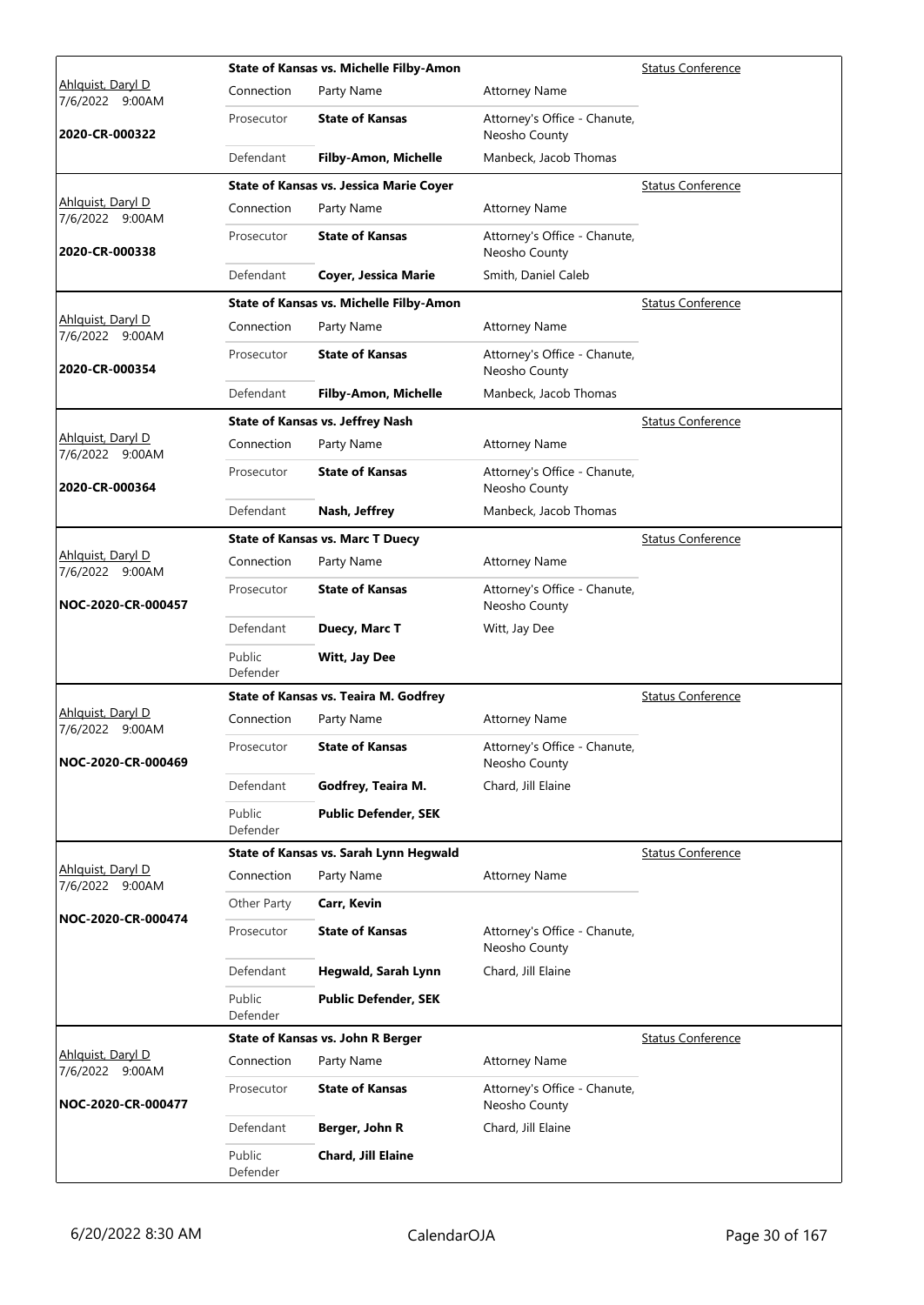|                                      | <b>Status Conference</b> |                                            |                                               |                          |
|--------------------------------------|--------------------------|--------------------------------------------|-----------------------------------------------|--------------------------|
| Ahlguist, Daryl D<br>7/6/2022 9:00AM | Connection               | Party Name                                 | <b>Attorney Name</b>                          |                          |
| NOC-2020-CR-000511                   | Prosecutor               | <b>State of Kansas</b>                     | Attorney's Office - Chanute,<br>Neosho County |                          |
|                                      | Defendant                | <b>Buhlinger, George Paul</b>              | Griebat, Jeb Cameron                          |                          |
|                                      |                          | State of Kansas vs. Daniel Owen Umbarger   |                                               | <b>Status Conference</b> |
| Ahlquist, Daryl D<br>7/6/2022 9:00AM | Connection               | Party Name                                 | <b>Attorney Name</b>                          |                          |
| NOC-2021-CR-000061                   | Prosecutor               | <b>State of Kansas</b>                     | Attorney's Office - Chanute,<br>Neosho County |                          |
|                                      | Defendant                | <b>Umbarger, Daniel Owen</b>               | Manbeck, Jacob Thomas                         |                          |
|                                      |                          | State of Kansas vs. Jeasha Marie Kalman    |                                               | <b>Status Conference</b> |
| Ahlquist, Daryl D<br>7/6/2022 9:00AM | Connection               | Party Name                                 | <b>Attorney Name</b>                          |                          |
| NOC-2021-CR-000076                   | Prosecutor               | <b>State of Kansas</b>                     | Attorney's Office - Chanute,<br>Neosho County |                          |
|                                      | Defendant                | Kalman, leasha Marie                       | Manbeck, Jacob Thomas                         |                          |
|                                      |                          | <b>State of Kansas vs. Aaron Boudreaux</b> |                                               | <b>Status Conference</b> |
| Ahlguist, Daryl D<br>7/6/2022 9:00AM | Connection               | Party Name                                 | <b>Attorney Name</b>                          |                          |
| NOC-2021-CR-000102                   | Prosecutor               | <b>State of Kansas</b>                     | Attorney's Office - Chanute,<br>Neosho County |                          |
|                                      | Defendant                | <b>Boudreaux, Aaron</b>                    | Griebat, Jeb Cameron                          |                          |
|                                      |                          | State of Kansas vs. Jessica M. Coyer       |                                               | <b>Status Conference</b> |
| Ahlquist, Daryl D<br>7/6/2022 9:00AM | Connection               | Party Name                                 | <b>Attorney Name</b>                          |                          |
| NOC-2021-CR-000112                   | Prosecutor               | <b>State of Kansas</b>                     | Attorney's Office - Chanute,<br>Neosho County |                          |
|                                      | Defendant                | Coyer, Jessica M.                          | Smith, Daniel Caleb                           |                          |
|                                      |                          | <b>State of Kansas vs. Teaira Godfrey</b>  |                                               | <b>Status Conference</b> |
| Ahlguist, Daryl D<br>7/6/2022 9:00AM | Connection               | Party Name                                 | <b>Attorney Name</b>                          |                          |
| NOC-2021-CR-000128                   | Prosecutor               | <b>State of Kansas</b>                     | Attorney's Office - Chanute,<br>Neosho County |                          |
|                                      | Defendant                | Godfrey, Teaira                            | Chard, Jill Elaine                            |                          |
|                                      | Public<br>Defender       | <b>Public Defender, SEK</b>                |                                               |                          |
|                                      |                          | State of Kansas vs. Michelle Filby-Amon    |                                               | <b>Status Conference</b> |
| Ahlquist, Daryl D<br>7/6/2022 9:00AM | Connection               | Party Name                                 | <b>Attorney Name</b>                          |                          |
| NOC-2021-CR-000140                   | Prosecutor               | <b>State of Kansas</b>                     | Attorney's Office - Chanute,<br>Neosho County |                          |
|                                      | Defendant                | Filby-Amon, Michelle                       | Manbeck, Jacob Thomas                         |                          |
|                                      |                          | State of Kansas vs. Michelle Filby-Amon    |                                               | <b>Status Conference</b> |
| Ahlguist, Daryl D<br>7/6/2022 9:00AM |                          |                                            | <b>Attorney Name</b>                          |                          |
|                                      | Connection               | Party Name                                 |                                               |                          |
| NOC-2021-CR-000184                   | Prosecutor               | <b>State of Kansas</b>                     | Attorney's Office - Chanute,<br>Neosho County |                          |
|                                      | Defendant                | Filby-Amon, Michelle                       | Manbeck, Jacob Thomas                         |                          |
|                                      |                          | STATE OF KANSAS vs. Michelle A. Filby-Amon |                                               | <b>Status Conference</b> |
| Ahlquist, Daryl D<br>7/6/2022 9:00AM | Connection               | Party Name                                 | <b>Attorney Name</b>                          |                          |
| NOC-2021-CR-000209                   | Prosecutor               | <b>STATE OF KANSAS</b>                     | Attorney's Office - Chanute,<br>Neosho County |                          |
|                                      |                          | <b>State of Kansas</b>                     |                                               |                          |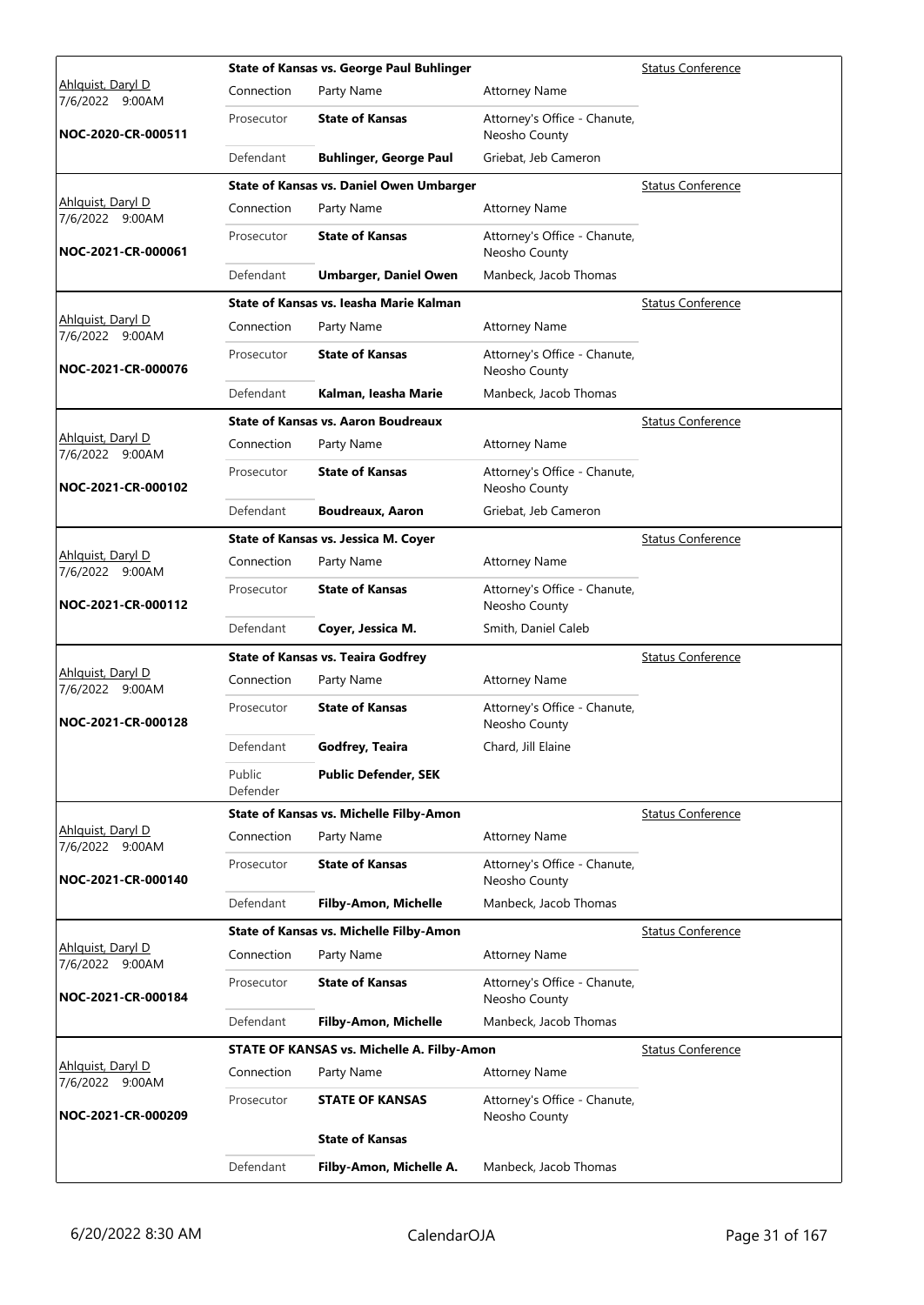|                                      |                    | State of Kansas vs. Jeasha M. Kalman                | <b>Status Conference</b>                      |                          |
|--------------------------------------|--------------------|-----------------------------------------------------|-----------------------------------------------|--------------------------|
| Ahlguist, Daryl D<br>7/6/2022 9:00AM | Connection         | Party Name                                          | <b>Attorney Name</b>                          |                          |
| NOC-2021-CR-000246                   | Prosecutor         | <b>State of Kansas</b>                              | Attorney's Office - Chanute,<br>Neosho County |                          |
|                                      | Defendant          | Kalman, leasha M.                                   | Manbeck, Jacob Thomas                         |                          |
|                                      |                    | <b>State of Kansas vs. Aaron Danielle Boudreaux</b> |                                               | <b>Status Conference</b> |
| Ahlquist, Daryl D<br>7/6/2022 9:00AM | Connection         | Party Name                                          | <b>Attorney Name</b>                          |                          |
| NOC-2021-CR-000300                   | Prosecutor         | <b>State of Kansas</b>                              | Attorney's Office - Chanute,<br>Neosho County |                          |
|                                      | Defendant          | Boudreaux, Aaron Danielle Griebat, Jeb Cameron      |                                               |                          |
|                                      |                    | <b>State of Kansas vs. James F Rose</b>             |                                               | <b>Status Conference</b> |
| Ahlquist, Daryl D<br>7/6/2022 9:00AM | Connection         | Party Name                                          | <b>Attorney Name</b>                          |                          |
| NOC-2021-CR-000303                   | Prosecutor         | <b>State of Kansas</b>                              | Attorney's Office - Chanute,<br>Neosho County |                          |
|                                      | Defendant          | Rose, James F                                       | Griebat, Jeb Cameron                          |                          |
|                                      |                    | <b>State of Kansas vs. Jason Timothy Sophy</b>      |                                               | Review Hearing           |
| Ahlguist, Daryl D<br>7/6/2022 9:00AM | Connection         | Party Name                                          | <b>Attorney Name</b>                          | Competency               |
| NOC-2021-CR-000324                   | Prosecutor         | <b>State of Kansas</b>                              | Attorney's Office - Chanute,<br>Neosho County |                          |
|                                      | Defendant          | Sophy, Jason Timothy                                | Chard, Jill Elaine                            |                          |
|                                      | Public<br>Defender | <b>Public Defender, SEK</b>                         |                                               |                          |
|                                      |                    | State of Kansas vs. Jeasha M. Kalman                |                                               | <b>Status Conference</b> |
| Ahlquist, Daryl D<br>7/6/2022 9:00AM | Connection         | Party Name                                          | <b>Attorney Name</b>                          |                          |
| NOC-2021-CR-000436                   | Prosecutor         | <b>State of Kansas</b>                              | Attorney's Office - Chanute,<br>Neosho County |                          |
|                                      | Defendant          | Kalman, leasha M.                                   | Manbeck, Jacob Thomas                         |                          |
|                                      |                    | State of Kansas vs. John A. Wasielewski             |                                               | <b>Status Conference</b> |
| Ahlguist, Daryl D<br>7/6/2022 9:00AM | Connection         | Party Name                                          | <b>Attorney Name</b>                          |                          |
| NOC-2022-CR-000011                   | Prosecutor         | <b>State of Kansas</b>                              | Attorney's Office - Chanute,<br>Neosho County |                          |
|                                      | Defendant          | Wasielewski, John A.                                | Smith, Daniel Caleb                           |                          |
|                                      |                    | <b>State of Kansas vs. Jessica Marie Coyer</b>      |                                               | <b>Status Conference</b> |
| Ahlquist, Daryl D<br>7/6/2022 9:00AM | Connection         | Party Name                                          | <b>Attorney Name</b>                          |                          |
| NOC-2022-CR-000116                   | Prosecutor         | <b>State of Kansas</b>                              | Attorney's Office - Chanute,<br>Neosho County |                          |
|                                      | Defendant          | Coyer, Jessica Marie                                | Smith, Daniel Caleb                           |                          |
|                                      |                    | <b>State of Kansas vs. Jason Timothy Sophy</b>      |                                               | Bond - Appearance        |
| Ahlquist, Daryl D<br>7/6/2022 9:00AM | Connection         | Party Name                                          | <b>Attorney Name</b>                          |                          |
| NOC-2022-CR-000184                   | Prosecutor         | <b>State of Kansas</b>                              | Attorney's Office - Chanute,<br>Neosho County |                          |
|                                      | Defendant          | Sophy, Jason Timothy                                | Chard, Jill Elaine                            |                          |
|                                      |                    | State of Kansas vs. Nichole Michelle Kichler        |                                               | <b>Motion</b>            |
| Ahlquist, Daryl D<br>7/6/2022 1:30PM | Connection         | Party Name                                          | <b>Attorney Name</b>                          |                          |
| 2020-CR-000306                       | Prosecutor         | <b>State of Kansas</b>                              | Attorney's Office - Chanute,<br>Neosho County |                          |
|                                      | Defendant          | Kichler, Nichole Michelle                           | Smith, Daniel Caleb                           |                          |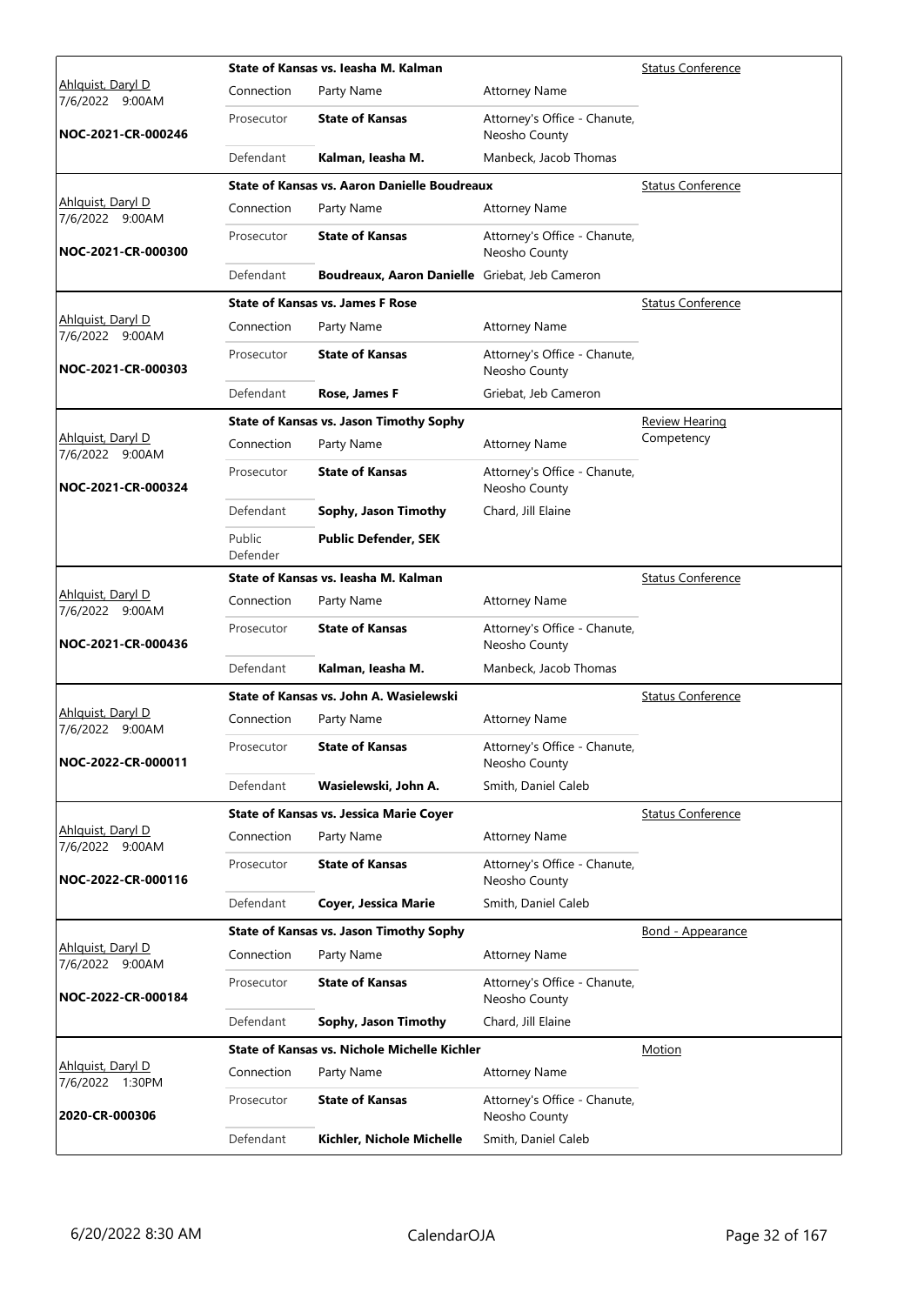|                                      | Sealed ********* Sealed ********* |               |                                               | <b>Review Hearing</b> |
|--------------------------------------|-----------------------------------|---------------|-----------------------------------------------|-----------------------|
| Mikulka, Thomas P<br>7/7/2022 9:00AM | Connection                        | Party Name    | <b>Attorney Name</b>                          |                       |
| 2016-JC-000039                       | Child in Need<br>of Care          | Sealed        | Clover, Timothy Dale                          |                       |
|                                      | Other Party                       | <b>Sealed</b> |                                               |                       |
|                                      |                                   | <b>Sealed</b> |                                               |                       |
|                                      |                                   | <b>Sealed</b> | Griebat, Jeb Cameron                          |                       |
|                                      |                                   | <b>Sealed</b> | Clover, Timothy Dale                          |                       |
|                                      | Petitioner                        | <b>Sealed</b> | Attorney's Office - Chanute,<br>Neosho County |                       |
|                                      | Sealed ********* Sealed ********* |               |                                               | <b>Review Hearing</b> |
| Mikulka, Thomas P<br>7/7/2022 9:00AM | Connection                        | Party Name    | <b>Attorney Name</b>                          |                       |
| 2017-JC-000035                       | Child in Need<br>of Care          | Sealed        | Clover, Timothy Dale                          |                       |
|                                      | Other Party                       | <b>Sealed</b> |                                               |                       |
|                                      |                                   | <b>Sealed</b> | Cameron, Brandon Daniel                       |                       |
|                                      |                                   | <b>Sealed</b> | Smith, Daniel Caleb                           |                       |
|                                      | Petitioner                        | <b>Sealed</b> | Attorney's Office - Chanute,<br>Neosho County |                       |
|                                      | Sealed ********* Sealed ********* |               |                                               | Permanency - 1        |
| Mikulka, Thomas P<br>7/7/2022 9:00AM | Connection                        | Party Name    | <b>Attorney Name</b>                          |                       |
| 2019-JC-000028                       | Child in Need<br>of Care          | <b>Sealed</b> | Clover, Timothy Dale                          |                       |
|                                      | Other Party                       | <b>Sealed</b> |                                               |                       |
|                                      |                                   | <b>Sealed</b> | Griebat, Jeb Cameron                          |                       |
|                                      |                                   | Sealed        | Cameron, Brandon Daniel                       |                       |
|                                      | Petitioner                        | <b>Sealed</b> | Attorney's Office - Chanute,<br>Neosho County |                       |
|                                      | Sealed ********* Sealed ********* |               |                                               | Permanency - 1        |
| Mikulka, Thomas P<br>7/7/2022 9:00AM | Connection                        | Party Name    | <b>Attorney Name</b>                          |                       |
| 2019-JC-000029                       | Child in Need<br>of Care          | <b>Sealed</b> | Clover, Timothy Dale                          |                       |
|                                      | Other Party                       | <b>Sealed</b> |                                               |                       |
|                                      |                                   | <b>Sealed</b> | Griebat, Jeb Cameron                          |                       |
|                                      |                                   | <b>Sealed</b> | Cameron, Brandon Daniel                       |                       |
|                                      | Petitioner                        | <b>Sealed</b> | Attorney's Office - Chanute,<br>Neosho County |                       |
|                                      | Sealed ********* Sealed ********* |               |                                               | Permanency - 1        |
| Mikulka, Thomas P<br>7/7/2022 9:00AM | Connection                        | Party Name    | <b>Attorney Name</b>                          |                       |
| 2019-JC-000030                       | Child in Need<br>of Care          | <b>Sealed</b> | Clover, Timothy Dale                          |                       |
|                                      | Other Party                       | <b>Sealed</b> |                                               |                       |
|                                      |                                   | <b>Sealed</b> | Griebat, Jeb Cameron                          |                       |
|                                      |                                   | <b>Sealed</b> | Cameron, Brandon Daniel                       |                       |
|                                      | Petitioner                        | <b>Sealed</b> | Attorney's Office - Chanute,<br>Neosho County |                       |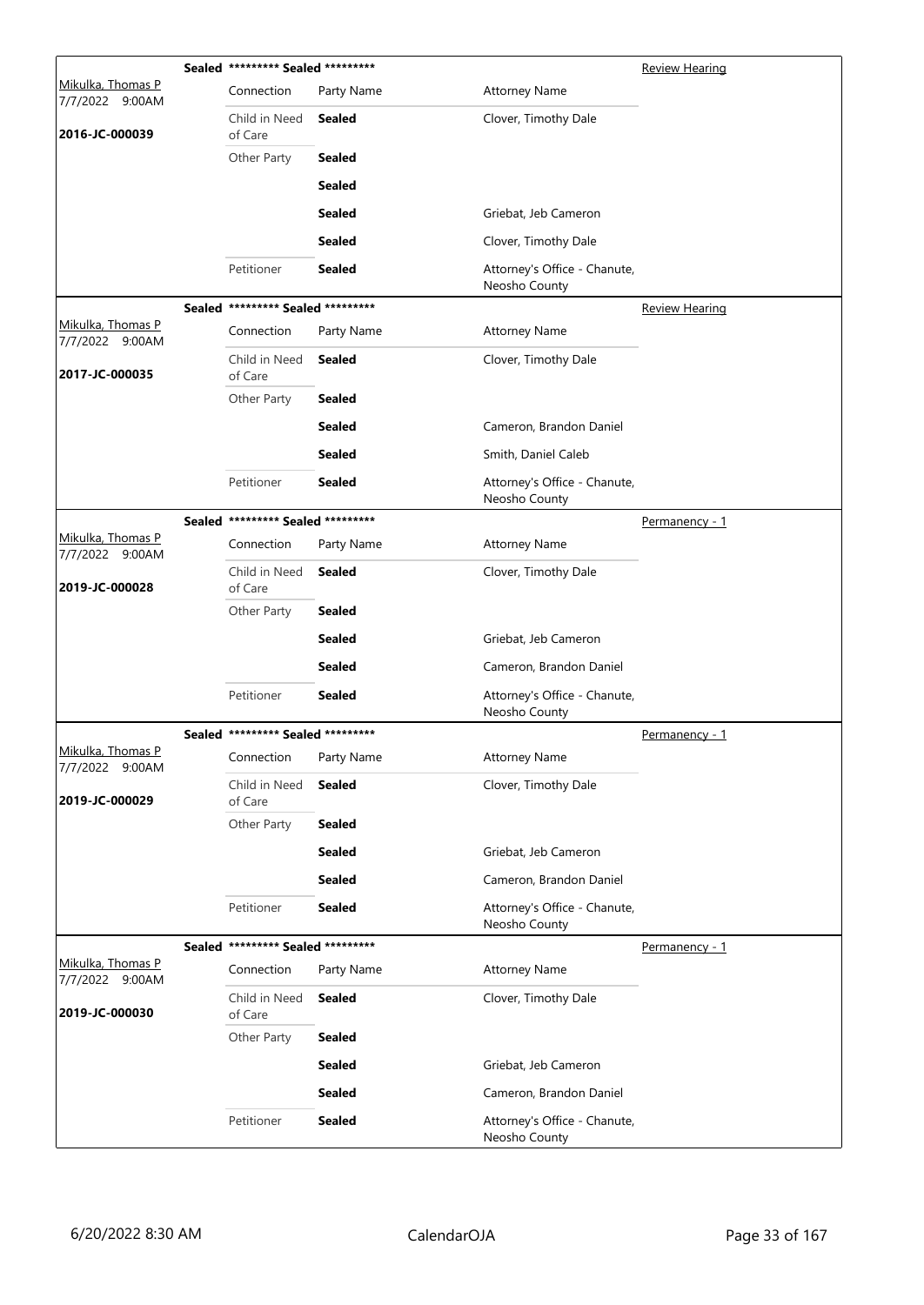|                                      | Sealed ********* Sealed ********* |                                              |                                               | <b>Status Conference</b> |
|--------------------------------------|-----------------------------------|----------------------------------------------|-----------------------------------------------|--------------------------|
| Mikulka, Thomas P<br>7/7/2022 9:00AM | Connection                        | Party Name                                   | <b>Attorney Name</b>                          | <b>ZOOM</b>              |
| 2020-JC-000002                       | Child in Need<br>of Care          | <b>Sealed</b>                                | Clover, Timothy Dale                          |                          |
|                                      | Other Party                       | <b>Sealed</b>                                | Griebat, Jeb Cameron                          |                          |
|                                      |                                   | <b>Sealed</b>                                |                                               |                          |
|                                      |                                   | <b>Sealed</b>                                |                                               |                          |
|                                      | Petitioner                        | <b>Sealed</b>                                | Attorney's Office - Chanute,<br>Neosho County |                          |
|                                      |                                   | <b>STATE OF KANSAS vs. Samantha Wehmeier</b> |                                               | <b>Status Conference</b> |
| Mikulka, Thomas P<br>7/7/2022 9:00AM | Connection                        | Party Name                                   | <b>Attorney Name</b>                          | <b>ZOOM</b>              |
| NOC-2021-CR-000220                   | Prosecutor                        | <b>STATE OF KANSAS</b>                       | Attorney's Office - Chanute,<br>Neosho County |                          |
|                                      |                                   | <b>State of Kansas</b>                       |                                               |                          |
|                                      | Defendant                         | Wehmeier, Samantha                           | Jones, Seth Austin                            |                          |
|                                      | Sealed ********* Sealed ********* |                                              |                                               | <b>Review Hearing</b>    |
| Mikulka, Thomas P<br>7/7/2022 9:00AM | Connection                        | Party Name                                   | <b>Attorney Name</b>                          | ZOOM                     |
| NOC-2021-JC-000013                   | Child in Need<br>of Care          | <b>Sealed</b>                                | Clover, Timothy Dale                          |                          |
|                                      | Petitioner                        | <b>Sealed</b>                                | Attorney's Office - Chanute,<br>Neosho County |                          |
|                                      | Guardian Ad<br>Litem              | <b>Sealed</b>                                |                                               |                          |
|                                      | Sealed ********* Sealed ********* |                                              |                                               | <b>Status Conference</b> |
| Mikulka, Thomas P<br>7/7/2022 9:00AM | Connection                        | Party Name                                   | <b>Attorney Name</b>                          | ZOOM                     |
| NOC-2022-JC-000009                   | Child in Need<br>of Care          | Sealed                                       | Clover, Timothy Dale                          |                          |
|                                      | Petitioner                        | <b>Sealed</b>                                | Attorney's Office - Chanute,<br>Neosho County |                          |
|                                      | Guardian Ad<br>Litem              | <b>Sealed</b>                                |                                               |                          |
|                                      | Sealed ********* Sealed ********* |                                              |                                               | <b>Status Conference</b> |
| Mikulka, Thomas P<br>7/7/2022 9:00AM | Connection                        | Party Name                                   | <b>Attorney Name</b>                          | <b>ZOOM</b>              |
| NOC-2022-JC-000010                   | Child in Need<br>of Care          | <b>Sealed</b>                                | Clover, Timothy Dale                          |                          |
|                                      | Petitioner                        | <b>Sealed</b>                                | Attorney's Office - Chanute,<br>Neosho County |                          |
|                                      | Guardian Ad<br>Litem              | <b>Sealed</b>                                |                                               |                          |
|                                      | Sealed ********* Sealed ********* |                                              |                                               | <b>Status Conference</b> |
| Mikulka, Thomas P<br>7/7/2022 9:00AM | Connection                        | Party Name                                   | <b>Attorney Name</b>                          | <b>ZOOM</b>              |
| NOC-2022-JC-000011                   | Child in Need<br>of Care          | <b>Sealed</b>                                | Clover, Timothy Dale                          |                          |
|                                      | Petitioner                        | <b>Sealed</b>                                | Attorney's Office - Chanute,<br>Neosho County |                          |
|                                      | Guardian Ad<br>Litem              | <b>Sealed</b>                                |                                               |                          |
|                                      |                                   |                                              |                                               |                          |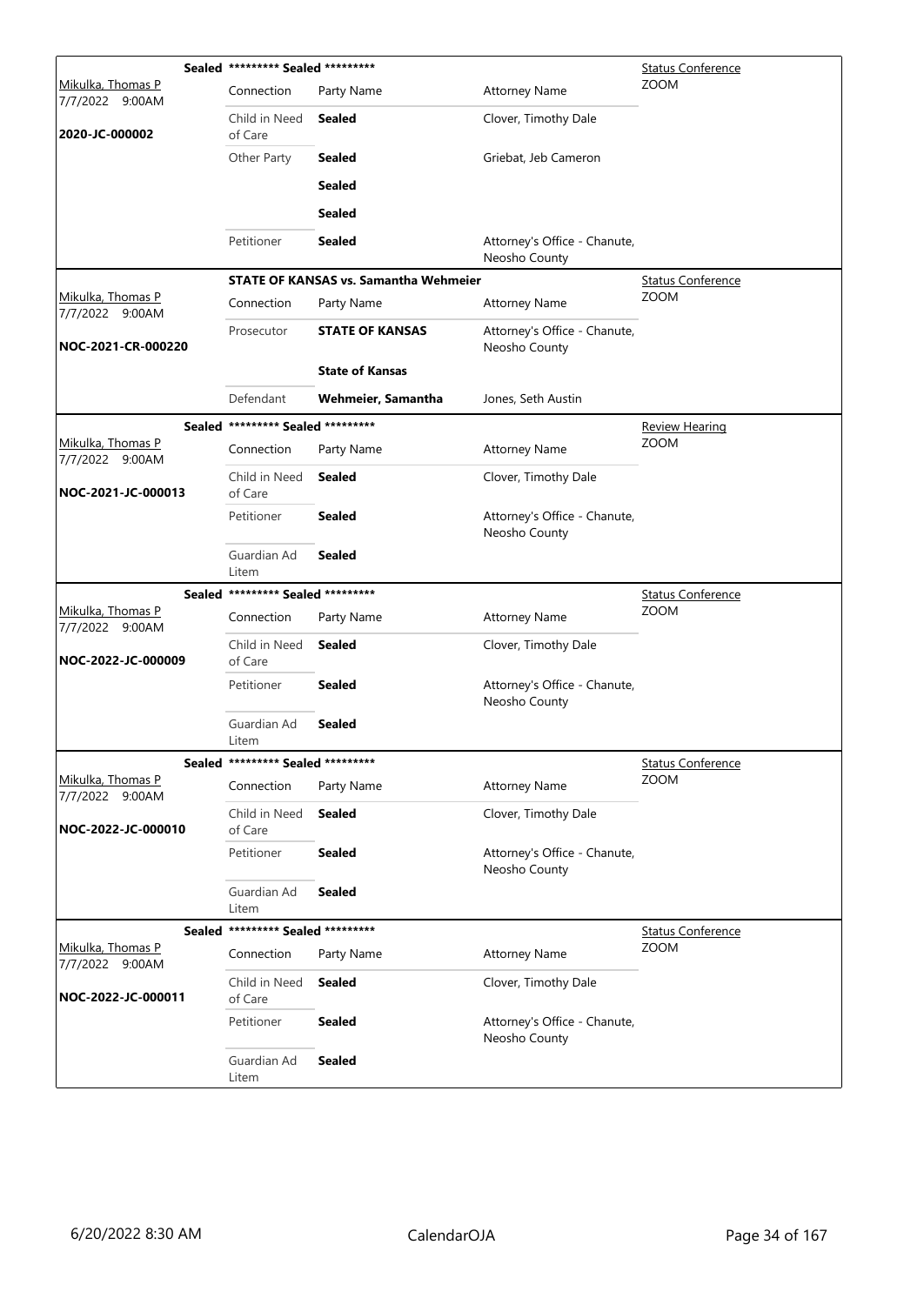|                                      | Sealed ********* Sealed ********* |                                                                   | <b>Status Conference</b>                      |                          |
|--------------------------------------|-----------------------------------|-------------------------------------------------------------------|-----------------------------------------------|--------------------------|
| Mikulka, Thomas P<br>7/7/2022 9:00AM | Connection                        | Party Name                                                        | <b>Attorney Name</b>                          | <b>ZOOM</b>              |
| NOC-2022-JC-000012                   | Child in Need<br>of Care          | Sealed                                                            | Clover, Timothy Dale                          |                          |
|                                      | Petitioner                        | <b>Sealed</b>                                                     | Attorney's Office - Chanute,<br>Neosho County |                          |
|                                      | Guardian Ad<br>Litem              | <b>Sealed</b>                                                     |                                               |                          |
| <b>Sealed</b>                        | ********* Sealed *********        |                                                                   |                                               | <b>Status Conference</b> |
| Mikulka, Thomas P<br>7/7/2022 9:00AM | Connection                        | Party Name                                                        | <b>Attorney Name</b>                          | <b>ZOOMK</b>             |
| NOC-2022-JC-000013                   | Child in Need<br>of Care          | <b>Sealed</b>                                                     | Clover, Timothy Dale                          |                          |
|                                      | Petitioner                        | <b>Sealed</b>                                                     | Attorney's Office - Chanute,<br>Neosho County |                          |
|                                      | Guardian Ad<br>Litem              | <b>Sealed</b>                                                     |                                               |                          |
| <b>Sealed</b>                        | ********* Sealed *********        |                                                                   |                                               | <u>Hearing</u>           |
| Mikulka, Thomas P<br>7/7/2022 9:00AM | Connection                        | Party Name                                                        | <b>Attorney Name</b>                          | Status/Adjudication-ZOOM |
| NOC-2022-JC-000031                   | Child in Need<br>of Care          | <b>Sealed</b>                                                     | Clover, Timothy Dale                          |                          |
|                                      | Petitioner                        | <b>Sealed</b>                                                     | Attorney's Office - Chanute,<br>Neosho County |                          |
|                                      | Guardian Ad<br>Litem              | <b>Sealed</b>                                                     |                                               |                          |
| Sealed                               | ********* Sealed *********        |                                                                   |                                               | <u>Hearing</u>           |
| Mikulka, Thomas P<br>7/7/2022 9:00AM | Connection                        | Party Name                                                        | <b>Attorney Name</b>                          | Status/Adjudication-ZOOM |
| NOC-2022-JC-000032                   | Child in Need<br>of Care          | <b>Sealed</b>                                                     | Clover, Timothy Dale                          |                          |
|                                      | Petitioner                        | <b>Sealed</b>                                                     | Attorney's Office - Chanute,<br>Neosho County |                          |
|                                      | Guardian Ad<br>Litem              | Sealed                                                            |                                               |                          |
|                                      | Sealed ********* Sealed ********* |                                                                   |                                               | Adjudication - Court     |
| Mikulka, Thomas P<br>7/7/2022 9:00AM | Connection                        | Party Name                                                        | <b>Attorney Name</b>                          | <b>ZOOM Status</b>       |
| NOC-2022-JC-000033                   | Child in Need<br>of Care          | Sealed                                                            | Clover, Timothy Dale                          |                          |
|                                      | Petitioner                        | <b>Sealed</b>                                                     | Attorney's Office - Chanute,<br>Neosho County |                          |
|                                      | Guardian Ad<br>Litem              | <b>Sealed</b>                                                     |                                               |                          |
|                                      |                                   | Jennifer Studebaker, Petitioner vs. Jayson Studebaker, Respondent |                                               | <b>Hearing</b>           |
| Ahlquist, Daryl D<br>7/7/2022 9:30AM | Connection                        | Party Name                                                        | <b>Attorney Name</b>                          |                          |
| 2010-DM-000131                       | Dependent                         | <b>Sealed</b>                                                     | Heim, Bret Alan                               |                          |
|                                      | Petitioner                        | Studebaker, Jennifer                                              | Dugan, Melissa Rene                           |                          |
|                                      | Respondent                        | Studebaker, Jayson                                                | Berry, Marc H.                                |                          |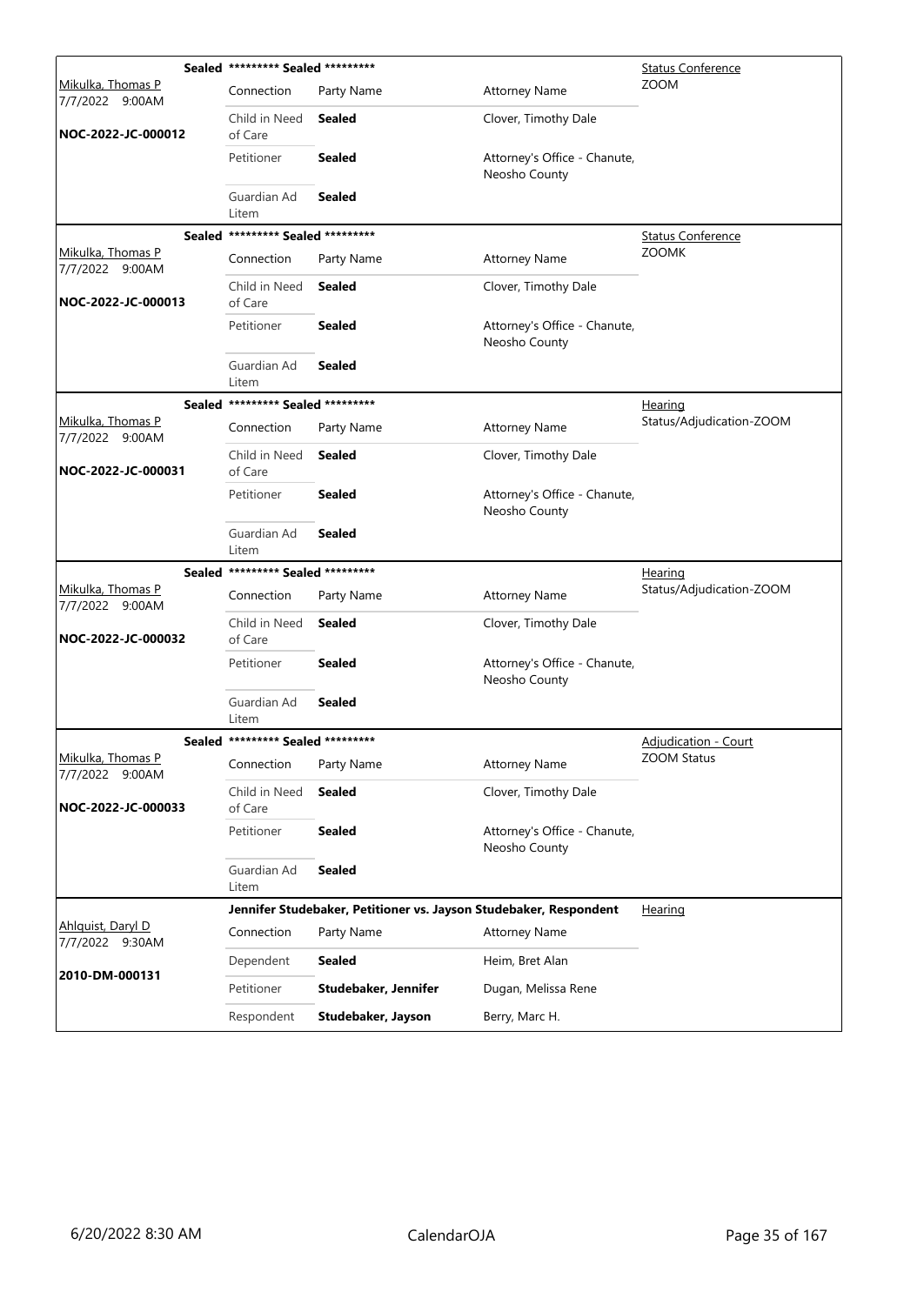|                                      | Sealed ********* Sealed ********* |               | <b>Status Conference</b>                      |                             |
|--------------------------------------|-----------------------------------|---------------|-----------------------------------------------|-----------------------------|
| Mikulka, Thomas P<br>7/7/2022 9:30AM | Connection                        | Party Name    | Attorney Name                                 | <b>ZOOM</b>                 |
| 2018-JC-000032                       | Child in Need<br>of Care          | <b>Sealed</b> | Clover, Timothy Dale                          |                             |
|                                      | Other Party                       | <b>Sealed</b> |                                               |                             |
|                                      |                                   | <b>Sealed</b> | Griebat, Jeb Cameron                          |                             |
|                                      |                                   | <b>Sealed</b> | Griebat, Jeb Cameron                          |                             |
|                                      | Petitioner                        | <b>Sealed</b> | Attorney's Office - Chanute,<br>Neosho County |                             |
|                                      | Sealed ********* Sealed ********* |               |                                               | Review Hearing              |
| Mikulka, Thomas P<br>7/7/2022 9:30AM | Connection                        | Party Name    | <b>Attorney Name</b>                          | <b>ZOOM</b>                 |
| 2020-JC-000013                       | Child in Need<br>of Care          | <b>Sealed</b> | Clover, Timothy Dale                          |                             |
|                                      | Other Party                       | <b>Sealed</b> |                                               |                             |
|                                      |                                   | <b>Sealed</b> | Jones, Seth Austin                            |                             |
|                                      |                                   | <b>Sealed</b> |                                               |                             |
|                                      |                                   | <b>Sealed</b> | Griebat, Jeb Cameron                          |                             |
|                                      | Petitioner                        | <b>Sealed</b> | Attorney's Office - Chanute,<br>Neosho County |                             |
|                                      | Sealed ********* Sealed ********* |               |                                               | <b>Status Conference</b>    |
| Mikulka, Thomas P<br>7/7/2022 9:30AM | Connection                        | Party Name    | <b>Attorney Name</b>                          | Adj ZOOM                    |
| NOC-2021-JC-000032                   | Child in Need<br>of Care          | <b>Sealed</b> | Clover, Timothy Dale                          |                             |
|                                      | Petitioner                        | <b>Sealed</b> | Attorney's Office - Chanute,<br>Neosho County |                             |
|                                      | Guardian Ad<br>Litem              | <b>Sealed</b> |                                               |                             |
|                                      | Sealed ********* Sealed ********* |               |                                               | <b>Adjudication - Court</b> |
| Mikulka, Thomas P<br>7/7/2022 9:30AM | Connection                        | Party Name    | <b>Attorney Name</b>                          | <b>ZOOM</b>                 |
| NOC-2022-JC-000001                   | Child in Need<br>of Care          | <b>Sealed</b> | Clover, Timothy Dale                          |                             |
|                                      | Petitioner                        | <b>Sealed</b> | Attorney's Office - Chanute,<br>Neosho County |                             |
|                                      | Guardian Ad<br>Litem              | <b>Sealed</b> |                                               |                             |
|                                      | Sealed ********* Sealed ********* |               |                                               | <b>Adjudication - Court</b> |
| Mikulka, Thomas P<br>7/7/2022 9:30AM | Connection                        | Party Name    | <b>Attorney Name</b>                          | Status-ZOOM                 |
| NOC-2022-JC-000006                   | Child in Need<br>of Care          | <b>Sealed</b> | Clover, Timothy Dale                          |                             |
|                                      | Petitioner                        | <b>Sealed</b> | Attorney's Office - Chanute,<br>Neosho County |                             |
|                                      | Guardian Ad<br>Litem              | <b>Sealed</b> |                                               |                             |
|                                      | Sealed ********* Sealed ********* |               |                                               | <b>Adjudication - Court</b> |
| Mikulka, Thomas P<br>7/7/2022 9:30AM | Connection                        | Party Name    | <b>Attorney Name</b>                          | <b>Status</b>               |
| NOC-2022-JC-000007                   | Child in Need<br>of Care          | <b>Sealed</b> | Clover, Timothy Dale                          |                             |
|                                      | Petitioner                        | <b>Sealed</b> | Attorney's Office - Chanute,<br>Neosho County |                             |
|                                      | Guardian Ad<br>Litem              | <b>Sealed</b> |                                               |                             |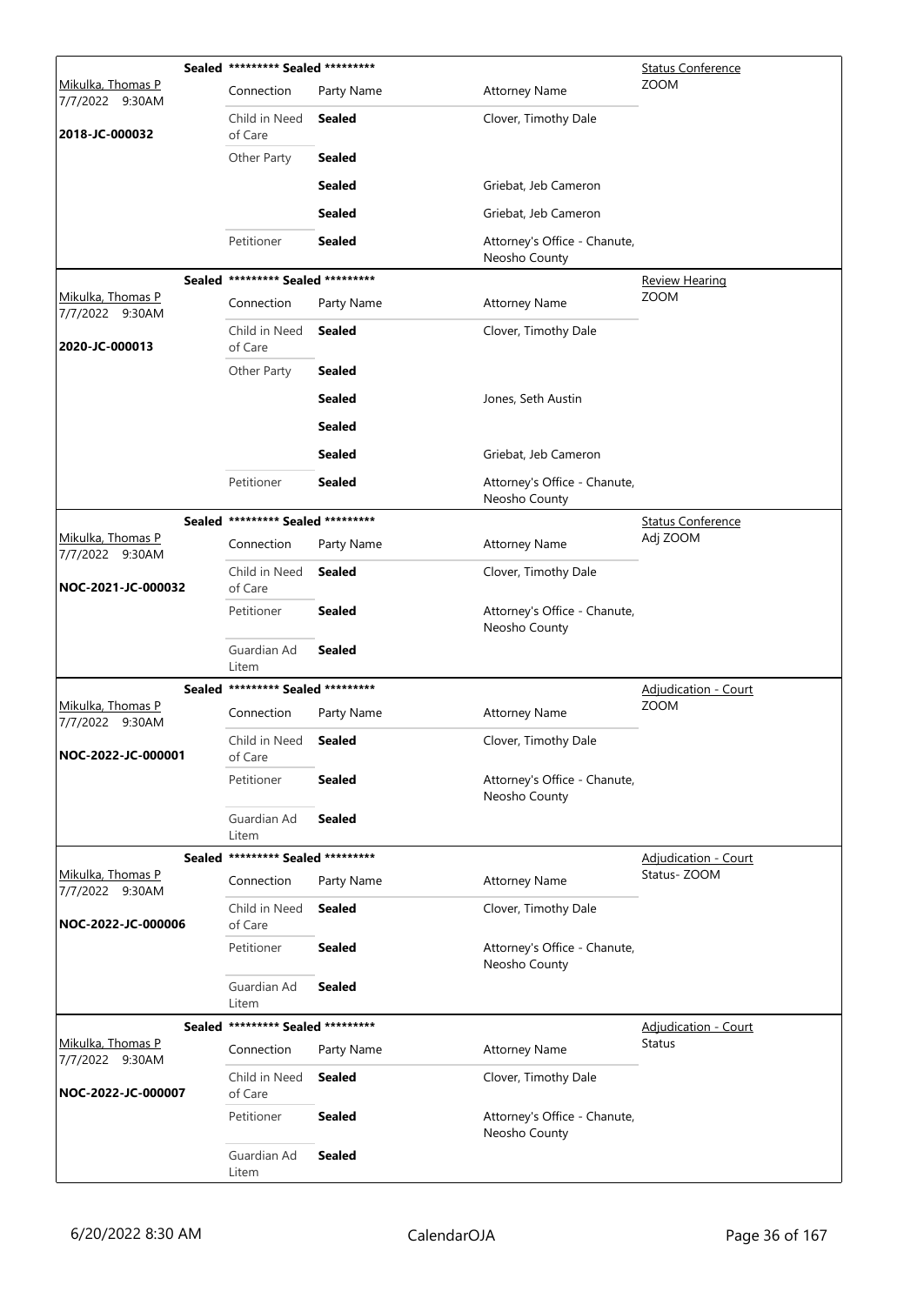|                                        | Sealed ********* Sealed ********* |                                                                   |                                               | Review Hearing                                                           |
|----------------------------------------|-----------------------------------|-------------------------------------------------------------------|-----------------------------------------------|--------------------------------------------------------------------------|
| Davis, Tod Michael<br>7/7/2022 11:00AM | Connection                        | Party Name                                                        | <b>Attorney Name</b>                          |                                                                          |
| 2016-JC-000037                         | Child in Need<br>of Care          | <b>Sealed</b>                                                     | Clover, Timothy Dale                          |                                                                          |
|                                        | Other Party                       | <b>Sealed</b>                                                     |                                               |                                                                          |
|                                        |                                   | <b>Sealed</b>                                                     |                                               |                                                                          |
|                                        |                                   | <b>Sealed</b>                                                     | Griebat, Jeb Cameron                          |                                                                          |
|                                        |                                   | <b>Sealed</b>                                                     | Clover, Timothy Dale                          |                                                                          |
|                                        | Petitioner                        | <b>Sealed</b>                                                     | Attorney's Office - Chanute,<br>Neosho County |                                                                          |
|                                        | Sealed ********* Sealed ********* |                                                                   |                                               | <b>Review Hearing</b>                                                    |
| Davis, Tod Michael<br>7/7/2022 11:00AM | Connection                        | Party Name                                                        | <b>Attorney Name</b>                          |                                                                          |
| 2017-JC-000012                         | Child in Need<br>of Care          | <b>Sealed</b>                                                     | Clover, Timothy Dale                          |                                                                          |
|                                        | Other Party                       | <b>Sealed</b>                                                     |                                               |                                                                          |
|                                        |                                   | Sealed                                                            | Griebat, Jeb Cameron                          |                                                                          |
|                                        |                                   | <b>Sealed</b>                                                     | Dugan, Melissa Rene                           |                                                                          |
|                                        | Petitioner                        | <b>Sealed</b>                                                     | Attorney's Office - Chanute,<br>Neosho County |                                                                          |
|                                        |                                   | In the Matter of the Marriage of Kevin Gene Golay vs Bridget Lynn |                                               | <b>Status Conference</b>                                                 |
| Rogers, David<br>7/7/2022 1:15PM       | Golay<br>Connection               | Party Name                                                        | <b>Attorney Name</b>                          | By phone . Ct initiate<br>John G in person<br>Melissa Dugan 620-212-5918 |
| 2020-DM-000163                         | Petitioner                        | Golay, Kevin Gene                                                 | Gillett, John J.                              |                                                                          |
|                                        | Respondent                        | Golay, Bridget Lynn                                               | Dugan, Melissa Rene                           |                                                                          |
| Ahlguist, Daryl D                      | Respondent                        | Amanda Lee Collins, Petitioner vs. Christopher Allen Collins,     |                                               | <b>Status Conference</b>                                                 |
| 7/8/2022 9:30AM                        | Connection                        | Party Name                                                        | <b>Attorney Name</b>                          |                                                                          |
| 2012-DM-000189                         | Dependent                         | <b>Sealed</b>                                                     |                                               |                                                                          |
|                                        |                                   | <b>Sealed</b>                                                     |                                               |                                                                          |
|                                        | Other Party                       | State of Kansas, ex rel, DCF 14 & 31, Young Williams              |                                               |                                                                          |
|                                        | Petitioner                        | <b>Collins, Amanda Lee</b>                                        | Mills, Sarah Arlene                           |                                                                          |
|                                        | Respondent                        | <b>Collins, Christopher Allen</b>                                 | Jones, Seth Austin                            |                                                                          |
|                                        |                                   | Adrienne M Smith, Petitioner vs. Charles R Smith, Respondent      |                                               | <b>Status Conference</b>                                                 |
| Ahlquist, Daryl D<br>7/8/2022 9:30AM   | Connection                        | Party Name                                                        | <b>Attorney Name</b>                          |                                                                          |
| 2015-DM-000029                         | Other Party                       | Smith, Regan                                                      |                                               |                                                                          |
|                                        |                                   | Smith, Charles Ryan Rhett                                         |                                               |                                                                          |
|                                        | Petitioner                        | Smith, Adrienne                                                   | Mills, Sarah Arlene                           |                                                                          |
|                                        | Respondent                        | <b>Smith, Charles</b>                                             | Jones, Seth Austin                            |                                                                          |
| Ahlquist, Daryl D                      | Sevedge                           | In the Matter of the Marriage of Crystal Lee Sevedge vs Travis    |                                               | <b>Status Conference</b><br>By Phone                                     |
| 7/11/2022 8:45AM                       | Connection                        | Party Name                                                        | <b>Attorney Name</b>                          |                                                                          |
| 2019-DM-000134                         | Dependent                         | <b>Sealed</b>                                                     | Heim, Bret Alan                               |                                                                          |
|                                        | Petitioner                        | Sevedge, Crystal Lee                                              | Gillett, Jill Ranee                           |                                                                          |
|                                        | Respondent                        | Sevedge, Travis                                                   | Rosenblad, Eric L.                            |                                                                          |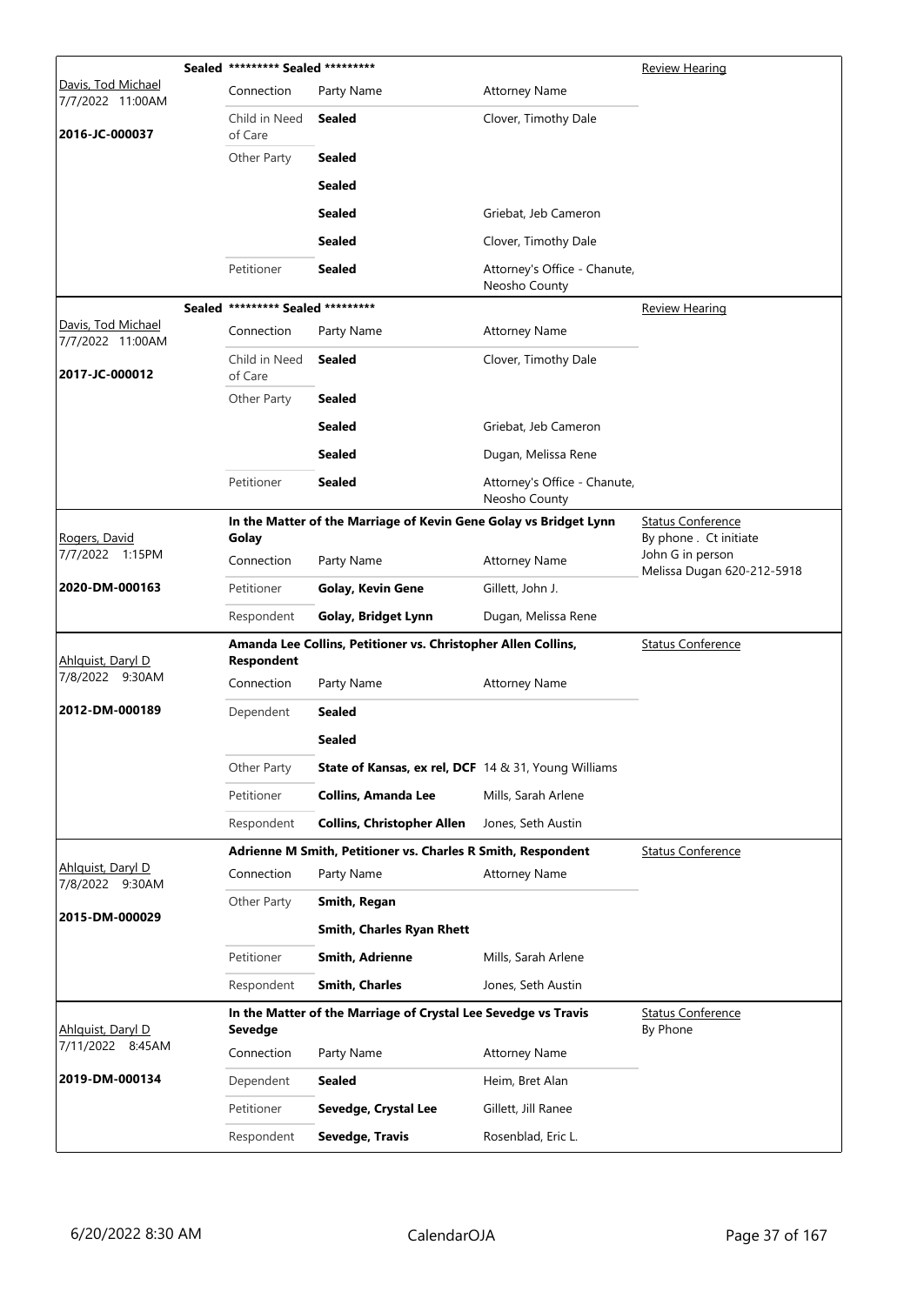|                                       |                                   | Herman Burnett vs. Candace Jo Keller                              |                            | <b>Status Conference</b> |
|---------------------------------------|-----------------------------------|-------------------------------------------------------------------|----------------------------|--------------------------|
| Ahlquist, Daryl D<br>7/11/2022 8:45AM | Connection                        | Party Name                                                        | <b>Attorney Name</b>       | By Phone                 |
|                                       | Dependent                         | Sealed                                                            | Heim, Bret Alan            |                          |
| NOC-2020-DM-000194                    |                                   | <b>Sealed</b>                                                     | Heim, Bret Alan            |                          |
|                                       | Petitioner                        | <b>Burnett, Herman</b>                                            | Cameron, Brandon Daniel    |                          |
|                                       | Respondent                        | Keller, Candace Jo                                                | Gillett, John J.           |                          |
|                                       | Guardian Ad                       | Heim, Bret Alan                                                   |                            |                          |
|                                       | Litem                             | Heim, Bret Alan                                                   |                            |                          |
|                                       | Sealed ********* Sealed ********* |                                                                   |                            | Dismissal                |
| Ahlguist, Daryl D<br>7/11/2022 9:00AM | Connection                        | Party Name                                                        | <b>Attorney Name</b>       | By Phone                 |
|                                       | Petitioner                        | <b>Sealed</b>                                                     | Schowengerdt, Daniel J.    |                          |
| 2019-DM-000036                        |                                   | <b>Sealed</b>                                                     | Schowengerdt, Daniel J.    |                          |
|                                       | Respondent                        | <b>Sealed</b>                                                     | Cameron, Brandon Daniel    |                          |
|                                       |                                   | Garrett Stephen Hall, Petitioner vs. Taleea Marie Lee, Respondent |                            | <b>Status Conference</b> |
| Ahlquist, Daryl D<br>7/11/2022 9:30AM | Connection                        | Party Name                                                        | <b>Attorney Name</b>       | By Phone                 |
| 2012-DM-000041                        | Other Party                       | Hall, Audree L                                                    | Heim, Bret Alan            |                          |
|                                       |                                   | Hall, Avarie L                                                    | Heim, Bret Alan            |                          |
|                                       | Petitioner                        | Hall, Garrett S                                                   | Manbeck, Jacob Thomas      |                          |
|                                       | Respondent                        | Lee, Taleea Marie                                                 |                            |                          |
|                                       | Guardian Ad                       | Heim, Bret Alan                                                   |                            |                          |
|                                       | Litem                             | Heim, Bret Alan                                                   |                            |                          |
|                                       |                                   | <b>Brittany M Ellis vs. Patrick McCarron</b>                      |                            | <b>Status Conference</b> |
| Ahlquist, Daryl D<br>7/11/2022 9:30AM | Connection                        | Party Name                                                        | <b>Attorney Name</b>       | By Phone                 |
|                                       | Dependent                         | <b>Sealed</b>                                                     |                            |                          |
| 2019-DM-000047                        |                                   | <b>Sealed</b>                                                     |                            |                          |
|                                       | Petitioner                        | <b>Ellis, Brittany M</b>                                          | Apt, Charles H., III       |                          |
|                                       | Respondent                        | <b>McCarron, Patrick</b>                                          | Johnson, Robert Edward, II |                          |
|                                       | Guardian Ad                       | Heim, Bret Alan                                                   |                            |                          |
|                                       | Litem                             | Heim, Bret Alan                                                   |                            |                          |
|                                       |                                   | In the Matter of the Marriage of Chantal R Trester vs Nickolas L  |                            | <b>Status Conference</b> |
| Ahlquist, Daryl D<br>7/11/2022 9:30AM | <b>Trester, SR</b>                |                                                                   |                            | by phone                 |
|                                       | Connection                        | Party Name                                                        | <b>Attorney Name</b>       |                          |
| 2019-DM-000113                        | Dependent                         | <b>Sealed</b>                                                     | Heim, Bret Alan            |                          |
|                                       |                                   | <b>Sealed</b>                                                     | Heim, Bret Alan            |                          |
|                                       | Petitioner                        | <b>Trester, Chantal R</b>                                         | Johnson, Robert Edward, II |                          |
|                                       | Respondent                        | Trester, Nickolas L, Sr                                           |                            |                          |
|                                       | Guardian Ad<br>Litem              | Heim, Bret Alan                                                   |                            |                          |
|                                       |                                   | Heim, Bret Alan                                                   |                            |                          |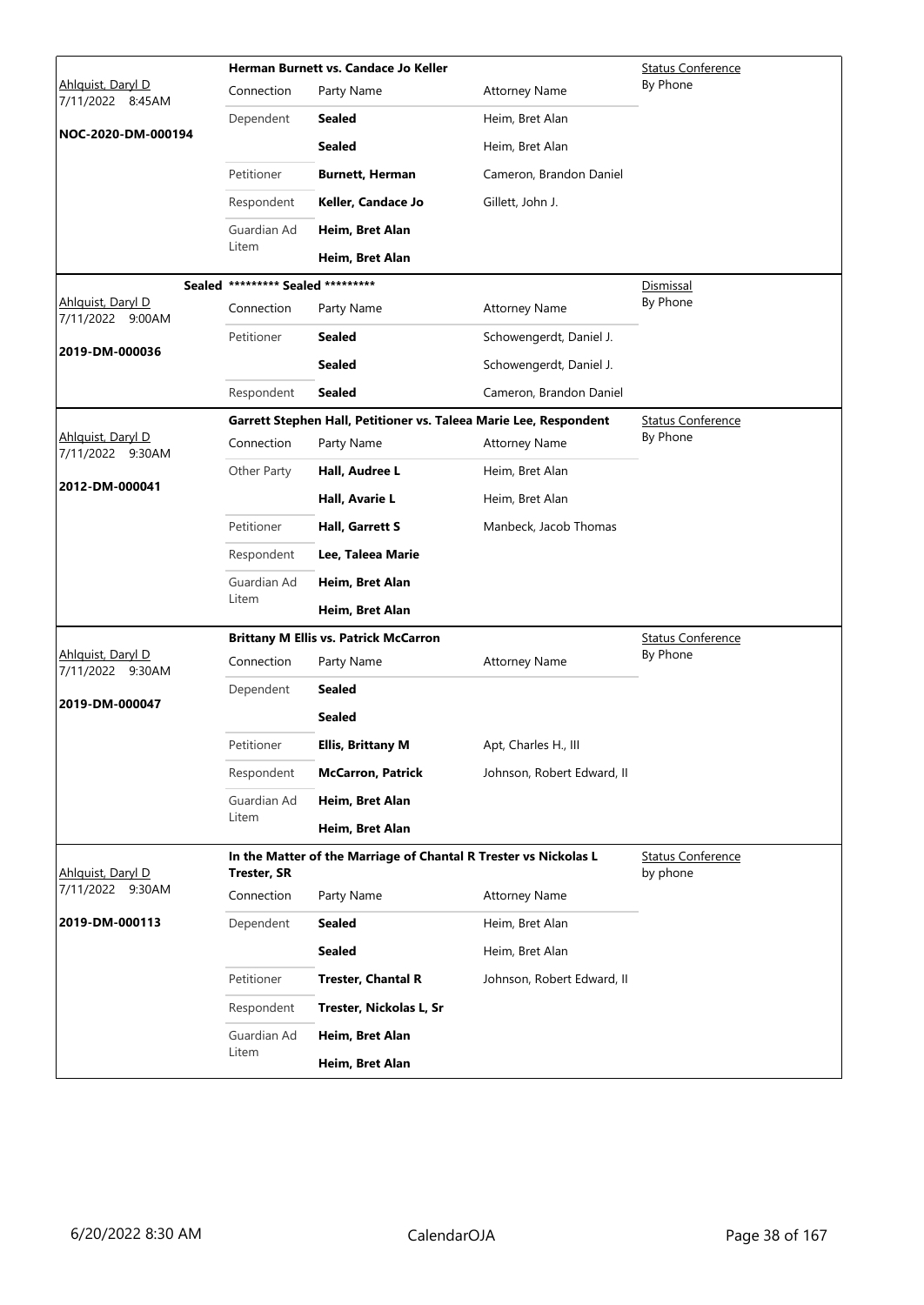| Ahlguist, Daryl D                     | <b>Seamster</b>      | In the Matter of the Marriage of Airika Seamster vs Richard   |                                                                 | <b>Status Conference</b><br>By Phone |  |  |
|---------------------------------------|----------------------|---------------------------------------------------------------|-----------------------------------------------------------------|--------------------------------------|--|--|
| 7/11/2022 9:30AM                      | Connection           | Party Name                                                    | <b>Attorney Name</b>                                            |                                      |  |  |
| 2020-DM-000034                        | Dependent            | <b>Sealed</b>                                                 |                                                                 |                                      |  |  |
|                                       |                      | <b>Sealed</b>                                                 |                                                                 |                                      |  |  |
|                                       |                      | <b>Sealed</b>                                                 |                                                                 |                                      |  |  |
|                                       | Petitioner           | Seamster, Airika                                              | Johnson, Robert Edward, II                                      |                                      |  |  |
|                                       | Respondent           | Seamster, Richard                                             | Duncan, Brian Piccolo                                           |                                      |  |  |
|                                       |                      |                                                               | In the Matter of the Marriage of Gennie Wolken vs Andrew Wolken | <b>Status Conference</b>             |  |  |
| Ahlquist, Daryl D<br>7/11/2022 9:30AM | Connection           | Party Name                                                    | <b>Attorney Name</b>                                            | By Phone                             |  |  |
| 2020-DM-000045                        |                      |                                                               |                                                                 |                                      |  |  |
|                                       | Dependent            | <b>Sealed</b>                                                 | Dugan, Melissa Rene                                             |                                      |  |  |
|                                       |                      | <b>Sealed</b>                                                 | Dugan, Melissa Rene                                             |                                      |  |  |
|                                       | Petitioner           | <b>Wolken, Gennie</b>                                         | Duncan, Brian Piccolo                                           |                                      |  |  |
|                                       | Respondent           | <b>Wolken, Andrew</b>                                         | Schowengerdt, Daniel J.                                         |                                      |  |  |
|                                       | Guardian Ad<br>Litem | Dugan, Melissa Rene                                           |                                                                 |                                      |  |  |
|                                       |                      | Dugan, Melissa Rene                                           |                                                                 |                                      |  |  |
|                                       |                      |                                                               | In the Matter of the Marriage of David Wage, JR vs Chelsea Wage | <b>Status Conference</b>             |  |  |
| Ahlquist, Daryl D<br>7/11/2022 9:30AM | Connection           | Party Name                                                    | <b>Attorney Name</b>                                            | By Phone                             |  |  |
| 2020-DM-000067                        | Dependent            | Sealed                                                        |                                                                 |                                      |  |  |
|                                       |                      | <b>Sealed</b>                                                 |                                                                 |                                      |  |  |
|                                       |                      | <b>Sealed</b>                                                 |                                                                 |                                      |  |  |
|                                       | Petitioner           | Wage, David, Jr                                               | Dugan, Melissa Rene                                             |                                      |  |  |
|                                       | Respondent           | Wage, Chelsea                                                 |                                                                 |                                      |  |  |
|                                       |                      | In the Matter of the Marriage of Debra Schulz vs Bruce Schulz |                                                                 | <b>Status Conference</b>             |  |  |
| Ahlquist, Daryl D<br>7/11/2022 9:30AM | Connection           | Party Name                                                    | <b>Attorney Name</b>                                            | By Phone                             |  |  |
| 2020-DM-000069                        | Petitioner           | Schulz, Debra                                                 | Lee, Clifford Wayne                                             |                                      |  |  |
|                                       | Respondent           | <b>SCHULZ, BRUCE</b>                                          | Smith, Frederick R.                                             |                                      |  |  |
|                                       |                      | Autumn M Kahler vs. Stephan Nickell                           |                                                                 | <b>Status Conference</b>             |  |  |
| Ahlquist, Daryl D<br>7/11/2022 9:30AM | Connection           | Party Name                                                    | <b>Attorney Name</b>                                            | By Phone                             |  |  |
| 2020-DM-000071                        | Dependent            | <b>Sealed</b>                                                 |                                                                 |                                      |  |  |
|                                       | Petitioner           | Kahler, Autumn M                                              |                                                                 |                                      |  |  |
|                                       | Respondent           | Nickell, Stephan                                              |                                                                 |                                      |  |  |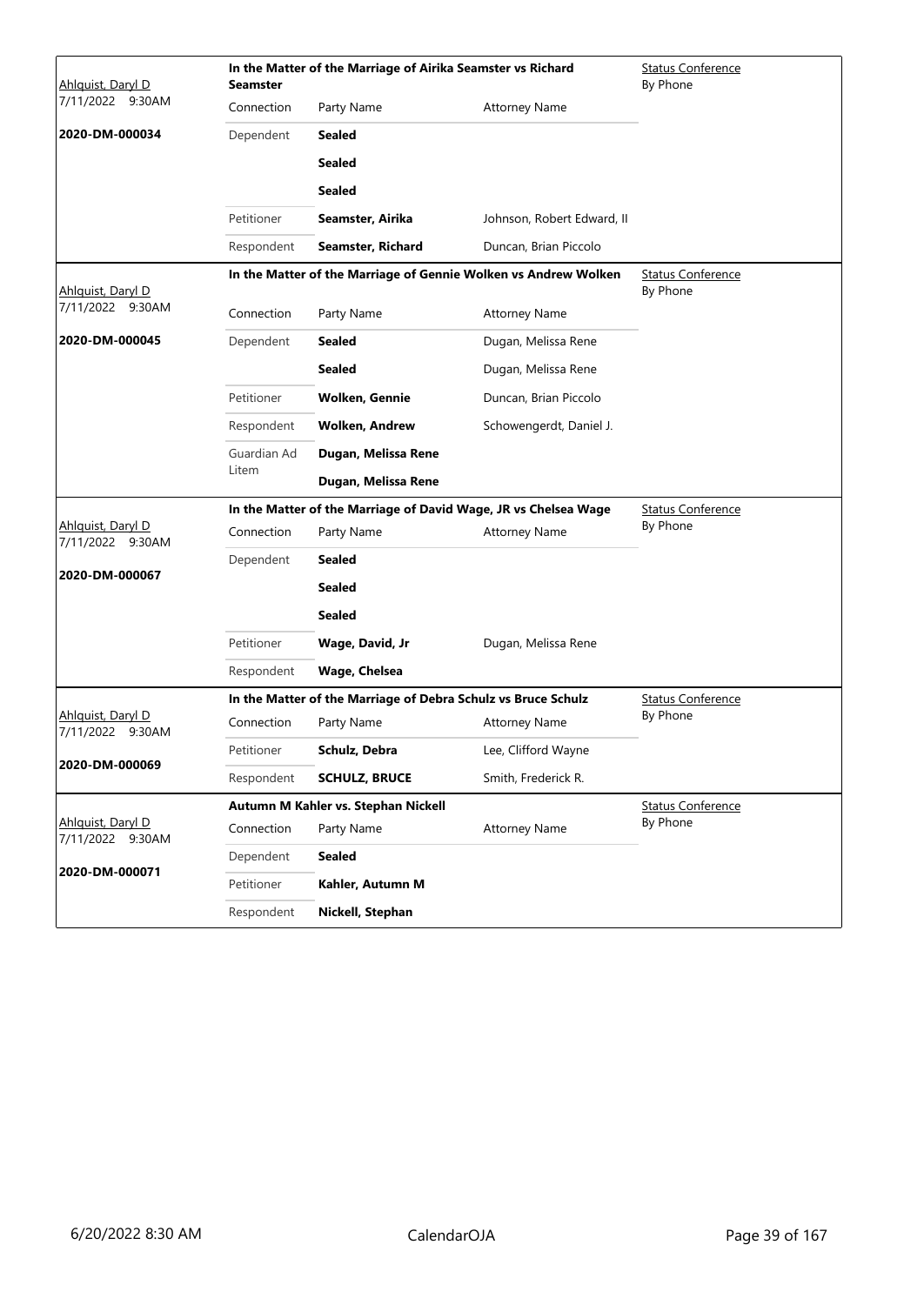| Ahlguist, Daryl D                     |             | In the Matter of the Marriage of Michell Carson vs James Carson, JR |                         | <b>Status Conference</b><br>By Phone |  |  |
|---------------------------------------|-------------|---------------------------------------------------------------------|-------------------------|--------------------------------------|--|--|
| 7/11/2022 9:30AM                      | Connection  | Party Name                                                          | <b>Attorney Name</b>    |                                      |  |  |
| 2020-DM-000144                        | Other Party | <b>Carson, Chloe</b>                                                | Heim, Bret Alan         |                                      |  |  |
|                                       |             | <b>Carson, Conner</b>                                               | Heim, Bret Alan         |                                      |  |  |
|                                       |             | Carson, Colten                                                      | Heim, Bret Alan         |                                      |  |  |
|                                       |             | Carson, Bella                                                       | Heim, Bret Alan         |                                      |  |  |
|                                       |             | Carson, Kinleigh                                                    | Heim, Bret Alan         |                                      |  |  |
|                                       |             | Carson, Camden                                                      | Heim, Bret Alan         |                                      |  |  |
|                                       | Petitioner  | <b>Carson, Michell</b>                                              | Thuston, Linus Augustus |                                      |  |  |
|                                       | Respondent  | Carson, James, Jr                                                   | Mills, Sarah Arlene     |                                      |  |  |
|                                       | Guardian Ad | Heim, Bret Alan                                                     |                         |                                      |  |  |
|                                       | Litem       | Heim, Bret Alan                                                     |                         |                                      |  |  |
|                                       |             | Heim, Bret Alan                                                     |                         |                                      |  |  |
|                                       |             | Heim, Bret Alan                                                     |                         |                                      |  |  |
|                                       |             | Heim, Bret Alan                                                     |                         |                                      |  |  |
|                                       |             | Heim, Bret Alan                                                     |                         |                                      |  |  |
|                                       |             | In the Matter of the Marriage of Jacob D Clark vs Alexa J Clark     |                         | <b>Status Conference</b>             |  |  |
| Ahlquist, Daryl D<br>7/11/2022 9:30AM | Connection  | Party Name                                                          | <b>Attorney Name</b>    |                                      |  |  |
| 2020-DM-000164                        | Dependent   | <b>Sealed</b>                                                       |                         |                                      |  |  |
|                                       |             | <b>Sealed</b>                                                       |                         |                                      |  |  |
|                                       |             | <b>Sealed</b>                                                       |                         |                                      |  |  |
|                                       | Petitioner  | Clark, Jacob D                                                      | Dugan, Melissa Rene     |                                      |  |  |
|                                       | Respondent  | Clark, Alexa J                                                      | Schowengerdt, Daniel J. |                                      |  |  |
|                                       |             | State of Kansas, ex rel, DCF vs. Gavin Dean Fleming                 |                         | Motion                               |  |  |
| Ahlquist, Daryl D<br>7/11/2022 9:30AM | Connection  | Party Name                                                          | Attorney Name           |                                      |  |  |
| NOC-2021-DM-000063                    | Dependent   | <b>Sealed</b>                                                       |                         |                                      |  |  |
|                                       | Petitioner  | <b>State of Kansas, ex rel, DCF</b> 14 & 31, Young Williams         |                         |                                      |  |  |
|                                       | Respondent  | <b>Fleming, Gavin Dean</b>                                          |                         |                                      |  |  |
| Ahlquist, Daryl D                     |             | Alex Son vs. Patricia Kelley                                        |                         | <b>Status Conference</b>             |  |  |
| 7/11/2022 9:30AM                      | Connection  | Party Name                                                          | <b>Attorney Name</b>    |                                      |  |  |
| NOC-2021-DM-000121                    | Dependent   | <b>Sealed</b>                                                       |                         |                                      |  |  |
|                                       |             | <b>Sealed</b>                                                       |                         |                                      |  |  |
|                                       | Petitioner  | Son, Alex                                                           | Manbeck, Jacob Thomas   |                                      |  |  |
|                                       | Respondent  | Kelley, Patricia                                                    | Mills, Sarah Arlene     |                                      |  |  |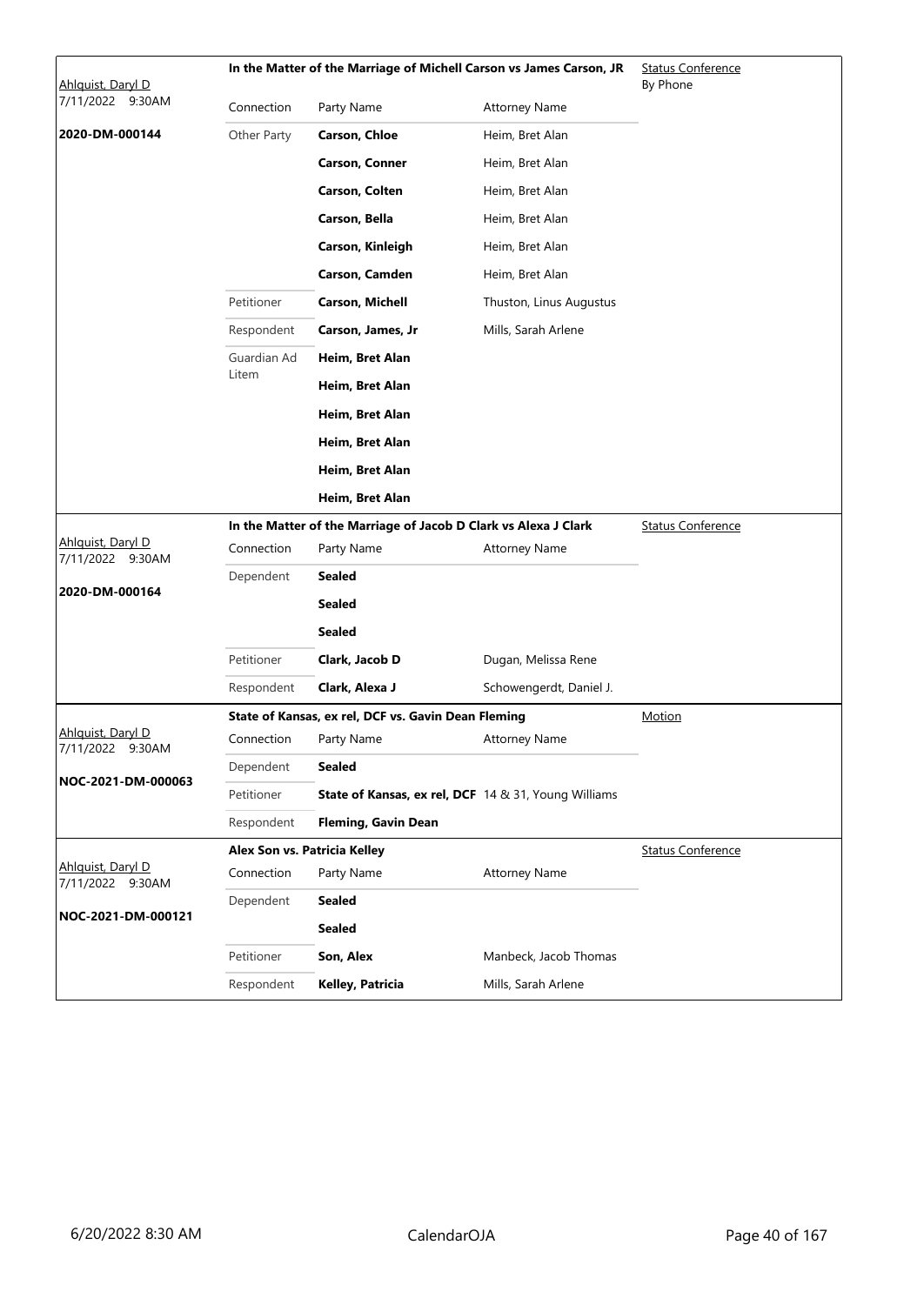|                                        |                          | Jeremiah Lee Neu vs. Bricky McIntosh<br><b>Status Conference</b>                              |                         |                          |  |
|----------------------------------------|--------------------------|-----------------------------------------------------------------------------------------------|-------------------------|--------------------------|--|
| Ahlquist, Daryl D<br>7/11/2022 9:30AM  | Connection               | Party Name                                                                                    | <b>Attorney Name</b>    | By Phone                 |  |
| NOC-2021-DM-000167                     | Dependent                | Sealed                                                                                        | Heim, Bret Alan         |                          |  |
|                                        |                          | <b>Sealed</b>                                                                                 | Heim, Bret Alan         |                          |  |
|                                        |                          | <b>Sealed</b>                                                                                 | Heim, Bret Alan         |                          |  |
|                                        | Petitioner               | Neu, Jeremiah Lee                                                                             | Pro Se                  |                          |  |
|                                        | Respondent               | <b>McIntosh, Bricky</b>                                                                       |                         |                          |  |
|                                        | Guardian Ad              | Heim, Bret Alan                                                                               |                         |                          |  |
|                                        | Litem                    | Heim, Bret Alan                                                                               |                         |                          |  |
|                                        |                          | Heim, Bret Alan                                                                               |                         |                          |  |
|                                        |                          | State of Kansas, ex rel, DCF vs. Dallas Andrew Hasler                                         |                         | Motion                   |  |
| Ahlquist, Daryl D<br>7/11/2022 10:30AM | Connection               | Party Name                                                                                    | <b>Attorney Name</b>    |                          |  |
| NOC-2021-DM-000199                     | Dependent                | <b>Sealed</b>                                                                                 |                         |                          |  |
|                                        |                          | <b>Sealed</b>                                                                                 |                         |                          |  |
|                                        |                          | <b>Sealed</b>                                                                                 |                         |                          |  |
|                                        | Petitioner               | <b>State of Kansas, ex rel, DCF</b> 14 & 31, Young Williams                                   |                         |                          |  |
|                                        | Respondent               | Hasler, Dallas Andrew                                                                         |                         |                          |  |
|                                        |                          | State of Kansas, ex rel, DCF vs. Devian Austin Miller                                         |                         | Hearing                  |  |
| Ahlquist, Daryl D<br>7/11/2022 10:30AM | Connection               | Party Name                                                                                    | <b>Attorney Name</b>    |                          |  |
| NOC-2022-DM-000018                     | Dependent                | Sealed                                                                                        |                         |                          |  |
|                                        | Petitioner               | <b>State of Kansas, ex rel, DCF</b> 14 & 31, Young Williams                                   |                         |                          |  |
|                                        | Respondent               |                                                                                               |                         |                          |  |
|                                        |                          | <b>Miller, Devian Austin</b>                                                                  |                         |                          |  |
|                                        |                          | Thayer Feed, LLC vs. Frank Kuhnert                                                            |                         | <b>Status Conference</b> |  |
| Ahlquist, Daryl D<br>7/11/2022 11:00AM | Connection               | Party Name                                                                                    | <b>Attorney Name</b>    | By Phone                 |  |
| 2019-CV-000001                         | Plaintiff                | <b>Thayer Feed, LLC</b>                                                                       | Bideau, David J.        |                          |  |
|                                        | Defendant                | Kuhnert, Frank                                                                                |                         |                          |  |
|                                        |                          | Heather Wolken, Petitioner vs. David Hughes, Respondent                                       |                         | <b>Motion</b>            |  |
| Ahlquist, Daryl D<br>7/11/2022 1:30PM  | Connection               | Party Name                                                                                    | <b>Attorney Name</b>    |                          |  |
| 2015-DM-000056                         | Other Party              | <b>State of Kansas, ex rel, DCF</b> 14 & 31, Young Williams                                   |                         |                          |  |
|                                        | Petitioner               | <b>Wolken, Heather</b>                                                                        | Depew, Dennis D.        |                          |  |
|                                        | Respondent               | Hughes, David                                                                                 | Beezley, Sara S.        |                          |  |
|                                        |                          | Jennifer E Powell, Petitioner vs. Daulton Powell, Respondent                                  |                         | Hearing                  |  |
| Ahlguist, Daryl D<br>7/11/2022 1:30PM  | Connection               | Party Name                                                                                    | <b>Attorney Name</b>    |                          |  |
| 2016-DM-000218                         | Petitioner               | <b>Powell, Jennifer E</b>                                                                     | Pro Se, Party           |                          |  |
|                                        | Respondent               | <b>Powell, Daulton</b>                                                                        | Pro Se, Party           |                          |  |
| Ahlguist, Daryl D                      |                          | State of Kansas, ex rel, DCF vs. Cameron Nickolas Smith                                       |                         | Motion                   |  |
| 7/11/2022 1:30PM                       | Connection               | Party Name                                                                                    | <b>Attorney Name</b>    |                          |  |
| 2017-DM-000160                         | Dependent                | <b>Sealed</b>                                                                                 |                         |                          |  |
|                                        | Other Party              | Beuchaw, Kellie Leann                                                                         | 14 & 31, Young Williams |                          |  |
|                                        |                          | <b>State of Kansas</b>                                                                        | Hollins, H. Kent        |                          |  |
|                                        | Petitioner<br>Respondent | <b>State of Kansas, ex rel, DCF</b> 14 & 31, Young Williams<br><b>Smith, Cameron Nickolas</b> | Bideau, David J.        |                          |  |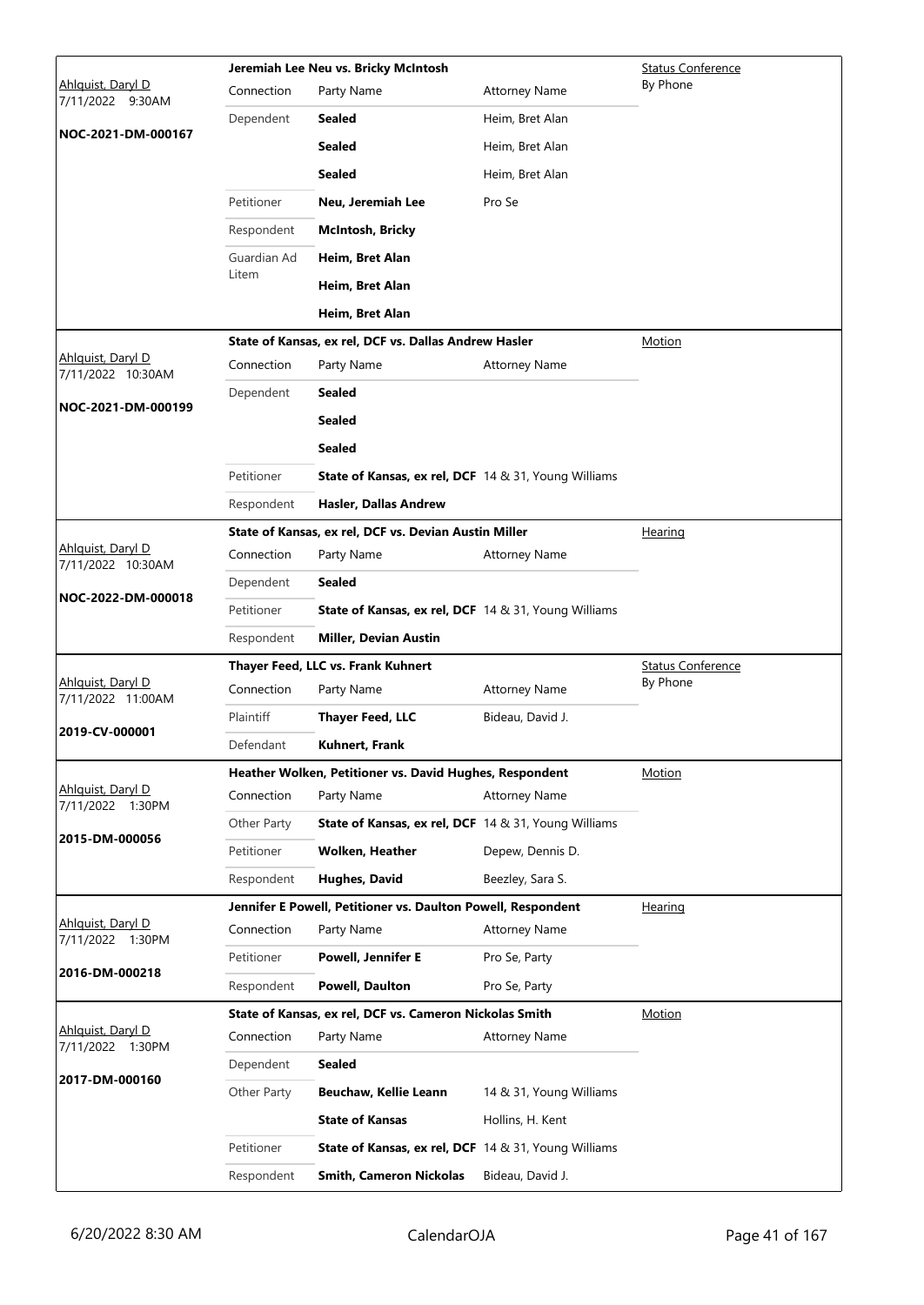| Ahlguist, Daryl D                     | Tiffany Aline Lawrence, Petitioner vs. Douglas Patrick Lawrence,<br><b>Respondent</b> |                                                                                                 |                      | <b>Status Conference</b> |
|---------------------------------------|---------------------------------------------------------------------------------------|-------------------------------------------------------------------------------------------------|----------------------|--------------------------|
| 7/11/2022 1:30PM                      | Connection                                                                            | Party Name                                                                                      | <b>Attorney Name</b> |                          |
| 2019-DM-000056                        | Petitioner                                                                            | <b>Lawrence, Tiffany A</b>                                                                      | Pro Se, Party        |                          |
|                                       | Respondent                                                                            | Lawrence, Douglas P                                                                             |                      |                          |
|                                       |                                                                                       | State of Kansas, ex rel, DCF vs. Phillip G Neeley                                               |                      | Motion                   |
| Ahlquist, Daryl D<br>7/11/2022 1:30PM | Connection                                                                            | Party Name                                                                                      | <b>Attorney Name</b> |                          |
| 2019-DM-000241                        | Dependent                                                                             | Sealed                                                                                          |                      |                          |
|                                       |                                                                                       | <b>Sealed</b>                                                                                   |                      |                          |
|                                       |                                                                                       | <b>Sealed</b>                                                                                   |                      |                          |
|                                       |                                                                                       | <b>Sealed</b>                                                                                   |                      |                          |
|                                       | Other Party                                                                           | Neeley, Morgan A                                                                                |                      |                          |
|                                       | Petitioner                                                                            | <b>State of Kansas, ex rel, DCF</b> 14 & 31, Young Williams                                     |                      |                          |
|                                       | Respondent                                                                            | Neeley, Phillip G                                                                               |                      |                          |
|                                       |                                                                                       | State of Kansas, ex rel, DCF vs. Rickie Allen Blanchard, JR                                     |                      | Motion                   |
| Ahlquist, Daryl D<br>7/11/2022 1:30PM | Connection                                                                            | Party Name                                                                                      | <b>Attorney Name</b> |                          |
|                                       | Dependent                                                                             | <b>Sealed</b>                                                                                   |                      |                          |
| NOC-2021-DM-000146                    | Petitioner                                                                            | <b>State of Kansas, ex rel, DCF</b> 14 & 31, Young Williams                                     |                      |                          |
|                                       | Respondent                                                                            | Blanchard, Rickie Allen, Jr                                                                     |                      |                          |
|                                       |                                                                                       | In the Matter of the Name Change of Jay Christian Cox                                           |                      | <b>Status Conference</b> |
| Ahlquist, Daryl D<br>7/11/2022 1:30PM | Connection                                                                            | Party Name                                                                                      | <b>Attorney Name</b> |                          |
| NOC-2022-CV-000015                    | Petitioner                                                                            | Cox, Jay Christian                                                                              |                      |                          |
|                                       |                                                                                       | Lee, Jay Christian                                                                              |                      |                          |
|                                       |                                                                                       | State of Kansas, ex rel, DCF vs. Kevin Markus Sanders                                           |                      | <b>Motion</b>            |
| Ahlquist, Daryl D<br>7/11/2022 1:30PM | Connection                                                                            | Party Name                                                                                      | <b>Attorney Name</b> |                          |
| NOC-2022-DM-000022                    | Dependent                                                                             | <b>Sealed</b>                                                                                   |                      |                          |
|                                       | Petitioner                                                                            | State of Kansas, ex rel, DCF 14 & 31, Young Williams                                            |                      |                          |
|                                       | Respondent                                                                            | <b>Sanders, Kevin Markus</b>                                                                    |                      |                          |
| Ahlquist, Daryl D                     |                                                                                       | In the Matter of the Marriage of Tyler Michael Hawkinson vs.<br><b>Madeline Grace Hawkinson</b> |                      | Petition                 |
| 7/11/2022 1:30PM                      | Connection                                                                            | Party Name                                                                                      | <b>Attorney Name</b> |                          |
| NOC-2022-DM-000051                    | Petitioner                                                                            | Hawkinson, Tyler Michael                                                                        | Pro Se               |                          |
|                                       | Respondent                                                                            | Hawkinson, Madeline<br>Grace                                                                    | Pro Se               |                          |
|                                       | Sealed ********* Sealed *********                                                     |                                                                                                 |                      | PFA/PFS Hearing          |
| Ahlquist, Daryl D<br>7/11/2022 1:30PM | Connection                                                                            | Party Name                                                                                      | <b>Attorney Name</b> |                          |
| NOC-2022-DM-000058                    | Petitioner                                                                            | <b>Sealed</b>                                                                                   | Pro Se               |                          |
|                                       | Respondent                                                                            | <b>Sealed</b>                                                                                   | Pro Se               |                          |
|                                       | Sealed ********* Sealed *********                                                     |                                                                                                 |                      | <b>Motion</b>            |
| Ahlquist, Daryl D<br>7/11/2022 1:30PM | Connection                                                                            | Party Name                                                                                      | <b>Attorney Name</b> |                          |
| NOC-2022-DM-000064                    | Petitioner                                                                            | <b>Sealed</b>                                                                                   | Pro Se               |                          |
|                                       | Respondent                                                                            | <b>Sealed</b>                                                                                   | Pro Se               |                          |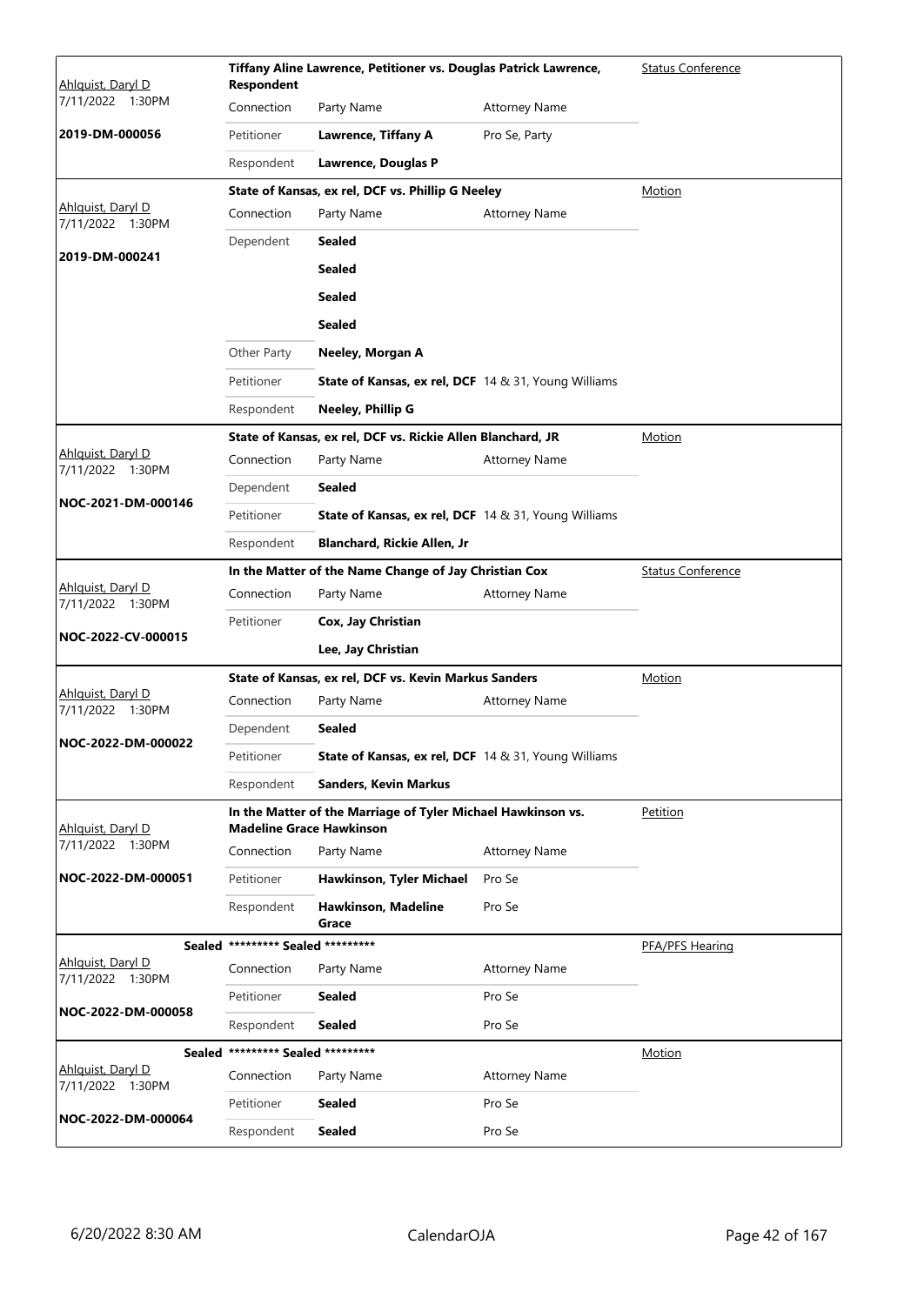|                                       | Sealed ********* Sealed ********* |                                            |                                               | PFA/PFS Hearing          |
|---------------------------------------|-----------------------------------|--------------------------------------------|-----------------------------------------------|--------------------------|
| Ahlguist, Daryl D<br>7/11/2022 1:30PM | Connection                        | Party Name                                 | <b>Attorney Name</b>                          |                          |
| NOC-2022-DM-000071                    | Dependent                         | <b>Sealed</b>                              |                                               |                          |
|                                       |                                   | <b>Sealed</b>                              |                                               |                          |
|                                       |                                   | <b>Sealed</b>                              |                                               |                          |
|                                       | Petitioner                        | <b>Sealed</b>                              | Pro Se                                        |                          |
|                                       | Respondent                        | <b>Sealed</b>                              | Pro Se                                        |                          |
|                                       | Sealed ********* Sealed ********* |                                            |                                               | PFA/PFS Hearing          |
| Ahlquist, Daryl D<br>7/11/2022 1:30PM | Connection                        | Party Name                                 | <b>Attorney Name</b>                          |                          |
|                                       | Petitioner                        | <b>Sealed</b>                              | Pro Se                                        |                          |
| NOC-2022-DM-000074                    | Respondent                        | <b>Sealed</b>                              | Pro Se                                        |                          |
|                                       |                                   | In the Matter of vs. Curtis Lee Harris III |                                               | Diversion - Revocation   |
| Mikulka, Thomas P<br>7/12/2022 9:00AM | Connection                        | Party Name                                 | <b>Attorney Name</b>                          | <b>ZOOM</b>              |
|                                       | Other Party                       | Gregory, Lori                              |                                               |                          |
| 2017-JV-000019                        | Prosecutor                        | <b>State of Kansas</b>                     | Attorney's Office - Chanute,<br>Neosho County |                          |
|                                       | Juvenile<br>Offender              | Harris, Curtis Lee, III                    | Cameron, Brandon Daniel                       |                          |
|                                       |                                   | <b>State of Kansas vs. Sterling Reece</b>  |                                               | <b>Status Conference</b> |
| Mikulka, Thomas P<br>7/12/2022 9:00AM | Connection                        | Party Name                                 | <b>Attorney Name</b>                          | Order to Appear by ZOOM  |
| 2020-CR-000106                        | Prosecutor                        | <b>State of Kansas</b>                     | Attorney's Office - Chanute,<br>Neosho County |                          |
|                                       | Defendant                         | <b>Reece, Sterling</b>                     | Cameron, Brandon Daniel                       |                          |
|                                       |                                   | In the Matter of vs. Robert Matthew Coble  |                                               | <u>Hearing</u>           |
| Mikulka, Thomas P<br>7/12/2022 9:00AM | Connection                        | Party Name                                 | <b>Attorney Name</b>                          | Status-ZOOM              |
|                                       | Other Party                       | <b>Coble, Robert Clayton</b>               |                                               |                          |
| 2020-JV-000002                        | Prosecutor                        | <b>State of Kansas</b>                     | Attorney's Office - Chanute,<br>Neosho County |                          |
|                                       | Juvenile<br>Offender              | <b>Coble, Robert Matthew</b>               | Griebat, Jeb Cameron                          |                          |
|                                       |                                   | In the Matter of vs. Robert Matthew Coble  |                                               | <u>Hearing</u>           |
| Mikulka, Thomas P<br>7/12/2022 9:00AM | Connection                        | Party Name                                 | <b>Attorney Name</b>                          | Status-ZOOM              |
| 2020-JV-000006                        | Other Party                       | <b>Coble, Robert Clayton</b>               |                                               |                          |
|                                       | Prosecutor                        | <b>State of Kansas</b>                     | Attorney's Office - Chanute,<br>Neosho County |                          |
|                                       | Juvenile<br>Offender              | <b>Coble, Robert Matthew</b>               | Griebat, Jeb Cameron                          |                          |
|                                       |                                   | In the Matter of vs. Emma M Koester        |                                               | <u>Hearing</u>           |
| Mikulka, Thomas P<br>7/12/2022 9:00AM | Connection                        | Party Name                                 | <b>Attorney Name</b>                          | Status-ZOOM              |
|                                       | Other Party                       | Treiber, Kerri                             |                                               |                          |
| 2020-JV-000010                        | Prosecutor                        | <b>State of Kansas</b>                     | Attorney's Office - Chanute,<br>Neosho County |                          |
|                                       | Juvenile<br>Offender              | Koester, Emma M                            | Cameron, Brandon Daniel                       |                          |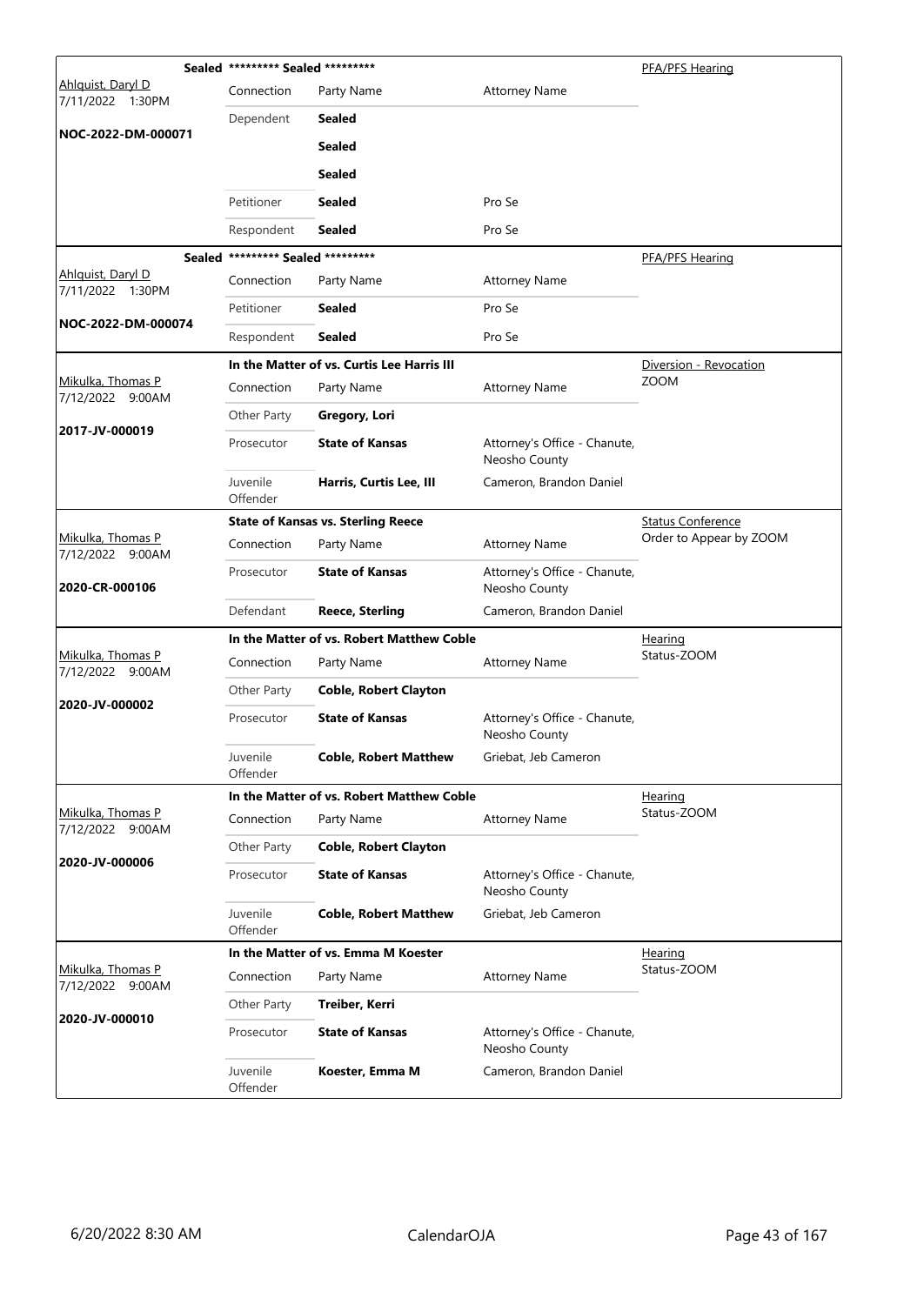|                                       |                                   | In the Matter of vs. Curtis Lee Harris III     | Diversion - Revocation                        |                          |
|---------------------------------------|-----------------------------------|------------------------------------------------|-----------------------------------------------|--------------------------|
| Mikulka, Thomas P<br>7/12/2022 9:00AM | Connection                        | Party Name                                     | <b>Attorney Name</b>                          | <b>ZOOM</b>              |
|                                       | Other Party                       | Gregory, Lori                                  |                                               |                          |
| 2020-JV-000017                        | Prosecutor                        | <b>State of Kansas</b>                         | Attorney's Office - Chanute,<br>Neosho County |                          |
|                                       | Juvenile<br>Offender              | Harris, Curtis Lee, III                        | Cameron, Brandon Daniel                       |                          |
|                                       |                                   | In the Matter of vs. Robert Matthew Coble      |                                               | <b>Hearing</b>           |
| Mikulka, Thomas P<br>7/12/2022 9:00AM | Connection                        | Party Name                                     | <b>Attorney Name</b>                          | Status-ZOOM              |
| 2020-JV-000028                        | Other Party                       | <b>Coble, Robert Clayton</b>                   |                                               |                          |
|                                       | Prosecutor                        | <b>State of Kansas</b>                         | Attorney's Office - Chanute,<br>Neosho County |                          |
|                                       | Juvenile<br>Offender              | <b>Coble, Robert Matthew</b>                   | Griebat, Jeb Cameron                          |                          |
|                                       |                                   | State of Kansas vs. Dean F. Callarman          |                                               | <b>Status Conference</b> |
| Mikulka, Thomas P<br>7/12/2022 9:00AM | Connection                        | Party Name                                     | <b>Attorney Name</b>                          | By Zoom                  |
| NOC-2021-CR-000100                    | Prosecutor                        | <b>State of Kansas</b>                         | Attorney's Office - Chanute,<br>Neosho County |                          |
|                                       | Defendant                         | Callarman, Dean F.                             | Duncan, Brian Piccolo                         |                          |
|                                       |                                   | State of Kansas vs. Anthony Jamison Fisher     |                                               | <b>First Appearance</b>  |
| Mikulka, Thomas P<br>7/12/2022 9:00AM | Connection                        | Party Name                                     | <b>Attorney Name</b>                          | <b>ZOOM</b>              |
| NOC-2021-CR-000118                    | Prosecutor                        | <b>State of Kansas</b>                         | Attorney's Office - Chanute,<br>Neosho County |                          |
|                                       | Defendant                         | <b>Fisher, Anthony Jamison</b>                 |                                               |                          |
|                                       |                                   | <b>State of Kansas vs. Gordon D Moore</b>      |                                               | Hearing                  |
| Mikulka, Thomas P<br>7/12/2022 9:00AM | Connection                        | Party Name                                     | <b>Attorney Name</b>                          | <b>Status</b>            |
| NOC-2021-CR-000365                    | Prosecutor                        | <b>State of Kansas</b>                         | Attorney's Office - Chanute,<br>Neosho County |                          |
|                                       | Defendant                         | Moore, Gordon D                                |                                               |                          |
|                                       |                                   | <b>State of Kansas vs. Andrew Scott Wolken</b> |                                               | <b>Status Conference</b> |
| Mikulka, Thomas P<br>7/12/2022 9:00AM | Connection                        | Party Name                                     | <b>Attorney Name</b>                          |                          |
| NOC-2021-CR-000468                    | Prosecutor                        | <b>State of Kansas</b>                         | Attorney's Office - Chanute,<br>Neosho County |                          |
|                                       | Defendant                         | <b>Wolken, Andrew Scott</b>                    | Meek, Christopher Y                           |                          |
|                                       |                                   | <b>State of Kansas vs. Stacey Lynn Roets</b>   |                                               | Hearing                  |
| Mikulka, Thomas P<br>7/12/2022 9:00AM | Connection                        | Party Name                                     | <b>Attorney Name</b>                          | Status-ZOOM              |
| NOC-2022-CR-000062                    | Prosecutor                        | <b>State of Kansas</b>                         | Attorney's Office - Chanute,<br>Neosho County |                          |
|                                       | Defendant                         | <b>Roets, Stacey Lynn</b>                      | Duncan, Brian Piccolo                         |                          |
|                                       |                                   | In the Matter of Robert Matthew Coble, Jr      |                                               | <u>Hearing</u>           |
| Mikulka, Thomas P<br>7/12/2022 9:00AM | Connection                        | Party Name                                     | <b>Attorney Name</b>                          | Status-ZOOM              |
| NOC-2022-JV-000003                    | Prosecutor                        | <b>State of Kansas</b>                         | Attorney's Office - Chanute,<br>Neosho County |                          |
|                                       | Juvenile<br>Offender              | Coble, Robert Matthew, Jr                      | Griebat, Jeb Cameron                          |                          |
|                                       | Sealed ********* Sealed ********* |                                                |                                               | <u>Hearing</u>           |
| Mikulka, Thomas P<br>7/12/2022 9:00AM | Connection                        | Party Name                                     | <b>Attorney Name</b>                          | Status-ZOOM              |
|                                       | Prosecutor                        | <b>Sealed</b>                                  |                                               |                          |
| NOC-2022-MR-000044                    | Defendant                         | <b>Sealed</b>                                  |                                               |                          |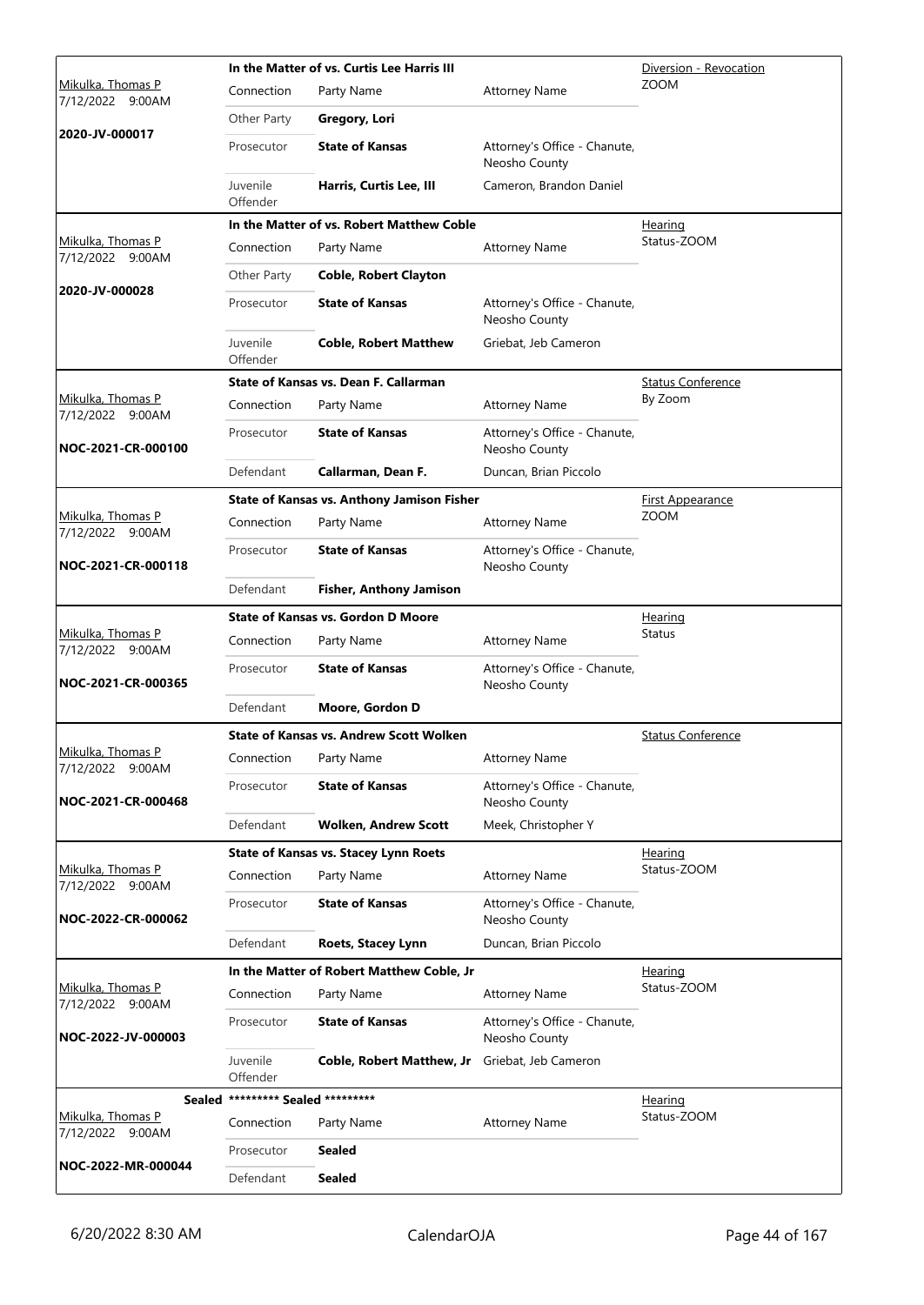|                                              |            | State of Kansas vs. Jeremy Jerome Peavy              |                                               | Hearing                  |  |  |
|----------------------------------------------|------------|------------------------------------------------------|-----------------------------------------------|--------------------------|--|--|
| <u>Mikulka, Thomas P</u><br>7/12/2022 9:30AM | Connection | Party Name                                           | <b>Attorney Name</b>                          | Status-ZOOM              |  |  |
| 2017-CR-000046                               | Prosecutor | <b>State of Kansas</b>                               | Attorney's Office - Chanute,<br>Neosho County |                          |  |  |
|                                              | Defendant  | Peavy, Jeremy Jerome                                 | De Voe, Sue E.                                |                          |  |  |
|                                              |            | <b>State of Kansas vs. Brodey Silcox</b>             |                                               | <b>Status Conference</b> |  |  |
| Mikulka, Thomas P<br>7/12/2022 9:30AM        | Connection | Party Name                                           | <b>Attorney Name</b>                          | <b>ZOOM</b>              |  |  |
| 2017-CR-000094                               | Prosecutor | <b>State of Kansas</b>                               | Attorney's Office - Chanute,<br>Neosho County |                          |  |  |
|                                              | Defendant  | <b>Silcox, Brodey</b>                                |                                               |                          |  |  |
|                                              |            | <b>State of Kansas vs. Christopher James Shields</b> |                                               | <b>Hearing</b>           |  |  |
| Mikulka, Thomas P<br>7/12/2022 9:30AM        | Connection | Party Name                                           | <b>Attorney Name</b>                          | Status-ZOOM              |  |  |
| 2018-CR-000056                               | Prosecutor | <b>State of Kansas</b>                               | Attorney's Office - Chanute,<br>Neosho County |                          |  |  |
|                                              | Defendant  | Shields, Christopher James Griebat, Jeb Cameron      |                                               |                          |  |  |
|                                              |            | <b>State of Kansas vs. Chelsea Bayer</b>             |                                               | Diversion - Status       |  |  |
| <u>Mikulka, Thomas P</u><br>7/12/2022 9:30AM | Connection | Party Name                                           | <b>Attorney Name</b>                          | <b>ZOOM</b>              |  |  |
| 2019-CR-000373                               | Prosecutor | <b>State of Kansas</b>                               | Attorney's Office - Chanute,<br>Neosho County |                          |  |  |
|                                              | Defendant  | <b>Bayer, Chelsea</b>                                | Cameron, Brandon Daniel                       |                          |  |  |
|                                              |            | State of Kansas vs. Jeremy Jerome Peavy              |                                               | Hearing                  |  |  |
| Mikulka, Thomas P<br>7/12/2022 9:30AM        | Connection | Party Name                                           | <b>Attorney Name</b>                          | Status-ZOOM              |  |  |
| 2020-CR-000055                               | Prosecutor | <b>State of Kansas</b>                               | Attorney's Office - Chanute,<br>Neosho County |                          |  |  |
|                                              | Defendant  | Peavy, Jeremy Jerome                                 | De Voe, Sue E.                                |                          |  |  |
|                                              |            | State of Kansas vs. Jeremy Jerome Peavy              |                                               | <b>Hearing</b>           |  |  |
| Mikulka, Thomas P<br>7/12/2022 9:30AM        | Connection | Party Name                                           | <b>Attorney Name</b>                          | Status-ZOOM              |  |  |
| 2020-CR-000056                               | Prosecutor | <b>State of Kansas</b>                               | Attorney's Office - Chanute,<br>Neosho County |                          |  |  |
|                                              | Defendant  | Peavy, Jeremy Jerome                                 | De Voe, Sue E.                                |                          |  |  |
|                                              |            | <b>State of Kansas vs. Dalton J Sicka</b>            |                                               | Hearing                  |  |  |
| Mikulka, Thomas P<br>7/12/2022 9:30AM        | Connection | Party Name                                           | <b>Attorney Name</b>                          | Status-ZOOM              |  |  |
| 2020-CR-000293                               | Prosecutor | <b>State of Kansas</b>                               | Attorney's Office - Chanute,<br>Neosho County |                          |  |  |
|                                              | Defendant  | Sicka, Dalton J                                      | Griebat, Jeb Cameron                          |                          |  |  |
|                                              |            | <b>State of Kansas vs. Timothy Perry</b>             |                                               | Diversion - Status       |  |  |
| Mikulka, Thomas P<br>7/12/2022 9:30AM        | Connection | Party Name                                           | <b>Attorney Name</b>                          | <b>ZOOM</b>              |  |  |
| 2020-CR-000335                               | Prosecutor | <b>State of Kansas</b>                               | Attorney's Office - Chanute,<br>Neosho County |                          |  |  |
|                                              | Defendant  | Perry, Timothy                                       | Griebat, Jeb Cameron                          |                          |  |  |
|                                              |            | State of Kansas vs. Chelsea Bayer                    |                                               | Diversion - Status       |  |  |
| Mikulka, Thomas P<br>7/12/2022 9:30AM        | Connection | Party Name                                           | <b>Attorney Name</b>                          | <b>ZOOM</b>              |  |  |
| 2020-CR-000421                               | Prosecutor | <b>State of Kansas</b>                               | Attorney's Office - Chanute,<br>Neosho County |                          |  |  |
|                                              | Defendant  | <b>Bayer, Chelsea</b>                                | Cameron, Brandon Daniel                       |                          |  |  |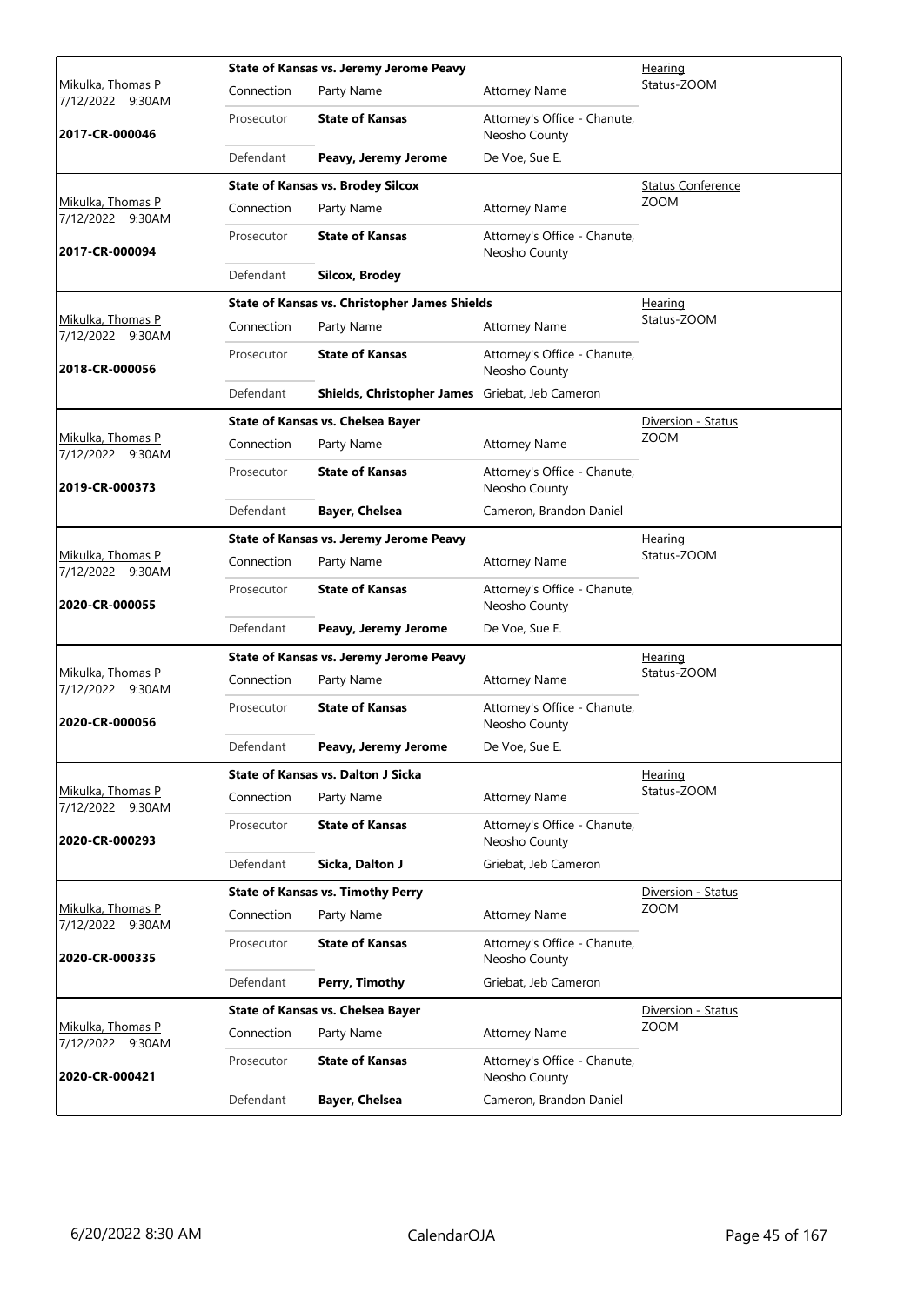|                                       |                      | In the Matter of vs. Joseph Gerard Marks             | <u>Hearing</u>                                |                |
|---------------------------------------|----------------------|------------------------------------------------------|-----------------------------------------------|----------------|
| Mikulka, Thomas P<br>7/12/2022 9:30AM | Connection           | Party Name                                           | <b>Attorney Name</b>                          | Status-ZOOM    |
|                                       | Other Party          | Davis, Jerupa                                        |                                               |                |
| 2020-JV-000014                        | Prosecutor           | <b>State of Kansas</b>                               | Attorney's Office - Chanute,<br>Neosho County |                |
|                                       | Juvenile<br>Offender | <b>Marks, Joseph Gerard</b>                          | Lee, Clifford Wayne                           |                |
|                                       |                      | In the Matter of vs. Layne Mcfadden                  |                                               | Hearing        |
| Mikulka, Thomas P<br>7/12/2022 9:30AM | Connection           | Party Name                                           | <b>Attorney Name</b>                          | Status-ZOOM    |
| 2020-JV-000024                        | Other Party          | <b>Baylor, Kelvin</b>                                |                                               |                |
|                                       | Prosecutor           | <b>State of Kansas</b>                               | Attorney's Office - Chanute,<br>Neosho County |                |
|                                       | Juvenile<br>Offender | Mcfadden, Layne                                      | Griebat, Jeb Cameron                          |                |
|                                       |                      | <b>State of Kansas vs. Christopher James Shields</b> |                                               | <b>Hearing</b> |
| Mikulka, Thomas P<br>7/12/2022 9:30AM | Connection           | Party Name                                           | <b>Attorney Name</b>                          | Status-ZOOM    |
| NOC-2021-CR-000034                    | Prosecutor           | <b>State of Kansas</b>                               | Attorney's Office - Chanute,<br>Neosho County |                |
|                                       | Defendant            | Shields, Christopher James Griebat, Jeb Cameron      |                                               |                |
|                                       |                      | State of Kansas vs. Billy Leon Key, Jr               |                                               | Hearing        |
| Mikulka, Thomas P<br>7/12/2022 9:30AM | Connection           | Party Name                                           | <b>Attorney Name</b>                          | Status-ZOOM    |
| NOC-2021-CR-000060                    | Prosecutor           | <b>State of Kansas</b>                               | Attorney's Office - Chanute,<br>Neosho County |                |
|                                       | Defendant            | Key, Billy Leon, Jr                                  | De Voe, Sue E.                                |                |
|                                       |                      | State of Kansas vs. Billy L. Key                     |                                               | <u>Hearing</u> |
| Mikulka, Thomas P<br>7/12/2022 9:30AM | Connection           | Party Name                                           | <b>Attorney Name</b>                          | Status-ZOOM    |
| NOC-2021-CR-000086                    | Prosecutor           | <b>State of Kansas</b>                               | Attorney's Office - Chanute,<br>Neosho County |                |
|                                       | Defendant            | Key, Billy L.                                        | De Voe, Sue E.                                |                |
|                                       |                      | State of Kansas vs. Billy Leon Key, Jr               |                                               | <b>Hearing</b> |
| Mikulka. Thomas P<br>7/12/2022 9:30AM | Connection           | Party Name                                           | <b>Attorney Name</b>                          | Status-ZOOM    |
| NOC-2021-CR-000371                    | Prosecutor           | <b>State of Kansas</b>                               | Attorney's Office - Chanute,<br>Neosho County |                |
|                                       | Defendant            | Key, Billy Leon, Jr                                  | De Voe, Sue E.                                |                |
|                                       |                      | State of Kansas vs. Jeremy J Peavy                   |                                               | Hearing        |
| Mikulka, Thomas P<br>7/12/2022 9:30AM | Connection           | Party Name                                           | <b>Attorney Name</b>                          | Status-ZOOM    |
| NOC-2021-CR-000454                    | Prosecutor           | <b>State of Kansas</b>                               | Attorney's Office - Chanute,<br>Neosho County |                |
|                                       | Defendant            | Peavy, Jeremy J                                      |                                               |                |
|                                       |                      | <b>State of Kansas vs. Christopher James Shields</b> |                                               | <u>Hearing</u> |
| Mikulka, Thomas P<br>7/12/2022 9:30AM | Connection           | Party Name                                           | <b>Attorney Name</b>                          | Status-ZOOM    |
| NOC-2021-CR-000456                    | Prosecutor           | <b>State of Kansas</b>                               | Attorney's Office - Chanute,<br>Neosho County |                |
|                                       | Defendant            | Shields, Christopher James Griebat, Jeb Cameron      |                                               |                |
|                                       |                      | In the Matter of Camron D Carlson-Branch             |                                               | Hearing        |
| Mikulka, Thomas P<br>7/12/2022 9:30AM | Connection           | Party Name                                           | <b>Attorney Name</b>                          | Status-ZOOM    |
| NOC-2021-JV-000002                    | Prosecutor           | <b>State of Kansas</b>                               | Attorney's Office - Chanute,<br>Neosho County |                |
|                                       | Juvenile<br>Offender | Carlson-Branch, Camron D Duncan, Brian Piccolo       |                                               |                |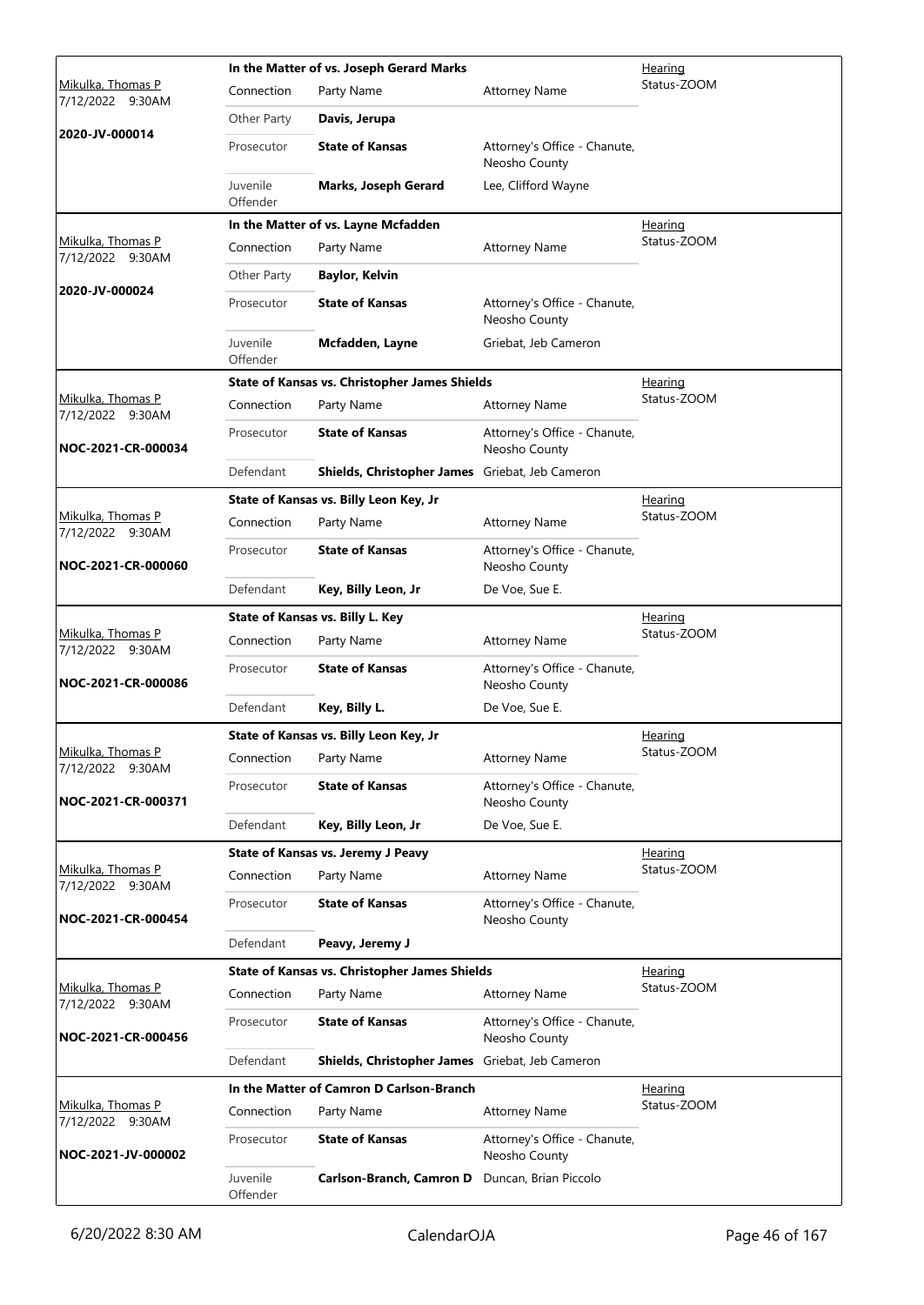|                                          |                      | In the Matter of Ethan Marshal Hamlin          |                                               | Hearing                  |
|------------------------------------------|----------------------|------------------------------------------------|-----------------------------------------------|--------------------------|
| Mikulka, Thomas P<br>7/12/2022<br>9:30AM | Connection           | Party Name                                     | <b>Attorney Name</b>                          | Status-ZOOM              |
| NOC-2021-JV-000011                       | Prosecutor           | <b>State of Kansas</b>                         | Attorney's Office - Chanute,<br>Neosho County |                          |
|                                          | Juvenile<br>Offender | Hamlin, Ethan Marshal                          | Griebat, Jeb Cameron                          |                          |
|                                          |                      | In the Matter of Mariah Mae Hall               |                                               | Hearing                  |
| Mikulka, Thomas P<br>7/12/2022 9:30AM    | Connection           | Party Name                                     | <b>Attorney Name</b>                          | Status-ZOOM              |
| NOC-2021-JV-000020                       | Prosecutor           | <b>State of Kansas</b>                         | Attorney's Office - Chanute,<br>Neosho County |                          |
|                                          | Juvenile<br>Offender | Hall, Mariah Mae                               | Duncan, Brian Piccolo                         |                          |
|                                          |                      | State of Kansas vs. Lukas Andrew Gallagher     |                                               | <u>Hearing</u>           |
| Mikulka, Thomas P<br>7/12/2022 9:30AM    | Connection           | Party Name                                     | <b>Attorney Name</b>                          | Status-ZOOM              |
| NOC-2022-CR-000013                       | Prosecutor           | <b>State of Kansas</b>                         | Attorney's Office - Chanute,<br>Neosho County |                          |
|                                          | Defendant            | Gallagher, Lukas Andrew                        | Griebat, Jeb Cameron                          |                          |
|                                          |                      | State of Kansas vs. Billy L. Key, Jr           |                                               | <u>Hearing</u>           |
| Mikulka, Thomas P<br>7/12/2022 9:30AM    | Connection           | Party Name                                     | <b>Attorney Name</b>                          | Statuts-ZOOM             |
| NOC-2022-CR-000045                       | Prosecutor           | <b>State of Kansas</b>                         | Attorney's Office - Chanute,<br>Neosho County |                          |
|                                          | Defendant            | Key, Billy L., Jr                              | De Voe, Sue E.                                |                          |
|                                          |                      | State of Kansas vs. Joshua Kahl Eagle          |                                               | <u>Hearing</u>           |
| Mikulka, Thomas P<br>7/12/2022 9:30AM    | Connection           | Party Name                                     | <b>Attorney Name</b>                          | Status-ZOOM              |
| NOC-2022-CR-000130                       | Prosecutor           | <b>State of Kansas</b>                         | Attorney's Office - Chanute,<br>Neosho County |                          |
|                                          | Defendant            | Eagle, Joshua Kahl                             |                                               |                          |
|                                          |                      | <b>State of Kansas vs. Paul Thibodeau</b>      |                                               | <b>Status Conference</b> |
| Mikulka, Thomas P<br>7/12/2022 10:30AM   | Connection           | Party Name                                     | <b>Attorney Name</b>                          | <b>ZOOM</b>              |
| 2017-CR-000029                           | Prosecutor           | <b>State of Kansas</b>                         | Attorney's Office - Chanute,<br>Neosho County |                          |
|                                          | Defendant            | Thibodeau, Paul                                | Witt, Jay Dee                                 |                          |
|                                          |                      | State of Kansas vs. Paul Thibodeau             |                                               | <b>Status Conference</b> |
| Mikulka, Thomas P<br>7/12/2022 10:30AM   | Connection           | Party Name                                     | <b>Attorney Name</b>                          | <b>ZOOM</b>              |
| 2018-CR-000042                           | Prosecutor           | <b>State of Kansas</b>                         | Attorney's Office - Chanute,<br>Neosho County |                          |
|                                          | Defendant            | Thibodeau, Paul                                |                                               |                          |
|                                          |                      | <b>State of Kansas vs. Matthew Scott Smith</b> |                                               | Diversion - Status       |
| Mikulka, Thomas P<br>7/12/2022 10:30AM   | Connection           | Party Name                                     | <b>Attorney Name</b>                          | <b>ZOOM</b>              |
| 2020-CR-000353                           | Prosecutor           | <b>State of Kansas</b>                         | Attorney's Office - Chanute,<br>Neosho County |                          |
|                                          | Defendant            | <b>Smith, Matthew Scott</b>                    | Witt, Jay Dee                                 |                          |
|                                          | Public<br>Defender   | <b>Public Defender, SEK</b>                    |                                               |                          |
|                                          |                      | <b>State of Kansas vs. Courtney Holding</b>    |                                               | <u>Hearing</u>           |
| Mikulka, Thomas P<br>7/12/2022 10:30AM   | Connection           | Party Name                                     | <b>Attorney Name</b>                          | Status-ZOOM              |
| NOC-2020-CR-000513                       | Prosecutor           | <b>State of Kansas</b>                         | Attorney's Office - Chanute,<br>Neosho County |                          |
|                                          | Defendant            | <b>Holding, Courtney</b>                       | Griebat, Jeb Cameron                          |                          |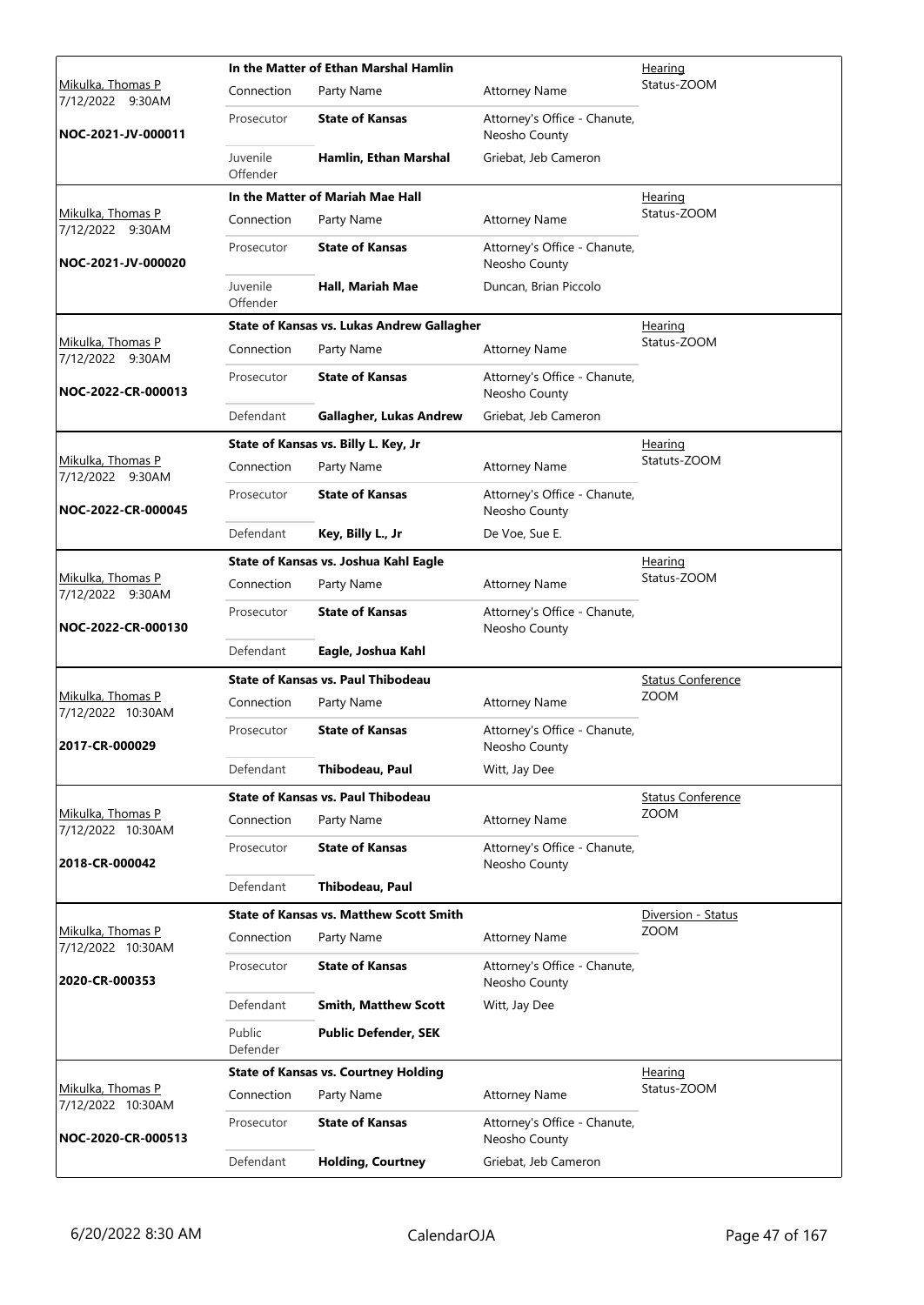|                                               |                    | <b>State of Kansas vs. Dustin E Bond-Salisbury</b> |                                               | Hearing            |
|-----------------------------------------------|--------------------|----------------------------------------------------|-----------------------------------------------|--------------------|
| <u>Mikulka, Thomas P</u><br>7/12/2022 10:30AM | Connection         | Party Name                                         | <b>Attorney Name</b>                          | Status-ZOOM        |
| NOC-2021-CR-000053                            | Prosecutor         | <b>State of Kansas</b>                             | Attorney's Office - Chanute,<br>Neosho County |                    |
|                                               | Defendant          | <b>Bond-Salisbury, Dustin E</b>                    | Griebat, Jeb Cameron                          |                    |
|                                               |                    | <b>State of Kansas vs. Harvey Morris Love</b>      |                                               | Hearing            |
| Mikulka, Thomas P<br>7/12/2022 10:30AM        | Connection         | Party Name                                         | <b>Attorney Name</b>                          | Status-ZOOM        |
| NOC-2021-CR-000098                            | Prosecutor         | <b>State of Kansas</b>                             | Attorney's Office - Chanute,<br>Neosho County |                    |
|                                               | Defendant          | <b>Love, Harvey Morris</b>                         | Staker, Steven Charles                        |                    |
|                                               | Public<br>Defender | <b>Public Defender, SEK</b>                        |                                               |                    |
|                                               |                    | <b>State of Kansas vs. Dustin E Bond-Salisbury</b> |                                               | <u>Hearing</u>     |
| Mikulka, Thomas P<br>7/12/2022 10:30AM        | Connection         | Party Name                                         | <b>Attorney Name</b>                          | Status-ZOOM        |
| NOC-2021-CR-000276                            | Prosecutor         | <b>State of Kansas</b>                             | Attorney's Office - Chanute,<br>Neosho County |                    |
|                                               | Defendant          | <b>Bond-Salisbury, Dustin E</b>                    | Griebat, Jeb Cameron                          |                    |
|                                               |                    | <b>State of Kansas vs. Dustin E Bond-Salisbury</b> |                                               | <u>Hearing</u>     |
| Mikulka, Thomas P<br>7/12/2022 10:30AM        | Connection         | Party Name                                         | <b>Attorney Name</b>                          | Status-ZOOM        |
| NOC-2021-CR-000321                            | Prosecutor         | <b>State of Kansas</b>                             | Attorney's Office - Chanute,<br>Neosho County |                    |
|                                               | Defendant          | <b>Bond-Salisbury, Dustin E</b>                    | Griebat, Jeb Cameron                          |                    |
|                                               |                    | <b>State of Kansas vs. Dustin E Bond-Salisbury</b> |                                               | <u>Hearing</u>     |
| Mikulka, Thomas P<br>7/12/2022 10:30AM        | Connection         | Party Name                                         | <b>Attorney Name</b>                          | Status-ZOOM        |
| NOC-2021-CR-000394                            | Prosecutor         | <b>State of Kansas</b>                             | Attorney's Office - Chanute,<br>Neosho County |                    |
|                                               | Defendant          | <b>Bond-Salisbury, Dustin E</b>                    | Griebat, Jeb Cameron                          |                    |
|                                               |                    | <b>State of Kansas vs. Kevin Patrick King</b>      |                                               | Diversion - Status |
| Mikulka, Thomas P<br>7/12/2022 10:30AM        | Connection         | Party Name                                         | <b>Attorney Name</b>                          | <b>ZOOM</b>        |
| NOC-2021-CR-000412                            | Prosecutor         | <b>State of Kansas</b>                             | Attorney's Office - Chanute,<br>Neosho County |                    |
|                                               | Defendant          | <b>King, Kevin Patrick</b>                         | Clark, David Anthony                          |                    |
|                                               | Public<br>Defender | <b>Public Defender, SEK</b>                        |                                               |                    |
|                                               |                    | <b>State of Kansas vs. Travis Hann</b>             |                                               | Hearing            |
| Mikulka, Thomas P<br>7/12/2022 10:30AM        | Connection         | Party Name                                         | <b>Attorney Name</b>                          | Status-ZOOM        |
| NOC-2021-CR-000433                            | Prosecutor         | <b>State of Kansas</b>                             | Attorney's Office - Chanute,<br>Neosho County |                    |
|                                               | Defendant          | Hann, Travis                                       | Clark, David Anthony                          |                    |
|                                               | Public<br>Defender | <b>Public Defender, SEK</b>                        |                                               |                    |
|                                               |                    | State of Kansas vs. Harvey M. Love                 |                                               | <b>Hearing</b>     |
| Mikulka, Thomas P<br>7/12/2022 10:30AM        | Connection         | Party Name                                         | <b>Attorney Name</b>                          | Status-ZOOM        |
| NOC-2021-CR-000434                            | Prosecutor         | <b>State of Kansas</b>                             | Attorney's Office - Chanute,<br>Neosho County |                    |
|                                               | Defendant          | Love, Harvey M.                                    | Staker, Steven Charles                        |                    |
|                                               | Public<br>Defender | <b>Public Defender, SEK</b>                        |                                               |                    |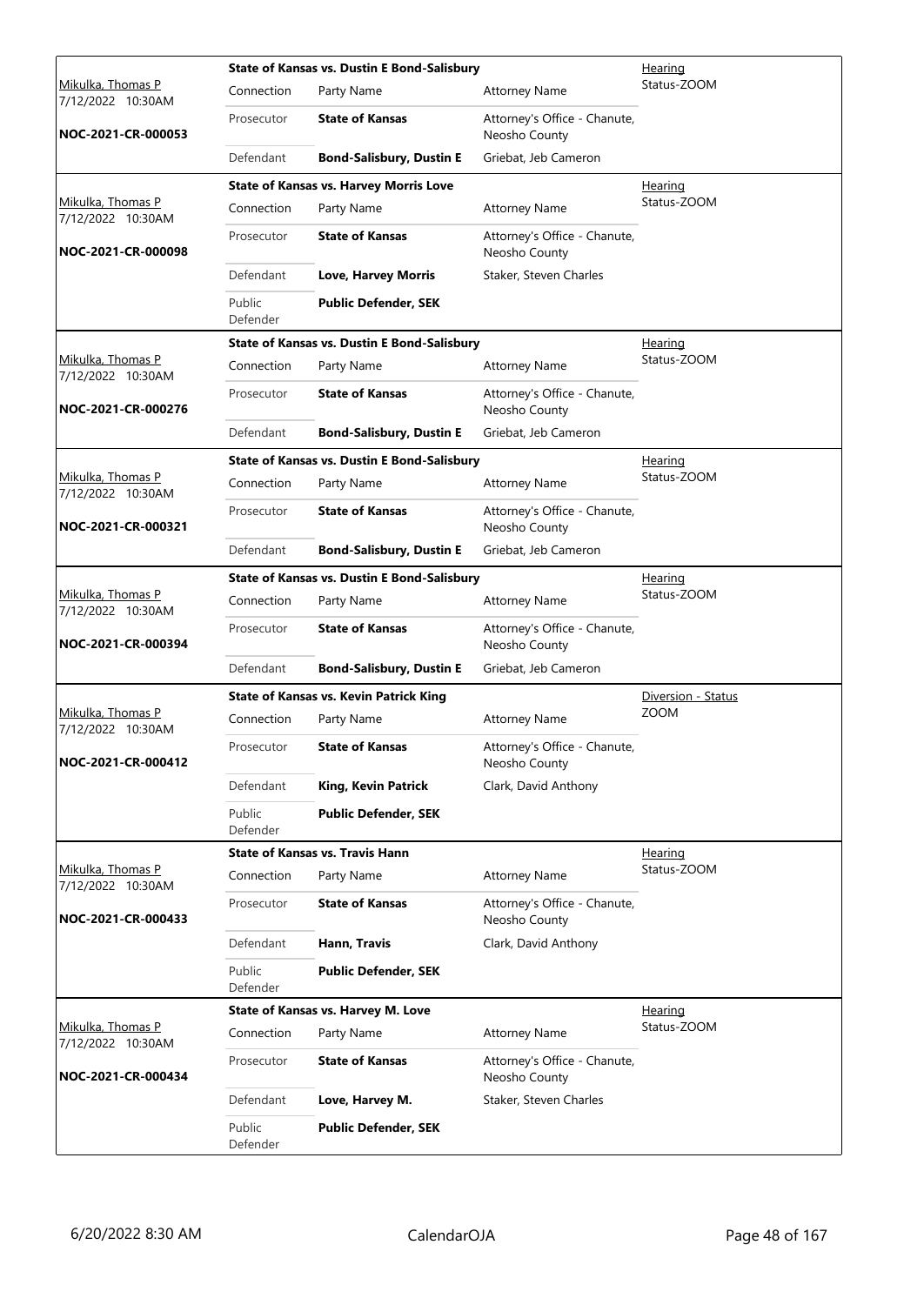|                                        |                                   | State of Kansas vs. Harvey M. Love                     |                                               | <u>Hearing</u> |
|----------------------------------------|-----------------------------------|--------------------------------------------------------|-----------------------------------------------|----------------|
| Mikulka, Thomas P<br>7/12/2022 10:30AM | Connection                        | Party Name                                             | <b>Attorney Name</b>                          | Status-ZOOM    |
| NOC-2021-CR-000448                     | Prosecutor                        | <b>State of Kansas</b>                                 | Attorney's Office - Chanute,<br>Neosho County |                |
|                                        | Defendant                         | Love, Harvey M.                                        | Staker, Steven Charles                        |                |
|                                        | Public<br>Defender                | <b>Public Defender, SEK</b>                            |                                               |                |
|                                        |                                   | State of Kansas vs. Robert J. Monroe                   |                                               | Hearing        |
| Mikulka, Thomas P<br>7/12/2022 10:30AM | Connection                        | Party Name                                             | <b>Attorney Name</b>                          | Status-ZOOM    |
| NOC-2021-CR-000452                     | Prosecutor                        | <b>State of Kansas</b>                                 | Attorney's Office - Chanute,<br>Neosho County |                |
|                                        | Defendant                         | Monroe, Robert J.                                      | Clark, David Anthony                          |                |
|                                        |                                   | <b>State of Kansas vs. Dustin E Bond-Salisbury</b>     |                                               | Hearing        |
| Mikulka, Thomas P<br>7/12/2022 10:30AM | Connection                        | Party Name                                             | <b>Attorney Name</b>                          | Status-ZOOM    |
| NOC-2021-CR-000473                     | Prosecutor                        | <b>State of Kansas</b>                                 | Attorney's Office - Chanute,<br>Neosho County |                |
|                                        | Defendant                         | <b>Bond-Salisbury, Dustin E</b>                        | Griebat, Jeb Cameron                          |                |
|                                        |                                   | <b>State of Kansas vs. Dustin Earl Bond-Salisbury</b>  |                                               | <u>Hearing</u> |
| Mikulka, Thomas P<br>7/12/2022 10:30AM | Connection                        | Party Name                                             | <b>Attorney Name</b>                          | Status-ZOOM    |
| NOC-2021-CR-000474                     | Prosecutor                        | <b>State of Kansas</b>                                 | Attorney's Office - Chanute,<br>Neosho County |                |
|                                        | Defendant                         | Bond-Salisbury, Dustin Earl Griebat, Jeb Cameron       |                                               |                |
|                                        |                                   | <b>State of Kansas vs. Christopher Raymond Compton</b> |                                               | Hearing        |
| Mikulka, Thomas P<br>7/12/2022 10:30AM | Connection                        | Party Name                                             | <b>Attorney Name</b>                          | Status-ZOOM    |
| NOC-2021-CR-000494                     | Prosecutor                        | <b>State of Kansas</b>                                 | Attorney's Office - Chanute,<br>Neosho County |                |
|                                        | Defendant                         | <b>Compton, Christopher</b><br>Raymond                 | Clark, David Anthony                          |                |
|                                        | Public<br>Defender                | <b>Clark, David Anthony</b>                            |                                               |                |
|                                        |                                   | <b>State of Kansas vs. Christopher Raymond Compton</b> |                                               | Hearing        |
| Mikulka, Thomas P<br>7/12/2022 10:30AM | Connection                        | Party Name                                             | <b>Attorney Name</b>                          | Status-ZOOM    |
| NOC-2021-CR-000540                     | Prosecutor                        | <b>State of Kansas</b>                                 | Attorney's Office - Chanute,<br>Neosho County |                |
|                                        | Defendant                         | <b>Compton, Christopher</b><br>Raymond                 | Public Defender, SEK                          |                |
|                                        |                                   | <b>State of Kansas vs. Dalton Mitchell</b>             |                                               | <u>Hearing</u> |
| Mikulka, Thomas P<br>7/12/2022 10:30AM | Connection                        | Party Name                                             | <b>Attorney Name</b>                          | Status-ZOOM    |
| NOC-2021-CR-000542                     | Prosecutor                        | <b>State of Kansas</b>                                 | Attorney's Office - Chanute,<br>Neosho County |                |
|                                        | Defendant                         | <b>Mitchell, Dalton</b>                                | Staker, Steven Charles                        |                |
|                                        | Sealed ********* Sealed ********* |                                                        |                                               | <u>Hearing</u> |
| Mikulka, Thomas P<br>7/12/2022 10:30AM | Connection                        | Party Name                                             | <b>Attorney Name</b>                          | Status-ZOOM    |
| NOC-2021-MR-000174                     | Prosecutor                        | <b>Sealed</b>                                          | Attorney's Office - Chanute,<br>Neosho County |                |
|                                        | Defendant                         | <b>Sealed</b>                                          | Staker, Steven Charles                        |                |
|                                        | Public<br>Defender                | <b>Sealed</b>                                          |                                               |                |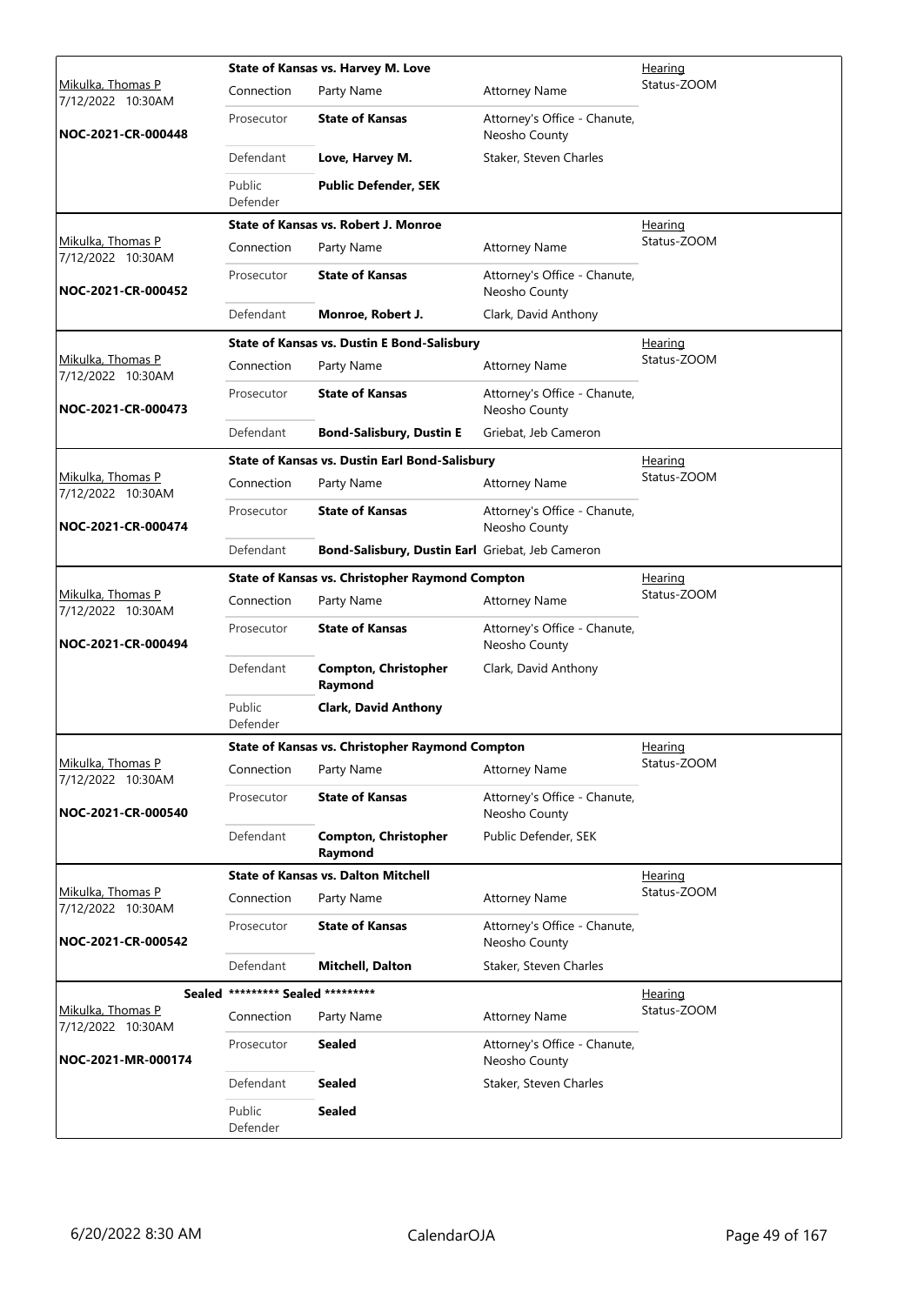|                                               |                                   | State of Kansas vs. Christophers Raymond Compton |                                               | Hearing                                      |
|-----------------------------------------------|-----------------------------------|--------------------------------------------------|-----------------------------------------------|----------------------------------------------|
| <u>Mikulka, Thomas P</u><br>7/12/2022 10:30AM | Connection                        | Party Name                                       | <b>Attorney Name</b>                          | Status-ZOOM                                  |
| NOC-2022-CR-000012                            | Prosecutor                        | <b>State of Kansas</b>                           | Attorney's Office - Chanute,<br>Neosho County |                                              |
|                                               | Defendant                         | <b>Compton, Christophers</b><br>Raymond          | Clark, David Anthony                          |                                              |
|                                               |                                   | State of Kansas vs. Joshua F. McKinney           |                                               | Hearing                                      |
| Mikulka, Thomas P<br>7/12/2022 10:30AM        | Connection                        | Party Name                                       | <b>Attorney Name</b>                          | Status-ZOOM                                  |
| NOC-2022-CR-000014                            | Prosecutor                        | <b>State of Kansas</b>                           | Attorney's Office - Chanute,<br>Neosho County |                                              |
|                                               | Defendant                         | McKinney, Joshua F.                              | Clark, David Anthony                          |                                              |
|                                               |                                   | <b>State of Kansas vs. Robert J Monroe</b>       |                                               | <u>Hearing</u>                               |
| Mikulka, Thomas P<br>7/12/2022 10:30AM        | Connection                        | Party Name                                       | <b>Attorney Name</b>                          | Status-ZOOM                                  |
| NOC-2022-CR-000047                            | Prosecutor                        | <b>State of Kansas</b>                           | Attorney's Office - Chanute,<br>Neosho County |                                              |
|                                               | Defendant                         | Monroe, Robert J                                 | Clark, David Anthony                          |                                              |
|                                               | Public<br>Defender                | <b>Clark, David Anthony</b>                      |                                               |                                              |
|                                               |                                   | <b>State of Kansas vs. Kevin Vincent Chase</b>   |                                               | <b>Status Conference</b>                     |
| Mikulka, Thomas P<br>7/12/2022 10:30AM        | Connection                        | Party Name                                       | <b>Attorney Name</b>                          | <b>ZOOM</b>                                  |
| NOC-2022-CR-000052                            | Prosecutor                        | <b>State of Kansas</b>                           | Attorney's Office - Chanute,<br>Neosho County |                                              |
|                                               | Defendant                         | <b>Chase, Kevin Vincent</b>                      | Clark, David Anthony                          |                                              |
|                                               |                                   | State of Kansas vs. Dustin E. Bond-Salisbury     |                                               | <b>Status Conference</b>                     |
| Mikulka, Thomas P<br>7/12/2022 10:30AM        | Connection                        | Party Name                                       | <b>Attorney Name</b>                          | <b>ZOOM</b>                                  |
| NOC-2022-CR-000164                            | Prosecutor                        | <b>State of Kansas</b>                           | Attorney's Office - Chanute,<br>Neosho County |                                              |
|                                               | Defendant                         | <b>Bond-Salisbury, Dustin E.</b>                 | Griebat, Jeb Cameron                          |                                              |
|                                               |                                   | <b>State of Kansas vs. Daniel Ray Schaffer</b>   |                                               | <u>Hearing</u>                               |
| Rogers, David<br>7/12/2022 1:30PM             | Connection                        | Party Name                                       | <b>Attorney Name</b>                          | Settlement Conference<br>Sitting in Fredonia |
| 2020-CR-000253                                | Prosecutor                        | <b>State of Kansas</b>                           | Attorney's Office - Chanute,<br>Neosho County |                                              |
|                                               | Defendant                         | <b>Schaffer, Daniel Ray</b>                      | Myers, Robert E.                              |                                              |
|                                               |                                   | <b>State of Kansas vs. Spencer E Brown</b>       |                                               | Preliminary Hearing (CR)                     |
| Mikulka, Thomas P<br>7/12/2022 1:30PM         | Connection                        | Party Name                                       | <b>Attorney Name</b>                          | In Person                                    |
| NOC-2021-CR-000197                            | Prosecutor                        | <b>State of Kansas</b>                           | Attorney's Office - Chanute,<br>Neosho County |                                              |
|                                               | Defendant                         | <b>Brown, Spencer E</b>                          | Duncan, Brian Piccolo                         |                                              |
|                                               | Sealed ********* Sealed ********* |                                                  |                                               | Hearing                                      |
| Rogers, David<br>7/12/2022 1:30PM             | Connection                        | Party Name                                       | <b>Attorney Name</b>                          | Sitting in Fredonia<br>Settlement Conference |
| NOC-2021-CR-000290                            | Prosecutor                        | <b>Sealed</b>                                    | Attorney's Office - Chanute,<br>Neosho County |                                              |
|                                               | Defendant                         | <b>Sealed</b>                                    | Myers, Robert E.                              |                                              |
|                                               |                                   | <b>State of Kansas vs. Markus Steeves</b>        |                                               | <b>Status Conference</b>                     |
| Ahlquist, Daryl D<br>7/13/2022 9:00AM         | Connection                        | Party Name                                       | <b>Attorney Name</b>                          |                                              |
| 2016-CR-000002                                | Prosecutor                        | <b>State of Kansas</b>                           | Attorney's Office - Chanute,<br>Neosho County |                                              |
|                                               | Defendant                         | <b>Steeves, Markus K</b>                         | Manbeck, Jacob Thomas                         |                                              |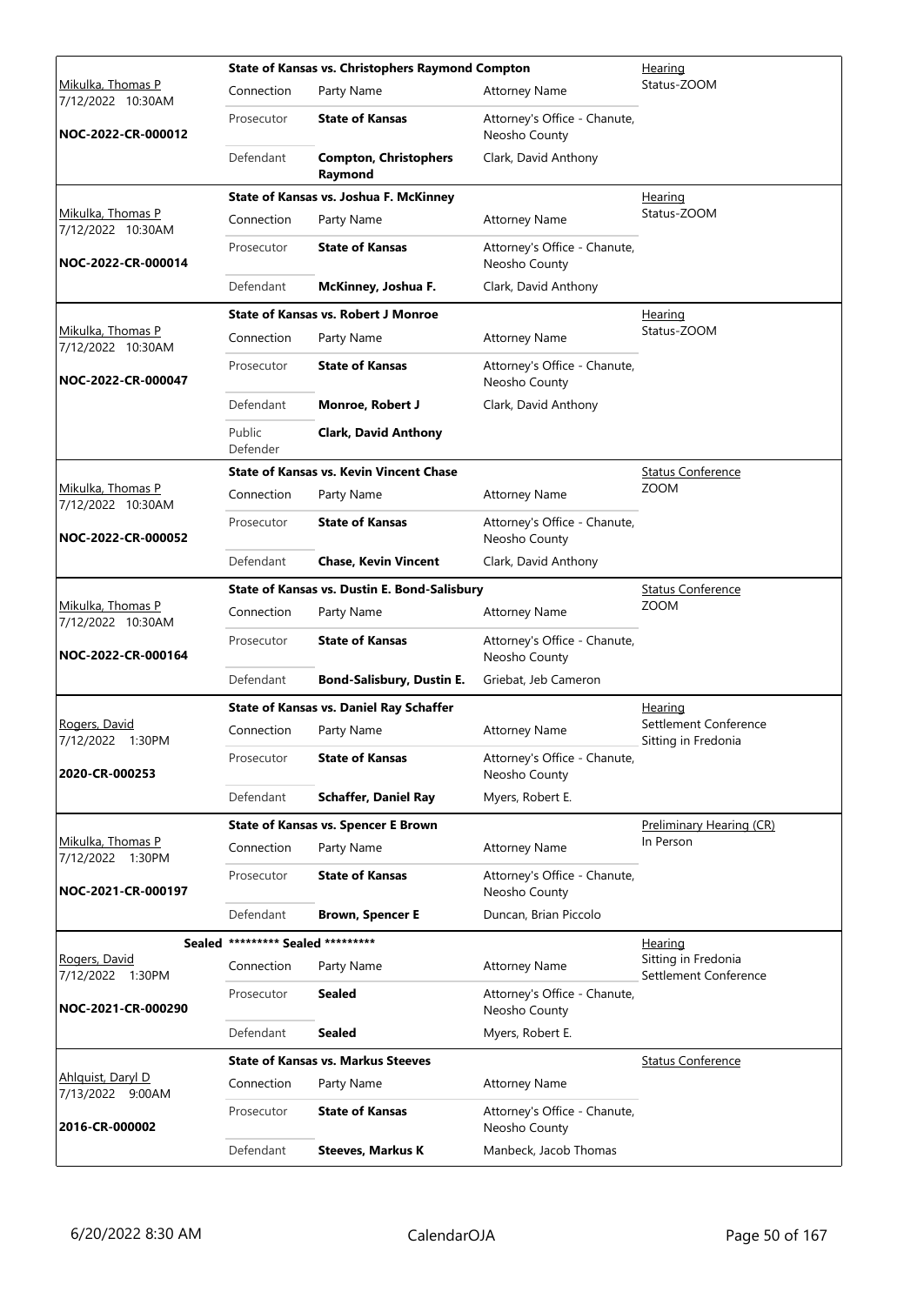|                                          |                    | <b>State of Kansas vs. Addie Mae Garretson</b>      |                                               | <b>Status Conference</b> |
|------------------------------------------|--------------------|-----------------------------------------------------|-----------------------------------------------|--------------------------|
| Ahlguist, Daryl D<br>7/13/2022<br>9:00AM | Connection         | Party Name                                          | <b>Attorney Name</b>                          |                          |
| 2016-CR-000345                           | Prosecutor         | <b>State of Kansas</b>                              | Attorney's Office - Chanute,<br>Neosho County |                          |
|                                          | Defendant          | <b>Garretson, Addie Mae</b>                         | Jones, Seth Austin                            |                          |
|                                          |                    | <b>State of Kansas vs. Jason Andrew Carter</b>      |                                               | Probation - Violation    |
| Ahlquist, Daryl D<br>7/13/2022 9:00AM    | Connection         | Party Name                                          | <b>Attorney Name</b>                          |                          |
| 2016-CR-000513                           | Prosecutor         | <b>State of Kansas</b>                              | Attorney's Office - Chanute,<br>Neosho County |                          |
|                                          | Defendant          | <b>Carter, Jason Andrew</b>                         | Chard, Jill Elaine                            |                          |
|                                          |                    | <b>State of Kansas vs. Jason Carter</b>             |                                               | <b>Status Conference</b> |
| Ahlquist, Daryl D<br>7/13/2022 9:00AM    | Connection         | Party Name                                          | <b>Attorney Name</b>                          |                          |
| 2016-CR-000569                           | Prosecutor         | <b>State of Kansas</b>                              | Attorney's Office - Chanute,<br>Neosho County |                          |
|                                          | Defendant          | Carter, Jason                                       | Chard, Jill Elaine                            |                          |
|                                          |                    | <b>State of Kansas vs. Jason Carter</b>             |                                               | <b>Status Conference</b> |
| Ahlguist, Daryl D<br>7/13/2022 9:00AM    | Connection         | Party Name                                          | <b>Attorney Name</b>                          |                          |
| 2017-CR-000197                           | Prosecutor         | <b>State of Kansas</b>                              | Attorney's Office - Chanute,<br>Neosho County |                          |
|                                          | Defendant          | Carter, Jason                                       | Chard, Jill Elaine                            |                          |
|                                          |                    | <b>State of Kansas vs. Craig Card</b>               |                                               | <b>Status Conference</b> |
| Ahlquist, Daryl D<br>7/13/2022 9:00AM    | Connection         | Party Name                                          | <b>Attorney Name</b>                          |                          |
|                                          | Prosecutor         | <b>State of Kansas</b>                              | Clark, David Anthony                          |                          |
| 2017-CR-000245                           | Defendant          | Card, Craig                                         | Cameron, Brandon Daniel                       |                          |
|                                          |                    | State of Kansas vs. Joshua Glen Beisly              |                                               | <b>Status Conference</b> |
| Ahlguist, Daryl D<br>7/13/2022 9:00AM    | Connection         | Party Name                                          | <b>Attorney Name</b>                          | Competency Eval          |
| 2017-CR-000502                           | Prosecutor         | <b>State of Kansas</b>                              | Attorney's Office - Chanute,<br>Neosho County |                          |
|                                          | Defendant          | Beisly, Joshua Glen                                 | Griebat, Jeb Cameron                          |                          |
|                                          |                    | State of Kansas vs. Joshua Daniel Acuna             |                                               | <b>Status Conference</b> |
| Ahlquist, Daryl D<br>7/13/2022 9:00AM    | Connection         | Party Name                                          | <b>Attorney Name</b>                          |                          |
| 2019-CR-000144                           | Prosecutor         | <b>State of Kansas</b>                              | Attorney's Office - Chanute,<br>Neosho County |                          |
|                                          | Defendant          | Acuna, Josh                                         | Cole, Craig Everett                           |                          |
|                                          |                    | <b>State of Kansas vs. Aubrey Michelle Mckinney</b> |                                               | <b>Status Conference</b> |
| Ahlquist, Daryl D<br>7/13/2022 9:00AM    | Connection         | Party Name                                          | <b>Attorney Name</b>                          |                          |
| 2019-CR-000218                           | Prosecutor         | <b>State of Kansas</b>                              | Attorney's Office - Chanute,<br>Neosho County |                          |
|                                          | Defendant          | Mckinney, Aubrey Michelle Griebat, Jeb Cameron      |                                               |                          |
|                                          |                    | State of Kansas vs. Zachary Jesseph                 |                                               | <b>Status Conference</b> |
| Ahlquist, Daryl D<br>7/13/2022 9:00AM    | Connection         | Party Name                                          | <b>Attorney Name</b>                          |                          |
|                                          | Prosecutor         | <b>State of Kansas</b>                              | Mc Vay, Kendall Moran                         |                          |
| 2019-CR-000262                           | Defendant          | Jesseph, Zachary                                    | De Voe, Sue E.                                |                          |
|                                          | Public<br>Defender | <b>Public Defender, SEK</b>                         |                                               |                          |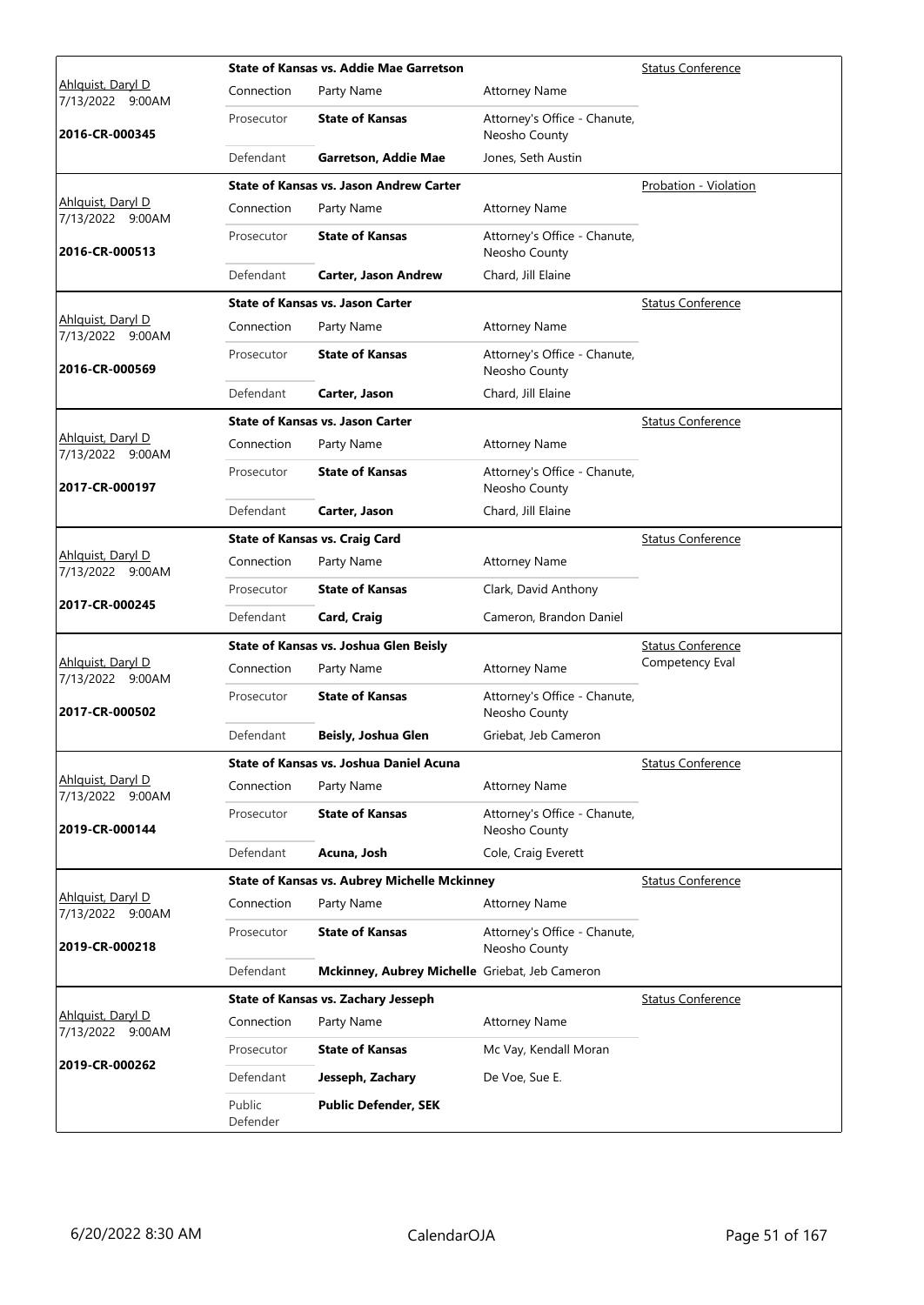|                                              |                    | State of Kansas vs. Zachary Jesseph            |                                               | <b>Status Conference</b> |
|----------------------------------------------|--------------------|------------------------------------------------|-----------------------------------------------|--------------------------|
| Ahlguist, Daryl D<br>7/13/2022 9:00AM        | Connection         | Party Name                                     | <b>Attorney Name</b>                          |                          |
|                                              | Prosecutor         | <b>State of Kansas</b>                         | Mc Vay, Kendall Moran                         |                          |
| 2019-CR-000305                               | Defendant          | Jesseph, Zachary                               | De Voe, Sue E.                                |                          |
|                                              | Public<br>Defender | <b>Public Defender, SEK</b>                    |                                               |                          |
|                                              |                    | <b>State of Kansas vs. Carla Brooks</b>        |                                               | <b>Status Conference</b> |
| Ahlquist, Daryl D<br>7/13/2022 9:00AM        | Connection         | Party Name                                     | <b>Attorney Name</b>                          |                          |
| 2019-CR-000320                               | Prosecutor         | <b>State of Kansas</b>                         | Attorney's Office - Chanute,<br>Neosho County |                          |
|                                              | Defendant          | <b>Brooks, Carla</b>                           | De Voe, Sue E.                                |                          |
|                                              |                    | <b>State of Kansas vs. Maria Mata</b>          |                                               | <b>Status Conference</b> |
| Ahlquist, Daryl D<br>7/13/2022 9:00AM        | Connection         | Party Name                                     | <b>Attorney Name</b>                          |                          |
| 2019-CR-000334                               | Prosecutor         | <b>State of Kansas</b>                         | Attorney's Office - Chanute,<br>Neosho County |                          |
|                                              | Defendant          | Mata, Maria                                    | Witt, Jay Dee                                 |                          |
|                                              |                    | <b>State of Kansas vs. Marie Mata</b>          |                                               | <b>Status Conference</b> |
| Ahlquist, Daryl D<br>7/13/2022 9:00AM        | Connection         | Party Name                                     | <b>Attorney Name</b>                          |                          |
| 2019-CR-000343                               | Prosecutor         | <b>State of Kansas</b>                         | Attorney's Office - Chanute,<br>Neosho County |                          |
|                                              | Defendant          | Mata, Marie                                    | Witt, Jay Dee                                 |                          |
|                                              |                    | <b>State of Kansas vs. Joshua Daniel Acuna</b> |                                               | <b>Status Conference</b> |
| Ahlquist, Daryl D<br>7/13/2022 9:00AM        | Connection         | Party Name                                     | <b>Attorney Name</b>                          |                          |
| 2019-CR-000400                               | Prosecutor         | <b>State of Kansas</b>                         | Attorney's Office - Chanute,<br>Neosho County |                          |
|                                              | Defendant          | Acuna, Josh                                    | Cole, Craig Everett                           |                          |
|                                              |                    | <b>State of Kansas vs. Marie Mata</b>          |                                               | <b>Status Conference</b> |
| <u>Ahlquist, Daryl D</u><br>7/13/2022 9:00AM | Connection         | Party Name                                     | <b>Attorney Name</b>                          |                          |
| 2019-CR-000438                               | Prosecutor         | <b>State of Kansas</b>                         | Attorney's Office - Chanute,<br>Neosho County |                          |
|                                              | Defendant          | Mata, Marie                                    | Witt, Jay Dee                                 |                          |
|                                              |                    | State of Kansas vs. Nicholas L Haviland        |                                               | <b>Status Conference</b> |
| Ahlguist, Daryl D<br>7/13/2022 9:00AM        | Connection         | Party Name                                     | <b>Attorney Name</b>                          |                          |
| 2019-CR-000481                               | Prosecutor         | <b>State of Kansas</b>                         | Attorney's Office - Chanute,<br>Neosho County |                          |
|                                              | Defendant          | <b>Haviland, Nicholas L</b>                    | Griebat, Jeb Cameron                          |                          |
|                                              |                    | <b>State of Kansas vs. Maria Mata</b>          |                                               | <b>Status Conference</b> |
| Ahlquist, Daryl D<br>7/13/2022 9:00AM        | Connection         | Party Name                                     | <b>Attorney Name</b>                          |                          |
| 2020-CR-000006                               | Prosecutor         | <b>State of Kansas</b>                         | Attorney's Office - Chanute,<br>Neosho County |                          |
|                                              | Defendant          | Mata, Maria                                    | Witt, Jay Dee                                 |                          |
|                                              |                    | State of Kansas vs. Zachary Jesseph            |                                               | <b>Status Conference</b> |
| Ahlguist, Daryl D<br>7/13/2022 9:00AM        | Connection         | Party Name                                     | <b>Attorney Name</b>                          |                          |
| 2020-CR-000141                               | Prosecutor         | <b>State of Kansas</b>                         | Attorney's Office - Chanute,<br>Neosho County |                          |
|                                              | Defendant          | Jesseph, Zachary                               | De Voe, Sue E.                                |                          |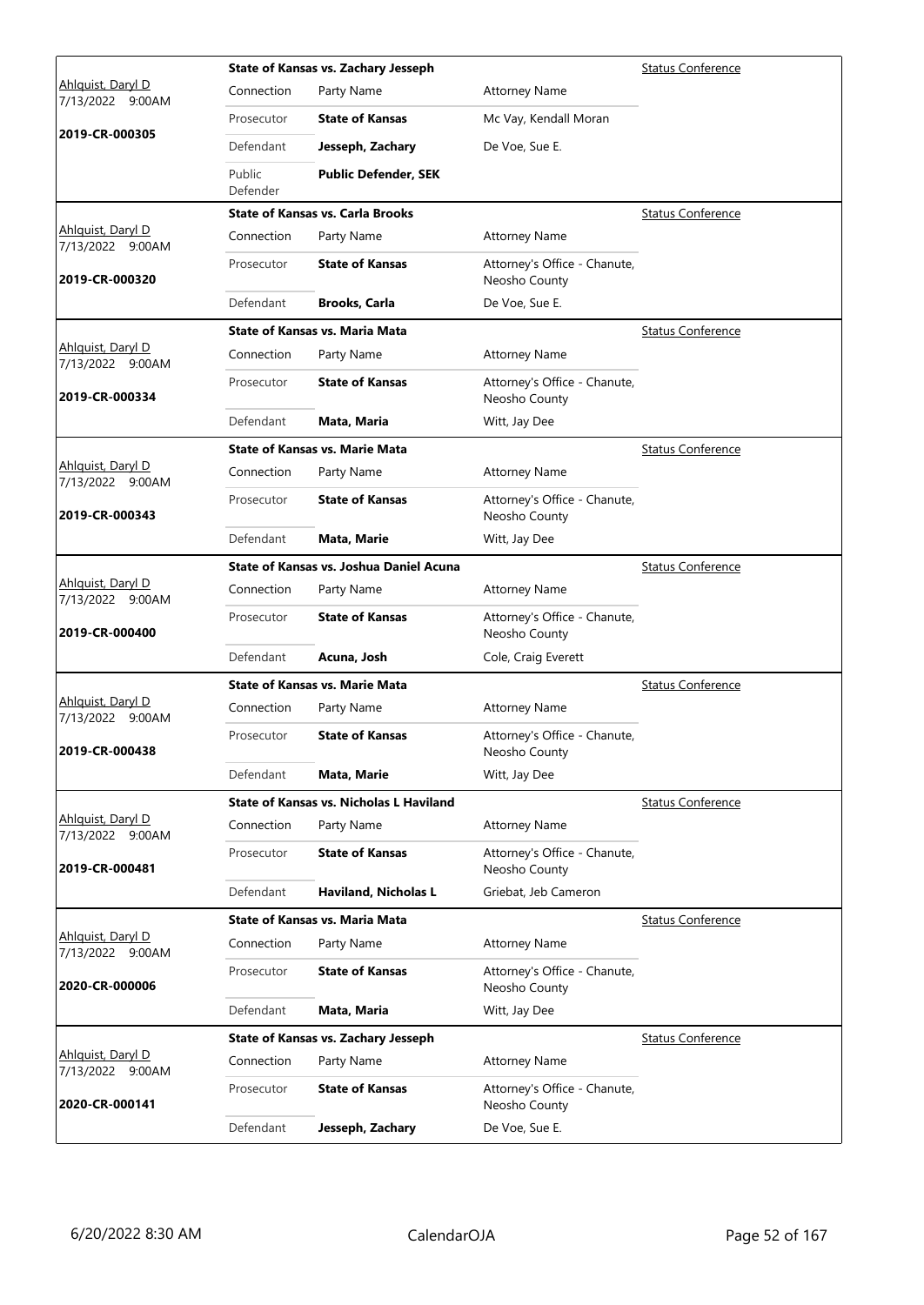|                                       |            | <b>State of Kansas vs. Monty Clifford Jennings</b> |                                               | Sentencing               |
|---------------------------------------|------------|----------------------------------------------------|-----------------------------------------------|--------------------------|
| Ahlguist, Daryl D<br>7/13/2022 9:00AM | Connection | Party Name                                         | <b>Attorney Name</b>                          |                          |
| 2020-CR-000142                        | Prosecutor | <b>State of Kansas</b>                             | Attorney's Office - Chanute,<br>Neosho County |                          |
|                                       | Defendant  | <b>Jennings, Monty Clifford</b>                    | Griebat, Jeb Cameron                          |                          |
|                                       |            | <b>State of Kansas vs. Carla Brooks</b>            |                                               | <b>Status Conference</b> |
| Ahlquist, Daryl D<br>7/13/2022 9:00AM | Connection | Party Name                                         | <b>Attorney Name</b>                          |                          |
| 2020-CR-000158                        | Prosecutor | <b>State of Kansas</b>                             | Attorney's Office - Chanute,<br>Neosho County |                          |
|                                       | Defendant  | <b>Brooks, Carla</b>                               | De Voe, Sue E.                                |                          |
|                                       |            | State of Kansas vs. Vince Kevin Firestine Jr.      |                                               | <b>Status Conference</b> |
| Ahlquist, Daryl D<br>7/13/2022 9:00AM | Connection | Party Name                                         | <b>Attorney Name</b>                          |                          |
| 2020-CR-000170                        | Prosecutor | <b>State of Kansas</b>                             | Attorney's Office - Chanute,<br>Neosho County |                          |
|                                       | Defendant  | Firestine, Vince Kevin, Jr                         | Myers, Robert E.                              |                          |
|                                       |            | State of Kansas vs. Vince Kevin Firestine Jr.      |                                               | <b>Status Conference</b> |
| Ahlguist, Daryl D<br>7/13/2022 9:00AM | Connection | Party Name                                         | <b>Attorney Name</b>                          |                          |
| 2020-CR-000207                        | Prosecutor | <b>State of Kansas</b>                             | Attorney's Office - Chanute,<br>Neosho County |                          |
|                                       | Defendant  | Firestine, Vince Kevin, Jr                         | Myers, Robert E.                              |                          |
|                                       |            | <b>State of Kansas vs. Daniel Ray Schaffer</b>     |                                               | <b>Status Conference</b> |
| Ahlquist, Daryl D<br>7/13/2022 9:00AM | Connection | Party Name                                         | <b>Attorney Name</b>                          |                          |
| 2020-CR-000253                        | Prosecutor | <b>State of Kansas</b>                             | Attorney's Office - Chanute,<br>Neosho County |                          |
|                                       | Defendant  | <b>Schaffer, Daniel Ray</b>                        | Myers, Robert E.                              |                          |
|                                       |            | <b>State of Kansas vs. Gina Perez</b>              |                                               | Plea Hearing             |
| Ahlguist, Daryl D<br>7/13/2022 9:00AM | Connection | Party Name                                         | <b>Attorney Name</b>                          |                          |
| 2020-CR-000260                        | Prosecutor | <b>State of Kansas</b>                             | Attorney's Office - Chanute,<br>Neosho County |                          |
|                                       | Defendant  | Perez, Gina                                        | De Voe, Sue E.                                |                          |
|                                       |            | <b>State of Kansas vs. Marie Mata</b>              |                                               | <b>Status Conference</b> |
| Ahlquist, Daryl D<br>7/13/2022 9:00AM | Connection | Party Name                                         | <b>Attorney Name</b>                          |                          |
| 2020-CR-000280                        | Prosecutor | <b>State of Kansas</b>                             | Attorney's Office - Chanute,<br>Neosho County |                          |
|                                       | Defendant  | Mata, Marie                                        | Witt, Jay Dee                                 |                          |
|                                       |            | <b>State of Kansas vs. Josh Acuna</b>              |                                               | <b>Status Conference</b> |
| Ahlquist, Daryl D<br>7/13/2022 9:00AM | Connection | Party Name                                         | <b>Attorney Name</b>                          |                          |
| 2020-CR-000302                        | Prosecutor | <b>State of Kansas</b>                             | Attorney's Office - Chanute,<br>Neosho County |                          |
|                                       | Defendant  | Acuna, Josh                                        | Cole, Craig Everett                           |                          |
|                                       |            | <b>State of Kansas vs. Gina Perez</b>              |                                               | Plea Hearing             |
| Ahlguist, Daryl D<br>7/13/2022 9:00AM | Connection | Party Name                                         | <b>Attorney Name</b>                          |                          |
| 2020-CR-000360                        | Prosecutor | <b>State of Kansas</b>                             | Attorney's Office - Chanute,<br>Neosho County |                          |
|                                       | Defendant  | Perez, Gina                                        | De Voe, Sue E.                                |                          |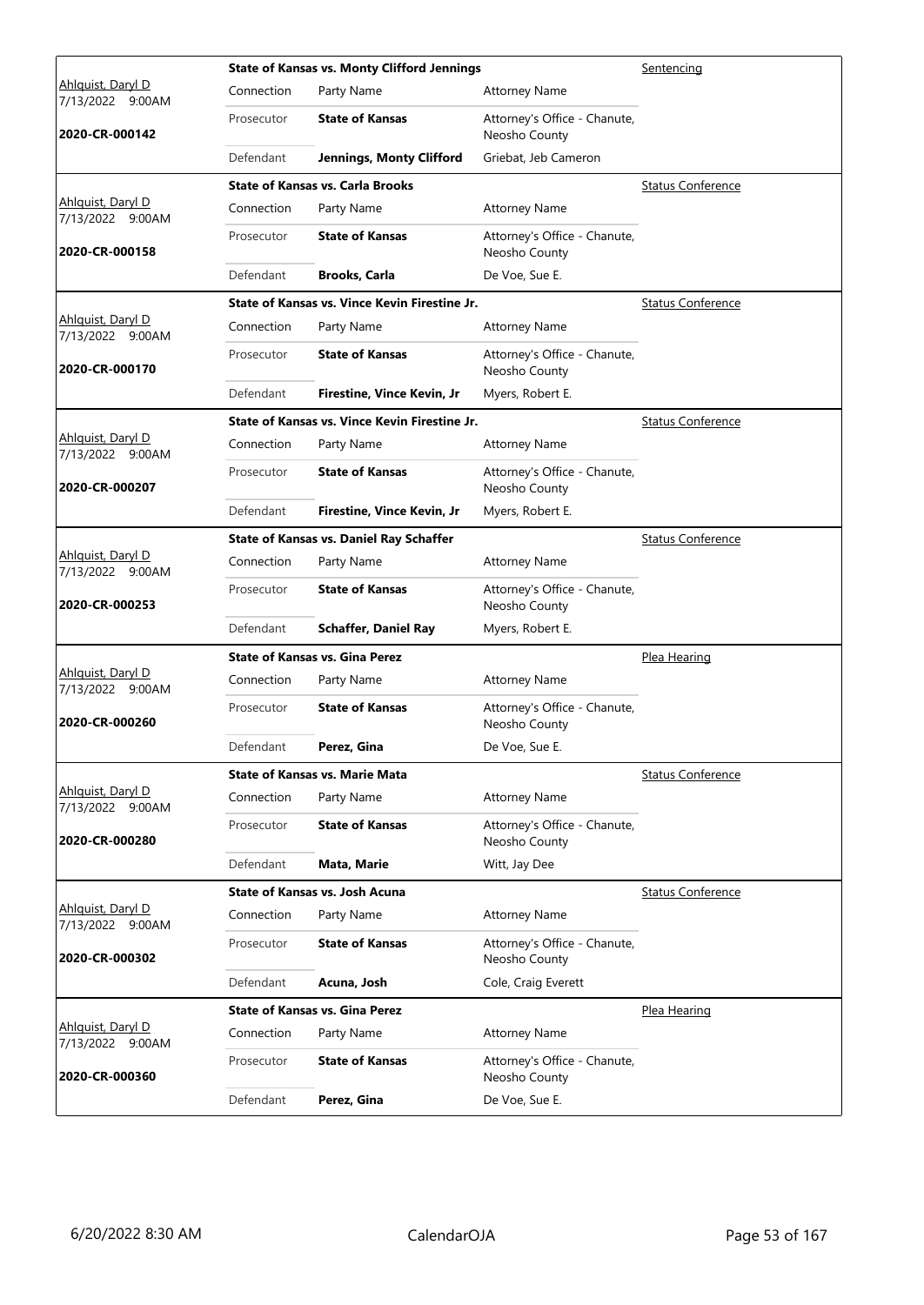|                                              |                                   | State of Kansas vs. Nicholas L Haviland        |                                               | <b>Status Conference</b> |
|----------------------------------------------|-----------------------------------|------------------------------------------------|-----------------------------------------------|--------------------------|
| Ahlguist, Daryl D<br>7/13/2022 9:00AM        | Connection                        | Party Name                                     | <b>Attorney Name</b>                          |                          |
| 2020-CR-000370                               | Prosecutor                        | <b>State of Kansas</b>                         | Attorney's Office - Chanute,<br>Neosho County |                          |
|                                              | Defendant                         | <b>Haviland, Nicholas L</b>                    | Griebat, Jeb Cameron                          |                          |
|                                              |                                   | <b>State of Kansas vs. Anthony Chandler</b>    |                                               | <b>Status Conference</b> |
| Ahlquist, Daryl D<br>7/13/2022 9:00AM        | Connection                        | Party Name                                     | <b>Attorney Name</b>                          |                          |
|                                              | Prosecutor                        | <b>State of Kansas</b>                         | Myers, Robert E.                              |                          |
| NOC-2021-CR-000004                           | Defendant                         | <b>Chandler, Anthony</b>                       | Manbeck, Jacob Thomas                         |                          |
|                                              | Sealed ********* Sealed ********* |                                                |                                               | <b>Status Conference</b> |
| Ahlquist, Daryl D<br>7/13/2022 9:00AM        | Connection                        | Party Name                                     | <b>Attorney Name</b>                          |                          |
| NOC-2021-CR-000067                           | Prosecutor                        | <b>Sealed</b>                                  | Attorney's Office - Chanute,<br>Neosho County |                          |
|                                              | Defendant                         | <b>Sealed</b>                                  | Witt, Jay Dee                                 |                          |
|                                              | Public<br>Defender                | <b>Sealed</b>                                  |                                               |                          |
|                                              |                                   | State of Kansas vs. Napoleon A. Blackwell      |                                               | Sentencing               |
| Ahlquist, Daryl D<br>7/13/2022 9:00AM        | Connection                        | Party Name                                     | <b>Attorney Name</b>                          |                          |
| NOC-2021-CR-000078                           | Prosecutor                        | <b>State of Kansas</b>                         | Attorney's Office - Chanute,<br>Neosho County |                          |
|                                              | Defendant                         | Blackwell, Napoleon A.                         | Griebat, Jeb Cameron                          |                          |
|                                              |                                   | <b>State of Kansas vs. Darrin Hill</b>         |                                               | <b>Status Conference</b> |
| Ahlquist, Daryl D<br>7/13/2022 9:00AM        | Connection                        | Party Name                                     | <b>Attorney Name</b>                          |                          |
| NOC-2021-CR-000119                           | Prosecutor                        | <b>State of Kansas</b>                         | Attorney's Office - Chanute,<br>Neosho County |                          |
|                                              | Defendant                         | <b>Hill, Darrin</b>                            | Myers, Robert E.                              |                          |
|                                              |                                   | State of Kansas vs. Marie Kayleen Mata         |                                               | <b>Status Conference</b> |
| <u>Ahlquist, Daryl D</u><br>7/13/2022 9:00AM | Connection                        | Party Name                                     | <b>Attorney Name</b>                          |                          |
| NOC-2021-CR-000131                           | Prosecutor                        | <b>State of Kansas</b>                         | Attorney's Office - Chanute,<br>Neosho County |                          |
|                                              | Defendant                         | Mata, Marie Kayleen                            | Witt, Jay Dee                                 |                          |
|                                              | Public<br>Defender                | Witt, Jay Dee                                  |                                               |                          |
|                                              |                                   | State of Kansas vs. Darrin Hill, Jr            |                                               | <b>Status Conference</b> |
| Ahlquist, Daryl D<br>7/13/2022 9:00AM        | Connection                        | Party Name                                     | <b>Attorney Name</b>                          |                          |
| NOC-2021-CR-000133                           | Prosecutor                        | <b>State of Kansas</b>                         | Attorney's Office - Chanute,<br>Neosho County |                          |
|                                              | Defendant                         | Hill, Darrin, Jr                               | Myers, Robert E.                              |                          |
|                                              |                                   | <b>State of Kansas vs. Markus Kevin Steves</b> |                                               | <b>Status Conference</b> |
| Ahlquist, Daryl D<br>7/13/2022 9:00AM        | Connection                        | Party Name                                     | <b>Attorney Name</b>                          |                          |
| NOC-2021-CR-000161                           | Prosecutor                        | <b>State of Kansas</b>                         | Attorney's Office - Chanute,<br>Neosho County |                          |
|                                              | Defendant                         | Steves, Markus Kevin                           | Manbeck, Jacob Thomas                         |                          |
|                                              |                                   | <b>State of Kansas vs. Markus K Steeves</b>    |                                               | <b>Status Conference</b> |
| Ahlquist, Daryl D<br>7/13/2022 9:00AM        | Connection                        | Party Name                                     | <b>Attorney Name</b>                          |                          |
| NOC-2021-CR-000178                           | Prosecutor                        | <b>State of Kansas</b>                         | Attorney's Office - Chanute,<br>Neosho County |                          |
|                                              | Defendant                         | <b>Steeves, Markus K</b>                       | Manbeck, Jacob Thomas                         |                          |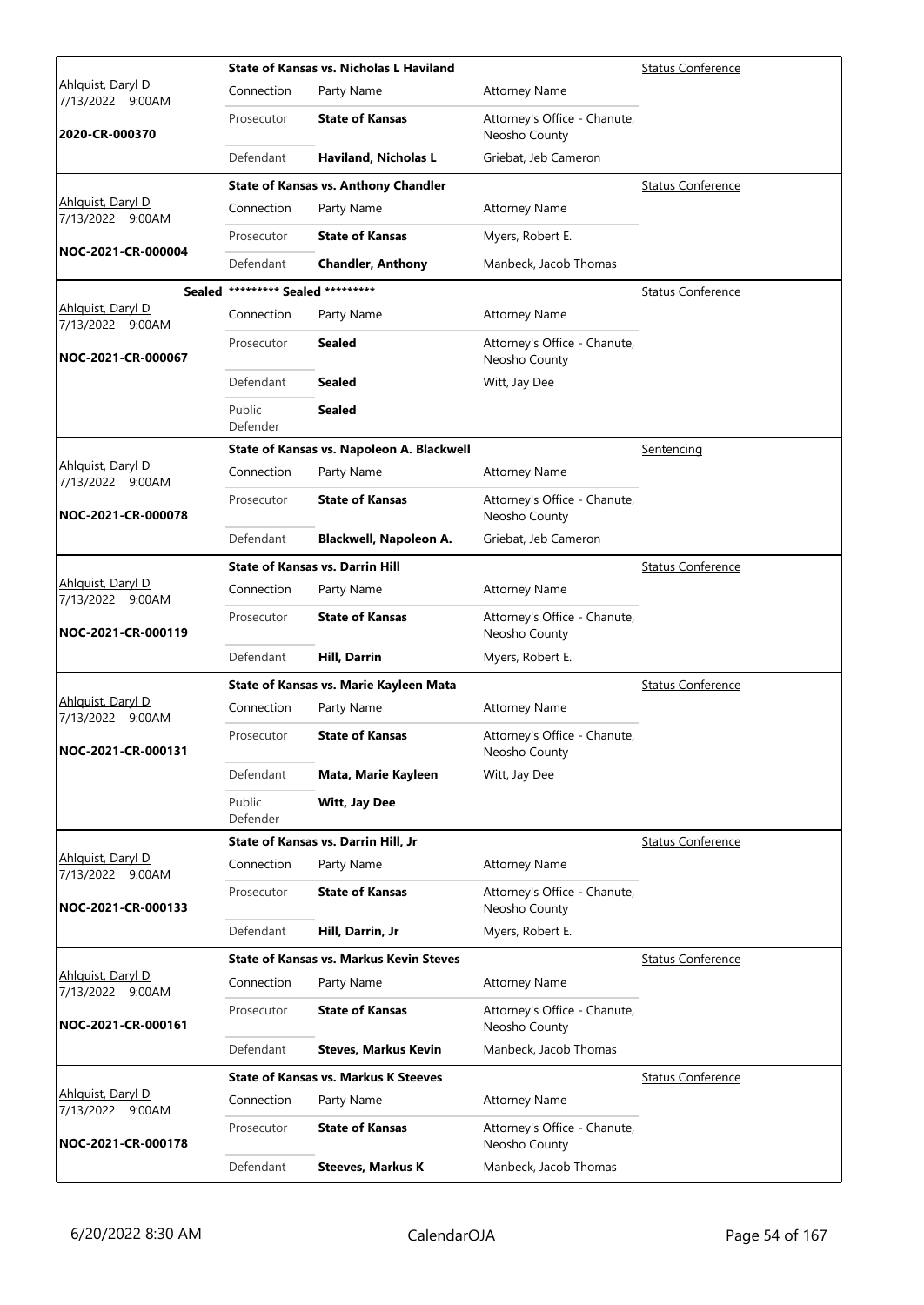|                                        |                                   | State of Kansas vs. Napoleon A. Blackwell     |                                               | Sentencing               |
|----------------------------------------|-----------------------------------|-----------------------------------------------|-----------------------------------------------|--------------------------|
| Ahlguist, Daryl D<br>7/13/2022 9:00AM  | Connection                        | Party Name                                    | <b>Attorney Name</b>                          |                          |
| NOC-2021-CR-000183                     | Prosecutor                        | <b>State of Kansas</b>                        | Attorney's Office - Chanute,<br>Neosho County |                          |
|                                        | Defendant                         | Blackwell, Napoleon A.                        | Griebat, Jeb Cameron                          |                          |
|                                        |                                   | State of Kansas vs. Zachery A. Jesseph        |                                               | Sentencing               |
| Ahlquist, Daryl D<br>7/13/2022 9:00AM  | Connection                        | Party Name                                    | <b>Attorney Name</b>                          |                          |
| NOC-2021-CR-000201                     | Prosecutor                        | <b>State of Kansas</b>                        | Attorney's Office - Chanute,<br>Neosho County |                          |
|                                        | Defendant                         | Jesseph, Zachery A.                           | De Voe, Sue E.                                |                          |
|                                        | Public<br>Defender                | <b>Public Defender, SEK</b>                   |                                               |                          |
|                                        |                                   | State of Kansas vs. Marie Kayleen Mata        |                                               | <b>Status Conference</b> |
| Ahlquist, Daryl D<br>7/13/2022 9:00AM  | Connection                        | Party Name                                    | <b>Attorney Name</b>                          |                          |
| NOC-2021-CR-000207                     | Prosecutor                        | <b>State of Kansas</b>                        | Attorney's Office - Chanute,<br>Neosho County |                          |
|                                        | Defendant                         | Mata, Marie Kayleen                           | Witt, Jay Dee                                 |                          |
|                                        | Public<br>Defender                | Witt, Jay Dee                                 |                                               |                          |
|                                        | Sealed ********* Sealed ********* |                                               |                                               | <b>Status Conference</b> |
| Ahlguist, Daryl D<br>7/13/2022 9:00AM  | Connection                        | Party Name                                    | <b>Attorney Name</b>                          |                          |
| NOC-2021-CR-000290                     | Prosecutor                        | <b>Sealed</b>                                 | Attorney's Office - Chanute,<br>Neosho County |                          |
|                                        | Defendant                         | <b>Sealed</b>                                 | Myers, Robert E.                              |                          |
|                                        |                                   | State of Kansas vs. Marie Kayleen Mata        |                                               | <b>Status Conference</b> |
|                                        |                                   |                                               |                                               |                          |
| Ahlquist, Daryl D                      | Connection                        | Party Name                                    | <b>Attorney Name</b>                          |                          |
| 7/13/2022 9:00AM<br>NOC-2021-CR-000310 | Prosecutor                        | <b>State of Kansas</b>                        | Attorney's Office - Chanute,<br>Neosho County |                          |
|                                        | Defendant                         | Mata, Marie Kayleen                           | Witt, Jay Dee                                 |                          |
|                                        | Public<br>Defender                | Witt, Jay Dee                                 |                                               |                          |
|                                        |                                   | <b>State of Kansas vs. JESSIE LEE COLLINS</b> |                                               | Sentencing               |
| Ahlguist, Daryl D<br>7/13/2022 9:00AM  | Connection                        | Party Name                                    | <b>Attorney Name</b>                          |                          |
| NOC-2021-CR-000327                     | Prosecutor                        | <b>State of Kansas</b>                        | Attorney's Office - Chanute,<br>Neosho County |                          |
|                                        | Defendant                         | <b>COLLINS, JESSIE LEE</b>                    | Chard, Jill Elaine                            |                          |
|                                        | Public<br>Defender                | Chard, Jill Elaine                            |                                               |                          |
|                                        |                                   | State of Kansas vs. Marie K. Mata             |                                               | <b>Status Conference</b> |
| Ahlguist, Daryl D                      | Connection                        | Party Name                                    | <b>Attorney Name</b>                          |                          |
| 7/13/2022 9:00AM<br>NOC-2021-CR-000435 | Prosecutor                        | <b>State of Kansas</b>                        | Attorney's Office - Chanute,<br>Neosho County |                          |
|                                        | Defendant                         | Mata, Marie K.                                | Witt, Jay Dee                                 |                          |
|                                        |                                   | <b>State of Kansas vs. Gina A Perez</b>       |                                               | Plea Hearing             |
| Ahlquist, Daryl D                      | Connection                        | Party Name                                    | <b>Attorney Name</b>                          |                          |
| 7/13/2022 9:00AM<br>NOC-2021-CR-000463 | Prosecutor                        | <b>State of Kansas</b>                        | Attorney's Office - Chanute,<br>Neosho County |                          |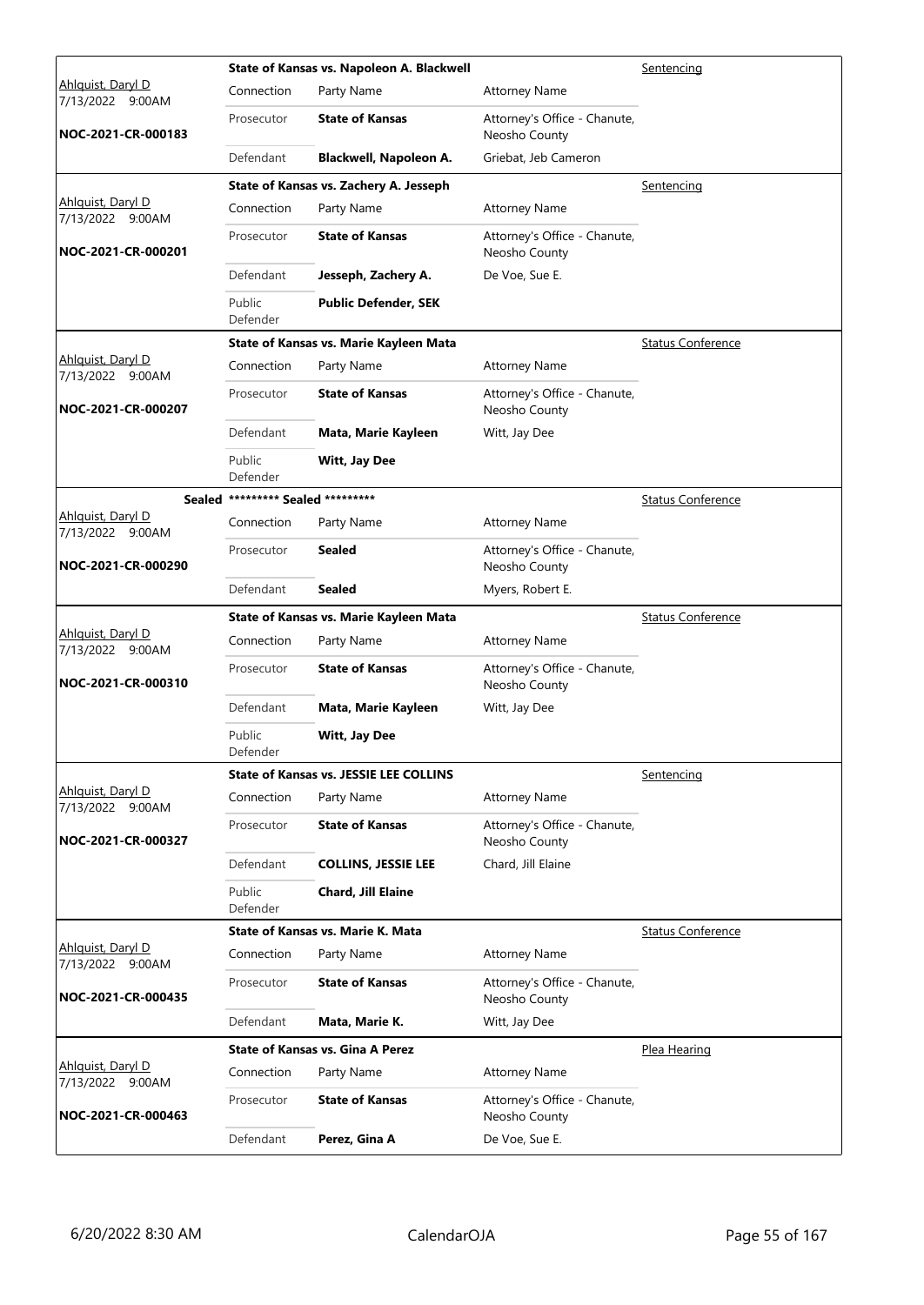|                                              |                    | <b>State of Kansas vs. Samuel Leroy Son</b>                        | Hearing                                       |                         |
|----------------------------------------------|--------------------|--------------------------------------------------------------------|-----------------------------------------------|-------------------------|
| Rogers, David<br>7/13/2022 1:30PM            | Connection         | Party Name                                                         | <b>Attorney Name</b>                          | Settlement Conference   |
| NOC-2021-CR-000126                           | Prosecutor         | <b>State of Kansas</b>                                             | Attorney's Office - Chanute,<br>Neosho County |                         |
|                                              | Defendant          | Son, Samuel Leroy                                                  | Smith, Daniel Caleb                           |                         |
|                                              |                    | State of Kansas vs. Elizabeth A. Shadle                            |                                               | <b>Hearing</b>          |
| Mikulka, Thomas P<br>7/14/2022 9:00AM        | Connection         | Party Name                                                         | <b>Attorney Name</b>                          | Status-ZOOM             |
| NOC-2021-CR-000527                           | Prosecutor         | <b>State of Kansas</b>                                             | Attorney's Office - Chanute,<br>Neosho County |                         |
|                                              | Defendant          | Shadle, Elizabeth A.                                               |                                               |                         |
|                                              | Public<br>Defender | <b>Public Defender, SEK</b>                                        |                                               |                         |
|                                              |                    | <b>State of Kansas vs. Sierra Paine</b>                            |                                               | <b>First Appearance</b> |
| Mikulka, Thomas P<br>7/14/2022 9:00AM        | Connection         | Party Name                                                         | <b>Attorney Name</b>                          | <b>ZOOM</b>             |
| NOC-2022-CR-000092                           | Prosecutor         | <b>State of Kansas</b>                                             | Attorney's Office - Chanute,<br>Neosho County |                         |
|                                              | Defendant          | Paine, Sierra                                                      |                                               |                         |
|                                              |                    | In the Matter of the Marriage of Kellie L. Smith vs. Cameron Smith |                                               | <b>Bench Trial</b>      |
| Ahlquist, Daryl D<br>7/14/2022 9:30AM        | Connection         | Party Name                                                         | <b>Attorney Name</b>                          |                         |
|                                              | Petitioner         | Smith, Kellie L.                                                   | Jones, Seth Austin                            |                         |
| NOC-2021-DM-000174                           | Respondent         | <b>Smith, Cameron</b>                                              | Bideau, David J.                              |                         |
|                                              |                    | State of Kansas vs. Alfredo Quilizapa-Oxlaj                        |                                               | <b>First Appearance</b> |
| Mikulka, Thomas P<br>7/14/2022 9:30AM        | Connection         | Party Name                                                         | <b>Attorney Name</b>                          |                         |
| NOC-2022-CR-000178                           | Prosecutor         | <b>State of Kansas</b>                                             | Attorney's Office - Chanute,<br>Neosho County |                         |
|                                              | Defendant          | Quilizapa-Oxlaj, Alfredo                                           |                                               |                         |
|                                              |                    | State of Kansas vs. Ryan Michael Koester                           |                                               | <b>First Appearance</b> |
| Mikulka, Thomas P<br>7/14/2022 9:30AM        | Connection         | Party Name                                                         | <b>Attorney Name</b>                          |                         |
| NOC-2022-CR-000179                           | Prosecutor         | <b>State of Kansas</b>                                             | Attorney's Office - Chanute,<br>Neosho County |                         |
|                                              | Defendant          | Koester, Ryan Michael                                              | Johnson, Robert Edward, II                    |                         |
|                                              |                    | State of Kansas vs. Rodolfo O Cardona                              |                                               | <u>First Appearance</u> |
| <u>Mikulka, Thomas P</u><br>7/14/2022 9:30AM | Connection         | Party Name                                                         | <b>Attorney Name</b>                          |                         |
| NOC-2022-CR-000180                           | Prosecutor         | <b>State of Kansas</b>                                             | Attorney's Office - Chanute,<br>Neosho County |                         |
|                                              | Defendant          | Cardona, Rodolfo O                                                 |                                               |                         |
|                                              |                    | State of Kansas vs. Tyler Lynn Polk                                |                                               | <b>First Appearance</b> |
| Mikulka, Thomas P<br>7/14/2022 9:30AM        | Connection         | Party Name                                                         | <b>Attorney Name</b>                          |                         |
| NOC-2022-CR-000182                           | Prosecutor         | <b>State of Kansas</b>                                             | Attorney's Office - Chanute,<br>Neosho County |                         |
|                                              | Defendant          | Polk, Tyler Lynn                                                   |                                               |                         |
|                                              |                    | State of Kansas vs. Seth Ryan Peterson                             |                                               | <b>First Appearance</b> |
| Mikulka, Thomas P<br>7/14/2022 9:30AM        | Connection         | Party Name                                                         | <b>Attorney Name</b>                          |                         |
| NOC-2022-CR-000183                           | Prosecutor         | <b>State of Kansas</b>                                             | Attorney's Office - Chanute,<br>Neosho County |                         |
|                                              | Defendant          | Peterson, Seth Ryan                                                |                                               |                         |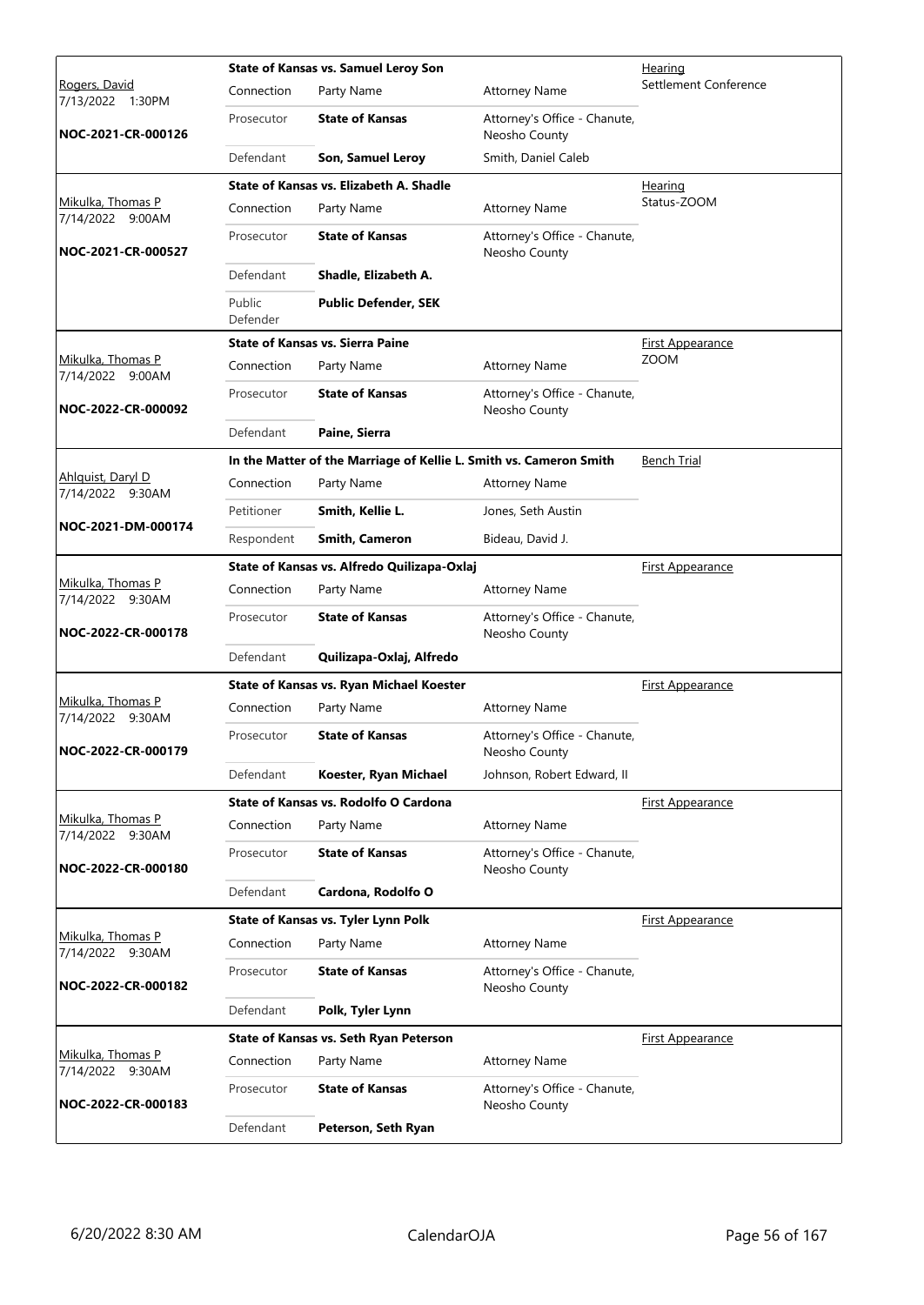|                                        |            | <b>State of Kansas vs. Deia P Wolsey</b>                  |                                               | <b>First Appearance</b> |
|----------------------------------------|------------|-----------------------------------------------------------|-----------------------------------------------|-------------------------|
| Mikulka, Thomas P<br>7/14/2022 10:00AM | Connection | Party Name                                                | <b>Attorney Name</b>                          |                         |
| NOC-2022-CR-000181                     | Prosecutor | <b>State of Kansas</b>                                    | Attorney's Office - Chanute,<br>Neosho County |                         |
|                                        | Defendant  | Wolsey, Deia P                                            |                                               |                         |
|                                        |            | <b>Commercial Bank vs. Lily M Wittig-Jacobs</b>           |                                               | <b>Answer Hearing</b>   |
| Mikulka, Thomas P<br>7/14/2022 1:30PM  | Connection | Party Name                                                | <b>Attorney Name</b>                          |                         |
| 2019-LM-000570                         | Plaintiff  | <b>Commercial Bank</b>                                    | Fanning, Gary L., Jr                          |                         |
|                                        | Defendant  | <b>Wittig-Jacobs, Lily M</b>                              |                                               |                         |
|                                        |            | Azura Credit Union vs. Steven R Lieberman                 |                                               | <b>Answer Hearing</b>   |
| Mikulka, Thomas P<br>7/14/2022 1:30PM  | Connection | Party Name                                                | <b>Attorney Name</b>                          |                         |
| NOC-2022-LM-000021                     | Plaintiff  | <b>Azura Credit Union</b>                                 | Zimmerman, Larry Neal                         |                         |
|                                        | Defendant  | Lieberman, Steven R                                       |                                               |                         |
|                                        |            | Ashley Clinic, LLC vs. Courtney Douglas                   |                                               | Answer Hearing          |
| Mikulka, Thomas P<br>7/14/2022 1:30PM  | Connection | Party Name                                                | <b>Attorney Name</b>                          |                         |
| NOC-2022-LM-000030                     | Plaintiff  | <b>Ashley Clinic, LLC</b>                                 | Watson, James Dean                            |                         |
|                                        | Defendant  | <b>Douglas, Courtney</b>                                  |                                               |                         |
|                                        |            | The City of Chanute, KS vs. Amanda Johnston               |                                               | Answer Hearing          |
| Mikulka, Thomas P<br>7/14/2022 1:30PM  | Connection | Party Name                                                | <b>Attorney Name</b>                          |                         |
| NOC-2022-LM-000046                     | Plaintiff  | The City of Chanute, KS                                   | Fanning, Gary L., Jr                          |                         |
|                                        | Defendant  | Johnston, Amanda                                          |                                               |                         |
|                                        |            | Ashley Clinic, LLC vs. Angela Presley                     |                                               | <b>Answer Hearing</b>   |
| Mikulka, Thomas P<br>7/14/2022 1:30PM  | Connection | Party Name                                                | <b>Attorney Name</b>                          |                         |
| NOC-2022-LM-000051                     | Plaintiff  | <b>Ashley Clinic, LLC</b>                                 | Watson, James Dean                            |                         |
|                                        | Defendant  | Presley, Angela                                           |                                               |                         |
|                                        |            | Animal Care Center, Inc. vs. Jerri Ellis                  |                                               | Answer Hearing          |
| Mikulka, Thomas P<br>7/14/2022 1:30PM  | Connection | Party Name                                                | <b>Attorney Name</b>                          |                         |
| NOC-2022-LM-000053                     | Plaintiff  | <b>Animal Care Center, Inc.</b>                           | Fanning, Gary L., Jr                          |                         |
|                                        | Defendant  | Ellis, Jerri                                              |                                               |                         |
|                                        |            | <b>RESURGENT RECEIVABLES LLC vs. JEFF STOKES</b>          |                                               | Hearing                 |
| Mikulka, Thomas P<br>7/14/2022 1:30PM  | Connection | Party Name                                                | <b>Attorney Name</b>                          |                         |
| NOC-2022-LM-000059                     | Plaintiff  | RESURGENT RECEIVABLES York, Brandon Michael<br><b>LLC</b> |                                               |                         |
|                                        | Defendant  | <b>STOKES, JEFF</b>                                       |                                               |                         |
|                                        |            | JHPDE FINANCE I, LLC vs. Mary Martin                      |                                               | <b>Answer Hearing</b>   |
| Mikulka, Thomas P<br>7/14/2022 1:30PM  | Connection | Party Name                                                | <b>Attorney Name</b>                          |                         |
| NOC-2022-LM-000061                     | Plaintiff  | <b>JHPDE FINANCE I, LLC</b>                               | Milien, Christina Marie                       |                         |
|                                        | Defendant  | <b>Martin, Mary</b>                                       |                                               |                         |
|                                        |            | Ford Motor Credit Company LLC vs. Joe M Hernandez         |                                               | <b>Answer Hearing</b>   |
| Mikulka, Thomas P<br>7/14/2022 1:30PM  | Connection | Party Name                                                | <b>Attorney Name</b>                          |                         |
| NOC-2022-LM-000062                     | Plaintiff  | <b>Ford Motor Credit</b><br><b>Company LLC</b>            | Westberg, Joshua Ryan                         |                         |
|                                        | Defendant  | Hernandez, Joe M                                          |                                               |                         |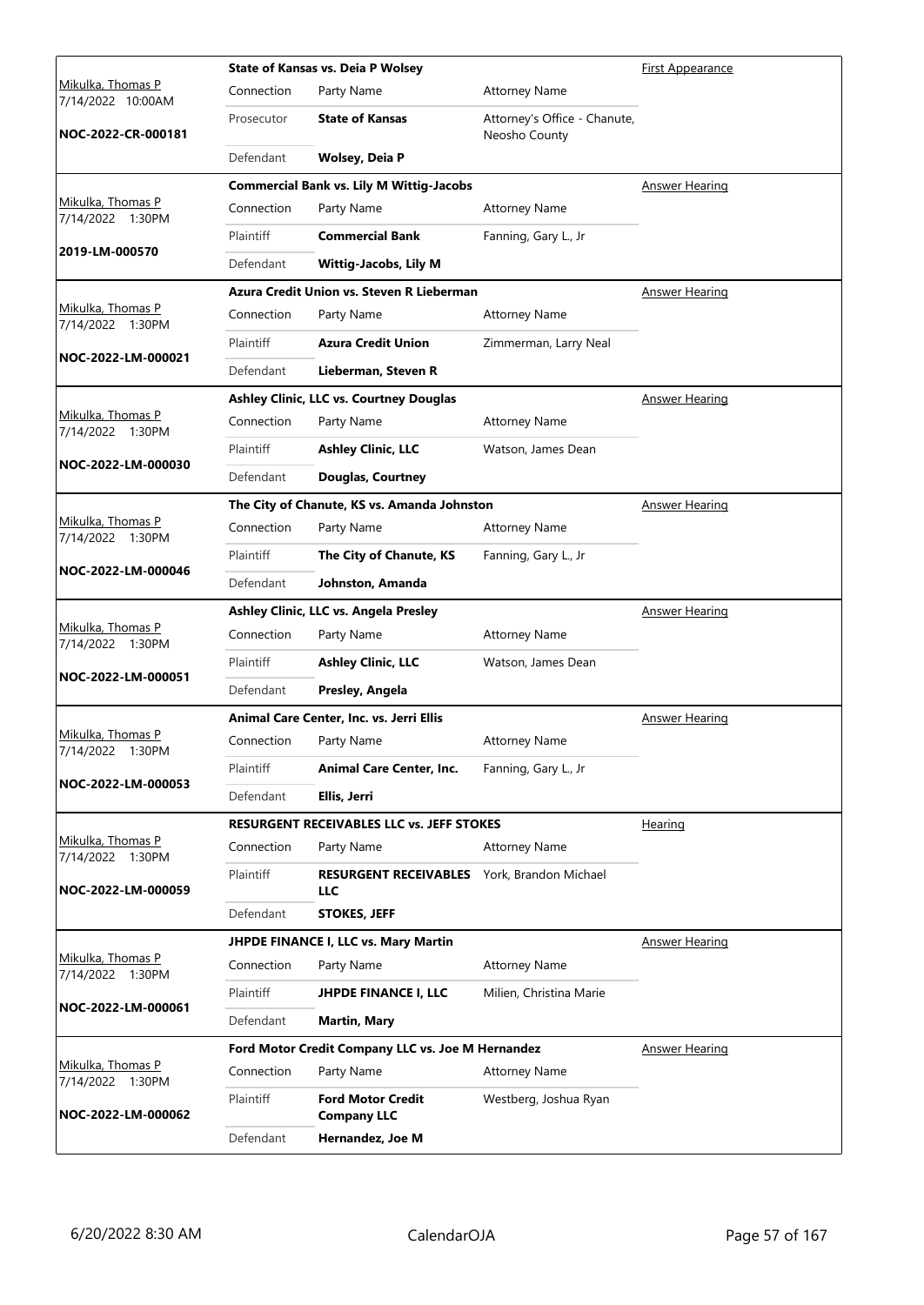|                                       |                    | <b>LVNV FUNDING LLC vs. JENNIFER WILLIAMS</b>                      |                                               | Answer Hearing           |
|---------------------------------------|--------------------|--------------------------------------------------------------------|-----------------------------------------------|--------------------------|
| Mikulka, Thomas P<br>7/14/2022 1:30PM | Connection         | Party Name                                                         | <b>Attorney Name</b>                          |                          |
|                                       | Plaintiff          | <b>LVNV FUNDING LLC</b>                                            | York, Brandon Michael                         |                          |
| NOC-2022-LM-000065                    | Defendant          | <b>WILLIAMS, JENNIFER</b>                                          |                                               |                          |
|                                       |                    | <b>RESURGENT RECEIVABLES LLC vs. Samuel Wiebe</b>                  |                                               | Answer Hearing           |
| Mikulka, Thomas P<br>7/14/2022 1:30PM | Connection         | Party Name                                                         | <b>Attorney Name</b>                          |                          |
| NOC-2022-LM-000066                    | Plaintiff          | <b>RESURGENT RECEIVABLES</b> York, Brandon Michael<br>LLC          |                                               |                          |
|                                       | Defendant          | <b>Wiebe, Samuel</b>                                               |                                               |                          |
|                                       |                    | <b>Azura Credit Union vs. Donald E Smith</b>                       |                                               | <b>Answer Hearing</b>    |
| Mikulka, Thomas P<br>7/14/2022 1:30PM | Connection         | Party Name                                                         | <b>Attorney Name</b>                          |                          |
|                                       | Plaintiff          | <b>Azura Credit Union</b>                                          | Zimmerman, Larry Neal                         |                          |
| NOC-2022-LM-000069                    | Defendant          | Smith, Donald E                                                    |                                               |                          |
|                                       |                    | Ashley Clinic, LLC vs. Shawn Anderson, et al.                      |                                               | <b>Status Conference</b> |
| Mikulka, Thomas P<br>7/14/2022 2:15PM | Connection         | Party Name                                                         | <b>Attorney Name</b>                          | <b>ZOOM</b>              |
|                                       | Plaintiff          | <b>Ashley Clinic, LLC</b>                                          | Watson, James Dean                            |                          |
| 2020-LM-000123                        | Defendant          | Anderson, Shawn                                                    |                                               |                          |
|                                       |                    | Anderson, Brandy                                                   |                                               |                          |
|                                       |                    | In the Matter of the Marriage of Kellie L. Smith vs. Cameron Smith |                                               | <b>Bench Trial</b>       |
| Ahlguist, Daryl D<br>7/15/2022 9:30AM | Connection         | Party Name                                                         | <b>Attorney Name</b>                          |                          |
|                                       | Petitioner         | Smith, Kellie L.                                                   | Jones, Seth Austin                            |                          |
| NOC-2021-DM-000174                    | Respondent         | Smith, Cameron                                                     | Bideau, David J.                              |                          |
|                                       |                    | <b>State of Kansas vs. Dustin E Schaffer</b>                       |                                               | Hearing                  |
| Mikulka, Thomas P<br>7/19/2022 9:00AM | Connection         | Party Name                                                         | <b>Attorney Name</b>                          | Status-ZOOM              |
| 2017-CR-000534                        | Prosecutor         | <b>State of Kansas</b>                                             | Attorney's Office - Chanute,<br>Neosho County |                          |
|                                       | Defendant          | <b>Schaffer, Dustin E</b>                                          | Maslen, David R.                              |                          |
|                                       | Public<br>Defender | <b>Public Defender, SEK</b>                                        |                                               |                          |
|                                       |                    | State of Kansas vs. Jake Riley Ludlum                              |                                               | <b>Hearing</b>           |
| Mikulka, Thomas P<br>7/19/2022 9:00AM | Connection         | Party Name                                                         | <b>Attorney Name</b>                          | Status-ZOOM              |
| 2018-CR-000427                        | Prosecutor         | <b>State of Kansas</b>                                             | Attorney's Office - Chanute,<br>Neosho County |                          |
|                                       | Defendant          | Ludlum, Jake Riley                                                 | Smith, Daniel Caleb                           |                          |
|                                       |                    | State of Kansas vs. Jake Riley Ludlum                              |                                               | Hearing                  |
| Mikulka, Thomas P<br>7/19/2022 9:00AM | Connection         | Party Name                                                         | <b>Attorney Name</b>                          | Status-ZOOM              |
| 2018-CR-000429                        | Prosecutor         | <b>State of Kansas</b>                                             | Attorney's Office - Chanute,<br>Neosho County |                          |
|                                       | Defendant          | Ludlum, Jake Riley                                                 | Smith, Daniel Caleb                           |                          |
|                                       |                    | <b>State of Kansas vs. Lori Jane Gregory</b>                       |                                               | Hearing                  |
| Mikulka, Thomas P<br>7/19/2022 9:00AM | Connection         | Party Name                                                         | <b>Attorney Name</b>                          | Status-ZOOM              |
| 2019-CR-000284                        | Prosecutor         | <b>State of Kansas</b>                                             | Attorney's Office - Chanute,<br>Neosho County |                          |
|                                       | Defendant          | Gregory, Lori Jane                                                 |                                               |                          |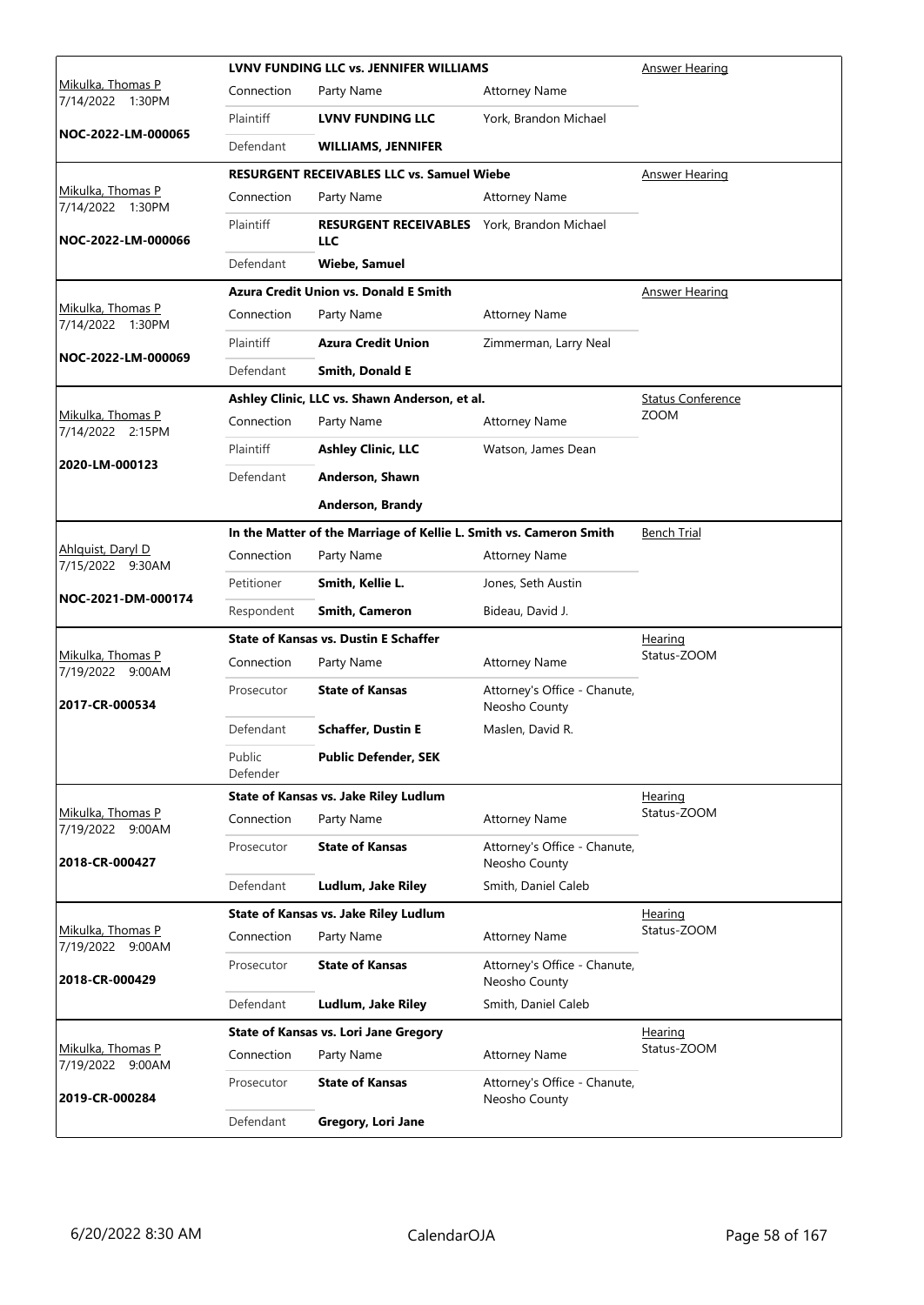|                                              |            | <b>State of Kansas vs. Dustin E Schaffer</b>    |                                               | <u>Hearing</u>     |
|----------------------------------------------|------------|-------------------------------------------------|-----------------------------------------------|--------------------|
| Mikulka, Thomas P<br>7/19/2022 9:00AM        | Connection | Party Name                                      | <b>Attorney Name</b>                          | Status-ZOOM        |
| 2019-CR-000419                               | Prosecutor | <b>State of Kansas</b>                          | Attorney's Office - Chanute,<br>Neosho County |                    |
|                                              | Defendant  | <b>Schaffer, Dustin E</b>                       | Maslen, David R.                              |                    |
|                                              |            | <b>State of Kansas vs. Dustin E Schaffer</b>    |                                               | Hearing            |
| Mikulka, Thomas P<br>7/19/2022 9:00AM        | Connection | Party Name                                      | <b>Attorney Name</b>                          | Status-ZOOM        |
| 2019-CR-000445                               | Prosecutor | <b>State of Kansas</b>                          | Attorney's Office - Chanute,<br>Neosho County |                    |
|                                              | Defendant  | <b>Schaffer, Dustin E</b>                       | Maslen, David R.                              |                    |
|                                              |            | <b>State of Kansas vs. Dustin E Schaffer</b>    |                                               | <u>Hearing</u>     |
| Mikulka, Thomas P<br>7/19/2022 9:00AM        | Connection | Party Name                                      | <b>Attorney Name</b>                          | Status-ZOOM        |
| 2020-CR-000022                               | Prosecutor | <b>State of Kansas</b>                          | Attorney's Office - Chanute,<br>Neosho County |                    |
|                                              | Defendant  | <b>Schaffer, Dustin E</b>                       | Maslen, David R.                              |                    |
|                                              |            | <b>State of Kansas vs. Phillip D Cunningham</b> |                                               | Hearing            |
| <u>Mikulka, Thomas P</u><br>7/19/2022 9:00AM | Connection | Party Name                                      | <b>Attorney Name</b>                          | Status-ZOOM        |
| 2020-CR-000086                               | Prosecutor | <b>State of Kansas</b>                          | Attorney's Office - Chanute,<br>Neosho County |                    |
|                                              | Defendant  | Cunningham, Phillip D                           | Hoffmeister, Cole Alan                        |                    |
|                                              |            | <b>State of Kansas vs. Heidi Marie Master</b>   |                                               | Hearing            |
| Mikulka, Thomas P<br>7/19/2022 9:00AM        | Connection | Party Name                                      | <b>Attorney Name</b>                          | Status-ZOOM        |
| 2020-CR-000164                               | Prosecutor | <b>State of Kansas</b>                          | Attorney's Office - Chanute,<br>Neosho County |                    |
|                                              | Defendant  | <b>Masters, Heidi Marie</b>                     | Hoffmeister, Cole Alan                        |                    |
|                                              |            | <b>State of Kansas vs. Heidi Masters</b>        |                                               | <b>Hearing</b>     |
| Mikulka, Thomas P<br>7/19/2022 9:00AM        | Connection | Party Name                                      | <b>Attorney Name</b>                          | Status-ZOOM        |
| 2020-CR-000166                               | Prosecutor | <b>State of Kansas</b>                          | Attorney's Office - Chanute,<br>Neosho County |                    |
|                                              | Defendant  | Masters, Heidi                                  | Hoffmeister, Cole Alan                        |                    |
|                                              |            | State of Kansas vs. Amanda Dutro (Flowers)      |                                               | Hearing            |
| Mikulka, Thomas P<br>7/19/2022 9:00AM        | Connection | Party Name                                      | <b>Attorney Name</b>                          | Status-ZOOM        |
| 2020-CR-000198                               | Prosecutor | <b>State of Kansas</b>                          | Attorney's Office - Chanute,<br>Neosho County |                    |
|                                              | Defendant  | Flowers, Amanda                                 | Duncan, Brian Piccolo                         |                    |
|                                              |            | <b>State of Kansas vs. Aubrey Dontreal Cole</b> |                                               | Diversion - Status |
| Mikulka, Thomas P<br>7/19/2022 9:00AM        | Connection | Party Name                                      | <b>Attorney Name</b>                          | <b>ZOOM</b>        |
| 2020-CR-000291                               | Prosecutor | <b>State of Kansas</b>                          | Attorney's Office - Chanute,<br>Neosho County |                    |
|                                              | Defendant  | <b>Cole, Aubrey Dontreal</b>                    | Smith, Daniel Caleb                           |                    |
|                                              |            | State of Kansas vs. Christopher Dashaun Scott   |                                               | <b>Hearing</b>     |
| Mikulka, Thomas P<br>7/19/2022 9:00AM        | Connection | Party Name                                      | <b>Attorney Name</b>                          | Status-ZOOM        |
| 2020-CR-000384                               | Prosecutor | <b>State of Kansas</b>                          | Attorney's Office - Chanute,<br>Neosho County |                    |
|                                              | Defendant  | Scott, Christopher<br><b>Dashaun</b>            | Caddell, Christy Mae                          |                    |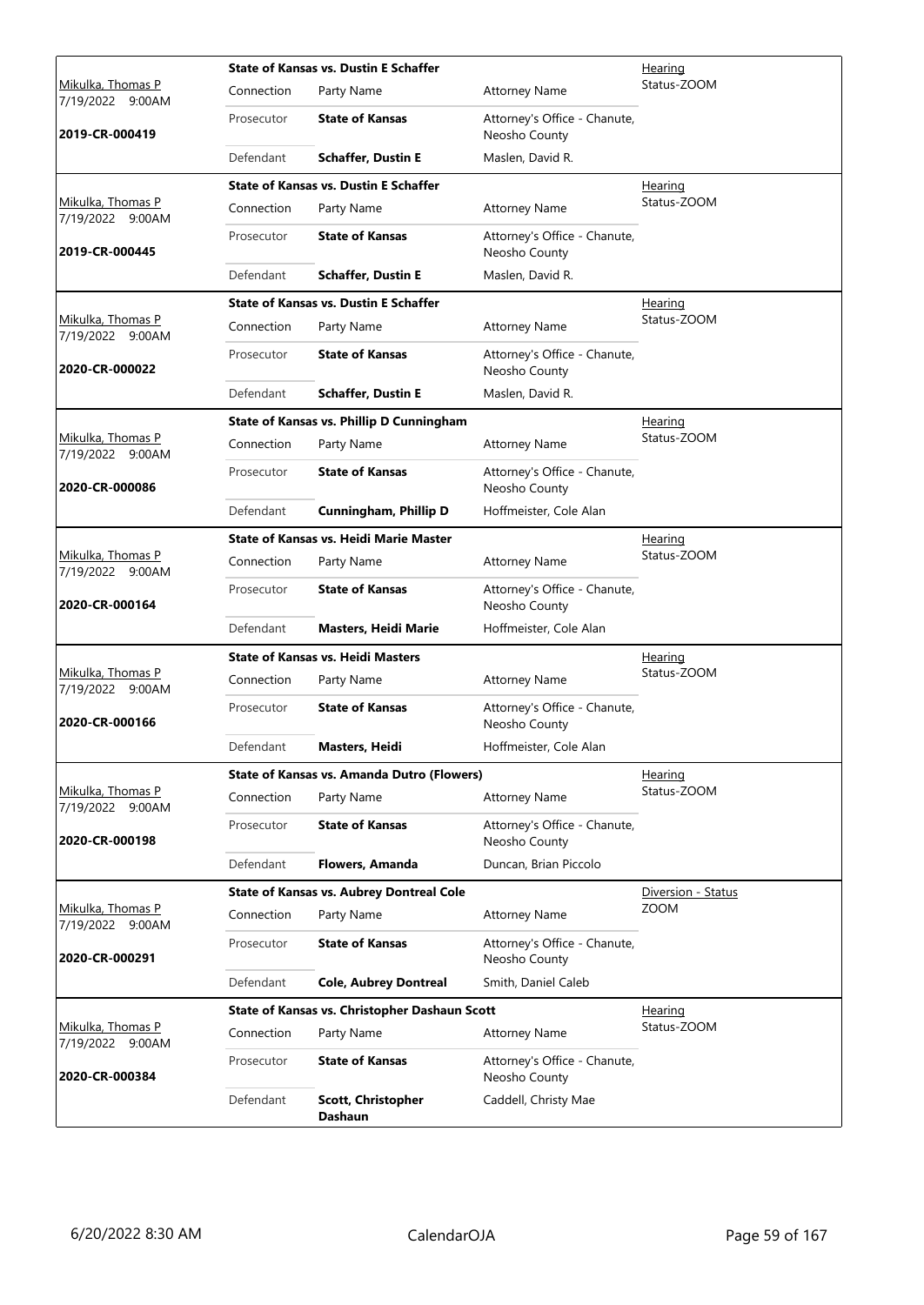|                                              |                      | <b>State of Kansas vs. Amanda Dutro (Flowers)</b> |                                               | <u>Hearing</u>           |
|----------------------------------------------|----------------------|---------------------------------------------------|-----------------------------------------------|--------------------------|
| <u>Mikulka, Thomas P</u><br>7/19/2022 9:00AM | Connection           | Party Name                                        | <b>Attorney Name</b>                          | Status-ZOOM              |
| 2020-CR-000385                               | Prosecutor           | <b>State of Kansas</b>                            | Attorney's Office - Chanute,<br>Neosho County |                          |
|                                              | Defendant            | Flowers, Amanda                                   | Duncan, Brian Piccolo                         |                          |
|                                              |                      | <b>State of Kansas vs. Dustin E Schaffer</b>      |                                               | <b>Hearing</b>           |
| Mikulka, Thomas P<br>7/19/2022 9:00AM        | Connection           | Party Name                                        | <b>Attorney Name</b>                          | Status-ZOOM              |
| 2020-CR-000394                               | Prosecutor           | <b>State of Kansas</b>                            | Attorney's Office - Chanute,<br>Neosho County |                          |
|                                              | Defendant            | <b>Schaffer, Dustin E</b>                         | Maslen, David R.                              |                          |
|                                              | Public<br>Defender   | <b>Public Defender, SEK</b>                       |                                               |                          |
|                                              |                      | <b>State of Kansas vs. Kelly Standley</b>         |                                               | Hearing                  |
| Mikulka, Thomas P<br>7/19/2022 9:00AM        | Connection           | Party Name                                        | <b>Attorney Name</b>                          | Status-ZOOM              |
| 2020-CR-000415                               | Prosecutor           | <b>State of Kansas</b>                            | Attorney's Office - Chanute,<br>Neosho County |                          |
|                                              | Defendant            | <b>Standley, Kelly</b>                            |                                               |                          |
|                                              |                      | <b>State of Kansas vs. Lori Gregory</b>           |                                               | <u>Hearing</u>           |
| Mikulka, Thomas P<br>7/19/2022 9:00AM        | Connection           | Party Name                                        | <b>Attorney Name</b>                          | Status-ZOOM              |
| NOC-2020-CR-000478                           | Prosecutor           | <b>State of Kansas</b>                            | Attorney's Office - Chanute,<br>Neosho County |                          |
|                                              | Defendant            | Gregory, Lori                                     |                                               |                          |
|                                              |                      | <b>State of Kansas vs. Christina R Peacock</b>    |                                               | Hearing                  |
| Mikulka, Thomas P<br>7/19/2022 9:00AM        | Connection           | Party Name                                        | <b>Attorney Name</b>                          | Pay or Appear-ZOOM       |
| NOC-2020-CR-000496                           | Prosecutor           | <b>State of Kansas</b>                            | Attorney's Office - Chanute,<br>Neosho County |                          |
|                                              | Defendant            | Peacock, Christina R                              | Jones, Seth Austin                            |                          |
|                                              |                      | In the Matter of Ashten Brian Beerbower           |                                               | Hearing                  |
| Mikulka, Thomas P<br>7/19/2022<br>9:00AM     | Connection           | Party Name                                        | <b>Attorney Name</b>                          | Status-ZOOM              |
| NOC-2020-JV-000037                           | Prosecutor           | <b>State of Kansas</b>                            | Attorney's Office - Chanute<br>Neosho County  |                          |
|                                              | Juvenile<br>Offender | Beerbower, Ashten Brian                           | Jones, Seth Austin                            |                          |
|                                              |                      | <b>State of Kansas vs. Keenan Deshaun Smith</b>   |                                               | Diversion - Revocation   |
| Mikulka, Thomas P<br>7/19/2022 9:00AM        | Connection           | Party Name                                        | <b>Attorney Name</b>                          |                          |
| NOC-2021-CR-000065                           | Prosecutor           | <b>State of Kansas</b>                            | Attorney's Office - Chanute,<br>Neosho County |                          |
|                                              | Defendant            | Smith, Keenan Deshaun                             |                                               |                          |
|                                              |                      | <b>State of Kansas vs. Zachary Scott Cruse</b>    |                                               | <b>Status Conference</b> |
| Mikulka, Thomas P<br>7/19/2022 9:00AM        | Connection           | Party Name                                        | <b>Attorney Name</b>                          | <b>ZOOM</b>              |
| NOC-2021-CR-000097                           | Prosecutor           | <b>State of Kansas</b>                            | Attorney's Office - Chanute,<br>Neosho County |                          |
|                                              | Defendant            | <b>Cruse, Zachary Scott</b>                       | Jones, Seth Austin                            |                          |
|                                              |                      | <b>State of Kansas vs. Dustin E Schaffer</b>      |                                               | <u>Hearing</u>           |
| Mikulka, Thomas P<br>7/19/2022 9:00AM        | Connection           | Party Name                                        | <b>Attorney Name</b>                          | Status-ZOOM              |
| NOC-2021-CR-000146                           | Prosecutor           | <b>State of Kansas</b>                            | Attorney's Office - Chanute,<br>Neosho County |                          |
|                                              | Defendant            | <b>Schaffer, Dustin E</b>                         | Maslen, David R.                              |                          |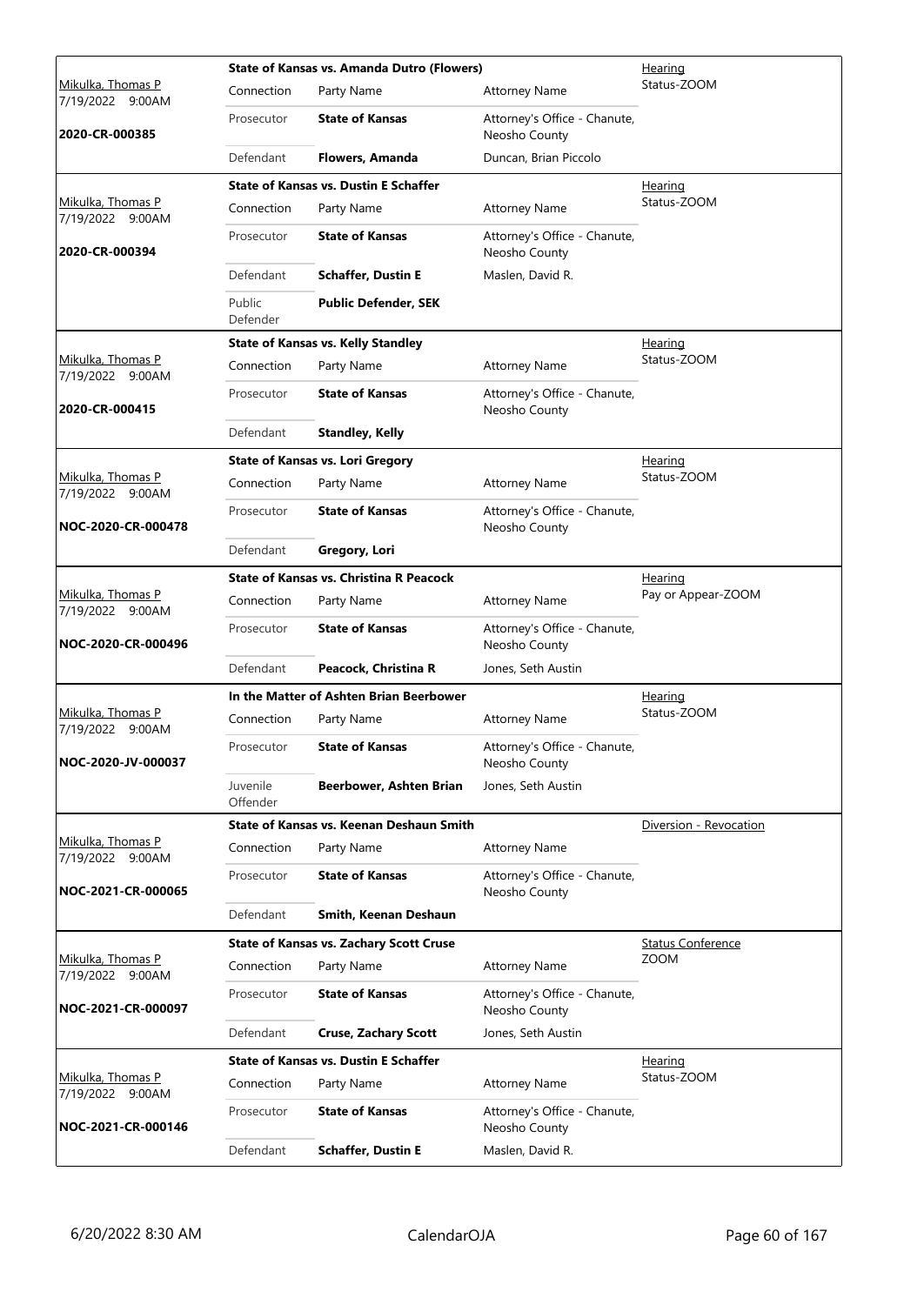|                                              |                      | State of Kansas vs. Amanda Lynn Flowers         |                                               | <u>Hearing</u>           |  |  |
|----------------------------------------------|----------------------|-------------------------------------------------|-----------------------------------------------|--------------------------|--|--|
| <u>Mikulka, Thomas P</u><br>7/19/2022 9:00AM | Connection           | Party Name                                      | <b>Attorney Name</b>                          | Status-ZOOM              |  |  |
| NOC-2021-CR-000157                           | Prosecutor           | <b>State of Kansas</b>                          | Attorney's Office - Chanute,<br>Neosho County |                          |  |  |
|                                              | Defendant            | Flowers, Amanda Lynn                            | Duncan, Brian Piccolo                         |                          |  |  |
|                                              |                      | <b>State of Kansas vs. Lori Gregory</b>         |                                               | Hearing                  |  |  |
| Mikulka, Thomas P<br>7/19/2022 9:00AM        | Connection           | Party Name                                      | <b>Attorney Name</b>                          | Status-ZOOM              |  |  |
| NOC-2021-CR-000261                           | Prosecutor           | <b>State of Kansas</b>                          | Attorney's Office - Chanute,<br>Neosho County |                          |  |  |
|                                              | Defendant            | Gregory, Lori                                   |                                               |                          |  |  |
|                                              |                      | State of Kansas vs. Lori J. Gregory             |                                               | <u>Hearing</u>           |  |  |
| Mikulka, Thomas P<br>7/19/2022 9:00AM        | Connection           | Party Name                                      | <b>Attorney Name</b>                          | Status-ZOOM              |  |  |
| NOC-2021-CR-000297                           | Prosecutor           | <b>State of Kansas</b>                          | Attorney's Office - Chanute,<br>Neosho County |                          |  |  |
|                                              | Defendant            | Gregory, Lori J.                                |                                               |                          |  |  |
|                                              |                      | State of Kansas vs. Collin W Hutson             |                                               | Hearing                  |  |  |
| <u>Mikulka, Thomas P</u><br>7/19/2022 9:00AM | Connection           | Party Name                                      | <b>Attorney Name</b>                          | Status-ZOOM              |  |  |
| NOC-2021-CR-000375                           | Prosecutor           | <b>State of Kansas</b>                          | Attorney's Office - Chanute,<br>Neosho County |                          |  |  |
|                                              | Defendant            | Hutson, Collin W                                | Schowengerdt, Daniel J.                       |                          |  |  |
|                                              |                      | <b>State of Kansas vs. Ashlie L Akers</b>       |                                               | Hearing                  |  |  |
| Mikulka, Thomas P<br>7/19/2022 9:00AM        | Connection           | Party Name                                      | <b>Attorney Name</b>                          | Status-ZOOM              |  |  |
| NOC-2021-CR-000385                           | Prosecutor           | <b>State of Kansas</b>                          | Attorney's Office - Chanute,<br>Neosho County |                          |  |  |
|                                              | Defendant            | Akers, Ashlie L                                 | Duncan, Brian Piccolo                         |                          |  |  |
|                                              |                      | <b>State of Kansas vs. Derick James Wallace</b> |                                               | <b>Status Conference</b> |  |  |
| Mikulka, Thomas P<br>7/19/2022 9:00AM        | Connection           | Party Name                                      | <b>Attorney Name</b>                          | <b>ZOOM</b>              |  |  |
| NOC-2021-CR-000400                           | Prosecutor           | <b>State of Kansas</b>                          | Attorney's Office - Chanute,<br>Neosho County |                          |  |  |
|                                              | Defendant            | Wallace, Derick James                           | Jones, Seth Austin                            |                          |  |  |
|                                              |                      | <b>State of Kansas vs. Ashlie Lynn Akers</b>    |                                               | Hearing                  |  |  |
| Mikulka, Thomas P<br>7/19/2022 9:00AM        | Connection           | Party Name                                      | <b>Attorney Name</b>                          | Status-ZOOM              |  |  |
| NOC-2021-CR-000508                           | Prosecutor           | <b>State of Kansas</b>                          | Attorney's Office - Chanute,<br>Neosho County |                          |  |  |
|                                              | Defendant            | Akers, Ashlie Lynn                              | Duncan, Brian Piccolo                         |                          |  |  |
|                                              |                      | In the Matter of Andrew Travis Miller           |                                               | Hearing                  |  |  |
| Mikulka, Thomas P<br>7/19/2022 9:00AM        | Connection           | Party Name                                      | <b>Attorney Name</b>                          | Status-ZOOM              |  |  |
| NOC-2021-JV-000008                           | Prosecutor           | <b>State of Kansas</b>                          | Attorney's Office - Chanute,<br>Neosho County |                          |  |  |
|                                              | Juvenile<br>Offender | <b>Miller, Andrew Travis</b>                    | Schowengerdt, Daniel J.                       |                          |  |  |
|                                              |                      | State of Kansas vs. Lori J. Gregory             |                                               | Hearing                  |  |  |
| Mikulka, Thomas P<br>7/19/2022 9:00AM        | Connection           | Party Name                                      | <b>Attorney Name</b>                          | Status-ZOOM              |  |  |
| NOC-2022-CR-000016                           | Prosecutor           | <b>State of Kansas</b>                          | Attorney's Office - Chanute,<br>Neosho County |                          |  |  |
|                                              | Defendant            | Gregory, Lori J.                                | Duncan, Brian Piccolo                         |                          |  |  |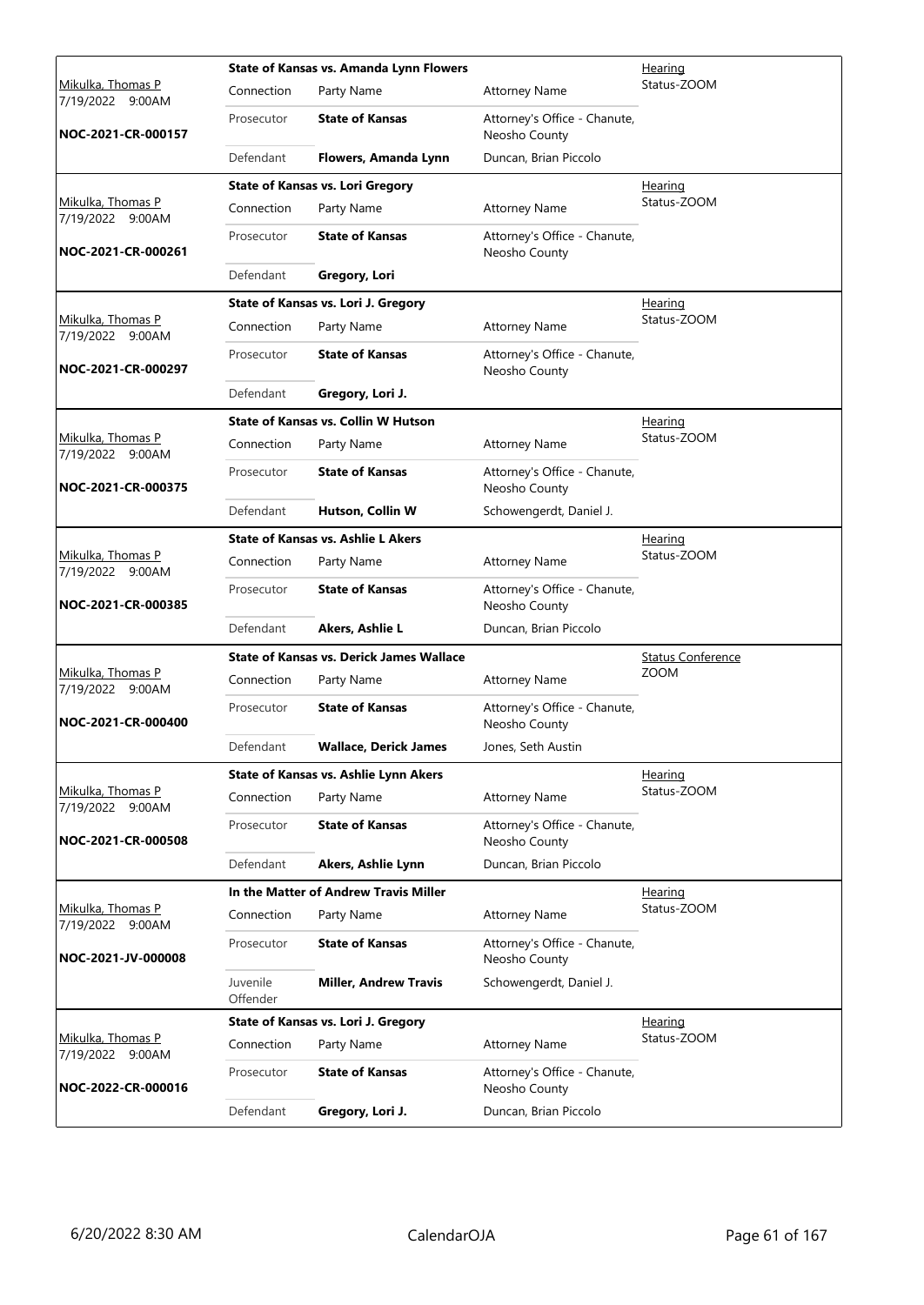|                                          |            | <b>State of Kansas vs. Cody Trester</b>    |                                               | <b>First Appearance</b>   |
|------------------------------------------|------------|--------------------------------------------|-----------------------------------------------|---------------------------|
| Mikulka, Thomas P<br>7/19/2022<br>9:00AM | Connection | Party Name                                 | <b>Attorney Name</b>                          | <b>ZOOM</b>               |
| NOC-2022-CR-000085                       | Prosecutor | <b>State of Kansas</b>                     | Attorney's Office - Chanute,<br>Neosho County |                           |
|                                          | Defendant  | <b>Trester, Cody</b>                       |                                               |                           |
|                                          |            | <b>State of Kansas vs. Trevis Mayfield</b> |                                               | <b>First Appearance</b>   |
| Mikulka, Thomas P<br>7/19/2022 9:00AM    | Connection | Party Name                                 | <b>Attorney Name</b>                          | <b>ZOOM</b>               |
| NOC-2022-CR-000088                       | Prosecutor | <b>State of Kansas</b>                     | Attorney's Office - Chanute,<br>Neosho County |                           |
|                                          | Defendant  | <b>Mayfield, Trevis</b>                    |                                               |                           |
|                                          |            | State of Kansas vs. Ashlie Lynn Akers      |                                               | Hearing                   |
| Mikulka, Thomas P<br>7/19/2022 9:00AM    | Connection | Party Name                                 | <b>Attorney Name</b>                          | Status-ZOOM               |
| NOC-2022-CR-000095                       | Prosecutor | <b>State of Kansas</b>                     | Attorney's Office - Chanute,<br>Neosho County |                           |
|                                          | Defendant  | Akers, Ashlie Lynn                         | Duncan, Brian Piccolo                         |                           |
|                                          |            | <b>State of Kansas vs. Bill Johnson</b>    |                                               | Bond - Appearance         |
| Mikulka, Thomas P<br>7/19/2022 9:30AM    | Connection | Party Name                                 | <b>Attorney Name</b>                          | Via Zoom                  |
|                                          | Prosecutor | <b>State of Kansas</b>                     | Mc Vay, Kendall Moran                         |                           |
| 2015-CR-000024                           | Defendant  | Johnson, Bill                              | Duncan, Brian Piccolo                         |                           |
|                                          |            | State of Kansas vs. Kasey Jolene Mitchell  |                                               | Hearing                   |
| Mikulka, Thomas P<br>7/19/2022 9:30AM    | Connection | Party Name                                 | <b>Attorney Name</b>                          | Journal Entry-Status-ZOOM |
| 2018-CR-000510                           | Prosecutor | <b>State of Kansas</b>                     | Attorney's Office - Chanute,<br>Neosho County |                           |
|                                          | Defendant  | <b>Mitchell, Kasey Jolene</b>              | Griebat, Jeb Cameron                          |                           |
|                                          |            | <b>State of Kansas vs. Travis S Burris</b> |                                               | Probation - Violation     |
| Mikulka, Thomas P<br>7/19/2022 9:30AM    | Connection | Party Name                                 | <b>Attorney Name</b>                          |                           |
| 2019-CR-000099                           | Prosecutor | <b>State of Kansas</b>                     | Attorney's Office - Chanute,<br>Neosho County |                           |
|                                          | Defendant  | <b>Burris, Travis S</b>                    | Duncan, Brian Piccolo                         |                           |
|                                          |            | <b>State of Kansas vs. Taylor Jenkins</b>  |                                               | Diversion - Revocation    |
| Mikulka, Thomas P<br>7/19/2022 9:30AM    | Connection | Party Name                                 | <b>Attorney Name</b>                          |                           |
| 2019-CR-000415                           | Prosecutor | <b>State of Kansas</b>                     | Attorney's Office - Chanute,<br>Neosho County |                           |
|                                          | Defendant  | Jenkins, Taylor                            | Witt, Jay Dee                                 |                           |
|                                          |            | State of Kansas vs. Ethan Jay Peck         |                                               | <b>Status Conference</b>  |
| Rogers, David<br>7/19/2022 9:30AM        | Connection | Party Name                                 | <b>Attorney Name</b>                          | in person                 |
| Main Courtroom<br>2019-CR-000472         | Prosecutor | <b>State of Kansas</b>                     | Attorney's Office - Chanute,<br>Neosho County |                           |
|                                          | Defendant  | Peck, Ethan Jay                            | Battitori, Edward Joseph                      |                           |
|                                          |            | <b>State of Kansas vs. Lonnie Bevill</b>   |                                               | <b>Status Conference</b>  |
| Mikulka, Thomas P<br>7/19/2022 9:30AM    | Connection | Party Name                                 | <b>Attorney Name</b>                          | <b>ZOOM</b>               |
| 2020-CR-000113                           | Prosecutor | <b>State of Kansas</b>                     | Attorney's Office - Chanute,<br>Neosho County |                           |
|                                          | Defendant  | <b>Bevill, Lonnie</b>                      | Griebat, Jeb Cameron                          |                           |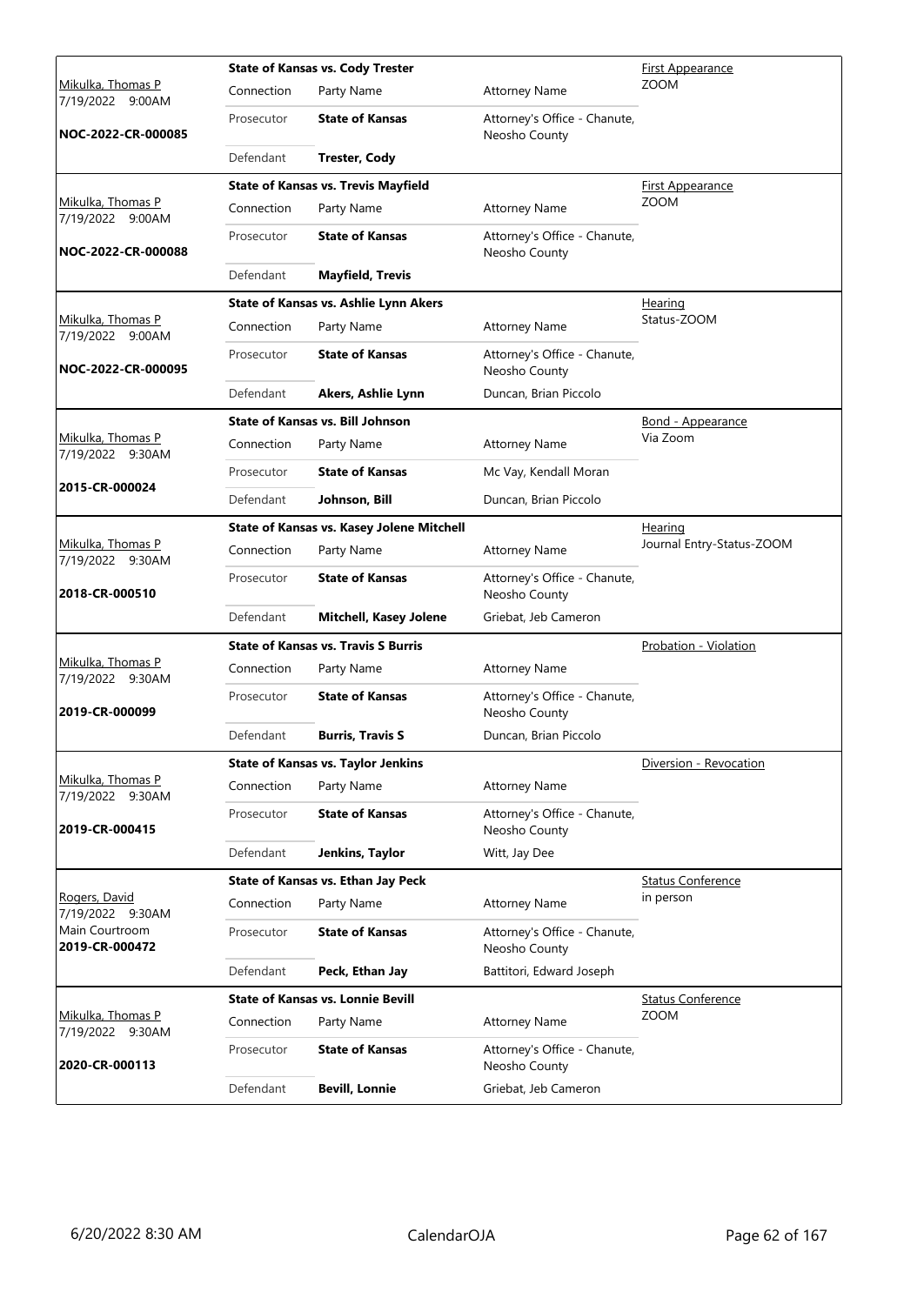|                                       |                    | <b>State of Kansas vs. Casey Clines</b>        |                                               | Diversion - Revocation   |
|---------------------------------------|--------------------|------------------------------------------------|-----------------------------------------------|--------------------------|
| Mikulka, Thomas P<br>7/19/2022 9:30AM | Connection         | Party Name                                     | <b>Attorney Name</b>                          |                          |
| 2020-CR-000159                        | Prosecutor         | <b>State of Kansas</b>                         | Attorney's Office - Chanute,<br>Neosho County |                          |
|                                       | Defendant          | <b>Clines, Casey</b>                           | Smith, Daniel Caleb                           |                          |
|                                       |                    | State of Kansas vs. Ethan Jay Peck             |                                               | <b>Status Conference</b> |
| Rogers, David<br>7/19/2022 9:30AM     | Connection         | Party Name                                     | <b>Attorney Name</b>                          | in person                |
| Main Courtroom<br>2020-CR-000188      | Prosecutor         | <b>State of Kansas</b>                         | Attorney's Office - Chanute,<br>Neosho County |                          |
|                                       | Defendant          | Peck, Ethan Jay                                | Battitori, Edward Joseph                      |                          |
|                                       |                    | <b>State of Kansas vs. Kyle Edward Dickens</b> |                                               | Diversion - Status       |
| Mikulka, Thomas P<br>7/19/2022 9:30AM | Connection         | Party Name                                     | <b>Attorney Name</b>                          | <b>ZOOM</b>              |
| 2020-CR-000225                        | Prosecutor         | <b>State of Kansas</b>                         | Attorney's Office - Chanute,<br>Neosho County |                          |
|                                       | Defendant          | Dickens, Kyle Edward                           | Griebat, Jeb Cameron                          |                          |
|                                       |                    | State of Kansas vs. Myles Fletcher Lienard     |                                               | Diversion - Revocation   |
| Mikulka, Thomas P<br>7/19/2022 9:30AM | Connection         | Party Name                                     | <b>Attorney Name</b>                          |                          |
| 2020-CR-000242                        | Prosecutor         | <b>State of Kansas</b>                         | Attorney's Office - Chanute,<br>Neosho County |                          |
|                                       | Defendant          | Lienard, Myles Fletcher                        | Griebat, Jeb Cameron                          |                          |
|                                       |                    | <b>State of Kansas vs. Jon D Bower</b>         |                                               | Diversion - Status       |
| Mikulka, Thomas P<br>7/19/2022 9:30AM | Connection         | Party Name                                     | <b>Attorney Name</b>                          | <b>ZOOM</b>              |
| 2020-CR-000372                        | Prosecutor         | <b>State of Kansas</b>                         | Attorney's Office - Chanute,<br>Neosho County |                          |
|                                       | Defendant          | Bower, Jon D                                   | Griebat, Jeb Cameron                          |                          |
|                                       |                    | State of Kansas vs. Ethan Jay Peck             |                                               | <b>Status Conference</b> |
| Rogers, David<br>7/19/2022 9:30AM     | Connection         | Party Name                                     | <b>Attorney Name</b>                          | in person                |
| Main Courtroom<br>2020-CR-000406      | Prosecutor         | <b>State of Kansas</b>                         | Attorney's Office - Chanute,<br>Neosho County |                          |
|                                       | Defendant          | Peck. Ethan Jav                                | Battitori, Edward Joseph                      |                          |
|                                       | Public<br>Defender | Witt, Jay Dee                                  |                                               |                          |
|                                       |                    | <b>State of Kansas vs. Tallon C Edwards</b>    |                                               | Diversion - Revocation   |
| Mikulka, Thomas P<br>7/19/2022 9:30AM | Connection         | Party Name                                     | <b>Attorney Name</b>                          |                          |
| NOC-2020-CR-000453                    | Prosecutor         | <b>State of Kansas</b>                         | Attorney's Office - Chanute,<br>Neosho County |                          |
|                                       | Defendant          | <b>Edwards, Tallon C</b>                       |                                               |                          |
|                                       |                    | State of Kansas vs. Ethan Jay Peck             |                                               | <b>Status Conference</b> |
| Rogers, David<br>7/19/2022 9:30AM     | Connection         | Party Name                                     | <b>Attorney Name</b>                          | in person                |
| Main Courtroom<br>NOC-2020-CR-000488  | Prosecutor         | <b>State of Kansas</b>                         | Attorney's Office - Chanute,<br>Neosho County |                          |
|                                       | Defendant          | Peck, Ethan Jay                                | Battitori, Edward Joseph                      |                          |
|                                       |                    |                                                |                                               |                          |
|                                       | Public<br>Defender | Witt, Jay Dee                                  |                                               |                          |
|                                       |                    | <b>State of Kansas vs. Adonnis Hines</b>       |                                               | Diversion - Status       |
| Mikulka, Thomas P<br>7/19/2022 9:30AM | Connection         | Party Name                                     | <b>Attorney Name</b>                          | <b>ZOOM</b>              |
| NOC-2020-CR-000490                    | Prosecutor         | <b>State of Kansas</b>                         | Attorney's Office - Chanute,<br>Neosho County |                          |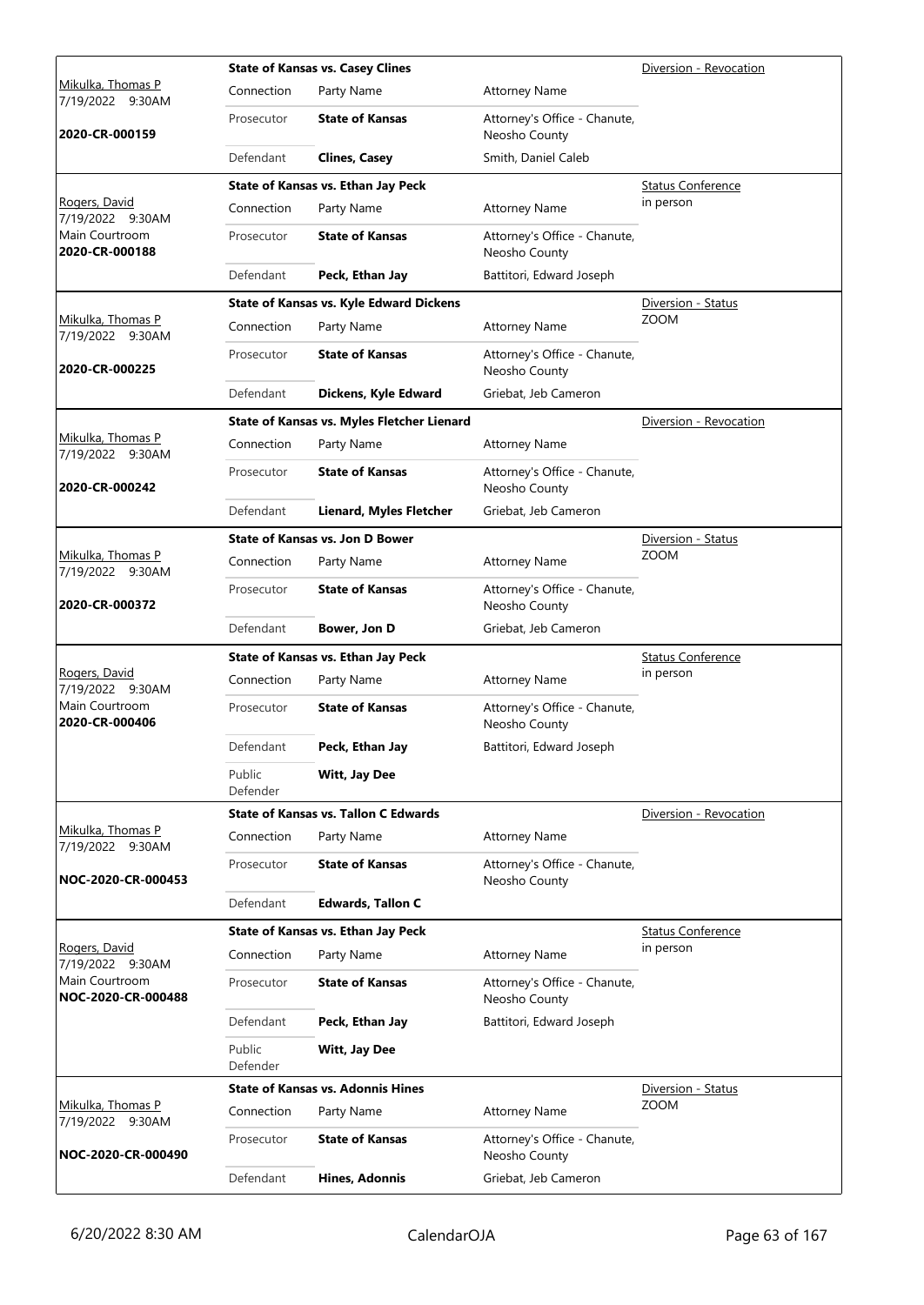|                                       |                    | State of Kansas vs. Keegan Miller-Page           |                                               | Diversion - Revocation    |
|---------------------------------------|--------------------|--------------------------------------------------|-----------------------------------------------|---------------------------|
| Mikulka, Thomas P<br>7/19/2022 9:30AM | Connection         | Party Name                                       | <b>Attorney Name</b>                          |                           |
| NOC-2020-CR-000503                    | Prosecutor         | <b>State of Kansas</b>                           | Attorney's Office - Chanute,<br>Neosho County |                           |
|                                       | Defendant          | Miller-Page, Keegan                              | Smith, Daniel Caleb                           |                           |
|                                       |                    | State of Kansas vs. Ethan Jay Peck               |                                               | <b>Status Conference</b>  |
| Rogers, David<br>7/19/2022 9:30AM     | Connection         | Party Name                                       | <b>Attorney Name</b>                          | in person                 |
| Main Courtroom<br>NOC-2021-CR-000003  | Prosecutor         | <b>State of Kansas</b>                           | Attorney's Office - Chanute,<br>Neosho County |                           |
|                                       | Defendant          | Peck, Ethan Jay                                  | Battitori, Edward Joseph                      |                           |
|                                       | Public<br>Defender | Witt, Jay Dee                                    |                                               |                           |
|                                       |                    | <b>State of Kansas vs. Ethan Peck</b>            |                                               | <b>Status Conference</b>  |
| Rogers, David<br>7/19/2022 9:30AM     | Connection         | Party Name                                       | <b>Attorney Name</b>                          | in person                 |
| Main Courtroom<br>NOC-2021-CR-000008  | Prosecutor         | <b>State of Kansas</b>                           | Attorney's Office - Chanute,<br>Neosho County |                           |
|                                       | Defendant          | Peck, Ethan                                      | Battitori, Edward Joseph                      |                           |
|                                       |                    | State of Kansas vs. Jesse Dwain Zimmerman        |                                               | Diversion - Status        |
| Mikulka, Thomas P<br>7/19/2022 9:30AM | Connection         | Party Name                                       | <b>Attorney Name</b>                          | <b>ZOOM</b>               |
| NOC-2021-CR-000105                    | Prosecutor         | <b>State of Kansas</b>                           | Attorney's Office - Chanute,<br>Neosho County |                           |
|                                       | Defendant          | Zimmerman, Jesse Dwain                           | Griebat, Jeb Cameron                          |                           |
|                                       |                    | <b>State of Kansas vs. Jesse Dwain Zimmerman</b> |                                               | Diversion - Status        |
| Mikulka, Thomas P<br>7/19/2022 9:30AM | Connection         | Party Name                                       | <b>Attorney Name</b>                          | <b>ZOOM</b>               |
| NOC-2021-CR-000137                    | Prosecutor         | <b>State of Kansas</b>                           | Attorney's Office - Chanute,<br>Neosho County |                           |
|                                       | Defendant          | Zimmerman, Jesse Dwain                           | Griebat, Jeb Cameron                          |                           |
|                                       |                    | <b>State of Kansas vs. Ruth Hawkinson</b>        |                                               | Diversion - Status        |
| Mikulka, Thomas P<br>7/19/2022 9:30AM | Connection         | Party Name                                       | <b>Attorney Name</b>                          | <b>ZOOM</b>               |
| NOC-2021-CR-000208                    | Prosecutor         | <b>State of Kansas</b>                           | Attorney's Office - Chanute,<br>Neosho County |                           |
|                                       | Defendant          | Hawkinson, Ruth                                  | Griebat, Jeb Cameron                          |                           |
|                                       |                    | State of Kansas vs. Kasey Jolene Mitchell        |                                               | <b>Hearing</b>            |
| Mikulka, Thomas P<br>7/19/2022 9:30AM | Connection         | Party Name                                       | <b>Attorney Name</b>                          | Journal Entry-Status-ZOOM |
| NOC-2021-CR-000228                    | Prosecutor         | <b>State of Kansas</b>                           | Attorney's Office - Chanute,<br>Neosho County |                           |
|                                       | Defendant          | <b>Mitchell, Kasey Jolene</b>                    | Griebat, Jeb Cameron                          |                           |
|                                       |                    | <b>State of Kansas vs. Cheyenne Marie Patton</b> |                                               | Hearing                   |
| Mikulka, Thomas P<br>7/19/2022 9:30AM | Connection         | Party Name                                       | <b>Attorney Name</b>                          | Status-ZOOM               |
| NOC-2021-CR-000248                    | Prosecutor         | <b>State of Kansas</b>                           | Attorney's Office - Chanute,<br>Neosho County |                           |
|                                       | Defendant          | <b>Patton, Cheyenne Marie</b>                    | Smith, Daniel Caleb                           |                           |
|                                       |                    | State of Kansas vs. Stacey Lynn Graham           |                                               | <u>Hearing</u>            |
| Mikulka, Thomas P<br>7/19/2022 9:30AM | Connection         | Party Name                                       | <b>Attorney Name</b>                          | Status-ZOOM               |
| NOC-2021-CR-000260                    | Prosecutor         | <b>State of Kansas</b>                           | Attorney's Office - Chanute,<br>Neosho County |                           |
|                                       | Defendant          | Graham, Stacey Lynn                              | Duncan, Brian Piccolo                         |                           |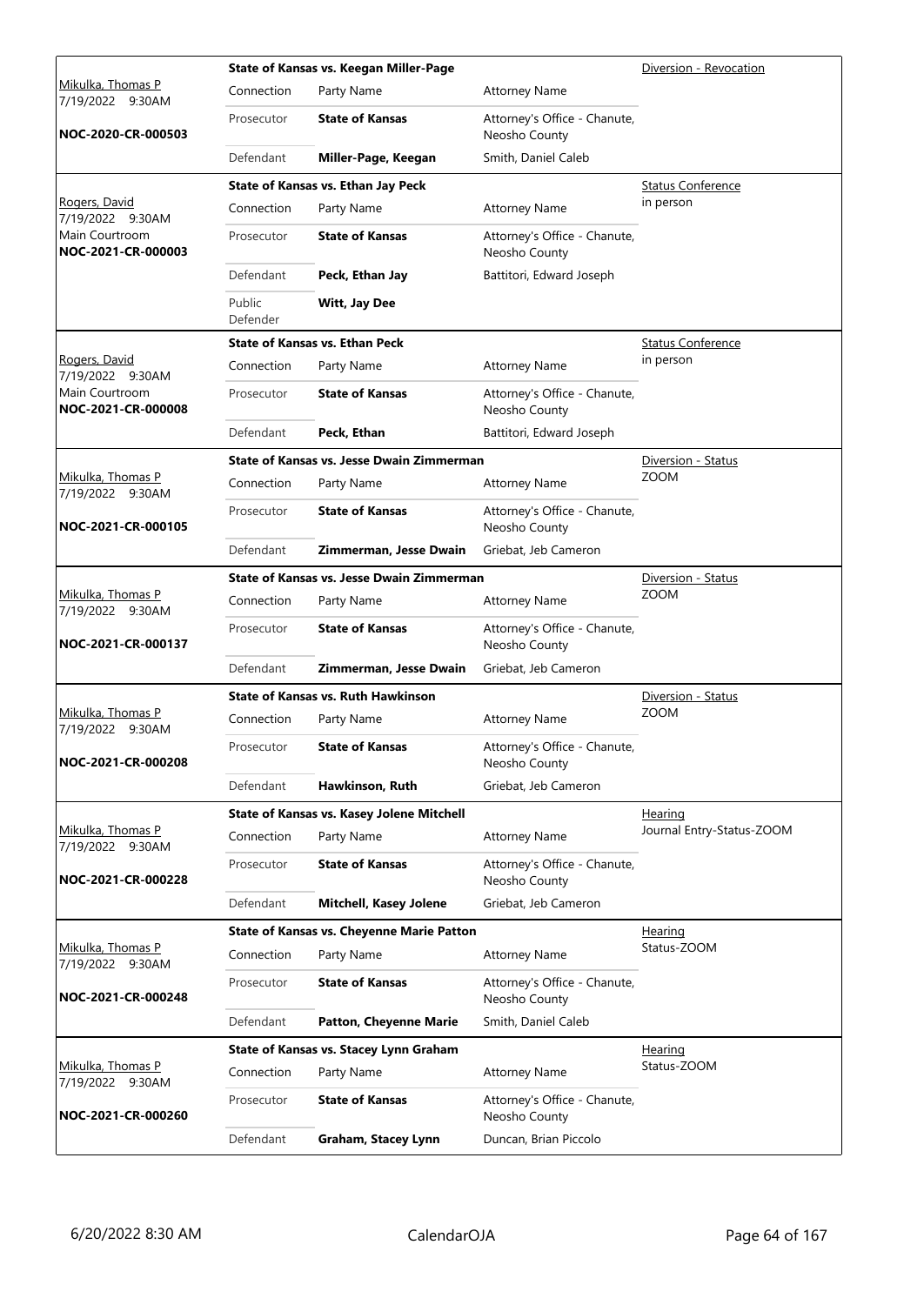|                                              |                    | State of Kansas vs. Ace N. Hawley                  |                                               | Diversion - Status       |  |  |
|----------------------------------------------|--------------------|----------------------------------------------------|-----------------------------------------------|--------------------------|--|--|
| <u>Mikulka, Thomas P</u><br>7/19/2022 9:30AM | Connection         | Party Name                                         | <b>Attorney Name</b>                          | <b>ZOOM</b>              |  |  |
| NOC-2021-CR-000274                           | Prosecutor         | <b>State of Kansas</b>                             | Attorney's Office - Chanute,<br>Neosho County |                          |  |  |
|                                              | Defendant          | Hawley, Ace N.                                     | Griebat, Jeb Cameron                          |                          |  |  |
|                                              |                    | <b>State of Kansas vs. Mathew Dillon Matlock</b>   |                                               | <u>Hearing</u>           |  |  |
| Mikulka, Thomas P<br>7/19/2022 9:30AM        | Connection         | Party Name                                         | <b>Attorney Name</b>                          | Status-ZOOM              |  |  |
| NOC-2021-CR-000293                           | Prosecutor         | <b>State of Kansas</b>                             | Attorney's Office - Chanute,<br>Neosho County |                          |  |  |
|                                              | Defendant          | <b>Matlock, Mathew Dillon</b>                      | Griebat, Jeb Cameron                          |                          |  |  |
|                                              |                    | <b>State of Kansas vs. Emma Pruiksma</b>           |                                               | <b>Status Conference</b> |  |  |
| Mikulka, Thomas P<br>7/19/2022 9:30AM        | Connection         | Party Name                                         | <b>Attorney Name</b>                          | <b>ZOOM</b>              |  |  |
| NOC-2021-CR-000422                           | Prosecutor         | <b>State of Kansas</b>                             | Attorney's Office - Chanute,<br>Neosho County |                          |  |  |
|                                              | Defendant          | Pruiksma, Emma                                     | Griebat, Jeb Cameron                          |                          |  |  |
|                                              |                    | <b>State of Kansas vs. Mathew Dillon Matlock</b>   |                                               | Hearing                  |  |  |
| Mikulka, Thomas P<br>7/19/2022 9:30AM        | Connection         | Party Name                                         | <b>Attorney Name</b>                          | Status-ZOOM              |  |  |
| NOC-2021-CR-000458                           | Prosecutor         | <b>State of Kansas</b>                             | Attorney's Office - Chanute,<br>Neosho County |                          |  |  |
|                                              | Defendant          | <b>Matlock, Mathew Dillon</b>                      | Griebat, Jeb Cameron                          |                          |  |  |
|                                              |                    | <b>State of Kansas vs. Cheyenne Marie Patton</b>   |                                               | Hearing                  |  |  |
| Mikulka, Thomas P<br>7/19/2022 9:30AM        | Connection         | Party Name                                         | <b>Attorney Name</b>                          | Status-ZOOM              |  |  |
| NOC-2022-CR-000023                           | Prosecutor         | <b>State of Kansas</b>                             | Attorney's Office - Chanute,<br>Neosho County |                          |  |  |
|                                              | Defendant          | <b>Patton, Cheyenne Marie</b>                      | Smith, Daniel Caleb                           |                          |  |  |
|                                              |                    | <b>State of Kansas vs. Dillon Matthew Linnebur</b> |                                               | <u>Hearing</u>           |  |  |
| Mikulka, Thomas P<br>7/19/2022 10:30AM       | Connection         | Party Name                                         | <b>Attorney Name</b>                          | Status-ZOOM              |  |  |
| 2018-CR-000374                               | Prosecutor         | <b>State of Kansas</b>                             | Attorney's Office - Chanute,<br>Neosho County |                          |  |  |
|                                              | Defendant          | LINNEBUR, DILLON<br><b>MATTHEW</b>                 | Staker, Steven Charles                        |                          |  |  |
|                                              | Public<br>Defender | <b>Public Defender, SEK</b>                        |                                               |                          |  |  |
|                                              |                    | <b>State of Kansas vs. Dillon Matthew Linnebur</b> |                                               | Hearing                  |  |  |
| Mikulka, Thomas P<br>7/19/2022 10:30AM       | Connection         | Party Name                                         | <b>Attorney Name</b>                          | Status-ZOOM              |  |  |
| 2018-CR-000426                               | Prosecutor         | <b>State of Kansas</b>                             | Attorney's Office - Chanute,<br>Neosho County |                          |  |  |
|                                              | Defendant          | LINNEBUR, DILLON<br><b>MATTHEW</b>                 | Staker, Steven Charles                        |                          |  |  |
|                                              | Public<br>Defender | <b>Public Defender, SEK</b>                        |                                               |                          |  |  |
|                                              |                    | <b>State of Kansas vs. Edward Bridges</b>          |                                               | <b>Status Conference</b> |  |  |
| Mikulka, Thomas P<br>7/19/2022 10:30AM       | Connection         | Party Name                                         | <b>Attorney Name</b>                          | <b>ZOOM</b>              |  |  |
| 2019-CR-000319                               | Prosecutor         | <b>State of Kansas</b>                             | Attorney's Office - Chanute,<br>Neosho County |                          |  |  |
|                                              | Defendant          | <b>Bridges, Edward</b>                             | Campbell, James R.                            |                          |  |  |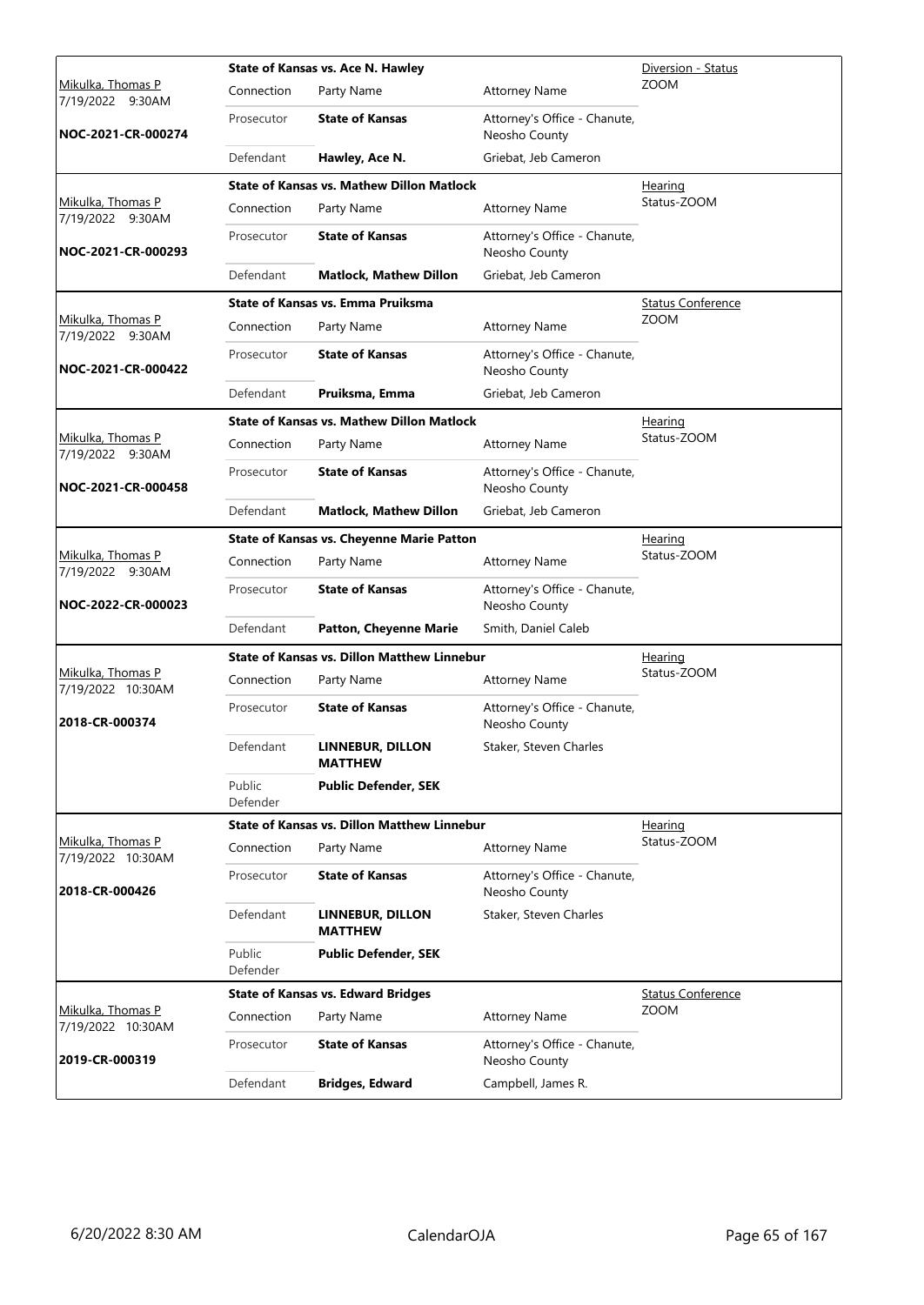|                                               |                    | <b>State of Kansas vs. Eric Michael Reep</b>     |                                               | Hearing                  |  |  |
|-----------------------------------------------|--------------------|--------------------------------------------------|-----------------------------------------------|--------------------------|--|--|
| <u>Mikulka, Thomas P</u><br>7/19/2022 10:30AM | Connection         | Party Name                                       | <b>Attorney Name</b>                          | Status-ZOOM              |  |  |
| 2020-CR-000251                                | Prosecutor         | <b>State of Kansas</b>                           | Attorney's Office - Chanute,<br>Neosho County |                          |  |  |
|                                               | Defendant          | Reep, Eric Michael                               | Staker, Steven Charles                        |                          |  |  |
|                                               | Public<br>Defender | <b>Staker, Steven Charles</b>                    |                                               |                          |  |  |
|                                               |                    | <b>State of Kansas vs. Edward Bridges</b>        |                                               | <b>Status Conference</b> |  |  |
| Mikulka, Thomas P<br>7/19/2022 10:30AM        | Connection         | Party Name                                       | <b>Attorney Name</b>                          | <b>ZOOM</b>              |  |  |
| 2020-CR-000405                                | Prosecutor         | <b>State of Kansas</b>                           | Attorney's Office - Chanute,<br>Neosho County |                          |  |  |
|                                               | Defendant          | <b>Bridges, Edward</b>                           | Campbell, James R.                            |                          |  |  |
|                                               |                    | <b>State of Kansas vs. Micah A Jones</b>         |                                               | <u>Hearing</u>           |  |  |
| Mikulka, Thomas P<br>7/19/2022 10:30AM        | Connection         | Party Name                                       | <b>Attorney Name</b>                          | Status-ZOOM              |  |  |
| NOC-2020-CR-000506                            | Prosecutor         | <b>State of Kansas</b>                           | Attorney's Office - Chanute,<br>Neosho County |                          |  |  |
|                                               | Defendant          | Jones, Micah A                                   | Staker, Steven Charles                        |                          |  |  |
|                                               | Public<br>Defender | <b>Public Defender, SEK</b>                      |                                               |                          |  |  |
|                                               |                    | State of Kansas vs. Edgar David Anaya-Alvarez    |                                               | Hearing                  |  |  |
| Mikulka, Thomas P<br>7/19/2022 10:30AM        | Connection         | Party Name                                       | <b>Attorney Name</b>                          | <b>ZOOM</b>              |  |  |
| NOC-2021-CR-000108                            | Prosecutor         | <b>State of Kansas</b>                           | Attorney's Office - Chanute,<br>Neosho County |                          |  |  |
|                                               | Defendant          | Anaya-Alvarez, Edgar<br>David                    | Loomis, Dakota Thompson                       |                          |  |  |
|                                               |                    | State of Kansas vs. Edgar David Anaya-Alvarez    |                                               | <b>Hearing</b>           |  |  |
| Mikulka, Thomas P<br>7/19/2022 10:30AM        | Connection         | Party Name                                       | <b>Attorney Name</b>                          | <b>ZOOM</b>              |  |  |
| NOC-2021-CR-000134                            | Prosecutor         | <b>State of Kansas</b>                           | Attorney's Office - Chanute,<br>Neosho County |                          |  |  |
|                                               | Defendant          | Anaya-Alvarez, Edgar<br>David                    | Loomis, Dakota Thompson                       |                          |  |  |
|                                               |                    | State of Kansas vs. Stephen L. Koder             |                                               | <b>Status Conference</b> |  |  |
| Mikulka, Thomas P<br>7/19/2022 10:30AM        | Connection         | Party Name                                       | <b>Attorney Name</b>                          | <b>ZOOM</b>              |  |  |
| NOC-2021-CR-000191                            | Prosecutor         | <b>State of Kansas</b>                           | Attorney's Office - Chanute,<br>Neosho County |                          |  |  |
|                                               | Defendant          | Koder, Stephen L.                                | Griebat, Jeb Cameron                          |                          |  |  |
|                                               |                    | State of Kansas vs. Corey Shawn William Buckner  |                                               | Diversion - Status       |  |  |
| Mikulka, Thomas P<br>7/19/2022 10:30AM        | Connection         | Party Name                                       | <b>Attorney Name</b>                          | <b>ZOOM</b>              |  |  |
| NOC-2021-CR-000199                            | Prosecutor         | <b>State of Kansas</b>                           | Attorney's Office - Chanute,<br>Neosho County |                          |  |  |
|                                               | Defendant          | <b>Buckner, Corey Shawn</b><br>William           | Chard, Jill Elaine                            |                          |  |  |
|                                               |                    | <b>State of Kansas vs. Christian Michael Lee</b> |                                               | <u>Hearing</u>           |  |  |
| Mikulka, Thomas P<br>7/19/2022 10:30AM        | Connection         | Party Name                                       | <b>Attorney Name</b>                          | Status-ZOOM              |  |  |
| NOC-2021-CR-000445                            | Prosecutor         | <b>State of Kansas</b>                           | Attorney's Office - Chanute,<br>Neosho County |                          |  |  |
|                                               | Defendant          | Lee, Christian Michael                           | Clark, David Anthony                          |                          |  |  |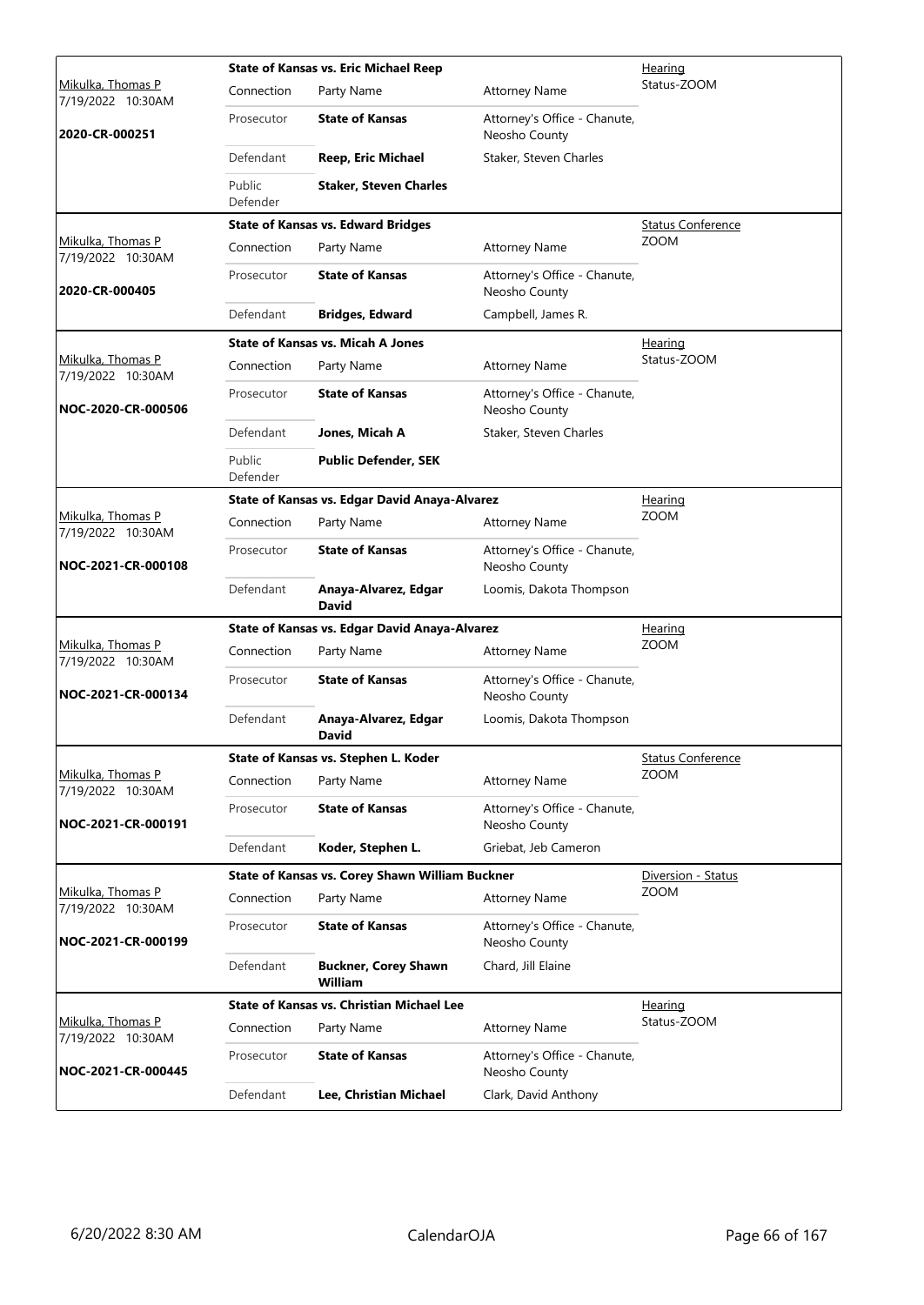|                                        |                    | <b>State of Kansas vs. Eric Michael Reep</b>      |                                               | Hearing                  |
|----------------------------------------|--------------------|---------------------------------------------------|-----------------------------------------------|--------------------------|
| Mikulka, Thomas P<br>7/19/2022 10:30AM | Connection         | Party Name                                        | <b>Attorney Name</b>                          | Status-ZOOM              |
| NOC-2021-CR-000450                     | Prosecutor         | <b>State of Kansas</b>                            | Attorney's Office - Chanute,<br>Neosho County |                          |
|                                        | Defendant          | <b>Reep, Eric Michael</b>                         | Staker, Steven Charles                        |                          |
|                                        | Public<br>Defender | <b>Public Defender, SEK</b>                       |                                               |                          |
|                                        |                    | State of Kansas vs. Alicia Jean Hodo              |                                               | Hearing                  |
| Mikulka, Thomas P<br>7/19/2022 10:30AM | Connection         | Party Name                                        | <b>Attorney Name</b>                          | Status-ZOOM              |
| NOC-2021-CR-000501                     | Prosecutor         | <b>State of Kansas</b>                            | Attorney's Office - Chanute,<br>Neosho County |                          |
|                                        | Defendant          | Hodo, Alicia Jean                                 | Clark, David Anthony                          |                          |
|                                        |                    | State of Kansas vs. Alicia Jean Hodo              |                                               | Hearing                  |
| Mikulka, Thomas P<br>7/19/2022 10:30AM | Connection         | Party Name                                        | <b>Attorney Name</b>                          | Status-ZOOM              |
| NOC-2021-CR-000520                     | Prosecutor         | <b>State of Kansas</b>                            | Attorney's Office - Chanute,<br>Neosho County |                          |
|                                        | Defendant          | Hodo, Alicia Jean                                 | Clark, David Anthony                          |                          |
|                                        |                    | <b>State of Kansas vs. Phillip James Beisly</b>   |                                               | <u>Hearing</u>           |
| Mikulka, Thomas P<br>7/19/2022 10:30AM | Connection         | Party Name                                        | <b>Attorney Name</b>                          | Status-ZOOM              |
| NOC-2022-CR-000018                     | Prosecutor         | <b>State of Kansas</b>                            | Attorney's Office - Chanute,<br>Neosho County |                          |
|                                        | Defendant          | <b>Beisly, Phillip James</b>                      |                                               |                          |
|                                        | Public<br>Defender | <b>Public Defender, SEK</b>                       |                                               |                          |
|                                        |                    | State of Kansas vs. Joshua Reed                   |                                               | <u>Hearing</u>           |
| Mikulka, Thomas P<br>7/19/2022 10:30AM | Connection         | Party Name                                        | <b>Attorney Name</b>                          | Status-ZOOM              |
| NOC-2022-CR-000033                     | Prosecutor         | <b>State of Kansas</b>                            | Attorney's Office - Chanute,<br>Neosho County |                          |
|                                        | Defendant          | Reed, Joshua                                      | Staker, Steven Charles                        |                          |
|                                        | Public<br>Defender | <b>Public Defender, SEK</b>                       |                                               |                          |
|                                        |                    | <b>State of Kansas vs. Tyler Ray Engel</b>        |                                               | <b>Status Conference</b> |
| Mikulka, Thomas P<br>7/19/2022 10:30AM | Connection         | Party Name                                        | <b>Attorney Name</b>                          | <b>ZOOM</b>              |
| NOC-2022-CR-000069                     | Prosecutor         | <b>State of Kansas</b>                            | Attorney's Office - Chanute,<br>Neosho County |                          |
|                                        | Defendant          | Engel, Tyler Ray                                  | Staker, Steven Charles                        |                          |
|                                        |                    | State of Kansas vs. Edgar David Anaya-Alvarez     |                                               | Hearing                  |
| Mikulka, Thomas P<br>7/19/2022 10:30AM | Connection         | Party Name                                        | <b>Attorney Name</b>                          | Status-ZOOM              |
| NOC-2022-CR-000098                     | Prosecutor         | <b>State of Kansas</b>                            | Attorney's Office - Chanute,<br>Neosho County |                          |
|                                        | Defendant          | Anaya-Alvarez, Edgar<br><b>David</b>              | Staker, Steven Charles                        |                          |
|                                        | Public<br>Defender | <b>Public Defender, SEK</b>                       |                                               |                          |
|                                        |                    | <b>State of Kansas vs. Karl Fredrik Hawkinson</b> |                                               | Hearing                  |
| Mikulka, Thomas P<br>7/19/2022 10:30AM | Connection         | Party Name                                        | <b>Attorney Name</b>                          | Status-ZOOM              |
| NOC-2022-CR-000114                     | Prosecutor         | <b>State of Kansas</b>                            | Attorney's Office - Chanute,<br>Neosho County |                          |
|                                        | Defendant          | Hawkinson, Karl Fredrik                           |                                               |                          |
|                                        | Public<br>Defender | <b>Public Defender, SEK</b>                       |                                               |                          |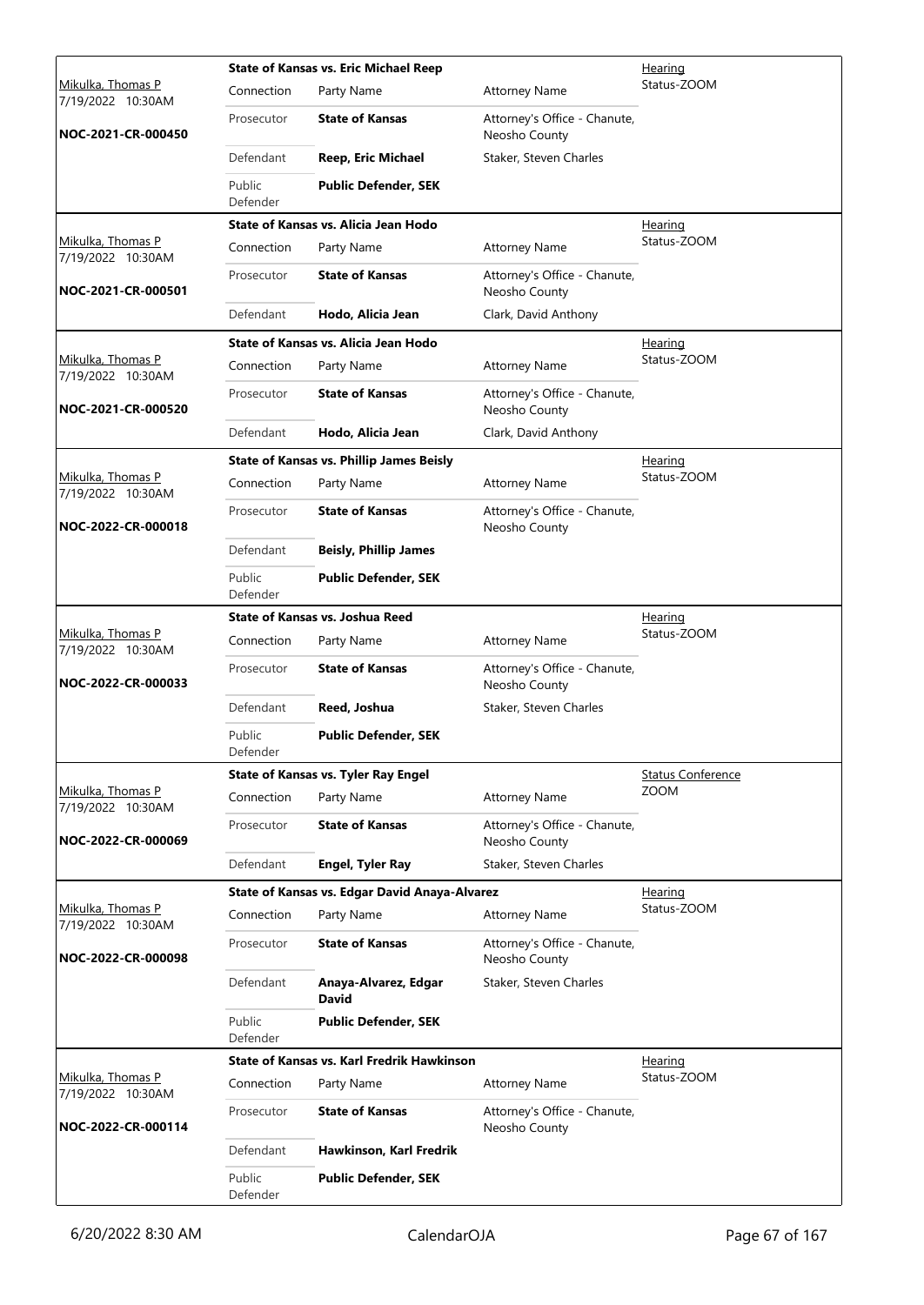|                                        |                    | State of Kansas vs. Edgar David Anaya-Alvarez    |                                               | Hearing                  |
|----------------------------------------|--------------------|--------------------------------------------------|-----------------------------------------------|--------------------------|
| Mikulka, Thomas P<br>7/19/2022 10:30AM | Connection         | Party Name                                       | <b>Attorney Name</b>                          | Status-ZOOM              |
| NOC-2022-CR-000120                     | Prosecutor         | <b>State of Kansas</b>                           | Attorney's Office - Chanute,<br>Neosho County |                          |
|                                        | Defendant          | Anaya-Alvarez, Edgar<br><b>David</b>             | Staker, Steven Charles                        |                          |
|                                        | Public<br>Defender | <b>Public Defender, SEK</b>                      |                                               |                          |
|                                        |                    | State of Kansas vs. Edgar David Anaya-Alvarez    |                                               | Hearing                  |
| Mikulka, Thomas P<br>7/19/2022 10:30AM | Connection         | Party Name                                       | <b>Attorney Name</b>                          | Status-ZOOM              |
| NOC-2022-CR-000121                     | Prosecutor         | <b>State of Kansas</b>                           | Attorney's Office - Chanute,<br>Neosho County |                          |
|                                        | Defendant          | Anaya-Alvarez, Edgar<br><b>David</b>             | Staker, Steven Charles                        |                          |
|                                        | Public<br>Defender | <b>Public Defender, SEK</b>                      |                                               |                          |
|                                        |                    | <b>State of Kansas vs. Timothy E. Busse</b>      |                                               | <b>First Appearance</b>  |
| Mikulka, Thomas P<br>7/19/2022 10:30AM | Connection         | Party Name                                       | <b>Attorney Name</b>                          | Status-ZOOM              |
| NOC-2022-CR-000129                     | Prosecutor         | <b>State of Kansas</b>                           | Attorney's Office - Chanute,<br>Neosho County |                          |
|                                        | Defendant          | <b>Busse, Timothy E.</b>                         | Staker, Steven Charles                        |                          |
|                                        | Public<br>Defender | <b>Public Defender, SEK</b>                      |                                               |                          |
|                                        |                    | <b>State of Kansas vs. Bryan Michael Walters</b> |                                               | <b>Status Conference</b> |
| Mikulka, Thomas P<br>7/19/2022 10:30AM | Connection         | Party Name                                       | <b>Attorney Name</b>                          | <b>ZOOM</b>              |
| NOC-2022-CR-000172                     | Prosecutor         | <b>State of Kansas</b>                           | Attorney's Office - Chanute,<br>Neosho County |                          |
|                                        | Defendant          | <b>Walters, Bryan Michael</b>                    | Staker, Steven Charles                        |                          |
|                                        |                    | State of Kansas vs. Amanda Green                 |                                               | Preliminary Hearing (CR) |
| Mikulka, Thomas P<br>7/19/2022 1:30PM  | Connection         | Party Name                                       | <b>Attorney Name</b>                          | IP                       |
| 2020-CR-000090                         | Prosecutor         | <b>State of Kansas</b>                           | Attorney's Office - Chanute,<br>Neosho County |                          |
|                                        | Defendant          | Green, Amanda                                    | Griebat, Jeb Cameron                          |                          |
|                                        |                    | <b>State of Kansas vs. Jennifer Fairbanks</b>    |                                               | Preliminary Hearing (CR) |
| Mikulka, Thomas P<br>7/19/2022 1:30PM  | Connection         | Party Name                                       | <b>Attorney Name</b>                          |                          |
| 2020-CR-000326                         | Prosecutor         | <b>State of Kansas</b>                           | Attorney's Office - Chanute,<br>Neosho County |                          |
|                                        | Defendant          | <b>Fairbanks, Jennifer</b>                       | Griebat, Jeb Cameron                          |                          |
|                                        |                    | <b>State of Kansas vs. Willie Smith</b>          |                                               | Preliminary Hearing (CR) |
| Mikulka, Thomas P<br>7/19/2022 1:30PM  | Connection         | Party Name                                       | <b>Attorney Name</b>                          | In Person                |
| NOC-2021-CR-000082                     | Prosecutor         | <b>State of Kansas</b>                           | Attorney's Office - Chanute,<br>Neosho County |                          |
|                                        | Defendant          | Smith, Willie                                    | Griebat, Jeb Cameron                          |                          |
|                                        |                    | <b>State of Kansas vs. Erica N Pratt</b>         |                                               | Preliminary Hearing (CR) |
| Mikulka, Thomas P<br>7/19/2022 1:30PM  | Connection         | Party Name                                       | <b>Attorney Name</b>                          |                          |
| NOC-2021-CR-000083                     | Prosecutor         | <b>State of Kansas</b>                           | Attorney's Office - Chanute,<br>Neosho County |                          |
|                                        | Defendant          | Pratt, Erica N                                   | Griebat, Jeb Cameron                          |                          |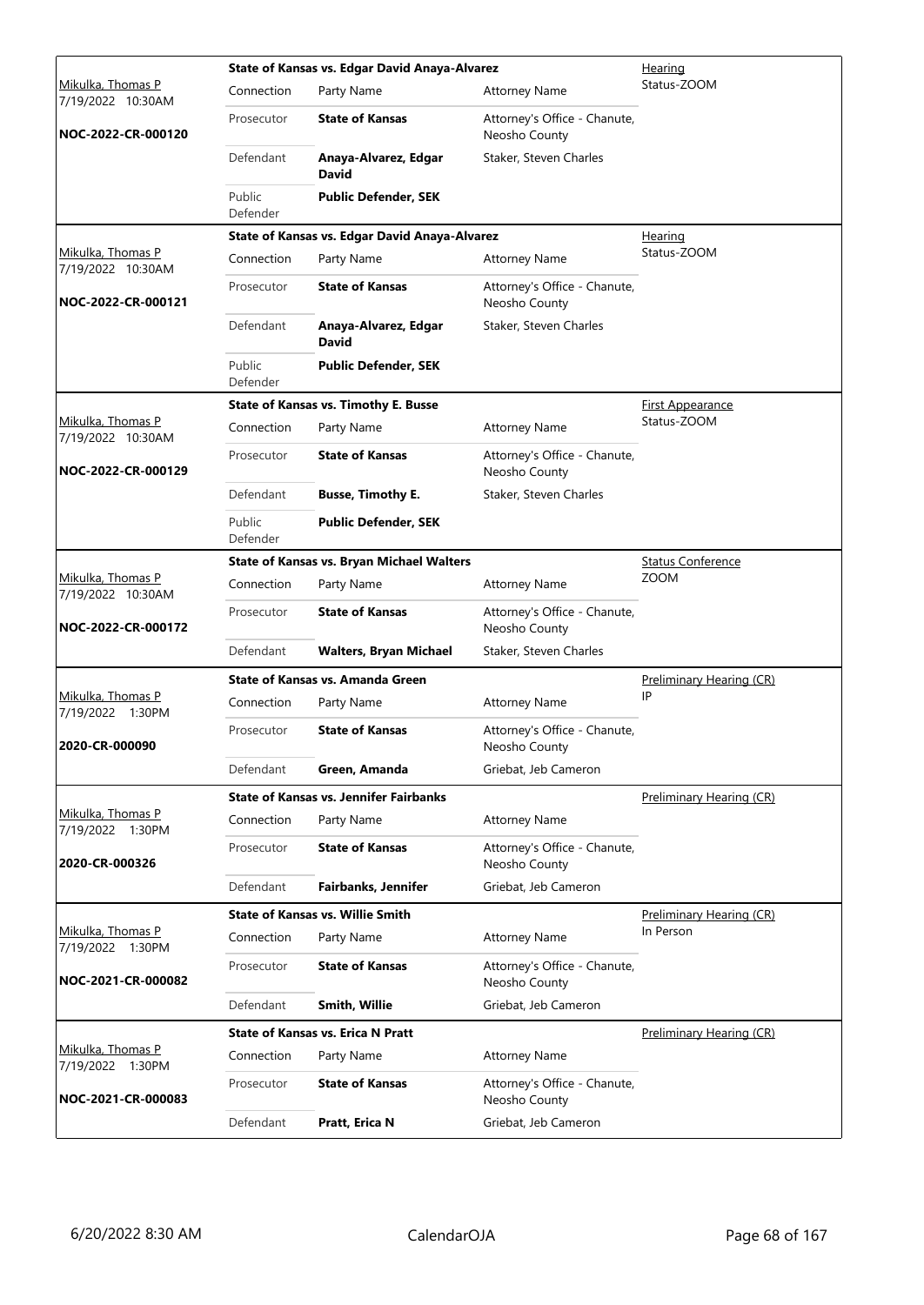|                                              |                                   | <b>State of Kansas vs. Vance David Yarbrough</b> | Preliminary Hearing (CR)                      |                                  |
|----------------------------------------------|-----------------------------------|--------------------------------------------------|-----------------------------------------------|----------------------------------|
| <u>Mikulka, Thomas P</u><br>7/19/2022 1:30PM | Connection                        | Party Name                                       | <b>Attorney Name</b>                          |                                  |
| NOC-2021-CR-000222                           | Prosecutor                        | <b>State of Kansas</b>                           | Attorney's Office - Chanute,<br>Neosho County |                                  |
|                                              | Defendant                         | Yarbrough, Vance David                           | Griebat, Jeb Cameron                          |                                  |
|                                              |                                   | <b>State of Kansas vs. Stacy Dietrich</b>        |                                               | Preliminary Hearing (CR)         |
| Mikulka, Thomas P<br>7/19/2022 1:30PM        | Connection                        | Party Name                                       | <b>Attorney Name</b>                          |                                  |
| NOC-2021-CR-000244                           | Prosecutor                        | <b>State of Kansas</b>                           | Attorney's Office - Chanute,<br>Neosho County |                                  |
|                                              | Defendant                         | Dietrich, Stacy                                  | Leiker, Jeffrey Christopher                   |                                  |
|                                              |                                   | State of Kansas vs. Gwendolyn R. Licon           |                                               | Preliminary Hearing (CR)         |
| Mikulka, Thomas P<br>7/19/2022 1:30PM        | Connection                        | Party Name                                       | <b>Attorney Name</b>                          |                                  |
| NOC-2022-CR-000071                           | Prosecutor                        | <b>State of Kansas</b>                           | Attorney's Office - Chanute,<br>Neosho County |                                  |
|                                              | Defendant                         | Licon, Gwendolyn R.                              | Manbeck, Jacob Thomas                         |                                  |
|                                              | Sealed ********* Sealed ********* |                                                  |                                               | <b>Preliminary Hearing (FAM)</b> |
| <u>Mikulka, Thomas P</u><br>7/20/2022 9:30AM | Connection                        | Party Name                                       | <b>Attorney Name</b>                          | IP                               |
| NOC-2022-JC-000002                           | Child in Need<br>of Care          | Sealed                                           | Clover, Timothy Dale                          |                                  |
|                                              | Petitioner                        | Sealed                                           | Attorney's Office - Chanute,<br>Neosho County |                                  |
|                                              | Guardian Ad<br>Litem              | Sealed                                           |                                               |                                  |
|                                              | Sealed ********* Sealed ********* |                                                  |                                               | Preliminary Hearing (FAM)        |
| Mikulka, Thomas P<br>7/20/2022 9:30AM        | Connection                        | Party Name                                       | <b>Attorney Name</b>                          | IP                               |
| NOC-2022-JC-000003                           | Child in Need<br>of Care          | Sealed                                           | Clover, Timothy Dale                          |                                  |
|                                              | Petitioner                        | Sealed                                           | Attorney's Office - Chanute,<br>Neosho County |                                  |
|                                              | Guardian Ad<br>Litem              | <b>Sealed</b>                                    |                                               |                                  |
|                                              | Sealed ********* Sealed ********* |                                                  |                                               | Preliminary Hearing (FAM)        |
| Mikulka, Thomas P<br>7/20/2022 9:30AM        | Connection                        | Party Name                                       | <b>Attorney Name</b>                          | ΙP                               |
| NOC-2022-JC-000004                           | Child in Need<br>of Care          | <b>Sealed</b>                                    | Clover, Timothy Dale                          |                                  |
|                                              | Petitioner                        | <b>Sealed</b>                                    | Attorney's Office - Chanute,<br>Neosho County |                                  |
|                                              | Guardian Ad<br>Litem              | <b>Sealed</b>                                    |                                               |                                  |
|                                              | Sealed ********* Sealed ********* |                                                  |                                               | Preliminary Hearing (FAM)        |
| Mikulka, Thomas P<br>7/20/2022 9:30AM        | Connection                        | Party Name                                       | <b>Attorney Name</b>                          | IP                               |
| NOC-2022-JC-000005                           | Child in Need<br>of Care          | <b>Sealed</b>                                    | Clover, Timothy Dale                          |                                  |
|                                              | Petitioner                        | <b>Sealed</b>                                    | Attorney's Office - Chanute,<br>Neosho County |                                  |
|                                              | Guardian Ad<br>Litem              | <b>Sealed</b>                                    |                                               |                                  |
|                                              |                                   | <b>State of Kansas vs. Trenton Abbott</b>        |                                               | Diversion - Revocation           |
| Mikulka, Thomas P<br>7/21/2022 9:00AM        | Connection                        | Party Name                                       | <b>Attorney Name</b>                          | <b>ZOOM</b>                      |
| 2018-CR-000545                               | Prosecutor                        | <b>State of Kansas</b>                           | Attorney's Office - Chanute,<br>Neosho County |                                  |
|                                              | Defendant                         | <b>Abbott, Trenton</b>                           | Cameron, Brandon Daniel                       |                                  |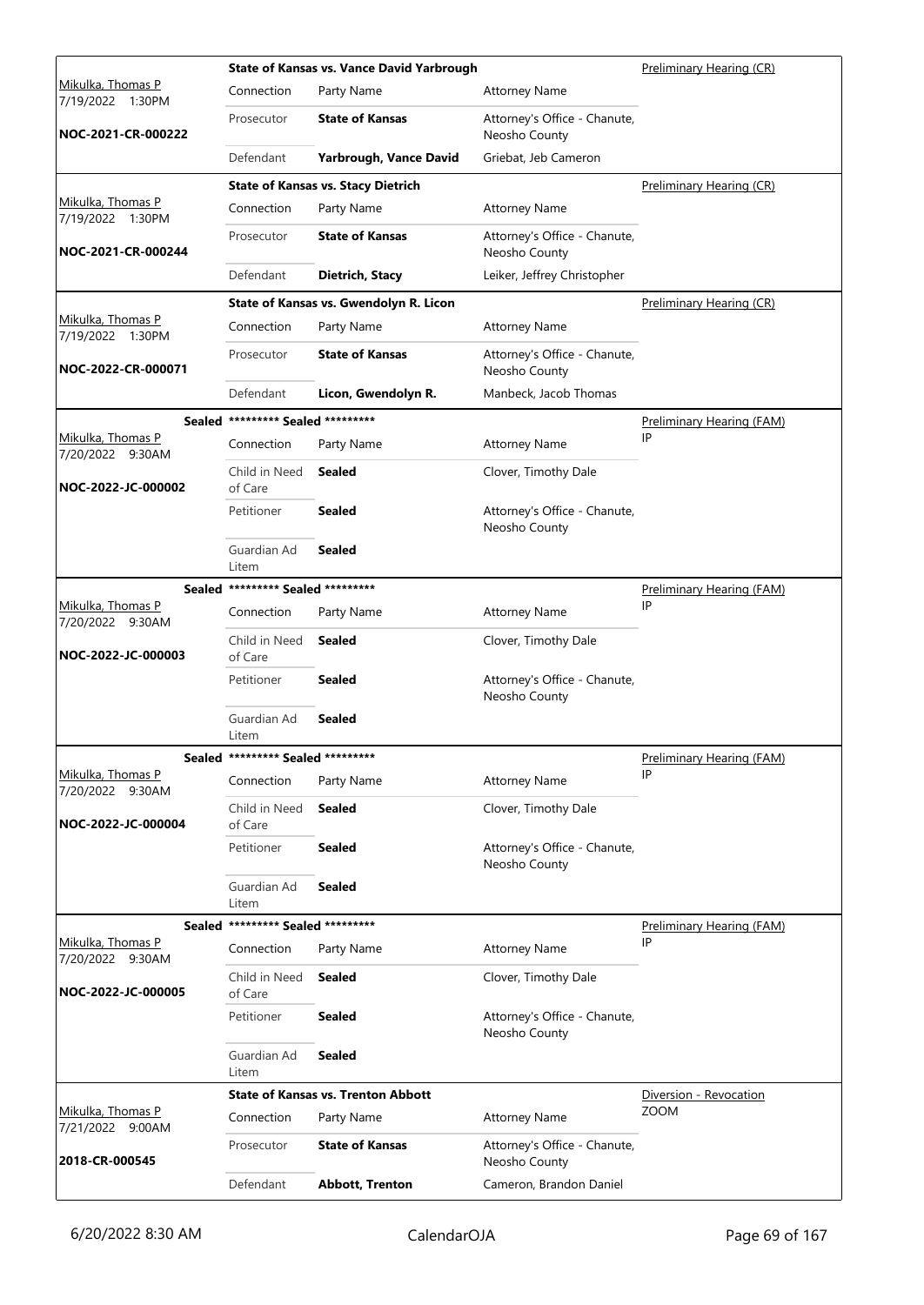|                                              |                    | <b>State of Kansas vs. Michael Joseph Purvis</b> |                                               | <b>Competency Hearing</b> |
|----------------------------------------------|--------------------|--------------------------------------------------|-----------------------------------------------|---------------------------|
| <u>Mikulka, Thomas P</u><br>7/21/2022 9:00AM | Connection         | Party Name                                       | <b>Attorney Name</b>                          | <b>ZOOM</b>               |
| 2019-CR-000318                               | Prosecutor         | <b>State of Kansas</b>                           | Attorney's Office - Chanute,<br>Neosho County |                           |
|                                              | Defendant          | <b>Purvis, Michael Joseph</b>                    | Jones, Seth Austin                            |                           |
|                                              |                    | State of Kansas vs. Alyssa Sha Elsworth          |                                               | Hearing                   |
| Mikulka, Thomas P<br>7/21/2022 9:00AM        | Connection         | Party Name                                       | <b>Attorney Name</b>                          |                           |
| 2019-CR-000407                               | Prosecutor         | <b>State of Kansas</b>                           | Attorney's Office - Chanute,<br>Neosho County |                           |
|                                              | Defendant          | Elsworth, Alyssa Sha                             | Jones, Seth Austin                            |                           |
|                                              |                    | <b>State of Kansas vs. Todd Webber</b>           |                                               | <b>Hearing</b>            |
| Mikulka, Thomas P<br>7/21/2022 9:00AM        | Connection         | Party Name                                       | <b>Attorney Name</b>                          | Status-ZOOM               |
| 2019-CR-000475                               | Prosecutor         | <b>State of Kansas</b>                           | Attorney's Office - Chanute,<br>Neosho County |                           |
|                                              | Defendant          | <b>Webber, Todd</b>                              | Hoffmeister, Cole Alan                        |                           |
|                                              |                    | <b>State of Kansas vs. Aleata Loving-Cross</b>   |                                               | Hearing                   |
| Mikulka, Thomas P<br>7/21/2022 9:00AM        | Connection         | Party Name                                       | <b>Attorney Name</b>                          | Status-ZOOM               |
| 2020-CR-000391                               | Prosecutor         | <b>State of Kansas</b>                           | Attorney's Office - Chanute,<br>Neosho County |                           |
|                                              | Defendant          | Loving-Cross, Aleata                             | Lee, Clifford Wayne                           |                           |
|                                              |                    | <b>State of Kansas vs. Corena LeAnn Miller</b>   |                                               | Hearing                   |
| Mikulka, Thomas P<br>7/21/2022 9:00AM        | Connection         | Party Name                                       | <b>Attorney Name</b>                          | Status-ZOOM               |
| NOC-2021-CR-000439                           | Prosecutor         | <b>State of Kansas</b>                           | Attorney's Office - Chanute,<br>Neosho County |                           |
|                                              | Defendant          | Miller, Corena LeAnn                             | Smith, Daniel Caleb                           |                           |
|                                              | Public<br>Defender | <b>Public Defender, SEK</b>                      |                                               |                           |
|                                              |                    | <b>State of Kansas vs. Xander Scott Watson</b>   |                                               | <u>First Appearance</u>   |
| Mikulka, Thomas P<br>7/21/2022 9:00AM        | Connection         | Party Name                                       | <b>Attorney Name</b>                          | <b>ZOOM</b>               |
| NOC-2022-CR-000168                           | Prosecutor         | <b>State of Kansas</b>                           | Attorney's Office - Chanute,<br>Neosho County |                           |
|                                              | Defendant          | <b>Watson, Xander Scott</b>                      |                                               |                           |
|                                              |                    | State of Kansas vs. Karen Ryan                   |                                               | <b>First Appearance</b>   |
| Mikulka, Thomas P<br>7/21/2022 9:00AM        | Connection         | Party Name                                       | <b>Attorney Name</b>                          |                           |
| NOC-2022-CR-000169                           | Prosecutor         | <b>State of Kansas</b>                           | Attorney's Office - Chanute,<br>Neosho County |                           |
|                                              | Defendant          | Ryan, Karen                                      |                                               |                           |
|                                              |                    | <b>State of Kansas vs. Darrell D Shaw</b>        |                                               | <b>First Appearance</b>   |
| Mikulka, Thomas P<br>7/21/2022 9:00AM        | Connection         | Party Name                                       | <b>Attorney Name</b>                          |                           |
| NOC-2022-CR-000170                           | Prosecutor         | <b>State of Kansas</b>                           | Attorney's Office - Chanute,<br>Neosho County |                           |
|                                              | Defendant          | Shaw, Darrell D                                  |                                               |                           |
|                                              |                    | State of Kansas vs. Robert James Decoster Jr     |                                               | Preliminary Hearing (CR)  |
| Mikulka, Thomas P<br>7/21/2022 9:30AM        | Connection         | Party Name                                       | <b>Attorney Name</b>                          |                           |
| 2019-CR-000463                               | Prosecutor         | <b>State of Kansas</b>                           | Attorney's Office - Chanute,<br>Neosho County |                           |
|                                              | Defendant          | Decoster, Robert James, Jr                       | Manbeck, Jacob Thomas                         |                           |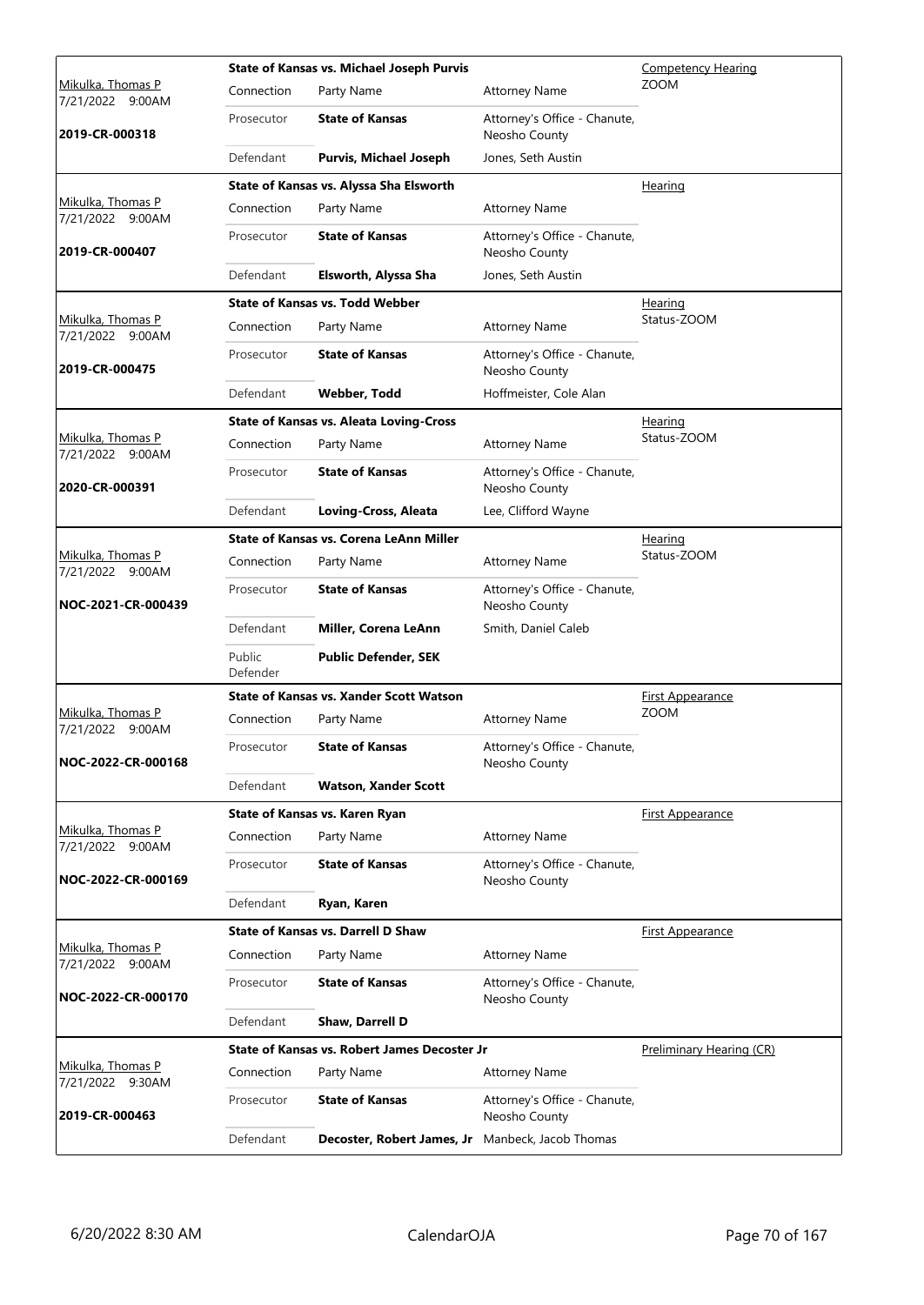|                                        |                    | State of Kansas vs. Joshua Steven Molinar         |                                               | Preliminary Hearing (CR)                |
|----------------------------------------|--------------------|---------------------------------------------------|-----------------------------------------------|-----------------------------------------|
| Mikulka, Thomas P<br>7/21/2022 9:30AM  | Connection         | Party Name                                        | <b>Attorney Name</b>                          |                                         |
| 2020-CR-000051                         | Prosecutor         | <b>State of Kansas</b>                            | Attorney's Office - Chanute,<br>Neosho County |                                         |
|                                        | Defendant          | Molinar, Joshua Steven                            | Manbeck, Jacob Thomas                         |                                         |
|                                        |                    | State of Kansas vs. Gerald Brice Waller, Jr       |                                               | Hearing                                 |
| Mikulka, Thomas P<br>7/21/2022 9:30AM  | Connection         | Party Name                                        | <b>Attorney Name</b>                          | Status-ZOOM                             |
| NOC-2021-CR-000367                     | Prosecutor         | <b>State of Kansas</b>                            | Attorney's Office - Chanute,<br>Neosho County |                                         |
|                                        | Defendant          | Waller, Gerald Brice, Jr                          | Duncan, Brian Piccolo                         |                                         |
|                                        |                    | <b>State of Kansas vs. Candace Brook Behrmann</b> |                                               | <b>Preliminary Examination - Status</b> |
| Mikulka, Thomas P<br>7/21/2022 9:30AM  | Connection         | Party Name                                        | <b>Attorney Name</b>                          |                                         |
| NOC-2022-CR-000009                     | Prosecutor         | <b>State of Kansas</b>                            | Attorney's Office - Chanute,<br>Neosho County |                                         |
|                                        | Defendant          | Behrmann, Candace Brook Duncan, Brian Piccolo     |                                               |                                         |
|                                        |                    | <b>State of Kansas vs. Sven Behrmann</b>          |                                               | <b>Preliminary Examination - Status</b> |
| Mikulka, Thomas P<br>7/21/2022 9:30AM  | Connection         | Party Name                                        | <b>Attorney Name</b>                          |                                         |
| NOC-2022-CR-000010                     | Prosecutor         | <b>State of Kansas</b>                            | Attorney's Office - Chanute,<br>Neosho County |                                         |
|                                        | Defendant          | Behrmann, Sven                                    | Griebat, Jeb Cameron                          |                                         |
|                                        |                    | State of Kansas vs. Terry E. Shelton              |                                               | Preliminary Hearing (CR)                |
| Mikulka, Thomas P<br>7/21/2022 10:30AM | Connection         | Party Name                                        | <b>Attorney Name</b>                          |                                         |
| 2020-CR-000102                         | Prosecutor         | <b>State of Kansas</b>                            | Attorney's Office - Chanute,<br>Neosho County |                                         |
|                                        | Defendant          | <b>Shelton, Terry E</b>                           | Manbeck, Jacob Thomas                         |                                         |
|                                        |                    | State of Kansas vs. Bobby Joe Coe                 |                                               | <b>Hearing</b>                          |
| Mikulka, Thomas P<br>7/21/2022 10:30AM | Connection         | Party Name                                        | <b>Attorney Name</b>                          | Status-ZOOM                             |
| NOC-2021-CR-000539                     | Prosecutor         | <b>State of Kansas</b>                            | Attorney's Office - Chanute,<br>Neosho County |                                         |
|                                        | Defendant          | Coe, Bobby Joe                                    | Witt, Jay Dee                                 |                                         |
|                                        |                    | <b>State of Kansas vs. Phillip James Beisly</b>   |                                               | Hearing                                 |
| Mikulka, Thomas P<br>7/21/2022 10:30AM | Connection         | Party Name                                        | <b>Attorney Name</b>                          | Status-ZOOM                             |
| NOC-2022-CR-000100                     | Prosecutor         | <b>State of Kansas</b>                            | Attorney's Office - Chanute,<br>Neosho County |                                         |
|                                        | Defendant          | <b>Beisly, Phillip James</b>                      |                                               |                                         |
|                                        | Public<br>Defender | <b>Public Defender, SEK</b>                       |                                               |                                         |
|                                        |                    | <b>State of Kansas vs. Zane Craft</b>             |                                               | Probation - Violation                   |
| Mikulka, Thomas P<br>7/21/2022 1:30PM  | Connection         | Party Name                                        | <b>Attorney Name</b>                          |                                         |
|                                        | Prosecutor         | <b>State of Kansas</b>                            | Mc Vay, Kendall Moran                         |                                         |
| 2017-CR-000106                         | Defendant          | Craft, Zane                                       | Jones, Seth Austin                            |                                         |
|                                        |                    | State of Kansas vs. John Ross Berger              |                                               | Overdue Hold                            |
| Mikulka, Thomas P<br>7/23/2022 9:00AM  | Connection         | Party Name                                        | <b>Attorney Name</b>                          |                                         |
| 2018-CR-000215                         | Prosecutor         | <b>State of Kansas</b>                            | Attorney's Office - Chanute,<br>Neosho County |                                         |
|                                        | Defendant          | Berger, John                                      | Chard, Jill Elaine                            |                                         |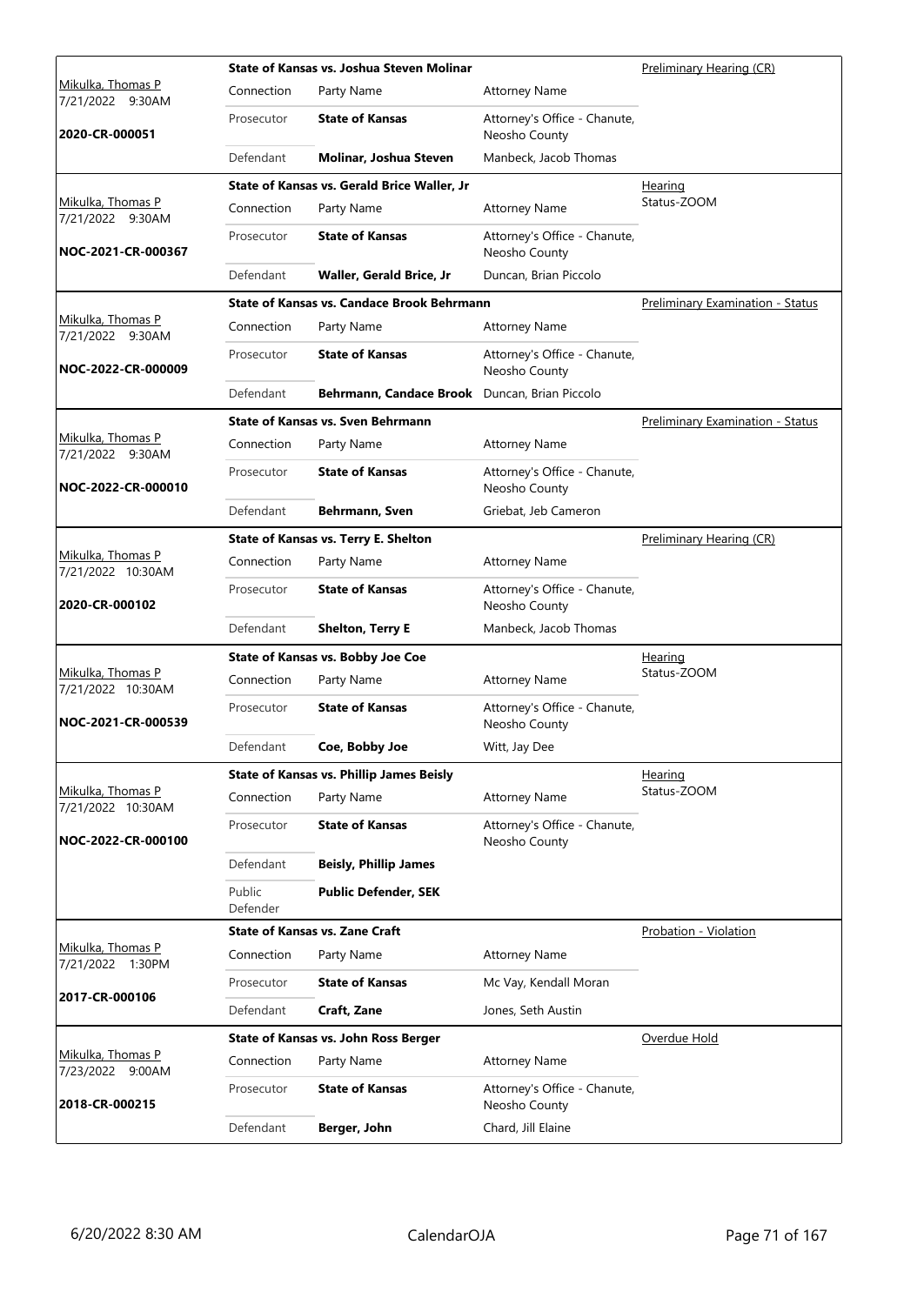|                                          |            | <b>State of Kansas vs. Marc Duecy</b>               |                                               | Overdue Hold |  |  |
|------------------------------------------|------------|-----------------------------------------------------|-----------------------------------------------|--------------|--|--|
| Mikulka, Thomas P<br>7/23/2022<br>9:00AM | Connection | Party Name                                          | <b>Attorney Name</b>                          |              |  |  |
| 2019-CR-000146                           | Prosecutor | <b>State of Kansas</b>                              | Attorney's Office - Chanute,<br>Neosho County |              |  |  |
|                                          | Defendant  | Duecy, Marc T                                       | Witt, Jay Dee                                 |              |  |  |
|                                          |            | State of Kansas vs. Jonathan Randolph               |                                               | Overdue Hold |  |  |
| Mikulka, Thomas P<br>7/23/2022 9:00AM    | Connection | Party Name                                          | <b>Attorney Name</b>                          |              |  |  |
| 2019-CR-000208                           | Prosecutor | <b>State of Kansas</b>                              | Attorney's Office - Chanute,<br>Neosho County |              |  |  |
|                                          | Defendant  | Randolph, Jonathan                                  | Staker, Steven Charles                        |              |  |  |
|                                          |            | <b>State of Kansas vs. Matthew J Treiber</b>        |                                               | Overdue Hold |  |  |
| Mikulka, Thomas P<br>7/23/2022 9:00AM    | Connection | Party Name                                          | <b>Attorney Name</b>                          |              |  |  |
| 2019-CR-000256                           | Prosecutor | <b>State of Kansas</b>                              | Attorney's Office - Chanute,<br>Neosho County |              |  |  |
|                                          | Defendant  | <b>Treiber, Matthew</b>                             | Witt, Jay Dee                                 |              |  |  |
|                                          |            | <b>State of Kansas vs. Ariel Christi Ditterline</b> |                                               | Overdue Hold |  |  |
| Mikulka, Thomas P<br>7/23/2022 9:00AM    | Connection | Party Name                                          | <b>Attorney Name</b>                          |              |  |  |
| 2019-CR-000292                           | Prosecutor | <b>State of Kansas</b>                              | Attorney's Office - Chanute,<br>Neosho County |              |  |  |
|                                          | Defendant  | Ditterline, Ariel Christi                           | Chard, Jill Elaine                            |              |  |  |
|                                          |            | <b>State of Kansas vs. Benton Cavaness</b>          |                                               | Overdue Hold |  |  |
| Mikulka, Thomas P<br>7/23/2022 9:00AM    | Connection | Party Name                                          | <b>Attorney Name</b>                          |              |  |  |
|                                          | Prosecutor | <b>State of Kansas</b>                              | Thuston, Linus Augustus                       |              |  |  |
| 2019-CR-000306                           | Defendant  | <b>Cavaness, Benton</b>                             | Gillett, John J.                              |              |  |  |
|                                          |            | State of Kansas vs. Natasha Olivia Willett          |                                               | Overdue Hold |  |  |
| Mikulka, Thomas P<br>7/23/2022 9:00AM    | Connection | Party Name                                          | <b>Attorney Name</b>                          |              |  |  |
| 2019-CR-000436                           | Prosecutor | <b>State of Kansas</b>                              | Attorney's Office - Chanute,<br>Neosho County |              |  |  |
|                                          | Defendant  | Willett, Natasha Olivia                             | Gillett, John J.                              |              |  |  |
|                                          |            | <b>State of Kansas vs. Dustin E Schaffer</b>        |                                               | Overdue Hold |  |  |
| Mikulka, Thomas P<br>7/23/2022 9:00AM    | Connection | Party Name                                          | <b>Attorney Name</b>                          |              |  |  |
| 2019-CR-000445                           | Prosecutor | <b>State of Kansas</b>                              | Attorney's Office - Chanute,<br>Neosho County |              |  |  |
|                                          | Defendant  | <b>Schaffer, Dustin E</b>                           | Maslen, David R.                              |              |  |  |
|                                          |            | State of Kansas vs. Ethan Jay Peck                  |                                               | Overdue Hold |  |  |
| Mikulka, Thomas P<br>7/23/2022 9:00AM    | Connection | Party Name                                          | <b>Attorney Name</b>                          |              |  |  |
| 2019-CR-000472                           | Prosecutor | <b>State of Kansas</b>                              | Attorney's Office - Chanute,<br>Neosho County |              |  |  |
|                                          | Defendant  | Peck, Ethan Jay                                     | Battitori, Edward Joseph                      |              |  |  |
|                                          |            | <b>State of Kansas vs. Todd Michael Seibel</b>      |                                               | Overdue Hold |  |  |
| Mikulka, Thomas P<br>7/23/2022 9:00AM    | Connection | Party Name                                          | <b>Attorney Name</b>                          |              |  |  |
| 2019-CR-000478                           | Prosecutor | <b>State of Kansas</b>                              | Attorney's Office - Chanute,<br>Neosho County |              |  |  |
|                                          | Defendant  | Seibel, Todd Michael                                | Mc Connell, Jonathan<br>William               |              |  |  |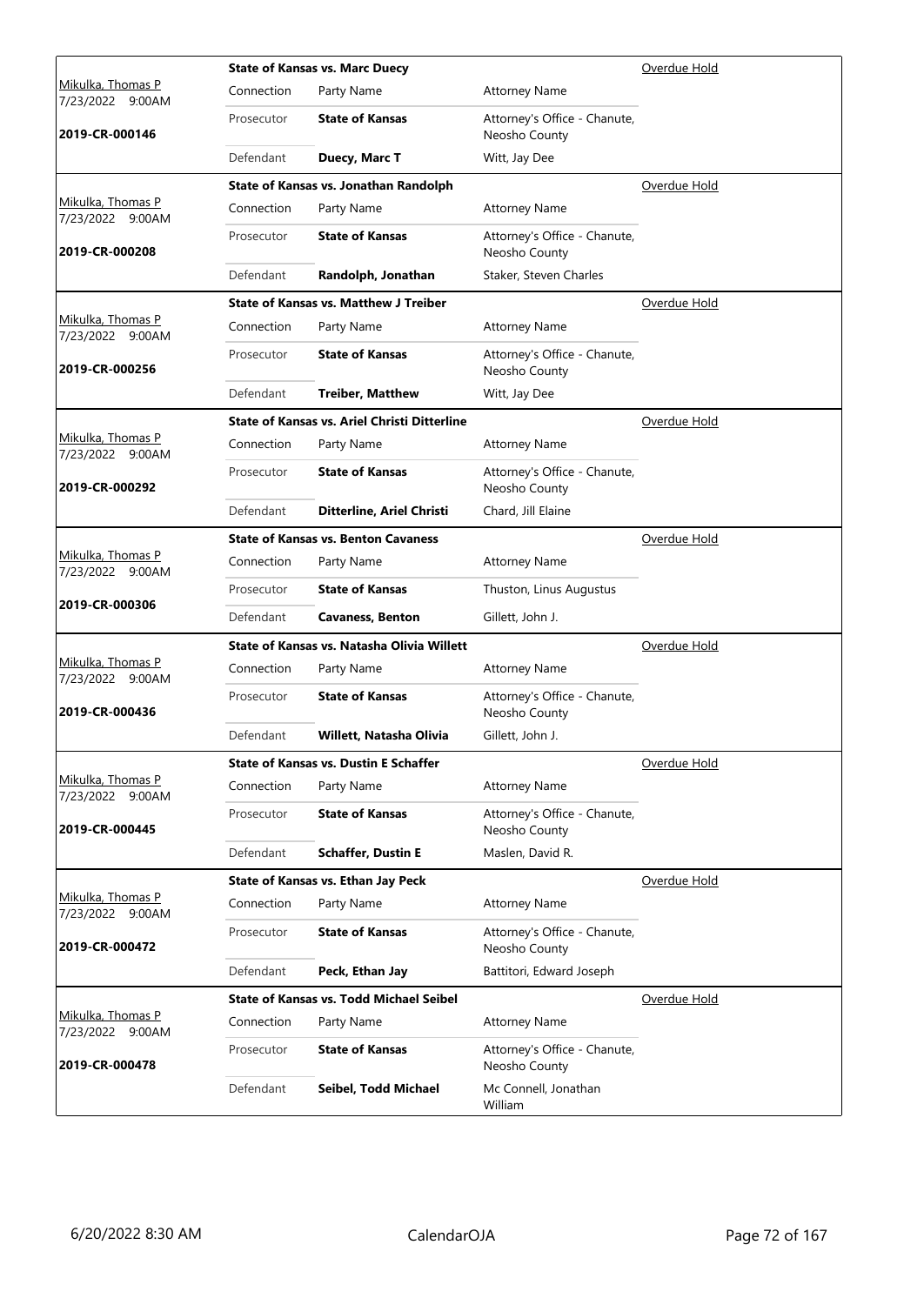|                                                 | <b>State of Kansas vs. Calvin McGinnis</b> | Overdue Hold                                    |                                               |              |
|-------------------------------------------------|--------------------------------------------|-------------------------------------------------|-----------------------------------------------|--------------|
| <u>Mikulka, Thomas P</u><br>7/23/2022<br>9:00AM | Connection                                 | Party Name                                      | <b>Attorney Name</b>                          |              |
| 2019-CR-000485                                  | Prosecutor                                 | <b>State of Kansas</b>                          | Attorney's Office - Chanute,<br>Neosho County |              |
|                                                 | Defendant                                  | <b>McGinnis, Calvin</b>                         | Chard, Jill Elaine                            |              |
|                                                 | Public<br>Defender                         | Chard, Jill Elaine                              |                                               |              |
|                                                 |                                            | <b>State of Kansas vs. Michael Brandon Kunz</b> |                                               | Overdue Hold |
| Mikulka, Thomas P<br>7/23/2022 9:00AM           | Connection                                 | Party Name                                      | <b>Attorney Name</b>                          |              |
| 2019-CR-000486                                  | Prosecutor                                 | <b>State of Kansas</b>                          | Attorney's Office - Chanute,<br>Neosho County |              |
|                                                 | Defendant                                  | Kunz, Michael Brandon                           | De Voe, Sue E.                                |              |
|                                                 | Public<br>Defender                         | Witt, Jay Dee                                   |                                               |              |
|                                                 |                                            | State of Kansas vs. Maria Mata                  |                                               | Overdue Hold |
| Mikulka, Thomas P<br>7/23/2022 9:00AM           | Connection                                 | Party Name                                      | <b>Attorney Name</b>                          |              |
| 2020-CR-000006                                  | Prosecutor                                 | <b>State of Kansas</b>                          | Attorney's Office - Chanute,<br>Neosho County |              |
|                                                 | Defendant                                  | Mata, Maria                                     | Witt, Jay Dee                                 |              |
|                                                 |                                            | <b>State of Kansas vs. Brandon Bennett</b>      |                                               | Overdue Hold |
| Mikulka, Thomas P<br>7/23/2022 9:00AM           | Connection                                 | Party Name                                      | <b>Attorney Name</b>                          |              |
|                                                 | Prosecutor                                 | <b>State of Kansas</b>                          | Thuston, Linus Augustus                       |              |
| 2020-CR-000034                                  | Defendant                                  | <b>Bennett, Brandon</b>                         | Griebat, Jeb Cameron                          |              |
|                                                 |                                            | <b>State of Kansas vs. Garrett S Hall</b>       |                                               | Overdue Hold |
| Mikulka, Thomas P<br>7/23/2022 9:00AM           | Connection                                 | Party Name                                      | <b>Attorney Name</b>                          |              |
| 2020-CR-000089                                  | Prosecutor                                 | <b>State of Kansas</b>                          | Attorney's Office - Chanute,<br>Neosho County |              |
|                                                 | Defendant                                  | Hall, Garrett S                                 | Griebat, Jeb Cameron                          |              |
|                                                 |                                            | <b>State of Kansas vs. Tray Lee Hodges</b>      |                                               | Overdue Hold |
| Mikulka, Thomas P<br>7/23/2022 9:00AM           | Connection                                 | Party Name                                      | <b>Attorney Name</b>                          |              |
| 2020-CR-000117                                  | Prosecutor                                 | <b>State of Kansas</b>                          | Attorney's Office - Chanute,<br>Neosho County |              |
|                                                 | Defendant                                  | Hodges, Tray Lee                                | Manbeck, Jacob Thomas                         |              |
|                                                 |                                            | <b>State of Kansas vs. Jaxson Wiltse</b>        |                                               | Overdue Hold |
| Mikulka, Thomas P<br>7/23/2022 9:00AM           | Connection                                 | Party Name                                      | <b>Attorney Name</b>                          |              |
| 2020-CR-000121                                  | Prosecutor                                 | <b>State of Kansas</b>                          | Attorney's Office - Chanute,<br>Neosho County |              |
|                                                 | Defendant                                  | Wiltse, Jaxson                                  | Apt, Charles H., III                          |              |
|                                                 |                                            | State of Kansas vs. Brandon William Yohe        |                                               | Overdue Hold |
| Mikulka, Thomas P<br>7/23/2022 9:00AM           | Connection                                 | Party Name                                      | <b>Attorney Name</b>                          |              |
| 2020-CR-000134                                  | Prosecutor                                 | <b>State of Kansas</b>                          | Attorney's Office - Chanute,<br>Neosho County |              |
|                                                 | Defendant                                  | Yohe, Brandon William                           | Manbeck, Jacob Thomas                         |              |
|                                                 |                                            | State of Kansas vs. Casey L. Graham             |                                               | Overdue Hold |
| Mikulka, Thomas P<br>7/23/2022 9:00AM           | Connection                                 | Party Name                                      | <b>Attorney Name</b>                          |              |
| 2020-CR-000235                                  | Prosecutor                                 | <b>State of Kansas</b>                          | Attorney's Office - Chanute,<br>Neosho County |              |
|                                                 | Defendant                                  | Graham, Casey L                                 | Reynolds, Daniel Mark                         |              |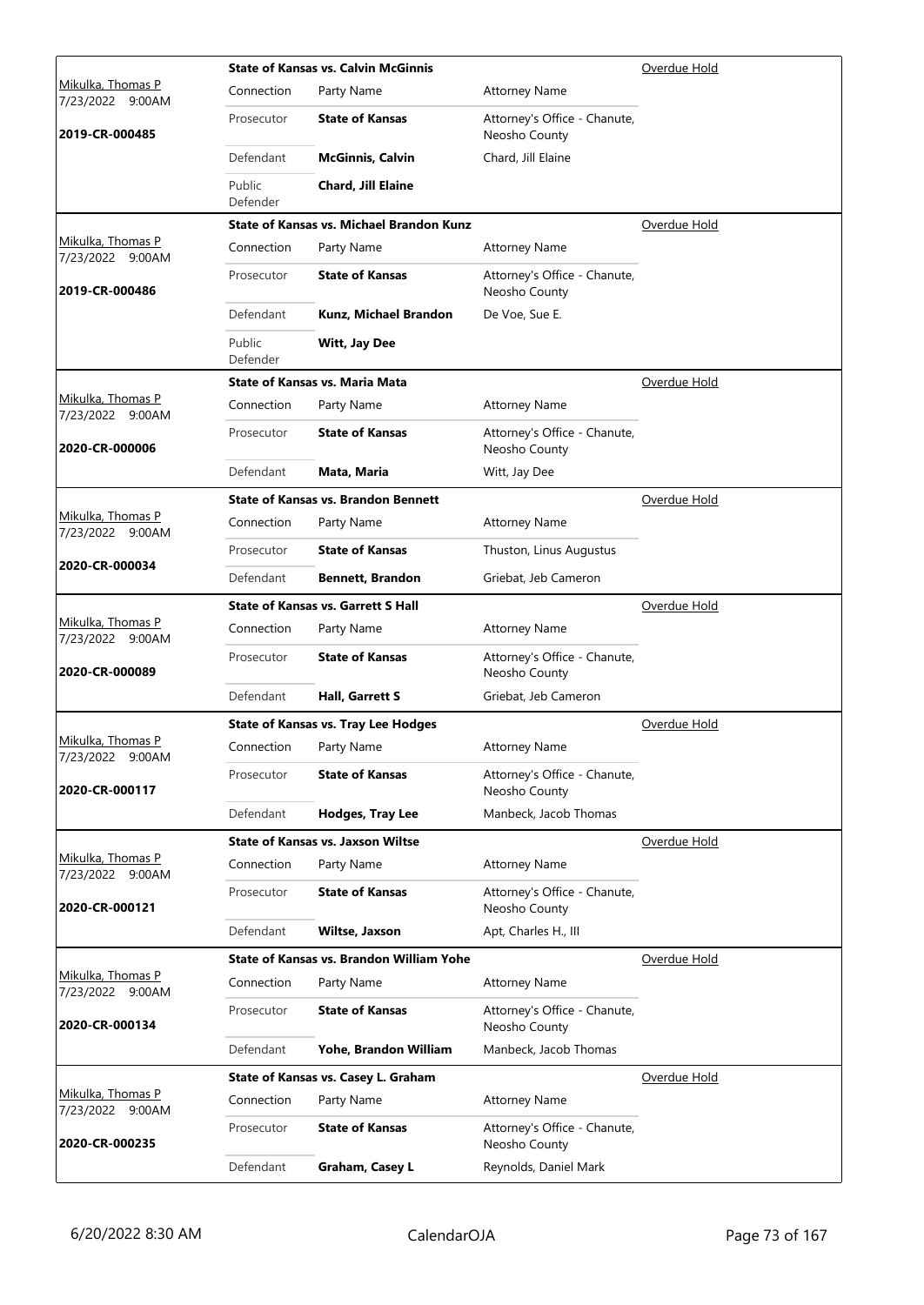|                                              |                      | <b>State of Kansas vs. Scott Pitts</b>          |                                               | Overdue Hold |
|----------------------------------------------|----------------------|-------------------------------------------------|-----------------------------------------------|--------------|
| Mikulka, Thomas P<br>7/23/2022<br>9:00AM     | Connection           | Party Name                                      | <b>Attorney Name</b>                          |              |
| 2020-CR-000247                               | Prosecutor           | <b>State of Kansas</b>                          | Attorney's Office - Chanute,<br>Neosho County |              |
|                                              | Defendant            | <b>Pitts, Scott</b>                             | Lee, Clifford Wayne                           |              |
|                                              |                      | <b>State of Kansas vs. Garrett S Hall</b>       |                                               | Overdue Hold |
| Mikulka, Thomas P<br>7/23/2022 9:00AM        | Connection           | Party Name                                      | <b>Attorney Name</b>                          |              |
| 2020-CR-000259                               | Prosecutor           | <b>State of Kansas</b>                          | Attorney's Office - Chanute,<br>Neosho County |              |
|                                              | Defendant            | Hall, Garrett S                                 | Griebat, Jeb Cameron                          |              |
|                                              |                      | <b>State of Kansas vs. Gina Perez</b>           |                                               | Overdue Hold |
| Mikulka, Thomas P<br>7/23/2022 9:00AM        | Connection           | Party Name                                      | <b>Attorney Name</b>                          |              |
| 2020-CR-000260                               | Prosecutor           | <b>State of Kansas</b>                          | Attorney's Office - Chanute,<br>Neosho County |              |
|                                              | Defendant            | Perez, Gina                                     | De Voe, Sue E.                                |              |
|                                              |                      | <b>State of Kansas vs. Dalton J Sicka</b>       |                                               | Overdue Hold |
| Mikulka, Thomas P<br>7/23/2022 9:00AM        | Connection           | Party Name                                      | <b>Attorney Name</b>                          |              |
| 2020-CR-000293                               | Prosecutor           | <b>State of Kansas</b>                          | Attorney's Office - Chanute,<br>Neosho County |              |
|                                              | Defendant            | Sicka, Dalton J                                 | Griebat, Jeb Cameron                          |              |
|                                              |                      | <b>State of Kansas vs. Jennifer Fairbanks</b>   |                                               | Overdue Hold |
| Mikulka, Thomas P<br>7/23/2022 9:00AM        | Connection           | Party Name                                      | <b>Attorney Name</b>                          |              |
| 2020-CR-000326                               | Prosecutor           | <b>State of Kansas</b>                          | Attorney's Office - Chanute,<br>Neosho County |              |
|                                              | Defendant            | <b>Fairbanks, Jennifer</b>                      | Griebat, Jeb Cameron                          |              |
|                                              |                      | <b>State of Kansas vs. Quentin Wayne Baylor</b> |                                               | Overdue Hold |
| Mikulka, Thomas P<br>7/23/2022 9:00AM        | Connection           | Party Name                                      | <b>Attorney Name</b>                          |              |
| 2020-CR-000382                               | Prosecutor           | <b>State of Kansas</b>                          | Attorney's Office - Chanute,<br>Neosho County |              |
|                                              | Defendant            | <b>Baylor, Quentin Wayne</b>                    | Smith, Daniel Caleb                           |              |
|                                              |                      | State of Kansas vs. Dennis Duane Callarman II   |                                               | Overdue Hold |
| Mikulka, Thomas P<br>7/23/2022 9:00AM        | Connection           | Party Name                                      | <b>Attorney Name</b>                          |              |
| 2020-CR-000404                               | Prosecutor           | <b>State of Kansas</b>                          | Attorney's Office - Chanute,<br>Neosho County |              |
|                                              | Defendant            | Callarman, Dennis Duane,<br>Ш                   | Bideau-Kepley, Kenna<br><b>Breanne</b>        |              |
|                                              |                      | <b>State of Kansas vs. Matthew Lucas</b>        |                                               | Overdue Hold |
| <u>Mikulka, Thomas P</u><br>7/23/2022 9:00AM | Connection           | Party Name                                      | <b>Attorney Name</b>                          |              |
| 2020-CR-000412                               | Prosecutor           | <b>State of Kansas</b>                          | Attorney's Office - Chanute,<br>Neosho County |              |
|                                              | Defendant            | Lucas, Matthew                                  | Griebat, Jeb Cameron                          |              |
|                                              |                      | In the Matter of vs. Joseph Gerard Marks        |                                               | Overdue Hold |
| Mikulka, Thomas P<br>7/23/2022 9:00AM        | Connection           | Party Name                                      | <b>Attorney Name</b>                          |              |
|                                              | Other Party          | Davis, Jerupa                                   |                                               |              |
| 2020-JV-000014                               | Prosecutor           | <b>State of Kansas</b>                          | Attorney's Office - Chanute,<br>Neosho County |              |
|                                              | Juvenile<br>Offender | <b>Marks, Joseph Gerard</b>                     | Lee, Clifford Wayne                           |              |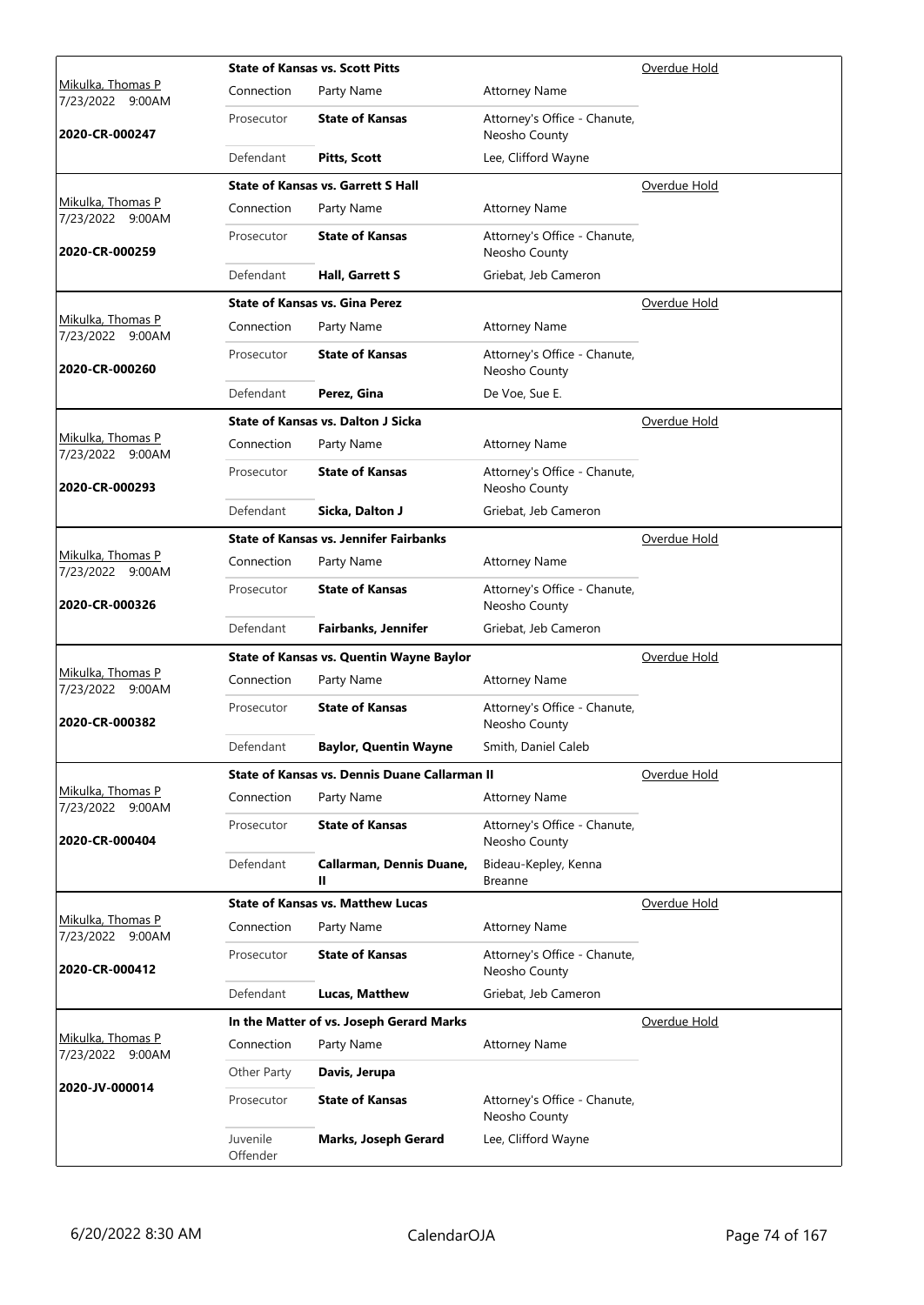|                                          |                    | <b>State of Kansas vs. Richard Daniel Barton</b>     |                                               | Overdue Hold |
|------------------------------------------|--------------------|------------------------------------------------------|-----------------------------------------------|--------------|
| Mikulka, Thomas P<br>7/23/2022<br>9:00AM | Connection         | Party Name                                           | <b>Attorney Name</b>                          |              |
| NOC-2020-CR-000444                       | Prosecutor         | <b>State of Kansas</b>                               | Attorney's Office - Chanute,<br>Neosho County |              |
|                                          | Defendant          | <b>Barton, Richard Daniel</b>                        | Duncan, Brian Piccolo                         |              |
|                                          |                    | <b>State of Kansas vs. Marc T Duecy</b>              |                                               | Overdue Hold |
| Mikulka, Thomas P<br>7/23/2022 9:00AM    | Connection         | Party Name                                           | <b>Attorney Name</b>                          |              |
| NOC-2020-CR-000457                       | Prosecutor         | <b>State of Kansas</b>                               | Attorney's Office - Chanute,<br>Neosho County |              |
|                                          | Defendant          | Duecy, Marc T                                        | Witt, Jay Dee                                 |              |
|                                          | Public<br>Defender | <b>Witt, Jay Dee</b>                                 |                                               |              |
|                                          |                    | <b>State of Kansas vs. Wyatt Lee Perry</b>           |                                               | Overdue Hold |
| Mikulka, Thomas P<br>7/23/2022 9:00AM    | Connection         | Party Name                                           | <b>Attorney Name</b>                          |              |
| NOC-2020-CR-000460                       | Prosecutor         | <b>State of Kansas</b>                               | Attorney's Office - Chanute,<br>Neosho County |              |
|                                          | Defendant          | Perry, Wyatt Lee                                     | Depew, Philip Douglas                         |              |
|                                          |                    | State of Kansas vs. Marcus Dale Woodard              |                                               | Overdue Hold |
| Mikulka, Thomas P<br>7/23/2022 9:00AM    | Connection         | Party Name                                           | <b>Attorney Name</b>                          |              |
| NOC-2020-CR-000501                       | Prosecutor         | <b>State of Kansas</b>                               | Attorney's Office - Chanute,<br>Neosho County |              |
|                                          | Defendant          | <b>Woodard, Marcus Dale</b>                          | Griebat, Jeb Cameron                          |              |
|                                          |                    | <b>State of Kansas vs. George Paul Buhlinger</b>     |                                               | Overdue Hold |
| Mikulka, Thomas P<br>7/23/2022 9:00AM    | Connection         | Party Name                                           | <b>Attorney Name</b>                          |              |
| NOC-2020-CR-000511                       | Prosecutor         | <b>State of Kansas</b>                               | Attorney's Office - Chanute,<br>Neosho County |              |
|                                          | Defendant          | <b>Buhlinger, George Paul</b>                        | Griebat, Jeb Cameron                          |              |
|                                          |                    | <b>State of Kansas vs. Christopher James Shields</b> | Overdue Hold                                  |              |
| Mikulka, Thomas P<br>7/23/2022 9:00AM    | Connection         | Party Name                                           | <b>Attorney Name</b>                          |              |
| NOC-2021-CR-000034                       | Prosecutor         | <b>State of Kansas</b>                               | Attorney's Office - Chanute,<br>Neosho County |              |
|                                          | Defendant          | Shields, Christopher James Griebat, Jeb Cameron      |                                               |              |
|                                          |                    | <b>State of Kansas vs. Phillip James Beisly</b>      |                                               | Overdue Hold |
| Mikulka, Thomas P<br>7/23/2022 9:00AM    | Connection         | Party Name                                           | <b>Attorney Name</b>                          |              |
| NOC-2021-CR-000050                       | Prosecutor         | <b>State of Kansas</b>                               | Attorney's Office - Chanute,<br>Neosho County |              |
|                                          | Defendant          | <b>Beisly, Phillip James</b>                         | Smith, Daniel Caleb                           |              |
|                                          |                    | State of Kansas vs. Rebecca Lynn Bloemer             |                                               | Overdue Hold |
| Mikulka, Thomas P<br>7/23/2022 9:00AM    | Connection         | Party Name                                           | <b>Attorney Name</b>                          |              |
| NOC-2021-CR-000079                       | Prosecutor         | <b>State of Kansas</b>                               | Attorney's Office - Chanute,<br>Neosho County |              |
|                                          | Defendant          | Bloemer, Rebecca Lynn                                | Chard, Jill Elaine                            |              |
|                                          |                    | <b>Public Defender, SEK</b>                          |                                               |              |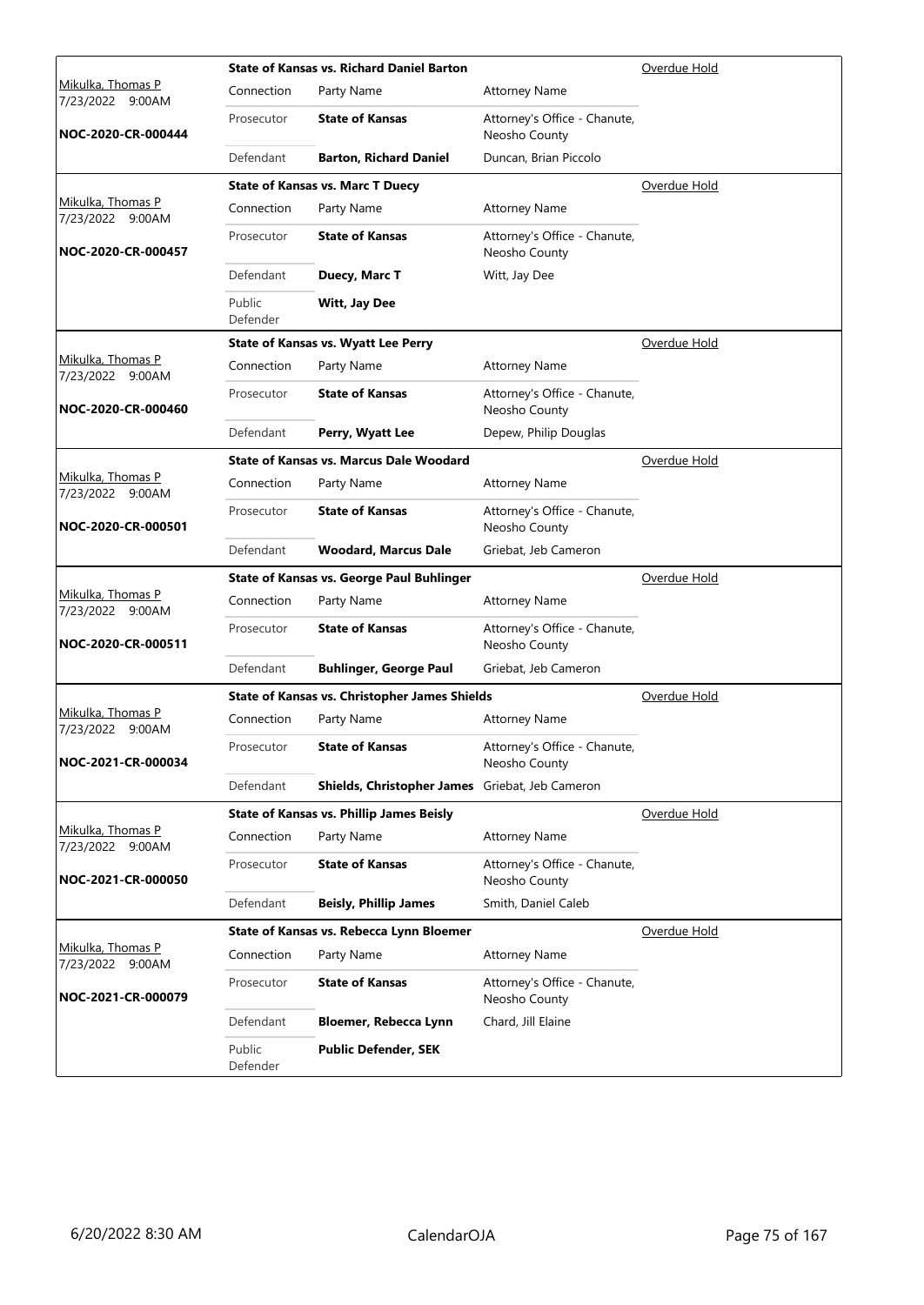|                                          |                    | State of Kansas vs. Marie Kayleen Mata           |                                               | Overdue Hold |
|------------------------------------------|--------------------|--------------------------------------------------|-----------------------------------------------|--------------|
| Mikulka, Thomas P<br>7/23/2022<br>9:00AM | Connection         | Party Name                                       | <b>Attorney Name</b>                          |              |
| NOC-2021-CR-000131                       | Prosecutor         | <b>State of Kansas</b>                           | Attorney's Office - Chanute,<br>Neosho County |              |
|                                          | Defendant          | Mata, Marie Kayleen                              | Witt, Jay Dee                                 |              |
|                                          | Public<br>Defender | Witt, Jay Dee                                    |                                               |              |
|                                          |                    | State of Kansas vs. Dillon M Wasson              |                                               | Overdue Hold |
| Mikulka, Thomas P<br>7/23/2022 9:00AM    | Connection         | Party Name                                       | <b>Attorney Name</b>                          |              |
| NOC-2021-CR-000149                       | Prosecutor         | <b>State of Kansas</b>                           | Attorney's Office - Chanute,<br>Neosho County |              |
|                                          | Defendant          | <b>Wasson, Dillon M</b>                          | Smith, Daniel Caleb                           |              |
|                                          |                    | State of Kansas vs. Jerome T. Henderson          |                                               | Overdue Hold |
| Mikulka, Thomas P<br>7/23/2022 9:00AM    | Connection         | Party Name                                       | <b>Attorney Name</b>                          |              |
| NOC-2021-CR-000165                       | Prosecutor         | <b>State of Kansas</b>                           | Attorney's Office - Chanute,<br>Neosho County |              |
|                                          | Defendant          | Henderson, Jerome T.                             | Smith, Daniel Caleb                           |              |
|                                          |                    | <b>State of Kansas vs. Vance David Yarbrough</b> |                                               | Overdue Hold |
| Mikulka, Thomas P<br>7/23/2022 9:00AM    | Connection         | Party Name                                       | <b>Attorney Name</b>                          |              |
| NOC-2021-CR-000222                       | Prosecutor         | <b>State of Kansas</b>                           | Attorney's Office - Chanute,<br>Neosho County |              |
|                                          | Defendant          | Yarbrough, Vance David                           | Griebat, Jeb Cameron                          |              |
|                                          |                    | State of Kansas vs. John Patrick Coyne, Jr       |                                               | Overdue Hold |
| Mikulka, Thomas P<br>7/23/2022 9:00AM    | Connection         | Party Name                                       | <b>Attorney Name</b>                          |              |
| NOC-2021-CR-000223                       | Prosecutor         | <b>State of Kansas</b>                           | Attorney's Office - Chanute,<br>Neosho County |              |
|                                          | Defendant          | Coyne, John Patrick, Jr                          | Johnson, Robert Edward, II                    |              |
|                                          |                    | State of Kansas vs. Luke M. Graves               |                                               | Overdue Hold |
| Mikulka, Thomas P<br>7/23/2022 9:00AM    | Connection         | Party Name                                       | <b>Attorney Name</b>                          |              |
| NOC-2021-CR-000255                       | Prosecutor         | <b>State of Kansas</b>                           | Attorney's Office - Chanute,<br>Neosho County |              |
|                                          | Defendant          | Graves, Luke M.                                  | Smith, Daniel Caleb                           |              |
|                                          |                    | State of Kansas vs. Kristina Nicole Beard        |                                               | Overdue Hold |
| Mikulka, Thomas P<br>7/23/2022 9:00AM    | Connection         | Party Name                                       | <b>Attorney Name</b>                          |              |
| NOC-2021-CR-000284                       | Prosecutor         | <b>State of Kansas</b>                           | Attorney's Office - Chanute,<br>Neosho County |              |
|                                          | Defendant          | <b>Beard, Kristina Nicole</b>                    | Griebat, Jeb Cameron                          |              |
|                                          |                    | <b>State of Kansas vs. Dillon Michael Wasson</b> |                                               | Overdue Hold |
| Mikulka, Thomas P<br>7/23/2022 9:00AM    | Connection         | Party Name                                       | <b>Attorney Name</b>                          |              |
| NOC-2021-CR-000292                       | Prosecutor         | <b>State of Kansas</b>                           | Attorney's Office - Chanute,<br>Neosho County |              |
|                                          | Defendant          | Wasson, Dillon Michael                           | Smith, Daniel Caleb                           |              |
|                                          |                    | State of Kansas vs. Zoie K. Smith                |                                               | Overdue Hold |
| Mikulka, Thomas P<br>7/23/2022 9:00AM    | Connection         | Party Name                                       | <b>Attorney Name</b>                          |              |
| NOC-2021-CR-000312                       | Prosecutor         | <b>State of Kansas</b>                           | Attorney's Office - Chanute,<br>Neosho County |              |
|                                          | Defendant          | Smith, Zoie K.                                   |                                               |              |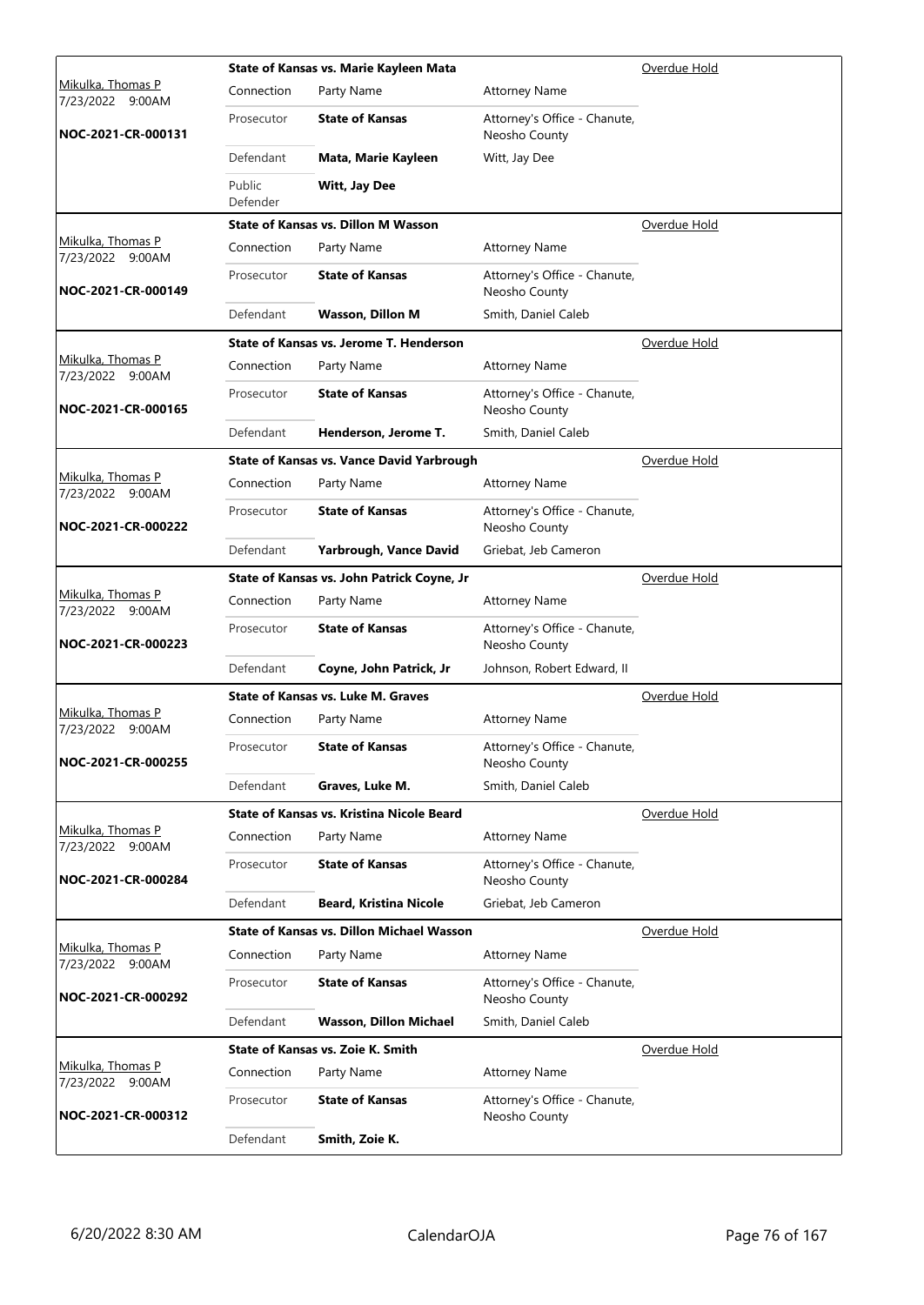|                                              |                    | State of Kansas vs. Frederick John Foshag      | Overdue Hold                                  |              |
|----------------------------------------------|--------------------|------------------------------------------------|-----------------------------------------------|--------------|
| <u>Mikulka, Thomas P</u><br>7/23/2022 9:00AM | Connection         | Party Name                                     | <b>Attorney Name</b>                          |              |
| NOC-2021-CR-000366                           | Prosecutor         | <b>State of Kansas</b>                         | Attorney's Office - Chanute,<br>Neosho County |              |
|                                              | Defendant          | Foshag, Frederick John                         | Griebat, Jeb Cameron                          |              |
|                                              |                    | <b>State of Kansas vs. Patrick Phillips</b>    |                                               | Overdue Hold |
| Mikulka, Thomas P<br>7/23/2022 9:00AM        | Connection         | Party Name                                     | <b>Attorney Name</b>                          |              |
| NOC-2021-CR-000374                           | Prosecutor         | <b>State of Kansas</b>                         | Attorney's Office - Chanute,<br>Neosho County |              |
|                                              | Defendant          | <b>Phillips, Patrick</b>                       | Public Defender, SEK                          |              |
|                                              |                    | <b>State of Kansas vs. Collin W Hutson</b>     |                                               | Overdue Hold |
| Mikulka, Thomas P<br>7/23/2022 9:00AM        | Connection         | Party Name                                     | <b>Attorney Name</b>                          |              |
| NOC-2021-CR-000375                           | Prosecutor         | <b>State of Kansas</b>                         | Attorney's Office - Chanute,<br>Neosho County |              |
|                                              | Defendant          | Hutson, Collin W                               | Schowengerdt, Daniel J.                       |              |
|                                              |                    | State of Kansas vs. Alicia Wynne Boan          |                                               | Overdue Hold |
| Mikulka, Thomas P<br>7/23/2022 9:00AM        | Connection         | Party Name                                     | <b>Attorney Name</b>                          |              |
| NOC-2021-CR-000387                           | Prosecutor         | <b>State of Kansas</b>                         | Attorney's Office - Chanute,<br>Neosho County |              |
|                                              | Defendant          | Boan, Alicia Wynne                             | Chard, Jill Elaine                            |              |
|                                              | Public<br>Defender | <b>Public Defender, SEK</b>                    |                                               |              |
|                                              |                    | <b>State of Kansas vs. Charlie J. Woods</b>    |                                               | Overdue Hold |
| Mikulka, Thomas P<br>7/23/2022 9:00AM        | Connection         | Party Name                                     | <b>Attorney Name</b>                          |              |
| NOC-2021-CR-000416                           | Prosecutor         | <b>State of Kansas</b>                         | Attorney's Office - Chanute,<br>Neosho County |              |
|                                              | Defendant          | Woods, Charlie J.                              | Clark, David Anthony                          |              |
|                                              | Public<br>Defender | <b>Public Defender, SEK</b>                    |                                               |              |
|                                              |                    | <b>State of Kansas vs. Miles Dewayne Adams</b> |                                               | Overdue Hold |
| Mikulka, Thomas P<br>7/23/2022 9:00AM        | Connection         | Party Name                                     | <b>Attorney Name</b>                          |              |
| NOC-2021-CR-000420                           | Prosecutor         | <b>State of Kansas</b>                         | Attorney's Office - Chanute,<br>Neosho County |              |
|                                              | Defendant          | <b>Adams, Miles Dewayne</b>                    | Clark, David Anthony                          |              |
|                                              | Public<br>Defender | <b>Public Defender, SEK</b>                    |                                               |              |
|                                              |                    | State of Kansas vs. Harvey M. Love             |                                               | Overdue Hold |
| Mikulka, Thomas P<br>7/23/2022 9:00AM        | Connection         | Party Name                                     | <b>Attorney Name</b>                          |              |
| NOC-2021-CR-000434                           | Prosecutor         | <b>State of Kansas</b>                         | Attorney's Office - Chanute,<br>Neosho County |              |
|                                              | Defendant          | Love, Harvey M.                                | Staker, Steven Charles                        |              |
|                                              | Public<br>Defender | <b>Public Defender, SEK</b>                    |                                               |              |
|                                              |                    | State of Kansas vs. Marie K. Mata              |                                               | Overdue Hold |
| Mikulka, Thomas P<br>7/23/2022 9:00AM        | Connection         | Party Name                                     | <b>Attorney Name</b>                          |              |
| NOC-2021-CR-000435                           | Prosecutor         | <b>State of Kansas</b>                         | Attorney's Office - Chanute,<br>Neosho County |              |
|                                              | Defendant          | Mata, Marie K.                                 | Witt, Jay Dee                                 |              |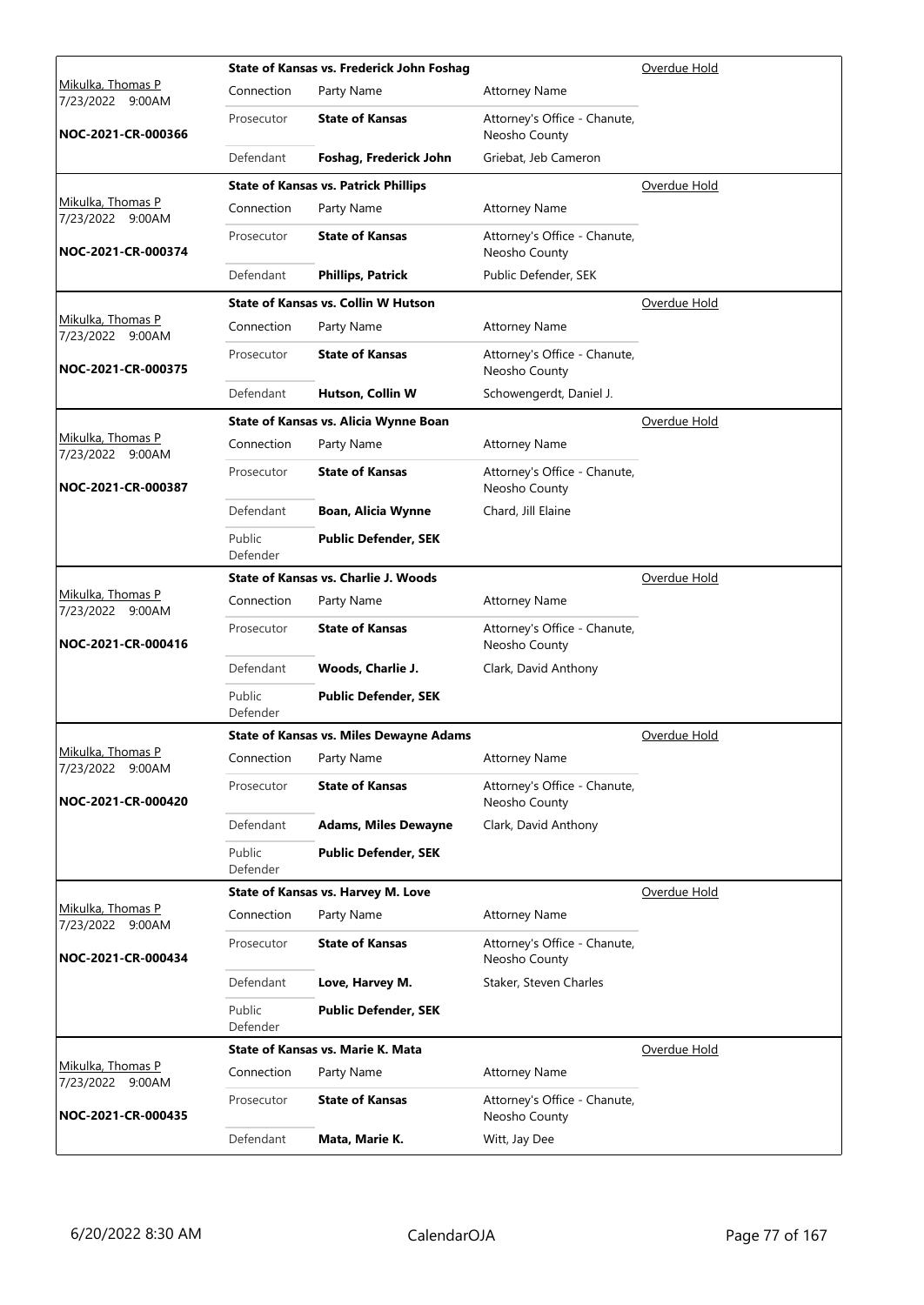|                                       |                      | <b>State of Kansas vs. Christopher James Shields</b> |                                               | Overdue Hold |
|---------------------------------------|----------------------|------------------------------------------------------|-----------------------------------------------|--------------|
| Mikulka, Thomas P<br>7/23/2022 9:00AM | Connection           | Party Name                                           | <b>Attorney Name</b>                          |              |
| NOC-2021-CR-000456                    | Prosecutor           | <b>State of Kansas</b>                               | Attorney's Office - Chanute,<br>Neosho County |              |
|                                       | Defendant            | Shields, Christopher James Griebat, Jeb Cameron      |                                               |              |
|                                       |                      | <b>State of Kansas vs. Andrew Scott Wolken</b>       |                                               | Overdue Hold |
| Mikulka, Thomas P<br>7/23/2022 9:00AM | Connection           | Party Name                                           | <b>Attorney Name</b>                          |              |
| NOC-2021-CR-000468                    | Prosecutor           | <b>State of Kansas</b>                               | Attorney's Office - Chanute,<br>Neosho County |              |
|                                       | Defendant            | <b>Wolken, Andrew Scott</b>                          | Meek, Christopher Y                           |              |
|                                       |                      | <b>State of Kansas vs. Morgan Leroy</b>              |                                               | Overdue Hold |
| Mikulka, Thomas P<br>7/23/2022 9:00AM | Connection           | Party Name                                           | <b>Attorney Name</b>                          |              |
| NOC-2021-CR-000493                    | Prosecutor           | <b>State of Kansas</b>                               | Attorney's Office - Chanute,<br>Neosho County |              |
|                                       | Defendant            | Leroy, Morgan                                        | Witt, Jay Dee                                 |              |
|                                       |                      | State of Kansas vs. Alicia Jean Hodo                 |                                               | Overdue Hold |
| Mikulka, Thomas P<br>7/23/2022 9:00AM | Connection           | Party Name                                           | <b>Attorney Name</b>                          |              |
| NOC-2021-CR-000501                    | Prosecutor           | <b>State of Kansas</b>                               | Attorney's Office - Chanute,<br>Neosho County |              |
|                                       | Defendant            | Hodo, Alicia Jean                                    | Clark, David Anthony                          |              |
|                                       |                      | <b>State of Kansas vs. Zebadiah Steele Pass</b>      |                                               | Overdue Hold |
| Mikulka, Thomas P<br>7/23/2022 9:00AM | Connection           | Party Name                                           | <b>Attorney Name</b>                          |              |
| NOC-2021-CR-000503                    | Prosecutor           | <b>State of Kansas</b>                               | Attorney's Office - Chanute,<br>Neosho County |              |
|                                       | Defendant            | Pass, Zebadiah Steele                                |                                               |              |
|                                       |                      | <b>State of Kansas vs. Thomas Cameron Pavy</b>       |                                               | Overdue Hold |
| Mikulka, Thomas P<br>7/23/2022 9:00AM | Connection           | Party Name                                           | <b>Attorney Name</b>                          |              |
| NOC-2021-CR-000537                    | Prosecutor           | <b>State of Kansas</b>                               | Attorney's Office - Chanute,<br>Neosho County |              |
|                                       | Defendant            | Pavy, Thomas Cameron                                 |                                               |              |
|                                       |                      | In the Matter of Wyatt Vanroyen                      |                                               | Overdue Hold |
| Mikulka, Thomas P<br>7/23/2022 9:00AM | Connection           | Party Name                                           | <b>Attorney Name</b>                          |              |
| NOC-2021-JV-000006                    | Prosecutor           | <b>State of Kansas</b>                               | Attorney's Office - Chanute,<br>Neosho County |              |
|                                       | Juvenile<br>Offender | Vanroyen, Wyatt                                      | Griebat, Jeb Cameron                          |              |
|                                       |                      | In the Matter of Aubrie O. Bancroft                  |                                               | Overdue Hold |
| Mikulka, Thomas P<br>7/23/2022 9:00AM | Connection           | Party Name                                           | <b>Attorney Name</b>                          |              |
| NOC-2021-JV-000010                    | Prosecutor           | <b>State of Kansas</b>                               | Attorney's Office - Chanute,<br>Neosho County |              |
|                                       | Juvenile<br>Offender | <b>Bancroft, Aubrie O.</b>                           | Griebat, Jeb Cameron                          |              |
|                                       |                      | <b>State of Kansas vs. Justin Lee Anderson</b>       |                                               | Overdue Hold |
| Mikulka, Thomas P<br>7/23/2022 9:00AM | Connection           | Party Name                                           | <b>Attorney Name</b>                          |              |
| NOC-2022-CR-000002                    | Prosecutor           | <b>State of Kansas</b>                               | Attorney's Office - Chanute,<br>Neosho County |              |
|                                       | Defendant            | Anderson, Justin Lee                                 | Griebat, Jeb Cameron                          |              |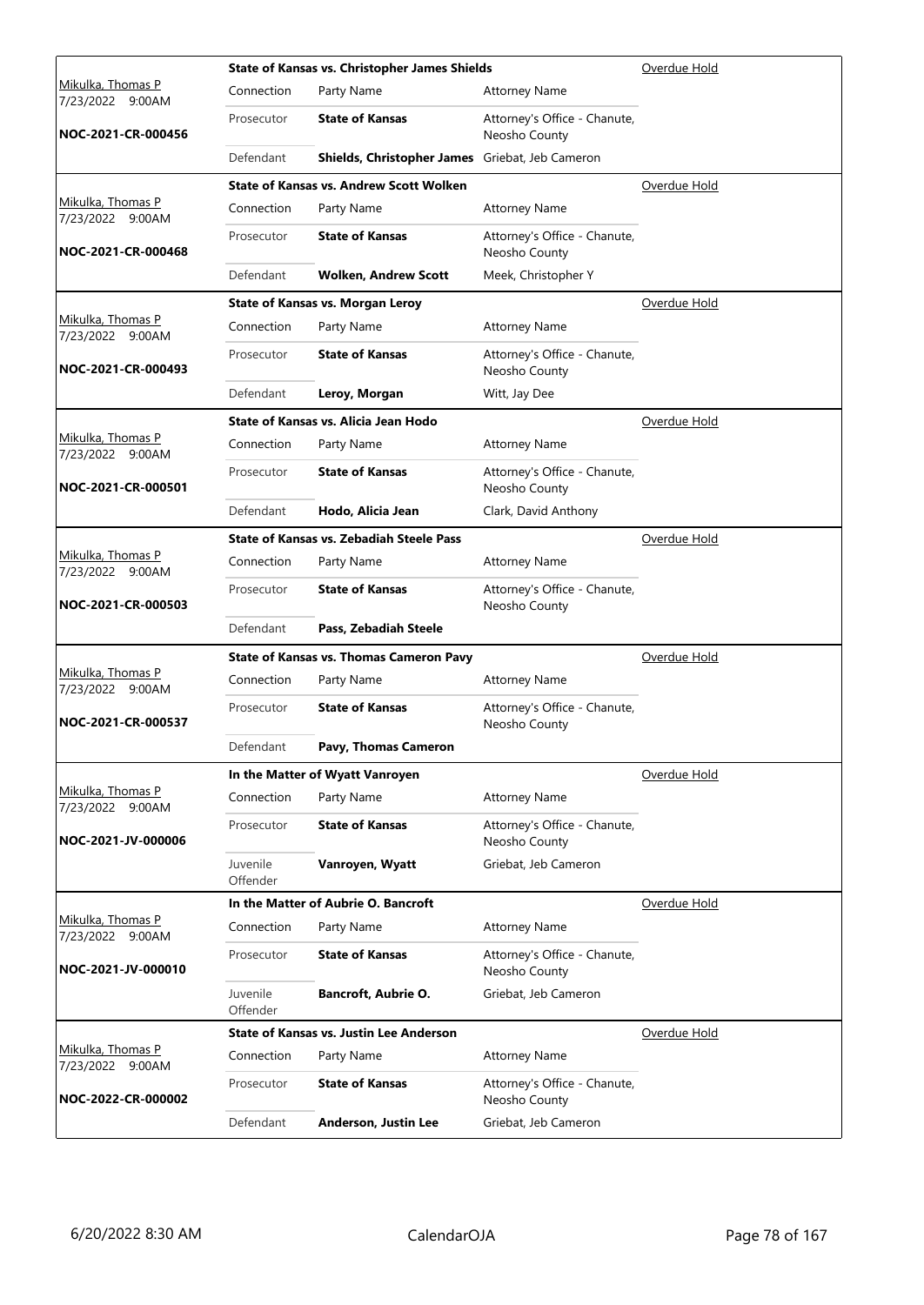|                                       |            | State of Kansas vs. Brian J. Gregory             |                                               | Overdue Hold |
|---------------------------------------|------------|--------------------------------------------------|-----------------------------------------------|--------------|
| Mikulka, Thomas P<br>7/23/2022 9:00AM | Connection | Party Name                                       | <b>Attorney Name</b>                          |              |
| NOC-2022-CR-000004                    | Prosecutor | <b>State of Kansas</b>                           | Attorney's Office - Chanute,<br>Neosho County |              |
|                                       | Defendant  | Gregory, Brian J.                                |                                               |              |
|                                       |            | State of Kansas vs. John A. Wasielewski          |                                               | Overdue Hold |
| Mikulka, Thomas P<br>7/23/2022 9:00AM | Connection | Party Name                                       | <b>Attorney Name</b>                          |              |
| NOC-2022-CR-000011                    | Prosecutor | <b>State of Kansas</b>                           | Attorney's Office - Chanute,<br>Neosho County |              |
|                                       | Defendant  | Wasielewski, John A.                             | Smith, Daniel Caleb                           |              |
|                                       |            | State of Kansas vs. Joel L. Maple                |                                               | Overdue Hold |
| Mikulka, Thomas P<br>7/23/2022 9:00AM | Connection | Party Name                                       | <b>Attorney Name</b>                          |              |
| NOC-2022-CR-000027                    | Prosecutor | <b>State of Kansas</b>                           | Attorney's Office - Chanute,<br>Neosho County |              |
|                                       | Defendant  | Maple, Joel L.                                   | De Voe, Sue E.                                |              |
|                                       |            | State of Kansas vs. Billy L. Key, Jr             |                                               | Overdue Hold |
| Mikulka, Thomas P<br>7/23/2022 9:00AM | Connection | Party Name                                       | <b>Attorney Name</b>                          |              |
| NOC-2022-CR-000045                    | Prosecutor | <b>State of Kansas</b>                           | Attorney's Office - Chanute,<br>Neosho County |              |
|                                       | Defendant  | Key, Billy L., Jr                                | De Voe, Sue E.                                |              |
|                                       |            | State of Kansas vs. Kalia Vang                   |                                               | Overdue Hold |
| Mikulka, Thomas P<br>7/23/2022 9:00AM | Connection | Party Name                                       | <b>Attorney Name</b>                          |              |
| NOC-2022-CR-000050                    | Prosecutor | <b>State of Kansas</b>                           | Attorney's Office - Chanute,<br>Neosho County |              |
|                                       | Defendant  | Vang, Kalia                                      |                                               |              |
|                                       |            | <b>State of Kansas vs. Cody Pass</b>             |                                               | Overdue Hold |
| Mikulka, Thomas P<br>7/23/2022 9:00AM | Connection | Party Name                                       | <b>Attorney Name</b>                          |              |
| NOC-2022-CR-000093                    | Prosecutor | <b>State of Kansas</b>                           | Attorney's Office - Chanute,<br>Neosho County |              |
|                                       | Defendant  | Pass, Cody                                       |                                               |              |
|                                       |            | State of Kansas vs. Christopher Scott Wanner, Jr |                                               | Overdue Hold |
| Mikulka, Thomas P<br>7/23/2022 9:00AM | Connection | Party Name                                       | <b>Attorney Name</b>                          |              |
| NOC-2022-CR-000101                    | Prosecutor | <b>State of Kansas</b>                           | Attorney's Office - Chanute,<br>Neosho County |              |
|                                       | Defendant  | Wanner, Christopher Scott, De Voe, Sue E.<br>Jr  |                                               |              |
|                                       |            | <b>State of Kansas vs. Steven Ross Sinclair</b>  |                                               | Overdue Hold |
| Mikulka, Thomas P<br>7/23/2022 9:00AM | Connection | Party Name                                       | <b>Attorney Name</b>                          |              |
| NOC-2022-CR-000110                    | Prosecutor | <b>State of Kansas</b>                           | Attorney's Office - Chanute,<br>Neosho County |              |
|                                       | Defendant  | Sinclair, Steven Ross                            |                                               |              |
|                                       |            | <b>State of Kansas vs. Jessica Marie Coyer</b>   |                                               | Overdue Hold |
| Mikulka, Thomas P<br>7/23/2022 9:00AM | Connection | Party Name                                       | <b>Attorney Name</b>                          |              |
| NOC-2022-CR-000116                    | Prosecutor | <b>State of Kansas</b>                           | Attorney's Office - Chanute,<br>Neosho County |              |
|                                       | Defendant  | <b>Coyer, Jessica Marie</b>                      | Smith, Daniel Caleb                           |              |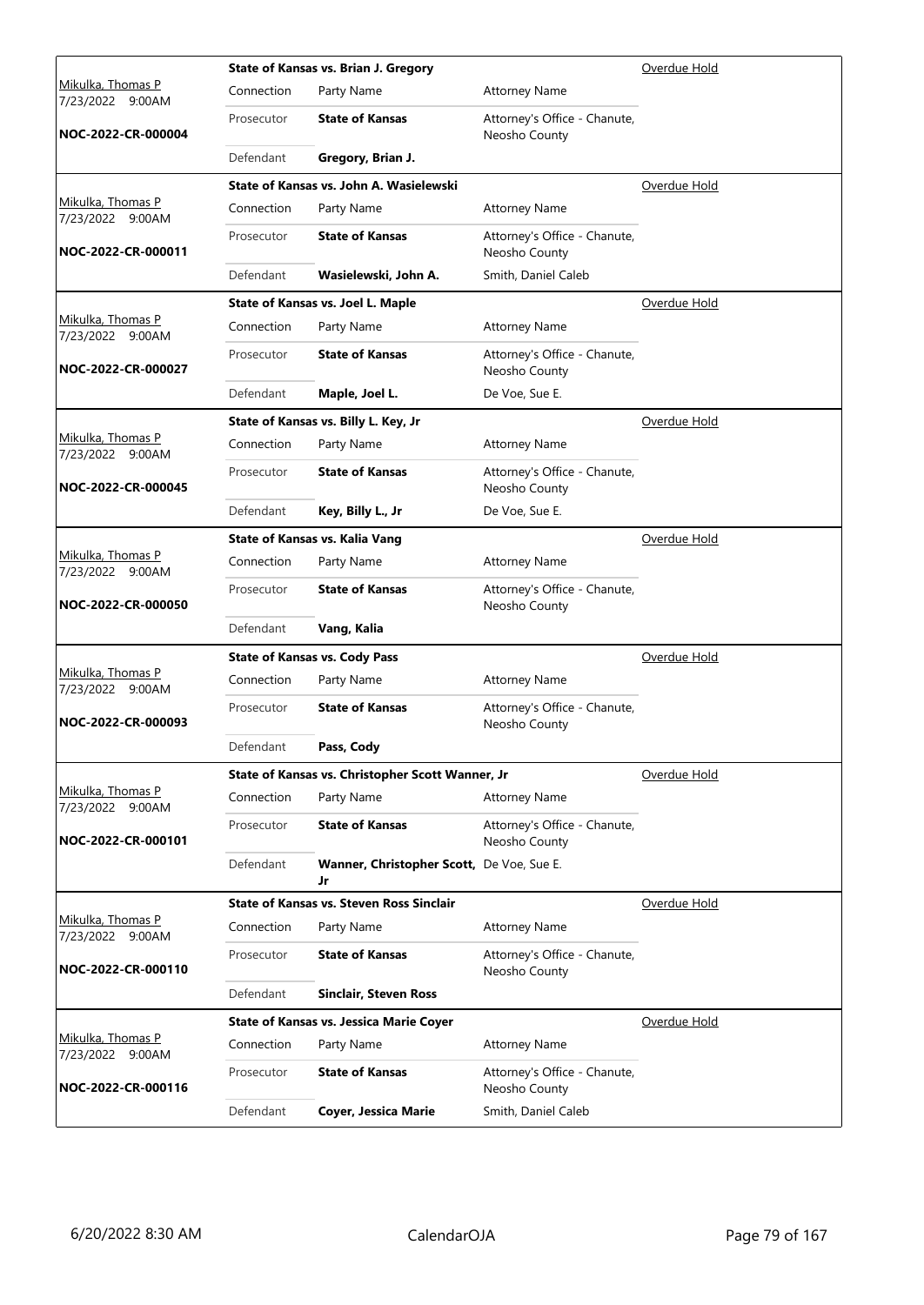|                                              |            | State of Kansas vs. Joshua Kahl Eagle            |                                               | Overdue Hold        |
|----------------------------------------------|------------|--------------------------------------------------|-----------------------------------------------|---------------------|
| <u>Mikulka, Thomas P</u><br>7/23/2022 9:00AM | Connection | Party Name                                       | <b>Attorney Name</b>                          |                     |
| NOC-2022-CR-000130                           | Prosecutor | <b>State of Kansas</b>                           | Attorney's Office - Chanute,<br>Neosho County |                     |
|                                              | Defendant  | Eagle, Joshua Kahl                               |                                               |                     |
|                                              |            | State of Kansas vs. James R. Bentley             |                                               | Overdue Hold        |
| Mikulka, Thomas P<br>7/23/2022 9:00AM        | Connection | Party Name                                       | <b>Attorney Name</b>                          |                     |
| NOC-2022-CR-000144                           | Prosecutor | <b>State of Kansas</b>                           | Attorney's Office - Chanute,<br>Neosho County |                     |
|                                              | Defendant  | Bentley, James R.                                |                                               |                     |
|                                              |            | <b>State of Kansas vs. Corey Edwards</b>         |                                               | <u>Overdue Hold</u> |
| Mikulka, Thomas P<br>7/23/2022 9:00AM        | Connection | Party Name                                       | <b>Attorney Name</b>                          |                     |
| NOC-2022-CR-000145                           | Prosecutor | <b>State of Kansas</b>                           | Attorney's Office - Chanute,<br>Neosho County |                     |
|                                              | Defendant  | <b>Edwards, Corey</b>                            |                                               |                     |
|                                              |            | State of Kansas vs. Stephen P. Monovsky          |                                               | Overdue Hold        |
| <u>Mikulka, Thomas P</u><br>7/23/2022 9:00AM | Connection | Party Name                                       | <b>Attorney Name</b>                          |                     |
| NOC-2022-CR-000150                           | Prosecutor | <b>State of Kansas</b>                           | Attorney's Office - Chanute,<br>Neosho County |                     |
|                                              | Defendant  | Monovsky, Stephen P.                             |                                               |                     |
|                                              |            | <b>State of Kansas vs. Matthew Ryan Sharp</b>    |                                               | Overdue Hold        |
| Mikulka, Thomas P<br>7/23/2022 9:00AM        | Connection | Party Name                                       | <b>Attorney Name</b>                          |                     |
| NOC-2022-CR-000155                           | Prosecutor | <b>State of Kansas</b>                           | Attorney's Office - Chanute,<br>Neosho County |                     |
|                                              | Defendant  | <b>Sharp, Matthew Ryan</b>                       | Ginie, Ryan Stephan                           |                     |
|                                              |            | <b>State of Kansas vs. Melissa Claire Dutton</b> | Overdue Hold                                  |                     |
| Mikulka, Thomas P<br>7/23/2022 9:00AM        | Connection | Party Name                                       | <b>Attorney Name</b>                          |                     |
| NOC-2022-CR-000160                           | Prosecutor | <b>State of Kansas</b>                           | Attorney's Office - Chanute,<br>Neosho County |                     |
|                                              | Defendant  | Dutton, Melissa Claire                           |                                               |                     |
|                                              |            | State of Kansas vs. Dustin E. Bond-Salisbury     |                                               | Overdue Hold        |
| Mikulka, Thomas P<br>7/23/2022 9:00AM        | Connection | Party Name                                       | <b>Attorney Name</b>                          |                     |
| NOC-2022-CR-000164                           | Prosecutor | <b>State of Kansas</b>                           | Attorney's Office - Chanute,<br>Neosho County |                     |
|                                              | Defendant  | <b>Bond-Salisbury, Dustin E.</b>                 | Griebat, Jeb Cameron                          |                     |
|                                              |            | <b>State of Kansas vs. Melissa Greer</b>         |                                               | Overdue Hold        |
| Mikulka, Thomas P<br>7/23/2022 9:00AM        | Connection | Party Name                                       | <b>Attorney Name</b>                          |                     |
| NOC-2022-CR-000165                           | Prosecutor | <b>State of Kansas</b>                           | Attorney's Office - Chanute,<br>Neosho County |                     |
|                                              | Defendant  | Greer, Melissa                                   |                                               |                     |
|                                              |            | <b>State of Kansas vs. Nathan Daniel McGee</b>   |                                               | Overdue Hold        |
| Mikulka, Thomas P<br>7/23/2022 9:00AM        | Connection | Party Name                                       | <b>Attorney Name</b>                          |                     |
| NOC-2022-CR-000166                           | Prosecutor | <b>State of Kansas</b>                           | Attorney's Office - Chanute,<br>Neosho County |                     |
|                                              | Defendant  | <b>McGee, Nathan Daniel</b>                      |                                               |                     |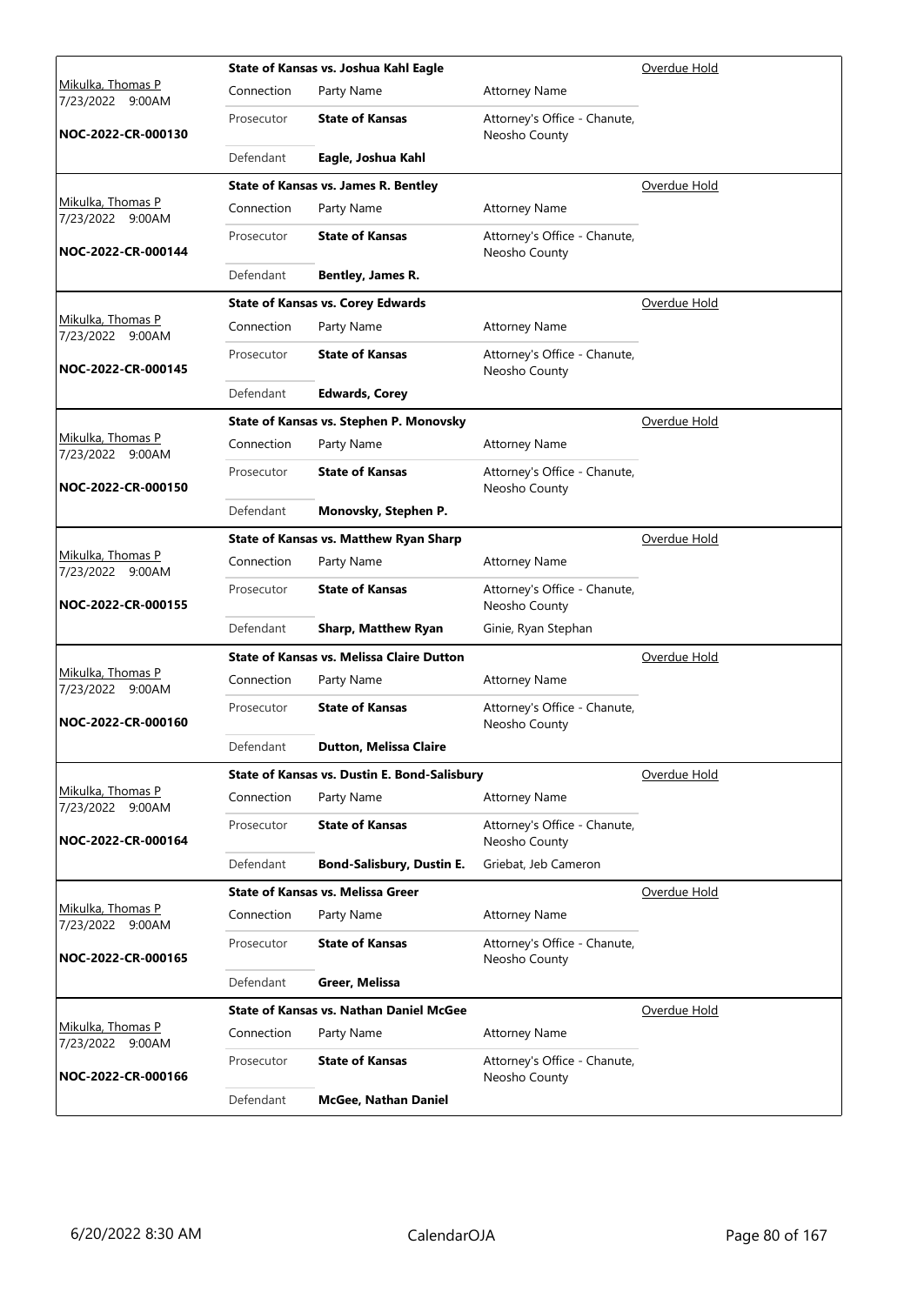|                                                 |             | <b>State of Kansas vs. Melissa Claire Dutton</b>                               |                                               | Overdue Hold               |
|-------------------------------------------------|-------------|--------------------------------------------------------------------------------|-----------------------------------------------|----------------------------|
| <u>Mikulka, Thomas P</u><br>7/23/2022<br>9:00AM | Connection  | Party Name                                                                     | <b>Attorney Name</b>                          |                            |
| NOC-2022-CR-000171                              | Prosecutor  | <b>State of Kansas</b>                                                         | Attorney's Office - Chanute,<br>Neosho County |                            |
|                                                 | Defendant   | <b>Dutton, Melissa Claire</b>                                                  |                                               |                            |
|                                                 |             | Tyrone Wooden vs. Chanute Partners LLC, dba Cornerstone, et al                 |                                               | <b>Pretrial Conference</b> |
| Ahlquist, Daryl D<br>7/25/2022 9:30AM           | Connection  | Party Name                                                                     | <b>Attorney Name</b>                          |                            |
| NOC-2021-CV-000015                              | Plaintiff   | <b>Wooden, Tyrone</b>                                                          | Smith, Patrick C.                             |                            |
|                                                 | Defendant   | <b>Chanute Partners LLC, dba</b> Bartalos, Brian Michael<br><b>Cornerstone</b> |                                               |                            |
|                                                 |             | <b>Cornerstone Associates LLC</b> Bartalos, Brian Michael                      |                                               |                            |
|                                                 |             | <b>Beacon Management</b>                                                       | Bartalos, Brian Michael                       |                            |
|                                                 |             | Marty L Gumble, Petitioner vs. Chasity A Gumble, Respondent                    |                                               | <u>Hearing</u>             |
| Ahlquist, Daryl D<br>7/26/2022 9:30AM           | Connection  | Party Name                                                                     | <b>Attorney Name</b>                          | Final                      |
|                                                 | Dependent   | Sealed                                                                         | Heim, Bret Alan                               |                            |
| 2012-DM-000207                                  |             | <b>Sealed</b>                                                                  | Heim, Bret Alan                               |                            |
|                                                 |             | <b>Sealed</b>                                                                  | Heim, Bret Alan                               |                            |
|                                                 | Other Party | <b>State of Kansas, ex rel, DCF</b> 14 & 31, Young Williams                    |                                               |                            |
|                                                 | Petitioner  | <b>Gumble, Martin</b>                                                          | Mills, Sarah Arlene                           |                            |
|                                                 | Respondent  | <b>Cook, Chastity</b>                                                          | Pro Se, Party                                 |                            |
|                                                 | Guardian Ad | Heim, Bret Alan                                                                |                                               |                            |
|                                                 | Litem       | Heim, Bret Alan                                                                |                                               |                            |
|                                                 |             | Heim, Bret Alan                                                                |                                               |                            |
|                                                 |             | <b>State of Kansas vs. Steven Ross Sinclair</b>                                |                                               | Bond - Appearance          |
| Mikulka, Thomas P<br>7/26/2022 1:30PM           | Connection  | Party Name                                                                     | <b>Attorney Name</b>                          | <b>ZOOM</b>                |
| NOC-2022-CR-000110                              | Prosecutor  | <b>State of Kansas</b>                                                         | Attorney's Office - Chanute,<br>Neosho County |                            |
|                                                 | Defendant   | <b>Sinclair, Steven Ross</b>                                                   |                                               |                            |
|                                                 |             | State of Kansas vs. Theresa Rose Tidd                                          |                                               | Bond - Appearance          |
| Mikulka, Thomas P<br>7/26/2022 1:30PM           | Connection  | Party Name                                                                     | <b>Attorney Name</b>                          | Via Zoom                   |
| NOC-2022-CR-000185                              | Prosecutor  | <b>State of Kansas</b>                                                         | Attorney's Office - Chanute,<br>Neosho County |                            |
|                                                 | Defendant   | <b>Tidd, Theresa Rose</b>                                                      |                                               |                            |
|                                                 |             | <b>State of Kansas vs. Heather Stout</b>                                       |                                               | Bond - Appearance          |
| Mikulka, Thomas P<br>7/26/2022 1:30PM           | Connection  | Party Name                                                                     | <b>Attorney Name</b>                          | Via Zoom                   |
| NOC-2022-CR-000187                              | Prosecutor  | <b>State of Kansas</b>                                                         | Attorney's Office - Chanute,<br>Neosho County |                            |
|                                                 | Defendant   | <b>Stout, Heather</b>                                                          |                                               |                            |
|                                                 |             | <b>State of Kansas vs. Theresa Rose Tidd</b>                                   |                                               | Bond - Appearance          |
| Mikulka, Thomas P<br>7/26/2022 1:30PM           | Connection  | Party Name                                                                     | <b>Attorney Name</b>                          |                            |
| NOC-2022-CR-000189                              | Prosecutor  | <b>State of Kansas</b>                                                         | Attorney's Office - Chanute,<br>Neosho County |                            |
|                                                 | Defendant   | <b>Tidd, Theresa Rose</b>                                                      |                                               |                            |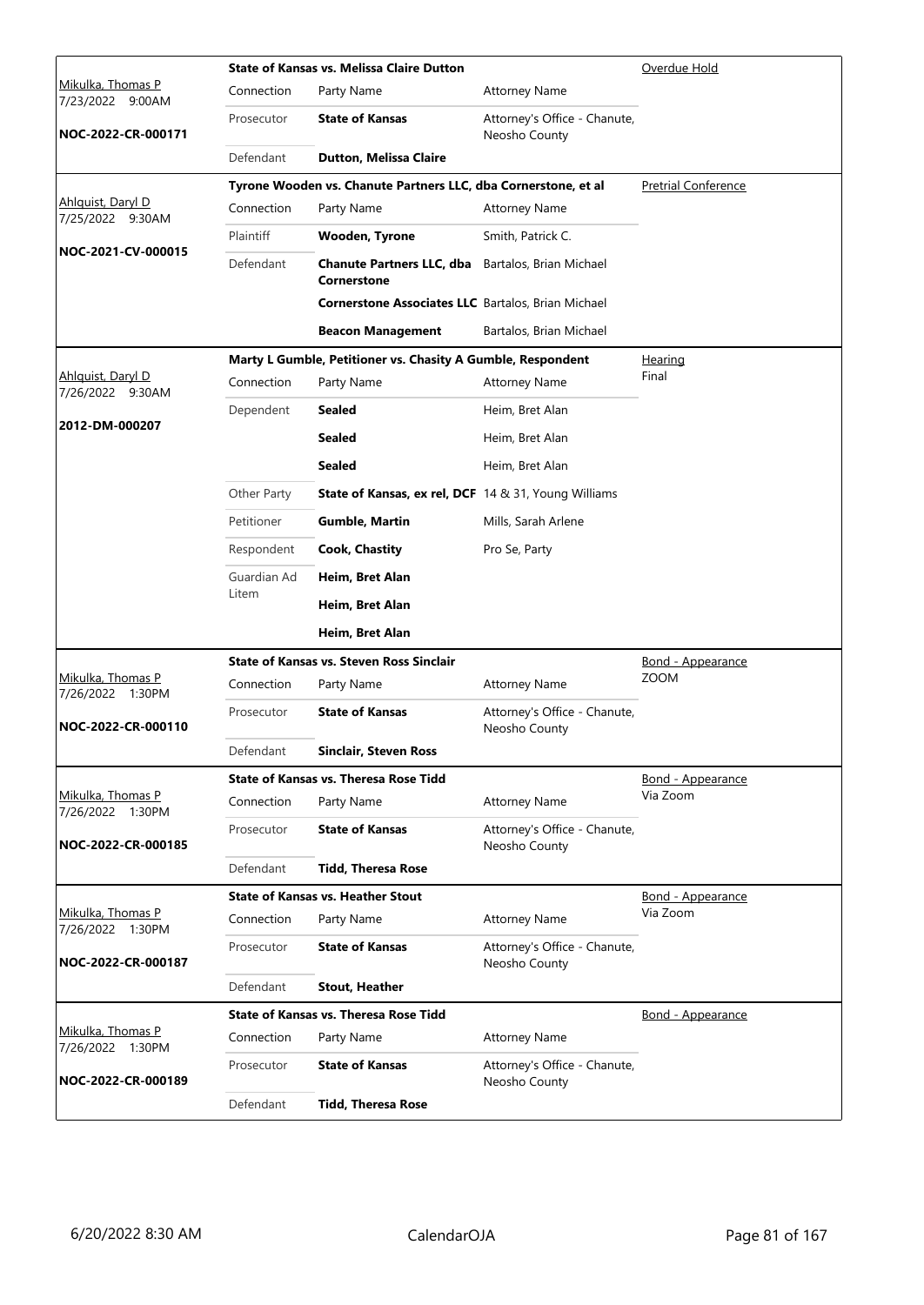|                                          |                                   | <b>State of Kansas vs. Eric Michael Reep</b>                    | <u>Bond - Appearance</u>                      |                          |
|------------------------------------------|-----------------------------------|-----------------------------------------------------------------|-----------------------------------------------|--------------------------|
| Mikulka, Thomas P<br>7/26/2022 1:30PM    | Connection                        | Party Name                                                      | <b>Attorney Name</b>                          | <b>ZOOM</b>              |
| NOC-2022-CR-000192                       | Prosecutor                        | <b>State of Kansas</b>                                          | Attorney's Office - Chanute,<br>Neosho County |                          |
|                                          | Defendant                         | Reep, Eric Michael                                              |                                               |                          |
|                                          | Sealed ********* Sealed ********* |                                                                 |                                               | Bond - Appearance        |
| Mikulka, Thomas P<br>7/26/2022 1:30PM    | Connection                        | Party Name                                                      | <b>Attorney Name</b>                          | Via Zoom                 |
|                                          | Prosecutor                        | <b>Sealed</b>                                                   |                                               |                          |
| NOC-2022-MR-000095                       | Defendant                         | <b>Sealed</b>                                                   |                                               |                          |
|                                          | Sealed ********* Sealed ********* |                                                                 |                                               | <u>Bond - Appearance</u> |
| Mikulka, Thomas P<br>7/26/2022 1:30PM    | Connection                        | Party Name                                                      | <b>Attorney Name</b>                          | <b>ZOOM</b>              |
|                                          | Prosecutor                        | <b>Sealed</b>                                                   |                                               |                          |
| NOC-2022-MR-000097                       | Defendant                         | <b>Sealed</b>                                                   |                                               |                          |
| Ahlguist, Daryl D                        | <b>Gericke</b>                    | In the Matter of the Marriage of Cynthia A Gericke vs Timothy A |                                               | Hearing                  |
| 7/27/2022 9:30AM                         | Connection                        | Party Name                                                      | <b>Attorney Name</b>                          |                          |
| 2019-DM-000182                           | Petitioner                        | Gericke, Cynthia A                                              | Reynolds, Daniel Mark                         |                          |
|                                          | Respondent                        | <b>Gericke, Timothy A</b>                                       | Myers, Robert E.                              |                          |
|                                          |                                   | Timothy Gericke vs. Cynthia Gericke, et al                      |                                               | Hearing                  |
| Ahlquist, Daryl D<br>7/27/2022 9:30AM    | Connection                        | Party Name                                                      | <b>Attorney Name</b>                          |                          |
|                                          | Plaintiff                         | <b>Gericke, Timothy</b>                                         | Myers, Robert E.                              |                          |
| NOC-2021-CV-000033                       | Defendant                         | Gericke, Cynthia                                                | Reynolds, Daniel Mark                         |                          |
|                                          |                                   | Gericke, Christopher                                            | Reynolds, Daniel Mark                         |                          |
|                                          |                                   | In the Matter of vs. Zachery Thouvenell                         |                                               | <b>Status Conference</b> |
| Mikulka, Thomas P<br>7/28/2022 9:00AM    | Connection                        | Party Name                                                      | <b>Attorney Name</b>                          | <b>ZOOM</b>              |
| 2018-JV-000006                           | Other Party                       | Thouvenell, Georgieanna<br>Mae                                  |                                               |                          |
|                                          | Prosecutor                        | <b>State of Kansas</b>                                          | Attorney's Office - Chanute,<br>Neosho County |                          |
|                                          | Juvenile<br>Offender              | <b>Thouvenell, Zachery</b><br><b>Douglas</b>                    | Manbeck, Jacob Thomas                         |                          |
|                                          |                                   | In the Matter of vs. Zachery Douglas Thouvenell                 |                                               | <b>Status Conference</b> |
| Mikulka, Thomas P<br>7/28/2022<br>9:00AM | Connection                        | Party Name                                                      | <b>Attorney Name</b>                          | <b>ZOOM</b>              |
| 2019-JV-000006                           | Other Party                       | <b>Thouvenell, Georgieanna</b><br>Mae                           |                                               |                          |
|                                          | Prosecutor                        | <b>State of Kansas</b>                                          | Attorney's Office - Chanute,<br>Neosho County |                          |
|                                          | Juvenile<br>Offender              | <b>Thouvenell, Zachery</b><br><b>Douglas</b>                    | Manbeck, Jacob Thomas                         |                          |
|                                          |                                   | In the Matter of vs. Zachery Douglas Thouvenell                 |                                               | <b>Status Conference</b> |
| Mikulka, Thomas P<br>7/28/2022<br>9:00AM | Connection                        | Party Name                                                      | <b>Attorney Name</b>                          | <b>ZOOM</b>              |
| 2019-JV-000007                           | Other Party                       | <b>Thouvenell, Georgieanna</b><br>Mae                           |                                               |                          |
|                                          | Prosecutor                        | <b>State of Kansas</b>                                          | Attorney's Office - Chanute,<br>Neosho County |                          |
|                                          | Juvenile<br>Offender              | <b>Thouvenell, Zachery</b><br><b>Douglas</b>                    | Manbeck, Jacob Thomas                         |                          |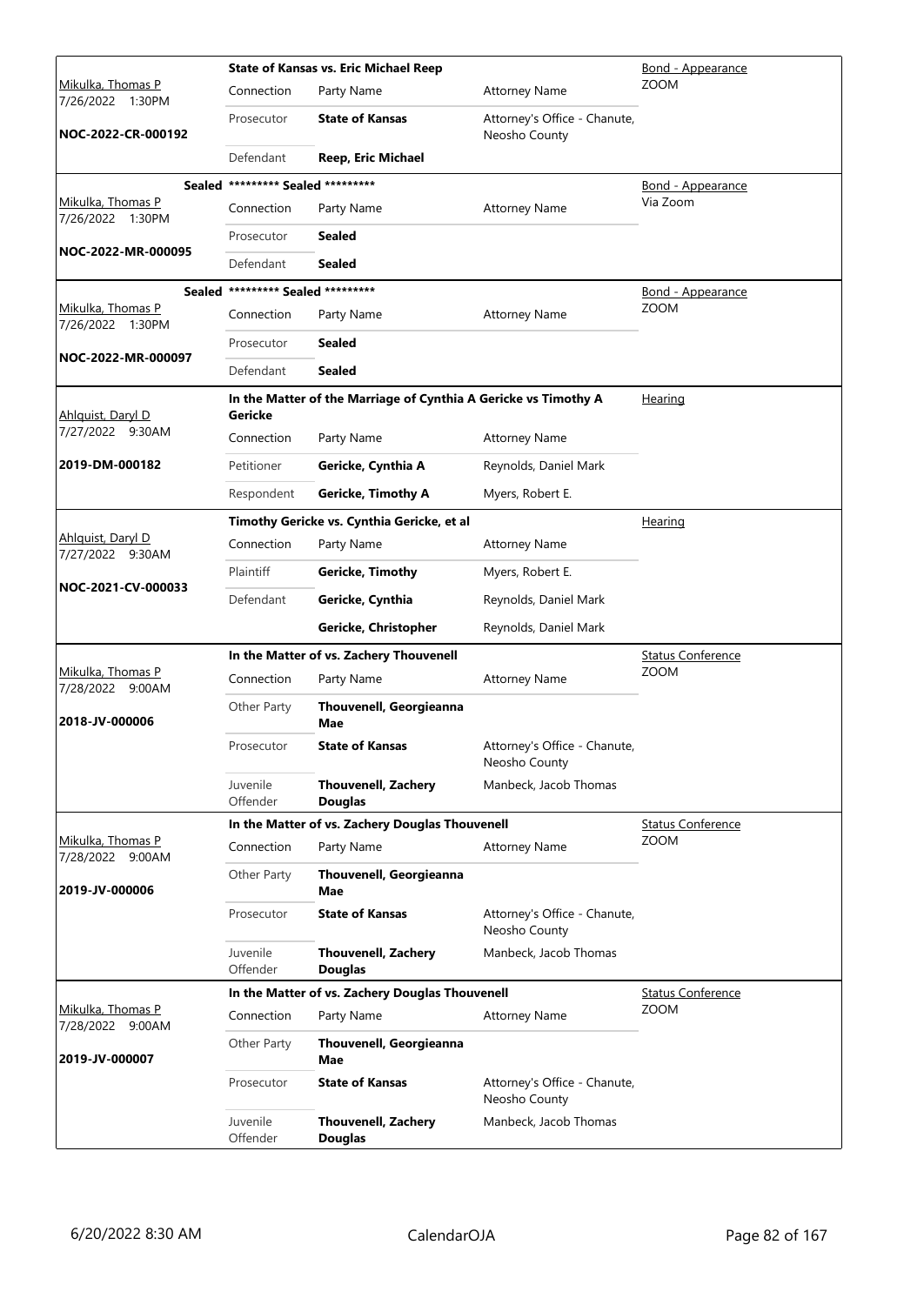|                                              |                      | In the Matter of vs. Zachery Douglas Thouvenell |                                               | <b>Status Conference</b> |
|----------------------------------------------|----------------------|-------------------------------------------------|-----------------------------------------------|--------------------------|
| <u>Mikulka, Thomas P</u><br>7/28/2022 9:00AM | Connection           | Party Name                                      | <b>Attorney Name</b>                          | <b>ZOOM</b>              |
| 2019-JV-000008                               | Other Party          | Thouvenell, Georgieanna<br>Mae                  |                                               |                          |
|                                              | Prosecutor           | <b>State of Kansas</b>                          | Attorney's Office - Chanute,<br>Neosho County |                          |
|                                              | Juvenile<br>Offender | <b>Thouvenell, Zachery</b><br><b>Douglas</b>    | Manbeck, Jacob Thomas                         |                          |
|                                              |                      | In the Matter of vs. Zachery Douglas Thouvenell |                                               | <b>Status Conference</b> |
| Mikulka, Thomas P<br>7/28/2022 9:00AM        | Connection           | Party Name                                      | <b>Attorney Name</b>                          | <b>ZOOM</b>              |
| 2019-JV-000009                               | Other Party          | Thouvenell, Georgieanna<br>Mae                  |                                               |                          |
|                                              | Prosecutor           | <b>State of Kansas</b>                          | Attorney's Office - Chanute,<br>Neosho County |                          |
|                                              | Juvenile<br>Offender | <b>Thouvenell, Zachery</b><br><b>Douglas</b>    | Manbeck, Jacob Thomas                         |                          |
|                                              |                      | In the Matter of vs. Zachery Douglas Thouvenell |                                               | <b>Status Conference</b> |
| Mikulka, Thomas P<br>7/28/2022 9:00AM        | Connection           | Party Name                                      | <b>Attorney Name</b>                          | <b>ZOOM</b>              |
| 2019-JV-000010                               | Other Party          | <b>Thouvenell, Georgieanna</b><br>Mae           |                                               |                          |
|                                              | Prosecutor           | <b>State of Kansas</b>                          | Clark, David Anthony                          |                          |
|                                              | Juvenile<br>Offender | <b>Thouvenell, Zachery</b><br><b>Douglas</b>    | Manbeck, Jacob Thomas                         |                          |
|                                              |                      | In the Matter of vs. Zachery Douglas Thouvenell |                                               | <b>Status Conference</b> |
| Mikulka, Thomas P<br>7/28/2022 9:00AM        | Connection           | Party Name                                      | <b>Attorney Name</b>                          | <b>ZOOM</b>              |
| 2019-JV-000011                               | Other Party          | Thouvenell, Georgieanna<br>Mae                  |                                               |                          |
|                                              | Prosecutor           | <b>State of Kansas</b>                          | Clark, David Anthony                          |                          |
|                                              | Juvenile<br>Offender | <b>Thouvenell, Zachery</b><br><b>Douglas</b>    | Manbeck, Jacob Thomas                         |                          |
|                                              |                      | In the Matter of vs. Zachery Douglas Thouvenell |                                               | <b>Status Conference</b> |
| Mikulka, Thomas P<br>7/28/2022 9:00AM        | Connection           | Party Name                                      | <b>Attorney Name</b>                          | ZOOM                     |
| 2019-JV-000012                               | Other Party          | <b>Thouvenell, Kevin</b>                        |                                               |                          |
|                                              |                      | Thouvenell, Georgieanna<br>Mae                  |                                               |                          |
|                                              | Prosecutor           | <b>State of Kansas</b>                          | Attorney's Office - Chanute,<br>Neosho County |                          |
|                                              | Juvenile<br>Offender | <b>Thouvenell, Zachery</b><br><b>Douglas</b>    | Manbeck, Jacob Thomas                         |                          |
|                                              |                      | <b>State of Kansas vs. Becky J Laney</b>        |                                               | <b>Hearing</b>           |
| Mikulka, Thomas P<br>7/28/2022 9:00AM        | Connection           | Party Name                                      | <b>Attorney Name</b>                          | Status-ZOOM              |
| 2020-CR-000278                               | Prosecutor           | <b>State of Kansas</b>                          | Attorney's Office - Chanute,<br>Neosho County |                          |
|                                              | Defendant            | Laney, Becky J                                  | Griebat, Jeb Cameron                          |                          |
|                                              |                      | <b>State of Kansas vs. Becky J Laney</b>        |                                               | Hearing                  |
| Mikulka, Thomas P<br>7/28/2022 9:00AM        | Connection           | Party Name                                      | <b>Attorney Name</b>                          | Status-ZOOM              |
| 2020-CR-000395                               | Prosecutor           | <b>State of Kansas</b>                          | Attorney's Office - Chanute,<br>Neosho County |                          |
|                                              | Defendant            | Laney, Becky J                                  | Griebat, Jeb Cameron                          |                          |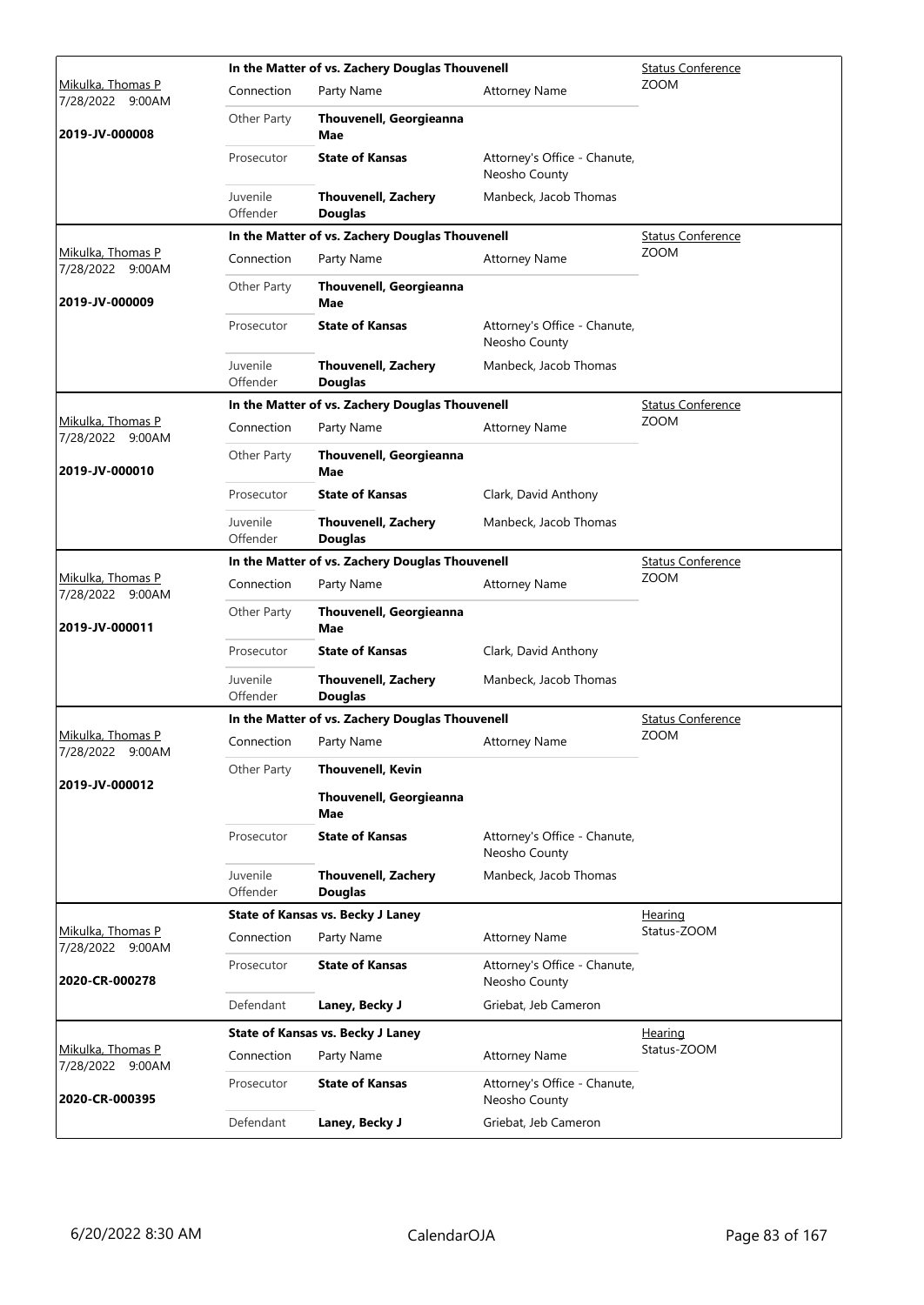|                                              |            | <b>State of Kansas vs. Whitney Haynes</b>  |                                               | <b>Status Conference</b>       |
|----------------------------------------------|------------|--------------------------------------------|-----------------------------------------------|--------------------------------|
| <u>Mikulka, Thomas P</u><br>7/28/2022 9:00AM | Connection | Party Name                                 | <b>Attorney Name</b>                          | <b>ZOOM</b>                    |
| 2020-CR-000409                               | Prosecutor | <b>State of Kansas</b>                     | Attorney's Office - Chanute,<br>Neosho County |                                |
|                                              | Defendant  | Haynes, Whitney                            | Johnson, Robert Edward, II                    |                                |
|                                              |            | <b>State of Kansas vs. Michael Lewis</b>   |                                               | <b>Status Conference</b>       |
| Mikulka, Thomas P<br>7/28/2022 9:00AM        | Connection | Party Name                                 | <b>Attorney Name</b>                          | ZOOM                           |
| NOC-2021-CR-000001                           | Prosecutor | <b>State of Kansas</b>                     | Attorney's Office - Chanute,<br>Neosho County |                                |
|                                              | Defendant  | Lewis, Michael                             | Johnson, Robert Edward, II                    |                                |
|                                              |            | <b>State of Kansas vs. Becky J Laney</b>   |                                               | Hearing                        |
| Mikulka, Thomas P<br>7/28/2022 9:00AM        | Connection | Party Name                                 | <b>Attorney Name</b>                          | Status-ZOOM                    |
| NOC-2021-CR-000005                           | Prosecutor | <b>State of Kansas</b>                     | Attorney's Office - Chanute,<br>Neosho County |                                |
|                                              | Defendant  | Laney, Becky J                             | Griebat, Jeb Cameron                          |                                |
|                                              |            | State of Kansas vs. Mickey J. Callarman    |                                               | Diversion - Status             |
| <u>Mikulka, Thomas P</u><br>7/28/2022 9:00AM | Connection | Party Name                                 | <b>Attorney Name</b>                          | <b>ZOOM</b>                    |
| NOC-2021-CR-000132                           | Prosecutor | <b>State of Kansas</b>                     | Attorney's Office - Chanute,<br>Neosho County |                                |
|                                              | Defendant  | Callarman, Mickey J.                       | Johnson, Robert Edward, II                    |                                |
|                                              |            | State of Kansas vs. Mickey J. Callarman    |                                               | Diversion - Status             |
| Mikulka, Thomas P<br>7/28/2022 9:00AM        | Connection | Party Name                                 | <b>Attorney Name</b>                          | ZOOM                           |
| NOC-2021-CR-000252                           | Prosecutor | <b>State of Kansas</b>                     | Attorney's Office - Chanute,<br>Neosho County |                                |
|                                              | Defendant  | Callarman, Mickey J.                       | Johnson, Robert Edward, II                    |                                |
|                                              |            | State of Kansas vs. Mickey J. Callarman    |                                               | Diversion - Status             |
| Mikulka, Thomas P<br>7/28/2022 9:00AM        | Connection | Party Name                                 | <b>Attorney Name</b>                          | <b>ZOOM</b>                    |
| NOC-2021-CR-000253                           | Prosecutor | <b>State of Kansas</b>                     | Attorney's Office - Chanute,<br>Neosho County |                                |
|                                              | Defendant  | Callarman, Mickey J.                       | Johnson, Robert Edward, II                    |                                |
|                                              |            | State of Kansas vs. Roger Eric Maynard, Jr |                                               | <b>Status Conference</b>       |
| Mikulka, Thomas P<br>7/28/2022 9:00AM        | Connection | Party Name                                 | <b>Attorney Name</b>                          | <b>ZOOM</b>                    |
| NOC-2022-CR-000024                           | Prosecutor | <b>State of Kansas</b>                     | Attorney's Office - Chanute,<br>Neosho County |                                |
|                                              | Defendant  | Maynard, Roger Eric, Jr                    | Manbeck, Jacob Thomas                         |                                |
|                                              |            | State of Kansas vs. Roger Eric Maynard     |                                               | <b>Status Conference</b>       |
| Mikulka, Thomas P<br>7/28/2022 9:00AM        | Connection | Party Name                                 | <b>Attorney Name</b>                          | ZOOM                           |
| NOC-2022-CR-000034                           | Prosecutor | <b>State of Kansas</b>                     | Attorney's Office - Chanute,<br>Neosho County |                                |
|                                              | Defendant  | <b>Maynard, Roger Eric</b>                 | Manbeck, Jacob Thomas                         |                                |
|                                              |            | <b>State of Kansas vs. Kolby Lewis</b>     |                                               | Probation - Violation - Status |
| Mikulka, Thomas P<br>7/28/2022 9:30AM        | Connection | Party Name                                 | <b>Attorney Name</b>                          | <b>ZOOM</b>                    |
|                                              | Prosecutor | <b>State of Kansas</b>                     | Mc Vay, Kendall Moran                         |                                |
| 2017-CR-000335                               | Defendant  | Lewis, Kolby                               | Jones, Seth Austin                            |                                |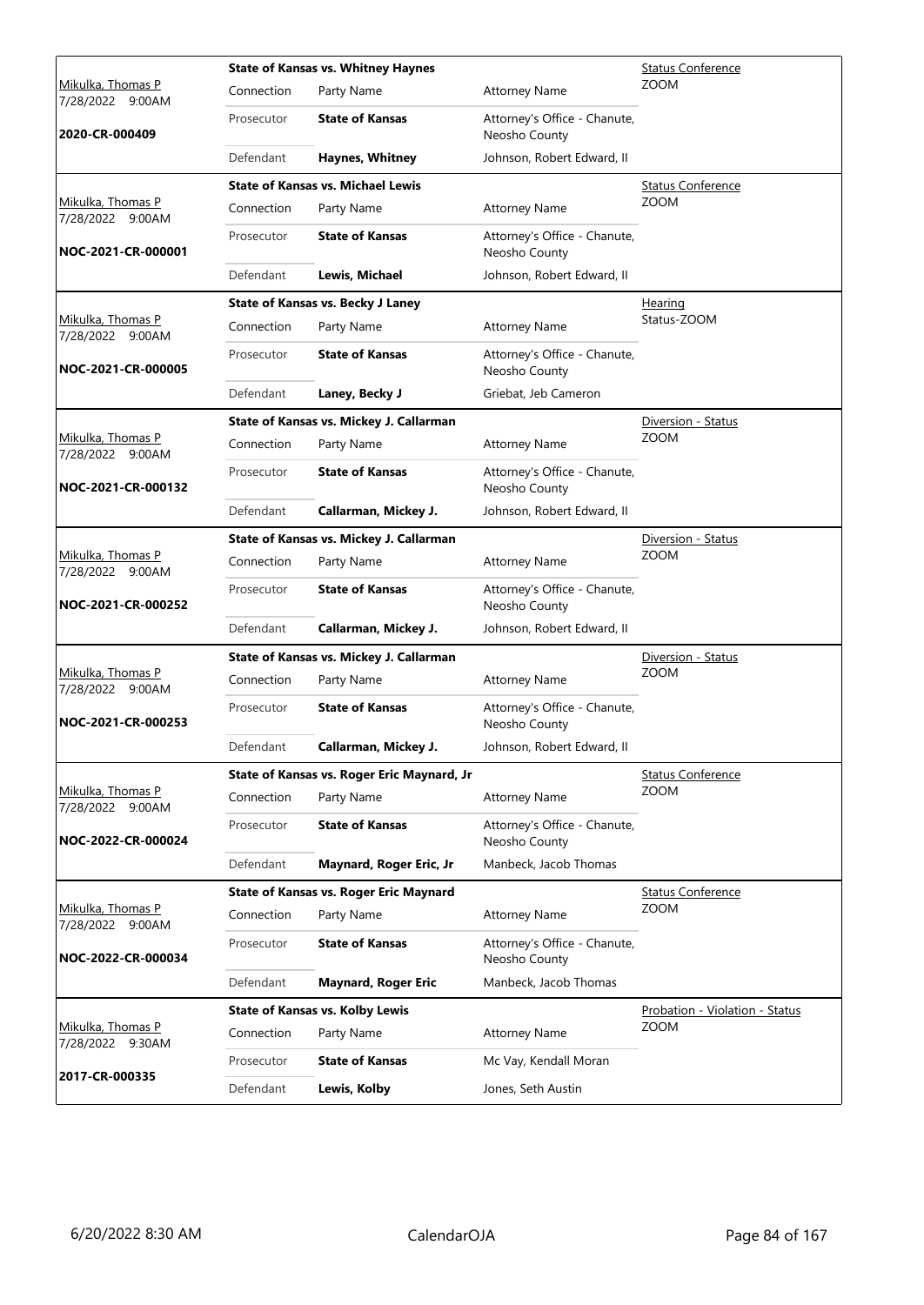|                                       | Sealed ********* Sealed ********* |                                                                     |                                               | Preliminary Hearing (CR) |
|---------------------------------------|-----------------------------------|---------------------------------------------------------------------|-----------------------------------------------|--------------------------|
| Mikulka, Thomas P<br>7/28/2022 9:30AM | Connection                        | Party Name                                                          | <b>Attorney Name</b>                          |                          |
| NOC-2020-CR-000508                    | Prosecutor                        | Sealed                                                              | Attorney's Office - Chanute,<br>Neosho County |                          |
|                                       | Defendant                         | <b>Sealed</b>                                                       | Griebat, Jeb Cameron                          |                          |
|                                       |                                   | State of Kansas vs. James William Joseph Waggoner                   |                                               | Preliminary Hearing (CR) |
| Mikulka, Thomas P<br>7/28/2022 9:30AM | Connection                        | Party Name                                                          | <b>Attorney Name</b>                          |                          |
| NOC-2020-CR-000521                    | Prosecutor                        | <b>State of Kansas</b>                                              | Attorney's Office - Chanute,<br>Neosho County |                          |
|                                       | Defendant                         | <b>Waggoner, James William</b><br>Joseph                            | Griebat, Jeb Cameron                          |                          |
|                                       |                                   | In the Matter of the Marriage of William R. Gawel vs. Kiah N. Gawel |                                               | Motion                   |
| Ahlguist, Daryl D<br>7/28/2022 9:30AM | Connection                        | Party Name                                                          | <b>Attorney Name</b>                          |                          |
| NOC-2020-DM-000178                    | Dependent                         | <b>Sealed</b>                                                       |                                               |                          |
|                                       |                                   | <b>Sealed</b>                                                       |                                               |                          |
|                                       | Petitioner                        | Gawel, William R.                                                   | Dugan, Melissa Rene                           |                          |
|                                       | Respondent                        | Gawel, Kiah N.                                                      | Myers, Robert E.                              |                          |
|                                       |                                   | <b>State of Kansas vs. Tyrell Collins Foster</b>                    |                                               | Preliminary Hearing (CR) |
| Mikulka, Thomas P<br>7/28/2022 9:30AM | Connection                        | Party Name                                                          | <b>Attorney Name</b>                          |                          |
| NOC-2021-CR-000384                    | Prosecutor                        | <b>State of Kansas</b>                                              | Attorney's Office - Chanute,<br>Neosho County |                          |
|                                       | Defendant                         | <b>Foster, Tyrell Collins</b>                                       | Griebat, Jeb Cameron                          |                          |
|                                       |                                   | <b>State of Kansas vs. Tyrell Foster</b>                            |                                               | <b>First Appearance</b>  |
| Mikulka, Thomas P<br>7/28/2022 9:30AM | Connection                        | Party Name                                                          | <b>Attorney Name</b>                          |                          |
| NOC-2022-CR-000086                    | Prosecutor                        | <b>State of Kansas</b>                                              | Attorney's Office - Chanute,<br>Neosho County |                          |
|                                       | Defendant                         | Foster, Tyrell                                                      |                                               |                          |
|                                       |                                   | Discover Bank vs. SARENA R JOHNSON                                  |                                               | <b>Answer Hearing</b>    |
| Mikulka, Thomas P<br>7/28/2022 1:30PM | Connection Party Name             |                                                                     | <b>Attorney Name</b>                          |                          |
|                                       | Plaintiff                         | <b>Discover Bank</b>                                                | Westberg, Joshua Ryan                         |                          |
| NOC-2022-LM-000072                    | Defendant                         | <b>JOHNSON, SARENA R</b>                                            |                                               |                          |
|                                       |                                   | Wells Fargo Bank, N.A. vs. Matthew L. Everly                        |                                               | <b>Answer Hearing</b>    |
| Mikulka, Thomas P<br>7/28/2022 1:30PM | Connection                        | Party Name                                                          | <b>Attorney Name</b>                          |                          |
|                                       | Plaintiff                         | Wells Fargo Bank, N.A.                                              | Krome, Kenneth Michael                        |                          |
| NOC-2022-LM-000073                    | Defendant                         | Everly, Matthew L.                                                  |                                               |                          |
|                                       |                                   | Michelle L Campmier vs. Nicholas W Martin                           |                                               | Answer Hearing           |
| Mikulka, Thomas P<br>7/28/2022 1:30PM | Connection                        | Party Name                                                          | <b>Attorney Name</b>                          |                          |
|                                       | Plaintiff                         | Campmier, Michelle L                                                | Pro Se                                        |                          |
| NOC-2022-SC-000004                    | Defendant                         | <b>Martin, Nicholas W</b>                                           | Pro Se                                        |                          |
|                                       |                                   | Meritrust Credit Union vs. BOBBY STEINERT, et al                    |                                               | <b>Status Conference</b> |
| Mikulka, Thomas P<br>7/28/2022 2:15PM | Connection                        | Party Name                                                          | <b>Attorney Name</b>                          | <b>ZOOM</b>              |
|                                       | Plaintiff                         | <b>Meritrust Credit Union</b>                                       | Rabin, Daniel Scott                           |                          |
| NOC-2021-LM-000033                    | Defendant                         | <b>STEINERT, BOBBY</b>                                              |                                               |                          |
|                                       |                                   | <b>STEINERT, AMANDA</b>                                             |                                               |                          |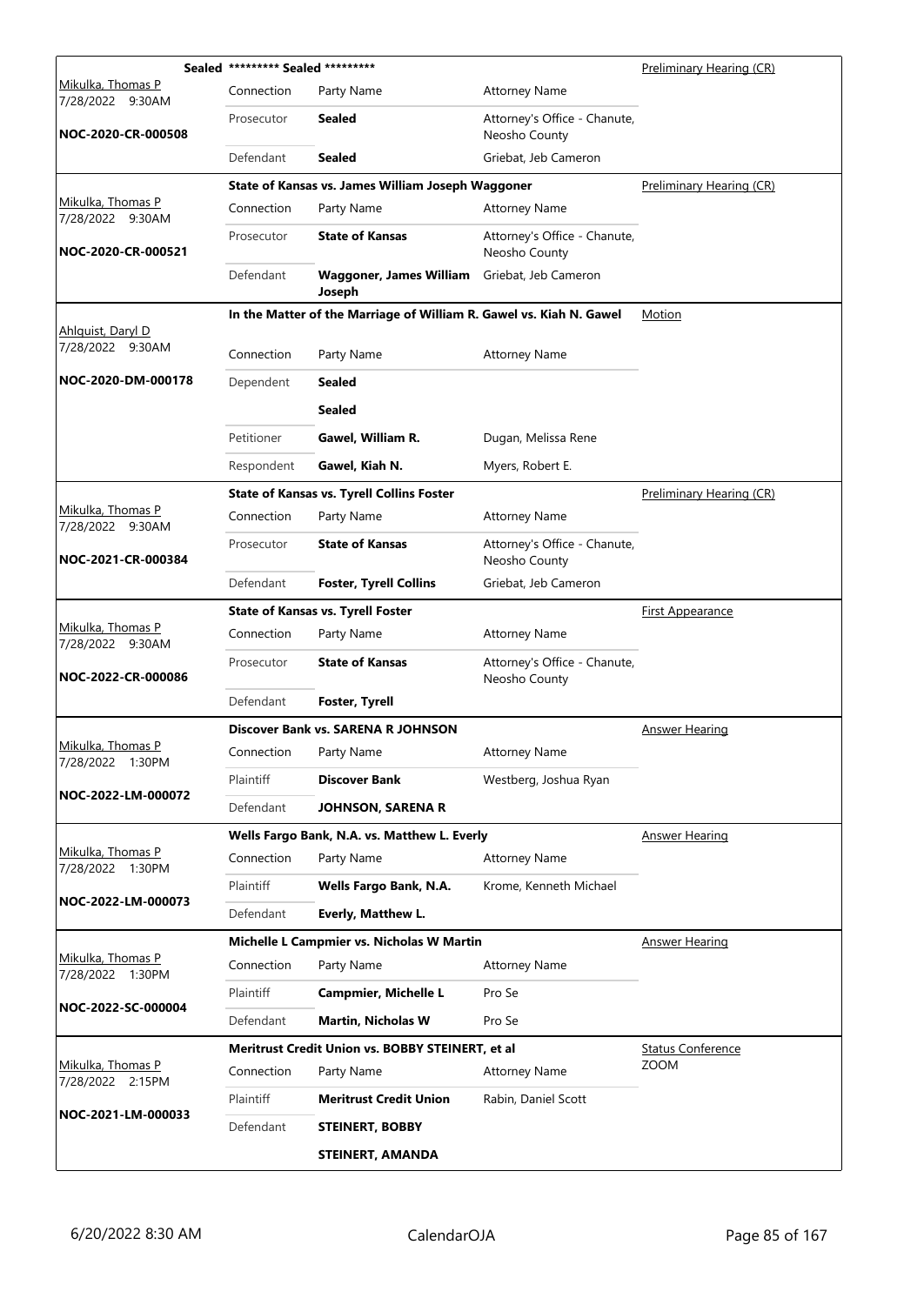|                                       |                                   | Bank of America, N.A. vs. Deann L Dean                      | <b>Status Conference</b>                      |                           |
|---------------------------------------|-----------------------------------|-------------------------------------------------------------|-----------------------------------------------|---------------------------|
| Mikulka, Thomas P<br>7/28/2022 2:15PM | Connection                        | Party Name                                                  | <b>Attorney Name</b>                          | <b>ZOOM</b>               |
|                                       | Plaintiff                         | <b>Bank of America, N.A.</b>                                | Hood, Rickard Wayne                           |                           |
| NOC-2022-LM-000049                    | Defendant                         | Dean, Deann L                                               |                                               |                           |
|                                       |                                   | Jeffery A Ports vs. Home Team Properties, LLC               |                                               | Hearing                   |
| Ahlguist, Daryl D<br>7/29/2022 1:30PM | Connection                        | Party Name                                                  | <b>Attorney Name</b>                          |                           |
|                                       | Plaintiff                         | Ports, Jeffery A                                            | Bideau, David J.                              |                           |
| 2020-CV-000030                        | Defendant                         | <b>Home Team Properties,</b><br>LLC                         |                                               |                           |
|                                       |                                   | <b>State of Kansas vs. Paul W. Paredes</b>                  |                                               | <u>Hearing</u>            |
| Mikulka, Thomas P<br>8/2/2022 9:00AM  | Connection                        | Party Name                                                  | <b>Attorney Name</b>                          | Status-ZOOM               |
| NOC-2021-CR-000406                    | Prosecutor                        | <b>State of Kansas</b>                                      | Attorney's Office - Chanute,<br>Neosho County |                           |
|                                       | Defendant                         | Paredes, Paul W.                                            | Smith, Daniel Caleb                           |                           |
|                                       |                                   | Tylee Seely, Petitioner vs. Elizabeth Seely, Respondent     |                                               | Hearing                   |
| Ahlquist, Daryl D<br>8/2/2022 9:30AM  | Connection                        | Party Name                                                  | <b>Attorney Name</b>                          | See 3/9/22 clerical notes |
| 2015-DM-000133                        | Dependent                         | <b>Sealed</b>                                               | Bideau-Kepley, Kenna<br><b>Breanne</b>        |                           |
|                                       |                                   | <b>Sealed</b>                                               | Bideau-Kepley, Kenna<br><b>Breanne</b>        |                           |
|                                       | Other Party                       | <b>State of Kansas, ex rel, DCF</b> 14 & 31, Young Williams |                                               |                           |
|                                       | Petitioner                        | Seely, Tylee                                                | Bornstein, Heather Blaire                     |                           |
|                                       | Respondent                        | Seely, Elizabeth                                            | Apt, Charles H., III                          |                           |
|                                       | Guardian Ad<br>Litem              | Bideau-Kepley, Kenna<br><b>Breanne</b>                      |                                               |                           |
|                                       |                                   | Bideau-Kepley, Kenna<br><b>Breanne</b>                      |                                               |                           |
|                                       |                                   | State of Kansas, ex rel, DCF vs. Anthony David Mitchell     |                                               | Hearing                   |
| Ahlquist, Daryl D<br>8/3/2022 9:30AM  | Connection                        | Party Name                                                  | <b>Attorney Name</b>                          |                           |
|                                       | Dependent                         | <b>Sealed</b>                                               | Heim, Bret Alan                               |                           |
| 2020-DM-000165                        | Other Party                       | Sanchez, Alexis R                                           |                                               |                           |
|                                       | Petitioner                        | <b>State of Kansas, ex rel, DCF</b> 14 & 31, Young Williams |                                               |                           |
|                                       | Respondent                        | <b>Mitchell, Anthony David</b>                              | Dugan, Melissa Rene                           |                           |
|                                       | Guardian Ad<br>Litem              | Heim, Bret Alan                                             |                                               |                           |
|                                       | Sealed ********* Sealed ********* |                                                             |                                               | Permanency - 1            |
| Mikulka, Thomas P<br>8/4/2022 9:00AM  | Connection                        | Party Name                                                  | <b>Attorney Name</b>                          |                           |
| 2017-JC-000026                        | Child in Need<br>of Care          | <b>Sealed</b>                                               | Clover, Timothy Dale                          |                           |
|                                       | Other Party                       | <b>Sealed</b>                                               |                                               |                           |
|                                       |                                   | <b>Sealed</b>                                               | Griebat, Jeb Cameron                          |                           |
|                                       |                                   | <b>Sealed</b>                                               | Cameron, Brandon Daniel                       |                           |
|                                       | Petitioner                        | <b>Sealed</b>                                               | Attorney's Office - Chanute,<br>Neosho County |                           |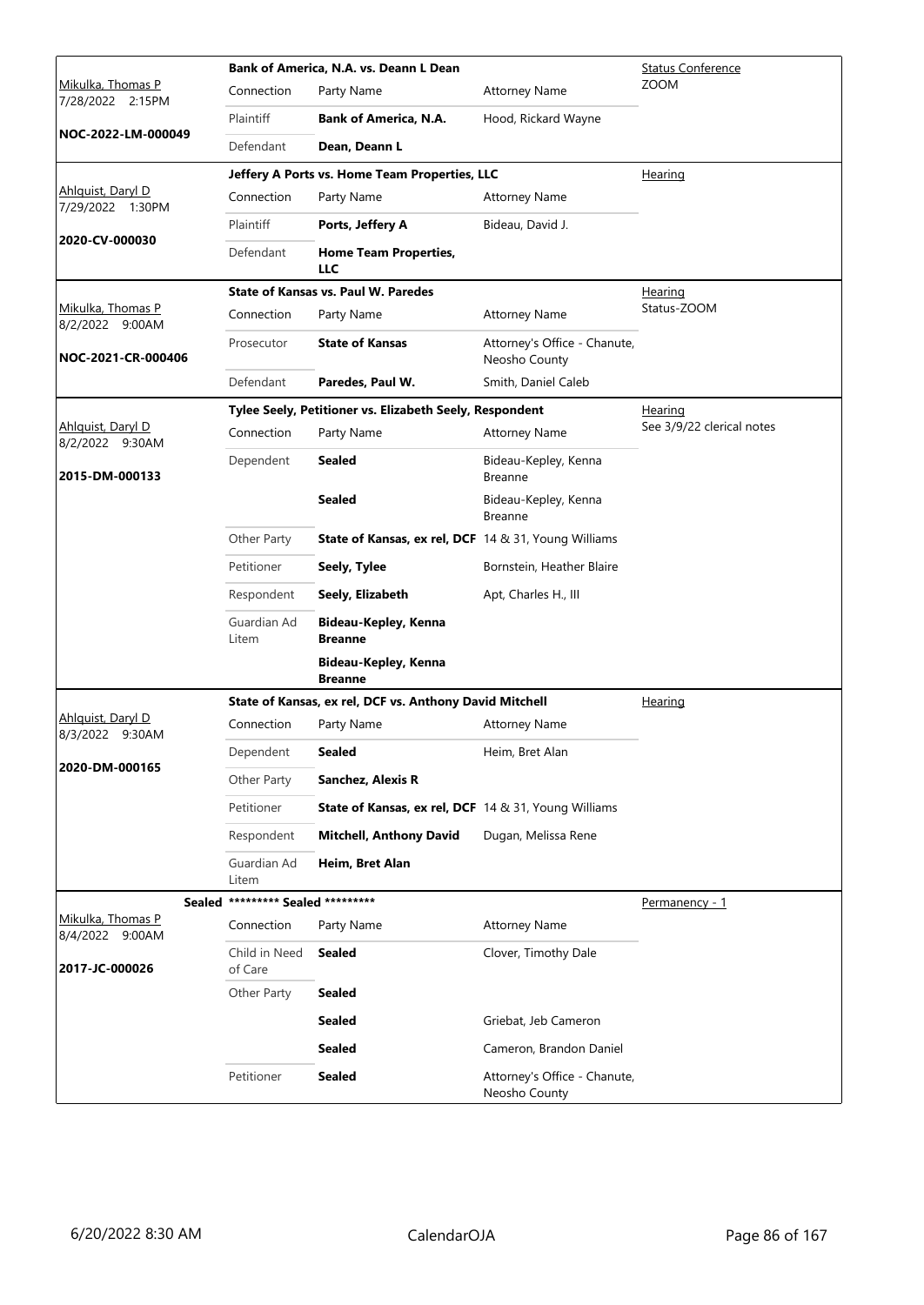|                                       | Sealed ********* Sealed ********* |                                                                    |                                               | <u>Permanency - 1</u>    |
|---------------------------------------|-----------------------------------|--------------------------------------------------------------------|-----------------------------------------------|--------------------------|
| Mikulka, Thomas P<br>8/4/2022 10:30AM | Connection                        | Party Name                                                         | <b>Attorney Name</b>                          |                          |
| 2018-JC-000051                        | Child in Need<br>of Care          | Sealed                                                             | Clover, Timothy Dale                          |                          |
|                                       | Other Party                       | <b>Sealed</b>                                                      |                                               |                          |
|                                       |                                   | <b>Sealed</b>                                                      | Duncan, Brian Piccolo                         |                          |
|                                       |                                   | Sealed                                                             | Cameron, Brandon Daniel                       |                          |
|                                       | Petitioner                        | <b>Sealed</b>                                                      | Attorney's Office - Chanute,<br>Neosho County |                          |
|                                       | Sealed ********* Sealed ********* |                                                                    |                                               | Permanency - 1           |
| Mikulka, Thomas P<br>8/4/2022 11:00AM | Connection                        | Party Name                                                         | <b>Attorney Name</b>                          |                          |
| 2018-JC-000053                        | Child in Need<br>of Care          | <b>Sealed</b>                                                      | Duncan, Brian Piccolo                         |                          |
|                                       | Other Party                       | <b>Sealed</b>                                                      |                                               |                          |
|                                       |                                   | <b>Sealed</b>                                                      | Griebat, Jeb Cameron                          |                          |
|                                       |                                   | <b>Sealed</b>                                                      |                                               |                          |
|                                       | Petitioner                        | <b>Sealed</b>                                                      | Attorney's Office - Chanute,<br>Neosho County |                          |
|                                       |                                   | In the Matter of the Marriage of Lisa D. Goins vs. Ronald A. Goins |                                               | Hearing                  |
| Ahlquist, Daryl D<br>8/5/2022 9:30AM  | Connection                        | Party Name                                                         | <b>Attorney Name</b>                          |                          |
|                                       | Petitioner                        | Goins, Lisa D.                                                     | Duncan, Brian Piccolo                         |                          |
| NOC-2021-DM-000189                    | Respondent                        | Goins, Ronald A.                                                   | Mills, Sarah Arlene                           |                          |
|                                       |                                   | State of Kansas, ex rel, DCF vs. Kristopher Lee Wicks Compton      |                                               | <b>Status Conference</b> |
| Ahlquist, Daryl D<br>8/8/2022 9:00AM  | Connection                        | Party Name                                                         | <b>Attorney Name</b>                          |                          |
|                                       | Dependent                         | Sealed                                                             |                                               |                          |
| 2017-DM-000222                        |                                   | <b>Sealed</b>                                                      |                                               |                          |
|                                       | Other Party                       | Lovett, Kathryn I                                                  | Dugan, Melissa Rene                           |                          |
|                                       | Petitioner                        | <b>State of Kansas, ex rel, DCF</b> 14 & 31, Young Williams        |                                               |                          |
|                                       | Respondent                        | <b>Compton, Kristopher Lee</b><br><b>Wicks</b>                     | Gregory, Joe Gordon                           |                          |
|                                       |                                   | Brandy Neises, Petitioner vs. Kevin Neises, Respondent             |                                               | <b>Status Conference</b> |
| Ahlquist, Daryl D<br>8/8/2022 9:30AM  | Connection                        | Party Name                                                         | <b>Attorney Name</b>                          | By Phone                 |
| 2014-DM-000219                        | Petitioner                        | Neises, Brandy                                                     | Dugan, Melissa Rene                           |                          |
|                                       | Respondent                        | Neises, Kevin                                                      | Depew, Philip Douglas                         |                          |
| Ahlquist, Daryl D                     | <b>Respondent</b>                 | Edward James Everhart, Petitioner vs. Jennifer M Cooney,           | Motion                                        |                          |
| 8/8/2022 10:30AM                      | Connection                        | Party Name                                                         | <b>Attorney Name</b>                          |                          |
| 2011-DM-000199                        | Other Party                       | <b>State of Kansas, ex rel, DCF</b> 14 & 31, Young Williams        |                                               |                          |
|                                       | Petitioner                        | <b>Everhart, Edward James</b>                                      | Martin, Patricia Lea                          |                          |
|                                       | Respondent                        | <b>Cooney, Jennifer M</b>                                          | Lee, Clifford Wayne                           |                          |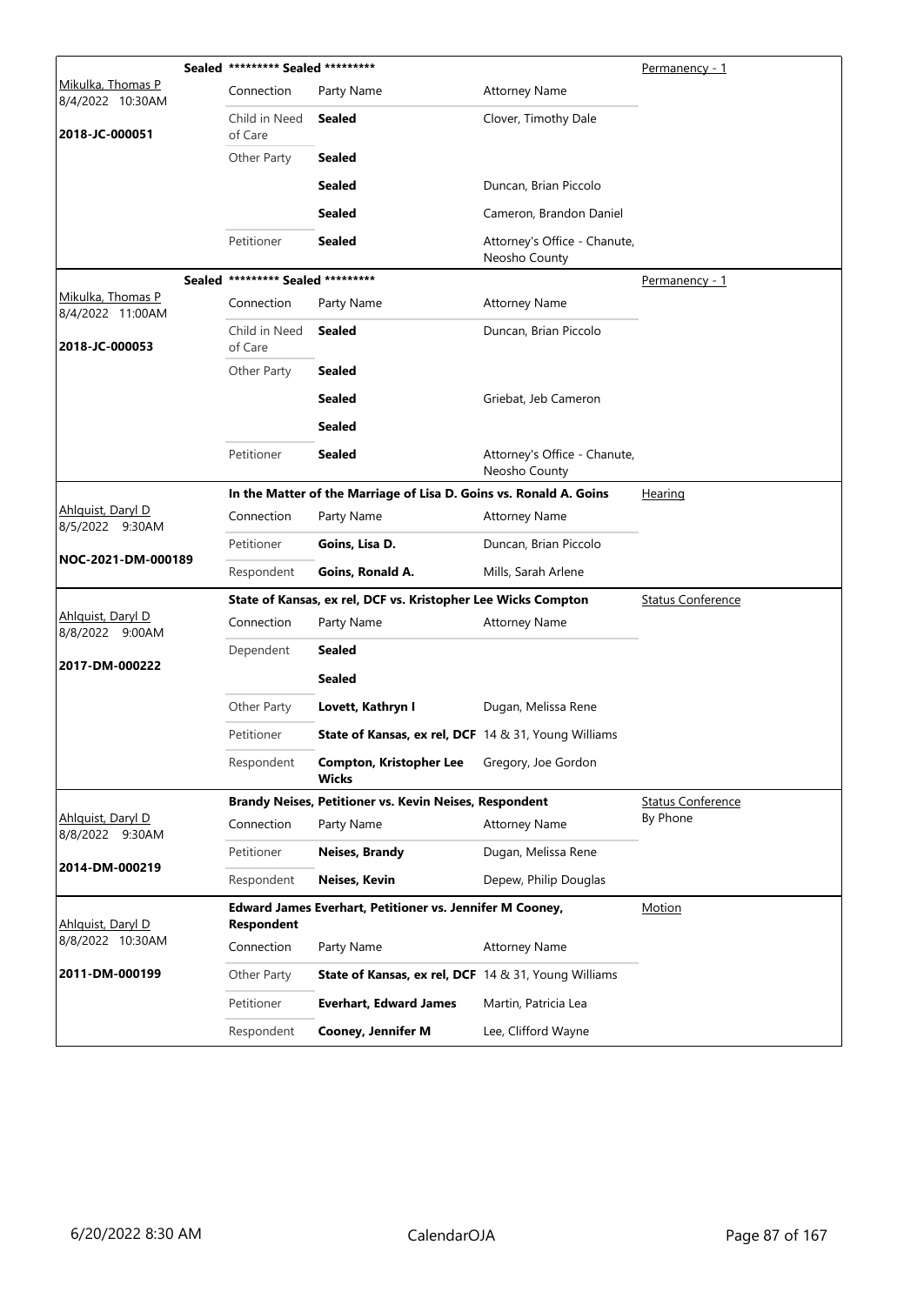|                                       | Motion            |                                                                  |                         |               |
|---------------------------------------|-------------------|------------------------------------------------------------------|-------------------------|---------------|
| Ahlguist, Daryl D<br>8/8/2022 11:00AM | Connection        | Party Name                                                       | <b>Attorney Name</b>    |               |
|                                       | Other Party       | Coble, Hope Dawn                                                 |                         |               |
| 2006-DM-000056                        |                   | <b>Coble, Robert Matthew</b>                                     |                         |               |
|                                       |                   | Kansas, State of (DCF)                                           | 14 & 31, Young Williams |               |
|                                       | Petitioner        | <b>Coble, Robert Clayton</b>                                     |                         |               |
|                                       | Respondent        | Coble, Tammy                                                     | Cameron, Brandon Daniel |               |
|                                       |                   | Kansas, State of (SRS), etal., Petitioner vs. Matthew E Hickman, |                         | Motion        |
| Ahlguist, Daryl D<br>8/8/2022 11:00AM | Respondent        |                                                                  |                         |               |
|                                       | Connection        | Party Name                                                       | <b>Attorney Name</b>    |               |
| 2007-DM-000095                        | Petitioner        | King, Janet M                                                    |                         |               |
|                                       |                   | Kansas, State of (SRS)                                           | 14 & 31, Young Williams |               |
|                                       | Respondent        | <b>Hickman, Matthew</b>                                          |                         |               |
| Ahlquist, Daryl D                     |                   | State of Kansas, ex rel, DCF vs. Jeffrey A Hinman, et al.        |                         | <b>Motion</b> |
| 8/8/2022 11:00AM                      | Connection        | Party Name                                                       | <b>Attorney Name</b>    |               |
| 2017-DM-000017                        | Dependent         | <b>Sealed</b>                                                    |                         |               |
|                                       | Other Party       | <b>State of Kansas</b>                                           |                         |               |
|                                       | Petitioner        | State of Kansas, ex rel, DCF Mc Vay, Kendall Moran               |                         |               |
|                                       | Respondent        | Hinman, Jeffrey A                                                |                         |               |
|                                       |                   | <b>Melching, Cynthia M</b>                                       |                         |               |
| Ahlquist, Daryl D                     | Respondent        | Kansas, State of (SRS), etal., Petitioner vs. Justin Roberts,    |                         | Motion        |
| 8/8/2022 1:30PM                       | Connection        | Party Name                                                       | <b>Attorney Name</b>    |               |
| 2009-DM-000199                        | Petitioner        | Kansas, State of (SRS)                                           | Mc Vay, Kendall Moran   |               |
|                                       |                   | <b>Jones, Mahaley Marie</b>                                      |                         |               |
|                                       |                   | <b>Roberts, Cyrus</b>                                            |                         |               |
|                                       | Respondent        | <b>Roberts, Justin</b>                                           |                         |               |
|                                       |                   | Kansas, State of (SRS), etal., Petitioner vs. Mario T Stewart,   |                         | Motion        |
| Ahlquist, Daryl D                     | <b>Respondent</b> |                                                                  |                         |               |
| 8/8/2022 1:30PM                       | Connection        | Party Name                                                       | <b>Attorney Name</b>    |               |
| 2010-DM-000153                        | Other Party       | <b>State of Kansas</b>                                           | Hollins, H. Kent        |               |
|                                       | Petitioner        | Kansas, State of (SRS)                                           | 14 & 31, Young Williams |               |
|                                       |                   | Stewart, Amari L                                                 |                         |               |
|                                       |                   | <b>Blundell, Amanda K</b>                                        |                         |               |
|                                       | Respondent        | <b>Stewart, Mario T</b>                                          |                         |               |
|                                       |                   | Andrew Bertie, Petitioner vs. Angela Dawn Bertie, Respondent     |                         | Hearing       |
| Ahlquist, Daryl D<br>8/8/2022 1:30PM  | Connection        | Party Name                                                       | <b>Attorney Name</b>    |               |
|                                       | Other Party       | Kansas, State of (DCF)                                           | 14 & 31, Young Williams |               |
| 2013-DM-000113                        |                   | <b>Bertie, Austin</b>                                            |                         |               |
|                                       |                   | <b>Bertie, Dylon</b>                                             |                         |               |
|                                       |                   | <b>Bertie, Christian</b>                                         |                         |               |
|                                       | Petitioner        | <b>Bertie, Andrew</b>                                            | Gillett, John J.        |               |
|                                       | Respondent        | Bertie, Angela Dawn                                              | Cameron, Brandon Daniel |               |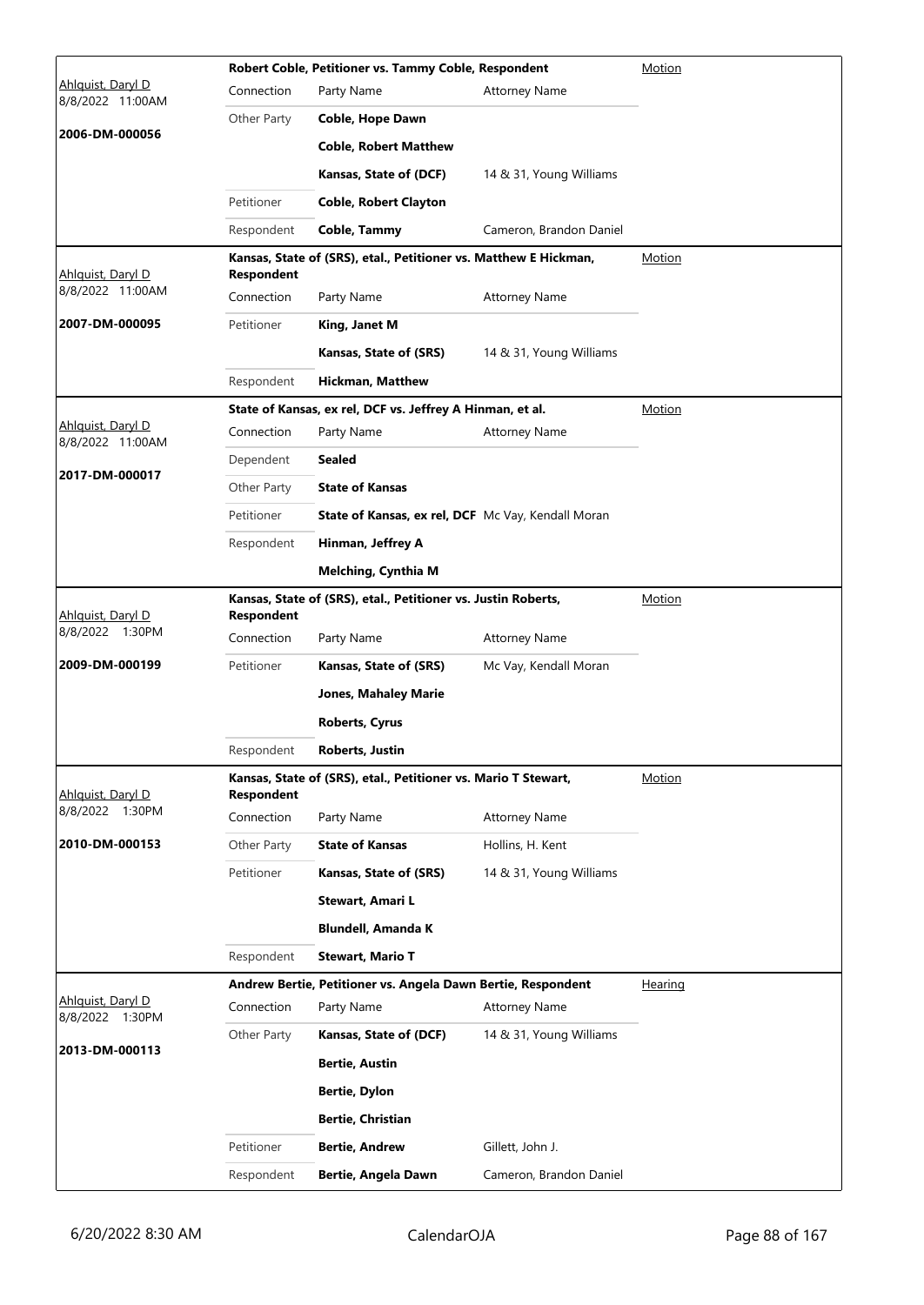|                                                                                                               |                                   | Kansas, State of (DCF), Petitioner vs. Trent R Hatfield, Respondent            | Motion                     |                          |
|---------------------------------------------------------------------------------------------------------------|-----------------------------------|--------------------------------------------------------------------------------|----------------------------|--------------------------|
| Ahlguist, Daryl D<br>8/8/2022<br>1:30PM                                                                       | Connection                        | Party Name                                                                     | <b>Attorney Name</b>       |                          |
|                                                                                                               | Other Party                       | <b>State of Kansas</b>                                                         | Mc Vay, Kendall Moran      |                          |
| 2015-DM-000082                                                                                                | Petitioner                        | Short, Anna J                                                                  | Pro Se, Party              |                          |
|                                                                                                               |                                   | Kansas, State of (DCF)                                                         | 14 & 31, Young Williams    |                          |
|                                                                                                               | Respondent                        | <b>Hatfield, Trent R</b>                                                       | Pro Se, Party              |                          |
|                                                                                                               |                                   | State of Kansas, ex rel, DCF O/B/O St. of SD vs Alicia J Hodo                  |                            | Motion                   |
| Ahlquist, Daryl D<br>8/8/2022<br>1:30PM                                                                       | Connection                        | Party Name                                                                     | <b>Attorney Name</b>       |                          |
| 2017-DM-000048                                                                                                | Dependent                         | <b>Sealed</b>                                                                  |                            |                          |
|                                                                                                               | Other Party                       | Hodo, Christopher L                                                            |                            |                          |
|                                                                                                               | Petitioner                        | <b>State of Kansas, ex rel, DCF</b> 14 & 31, Young Williams<br>O/B/O St. of SD |                            |                          |
|                                                                                                               | Respondent                        | Hodo, Alicia J                                                                 |                            |                          |
|                                                                                                               |                                   | State of Kansas, ex rel, DCF vs. Richard Arthur Smalley                        |                            | <b>Status Conference</b> |
| Ahlguist, Daryl D<br>8/8/2022 1:30PM                                                                          | Connection                        | Party Name                                                                     | <b>Attorney Name</b>       | child support            |
| NOC-2021-DM-000126                                                                                            | Dependent                         | <b>Sealed</b>                                                                  |                            |                          |
|                                                                                                               | Petitioner                        | State of Kansas, ex rel, DCF 14 & 31, Young Williams                           |                            |                          |
|                                                                                                               | Respondent                        | <b>Smalley, Richard Arthur</b>                                                 | Johnson, Robert Edward, II |                          |
| In the Matter of the Marriage of Alexandria M Steele vs. Trevin<br>Ahlquist, Daryl D<br><b>Michael Steele</b> |                                   |                                                                                |                            | Petition                 |
| 8/8/2022 1:30PM                                                                                               | Connection                        | Party Name                                                                     | <b>Attorney Name</b>       |                          |
| NOC-2022-DM-000029                                                                                            | Dependent                         | Sealed                                                                         |                            |                          |
|                                                                                                               |                                   | <b>Sealed</b>                                                                  |                            |                          |
|                                                                                                               | Petitioner                        | Steele, Alexandria M                                                           | Rosenblad, Eric L.         |                          |
|                                                                                                               | Respondent                        | Steele, Trevin Michael                                                         | Pro Se                     |                          |
|                                                                                                               | Sealed ********* Sealed ********* |                                                                                |                            | PFA/PFS Hearing          |
| Ahlquist, Daryl D<br>8/8/2022 1:30PM                                                                          | Connection                        | Party Name                                                                     | <b>Attorney Name</b>       |                          |
|                                                                                                               | Petitioner                        | <b>Sealed</b>                                                                  | Rosenblad, Eric L.         |                          |
| NOC-2022-DM-000037                                                                                            | Respondent                        | <b>Sealed</b>                                                                  | Pro Se                     |                          |
|                                                                                                               | Sealed ********* Sealed ********* |                                                                                |                            | PFA/PFS Hearing          |
| Ahlquist, Daryl D<br>8/8/2022 1:30PM                                                                          | Connection                        | Party Name                                                                     | <b>Attorney Name</b>       |                          |
| NOC-2022-DM-000038                                                                                            | Petitioner                        | <b>Sealed</b>                                                                  | Pro Se                     |                          |
|                                                                                                               | Respondent                        | <b>Sealed</b>                                                                  | Rosenblad, Eric L.         |                          |
|                                                                                                               | Sealed ********* Sealed ********* |                                                                                |                            | PFA/PFS Hearing          |
| Ahlguist, Daryl D<br>8/8/2022 1:30PM                                                                          | Connection                        | Party Name                                                                     | <b>Attorney Name</b>       |                          |
| NOC-2022-DM-000052                                                                                            | Petitioner                        | <b>Sealed</b>                                                                  | Rosenblad, Eric L.         |                          |
|                                                                                                               | Respondent                        | <b>Sealed</b>                                                                  | Pro Se                     |                          |
|                                                                                                               | Sealed ********* Sealed ********* |                                                                                |                            | PFA/PFS Hearing          |
| Ahlquist, Daryl D<br>8/8/2022 1:30PM                                                                          | Connection                        | Party Name                                                                     | <b>Attorney Name</b>       |                          |
| NOC-2022-DM-000053                                                                                            | Petitioner                        | <b>Sealed</b>                                                                  | Rosenblad, Eric L.         |                          |
|                                                                                                               | Respondent                        | <b>Sealed</b>                                                                  | Pro Se                     |                          |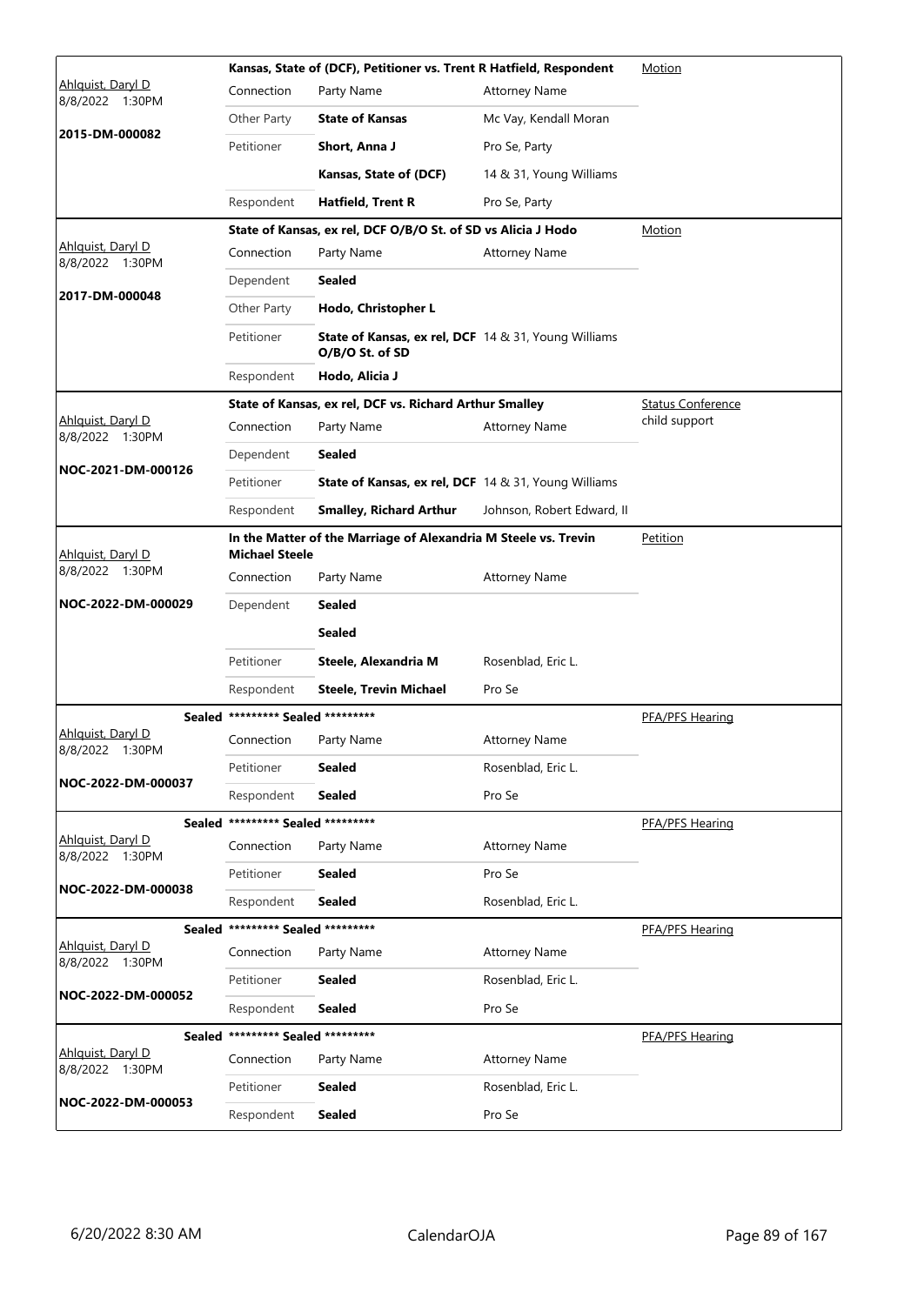|                                      |                  | In the Matter of the Marriage of Jessica Riley vs. Jamie Austin Riley |                                               | Petition        |  |
|--------------------------------------|------------------|-----------------------------------------------------------------------|-----------------------------------------------|-----------------|--|
| Ahlguist, Daryl D<br>8/8/2022 1:30PM | Connection       | Party Name                                                            | <b>Attorney Name</b>                          |                 |  |
| NOC-2022-DM-000057                   | Petitioner       | <b>Riley, Jessica</b>                                                 | Pro Se                                        |                 |  |
|                                      | Respondent       | <b>Riley, Jamie Austin</b>                                            | Pro Se                                        |                 |  |
|                                      |                  | In the Matter of the Marriage of Crystal Treloggen vs. Jared Scott    |                                               | <b>Petition</b> |  |
| Ahlquist, Daryl D                    | <b>Treloggen</b> |                                                                       |                                               |                 |  |
| 8/8/2022 1:30PM                      | Connection       | Party Name                                                            | <b>Attorney Name</b>                          |                 |  |
| NOC-2022-DM-000059                   | Dependent        | <b>Sealed</b>                                                         |                                               |                 |  |
|                                      | Petitioner       | Treloggen, Crystal                                                    | Pro Se                                        |                 |  |
|                                      | Respondent       | <b>Treloggen, Jared Scott</b>                                         | Pro Se                                        |                 |  |
|                                      |                  | In the Matter of the Marriage of Alicia Teague vs. Seth Cox           |                                               | <b>Hearing</b>  |  |
| Ahlquist, Daryl D<br>8/8/2022 1:30PM | Connection       | Party Name                                                            | <b>Attorney Name</b>                          |                 |  |
|                                      | Petitioner       | Teague, Alicia                                                        | Pro Se                                        |                 |  |
| NOC-2022-DM-000069                   | Respondent       | Cox. Seth                                                             | Pro Se                                        |                 |  |
|                                      |                  | <b>State of Kansas vs. Judd Evenson</b>                               |                                               | <u>Hearing</u>  |  |
| Mikulka, Thomas P<br>8/9/2022 9:00AM | Connection       | Party Name                                                            | <b>Attorney Name</b>                          | Status-ZOOM     |  |
| 2018-CR-000275                       | Prosecutor       | <b>State of Kansas</b>                                                | Attorney's Office - Chanute,<br>Neosho County |                 |  |
|                                      | Defendant        | Evenson, Judd                                                         | Jones, Seth Austin                            |                 |  |
|                                      |                  | <b>State of Kansas vs. Corey Walls</b>                                | Hearing                                       |                 |  |
| Mikulka, Thomas P<br>8/9/2022 9:00AM | Connection       | Party Name                                                            | <b>Attorney Name</b>                          | Status-ZOOM     |  |
| 2018-CR-000306                       | Prosecutor       | <b>State of Kansas</b>                                                | Mc Vay, Kendall Moran                         |                 |  |
|                                      | Defendant        | <b>Walls, Corey</b>                                                   | Cameron, Brandon Daniel                       |                 |  |
|                                      |                  | <b>State of Kansas vs. Corey Walls</b>                                |                                               | <u>Hearing</u>  |  |
| Mikulka, Thomas P<br>8/9/2022 9:00AM | Connection       | Party Name                                                            | <b>Attorney Name</b>                          | Status-ZOOM     |  |
| 2019-CR-000204                       | Prosecutor       | <b>State of Kansas</b>                                                | Attorney's Office - Chanute,<br>Neosho County |                 |  |
|                                      | Defendant        | <b>Walls, Corey</b>                                                   | Cameron, Brandon Daniel                       |                 |  |
|                                      |                  | <b>State of Kansas vs. Timothy Fisher</b>                             |                                               | Hearing         |  |
| Mikulka, Thomas P<br>8/9/2022 9:00AM | Connection       | Party Name                                                            | <b>Attorney Name</b>                          | Status-ZOOM     |  |
| 2019-CR-000299                       | Prosecutor       | <b>State of Kansas</b>                                                | Mc Vay, Kendall Moran                         |                 |  |
|                                      | Defendant        | <b>Fisher, Timothy</b>                                                | De Voe, Sue E.                                |                 |  |
|                                      |                  | State of Kansas vs. Thomas Lynn Brewer                                |                                               | <u>Hearing</u>  |  |
| Mikulka, Thomas P<br>8/9/2022 9:00AM | Connection       | Party Name                                                            | <b>Attorney Name</b>                          | Pay or Appear   |  |
| 2019-CR-000435                       | Prosecutor       | <b>State of Kansas</b>                                                | Attorney's Office - Chanute,<br>Neosho County |                 |  |
|                                      | Defendant        | <b>Brewer, Thomas Lynn</b>                                            | Griebat, Jeb Cameron                          |                 |  |
|                                      |                  | State of Kansas vs. Hannah B. Trester                                 |                                               | Hearing         |  |
| Mikulka, Thomas P<br>8/9/2022 9:00AM | Connection       | Party Name                                                            | <b>Attorney Name</b>                          | Status-ZOOM     |  |
| 2020-CR-000109                       | Prosecutor       | <b>State of Kansas</b>                                                | Attorney's Office - Chanute,<br>Neosho County |                 |  |
|                                      | Defendant        | <b>Trester, Hannah B</b>                                              | Jones, Seth Austin                            |                 |  |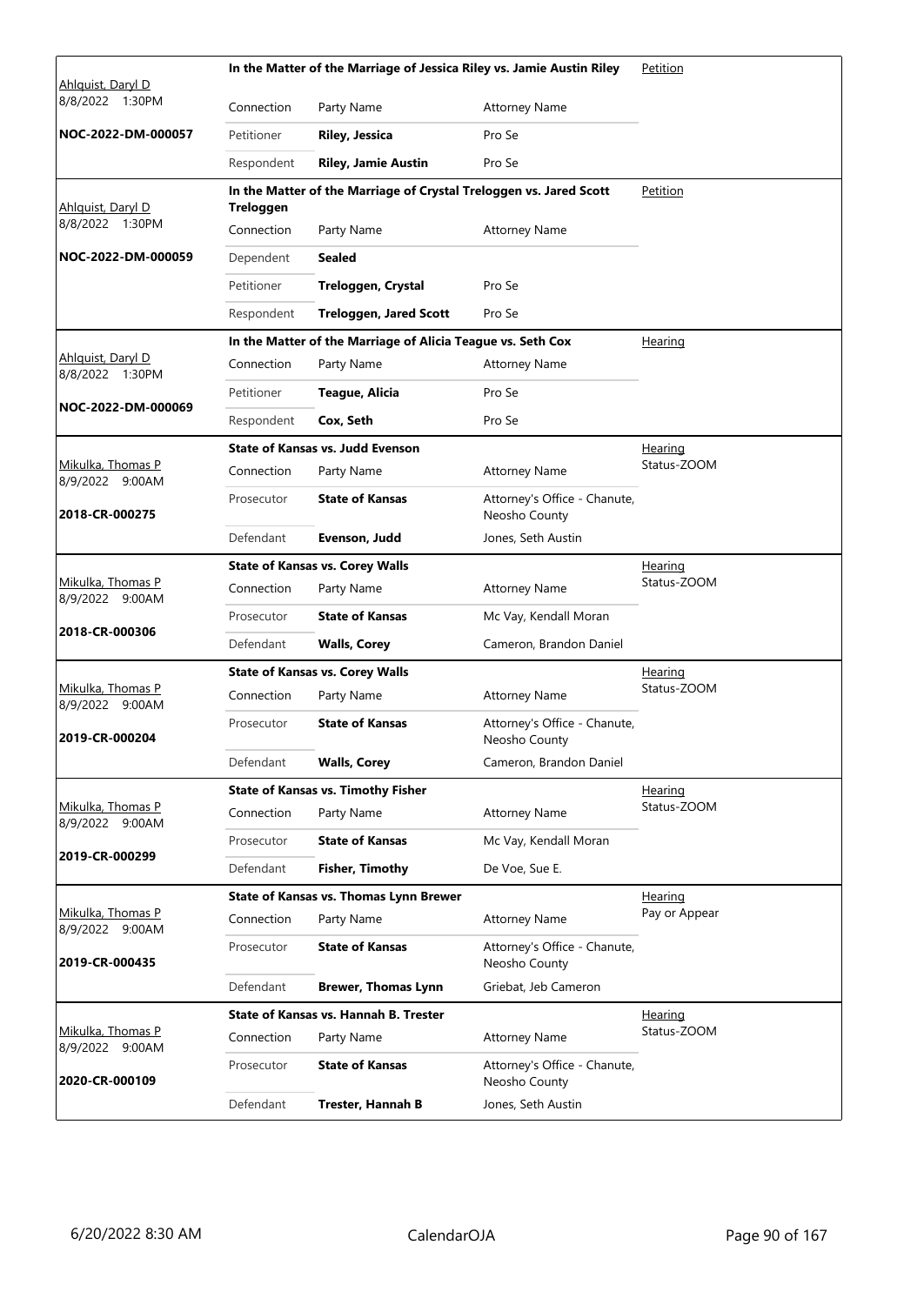|                                      |            | State of Kansas vs. Joel Lopez-Deanda            | Hearing                                       |                          |  |
|--------------------------------------|------------|--------------------------------------------------|-----------------------------------------------|--------------------------|--|
| Mikulka, Thomas P<br>8/9/2022 9:00AM | Connection | Party Name                                       | <b>Attorney Name</b>                          | Status-ZOOM              |  |
| NOC-2020-CR-000518                   | Prosecutor | <b>State of Kansas</b>                           | Attorney's Office - Chanute,<br>Neosho County |                          |  |
|                                      | Defendant  | Lopez-Deanda, Joel                               |                                               |                          |  |
|                                      |            | State of Kansas vs. Jude Ole Evenson             |                                               | <b>Hearing</b>           |  |
| Mikulka, Thomas P<br>8/9/2022 9:00AM | Connection | Party Name                                       | <b>Attorney Name</b>                          | Status-ZOOM              |  |
| NOC-2021-CR-000045                   | Prosecutor | <b>State of Kansas</b>                           | Attorney's Office - Chanute,<br>Neosho County |                          |  |
|                                      | Defendant  | Evenson, Jude Ole                                | Jones, Seth Austin                            |                          |  |
|                                      |            | <b>State of Kansas vs. Ronald F Honeycutt</b>    |                                               | <b>Status Conference</b> |  |
| Mikulka, Thomas P<br>8/9/2022 9:00AM | Connection | Party Name                                       | <b>Attorney Name</b>                          | <b>ZOOM</b>              |  |
| NOC-2021-CR-000080                   | Prosecutor | <b>State of Kansas</b>                           | Attorney's Office - Chanute,<br>Neosho County |                          |  |
|                                      | Defendant  | <b>Honeycutt, Ronald F</b>                       | De Voe, Sue E.                                |                          |  |
|                                      |            | <b>State of Kansas vs. Timothy A. Fisher</b>     |                                               | <u>Hearing</u>           |  |
| Mikulka, Thomas P<br>8/9/2022 9:00AM | Connection | Party Name                                       | <b>Attorney Name</b>                          | Status-ZOOM              |  |
| NOC-2021-CR-000106                   | Prosecutor | <b>State of Kansas</b>                           | Attorney's Office - Chanute,<br>Neosho County |                          |  |
|                                      | Defendant  | Fisher, Timothy A.                               | De Voe, Sue E.                                |                          |  |
|                                      |            | <b>State of Kansas vs. Courtney M. Wilson</b>    |                                               | <u>Hearing</u>           |  |
| Mikulka, Thomas P<br>8/9/2022 9:00AM | Connection | Party Name                                       | <b>Attorney Name</b>                          | Status-ZOOM              |  |
| NOC-2021-CR-000111                   | Prosecutor | <b>State of Kansas</b>                           | Attorney's Office - Chanute,<br>Neosho County |                          |  |
|                                      | Defendant  | <b>Wilson, Courtney M.</b>                       | Jones, Seth Austin                            |                          |  |
|                                      |            | State of Kansas vs. Allison Marie Ikehorn        |                                               | Hearing                  |  |
| Mikulka, Thomas P<br>8/9/2022 9:00AM | Connection | Party Name                                       | <b>Attorney Name</b>                          | Status-ZOOM              |  |
| NOC-2021-CR-000278                   | Prosecutor | <b>State of Kansas</b>                           | Attorney's Office - Chanute,<br>Neosho County |                          |  |
|                                      | Defendant  | Ikehorn, Allison Marie                           | De Voe, Sue E.                                |                          |  |
|                                      |            | <b>State of Kansas vs. Zayne Michael Bridges</b> |                                               | Diversion - Status       |  |
| Mikulka, Thomas P<br>8/9/2022 9:00AM | Connection | Party Name                                       | <b>Attorney Name</b>                          | <b>ZOOM</b>              |  |
| NOC-2021-CR-000311                   | Prosecutor | <b>State of Kansas</b>                           | Attorney's Office - Chanute,<br>Neosho County |                          |  |
|                                      | Defendant  | <b>Bridges, Zayne Michael</b>                    | Bideau-Kepley, Kenna<br><b>Breanne</b>        |                          |  |
|                                      |            | <b>State of Kansas vs. Timothy A Fisher</b>      |                                               | Hearing                  |  |
| Mikulka, Thomas P<br>8/9/2022 9:00AM | Connection | Party Name                                       | <b>Attorney Name</b>                          | Status-ZOOM              |  |
| NOC-2021-CR-000338                   | Prosecutor | <b>State of Kansas</b>                           | Attorney's Office - Chanute,<br>Neosho County |                          |  |
|                                      | Defendant  | <b>Fisher, Timothy A</b>                         | De Voe, Sue E.                                |                          |  |
|                                      |            | <b>State of Kansas vs. Timothy A Fisher</b>      |                                               | <b>Hearing</b>           |  |
| Mikulka, Thomas P<br>8/9/2022 9:00AM | Connection | Party Name                                       | <b>Attorney Name</b>                          | Status-ZOOM              |  |
| NOC-2021-CR-000339                   | Prosecutor | <b>State of Kansas</b>                           | Attorney's Office - Chanute,<br>Neosho County |                          |  |
|                                      | Defendant  | <b>Fisher, Timothy A</b>                         | De Voe, Sue E.                                |                          |  |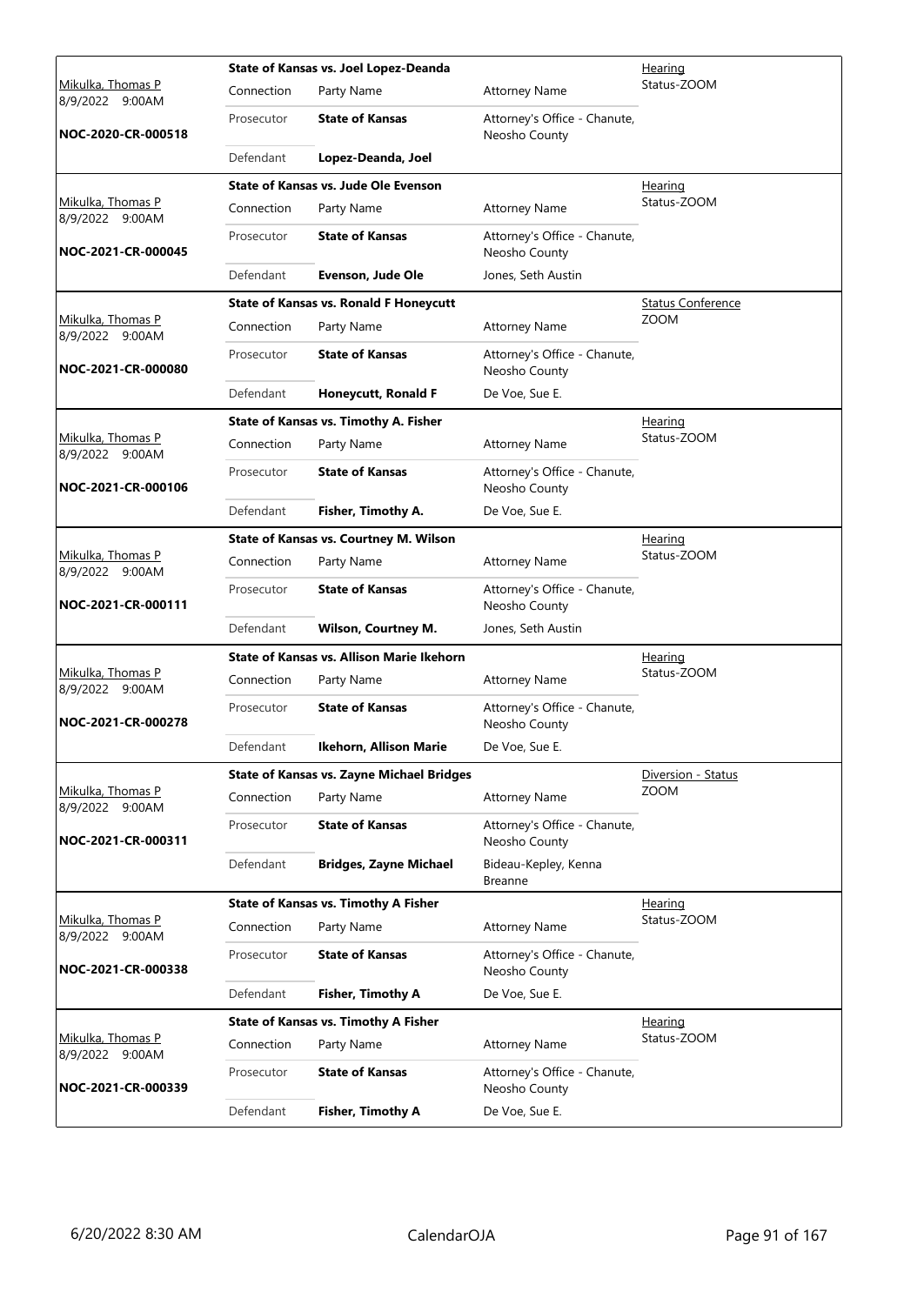|                                      |            | <b>State of Kansas vs. Crystal Snyder</b>       |                                               | <b>Status Conference</b> |
|--------------------------------------|------------|-------------------------------------------------|-----------------------------------------------|--------------------------|
| Mikulka, Thomas P<br>8/9/2022 9:00AM | Connection | Party Name                                      | <b>Attorney Name</b>                          | <b>ZOOM</b>              |
| NOC-2021-CR-000348                   | Prosecutor | <b>State of Kansas</b>                          | Attorney's Office - Chanute,<br>Neosho County |                          |
|                                      | Defendant  | Snyder, Crystal                                 | Griebat, Jeb Cameron                          |                          |
|                                      |            | State of Kansas vs. Amanda Lynn Simmons         |                                               | Hearing                  |
| Mikulka, Thomas P<br>8/9/2022 9:00AM | Connection | Party Name                                      | <b>Attorney Name</b>                          | Status-ZOOM              |
| NOC-2021-CR-000352                   | Prosecutor | <b>State of Kansas</b>                          | Attorney's Office - Chanute,<br>Neosho County |                          |
|                                      | Defendant  | Simmons, Amanda Lynn                            | Bideau-Kepley, Kenna<br><b>Breanne</b>        |                          |
|                                      |            | <b>State of Kansas vs. Donivin Deon Meer</b>    |                                               | Diversion - Status       |
| Mikulka, Thomas P<br>8/9/2022 9:00AM | Connection | Party Name                                      | <b>Attorney Name</b>                          | <b>ZOOM</b>              |
| NOC-2021-CR-000428                   | Prosecutor | <b>State of Kansas</b>                          | Attorney's Office - Chanute,<br>Neosho County |                          |
|                                      | Defendant  | <b>Meer, Donivin Deon</b>                       | Jones, Seth Austin                            |                          |
|                                      |            | <b>State of Kansas vs. Jennifer Beck</b>        |                                               | <u>Hearing</u>           |
| Mikulka, Thomas P<br>8/9/2022 9:00AM | Connection | Party Name                                      | <b>Attorney Name</b>                          | Status-ZOOM              |
| NOC-2021-CR-000470                   | Prosecutor | <b>State of Kansas</b>                          | Attorney's Office - Chanute,<br>Neosho County |                          |
|                                      | Defendant  | <b>Beck, Jennifer</b>                           | Jones, Seth Austin                            |                          |
|                                      |            | <b>State of Kansas vs. Caitlin Hope Maples</b>  |                                               | Diversion - Status       |
| Mikulka, Thomas P<br>8/9/2022 9:00AM | Connection | Party Name                                      | <b>Attorney Name</b>                          | <b>ZOOM</b>              |
| NOC-2021-CR-000541                   | Prosecutor | <b>State of Kansas</b>                          | Attorney's Office - Chanute,<br>Neosho County |                          |
|                                      | Defendant  | <b>Maples, Caitlin Hope</b>                     | Jones, Seth Austin                            |                          |
|                                      |            | <b>State of Kansas vs. Zebadiah Steele Pass</b> |                                               | <b>Hearing</b>           |
| Mikulka, Thomas P<br>8/9/2022 9:00AM | Connection | Party Name                                      | <b>Attorney Name</b>                          | Status-ZOOM              |
| NOC-2022-CR-000020                   | Prosecutor | <b>State of Kansas</b>                          | Attorney's Office - Chanute,<br>Neosho County |                          |
|                                      | Defendant  | Pass, Zebadiah Steele                           |                                               |                          |
|                                      |            | State of Kansas vs. Allison Marie Ikehorn       |                                               | <u>Hearing</u>           |
| Mikulka, Thomas P<br>8/9/2022 9:00AM | Connection | Party Name                                      | <b>Attorney Name</b>                          | Status-ZOOM              |
| NOC-2022-CR-000042                   | Prosecutor | <b>State of Kansas</b>                          | Attorney's Office - Chanute,<br>Neosho County |                          |
|                                      | Defendant  | Ikehorn, Allison Marie                          | De Voe, Sue E.                                |                          |
|                                      |            | State of Kansas vs. Nathan Ryan                 |                                               | Hearing                  |
| Mikulka, Thomas P<br>8/9/2022 9:00AM | Connection | Party Name                                      | <b>Attorney Name</b>                          | Status-ZOOM              |
| NOC-2022-CR-000049                   | Prosecutor | <b>State of Kansas</b>                          | Attorney's Office - Chanute,<br>Neosho County |                          |
|                                      | Defendant  | Ryan, Nathan                                    | Jones, Seth Austin                            |                          |
|                                      |            | <b>State of Kansas vs. Israel Freeland</b>      |                                               | <b>Hearing</b>           |
| Mikulka, Thomas P<br>8/9/2022 9:30AM | Connection | Party Name                                      | <b>Attorney Name</b>                          | Pay/Appear-ZOOM          |
| 2018-CR-000542                       | Prosecutor | <b>State of Kansas</b>                          | Attorney's Office - Chanute,<br>Neosho County |                          |
|                                      | Defendant  | Freeland, Israel                                | Duncan, Brian Piccolo                         |                          |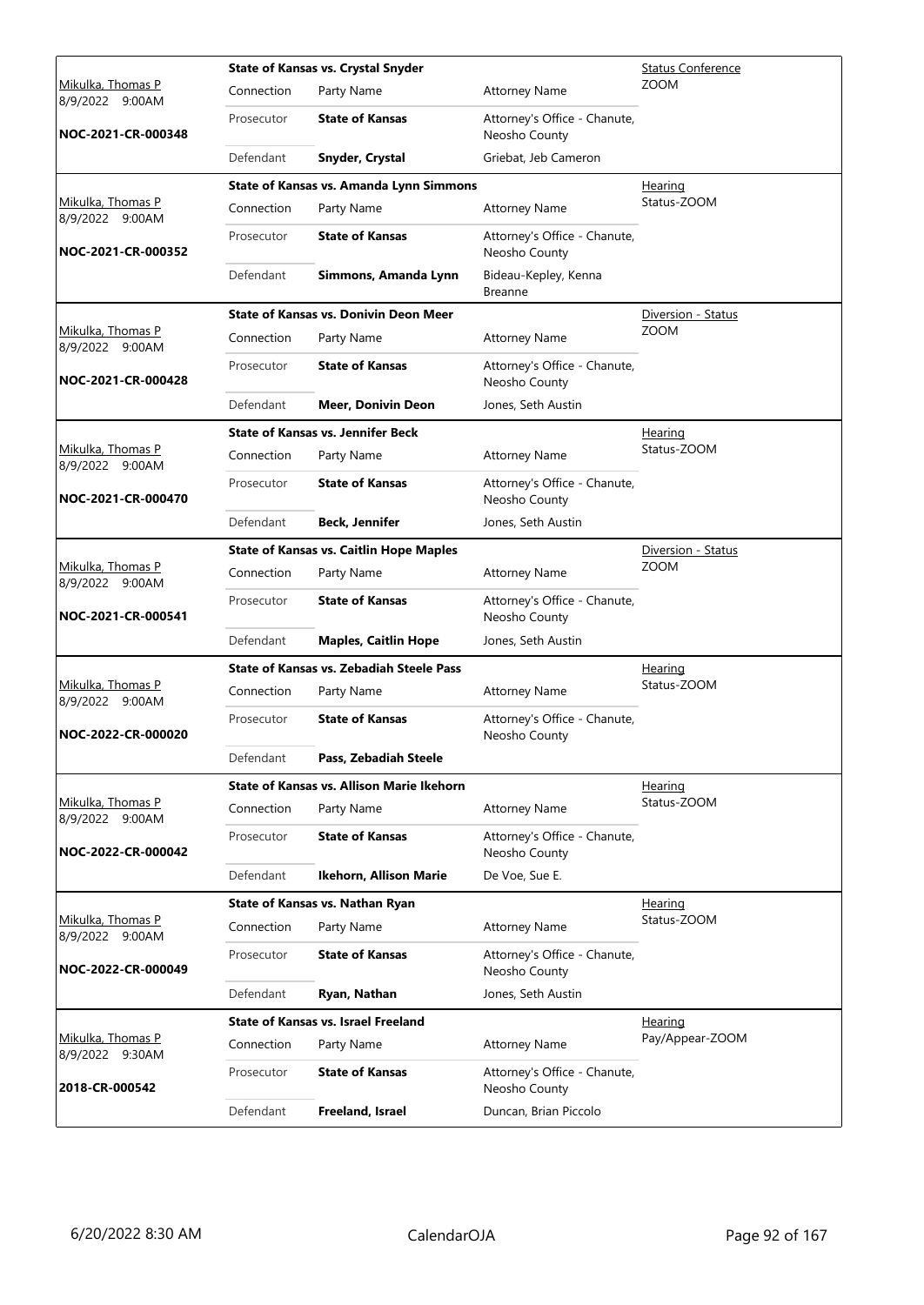|                                             |            | State of Kansas vs. Sean Shehan                  |                                               | <b>Status Conference</b> |
|---------------------------------------------|------------|--------------------------------------------------|-----------------------------------------------|--------------------------|
| Mikulka, Thomas P<br>8/9/2022 9:30AM        | Connection | Party Name                                       | <b>Attorney Name</b>                          | <b>ZOOM</b>              |
| 2020-CR-000266                              | Prosecutor | <b>State of Kansas</b>                           | Attorney's Office - Chanute,<br>Neosho County |                          |
|                                             | Defendant  | Shehan, Sean                                     | Griebat, Jeb Cameron                          |                          |
|                                             |            | <b>State of Kansas vs. Jordan Michael Turner</b> |                                               | Hearing                  |
| Mikulka, Thomas P<br>8/9/2022 9:30AM        | Connection | Party Name                                       | <b>Attorney Name</b>                          | Status JE-ZOOM           |
| 2020-CR-000297                              | Prosecutor | <b>State of Kansas</b>                           | Attorney's Office - Chanute,<br>Neosho County |                          |
|                                             | Defendant  | Turner, Jordan Michael                           | Duncan, Brian Piccolo                         |                          |
|                                             |            | State of Kansas vs. Isabella Short               |                                               | <u>Hearing</u>           |
| Mikulka, Thomas P<br>8/9/2022 9:30AM        | Connection | Party Name                                       | <b>Attorney Name</b>                          | Status-ZOOM              |
| 2020-CR-000327                              | Prosecutor | <b>State of Kansas</b>                           | Attorney's Office - Chanute,<br>Neosho County |                          |
|                                             | Defendant  | Short, Isabella                                  | Griebat, Jeb Cameron                          |                          |
|                                             |            | <b>State of Kansas vs. Jeanette Allen</b>        |                                               | Hearing                  |
| <u>Mikulka, Thomas P</u><br>8/9/2022 9:30AM | Connection | Party Name                                       | <b>Attorney Name</b>                          | Status-ZOOM              |
| NOC-2021-CR-000031                          | Prosecutor | <b>State of Kansas</b>                           | Attorney's Office - Chanute,<br>Neosho County |                          |
|                                             | Defendant  | Allen, Jeanette                                  | Duncan, Brian Piccolo                         |                          |
|                                             |            | State of Kansas vs. Sean C. Shehan               |                                               | Diversion - Status       |
| Mikulka, Thomas P<br>8/9/2022 9:30AM        | Connection | Party Name                                       | <b>Attorney Name</b>                          | <b>ZOOM</b>              |
| NOC-2021-CR-000047                          | Prosecutor | <b>State of Kansas</b>                           | Attorney's Office - Chanute,<br>Neosho County |                          |
|                                             | Defendant  | Shehan, Sean C.                                  | Griebat, Jeb Cameron                          |                          |
|                                             |            | State of Kansas vs. Rodney Dewayne Jakee         |                                               | <b>Hearing</b>           |
| Mikulka, Thomas P<br>8/9/2022 9:30AM        | Connection | Party Name                                       | <b>Attorney Name</b>                          | JE Status-ZOOM           |
| NOC-2021-CR-000205                          | Prosecutor | <b>State of Kansas</b>                           | Attorney's Office - Chanute,<br>Neosho County |                          |
|                                             | Defendant  | Jakee, Rodney Dewayne                            | Duncan, Brian Piccolo                         |                          |
|                                             |            | <b>State of Kansas vs. Stuart M Rosen</b>        |                                               | Hearing                  |
| Mikulka, Thomas P<br>8/9/2022 9:30AM        | Connection | Party Name                                       | <b>Attorney Name</b>                          | Status-ZOOM              |
| NOC-2021-CR-000279                          | Prosecutor | <b>State of Kansas</b>                           | Attorney's Office - Chanute,<br>Neosho County |                          |
|                                             | Defendant  | Rosen, Stuart M                                  | Duncan, Brian Piccolo                         |                          |
|                                             |            | <b>State of Kansas vs. Jeanette Allen</b>        |                                               | Hearing                  |
| Mikulka, Thomas P<br>8/9/2022 9:30AM        | Connection | Party Name                                       | <b>Attorney Name</b>                          | Status-ZOOM              |
| NOC-2021-CR-000282                          | Prosecutor | <b>State of Kansas</b>                           | Attorney's Office - Chanute,<br>Neosho County |                          |
|                                             | Defendant  | Allen, Jeanette                                  | Duncan, Brian Piccolo                         |                          |
|                                             |            | State of Kansas vs. Rebecca Leann Carpenter      |                                               | <b>Hearing</b>           |
| Mikulka, Thomas P<br>8/9/2022 9:30AM        | Connection | Party Name                                       | <b>Attorney Name</b>                          | Status-ZOOM              |
| NOC-2021-CR-000285                          | Prosecutor | <b>State of Kansas</b>                           | Attorney's Office - Chanute,<br>Neosho County |                          |
|                                             | Defendant  | Carpenter, Rebecca Leann                         | Duncan, Brian Piccolo                         |                          |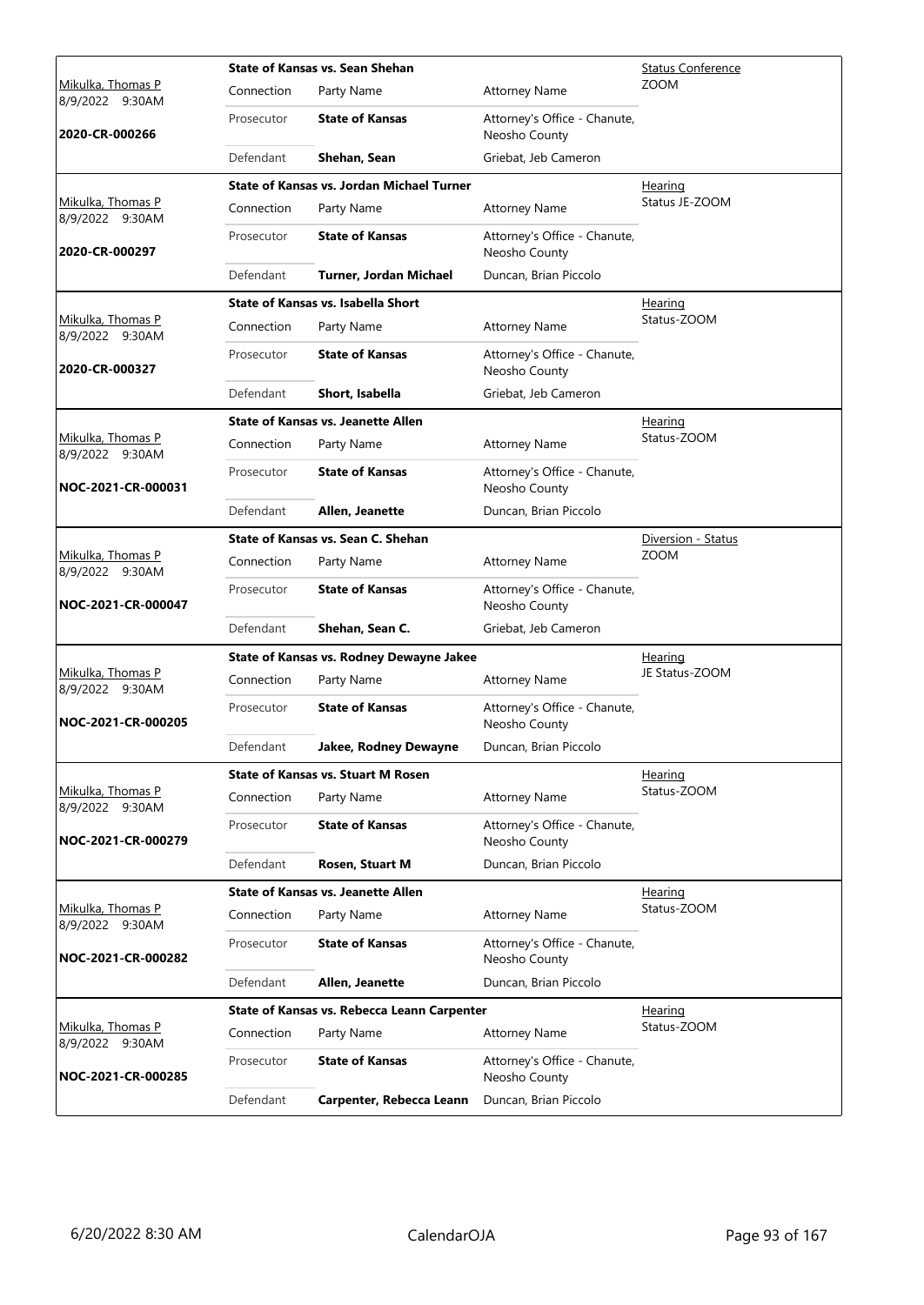|                                             |            | <b>State of Kansas vs. Larry E Umbarger</b>  |                                               | Hearing            |
|---------------------------------------------|------------|----------------------------------------------|-----------------------------------------------|--------------------|
| Mikulka, Thomas P<br>8/9/2022 9:30AM        | Connection | Party Name                                   | <b>Attorney Name</b>                          | Status-ZOOM        |
| NOC-2021-CR-000380                          | Prosecutor | <b>State of Kansas</b>                       | Attorney's Office - Chanute,<br>Neosho County |                    |
|                                             | Defendant  | <b>Umbarger, Larry E</b>                     | Clover, Timothy Dale                          |                    |
|                                             |            | State of Kansas vs. Trev Ryan Wolfe          |                                               | Hearing            |
| Mikulka, Thomas P<br>8/9/2022 9:30AM        | Connection | Party Name                                   | <b>Attorney Name</b>                          | Status-ZOOM        |
| NOC-2021-CR-000405                          | Prosecutor | <b>State of Kansas</b>                       | Attorney's Office - Chanute,<br>Neosho County |                    |
|                                             | Defendant  | <b>Wolfe, Trev Ryan</b>                      | Duncan, Brian Piccolo                         |                    |
|                                             |            | State of Kansas vs. Jeffrey Allen Carson     |                                               | <b>Hearing</b>     |
| Mikulka, Thomas P<br>8/9/2022 9:30AM        | Connection | Party Name                                   | <b>Attorney Name</b>                          | JE Status-ZOOM     |
| NOC-2021-CR-000409                          | Prosecutor | <b>State of Kansas</b>                       | Attorney's Office - Chanute,<br>Neosho County |                    |
|                                             | Defendant  | <b>Carson, Jeffrey Allen</b>                 | Duncan, Brian Piccolo                         |                    |
|                                             |            | State of Kansas vs. David L. Goeringer       |                                               | Diversion - Status |
| <u>Mikulka, Thomas P</u><br>8/9/2022 9:30AM | Connection | Party Name                                   | <b>Attorney Name</b>                          | <b>ZOOM</b>        |
| NOC-2021-CR-000478                          | Prosecutor | <b>State of Kansas</b>                       | Attorney's Office - Chanute,<br>Neosho County |                    |
|                                             | Defendant  | Goeringer, David L.                          | Manbeck, Jacob Thomas                         |                    |
|                                             |            | <b>State of Kansas vs. Kenyon T. Downing</b> |                                               | Diversion - Status |
| Mikulka, Thomas P<br>8/9/2022 9:30AM        | Connection | Party Name                                   | <b>Attorney Name</b>                          | <b>ZOOM</b>        |
| NOC-2021-CR-000481                          | Prosecutor | <b>State of Kansas</b>                       | Attorney's Office - Chanute,<br>Neosho County |                    |
|                                             | Defendant  | Downing, Kenyon T.                           | Duncan, Brian Piccolo                         |                    |
|                                             |            | State of Kansas vs. Charles Thomas Dodd, II  |                                               | <b>Hearing</b>     |
| Mikulka, Thomas P<br>8/9/2022 9:30AM        | Connection | Party Name                                   | <b>Attorney Name</b>                          | Status-ZOOM        |
| NOC-2021-CR-000492                          | Prosecutor | <b>State of Kansas</b>                       | Attorney's Office - Chanute,<br>Neosho County |                    |
|                                             | Defendant  | Dodd, Charles Thomas, II                     | Johnson, Robert Edward, II                    |                    |
|                                             |            | State of Kansas vs. T'oddre Earl Owens       |                                               | Hearing            |
| Mikulka, Thomas P<br>8/9/2022 9:30AM        | Connection | Party Name                                   | <b>Attorney Name</b>                          | Status-ZOOM        |
| NOC-2021-CR-000510                          | Prosecutor | <b>State of Kansas</b>                       | Attorney's Office - Chanute,<br>Neosho County |                    |
|                                             | Defendant  | Owens, T'oddre Earl                          | Duncan, Brian Piccolo                         |                    |
|                                             |            | State of Kansas vs. Trev Ryan Wolfe          |                                               | <b>Hearing</b>     |
| Mikulka, Thomas P<br>8/9/2022 9:30AM        | Connection | Party Name                                   | <b>Attorney Name</b>                          | Status-ZOOM        |
| NOC-2021-CR-000517                          | Prosecutor | <b>State of Kansas</b>                       | Attorney's Office - Chanute,<br>Neosho County |                    |
|                                             | Defendant  | <b>Wolfe, Trev Ryan</b>                      | Duncan, Brian Piccolo                         |                    |
|                                             |            | <b>State of Kansas vs. Mary Inez Bowers</b>  |                                               | <u>Hearing</u>     |
| Mikulka, Thomas P<br>8/9/2022 9:30AM        | Connection | Party Name                                   | <b>Attorney Name</b>                          | Status-ZOOM        |
| NOC-2021-CR-000531                          | Prosecutor | <b>State of Kansas</b>                       | Attorney's Office - Chanute,<br>Neosho County |                    |
|                                             | Defendant  | <b>Bowers, Mary Inez</b>                     | Duncan, Brian Piccolo                         |                    |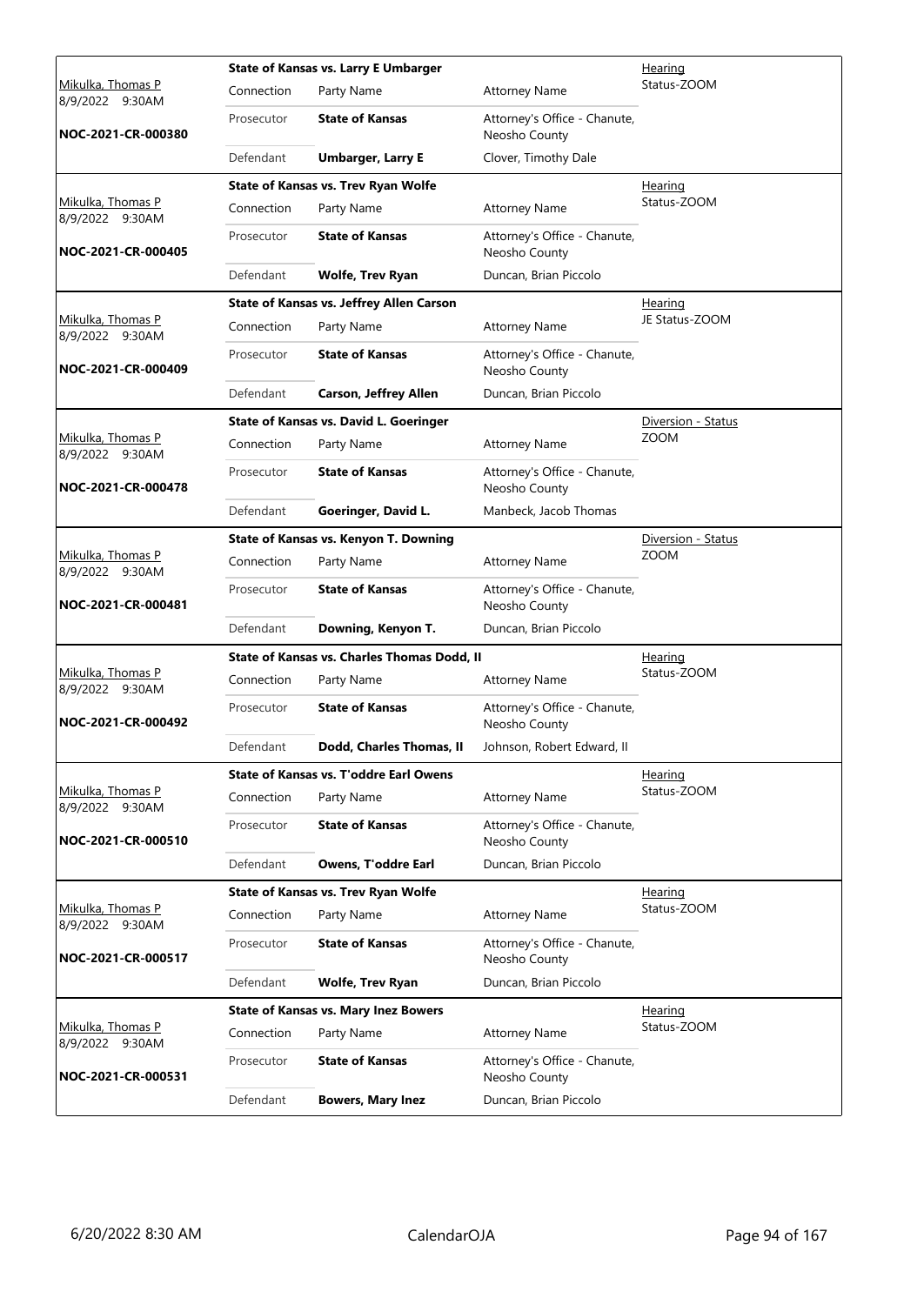|                                       |                      | In the Matter of Zachary Fisher                 | Diversion - Status                            |                          |
|---------------------------------------|----------------------|-------------------------------------------------|-----------------------------------------------|--------------------------|
| Mikulka, Thomas P<br>8/9/2022 9:30AM  | Connection           | Party Name                                      | <b>Attorney Name</b>                          | <b>ZOOM</b>              |
| NOC-2021-JV-000012                    | Prosecutor           | <b>State of Kansas</b>                          | Attorney's Office - Chanute,<br>Neosho County |                          |
|                                       | Juvenile<br>Offender | Fisher, Zachary                                 | Apt, Charles H., III                          |                          |
|                                       |                      | <b>State of Kansas vs. Jennifer Williams</b>    |                                               | <u>Hearing</u>           |
| Mikulka, Thomas P<br>8/9/2022 9:30AM  | Connection           | Party Name                                      | <b>Attorney Name</b>                          | Status-ZOOM              |
| NOC-2022-CR-000017                    | Prosecutor           | <b>State of Kansas</b>                          | Attorney's Office - Chanute,<br>Neosho County |                          |
|                                       | Defendant            | <b>Williams, Jennifer</b>                       | Duncan, Brian Piccolo                         |                          |
|                                       |                      | State of Kansas vs. Jordan Scott Irey           |                                               | Diversion - Status       |
| Mikulka, Thomas P<br>8/9/2022 9:30AM  | Connection           | Party Name                                      | <b>Attorney Name</b>                          | <b>ZOOM</b>              |
| NOC-2022-CR-000026                    | Prosecutor           | <b>State of Kansas</b>                          | Attorney's Office - Chanute,<br>Neosho County |                          |
|                                       | Defendant            | <b>Irey, Jordan Scott</b>                       | Duncan, Brian Piccolo                         |                          |
|                                       |                      | State of Kansas vs. Timothy Bryan Victor Weiner |                                               | Diversion - Status       |
| Mikulka, Thomas P<br>8/9/2022 9:30AM  | Connection           | Party Name                                      | <b>Attorney Name</b>                          | <b>ZOOM</b>              |
| NOC-2022-CR-000028                    | Prosecutor           | <b>State of Kansas</b>                          | Attorney's Office - Chanute,<br>Neosho County |                          |
|                                       | Defendant            | <b>Weiner, Timothy Bryan</b><br><b>Victor</b>   | Duncan, Brian Piccolo                         |                          |
|                                       |                      | State of Kansas vs. Keenan D. Smith             |                                               | <b>Status Conference</b> |
| Mikulka, Thomas P<br>8/9/2022 9:30AM  | Connection           | Party Name                                      | <b>Attorney Name</b>                          | <b>ZOOM</b>              |
| NOC-2022-CR-000060                    | Prosecutor           | <b>State of Kansas</b>                          | Attorney's Office - Chanute,<br>Neosho County |                          |
|                                       | Defendant            | Smith, Keenan D.                                | Duncan, Brian Piccolo                         |                          |
|                                       |                      | <b>State of Kansas vs. Steven Rita</b>          |                                               | Diversion - Status       |
| Mikulka, Thomas P<br>8/9/2022 9:30AM  | Connection           | Party Name                                      | <b>Attorney Name</b>                          |                          |
| NOC-2022-CR-000078                    | Prosecutor           | <b>State of Kansas</b>                          | Attorney's Office - Chanute,<br>Neosho County |                          |
|                                       | Defendant            | Rita, Steven                                    |                                               |                          |
|                                       |                      | <b>State of Kansas vs. Michael Williams</b>     |                                               | Hearing                  |
| Mikulka, Thomas P<br>8/9/2022 10:30AM | Connection           | Party Name                                      | <b>Attorney Name</b>                          | Status-ZOOM              |
| 2015-CR-000130                        | Prosecutor           | <b>State of Kansas</b>                          | Attorney's Office - Chanute,<br>Neosho County |                          |
|                                       | Defendant            | <b>Williams, Michael</b>                        | Clark, David Anthony                          |                          |
|                                       | Public<br>Defender   | Chard, Jill Elaine                              |                                               |                          |
|                                       |                      | <b>State of Kansas vs. Cody Wayne Boles</b>     |                                               | Diversion - Revocation   |
| Mikulka, Thomas P<br>8/9/2022 10:30AM | Connection           | Party Name                                      | <b>Attorney Name</b>                          |                          |
| 2019-CR-000090                        | Prosecutor           | <b>State of Kansas</b>                          | Attorney's Office - Chanute,<br>Neosho County |                          |
|                                       | Defendant            | <b>Boles, Cody Wayne</b>                        | Staker, Steven Charles                        |                          |
|                                       |                      | State of Kansas vs. Charlie Jean Woods          |                                               | Hearing                  |
| Mikulka, Thomas P<br>8/9/2022 10:30AM | Connection           | Party Name                                      | <b>Attorney Name</b>                          |                          |
| NOC-2020-CR-000451                    | Prosecutor           | <b>State of Kansas</b>                          | Attorney's Office - Chanute,<br>Neosho County |                          |
|                                       | Defendant            | <b>Woods, Charlie Jean</b>                      | Clark, David Anthony                          |                          |
|                                       | Public<br>Defender   | <b>Public Defender, SEK</b>                     |                                               |                          |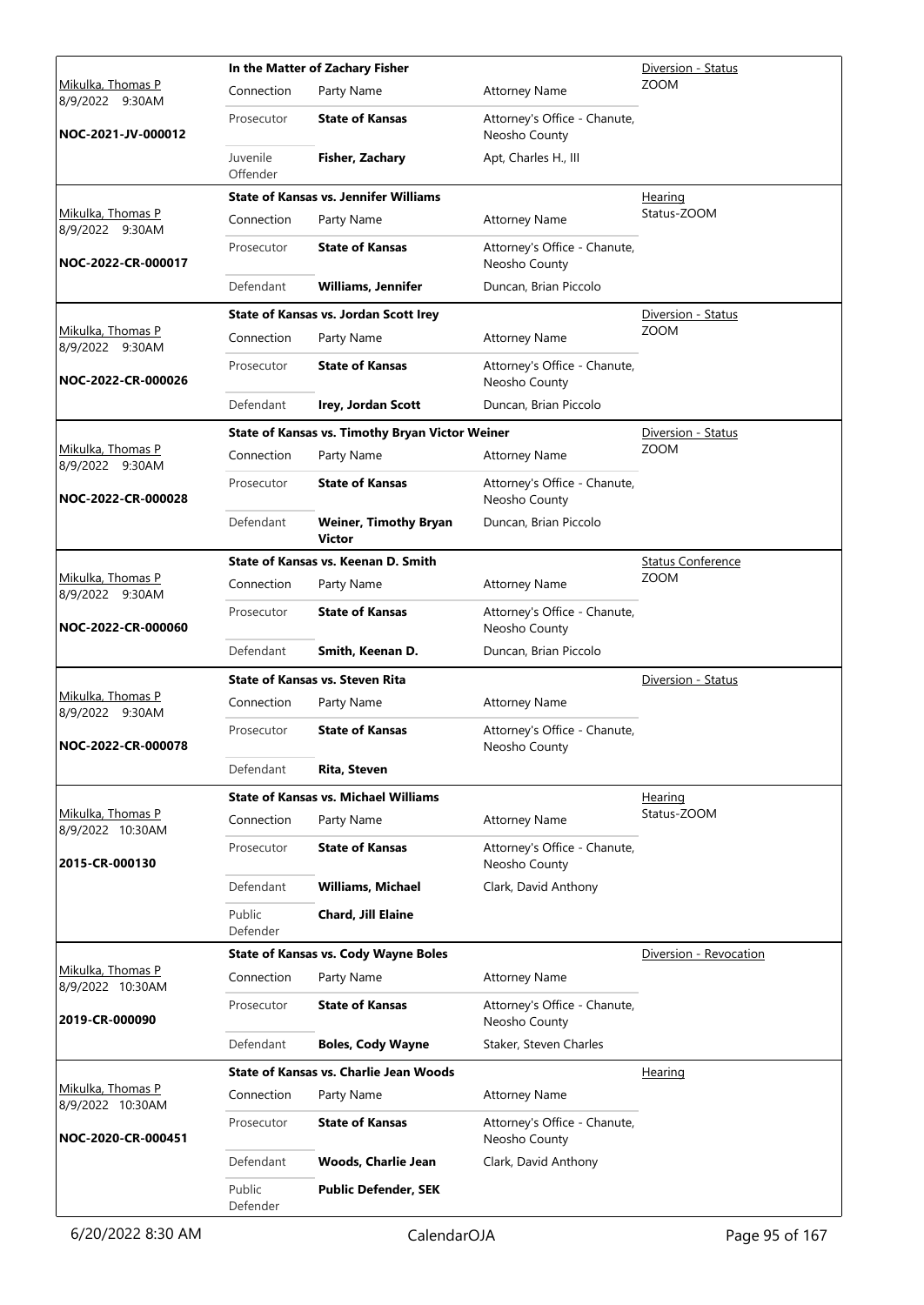|                                       |                    | State of Kansas vs. Charlie J. Woods                  |                                               | <u>Hearing</u> |
|---------------------------------------|--------------------|-------------------------------------------------------|-----------------------------------------------|----------------|
| Mikulka, Thomas P<br>8/9/2022 10:30AM | Connection         | Party Name                                            | <b>Attorney Name</b>                          |                |
| NOC-2021-CR-000416                    | Prosecutor         | <b>State of Kansas</b>                                | Attorney's Office - Chanute,<br>Neosho County |                |
|                                       | Defendant          | Woods, Charlie J.                                     | Clark, David Anthony                          |                |
|                                       | Public<br>Defender | <b>Public Defender, SEK</b>                           |                                               |                |
|                                       |                    | <b>State of Kansas vs. Christian Michael Lee</b>      |                                               | Hearing        |
| Mikulka, Thomas P<br>8/9/2022 10:30AM | Connection         | Party Name                                            | <b>Attorney Name</b>                          |                |
| NOC-2021-CR-000445                    | Prosecutor         | <b>State of Kansas</b>                                | Attorney's Office - Chanute,<br>Neosho County |                |
|                                       | Defendant          | Lee, Christian Michael                                | Clark, David Anthony                          |                |
|                                       |                    | <b>State of Kansas vs. Winston Alexander Childers</b> |                                               | Hearing        |
| Mikulka, Thomas P<br>8/9/2022 10:30AM | Connection         | Party Name                                            | <b>Attorney Name</b>                          | Status-ZOOM    |
| NOC-2021-CR-000499                    | Prosecutor         | <b>State of Kansas</b>                                | Attorney's Office - Chanute,<br>Neosho County |                |
|                                       | Defendant          | <b>Childers. Winston</b><br><b>Alexander</b>          |                                               |                |
|                                       | Public<br>Defender | <b>Public Defender, SEK</b>                           |                                               |                |
|                                       |                    | State of Kansas vs. Alicia Jean Hodo                  |                                               | Hearing        |
| Mikulka, Thomas P<br>8/9/2022 10:30AM | Connection         | Party Name                                            | <b>Attorney Name</b>                          |                |
| NOC-2021-CR-000501                    | Prosecutor         | <b>State of Kansas</b>                                | Attorney's Office - Chanute,<br>Neosho County |                |
|                                       | Defendant          | Hodo, Alicia Jean                                     | Clark, David Anthony                          |                |
|                                       |                    | <b>State of Kansas vs. Bradley James Berkstresser</b> |                                               | <u>Hearing</u> |
| Mikulka, Thomas P<br>8/9/2022 10:30AM | Connection         | Party Name                                            | <b>Attorney Name</b>                          | Status-ZOOM    |
| NOC-2021-CR-000519                    | Prosecutor         | <b>State of Kansas</b>                                | Attorney's Office - Chanute,<br>Neosho County |                |
|                                       | Defendant          | <b>Berkstresser, Bradley</b><br>James                 | Witt, Jay Dee                                 |                |
|                                       |                    | State of Kansas vs. Alicia Jean Hodo                  |                                               | <u>Hearing</u> |
| Mikulka, Thomas P<br>8/9/2022 10:30AM | Connection         | Party Name                                            | <b>Attorney Name</b>                          |                |
| NOC-2021-CR-000520                    | Prosecutor         | <b>State of Kansas</b>                                | Attorney's Office - Chanute,<br>Neosho County |                |
|                                       | Defendant          | Hodo, Alicia Jean                                     | Clark, David Anthony                          |                |
|                                       |                    | <b>State of Kansas vs. Kevin Michael Pratt</b>        |                                               | <u>Hearing</u> |
| Mikulka, Thomas P<br>8/9/2022 10:30AM | Connection         | Party Name                                            | <b>Attorney Name</b>                          | Status-ZOOM    |
| NOC-2021-CR-000532                    | Prosecutor         | <b>State of Kansas</b>                                | Attorney's Office - Chanute,<br>Neosho County |                |
|                                       | Defendant          | Pratt, Kevin Michael                                  | De Voe, Sue E.                                |                |
|                                       | Public<br>Defender | <b>Public Defender, SEK</b>                           |                                               |                |
|                                       |                    | <b>State of Kansas vs. Michael B. Williams</b>        |                                               | Hearing        |
| Mikulka, Thomas P<br>8/9/2022 10:30AM | Connection         | Party Name                                            | <b>Attorney Name</b>                          | Status-ZOOM    |
| NOC-2022-CR-000003                    | Prosecutor         | <b>State of Kansas</b>                                | Attorney's Office - Chanute,<br>Neosho County |                |
|                                       | Defendant          | Williams, Michael B.                                  | Clark, David Anthony                          |                |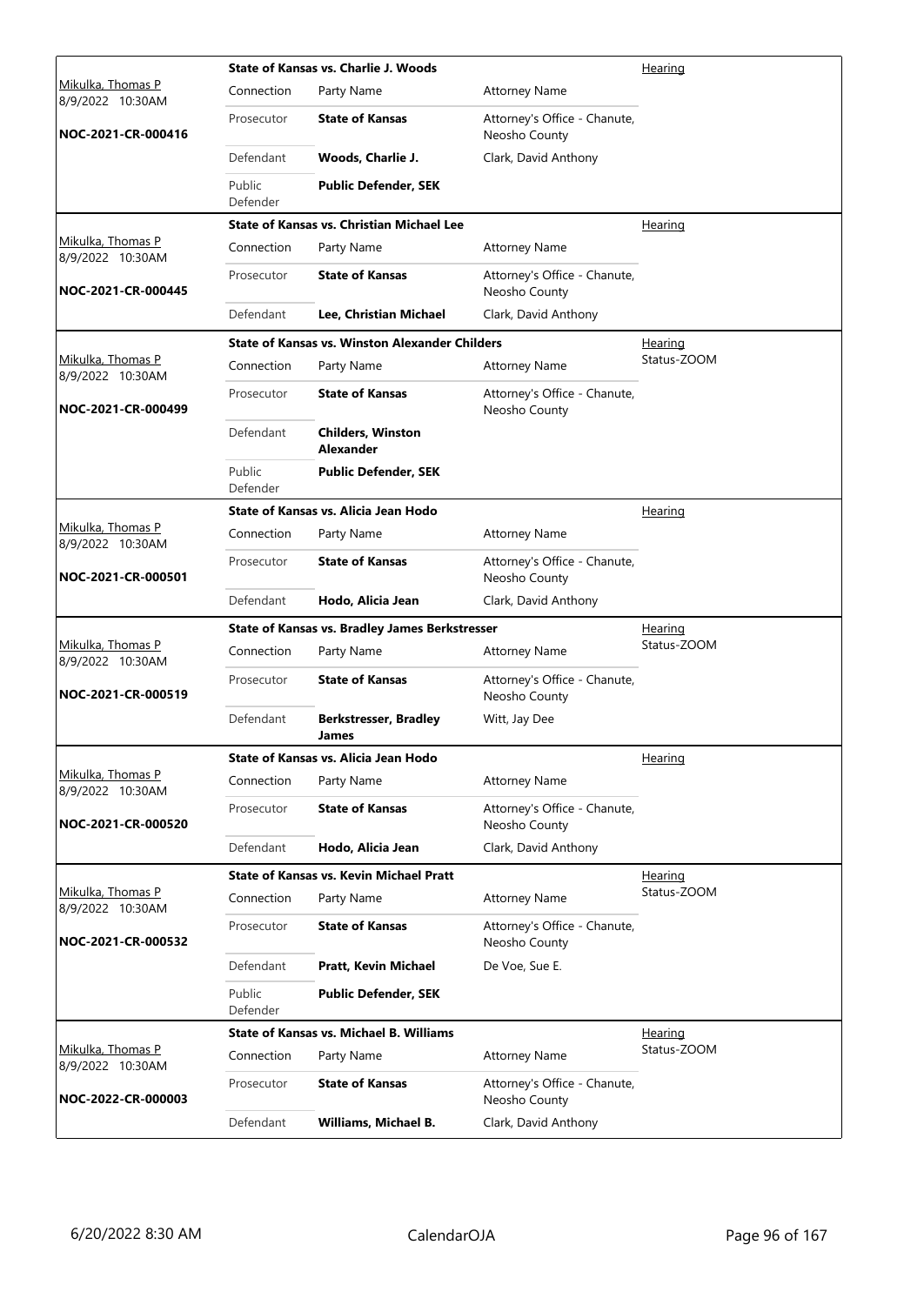|                                       |                    | <b>State of Kansas vs. Kevin Pratt</b>           | <b>Hearing</b>                                |                             |  |  |
|---------------------------------------|--------------------|--------------------------------------------------|-----------------------------------------------|-----------------------------|--|--|
| Mikulka, Thomas P<br>8/9/2022 10:30AM | Connection         | Party Name                                       | <b>Attorney Name</b>                          | Status-ZOOM                 |  |  |
| NOC-2022-CR-000064                    | Prosecutor         | <b>State of Kansas</b>                           | Attorney's Office - Chanute,<br>Neosho County |                             |  |  |
|                                       | Defendant          | Pratt, Kevin                                     | De Voe, Sue E.                                |                             |  |  |
|                                       |                    | <b>State of Kansas vs. Cody Wayne Boles</b>      |                                               | <b>Status Conference</b>    |  |  |
| Mikulka, Thomas P<br>8/9/2022 10:30AM | Connection         | Party Name                                       | <b>Attorney Name</b>                          | <b>ZOOM</b>                 |  |  |
| NOC-2022-CR-000103                    | Prosecutor         | <b>State of Kansas</b>                           | Attorney's Office - Chanute,<br>Neosho County |                             |  |  |
|                                       | Defendant          | <b>Boles, Cody Wayne</b>                         |                                               |                             |  |  |
|                                       |                    | <b>State of Kansas vs. Levi K. Martin</b>        |                                               | <b>Bond - Appearance</b>    |  |  |
| Mikulka, Thomas P<br>8/9/2022 10:30AM | Connection         | Party Name                                       | <b>Attorney Name</b>                          | Via Zoom                    |  |  |
| NOC-2022-CR-000107                    | Prosecutor         | <b>State of Kansas</b>                           | Attorney's Office - Chanute,<br>Neosho County |                             |  |  |
|                                       | Defendant          | Martin, Levi K.                                  |                                               |                             |  |  |
|                                       |                    | <b>State of Kansas vs. Courtney Marie Ingels</b> |                                               | Preliminary Hearing (CR)    |  |  |
| Mikulka, Thomas P<br>8/9/2022 1:30PM  | Connection         | Party Name                                       | <b>Attorney Name</b>                          |                             |  |  |
| 2015-CR-000417                        | Prosecutor         | <b>State of Kansas</b>                           | Attorney's Office - Chanute,<br>Neosho County |                             |  |  |
|                                       | Defendant          | <b>Ingels, Courtney Marie</b>                    | Staker, Steven Charles                        |                             |  |  |
|                                       | Public<br>Defender | <b>Public Defender, SEK</b>                      |                                               |                             |  |  |
|                                       |                    | <b>Staker, Steven Charles</b>                    |                                               |                             |  |  |
|                                       |                    | <b>State of Kansas vs. Tobias W Wilkerson</b>    |                                               | Hearing                     |  |  |
| Mikulka, Thomas P<br>8/9/2022 1:30PM  | Connection         | Party Name                                       | <b>Attorney Name</b>                          | <b>Status</b>               |  |  |
| 2019-CR-000453                        | Prosecutor         | <b>State of Kansas</b>                           | Attorney's Office - Chanute,<br>Neosho County |                             |  |  |
|                                       | Defendant          | <b>Wilkerson, Tobias W</b>                       | Staker, Steven Charles                        |                             |  |  |
|                                       | Public<br>Defender | <b>Public Defender, SEK</b>                      |                                               |                             |  |  |
|                                       |                    | State of Kansas vs. Victor L. Polk               |                                               | <b>Bench Trial</b>          |  |  |
| Mikulka, Thomas P<br>8/9/2022 1:30PM  | Connection         | Party Name                                       | <b>Attorney Name</b>                          | In Person                   |  |  |
| 2020-CR-000067                        | Prosecutor         | <b>State of Kansas</b>                           | Attorney's Office - Chanute,<br>Neosho County |                             |  |  |
|                                       | Defendant          | Polk, Victor L                                   | Duncan, Brian Piccolo                         |                             |  |  |
|                                       |                    | State of Kansas vs. Kerry L Wilson               |                                               | <b>Hearing</b>              |  |  |
| Rogers, David<br>8/9/2022<br>1:30PM   | Connection         | Party Name                                       | <b>Attorney Name</b>                          | Settlement Conf in Fredonia |  |  |
| NOC-2021-CR-000037                    | Prosecutor         | <b>State of Kansas</b>                           | Attorney's Office - Chanute,<br>Neosho County |                             |  |  |
|                                       | Defendant          | Wilson, Kerry L                                  | Battitori, Edward Joseph                      |                             |  |  |
|                                       |                    | State of Kansas vs. Kerry L Wilson               |                                               | Hearing                     |  |  |
| Rogers, David<br>8/9/2022<br>1:30PM   | Connection         | Party Name                                       | <b>Attorney Name</b>                          | Settlement Conference       |  |  |
| NOC-2021-CR-000038                    | Prosecutor         | <b>State of Kansas</b>                           | Attorney's Office - Chanute,<br>Neosho County |                             |  |  |
|                                       | Defendant          | Wilson, Kerry L                                  | Battitori, Edward Joseph                      |                             |  |  |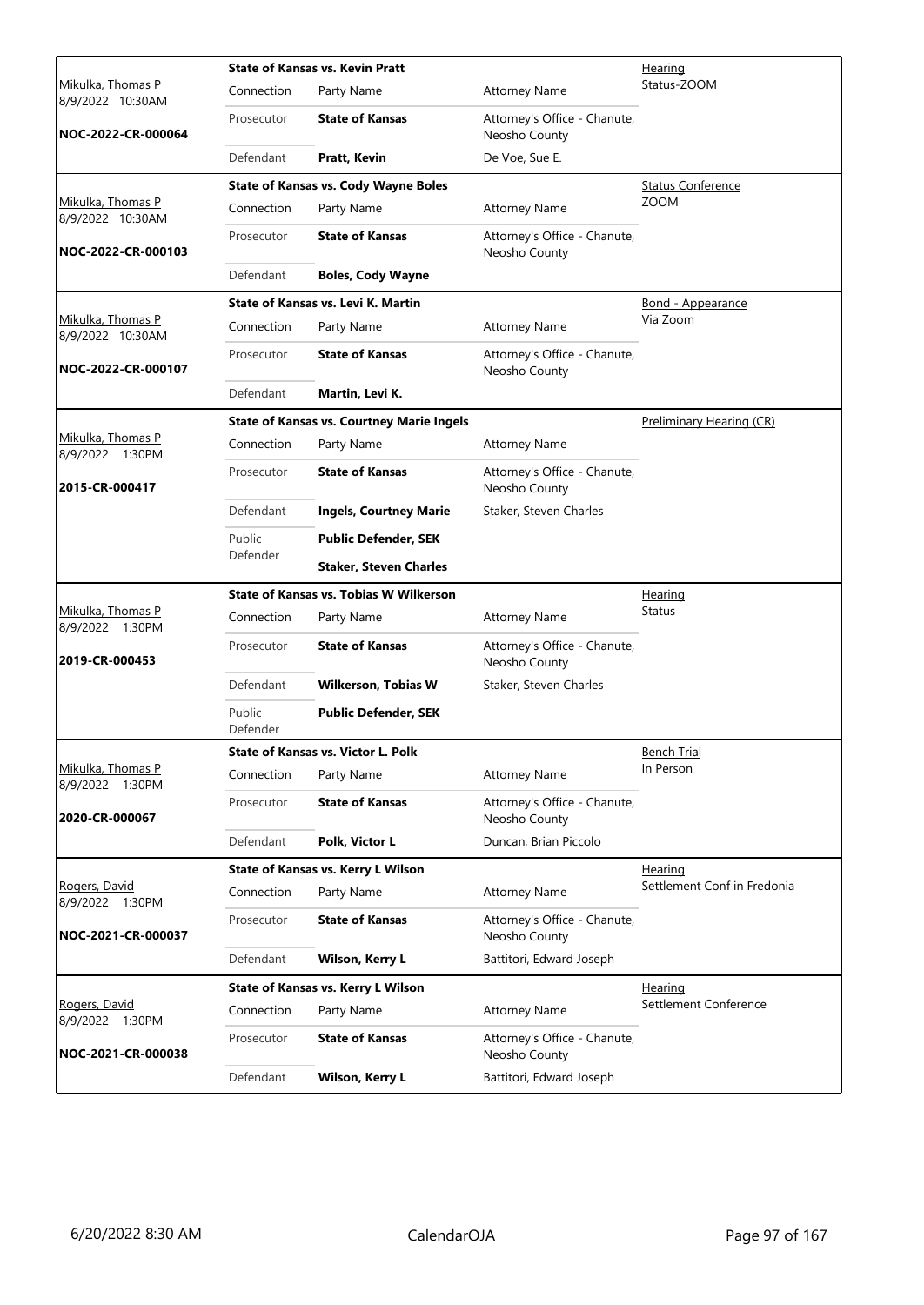|                                      |                            | <b>State of Kansas vs. Courtney M. Ingles</b>    |                                               | Preliminary Hearing (CR)        |
|--------------------------------------|----------------------------|--------------------------------------------------|-----------------------------------------------|---------------------------------|
| Mikulka, Thomas P<br>8/9/2022 1:30PM | Connection                 | Party Name                                       | <b>Attorney Name</b>                          |                                 |
| NOC-2021-CR-000142                   | Prosecutor                 | <b>State of Kansas</b>                           | Attorney's Office - Chanute,<br>Neosho County |                                 |
|                                      | Defendant                  | Ingles, Courtney M.                              | Staker, Steven Charles                        |                                 |
|                                      | Public<br>Defender         | <b>Public Defender, SEK</b>                      |                                               |                                 |
|                                      |                            | State of Kansas vs. Kerry L. Wilson              |                                               | Hearing                         |
| Rogers, David<br>8/9/2022 1:30PM     | Connection                 | Party Name                                       | <b>Attorney Name</b>                          | Settlement Conf Fredonia        |
| NOC-2021-CR-000167                   | Prosecutor                 | <b>State of Kansas</b>                           | Attorney's Office - Chanute,<br>Neosho County |                                 |
|                                      | Defendant                  | Wilson, Kerry L.                                 | Maslen, David R.                              |                                 |
|                                      |                            | State of Kansas vs. Kerry L. Wilson              |                                               | Hearing                         |
| Rogers, David<br>8/9/2022 1:30PM     | Connection                 | Party Name                                       | <b>Attorney Name</b>                          | Settlement Conf. Fredonia       |
| NOC-2021-CR-000168                   | Prosecutor                 | <b>State of Kansas</b>                           | Attorney's Office - Chanute,<br>Neosho County |                                 |
|                                      | Defendant                  | Wilson, Kerry L.                                 | Maslen, David R.                              |                                 |
|                                      |                            | <b>State of Kansas vs. Kerry Wilson</b>          |                                               | Hearing                         |
| Rogers, David<br>8/9/2022 1:30PM     | Connection                 | Party Name                                       | <b>Attorney Name</b>                          | Settlement Conf. Fredonia       |
| NOC-2021-CR-000169                   | Prosecutor                 | <b>State of Kansas</b>                           | Attorney's Office - Chanute,<br>Neosho County |                                 |
|                                      | Defendant                  | <b>Wilson, Kerry</b>                             | Maslen, David R.                              |                                 |
|                                      |                            | State of Kansas vs. Kerry L. Wilson              |                                               | Hearing                         |
| Rogers, David<br>8/9/2022 1:30PM     | Connection                 | Party Name                                       | <b>Attorney Name</b>                          | Settlement Conf Fredonia        |
| NOC-2021-CR-000170                   | Prosecutor                 | <b>State of Kansas</b>                           | Attorney's Office - Chanute,<br>Neosho County |                                 |
|                                      | Defendant                  | Wilson, Kerry L.                                 | Maslen, David R.                              |                                 |
|                                      |                            | <b>State of Kansas vs. Kerry Wilson</b>          |                                               | Hearing                         |
| Rogers, David<br>8/9/2022<br>1:30PM  | Connection                 | Party Name                                       | <b>Attorney Name</b>                          | Settlement Conf Fredonia        |
| NOC-2021-CR-000179                   | Prosecutor                 | <b>State of Kansas</b>                           | Attorney's Office - Chanute,<br>Neosho County |                                 |
|                                      | Defendant                  | <b>Wilson, Kerry</b>                             | Maslen, David R.                              |                                 |
|                                      |                            | State of Kansas vs. Tobias Winston Wilkerson     |                                               | <b>Preliminary Hearing (CR)</b> |
| Mikulka, Thomas P<br>8/9/2022 1:30PM | Connection                 | Party Name                                       | <b>Attorney Name</b>                          |                                 |
| NOC-2021-CR-000315                   | Prosecutor                 | <b>State of Kansas</b>                           | Attorney's Office - Chanute,<br>Neosho County |                                 |
|                                      | Defendant                  | Wilkerson, Tobias Winston Staker, Steven Charles |                                               |                                 |
|                                      | Public<br>Defender         | <b>Public Defender, SEK</b>                      |                                               |                                 |
| Sealed                               | ********* Sealed ********* |                                                  |                                               | <u>Hearing</u>                  |
| Mikulka, Thomas P<br>8/9/2022 1:30PM | Connection                 | Party Name                                       | <b>Attorney Name</b>                          | Status                          |
| NOC-2021-MR-000220                   | Prosecutor                 | <b>Sealed</b>                                    | Attorney's Office - Chanute,<br>Neosho County |                                 |
|                                      | Defendant                  | <b>Sealed</b>                                    |                                               |                                 |
|                                      | Public<br>Defender         | <b>Sealed</b>                                    |                                               |                                 |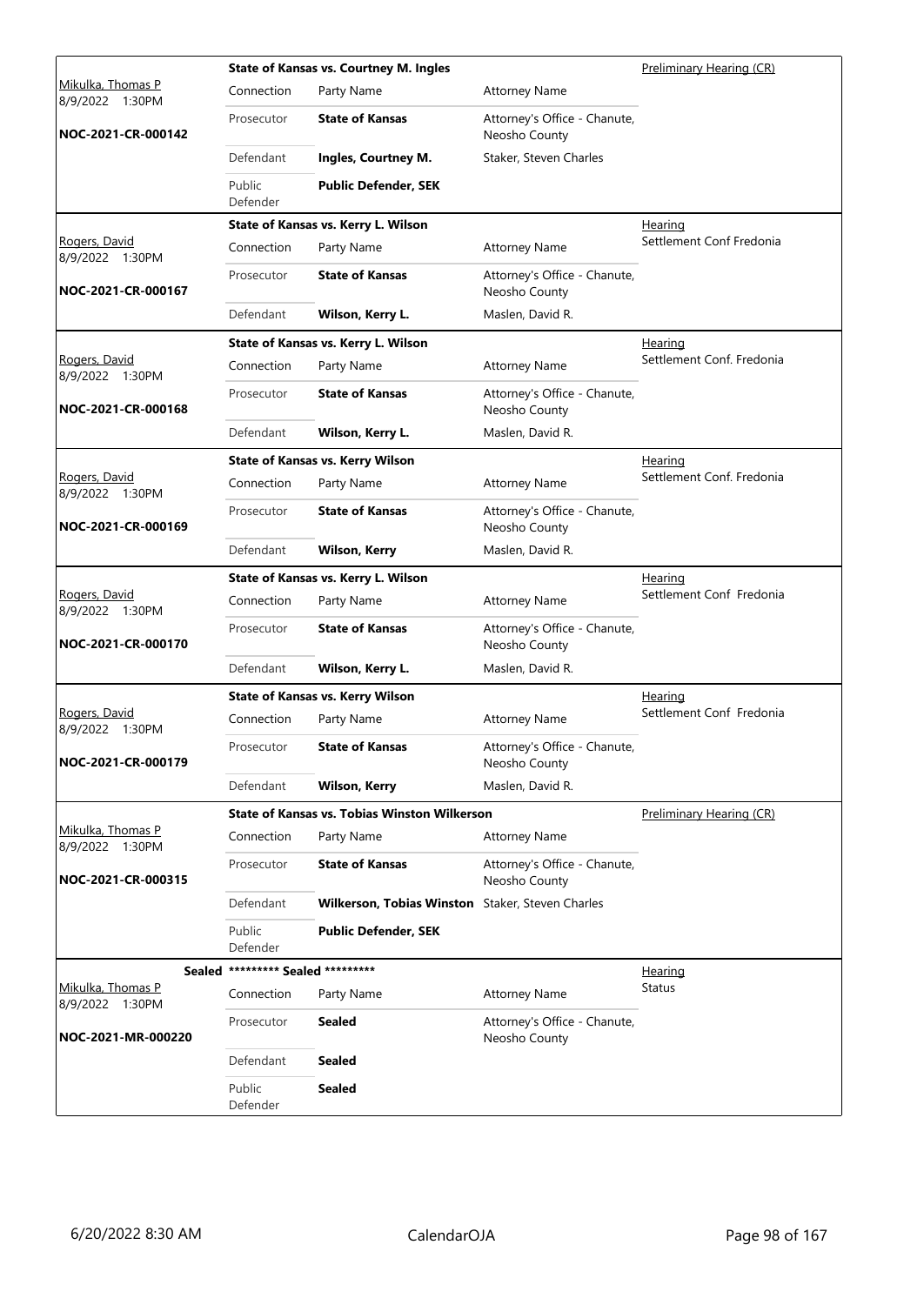|                                        | <b>State of Kansas vs. Eric Call</b> |                                               | Motion                                        |                                 |
|----------------------------------------|--------------------------------------|-----------------------------------------------|-----------------------------------------------|---------------------------------|
| Mikulka, Thomas P<br>8/9/2022 2:30PM   | Connection                           | Party Name                                    | <b>Attorney Name</b>                          |                                 |
| 2016-CR-000525                         | Prosecutor                           | <b>State of Kansas</b>                        | Attorney's Office - Chanute,<br>Neosho County |                                 |
|                                        | Defendant                            | Call, Eric                                    | Griebat, Jeb Cameron                          |                                 |
|                                        | Sealed ********* Sealed *********    |                                               |                                               | <b>Status Conference</b>        |
| Mikulka, Thomas P<br>8/10/2022 1:30PM  | Connection                           | Party Name                                    | <b>Attorney Name</b>                          | Severance                       |
| 2019-JC-000080                         | Child in Need<br>of Care             | <b>Sealed</b>                                 | Clover, Timothy Dale                          |                                 |
|                                        | Other Party                          | <b>Sealed</b>                                 |                                               |                                 |
|                                        |                                      | <b>Sealed</b>                                 | Duncan, Brian Piccolo                         |                                 |
|                                        |                                      | <b>Sealed</b>                                 | Manbeck, Jacob Thomas                         |                                 |
|                                        | Petitioner                           | <b>Sealed</b>                                 | Attorney's Office - Chanute,<br>Neosho County |                                 |
|                                        |                                      | <b>State of Kansas vs. Wesley Wade Wilson</b> |                                               | Hearing                         |
| Rogers, David<br>8/10/2022 1:30PM      | Connection                           | Party Name                                    | <b>Attorney Name</b>                          | Settlement Conf.<br>In Fredonia |
| NOC-2021-CR-000077                     | Prosecutor                           | <b>State of Kansas</b>                        | Attorney's Office - Chanute,<br>Neosho County |                                 |
|                                        | Defendant                            | <b>Wilson, Wesley Wade</b>                    | Public Defender, SEK                          |                                 |
|                                        | Public<br>Defender                   | <b>Public Defender, SEK</b>                   |                                               |                                 |
|                                        |                                      | <b>State of Kansas vs. Wesley Wade Wilson</b> |                                               | Hearing                         |
| Rogers, David<br>8/10/2022 1:30PM      | Connection                           | Party Name                                    | <b>Attorney Name</b>                          | Settlement Conf. In Fredonia    |
| NOC-2021-CR-000346                     | Prosecutor                           | <b>State of Kansas</b>                        | Attorney's Office - Chanute,<br>Neosho County |                                 |
|                                        | Defendant                            | <b>Wilson, Wesley Wade</b>                    | Staker, Steven Charles                        |                                 |
|                                        | Public<br>Defender                   | <b>Public Defender, SEK</b>                   |                                               |                                 |
|                                        | Sealed ********* Sealed *********    |                                               |                                               | <b>Hearing</b>                  |
| Davis, Tod Michael<br>8/10/2022 3:00PM | Connection                           | Party Name                                    | <b>Attorney Name</b>                          |                                 |
| 2018-JC-000036                         | Child in Need<br>of Care             | <b>Sealed</b>                                 | Clover, Timothy Dale                          |                                 |
|                                        | Other Party                          | <b>Sealed</b>                                 | Duncan, Brian Piccolo                         |                                 |
|                                        |                                      | <b>Sealed</b>                                 |                                               |                                 |
|                                        |                                      | <b>Sealed</b>                                 | Manbeck, Jacob Thomas                         |                                 |
|                                        | Petitioner                           | <b>Sealed</b>                                 | Attorney's Office - Chanute,<br>Neosho County |                                 |
|                                        | Sealed ********* Sealed *********    |                                               |                                               | Hearing                         |
| Davis, Tod Michael<br>8/10/2022 3:00PM | Connection                           | Party Name                                    | <b>Attorney Name</b>                          |                                 |
| 2019-JC-000025                         | Child in Need<br>of Care             | <b>Sealed</b>                                 | Clover, Timothy Dale                          |                                 |
|                                        | Other Party                          | <b>Sealed</b>                                 | Duncan, Brian Piccolo                         |                                 |
|                                        |                                      | <b>Sealed</b>                                 |                                               |                                 |
|                                        |                                      | <b>Sealed</b>                                 |                                               |                                 |
|                                        |                                      | <b>Sealed</b>                                 |                                               |                                 |
|                                        | Petitioner                           | <b>Sealed</b>                                 | Attorney's Office - Chanute,<br>Neosho County |                                 |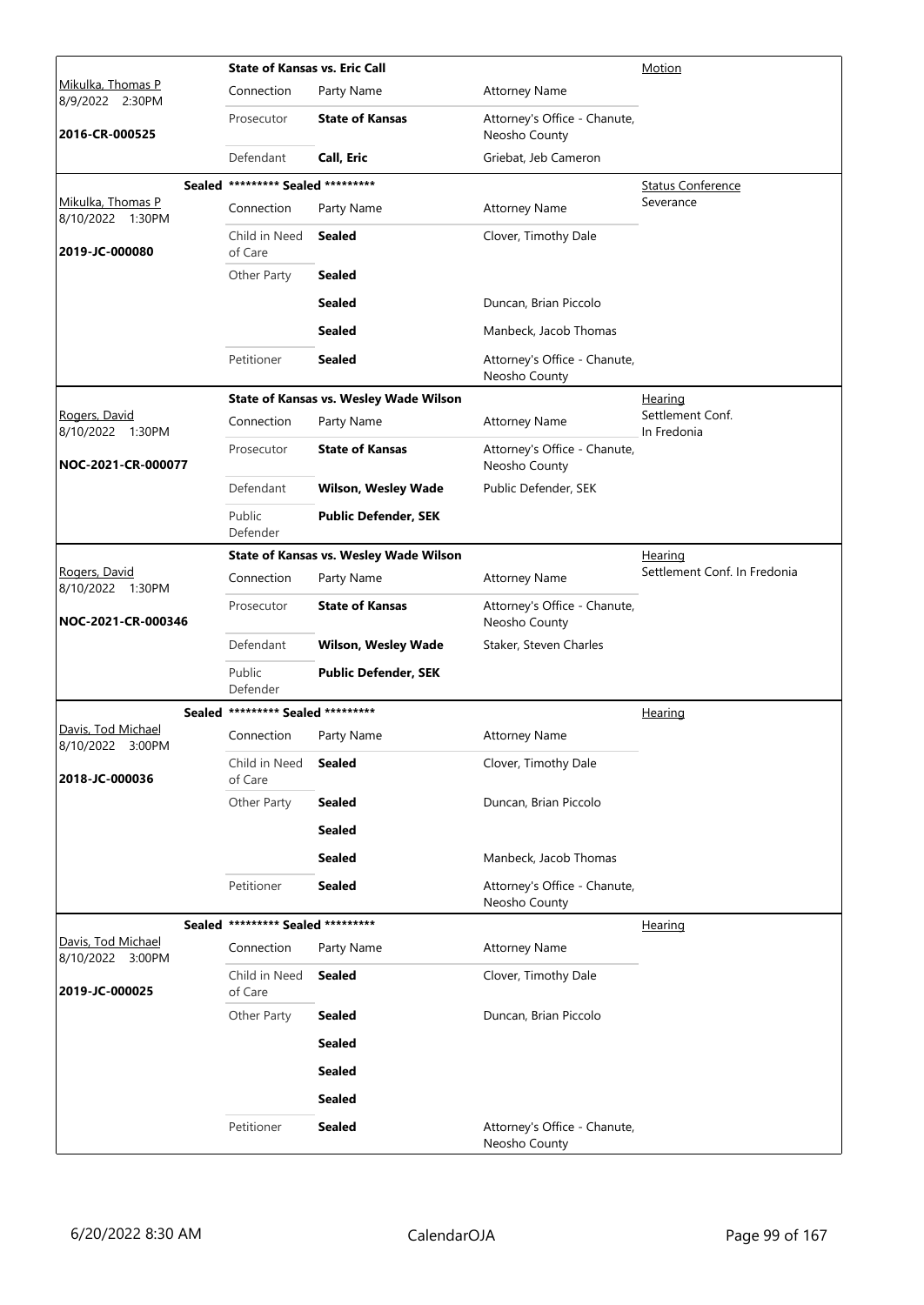|                                              | Sealed ********* Sealed ********* |               |                                               | Hearing                  |
|----------------------------------------------|-----------------------------------|---------------|-----------------------------------------------|--------------------------|
| Davis, Tod Michael<br>8/10/2022 3:00PM       | Connection                        | Party Name    | <b>Attorney Name</b>                          |                          |
| 2019-JC-000057                               | Child in Need<br>of Care          | Sealed        | Clover, Timothy Dale                          |                          |
|                                              | Other Party                       | <b>Sealed</b> | Duncan, Brian Piccolo                         |                          |
|                                              |                                   | <b>Sealed</b> |                                               |                          |
|                                              |                                   | <b>Sealed</b> | Manbeck, Jacob Thomas                         |                          |
|                                              | Petitioner                        | <b>Sealed</b> | Attorney's Office - Chanute,<br>Neosho County |                          |
|                                              | Sealed ********* Sealed ********* |               |                                               | <b>First Appearance</b>  |
| Mikulka, Thomas P<br>8/11/2022 9:00AM        | Connection                        | Party Name    | <b>Attorney Name</b>                          |                          |
| NOC-2021-JC-000033                           | Child in Need<br>of Care          | Sealed        | Clover, Timothy Dale                          |                          |
|                                              | Petitioner                        | <b>Sealed</b> | Attorney's Office - Chanute,<br>Neosho County |                          |
|                                              | Guardian Ad<br>Litem              | <b>Sealed</b> |                                               |                          |
|                                              | Sealed ********* Sealed ********* |               |                                               | <b>First Appearance</b>  |
| Mikulka, Thomas P<br>8/11/2022 9:00AM        | Connection                        | Party Name    | <b>Attorney Name</b>                          |                          |
| NOC-2021-JC-000034                           | Child in Need<br>of Care          | <b>Sealed</b> | Clover, Timothy Dale                          |                          |
|                                              | Petitioner                        | <b>Sealed</b> | Attorney's Office - Chanute,<br>Neosho County |                          |
|                                              | Guardian Ad<br>Litem              | <b>Sealed</b> |                                               |                          |
| Mikulka, Thomas P                            | Sealed ********* Sealed ********* |               |                                               | <b>First Appearance</b>  |
| 8/11/2022 9:00AM                             | Connection                        | Party Name    | <b>Attorney Name</b>                          |                          |
| NOC-2021-JC-000037                           | Child in Need<br>of Care          | <b>Sealed</b> | Clover, Timothy Dale                          |                          |
|                                              | Petitioner                        | <b>Sealed</b> | Attorney's Office - Chanute,<br>Neosho County |                          |
|                                              | Guardian Ad<br>Litem              | Sealed        |                                               |                          |
|                                              | Sealed ********* Sealed ********* |               |                                               | <b>Status Conference</b> |
| Mikulka, Thomas P<br>8/11/2022 9:30AM        | Connection                        | Party Name    | <b>Attorney Name</b>                          | <b>ZOOM</b>              |
| 2020-JC-000008                               | Child in Need<br>of Care          | Sealed        | Griebat, Jeb Cameron                          |                          |
|                                              | Other Party                       | <b>Sealed</b> | Duncan, Brian Piccolo                         |                          |
|                                              |                                   | <b>Sealed</b> | Jones, Seth Austin                            |                          |
|                                              |                                   | <b>Sealed</b> |                                               |                          |
|                                              | Petitioner                        | <b>Sealed</b> | Attorney's Office - Chanute,<br>Neosho County |                          |
|                                              | Sealed ********* Sealed ********* |               |                                               | <b>Status Conference</b> |
| <u>Mikulka, Thomas P</u><br>8/11/2022 9:30AM | Connection                        | Party Name    | <b>Attorney Name</b>                          | ZOOM                     |
| 2020-JC-000009                               | Child in Need<br>of Care          | <b>Sealed</b> | Griebat, Jeb Cameron                          |                          |
|                                              | Other Party                       | <b>Sealed</b> | Duncan, Brian Piccolo                         |                          |
|                                              |                                   | <b>Sealed</b> | Jones, Seth Austin                            |                          |
|                                              |                                   | <b>Sealed</b> |                                               |                          |
|                                              | Petitioner                        | <b>Sealed</b> | Attorney's Office - Chanute,<br>Neosho County |                          |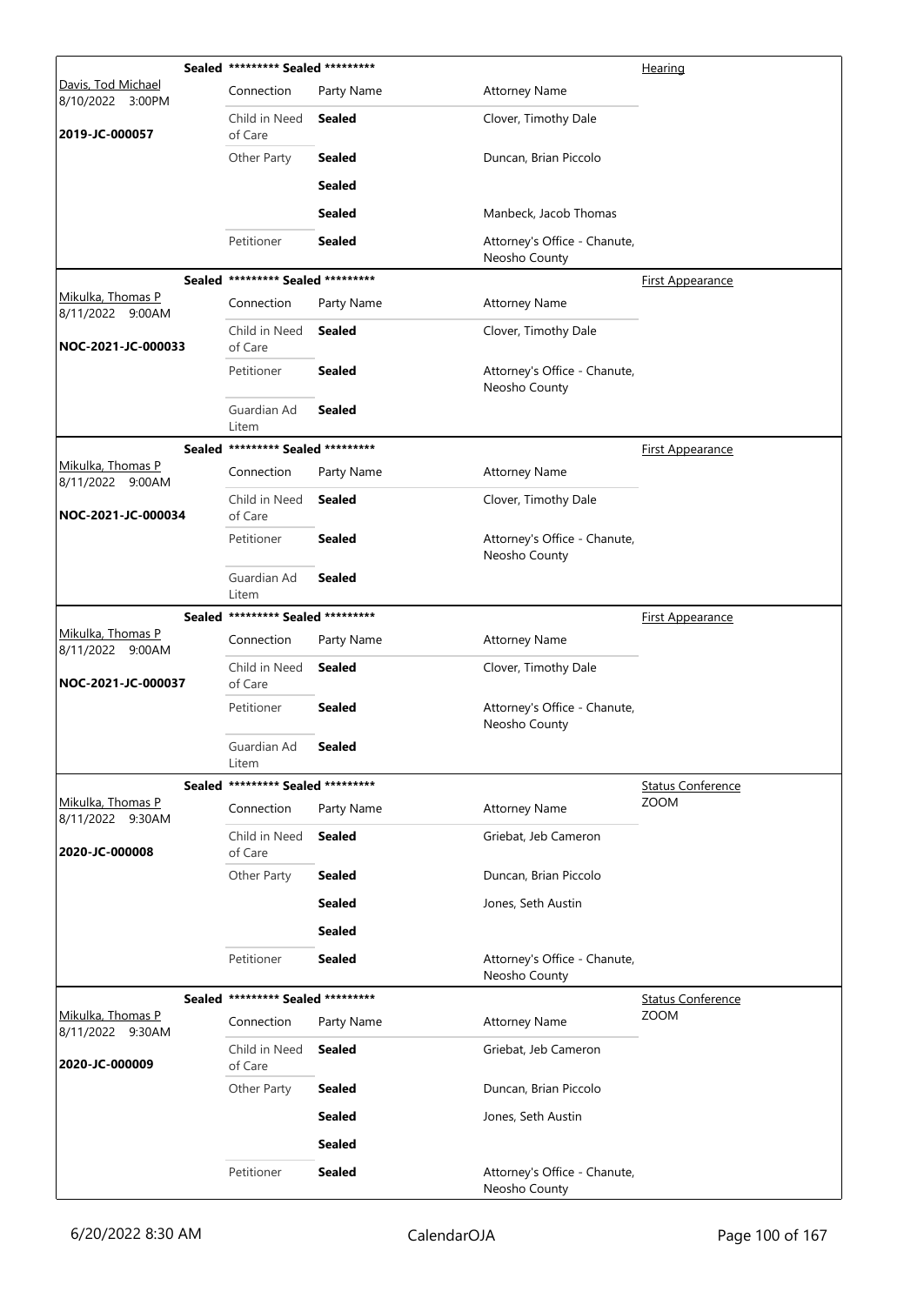|                                              | Sealed ********* Sealed *********      |                                                                |                                               | Review Hearing              |  |
|----------------------------------------------|----------------------------------------|----------------------------------------------------------------|-----------------------------------------------|-----------------------------|--|
| Mikulka, Thomas P<br>8/11/2022 9:30AM        | Connection                             | Party Name                                                     | <b>Attorney Name</b>                          | <b>ZOOM</b>                 |  |
| NOC-2021-JC-000020                           | Child in Need<br>of Care<br>Petitioner | <b>Sealed</b>                                                  | Bideau-Kepley, Kenna<br><b>Breanne</b>        |                             |  |
|                                              |                                        | <b>Sealed</b><br>Attorney's Office - Chanute,<br>Neosho County |                                               |                             |  |
|                                              | Guardian Ad                            | <b>Sealed</b>                                                  |                                               |                             |  |
|                                              | Litem                                  | <b>Sealed</b>                                                  |                                               |                             |  |
|                                              |                                        | <b>Sealed</b>                                                  |                                               |                             |  |
|                                              | Sealed ********* Sealed *********      |                                                                |                                               | <b>Adjudication - Court</b> |  |
| Mikulka, Thomas P<br>8/11/2022 9:30AM        | Connection                             | Party Name                                                     | <b>Attorney Name</b>                          |                             |  |
| NOC-2021-JC-000022                           | Child in Need<br>of Care               | <b>Sealed</b>                                                  | Bideau-Kepley, Kenna<br><b>Breanne</b>        |                             |  |
|                                              | Petitioner                             | <b>Sealed</b>                                                  | Attorney's Office - Chanute,<br>Neosho County |                             |  |
|                                              | Guardian Ad                            | <b>Sealed</b>                                                  |                                               |                             |  |
|                                              | Litem                                  | <b>Sealed</b>                                                  |                                               |                             |  |
|                                              | Sealed ********* Sealed *********      |                                                                |                                               | <b>Adjudication - Court</b> |  |
| <u>Mikulka, Thomas P</u><br>8/11/2022 9:30AM | Connection                             | Party Name                                                     | <b>Attorney Name</b>                          |                             |  |
| NOC-2021-JC-000023                           | Child in Need<br>of Care               | <b>Sealed</b>                                                  | Bideau-Kepley, Kenna<br><b>Breanne</b>        |                             |  |
|                                              | Petitioner                             | <b>Sealed</b>                                                  | Attorney's Office - Chanute,<br>Neosho County |                             |  |
|                                              | Guardian Ad                            | <b>Sealed</b>                                                  |                                               |                             |  |
|                                              | Litem                                  | Sealed                                                         |                                               |                             |  |
|                                              | Sealed ********* Sealed *********      |                                                                |                                               | <b>Adjudication - Court</b> |  |
| <u>Mikulka, Thomas P</u><br>8/11/2022 9:30AM | Connection                             | Party Name                                                     | <b>Attorney Name</b>                          | <b>Status</b>               |  |
| NOC-2022-JC-000008                           | Child in Need<br>of Care               | <b>Sealed</b>                                                  | Bideau-Kepley, Kenna<br><b>Breanne</b>        |                             |  |
|                                              | Petitioner                             | <b>Sealed</b>                                                  | Attorney's Office - Chanute,<br>Neosho County |                             |  |
|                                              | Guardian Ad<br>Litem                   | <b>Sealed</b>                                                  |                                               |                             |  |
|                                              | Sealed ********* Sealed *********      |                                                                |                                               | Permanency - 1              |  |
| Mikulka, Thomas P<br>8/11/2022 11:00AM       | Connection                             | Party Name                                                     | <b>Attorney Name</b>                          |                             |  |
| 2019-JC-000066                               | Child in Need<br>of Care               | Sealed                                                         | Clover, Timothy Dale                          |                             |  |
|                                              | Other Party                            | <b>Sealed</b>                                                  |                                               |                             |  |
|                                              |                                        | <b>Sealed</b>                                                  | Griebat, Jeb Cameron                          |                             |  |
|                                              |                                        | <b>Sealed</b>                                                  | Cameron, Brandon Daniel                       |                             |  |
|                                              | Petitioner                             | <b>Sealed</b>                                                  | Attorney's Office - Chanute,<br>Neosho County |                             |  |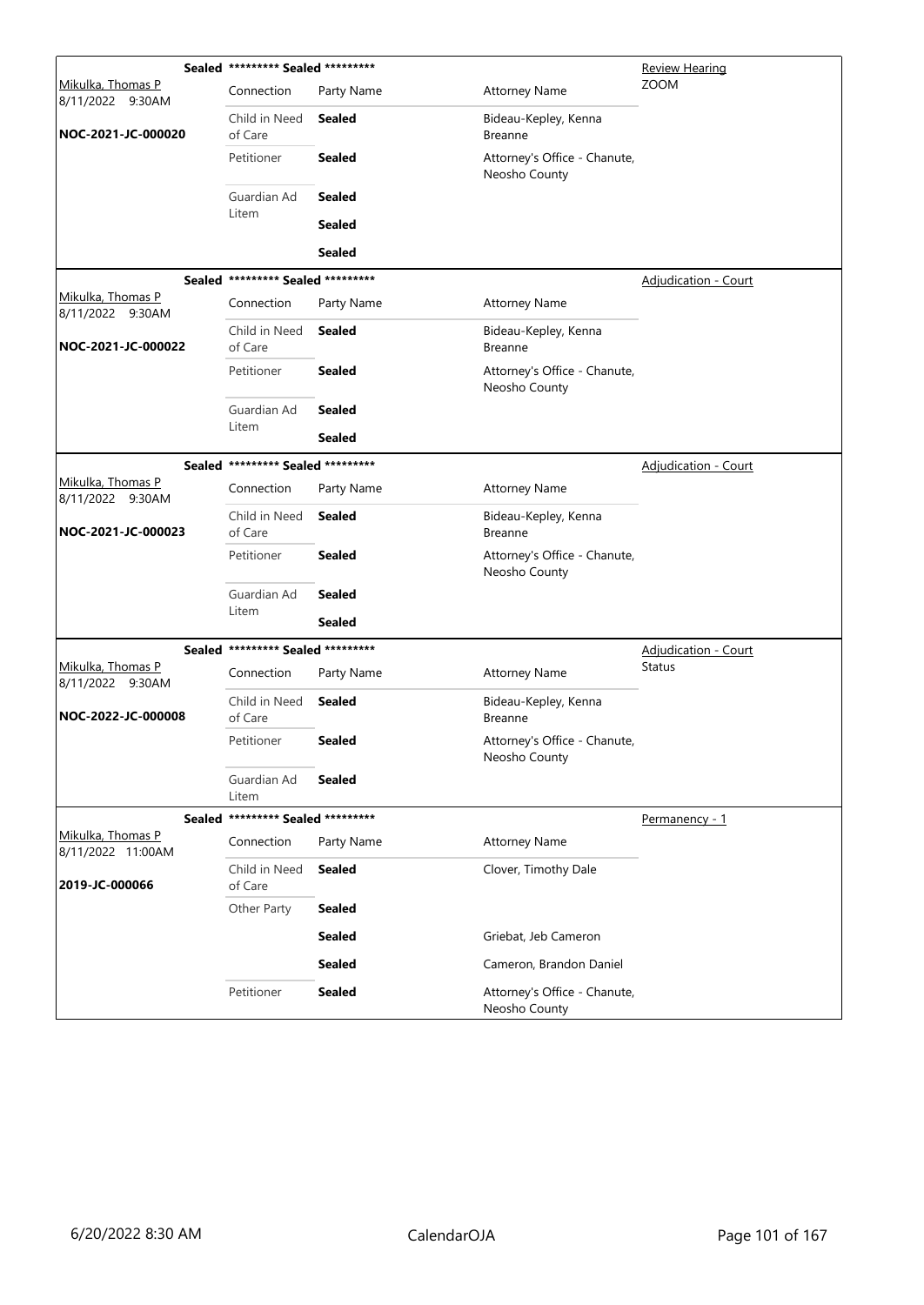| Sealed ********* Sealed *********     |                                   | Motion                                                        |                                               |                                      |
|---------------------------------------|-----------------------------------|---------------------------------------------------------------|-----------------------------------------------|--------------------------------------|
| Mikulka, Thomas P<br>8/11/2022 1:30PM | Connection                        | Party Name                                                    | <b>Attorney Name</b>                          | IP                                   |
| 2018-JC-000032                        | Child in Need<br>of Care          | Sealed                                                        | Clover, Timothy Dale                          |                                      |
|                                       | Other Party                       | <b>Sealed</b>                                                 |                                               |                                      |
|                                       |                                   | <b>Sealed</b>                                                 | Griebat, Jeb Cameron                          |                                      |
|                                       |                                   | <b>Sealed</b>                                                 | Griebat, Jeb Cameron                          |                                      |
|                                       | Petitioner                        | <b>Sealed</b>                                                 | Attorney's Office - Chanute,<br>Neosho County |                                      |
|                                       | Sealed ********* Sealed ********* |                                                               |                                               | Motion                               |
| Mikulka, Thomas P<br>8/11/2022 1:30PM | Connection                        | Party Name                                                    | <b>Attorney Name</b>                          |                                      |
| NOC-2021-JC-000002                    | Child in Need<br>of Care          | <b>Sealed</b>                                                 | Clover, Timothy Dale                          |                                      |
|                                       | Petitioner                        | <b>Sealed</b>                                                 | Attorney's Office - Chanute,<br>Neosho County |                                      |
|                                       | Guardian Ad<br>Litem              | <b>Sealed</b>                                                 |                                               |                                      |
|                                       |                                   | Portfolio Recovery Associates, LLC vs. KATHRYN PEMBERTON      |                                               | Answer Hearing                       |
| Mikulka, Thomas P<br>8/11/2022 1:30PM | Connection                        | Party Name                                                    | <b>Attorney Name</b>                          |                                      |
| NOC-2022-LM-000068                    | Plaintiff                         | <b>Portfolio Recovery</b><br><b>Associates, LLC</b>           | Hays, Jennifer Renee                          |                                      |
|                                       | Defendant                         | PEMBERTON, KATHRYN                                            |                                               |                                      |
|                                       |                                   | Portfolio Recovery Associates, LLC vs. SHERY WHEATLEY         |                                               | <b>Answer Hearing</b>                |
| Mikulka, Thomas P<br>8/11/2022 1:30PM | Connection                        | Party Name                                                    | <b>Attorney Name</b>                          |                                      |
| NOC-2022-LM-000074                    | Plaintiff                         | <b>Portfolio Recovery</b><br><b>Associates, LLC</b>           | Hays, Jennifer Renee                          |                                      |
|                                       | Defendant                         | <b>WHEATLEY, SHERY</b>                                        |                                               |                                      |
|                                       |                                   | In the Matter of the Marriage of Jody Brown vs. Charles Brown |                                               | <b>Hearing</b>                       |
| Ahlguist, Daryl D<br>8/15/2022 9:30AM | Connection                        | Party Name                                                    | <b>Attorney Name</b>                          |                                      |
| NOC-2021-DM-000097                    | Dependent                         | <b>Sealed</b>                                                 | Heim, Bret Alan                               |                                      |
|                                       | Petitioner                        | Brown, Jody                                                   | Johnson, Robert Edward, II                    |                                      |
|                                       | Respondent                        | <b>Brown, Charles</b>                                         | Myers, Robert E.                              |                                      |
|                                       | Guardian Ad<br>Litem              | Heim, Bret Alan                                               |                                               |                                      |
|                                       |                                   | <b>State of Kansas vs. Montra Logan</b>                       |                                               | Probation - Violation<br>Status-ZOOM |
| Mikulka, Thomas P<br>8/16/2022 9:00AM | Connection                        | Party Name                                                    | <b>Attorney Name</b>                          |                                      |
| 2017-CR-000556                        | Prosecutor                        | <b>State of Kansas</b>                                        | Mc Vay, Kendall Moran                         |                                      |
|                                       | Defendant                         | Logan, Montra                                                 | Jones, Seth Austin                            |                                      |
|                                       |                                   | <b>State of Kansas vs. Shawn Michael Shapel</b>               |                                               | Diversion - Revocation               |
| Mikulka, Thomas P<br>8/16/2022 9:00AM | Connection                        | Party Name                                                    | <b>Attorney Name</b>                          | <b>ZOOM</b>                          |
| 2018-CR-000112                        | Prosecutor                        | <b>State of Kansas</b>                                        | Attorney's Office - Chanute,<br>Neosho County |                                      |
|                                       | Defendant                         | <b>Shapel, Shawn Michael</b>                                  | Duncan, Brian Piccolo                         |                                      |
|                                       |                                   | <b>State of Kansas vs. Samuel A Murphey</b>                   |                                               | <b>Hearing</b>                       |
| Mikulka, Thomas P<br>8/16/2022 9:00AM | Connection                        | Party Name                                                    | <b>Attorney Name</b>                          | Status-ZOOM                          |
| 2019-CR-000244                        | Prosecutor                        | <b>State of Kansas</b>                                        | Attorney's Office - Chanute,                  |                                      |
|                                       |                                   |                                                               | Neosho County                                 |                                      |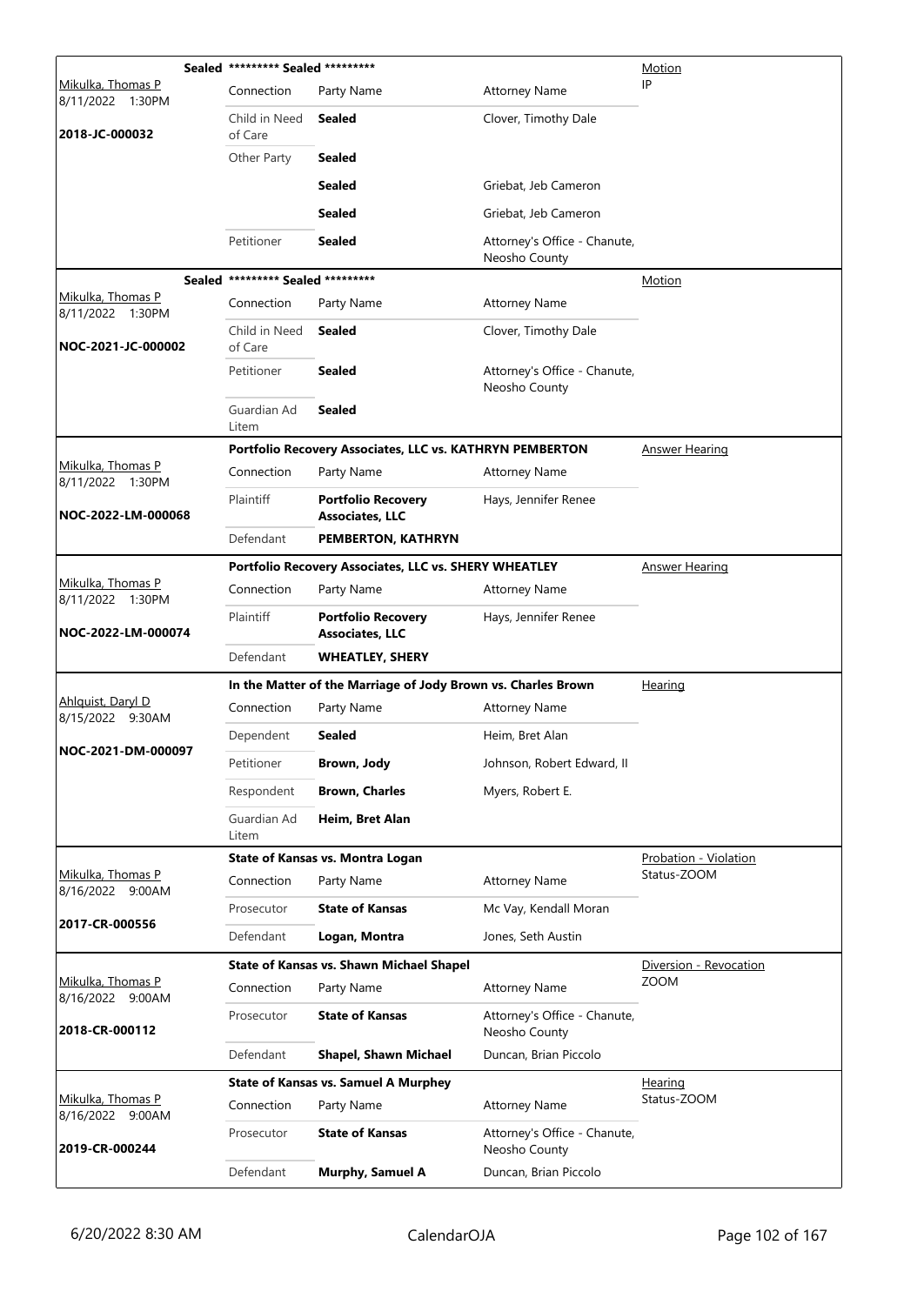|                                              |            | <b>State of Kansas vs. Dustin Locke</b>     |                                               | Probation - Violation |
|----------------------------------------------|------------|---------------------------------------------|-----------------------------------------------|-----------------------|
| <u>Mikulka, Thomas P</u><br>8/16/2022 9:00AM | Connection | Party Name                                  | <b>Attorney Name</b>                          | Status-ZOOM           |
| 2019-CR-000252                               | Prosecutor | <b>State of Kansas</b>                      | Attorney's Office - Chanute,<br>Neosho County |                       |
|                                              | Defendant  | Locke, Dustin                               | Jones, Seth Austin                            |                       |
|                                              |            | <b>State of Kansas vs. Samuel A Murphey</b> |                                               | Hearing               |
| Mikulka, Thomas P<br>8/16/2022 9:00AM        | Connection | Party Name                                  | <b>Attorney Name</b>                          | Status-ZOOM           |
| 2019-CR-000344                               | Prosecutor | <b>State of Kansas</b>                      | Attorney's Office - Chanute,<br>Neosho County |                       |
|                                              | Defendant  | Murphy, Samuel A                            | Duncan, Brian Piccolo                         |                       |
|                                              |            | <b>State of Kansas vs. Samuel A Murphey</b> |                                               | <b>Hearing</b>        |
| Mikulka, Thomas P<br>8/16/2022 9:00AM        | Connection | Party Name                                  | <b>Attorney Name</b>                          | Status-ZOOM           |
| 2019-CR-000437                               | Prosecutor | <b>State of Kansas</b>                      | Attorney's Office - Chanute,<br>Neosho County |                       |
|                                              | Defendant  | Murphy, Samuel A                            | Duncan, Brian Piccolo                         |                       |
|                                              |            | <b>State of Kansas vs. Samuel A Murphy</b>  |                                               | Hearing               |
| <u>Mikulka, Thomas P</u><br>8/16/2022 9:00AM | Connection | Party Name                                  | <b>Attorney Name</b>                          | Status-ZOOM           |
| 2020-CR-000105                               | Prosecutor | <b>State of Kansas</b>                      | Attorney's Office - Chanute,<br>Neosho County |                       |
|                                              | Defendant  | <b>Murphy, Samuel A</b>                     | Duncan, Brian Piccolo                         |                       |
|                                              |            | <b>State of Kansas vs. Justin Douglas</b>   |                                               | Diversion - Status    |
| Mikulka, Thomas P<br>8/16/2022 9:00AM        | Connection | Party Name                                  | <b>Attorney Name</b>                          | <b>ZOOM</b>           |
| 2020-CR-000287                               | Prosecutor | <b>State of Kansas</b>                      | Attorney's Office - Chanute,<br>Neosho County |                       |
|                                              | Defendant  | Douglas, Justin D                           | Duncan, Brian Piccolo                         |                       |
|                                              |            | <b>State of Kansas vs. Tiffany Hamilton</b> |                                               | <b>Hearing</b>        |
| Mikulka, Thomas P<br>8/16/2022 9:00AM        | Connection | Party Name                                  | <b>Attorney Name</b>                          | Status-ZOOM           |
| 2020-CR-000397                               | Prosecutor | <b>State of Kansas</b>                      | Attorney's Office - Chanute,<br>Neosho County |                       |
|                                              | Defendant  | Hamilton, Tiffany                           | Duncan, Brian Piccolo                         |                       |
|                                              |            | State of Kansas vs. Tanya D. Martin         |                                               | Hearing               |
| Mikulka, Thomas P<br>8/16/2022 9:00AM        | Connection | Party Name                                  | <b>Attorney Name</b>                          | Status-ZOOM           |
| NOC-2021-CR-000081                           | Prosecutor | <b>State of Kansas</b>                      | Attorney's Office - Chanute,<br>Neosho County |                       |
|                                              | Defendant  | Martin, Tanya D.                            | Smith, Daniel Caleb                           |                       |
|                                              |            | <b>State of Kansas vs. Zebadiah Pass</b>    |                                               | Hearing               |
| Mikulka, Thomas P<br>8/16/2022 9:00AM        | Connection | Party Name                                  | <b>Attorney Name</b>                          | Status-ZOOM           |
| NOC-2021-CR-000147                           | Prosecutor | <b>State of Kansas</b>                      | Attorney's Office - Chanute,<br>Neosho County |                       |
|                                              | Defendant  | Pass, Zebadiah                              | Jones, Seth Austin                            |                       |
|                                              |            | State of Kansas vs. Kerry L. Wilson         |                                               | <b>Hearing</b>        |
| <u>Mikulka, Thomas P</u><br>8/16/2022 9:00AM | Connection | Party Name                                  | <b>Attorney Name</b>                          | <b>ZOOM</b>           |
| NOC-2021-CR-000167                           | Prosecutor | <b>State of Kansas</b>                      | Attorney's Office - Chanute,<br>Neosho County |                       |
|                                              | Defendant  | Wilson, Kerry L.                            | Maslen, David R.                              |                       |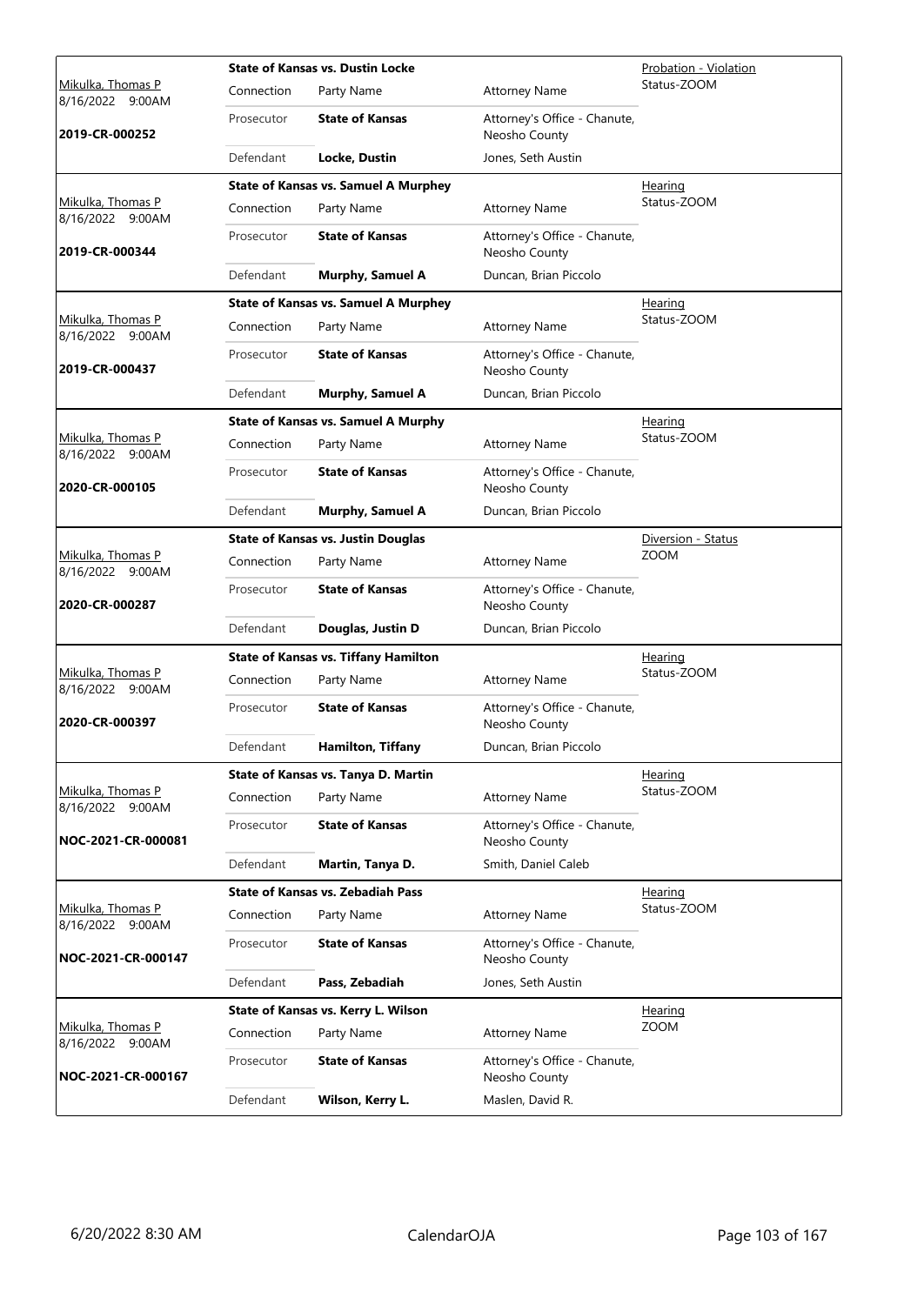|                                       |            | State of Kansas vs. Kerry L. Wilson             |                                               | Hearing            |
|---------------------------------------|------------|-------------------------------------------------|-----------------------------------------------|--------------------|
| Mikulka, Thomas P<br>8/16/2022 9:00AM | Connection | Party Name                                      | <b>Attorney Name</b>                          | <b>ZOOM</b>        |
| NOC-2021-CR-000168                    | Prosecutor | <b>State of Kansas</b>                          | Attorney's Office - Chanute,<br>Neosho County |                    |
|                                       | Defendant  | Wilson, Kerry L.                                | Maslen, David R.                              |                    |
|                                       |            | <b>State of Kansas vs. Kerry Wilson</b>         |                                               | <b>Hearing</b>     |
| Mikulka, Thomas P<br>8/16/2022 9:00AM | Connection | Party Name                                      | <b>Attorney Name</b>                          | ZOOM               |
| NOC-2021-CR-000169                    | Prosecutor | <b>State of Kansas</b>                          | Attorney's Office - Chanute,<br>Neosho County |                    |
|                                       | Defendant  | <b>Wilson, Kerry</b>                            | Maslen, David R.                              |                    |
|                                       |            | State of Kansas vs. Kerry L. Wilson             |                                               | <u>Hearing</u>     |
| Mikulka, Thomas P<br>8/16/2022 9:00AM | Connection | Party Name                                      | <b>Attorney Name</b>                          | <b>ZOOM</b>        |
| NOC-2021-CR-000170                    | Prosecutor | <b>State of Kansas</b>                          | Attorney's Office - Chanute,<br>Neosho County |                    |
|                                       | Defendant  | Wilson, Kerry L.                                | Maslen, David R.                              |                    |
|                                       |            | <b>State of Kansas vs. Kerry Wilson</b>         |                                               | <b>Hearing</b>     |
| Mikulka, Thomas P<br>8/16/2022 9:00AM | Connection | Party Name                                      | <b>Attorney Name</b>                          | <b>ZOOM</b>        |
| NOC-2021-CR-000179                    | Prosecutor | <b>State of Kansas</b>                          | Attorney's Office - Chanute,<br>Neosho County |                    |
|                                       | Defendant  | <b>Wilson, Kerry</b>                            | Maslen, David R.                              |                    |
|                                       |            | State of Kansas vs. Tanya D. Martin             |                                               | <u>Hearing</u>     |
| Mikulka, Thomas P<br>8/16/2022 9:00AM | Connection | Party Name                                      | <b>Attorney Name</b>                          | Status-ZOOM        |
| NOC-2021-CR-000266                    | Prosecutor | <b>State of Kansas</b>                          | Attorney's Office - Chanute,<br>Neosho County |                    |
|                                       | Defendant  | Martin, Tanya D.                                | Smith, Daniel Caleb                           |                    |
|                                       |            | <b>State of Kansas vs. Justin David Douglas</b> |                                               | Diversion - Status |
| Mikulka, Thomas P<br>8/16/2022 9:00AM | Connection | Party Name                                      | <b>Attorney Name</b>                          | <b>ZOOM</b>        |
| NOC-2021-CR-000332                    | Prosecutor | <b>State of Kansas</b>                          | Attorney's Office - Chanute,<br>Neosho County |                    |
|                                       | Defendant  | Douglas, Justin David                           | Duncan, Brian Piccolo                         |                    |
|                                       |            | State of Kansas vs. Taimyn Micah Frazier        |                                               | <u>Hearing</u>     |
| Mikulka, Thomas P<br>8/16/2022 9:00AM | Connection | Party Name                                      | <b>Attorney Name</b>                          | Status-ZOOM        |
| NOC-2021-CR-000368                    | Prosecutor | <b>State of Kansas</b>                          | Attorney's Office - Chanute,<br>Neosho County |                    |
|                                       | Defendant  | Frazier, Taimyn Micah                           | Duncan, Brian Piccolo                         |                    |
|                                       |            | <b>State of Kansas vs. James Ralph Stout</b>    |                                               | <u>Hearing</u>     |
| Mikulka, Thomas P<br>8/16/2022 9:00AM | Connection | Party Name                                      | <b>Attorney Name</b>                          | Status-ZOOM        |
| NOC-2021-CR-000408                    | Prosecutor | <b>State of Kansas</b>                          | Attorney's Office - Chanute,<br>Neosho County |                    |
|                                       | Defendant  | <b>Stout, James Ralph</b>                       | Jones, Seth Austin                            |                    |
|                                       |            | State of Kansas vs. Tanya D. Martin             |                                               | Hearing            |
| Mikulka, Thomas P<br>8/16/2022 9:00AM | Connection | Party Name                                      | <b>Attorney Name</b>                          | Status-ZOOM        |
| NOC-2021-CR-000440                    | Prosecutor | <b>State of Kansas</b>                          | Attorney's Office - Chanute,<br>Neosho County |                    |
|                                       | Defendant  | Martin, Tanya D.                                | Smith, Daniel Caleb                           |                    |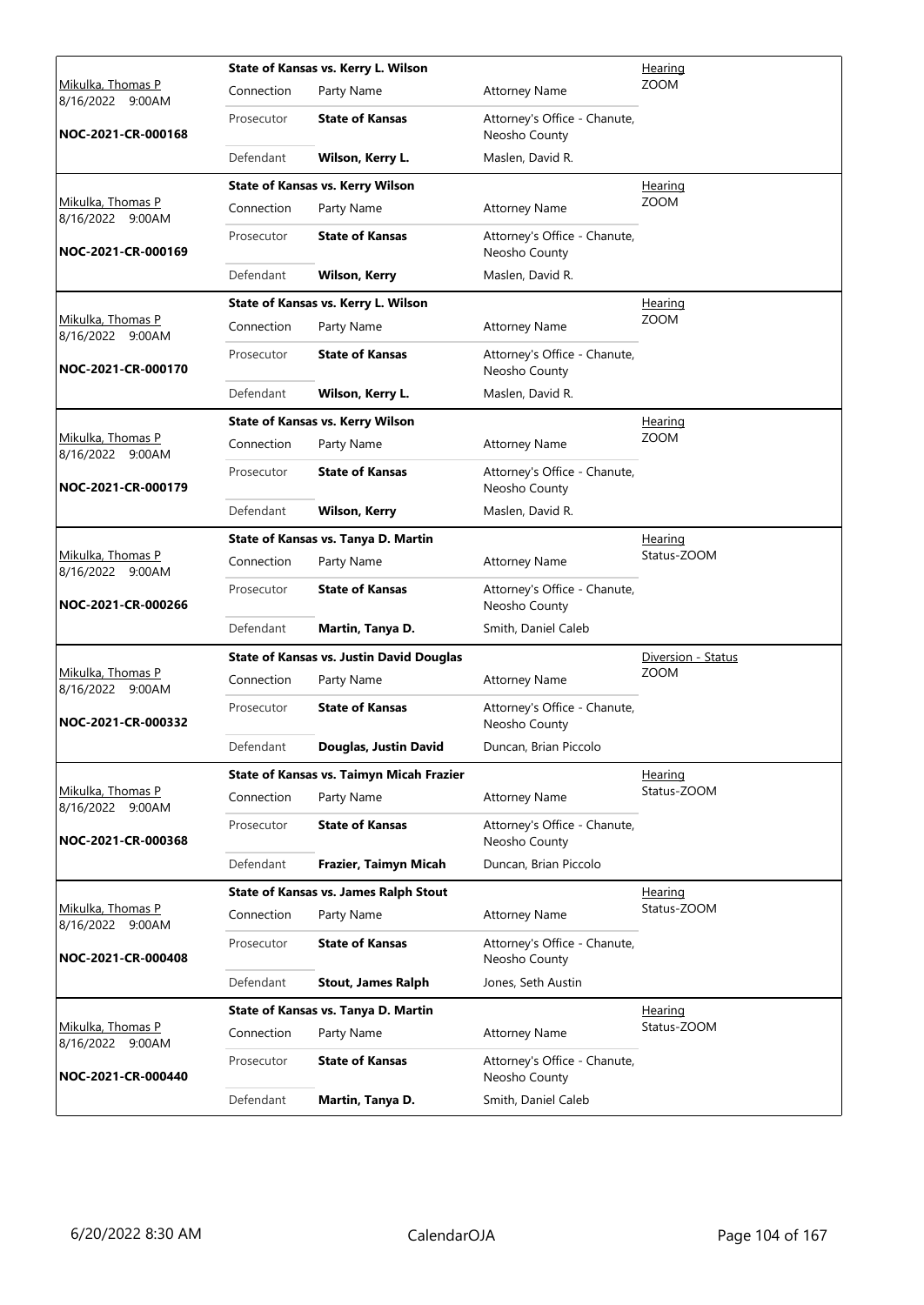|                                              |            | State of Kansas vs. Whitney Skiwaya Mobley      |                                               | Hearing                   |
|----------------------------------------------|------------|-------------------------------------------------|-----------------------------------------------|---------------------------|
| <u>Mikulka, Thomas P</u><br>8/16/2022 9:00AM | Connection | Party Name                                      | <b>Attorney Name</b>                          | Status-ZOOM               |
| NOC-2021-CR-000451                           | Prosecutor | <b>State of Kansas</b>                          | Attorney's Office - Chanute,<br>Neosho County |                           |
|                                              | Defendant  | Mobley, Whitney Skiwaya                         | Duncan, Brian Piccolo                         |                           |
|                                              |            | <b>State of Kansas vs. Shane R Olmstead</b>     |                                               | Hearing                   |
| Mikulka, Thomas P<br>8/16/2022 9:00AM        | Connection | Party Name                                      | <b>Attorney Name</b>                          | Status-ZOOM               |
| NOC-2021-CR-000464                           | Prosecutor | <b>State of Kansas</b>                          | Attorney's Office - Chanute,<br>Neosho County |                           |
|                                              | Defendant  | <b>Olmstead, Shane R</b>                        | Duncan, Brian Piccolo                         |                           |
|                                              |            | State of Kansas vs. Kaycee Leigh Termain        |                                               | <b>Hearing</b>            |
| Mikulka, Thomas P<br>8/16/2022 9:00AM        | Connection | Party Name                                      | <b>Attorney Name</b>                          | Status-ZOOM               |
| NOC-2021-CR-000538                           | Prosecutor | <b>State of Kansas</b>                          | Attorney's Office - Chanute,<br>Neosho County |                           |
|                                              | Defendant  | Termain, Kaycee Leigh                           | Lee, Clifford Wayne                           |                           |
|                                              |            | <b>State of Kansas vs. Theresa Rose Tidd</b>    |                                               | Hearing                   |
| <u>Mikulka, Thomas P</u><br>8/16/2022 9:00AM | Connection | Party Name                                      | <b>Attorney Name</b>                          | Status-ZOOM               |
| NOC-2022-CR-000001                           | Prosecutor | <b>State of Kansas</b>                          | Attorney's Office - Chanute,<br>Neosho County |                           |
|                                              | Defendant  | <b>Tidd, Theresa Rose</b>                       | Jones, Seth Austin                            |                           |
|                                              |            | State of Kansas vs. Theresa Lynn Blanchard      |                                               | Hearing                   |
| Mikulka, Thomas P<br>8/16/2022 9:00AM        | Connection | Party Name                                      | <b>Attorney Name</b>                          | Status-ZOOM               |
| NOC-2022-CR-000102                           | Prosecutor | <b>State of Kansas</b>                          | Attorney's Office - Chanute,<br>Neosho County |                           |
|                                              | Defendant  | <b>Blanchard, Theresa Lynn</b>                  | Lee, Clifford Wayne                           |                           |
|                                              |            | <b>State of Kansas vs. Jesse Fugate</b>         | Hearing                                       |                           |
| Mikulka, Thomas P<br>8/16/2022 9:30AM        | Connection | Party Name                                      | <b>Attorney Name</b>                          | Status/je-ZOOM            |
| 2017-CR-000122                               | Prosecutor | <b>State of Kansas</b>                          | Attorney's Office - Chanute,<br>Neosho County |                           |
|                                              | Defendant  | <b>Fugate, Jesse</b>                            | Griebat, Jeb Cameron                          |                           |
|                                              |            | <b>State of Kansas vs. Allen Dewayne Brooks</b> |                                               | Diversion - Revocation    |
| Mikulka, Thomas P<br>8/16/2022 9:30AM        | Connection | Party Name                                      | <b>Attorney Name</b>                          | Status-ZOOM               |
| 2018-CR-000076                               | Prosecutor | <b>State of Kansas</b>                          | Attorney's Office - Chanute,<br>Neosho County |                           |
|                                              | Defendant  | <b>Brooks, Allen Dewayne</b>                    | Griebat, Jeb Cameron                          |                           |
|                                              |            | State of Kansas vs. Dana John Guilford          |                                               | <b>Hearing</b>            |
| Mikulka, Thomas P<br>8/16/2022 9:30AM        | Connection | Party Name                                      | <b>Attorney Name</b>                          | Journal Entry-Status-ZOOM |
| 2019-CR-000254                               | Prosecutor | <b>State of Kansas</b>                          | Attorney's Office - Chanute,<br>Neosho County |                           |
|                                              | Defendant  | Guilford, Danajohn Boyd                         | Duncan, Brian Piccolo                         |                           |
|                                              |            | <b>State of Kansas vs. Jeremy E Overall</b>     |                                               | Diversion - Status        |
| Mikulka, Thomas P<br>8/16/2022 9:30AM        | Connection | Party Name                                      | <b>Attorney Name</b>                          | <b>ZOOM</b>               |
| 2019-CR-000317                               | Prosecutor | <b>State of Kansas</b>                          | Attorney's Office - Chanute,<br>Neosho County |                           |
|                                              | Defendant  | <b>Overall, Jeremy E</b>                        | Griebat, Jeb Cameron                          |                           |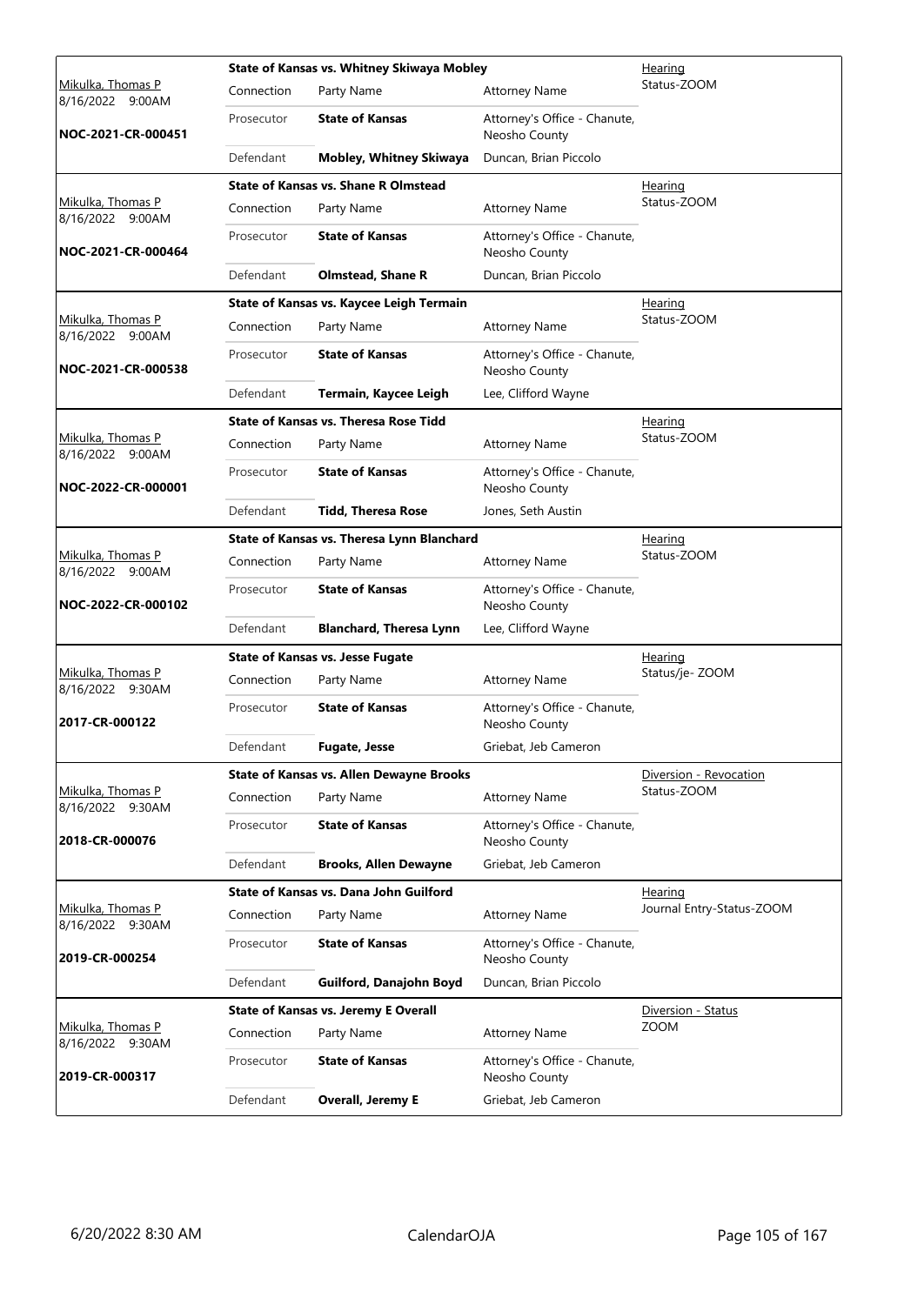|                                       |                    | <b>State of Kansas vs. Allen Dewayne Brooks</b> |                                               | Diversion - Status |
|---------------------------------------|--------------------|-------------------------------------------------|-----------------------------------------------|--------------------|
| Mikulka, Thomas P<br>8/16/2022 9:30AM | Connection         | Party Name                                      | <b>Attorney Name</b>                          | <b>ZOOM</b>        |
| 2020-CR-000377                        | Prosecutor         | <b>State of Kansas</b>                          | Attorney's Office - Chanute,<br>Neosho County |                    |
|                                       | Defendant          | <b>Brooks, Allen Dewayne</b>                    | Griebat, Jeb Cameron                          |                    |
|                                       |                    | <b>State of Kansas vs. Michael Alan Gill</b>    |                                               | Hearing            |
| Mikulka, Thomas P<br>8/16/2022 9:30AM | Connection         | Party Name                                      | <b>Attorney Name</b>                          | Status-ZOOM        |
| NOC-2020-CR-000475                    | Prosecutor         | <b>State of Kansas</b>                          | Attorney's Office - Chanute,<br>Neosho County |                    |
|                                       | Defendant          | Gill, Michael Alan                              | Griebat, Jeb Cameron                          |                    |
|                                       |                    | <b>State of Kansas vs. Jesse Michael Amador</b> |                                               | <b>Hearing</b>     |
| Mikulka, Thomas P<br>8/16/2022 9:30AM | Connection         | Party Name                                      | <b>Attorney Name</b>                          | Status-ZOOM        |
| NOC-2021-CR-000007                    | Prosecutor         | <b>State of Kansas</b>                          | Attorney's Office - Chanute,<br>Neosho County |                    |
|                                       | Defendant          | Amador, Jesse Michael                           | Griebat, Jeb Cameron                          |                    |
|                                       |                    | <b>State of Kansas vs. Jeremy Ace Woods</b>     |                                               | Hearing            |
| Mikulka, Thomas P<br>8/16/2022 9:30AM | Connection         | Party Name                                      | <b>Attorney Name</b>                          | Status-ZOOM        |
| NOC-2021-CR-000174                    | Prosecutor         | <b>State of Kansas</b>                          | Attorney's Office - Chanute,<br>Neosho County |                    |
|                                       | Defendant          | <b>Woods, Jeremy Ace</b>                        | Griebat, Jeb Cameron                          |                    |
|                                       |                    | <b>State of Kansas vs. Michael Gill</b>         |                                               | Hearing            |
| Mikulka, Thomas P<br>8/16/2022 9:30AM | Connection         | Party Name                                      | <b>Attorney Name</b>                          | Status-ZOOM        |
| NOC-2021-CR-000177                    | Prosecutor         | <b>State of Kansas</b>                          | Attorney's Office - Chanute,<br>Neosho County |                    |
|                                       | Defendant          | <b>Gill, Michael</b>                            | Griebat, Jeb Cameron                          |                    |
|                                       |                    | State of Kansas vs. Michael G. Auten            |                                               | <b>Hearing</b>     |
| Mikulka, Thomas P<br>8/16/2022 9:30AM | Connection         | Party Name                                      | <b>Attorney Name</b>                          | Status-ZOOM        |
| NOC-2021-CR-000180                    | Prosecutor         | <b>State of Kansas</b>                          | Attorney's Office - Chanute,<br>Neosho County |                    |
|                                       | Defendant          | Auten, Michael G.                               | Griebat, Jeb Cameron                          |                    |
|                                       |                    | State of Kansas vs. Gary E. Reed                |                                               | Hearing            |
| Mikulka, Thomas P<br>8/16/2022 9:30AM | Connection         | Party Name                                      | <b>Attorney Name</b>                          | Status-ZOOM        |
| NOC-2021-CR-000210                    | Prosecutor         | <b>State of Kansas</b>                          | Attorney's Office - Chanute,<br>Neosho County |                    |
|                                       | Defendant          | Reed, Gary E.                                   | Griebat, Jeb Cameron                          |                    |
|                                       |                    | State of Kansas vs. Dustin Lee Tylar Koch       |                                               | Hearing            |
| Mikulka, Thomas P<br>8/16/2022 9:30AM | Connection         | Party Name                                      | <b>Attorney Name</b>                          | Status - ZOOM      |
| NOC-2021-CR-000218                    | Prosecutor         | <b>State of Kansas</b>                          | Attorney's Office - Chanute,<br>Neosho County |                    |
|                                       | Defendant          | Koch, Dustin Lee Tylar                          | Public Defender                               |                    |
|                                       | Public<br>Defender | <b>Public Defender</b>                          |                                               |                    |
|                                       |                    | State of Kansas vs. Taylor Dane Ludlum          |                                               | <b>Hearing</b>     |
| Mikulka, Thomas P<br>8/16/2022 9:30AM | Connection         | Party Name                                      | <b>Attorney Name</b>                          | Status-ZOOM        |
| NOC-2021-CR-000230                    | Prosecutor         | <b>State of Kansas</b>                          | Attorney's Office - Chanute,<br>Neosho County |                    |
|                                       |                    |                                                 |                                               |                    |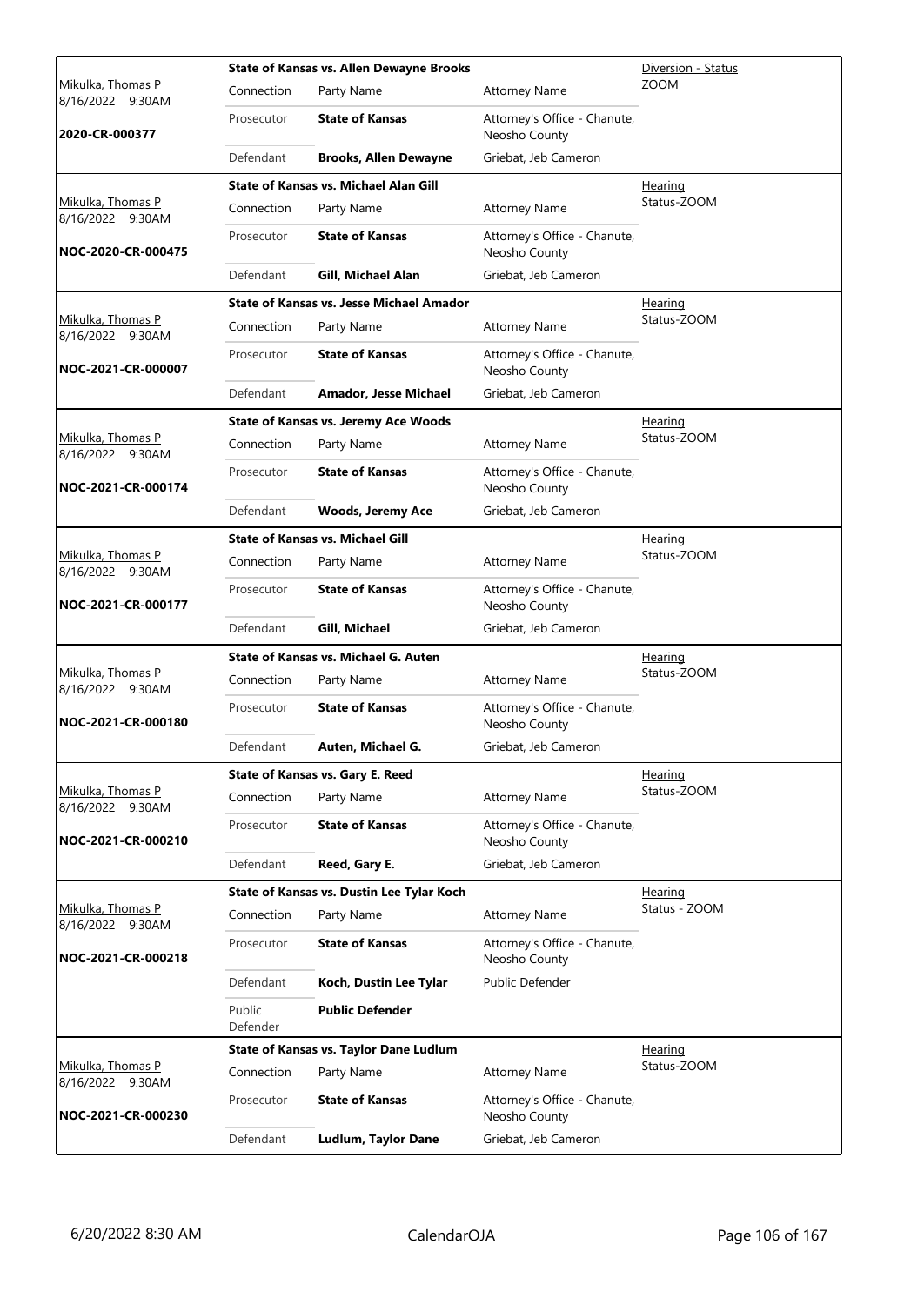|                                        |                                   | State of Kansas vs. Michael G. Auten          |                                               | <u>Hearing</u>           |
|----------------------------------------|-----------------------------------|-----------------------------------------------|-----------------------------------------------|--------------------------|
| Mikulka, Thomas P<br>8/16/2022 9:30AM  | Connection                        | Party Name                                    | <b>Attorney Name</b>                          | Status-ZOOM              |
| NOC-2021-CR-000489                     | Prosecutor                        | <b>State of Kansas</b>                        | Attorney's Office - Chanute,<br>Neosho County |                          |
|                                        | Defendant                         | Auten, Michael G.                             | Griebat, Jeb Cameron                          |                          |
|                                        |                                   | State of Kansas vs. Dustin Lee Tylar Koch     |                                               | Hearing                  |
| Mikulka, Thomas P<br>8/16/2022 9:30AM  | Connection                        | Party Name                                    | <b>Attorney Name</b>                          | Status-ZOOM              |
| NOC-2022-CR-000070                     | Prosecutor                        | <b>State of Kansas</b>                        | Attorney's Office - Chanute,<br>Neosho County |                          |
|                                        | Defendant                         | Koch, Dustin Lee Tylar                        | Witt, Jay Dee                                 |                          |
|                                        | Public<br>Defender                | <b>Public Defender, SEK</b>                   |                                               |                          |
|                                        |                                   | <b>State of Kansas vs. James R. Bentley</b>   |                                               | Hearing                  |
| Mikulka, Thomas P<br>8/16/2022 9:30AM  | Connection                        | Party Name                                    | <b>Attorney Name</b>                          | Status-ZOOM              |
| NOC-2022-CR-000084                     | Prosecutor                        | <b>State of Kansas</b>                        | Attorney's Office - Chanute,<br>Neosho County |                          |
|                                        | Defendant                         | Bentley, James R.                             | Duncan, Brian Piccolo                         |                          |
|                                        |                                   | <b>State of Kansas vs. Rylie Carter</b>       |                                               | <u>Hearing</u>           |
| Mikulka, Thomas P<br>8/16/2022 9:30AM  | Connection                        | Party Name                                    | <b>Attorney Name</b>                          | Status-ZOOM              |
| NOC-2022-CR-000094                     | Prosecutor                        | <b>State of Kansas</b>                        | Attorney's Office - Chanute,<br>Neosho County |                          |
|                                        | Defendant                         | Carter, Rylie                                 | Duncan, Brian Piccolo                         |                          |
|                                        |                                   | State of Kansas vs. Brandon Drayden Watson    |                                               | <b>Status Conference</b> |
| Mikulka, Thomas P<br>8/16/2022 9:30AM  | Connection                        | Party Name                                    | <b>Attorney Name</b>                          | ZOOM                     |
| NOC-2022-CR-000138                     | Prosecutor                        | <b>State of Kansas</b>                        | Attorney's Office - Chanute,<br>Neosho County |                          |
|                                        | Defendant                         | Watson, Brandon Drayden                       | Duncan, Brian Piccolo                         |                          |
|                                        | Sealed ********* Sealed ********* |                                               |                                               | <b>Hearing</b>           |
| Mikulka, Thomas P<br>8/16/2022 9:30AM  | Connection                        | Party Name                                    | <b>Attorney Name</b>                          | Status-ZOOM              |
| NOC-2022-MR-000032                     | Prosecutor                        | Sealed                                        |                                               |                          |
|                                        | Defendant                         | Sealed                                        |                                               |                          |
|                                        |                                   | State of Kansas vs. Dale Lee Claxton          |                                               | Status Conference        |
| Mikulka, Thomas P<br>8/16/2022 10:30AM | Connection                        | Party Name                                    | <b>Attorney Name</b>                          | <b>ZOOM</b>              |
| 2020-CR-000140                         | Prosecutor                        | <b>State of Kansas</b>                        | Attorney's Office - Chanute,<br>Neosho County |                          |
|                                        | Defendant                         | <b>Claxton, Dale Lee</b>                      | Staker, Steven Charles                        |                          |
|                                        |                                   | <b>State of Kansas vs. Madeline Noel Pace</b> |                                               | Hearing                  |
| Mikulka, Thomas P<br>8/16/2022 10:30AM | Connection                        | Party Name                                    | <b>Attorney Name</b>                          | Status-ZOOM              |
| NOC-2021-CR-000145                     | Prosecutor                        | <b>State of Kansas</b>                        | Attorney's Office - Chanute,<br>Neosho County |                          |
|                                        | Defendant                         | Pace, Madeline Noel                           | Chard, Jill Elaine                            |                          |
|                                        |                                   | <b>State of Kansas vs. Madeline N. Pace</b>   |                                               | <u>Hearing</u>           |
| Mikulka, Thomas P<br>8/16/2022 10:30AM | Connection                        | Party Name                                    | <b>Attorney Name</b>                          | Status-ZOOM              |
| NOC-2021-CR-000247                     | Prosecutor                        | <b>State of Kansas</b>                        | Attorney's Office - Chanute,<br>Neosho County |                          |
|                                        | Defendant                         | Pace, Madeline N.                             | Chard, Jill Elaine                            |                          |
|                                        | Public<br>Defender                | <b>Public Defender, SEK</b>                   |                                               |                          |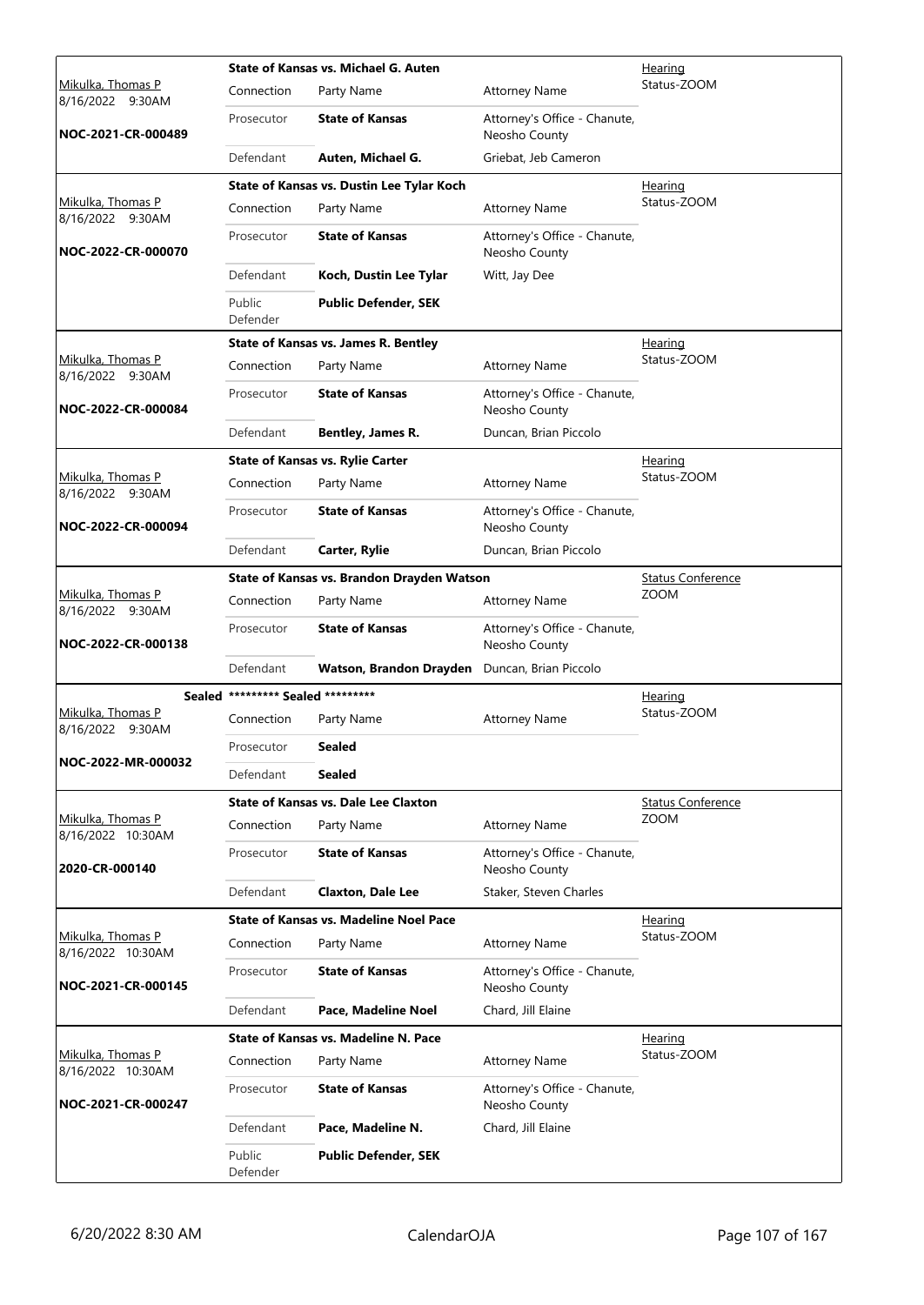|                                        |                    | State of Kansas vs. Mariah Dawn Long/Lowry            |                                               | Hearing                  |
|----------------------------------------|--------------------|-------------------------------------------------------|-----------------------------------------------|--------------------------|
| Mikulka, Thomas P<br>8/16/2022 10:30AM | Connection         | Party Name                                            | <b>Attorney Name</b>                          | Status-ZOOM              |
| NOC-2021-CR-000305                     | Prosecutor         | <b>State of Kansas</b>                                | Attorney's Office - Chanute,<br>Neosho County |                          |
|                                        | Defendant          | Long/Lowry, Mariah Dawn Chard, Jill Elaine            |                                               |                          |
|                                        |                    | State of Kansas vs. Charles Delver Butler, Jr         |                                               | Hearing                  |
| Mikulka, Thomas P<br>8/16/2022 10:30AM | Connection         | Party Name                                            | <b>Attorney Name</b>                          | Status-ZOOM              |
| NOC-2021-CR-000359                     | Prosecutor         | <b>State of Kansas</b>                                | Attorney's Office - Chanute,<br>Neosho County |                          |
|                                        | Defendant          | <b>Butler, Charles Delver, Jr</b>                     | Chard, Jill Elaine                            |                          |
|                                        | Public<br>Defender | <b>Public Defender, SEK</b>                           |                                               |                          |
|                                        |                    | State of Kansas vs. Laura T. Harbaugh                 |                                               | Hearing                  |
| Mikulka, Thomas P<br>8/16/2022 10:30AM | Connection         | Party Name                                            | <b>Attorney Name</b>                          | <b>ZOOM Status</b>       |
| NOC-2021-CR-000447                     | Prosecutor         | <b>State of Kansas</b>                                | Attorney's Office - Chanute,<br>Neosho County |                          |
|                                        | Defendant          | Harbaugh, Laura T.                                    | Public Defender, SEK                          |                          |
|                                        |                    | <b>State of Kansas vs. Jason L. Ellis</b>             |                                               | <u>Hearing</u>           |
| Mikulka, Thomas P<br>8/16/2022 10:30AM | Connection         | Party Name                                            | <b>Attorney Name</b>                          | Status-ZOOM              |
| NOC-2021-CR-000459                     | Prosecutor         | <b>State of Kansas</b>                                | Attorney's Office - Chanute,<br>Neosho County |                          |
|                                        | Defendant          | Ellis, Jason L.                                       | Clark, David Anthony                          |                          |
|                                        |                    | State of Kansas vs. Laura T Harbaugh                  |                                               | <u>Hearing</u>           |
| Mikulka, Thomas P<br>8/16/2022 10:30AM | Connection         | Party Name                                            | <b>Attorney Name</b>                          | <b>ZOOM Status</b>       |
| NOC-2021-CR-000472                     | Prosecutor         | <b>State of Kansas</b>                                | Attorney's Office - Chanute,<br>Neosho County |                          |
|                                        | Defendant          | Harbaugh, Laura T                                     | Clark, David Anthony                          |                          |
|                                        |                    | State of Kansas vs. Travis Wayne Leftwich             |                                               | Hearing                  |
| Mikulka, Thomas P<br>8/16/2022 10:30AM | Connection         | Party Name                                            | <b>Attorney Name</b>                          | Status-ZOOM              |
| NOC-2021-CR-000526                     | Prosecutor         | <b>State of Kansas</b>                                | Attorney's Office - Chanute,<br>Neosho County |                          |
|                                        | Defendant          | Leftwich, Travis Wayne                                | Clark, David Anthony                          |                          |
|                                        |                    | State of Kansas vs. Travis Wayne Leftwich             |                                               | Hearing                  |
| Mikulka, Thomas P<br>8/16/2022 10:30AM | Connection         | Party Name                                            | <b>Attorney Name</b>                          | Status-ZOOM              |
| NOC-2021-CR-000536                     | Prosecutor         | <b>State of Kansas</b>                                | Attorney's Office - Chanute,<br>Neosho County |                          |
|                                        | Defendant          | Leftwich, Travis Wayne                                | Clark, David Anthony                          |                          |
|                                        |                    | <b>State of Kansas vs. Alexander Michael Troutman</b> |                                               | <b>Status Conference</b> |
| Mikulka, Thomas P<br>8/16/2022 10:30AM | Connection         | Party Name                                            | <b>Attorney Name</b>                          | Status                   |
| NOC-2022-CR-000008                     | Prosecutor         | <b>State of Kansas</b>                                | Attorney's Office - Chanute,<br>Neosho County |                          |
|                                        | Defendant          | Troutman, Alexander<br><b>Michael</b>                 |                                               |                          |
|                                        |                    | <b>State of Kansas vs. Brenton Matthew Slocum</b>     |                                               | Hearing                  |
| Mikulka, Thomas P<br>8/16/2022 10:30AM | Connection         | Party Name                                            | <b>Attorney Name</b>                          | Status-ZOOM              |
| NOC-2022-CR-000019                     | Prosecutor         | <b>State of Kansas</b>                                | Attorney's Office - Chanute,<br>Neosho County |                          |
|                                        | Defendant          | <b>Slocum, Brenton Matthew</b>                        |                                               |                          |
|                                        | Public<br>Defender | <b>Public Defender, SEK</b>                           |                                               |                          |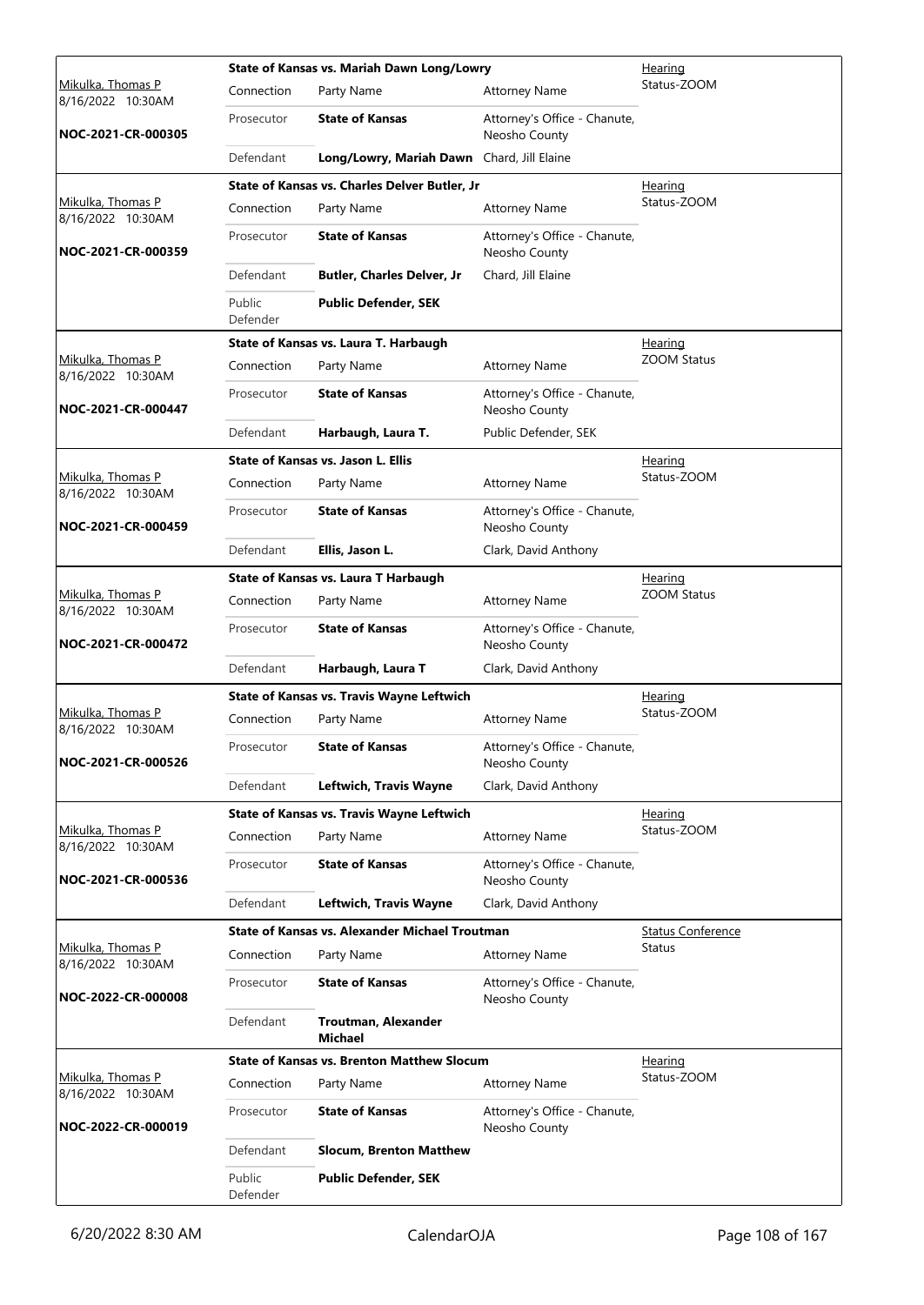|                                        |                                   | <b>State of Kansas vs. Rachel Anne McIntyre</b><br>Hearing |                                               |                          |  |
|----------------------------------------|-----------------------------------|------------------------------------------------------------|-----------------------------------------------|--------------------------|--|
| Mikulka, Thomas P<br>8/16/2022 10:30AM | Connection                        | Party Name                                                 | <b>Attorney Name</b>                          | Status-ZOOM              |  |
| NOC-2022-CR-000035                     | Prosecutor                        | <b>State of Kansas</b>                                     | Attorney's Office - Chanute,<br>Neosho County |                          |  |
|                                        | Defendant                         | <b>McIntyre, Rachel Anne</b>                               | Clark, David Anthony                          |                          |  |
|                                        | Public<br>Defender                | <b>Public Defender, SEK</b>                                |                                               |                          |  |
|                                        |                                   | State of Kansas vs. Riley James Schmitter Kappler          |                                               | Hearing                  |  |
| Mikulka, Thomas P<br>8/16/2022 10:30AM | Connection                        | Party Name                                                 | <b>Attorney Name</b>                          | Status-ZOOM              |  |
| NOC-2022-CR-000097                     | Prosecutor                        | <b>State of Kansas</b>                                     | Attorney's Office - Chanute,<br>Neosho County |                          |  |
|                                        | Defendant                         | <b>Kappler, Riley James</b><br><b>Schmitter</b>            | Clark, David Anthony                          |                          |  |
|                                        | Public<br>Defender                | <b>Public Defender, SEK</b>                                |                                               |                          |  |
|                                        |                                   | <b>State of Kansas vs. Anthony Edwin Francis</b>           |                                               | <b>Status Conference</b> |  |
| Mikulka, Thomas P<br>8/16/2022 10:30AM | Connection                        | Party Name                                                 | <b>Attorney Name</b>                          | zOOM                     |  |
| NOC-2022-CR-000133                     | Prosecutor                        | <b>State of Kansas</b>                                     | Attorney's Office - Chanute,<br>Neosho County |                          |  |
|                                        | Defendant                         | <b>Francis, Anthony Edwin</b>                              | Bideau-Kepley, Kenna<br><b>Breanne</b>        |                          |  |
|                                        |                                   | State of Kansas vs. Stephanie Lynn Rose Francis            |                                               | <b>Status Conference</b> |  |
| Mikulka, Thomas P<br>8/16/2022 10:30AM | Connection                        | Party Name                                                 | <b>Attorney Name</b>                          | <b>ZOOM</b>              |  |
| NOC-2022-CR-000134                     | Prosecutor                        | <b>State of Kansas</b>                                     | Attorney's Office - Chanute,<br>Neosho County |                          |  |
|                                        | Defendant                         | Francis, Stephanie Lynn<br>Rose                            | Staker, Steven Charles                        |                          |  |
|                                        |                                   | State of Kansas vs. Timothy L. Toumberlin                  |                                               | <b>Status Conference</b> |  |
| Mikulka, Thomas P<br>8/16/2022 10:30AM | Connection                        | Party Name                                                 | <b>Attorney Name</b>                          | <b>ZOOM</b>              |  |
| NOC-2022-CR-000136                     | Prosecutor                        | <b>State of Kansas</b>                                     | Attorney's Office - Chanute,<br>Neosho County |                          |  |
|                                        | Defendant                         | Toumberlin, Timothy L.                                     | Staker, Steven Charles                        |                          |  |
|                                        | Sealed ********* Sealed ********* |                                                            |                                               | Hearing                  |  |
| Mikulka, Thomas P<br>8/16/2022 10:30AM | Connection                        | Party Name                                                 | <b>Attorney Name</b>                          | Status-ZOOM              |  |
| NOC-2022-MR-000001                     | Prosecutor                        | <b>Sealed</b>                                              | Attorney's Office - Chanute,<br>Neosho County |                          |  |
|                                        | Defendant                         | <b>Sealed</b>                                              | Clark, David Anthony                          |                          |  |
|                                        | Public<br>Defender                | <b>Sealed</b>                                              |                                               |                          |  |
|                                        |                                   | <b>State of Kansas vs. Dustin Rice</b>                     |                                               | Preliminary Hearing (CR) |  |
| Mikulka, Thomas P<br>8/16/2022 1:30PM  | Connection                        | Party Name                                                 | <b>Attorney Name</b>                          | In Person                |  |
| 2020-CR-000407                         | Prosecutor                        | <b>State of Kansas</b>                                     | Attorney's Office - Chanute,<br>Neosho County |                          |  |
|                                        | Defendant                         | <b>Rice, Dustin</b>                                        | Griebat, Jeb Cameron                          |                          |  |
|                                        |                                   | <b>State of Kansas vs. Michelle L Rice</b>                 |                                               | <u>Hearing</u>           |  |
| Mikulka, Thomas P<br>8/16/2022 1:30PM  | Connection                        | Party Name                                                 | <b>Attorney Name</b>                          | Status-ZOOM              |  |
| 2020-CR-000408                         | Prosecutor                        | <b>State of Kansas</b>                                     | Attorney's Office - Chanute,<br>Neosho County |                          |  |
|                                        | Defendant                         | Rice, Michelle L                                           | Reynolds, Daniel Mark                         |                          |  |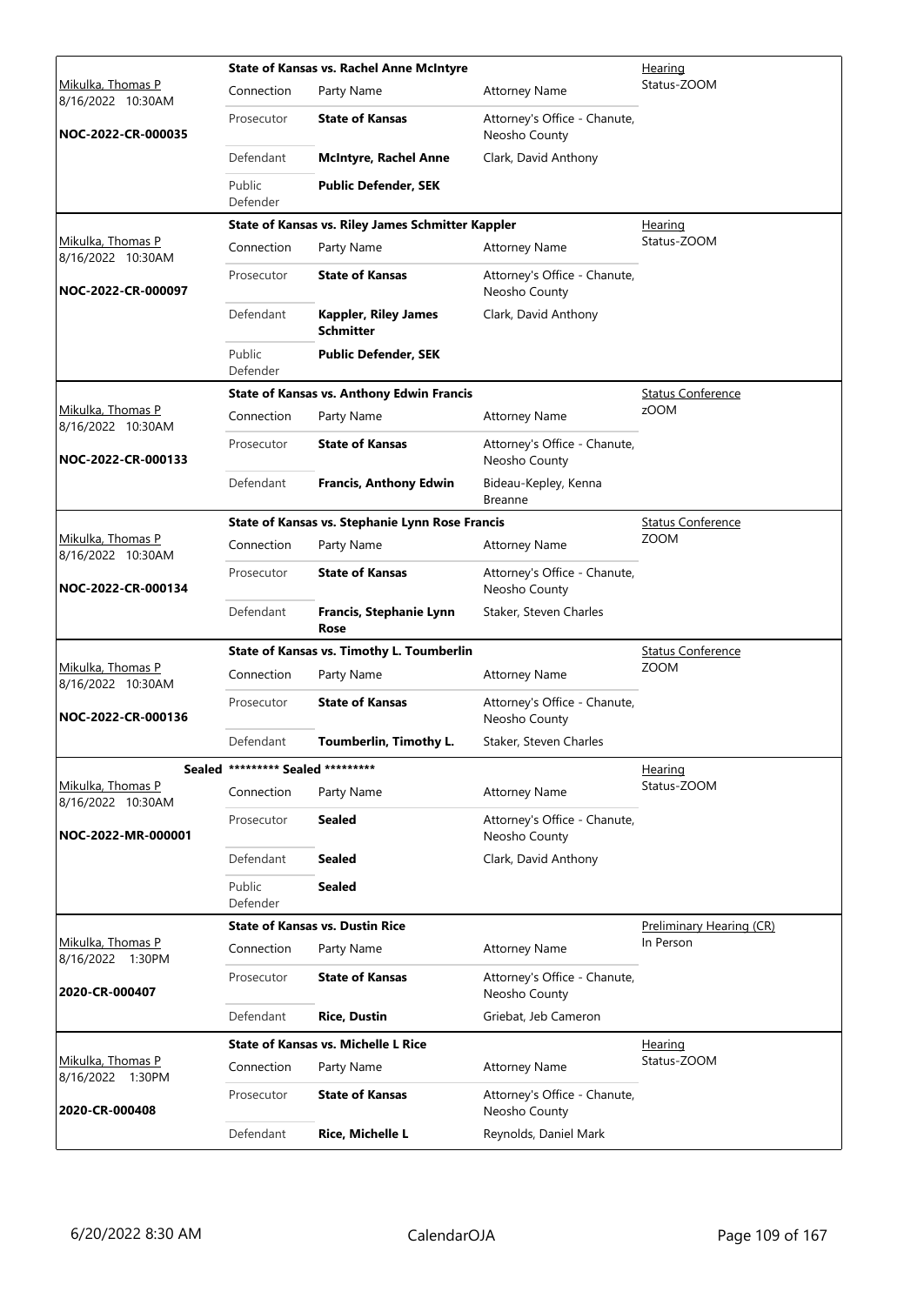|                                       |                    | <b>State of Kansas vs. Jerry Dean Sager</b>        |                                               | Preliminary Hearing (CR) |
|---------------------------------------|--------------------|----------------------------------------------------|-----------------------------------------------|--------------------------|
| Mikulka, Thomas P<br>8/16/2022 1:30PM | Connection         | Party Name                                         | <b>Attorney Name</b>                          |                          |
| NOC-2021-CR-000074                    | Prosecutor         | <b>State of Kansas</b>                             | Attorney's Office - Chanute,<br>Neosho County |                          |
|                                       | Defendant          | Sager, Jerry Dean                                  | Myers, Robert E.                              |                          |
|                                       |                    | State of Kansas vs. Melissa Faye Elder             |                                               | Preliminary Hearing (CR) |
| Mikulka, Thomas P<br>8/16/2022 1:30PM | Connection         | Party Name                                         | <b>Attorney Name</b>                          |                          |
| NOC-2021-CR-000212                    | Prosecutor         | <b>State of Kansas</b>                             | Attorney's Office - Chanute,<br>Neosho County |                          |
|                                       | Defendant          | Elder, Melissa Faye                                | Manbeck, Jacob Thomas                         |                          |
|                                       |                    | <b>State of Kansas vs. Autumn Frances Lee</b>      |                                               | Preliminary Hearing (CR) |
| Mikulka, Thomas P<br>8/16/2022 1:30PM | Connection         | Party Name                                         | <b>Attorney Name</b>                          | In Person                |
| NOC-2021-CR-000350                    | Prosecutor         | <b>State of Kansas</b>                             | Attorney's Office - Chanute,<br>Neosho County |                          |
|                                       | Defendant          | Lee, Autumn Frances                                | Griebat, Jeb Cameron                          |                          |
|                                       |                    | <b>State of Kansas vs. Michael Edward McKinsey</b> |                                               | Preliminary Hearing (CR) |
| Mikulka, Thomas P<br>8/16/2022 1:30PM | Connection         | Party Name                                         | <b>Attorney Name</b>                          |                          |
| NOC-2021-CR-000419                    | Prosecutor         | <b>State of Kansas</b>                             | Attorney's Office - Chanute,<br>Neosho County |                          |
|                                       | Defendant          | McKinsey, Michael Edward Clark, David Anthony      |                                               |                          |
|                                       | Public<br>Defender | <b>Clark, David Anthony</b>                        |                                               |                          |
|                                       |                    | <b>State of Kansas vs. Todd Michael Seibel</b>     |                                               | <b>Status Conference</b> |
| Ahlguist, Daryl D<br>8/17/2022 8:45AM | Connection         | Party Name                                         | <b>Attorney Name</b>                          | By Phone                 |
| 2018-CR-000436                        | Prosecutor         | <b>State of Kansas</b>                             | Attorney's Office - Chanute,<br>Neosho County |                          |
|                                       | Defendant          | Seibel, Todd Michael                               | Mc Connell, Jonathan<br>William               |                          |
|                                       |                    | State of Kansas vs. Todd Michael Seibel            |                                               | <b>Status Conference</b> |
| Ahlguist, Daryl D<br>8/17/2022 8:45AM | Connection         | Party Name                                         | <b>Attorney Name</b>                          | By Phone                 |
| 2018-CR-000437                        | Prosecutor         | <b>State of Kansas</b>                             | Attorney's Office - Chanute,<br>Neosho County |                          |
|                                       | Defendant          | Seibel, Todd Michael                               | Mc Connell, Jonathan<br>William               |                          |
|                                       |                    | <b>State of Kansas vs. Todd Michael Seibel</b>     |                                               | <b>Status Conference</b> |
| Ahlquist, Daryl D<br>8/17/2022 8:45AM | Connection         | Party Name                                         | <b>Attorney Name</b>                          | By Phone                 |
| 2018-CR-000456                        | Prosecutor         | <b>State of Kansas</b>                             | Attorney's Office - Chanute,<br>Neosho County |                          |
|                                       | Defendant          | Seibel, Todd Michael                               | Mc Connell, Jonathan<br>William               |                          |
|                                       |                    | <b>State of Kansas vs. Todd Michael Seibel</b>     |                                               | <b>Status Conference</b> |
| Ahlquist, Daryl D<br>8/17/2022 8:45AM | Connection         | Party Name                                         | <b>Attorney Name</b>                          | By Phone                 |
| 2018-CR-000458                        | Prosecutor         | <b>State of Kansas</b>                             | Attorney's Office - Chanute,<br>Neosho County |                          |
|                                       | Defendant          | Seibel, Todd Michael                               | Mc Connell, Jonathan<br>William               |                          |
|                                       |                    | <b>State of Kansas vs. Todd Michael Seibel</b>     |                                               | <b>Status Conference</b> |
| Ahlquist, Daryl D<br>8/17/2022 8:45AM | Connection         | Party Name                                         | <b>Attorney Name</b>                          | By Phone                 |
| 2019-CR-000478                        | Prosecutor         | <b>State of Kansas</b>                             | Attorney's Office - Chanute,<br>Neosho County |                          |
|                                       | Defendant          | Seibel, Todd Michael                               | Mc Connell, Jonathan<br>William               |                          |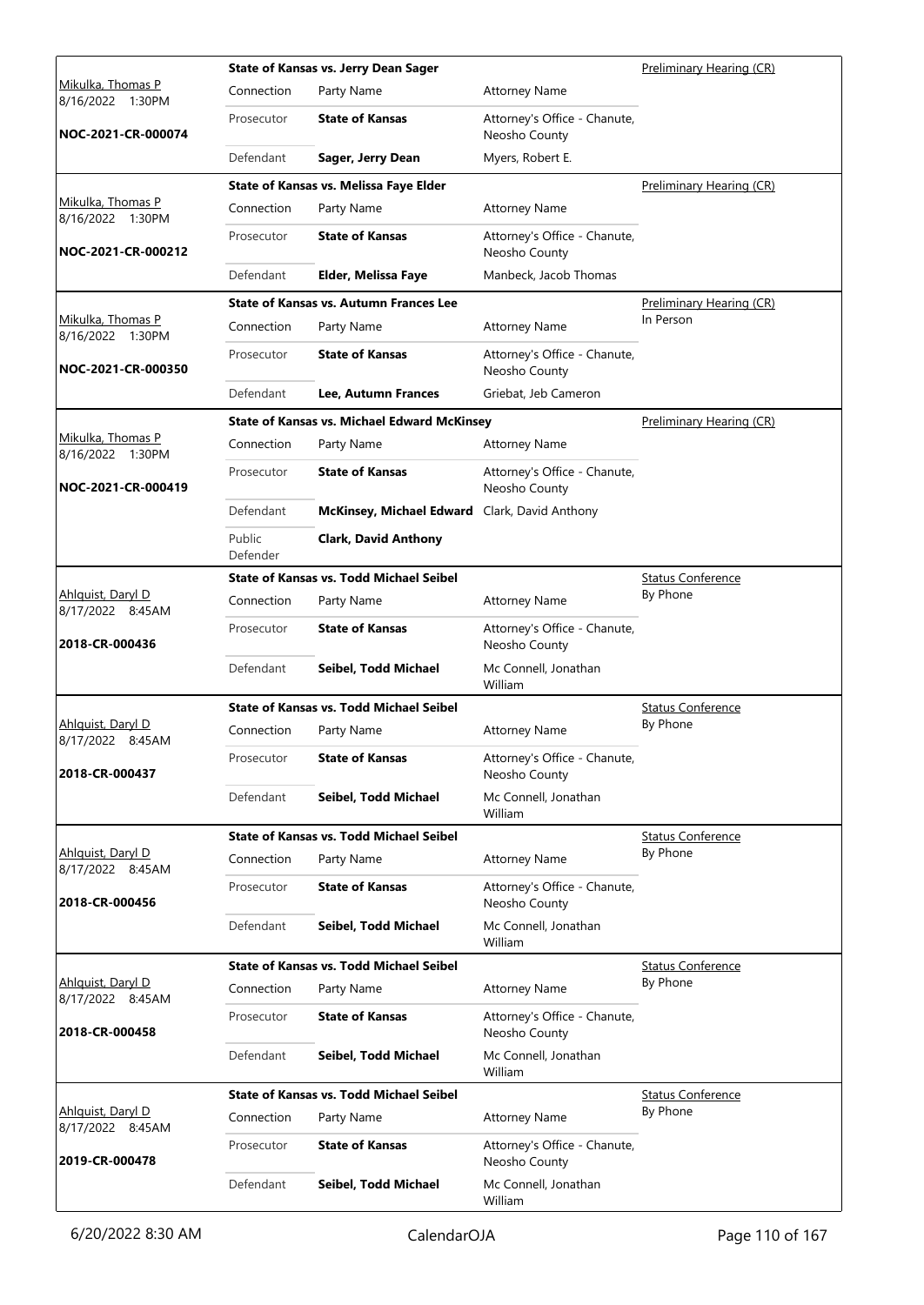|                                              |            | <b>State of Kansas vs. Todd Michael Seibel</b> |                                               | <b>Status Conference</b> |
|----------------------------------------------|------------|------------------------------------------------|-----------------------------------------------|--------------------------|
| Ahlguist, Daryl D<br>8/17/2022 8:45AM        | Connection | Party Name                                     | <b>Attorney Name</b>                          | By Phone                 |
| 2020-CR-000357                               | Prosecutor | <b>State of Kansas</b>                         | Attorney's Office - Chanute,<br>Neosho County |                          |
|                                              | Defendant  | Seibel, Todd Michael                           | Mc Connell, Jonathan<br>William               |                          |
|                                              |            | State of Kansas vs. Kerry L Wilson             |                                               | <b>Status Conference</b> |
| Ahlguist, Daryl D<br>8/17/2022 8:45AM        | Connection | Party Name                                     | <b>Attorney Name</b>                          | By Phone                 |
| NOC-2021-CR-000037                           | Prosecutor | <b>State of Kansas</b>                         | Attorney's Office - Chanute,<br>Neosho County |                          |
|                                              | Defendant  | Wilson, Kerry L                                | Battitori, Edward Joseph                      |                          |
|                                              |            | State of Kansas vs. Kerry L Wilson             |                                               | <b>Status Conference</b> |
| Ahlguist, Daryl D<br>8/17/2022 8:45AM        | Connection | Party Name                                     | <b>Attorney Name</b>                          | By Phone                 |
| NOC-2021-CR-000038                           | Prosecutor | <b>State of Kansas</b>                         | Attorney's Office - Chanute,<br>Neosho County |                          |
|                                              | Defendant  | Wilson, Kerry L                                | Battitori, Edward Joseph                      |                          |
|                                              |            | <b>State of Kansas vs. Daniel Padilla</b>      |                                               | <b>Status Conference</b> |
| Ahlquist, Daryl D<br>8/17/2022 9:00AM        | Connection | Party Name                                     | <b>Attorney Name</b>                          |                          |
|                                              | Prosecutor | <b>State of Kansas</b>                         | Mc Vay, Kendall Moran                         |                          |
| 2016-CR-000122                               | Defendant  | Padilla, Daniel                                | Manbeck, Jacob Thomas                         |                          |
|                                              |            | <b>State of Kansas vs. Daniel Padilla</b>      |                                               | <b>Status Conference</b> |
| Ahlquist, Daryl D<br>8/17/2022 9:00AM        | Connection | Party Name                                     | <b>Attorney Name</b>                          |                          |
| 2016-CR-000171                               | Prosecutor | <b>State of Kansas</b>                         | Attorney's Office - Chanute,<br>Neosho County |                          |
|                                              | Defendant  | Padilla, Daniel                                | Manbeck, Jacob Thomas                         |                          |
|                                              |            | <b>State of Kansas vs. Anthony Edward Rush</b> |                                               | <b>Status Conference</b> |
| Ahlguist, Daryl D<br>8/17/2022 9:00AM        | Connection | Party Name                                     | <b>Attorney Name</b>                          |                          |
| 2016-CR-000268                               | Prosecutor | <b>State of Kansas</b>                         | Attorney's Office - Chanute,<br>Neosho County |                          |
|                                              | Defendant  | <b>Rush, Anthony Edward</b>                    | Witt, Jay Dee                                 |                          |
|                                              |            | <b>State of Kansas vs. Daniel Padilla</b>      |                                               | <b>Status Conference</b> |
| Ahlquist, Daryl D<br>8/17/2022 9:00AM        | Connection | Party Name                                     | <b>Attorney Name</b>                          |                          |
| 2017-CR-000143                               | Prosecutor | <b>State of Kansas</b>                         | Attorney's Office - Chanute,<br>Neosho County |                          |
|                                              | Defendant  | Padilla, Daniel                                | Manbeck, Jacob Thomas                         |                          |
|                                              |            | <b>State of Kansas vs. Daniel Padilla</b>      |                                               | <b>Status Conference</b> |
| Ahlquist, Daryl D<br>8/17/2022 9:00AM        | Connection | Party Name                                     | <b>Attorney Name</b>                          |                          |
| 2017-CR-000193                               | Prosecutor | <b>State of Kansas</b>                         | Attorney's Office - Chanute,<br>Neosho County |                          |
|                                              | Defendant  | Padilla, Daniel                                | Manbeck, Jacob Thomas                         |                          |
|                                              |            | <b>State of Kansas vs. Chad Tyler Williams</b> |                                               | <b>Status Conference</b> |
| <u>Ahlquist, Daryl D</u><br>8/17/2022 9:00AM | Connection | Party Name                                     | <b>Attorney Name</b>                          |                          |
| 2018-CR-000121                               | Prosecutor | <b>State of Kansas</b>                         | Attorney's Office - Chanute,<br>Neosho County |                          |
|                                              | Defendant  | <b>Williams, Chad Tyler</b>                    | Smith, Daniel Caleb                           |                          |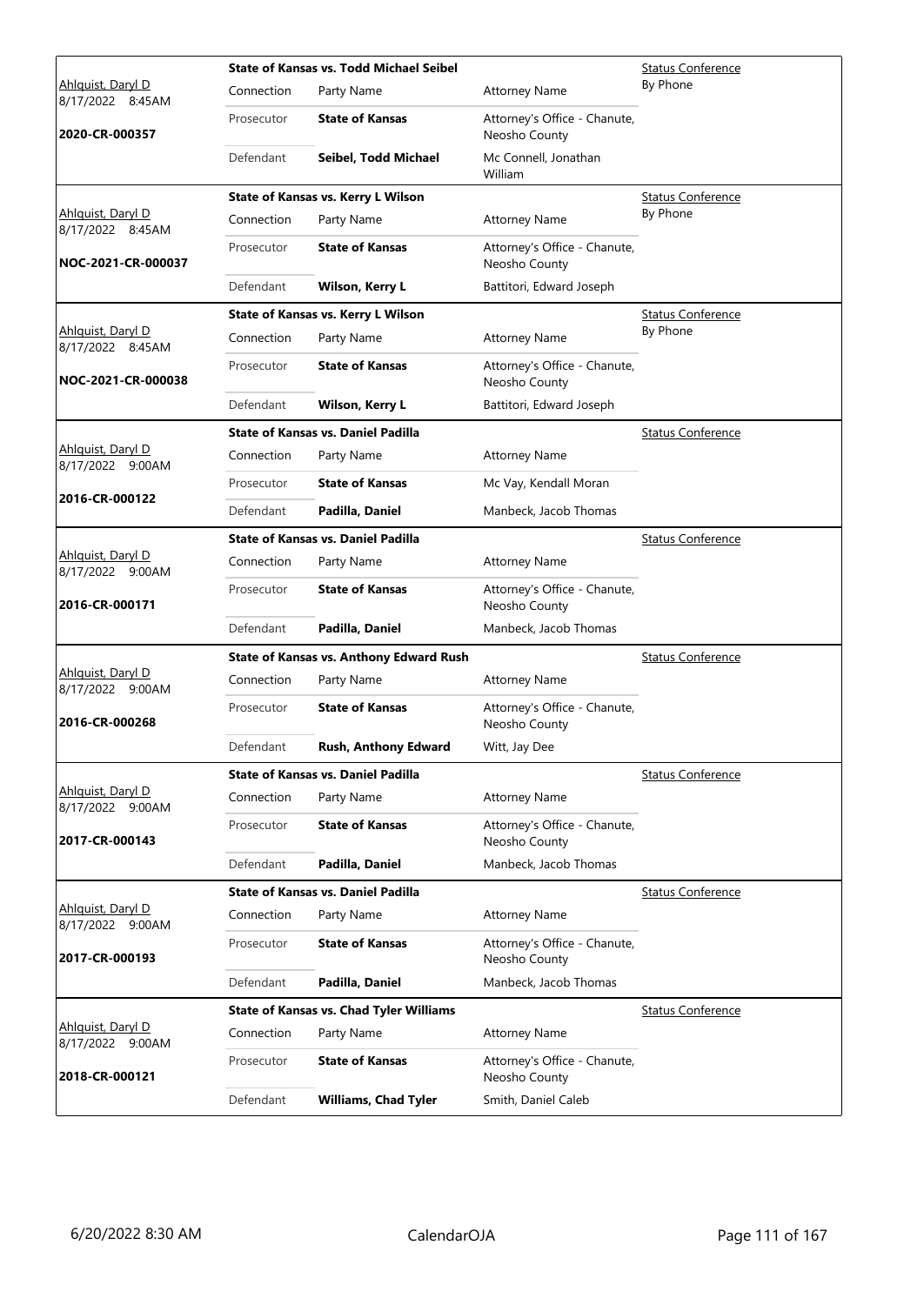|                                       |                    | <b>State of Kansas vs. Daniel Padilla</b>          |                                               | <b>Status Conference</b> |
|---------------------------------------|--------------------|----------------------------------------------------|-----------------------------------------------|--------------------------|
| Ahlguist, Daryl D<br>8/17/2022 9:00AM | Connection         | Party Name                                         | <b>Attorney Name</b>                          |                          |
| 2018-CR-000365                        | Prosecutor         | <b>State of Kansas</b>                             | Attorney's Office - Chanute,<br>Neosho County |                          |
|                                       | Defendant          | Padilla, Daniel                                    | Manbeck, Jacob Thomas                         |                          |
|                                       |                    | <b>State of Kansas vs. Daniel Padilla</b>          |                                               | <b>Status Conference</b> |
| Ahlquist, Daryl D<br>8/17/2022 9:00AM | Connection         | Party Name                                         | <b>Attorney Name</b>                          |                          |
| 2018-CR-000379                        | Prosecutor         | <b>State of Kansas</b>                             | Attorney's Office - Chanute,<br>Neosho County |                          |
|                                       | Defendant          | Padilla, Daniel                                    | Manbeck, Jacob Thomas                         |                          |
|                                       |                    | <b>State of Kansas vs. Judith Elaine Pace</b>      |                                               | <b>Arraignment</b>       |
| Ahlquist, Daryl D<br>8/17/2022 9:00AM | Connection         | Party Name                                         | <b>Attorney Name</b>                          |                          |
| 2018-CR-000534                        | Prosecutor         | <b>State of Kansas</b>                             | Attorney's Office - Chanute,<br>Neosho County |                          |
|                                       | Defendant          | Pace, Judith Elaine                                | Griebat, Jeb Cameron                          |                          |
|                                       |                    | <b>State of Kansas vs. Dennis Richard Murrell</b>  |                                               | Plea Hearing             |
| Ahlguist, Daryl D<br>8/17/2022 9:00AM | Connection         | Party Name                                         | <b>Attorney Name</b>                          |                          |
| 2019-CR-000289                        | Prosecutor         | <b>State of Kansas</b>                             | Attorney's Office - Chanute,<br>Neosho County |                          |
|                                       | Defendant          | <b>Murrell, Dennis Richard</b>                     | Griebat, Jeb Cameron                          |                          |
|                                       |                    | <b>State of Kansas vs. Stacy S Splechter</b>       |                                               | Sentencing               |
| Ahlquist, Daryl D<br>8/17/2022 9:00AM | Connection         | Party Name                                         | <b>Attorney Name</b>                          |                          |
| 2020-CR-000073                        | Prosecutor         | <b>State of Kansas</b>                             | Attorney's Office - Chanute,<br>Neosho County |                          |
|                                       | Defendant          | <b>Splechter, Stacy S</b>                          | Smith, Daniel Caleb                           |                          |
|                                       |                    | <b>State of Kansas vs. Daniel Padilla</b>          |                                               | <b>Status Conference</b> |
| Ahlguist, Daryl D<br>8/17/2022 9:00AM | Connection         | Party Name                                         | <b>Attorney Name</b>                          |                          |
| 2020-CR-000088                        | Prosecutor         | <b>State of Kansas</b>                             | Attorney's Office - Chanute,<br>Neosho County |                          |
|                                       | Defendant          | Padilla, Daniel                                    | Manbeck, Jacob Thomas                         |                          |
|                                       |                    | <b>State of Kansas vs. Timothy Floyd Timmerman</b> |                                               | <b>Status Conference</b> |
| Ahlquist, Daryl D<br>8/17/2022 9:00AM | Connection         | Party Name                                         | <b>Attorney Name</b>                          |                          |
| 2020-CR-000133                        | Prosecutor         | <b>State of Kansas</b>                             | Attorney's Office - Chanute,<br>Neosho County |                          |
|                                       | Defendant          | <b>Timmerman, Timothy</b><br>Floyd                 |                                               |                          |
|                                       | Public<br>Defender | <b>Public Defender, SEK</b>                        |                                               |                          |
|                                       |                    | <b>State of Kansas vs. Stacy S Splechter</b>       |                                               | Sentencing               |
| Ahlquist, Daryl D<br>8/17/2022 9:00AM | Connection         | Party Name                                         | <b>Attorney Name</b>                          |                          |
| 2020-CR-000369                        | Prosecutor         | <b>State of Kansas</b>                             | Attorney's Office - Chanute,<br>Neosho County |                          |
|                                       | Defendant          | <b>Splechter, Stacy S</b>                          | Smith, Daniel Caleb                           |                          |
|                                       |                    | State of Kansas vs. Patrick Eugene Duarte Jr       |                                               | Probation - Violation    |
| Ahlguist, Daryl D<br>8/17/2022 9:00AM | Connection         | Party Name                                         | <b>Attorney Name</b>                          |                          |
| 2020-CR-000388                        | Prosecutor         | <b>State of Kansas</b>                             | Attorney's Office - Chanute,<br>Neosho County |                          |
|                                       | Defendant          | Duarte, Patrick Eugene, Jr                         | Manbeck, Jacob Thomas                         |                          |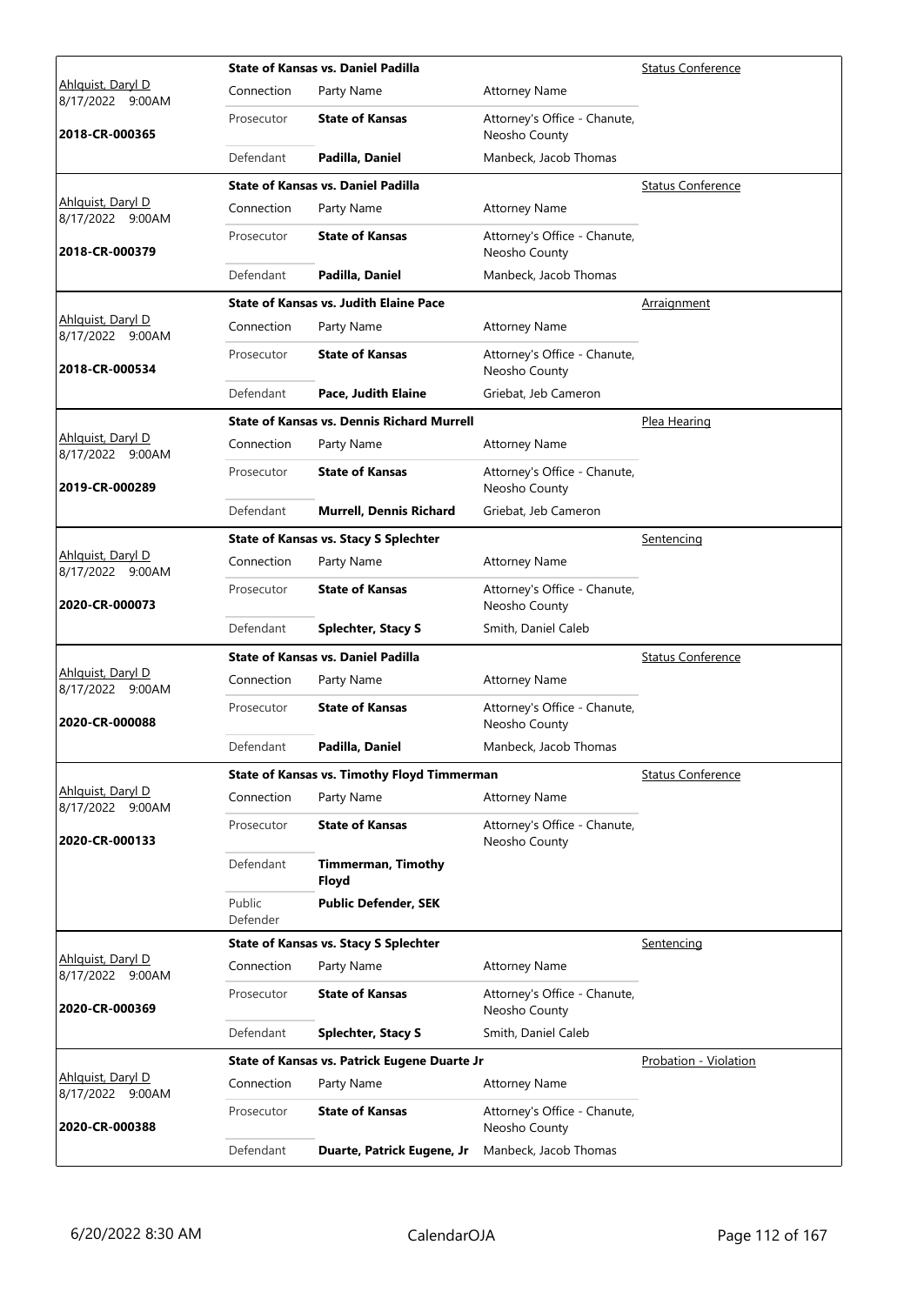|                                       |                    | <b>State of Kansas vs. Robert Leedy</b>            |                                               | Plea Hearing             |
|---------------------------------------|--------------------|----------------------------------------------------|-----------------------------------------------|--------------------------|
| Ahlguist, Daryl D<br>8/17/2022 9:00AM | Connection         | Party Name                                         | <b>Attorney Name</b>                          |                          |
| 2020-CR-000435                        | Prosecutor         | <b>State of Kansas</b>                             | Attorney's Office - Chanute,<br>Neosho County |                          |
|                                       | Defendant          | Leedy, Robert                                      | Smith, Daniel Caleb                           |                          |
|                                       |                    | State of Kansas vs. Johnny M Meade                 |                                               | Plea Hearing             |
| Ahlquist, Daryl D<br>8/17/2022 9:00AM | Connection         | Party Name                                         | <b>Attorney Name</b>                          |                          |
| NOC-2020-CR-000523                    | Prosecutor         | <b>State of Kansas</b>                             | Attorney's Office - Chanute,<br>Neosho County |                          |
|                                       | Defendant          | <b>Meade, Johnny M</b>                             | Smith, Daniel Caleb                           |                          |
|                                       |                    | <b>State of Kansas vs. Johnny Marcos Meade</b>     |                                               | Plea Hearing             |
| Ahlquist, Daryl D<br>8/17/2022 9:00AM | Connection         | Party Name                                         | <b>Attorney Name</b>                          |                          |
| NOC-2021-CR-000009                    | Prosecutor         | <b>State of Kansas</b>                             | Attorney's Office - Chanute,<br>Neosho County |                          |
|                                       | Defendant          | <b>Meade, Johnny Marcos</b>                        | Smith, Daniel Caleb                           |                          |
|                                       |                    | <b>State of Kansas vs. Richard Vergil Mitchell</b> |                                               | Sentencing               |
| Ahlguist, Daryl D<br>8/17/2022 9:00AM | Connection         | Party Name                                         | <b>Attorney Name</b>                          |                          |
| NOC-2021-CR-000011                    | Prosecutor         | <b>State of Kansas</b>                             | Attorney's Office - Chanute,<br>Neosho County |                          |
|                                       | Defendant          | <b>Mitchell, Richard Vergil</b>                    | Smith, Daniel Caleb                           |                          |
|                                       |                    | <b>State of Kansas vs. Robert B Leedy</b>          |                                               | Plea Hearing             |
| Ahlquist, Daryl D<br>8/17/2022 9:00AM | Connection         | Party Name                                         | <b>Attorney Name</b>                          |                          |
| NOC-2021-CR-000017                    | Prosecutor         | <b>State of Kansas</b>                             | Attorney's Office - Chanute,<br>Neosho County |                          |
|                                       | Defendant          | Leedy, Robert B                                    | Smith, Daniel Caleb                           |                          |
|                                       |                    | <b>State of Kansas vs. Aaron Kelly Campbell</b>    |                                               | Bond - Appearance        |
| Ahlquist, Daryl D<br>8/17/2022 9:00AM | Connection         | Party Name                                         | <b>Attorney Name</b>                          |                          |
| NOC-2021-CR-000019                    | Prosecutor         | <b>State of Kansas</b>                             | Attorney's Office - Chanute,<br>Neosho County |                          |
|                                       | Defendant          | Campbell, Aaron Kelly                              | Lee, Clifford Wayne                           |                          |
|                                       | Public<br>Defender | <b>Public Defender, SEK</b>                        |                                               |                          |
|                                       |                    | State of Kansas vs. Wesley Wade Wilson             |                                               | <b>Status Conference</b> |
| Ahlguist, Daryl D<br>8/17/2022 9:00AM | Connection         | Party Name                                         | <b>Attorney Name</b>                          |                          |
| NOC-2021-CR-000077                    | Prosecutor         | <b>State of Kansas</b>                             | Attorney's Office - Chanute,<br>Neosho County |                          |
|                                       | Defendant          | <b>Wilson, Wesley Wade</b>                         | Public Defender, SEK                          |                          |
|                                       | Public<br>Defender | <b>Public Defender, SEK</b>                        |                                               |                          |
|                                       |                    | <b>State of Kansas vs. Samuel Leroy Son</b>        |                                               | <b>Status Conference</b> |
| Ahlquist, Daryl D<br>8/17/2022 9:00AM | Connection         | Party Name                                         | <b>Attorney Name</b>                          |                          |
| NOC-2021-CR-000126                    | Prosecutor         | <b>State of Kansas</b>                             | Attorney's Office - Chanute,<br>Neosho County |                          |
|                                       | Defendant          | Son, Samuel Leroy                                  | Smith, Daniel Caleb                           |                          |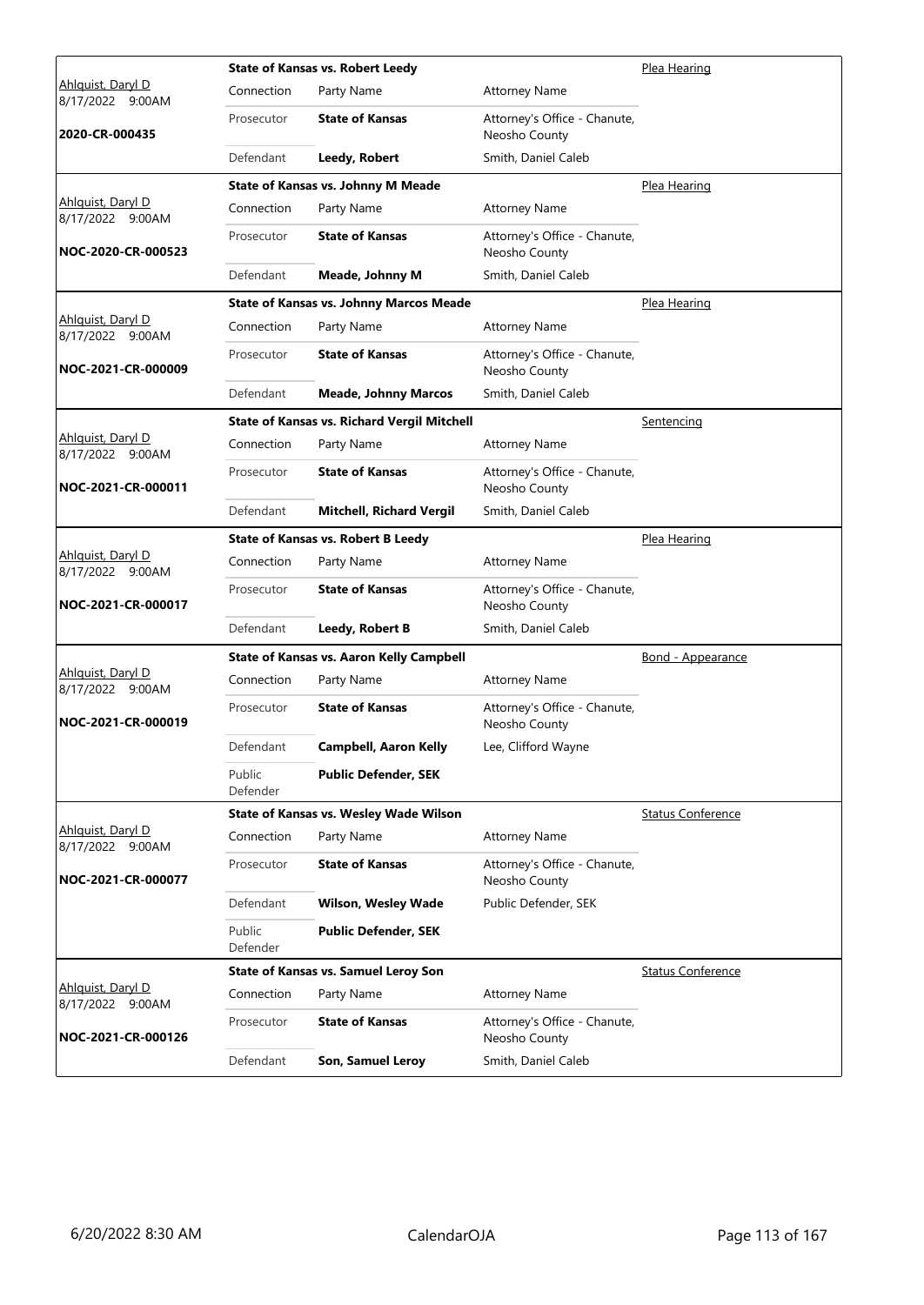|                                              |                                   | <b>State of Kansas vs. Aaron Kelly Campbell</b> |                                               | Sentencing               |
|----------------------------------------------|-----------------------------------|-------------------------------------------------|-----------------------------------------------|--------------------------|
| Ahlguist, Daryl D<br>8/17/2022 9:00AM        | Connection                        | Party Name                                      | <b>Attorney Name</b>                          |                          |
| NOC-2021-CR-000144                           | Prosecutor                        | <b>State of Kansas</b>                          | Attorney's Office - Chanute,<br>Neosho County |                          |
|                                              | Defendant                         | <b>Campbell, Aaron Kelly</b>                    | Lee, Clifford Wayne                           |                          |
|                                              | Public<br>Defender                | <b>Public Defender, SEK</b>                     |                                               |                          |
|                                              |                                   | State of Kansas vs. Jerome T. Henderson         |                                               | Plea Hearing             |
| Ahlguist, Daryl D<br>8/17/2022 9:00AM        | Connection                        | Party Name                                      | <b>Attorney Name</b>                          | In Person                |
| NOC-2021-CR-000165                           | Prosecutor                        | <b>State of Kansas</b>                          | Attorney's Office - Chanute,<br>Neosho County |                          |
|                                              | Defendant                         | Henderson, Jerome T.                            | Smith, Daniel Caleb                           |                          |
|                                              |                                   | State of Kansas vs. Daniel Robert Padilla       |                                               | <b>Status Conference</b> |
| <u>Ahlquist, Daryl D</u><br>8/17/2022 9:00AM | Connection                        | Party Name                                      | <b>Attorney Name</b>                          |                          |
| NOC-2021-CR-000211                           | Prosecutor                        | <b>State of Kansas</b>                          | Attorney's Office - Chanute,<br>Neosho County |                          |
|                                              | Defendant                         | Padilla, Daniel Robert                          | Manbeck, Jacob Thomas                         |                          |
|                                              | Sealed ********* Sealed ********* |                                                 |                                               | Plea Hearing             |
| Ahlquist, Daryl D<br>8/17/2022 9:00AM        | Connection                        | Party Name                                      | <b>Attorney Name</b>                          | In Person                |
| NOC-2021-CR-000240                           | Prosecutor                        | Sealed                                          | Attorney's Office - Chanute,<br>Neosho County |                          |
|                                              | Defendant                         | <b>Sealed</b>                                   | Smith, Daniel Caleb                           |                          |
|                                              |                                   | <b>State of Kansas vs. Johnny Marcos Meade</b>  |                                               | Plea Hearing             |
| Ahlguist, Daryl D<br>8/17/2022 9:00AM        | Connection                        | Party Name                                      | <b>Attorney Name</b>                          |                          |
| NOC-2021-CR-000280                           | Prosecutor                        | <b>State of Kansas</b>                          | Attorney's Office - Chanute,<br>Neosho County |                          |
|                                              | Defendant                         | <b>Meade, Johnny Marcos</b>                     | Smith, Daniel Caleb                           |                          |
|                                              |                                   | State of Kansas vs. Wesley Wade Wilson          |                                               | <b>Status Conference</b> |
| <u>Ahlquist, Daryl D</u><br>8/17/2022 9:00AM | Connection                        | Party Name                                      | <b>Attorney Name</b>                          |                          |
| NOC-2021-CR-000346                           | Prosecutor                        | <b>State of Kansas</b>                          | Attorney's Office - Chanute,<br>Neosho County |                          |
|                                              | Defendant                         | <b>Wilson, Wesley Wade</b>                      | Staker, Steven Charles                        |                          |
|                                              | Public<br>Defender                | <b>Public Defender, SEK</b>                     |                                               |                          |
|                                              |                                   | <b>State of Kansas vs. Aaron Kelly Campbell</b> |                                               | Sentencing               |
| Ahlquist, Daryl D<br>8/17/2022 9:00AM        | Connection                        | Party Name                                      | <b>Attorney Name</b>                          |                          |
| NOC-2021-CR-000370                           | Prosecutor                        | <b>State of Kansas</b>                          | Attorney's Office - Chanute,<br>Neosho County |                          |
|                                              | Defendant                         | <b>Campbell, Aaron Kelly</b>                    | Lee, Clifford Wayne                           |                          |
|                                              | Public<br>Defender                | <b>Public Defender, SEK</b>                     |                                               |                          |
|                                              |                                   | State of Kansas vs. Robert B. Leedy             |                                               | <b>Hearing</b>           |
| Ahlguist, Daryl D<br>8/17/2022 9:00AM        | Connection                        | Party Name                                      | <b>Attorney Name</b>                          |                          |
| NOC-2021-CR-000417                           | Prosecutor                        | <b>State of Kansas</b>                          | Attorney's Office - Chanute,<br>Neosho County |                          |
|                                              | Defendant                         | Leedy, Robert B.                                | Smith, Daniel Caleb                           |                          |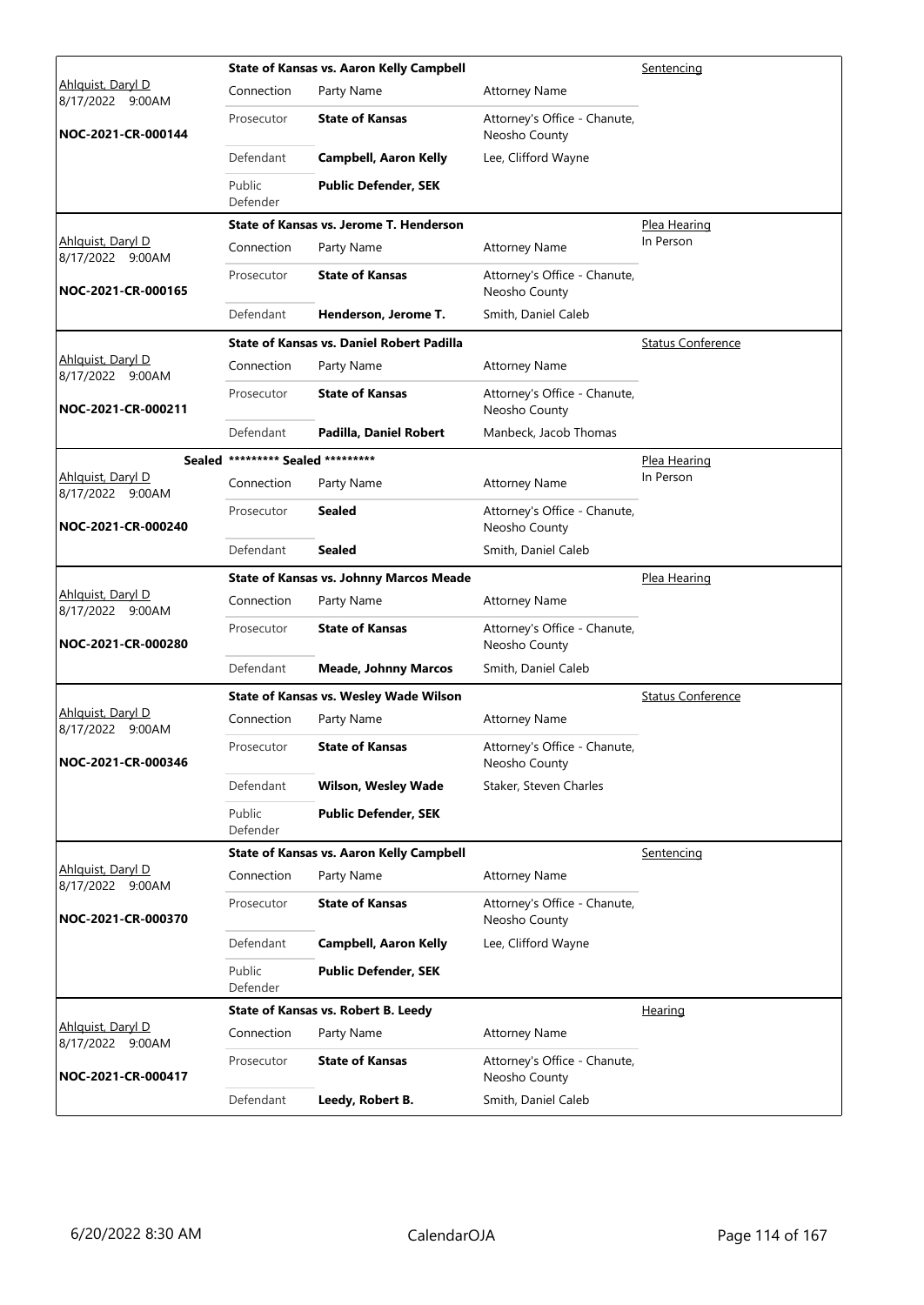|                                       |                    | <b>State of Kansas vs. Michael Francis Naff</b>  | <b>Status Conference</b>                      |                          |  |
|---------------------------------------|--------------------|--------------------------------------------------|-----------------------------------------------|--------------------------|--|
| Ahlguist, Daryl D<br>8/17/2022 9:00AM | Connection         | Party Name                                       | <b>Attorney Name</b>                          |                          |  |
| NOC-2021-CR-000471                    | Prosecutor         | <b>State of Kansas</b>                           | Attorney's Office - Chanute,<br>Neosho County |                          |  |
|                                       | Defendant          | <b>Naff, Michael Francis</b>                     | Manbeck, Jacob Thomas                         |                          |  |
|                                       |                    | <b>State of Kansas vs. Aaron Kelly Campbell</b>  |                                               | Bond - Appearance        |  |
| Ahlquist, Daryl D<br>8/17/2022 9:00AM | Connection         | Party Name                                       | <b>Attorney Name</b>                          |                          |  |
| NOC-2021-CR-000479                    | Prosecutor         | <b>State of Kansas</b>                           | Attorney's Office - Chanute,<br>Neosho County |                          |  |
|                                       | Defendant          | <b>Campbell, Aaron Kelly</b>                     | Lee, Clifford Wayne                           |                          |  |
|                                       | Public<br>Defender | <b>Public Defender, SEK</b>                      |                                               |                          |  |
|                                       |                    | <b>State of Kansas vs. Anthony Edward Rush</b>   |                                               | Sentencing               |  |
| Ahlguist, Daryl D<br>8/17/2022 9:00AM | Connection         | Party Name                                       | <b>Attorney Name</b>                          | Sentencing               |  |
| NOC-2021-CR-000535                    | Prosecutor         | <b>State of Kansas</b>                           | Attorney's Office - Chanute,<br>Neosho County |                          |  |
|                                       | Defendant          | Rush, Anthony Edward                             | Witt, Jay Dee                                 |                          |  |
|                                       |                    | <b>State of Kansas vs. Jarred Michael Holman</b> |                                               | <b>Status Conference</b> |  |
| Mikulka, Thomas P<br>8/18/2022 9:00AM | Connection         | Party Name                                       | <b>Attorney Name</b>                          | <b>ZOOM</b>              |  |
| 2019-CR-000471                        | Prosecutor         | <b>State of Kansas</b>                           | Attorney's Office - Chanute,<br>Neosho County |                          |  |
|                                       | Defendant          | Holman, Jarred Michael                           | Cameron, Brandon Daniel                       |                          |  |
|                                       |                    | <b>State of Kansas vs. Michael Jones</b>         |                                               | Status Conference        |  |
| Mikulka, Thomas P<br>8/18/2022 9:00AM | Connection         | Party Name                                       | <b>Attorney Name</b>                          | <b>ZOOM</b>              |  |
| 2019-CR-000473                        | Prosecutor         | <b>State of Kansas</b>                           | Attorney's Office - Chanute,<br>Neosho County |                          |  |
|                                       | Defendant          | Jones, Michael                                   | Jones, Seth Austin                            |                          |  |
|                                       |                    | State of Kansas vs. Jared M. Holman              |                                               | <b>Status Conference</b> |  |
| Mikulka, Thomas P<br>8/18/2022 9:00AM | Connection         | Party Name                                       | <b>Attorney Name</b>                          | <b>ZOOM</b>              |  |
| 2020-CR-000026                        | Prosecutor         | <b>State of Kansas</b>                           | Attorney's Office - Chanute,<br>Neosho County |                          |  |
|                                       | Defendant          | Holman, Jared M                                  | Cameron, Brandon Daniel                       |                          |  |
|                                       |                    | <b>State of Kansas vs. Michael Jones</b>         |                                               | <b>Status Conference</b> |  |
| Mikulka, Thomas P<br>8/18/2022 9:00AM | Connection         | Party Name                                       | <b>Attorney Name</b>                          | <b>ZOOM</b>              |  |
| 2020-CR-000197                        | Prosecutor         | <b>State of Kansas</b>                           | Attorney's Office - Chanute,<br>Neosho County |                          |  |
|                                       | Defendant          | Jones, Michael                                   | Jones, Seth Austin                            |                          |  |
|                                       |                    | <b>State of Kansas vs. Cierra Marie Linn</b>     |                                               | <b>Status Conference</b> |  |
| Mikulka, Thomas P<br>8/18/2022 9:00AM | Connection         | Party Name                                       | <b>Attorney Name</b>                          | <b>ZOOM</b>              |  |
| NOC-2020-CR-000476                    | Prosecutor         | <b>State of Kansas</b>                           | Attorney's Office - Chanute,<br>Neosho County |                          |  |
|                                       | Defendant          | Linn, Cierra Marie                               | Jones, Seth Austin                            |                          |  |
|                                       |                    | <b>State of Kansas vs. Waite Aaron Showalter</b> |                                               | <b>First Appearance</b>  |  |
| Mikulka, Thomas P<br>8/18/2022 9:00AM | Connection         | Party Name                                       | <b>Attorney Name</b>                          |                          |  |
| NOC-2022-CR-000196                    | Prosecutor         | <b>State of Kansas</b>                           | Attorney's Office - Chanute,<br>Neosho County |                          |  |
|                                       | Defendant          | <b>Showalter, Waite Aaron</b>                    |                                               |                          |  |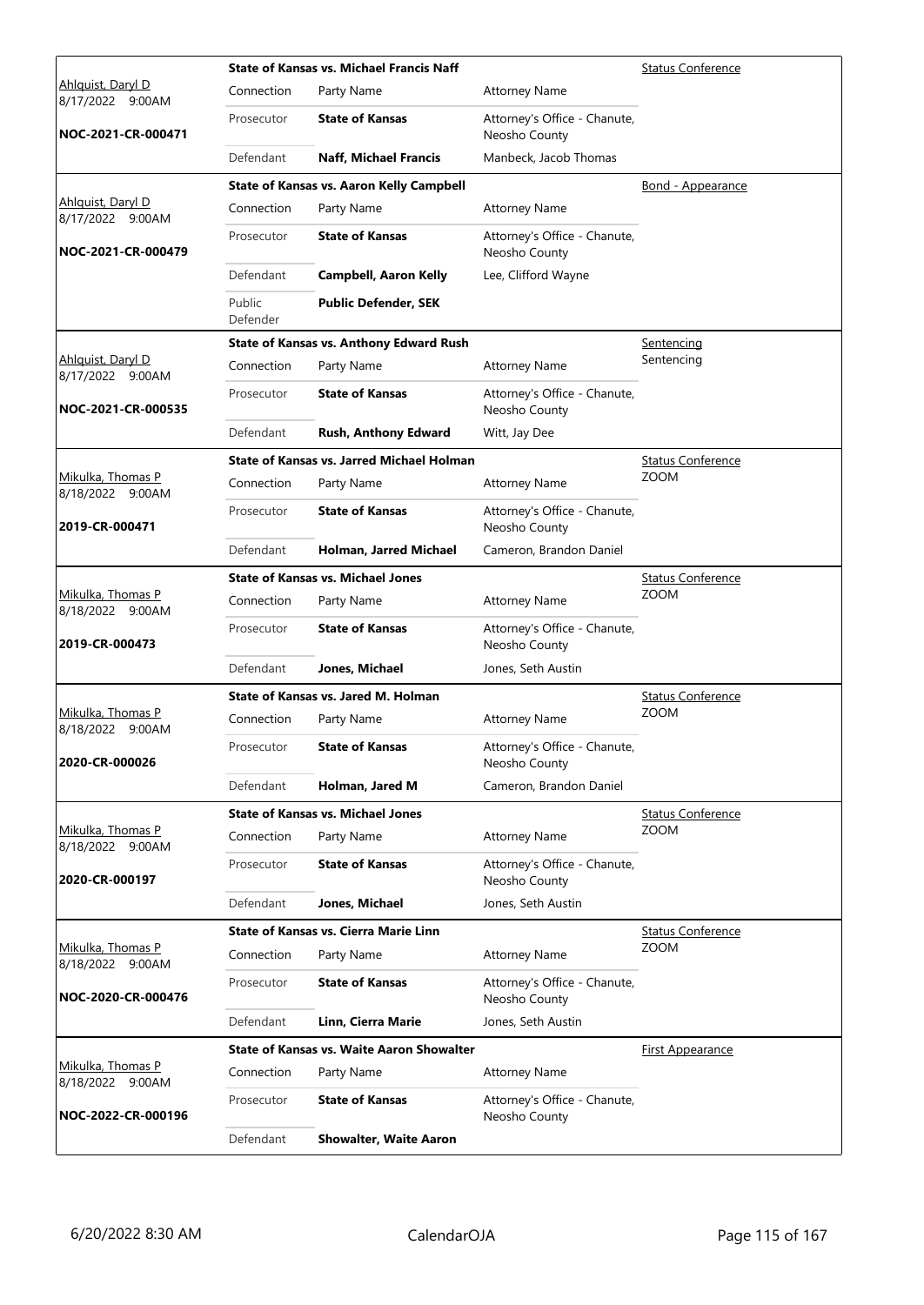|                                              |             | State of Kansas vs. Kendra Deeanna Wren                             | <b>First Appearance</b>                       |                         |
|----------------------------------------------|-------------|---------------------------------------------------------------------|-----------------------------------------------|-------------------------|
| <u>Mikulka, Thomas P</u><br>8/18/2022 9:00AM | Connection  | Party Name                                                          | <b>Attorney Name</b>                          |                         |
| NOC-2022-CR-000197                           | Prosecutor  | <b>State of Kansas</b>                                              | Attorney's Office - Chanute,<br>Neosho County |                         |
|                                              | Defendant   | Wren, Kendra Deeanna                                                |                                               |                         |
|                                              |             | <b>State of Kansas vs. Kenneth William Darby</b>                    |                                               | <b>First Appearance</b> |
| Mikulka, Thomas P<br>8/18/2022 9:00AM        | Connection  | Party Name                                                          | <b>Attorney Name</b>                          |                         |
| NOC-2022-CR-000198                           | Prosecutor  | <b>State of Kansas</b>                                              | Attorney's Office - Chanute,<br>Neosho County |                         |
|                                              | Defendant   | Darby, Kenneth William                                              |                                               |                         |
|                                              |             | State of Kansas vs. Melissa Dawn Taylor                             |                                               | <b>First Appearance</b> |
| Mikulka, Thomas P<br>8/18/2022 9:00AM        | Connection  | Party Name                                                          | <b>Attorney Name</b>                          |                         |
| NOC-2022-CR-000199                           | Prosecutor  | <b>State of Kansas</b>                                              | Attorney's Office - Chanute,<br>Neosho County |                         |
|                                              | Defendant   | Taylor, Melissa Dawn                                                |                                               |                         |
|                                              |             | State of Kansas vs. Melissa Faye Elder                              |                                               | <u>First Appearance</u> |
| <u>Mikulka, Thomas P</u><br>8/18/2022 9:00AM | Connection  | Party Name                                                          | <b>Attorney Name</b>                          |                         |
| NOC-2022-CR-000200                           | Prosecutor  | <b>State of Kansas</b>                                              | Attorney's Office - Chanute,<br>Neosho County |                         |
|                                              | Defendant   | Elder, Melissa Faye                                                 |                                               |                         |
|                                              |             | Kansas, State of (DCF), Petitioner vs. Trent R Hatfield, Respondent |                                               | Contempt - Direct       |
| Ahlquist, Daryl D<br>8/18/2022 9:30AM        | Connection  | Party Name                                                          | <b>Attorney Name</b>                          |                         |
|                                              | Other Party | <b>State of Kansas</b>                                              | Mc Vay, Kendall Moran                         |                         |
| 2015-DM-000082                               | Petitioner  | Short, Anna J                                                       | Pro Se, Party                                 |                         |
|                                              |             | Kansas, State of (DCF)                                              | 14 & 31, Young Williams                       |                         |
|                                              | Respondent  | <b>Hatfield, Trent R</b>                                            | Pro Se, Party                                 |                         |
|                                              |             | In the Matter of the Marriage of Jessica A Baty vs David Baty       |                                               | <b>Hearing</b>          |
| Ahlquist, Daryl D<br>8/18/2022 9:30AM        | Connection  | Party Name                                                          | <b>Attorney Name</b>                          |                         |
|                                              | Other Party | <b>Baty, Willow M</b>                                               |                                               |                         |
| 2018-DM-000072                               |             | <b>Kansas Departement of</b><br><b>Children and Families</b>        | Lattin, Robert Wayne                          |                         |
|                                              |             | <b>State of Kansas, ex rel, DCF</b> 14 & 31, Young Williams         |                                               |                         |
|                                              | Petitioner  | Baty, Jessica A                                                     | Thuston, Linus Augustus                       |                         |
|                                              | Respondent  | <b>Baty, David</b>                                                  |                                               |                         |
|                                              |             | <b>State of Kansas vs. Hannah Fiene</b>                             |                                               | Diversion - Revocation  |
| Mikulka, Thomas P<br>8/18/2022 9:30AM        | Connection  | Party Name                                                          | <b>Attorney Name</b>                          | <b>ZOOM</b>             |
| 2019-CR-000446                               | Prosecutor  | <b>State of Kansas</b>                                              | Attorney's Office - Chanute,<br>Neosho County |                         |
|                                              | Defendant   | Fiene, Hannah                                                       | Griebat, Jeb Cameron                          |                         |
|                                              |             | <b>State of Kansas vs. Kristi Munoz</b>                             |                                               | Bench Trial             |
| Mikulka, Thomas P<br>8/18/2022 9:30AM        | Connection  | Party Name                                                          | <b>Attorney Name</b>                          |                         |
| NOC-2021-CR-000015                           | Prosecutor  | <b>State of Kansas</b>                                              | Attorney's Office - Chanute,<br>Neosho County |                         |
|                                              | Defendant   | Munoz, Kristi                                                       | Jones, Seth Austin                            |                         |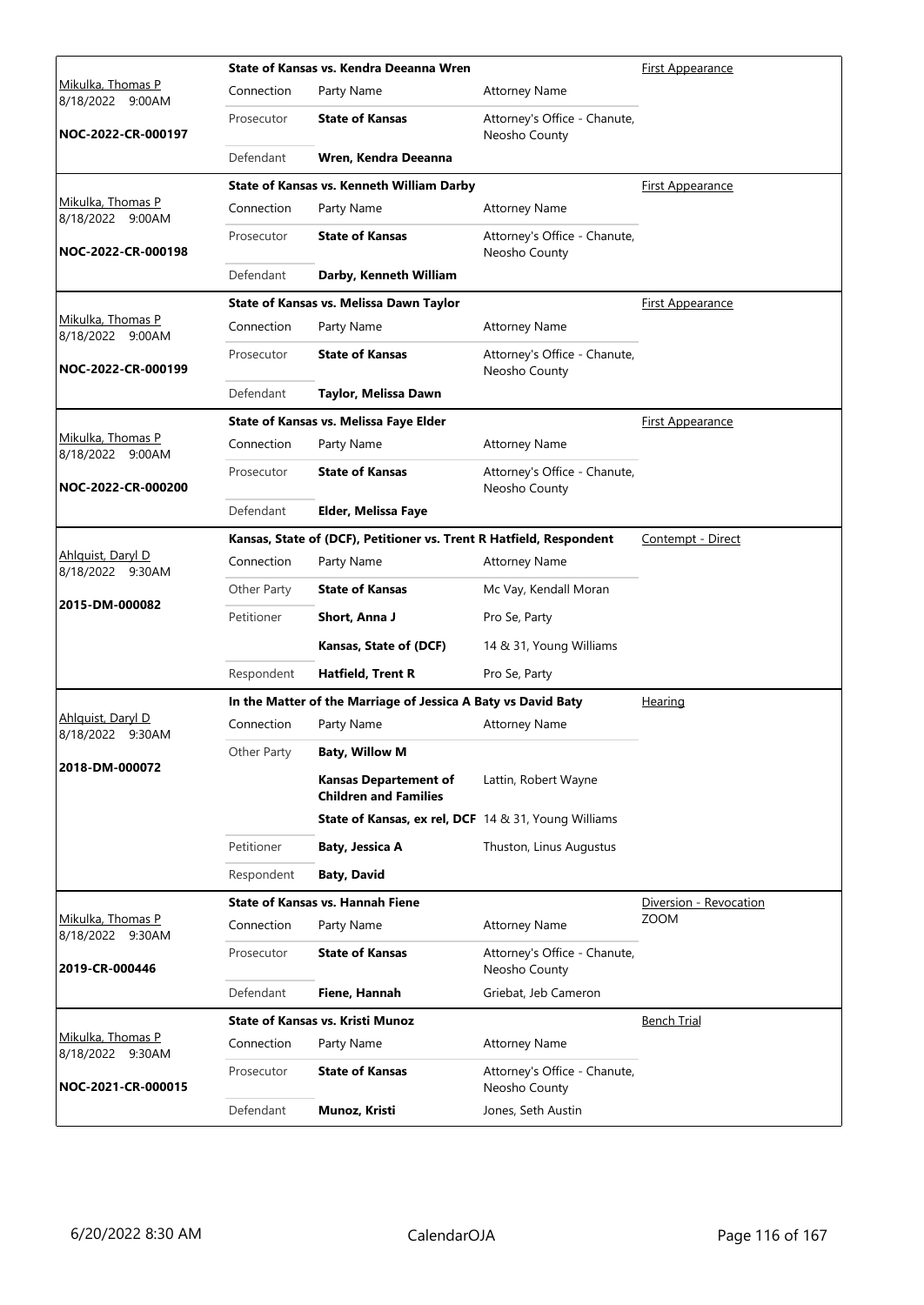|                                              |            | <b>State of Kansas vs. Kristi Munoz</b>          |                                               | <b>Bench Trial</b>      |
|----------------------------------------------|------------|--------------------------------------------------|-----------------------------------------------|-------------------------|
| <u>Mikulka, Thomas P</u><br>8/18/2022 9:30AM | Connection | Party Name                                       | <b>Attorney Name</b>                          |                         |
| NOC-2021-CR-000093                           | Prosecutor | <b>State of Kansas</b>                           | Attorney's Office - Chanute,<br>Neosho County |                         |
|                                              | Defendant  | Munoz, Kristi                                    | Jones, Seth Austin                            |                         |
|                                              |            | <b>State of Kansas vs. Kristi Munoz</b>          |                                               | <b>Bench Trial</b>      |
| Mikulka, Thomas P<br>8/18/2022 9:30AM        | Connection | Party Name                                       | <b>Attorney Name</b>                          |                         |
| NOC-2021-CR-000104                           | Prosecutor | <b>State of Kansas</b>                           | Attorney's Office - Chanute,<br>Neosho County |                         |
|                                              | Defendant  | Munoz, Kristi                                    | Jones, Seth Austin                            |                         |
|                                              |            | State of Kansas vs. Robert Joseph Monroe         |                                               | <b>First Appearance</b> |
| Mikulka, Thomas P<br>8/18/2022 9:30AM        | Connection | Party Name                                       | <b>Attorney Name</b>                          |                         |
| NOC-2022-CR-000201                           | Prosecutor | <b>State of Kansas</b>                           | Attorney's Office - Chanute,<br>Neosho County |                         |
|                                              | Defendant  | Monroe, Robert Joseph                            |                                               |                         |
|                                              |            | <b>State of Kansas vs. Harvey M Love</b>         |                                               | First Appearance        |
| <u>Mikulka, Thomas P</u><br>8/18/2022 9:30AM | Connection | Party Name                                       | <b>Attorney Name</b>                          |                         |
| NOC-2022-CR-000202                           | Prosecutor | <b>State of Kansas</b>                           | Attorney's Office - Chanute,<br>Neosho County |                         |
|                                              | Defendant  | Love, Harvey M                                   |                                               |                         |
|                                              |            | <b>State of Kansas vs. Waite Aaron Showalter</b> |                                               | <b>First Appearance</b> |
| Mikulka, Thomas P<br>8/18/2022 9:30AM        | Connection | Party Name                                       | <b>Attorney Name</b>                          |                         |
| NOC-2022-CR-000203                           | Prosecutor | <b>State of Kansas</b>                           | Attorney's Office - Chanute,<br>Neosho County |                         |
|                                              | Defendant  | <b>Showalter, Waite Aaron</b>                    |                                               |                         |
|                                              |            | State of Kansas vs. Christopher Lynn Koch        |                                               | <b>First Appearance</b> |
| Ahlguist, Daryl D<br>8/18/2022 9:30AM        | Connection | Party Name                                       | <b>Attorney Name</b>                          |                         |
| NOC-2022-CR-000204                           | Prosecutor | <b>State of Kansas</b>                           | Attorney's Office - Chanute,<br>Neosho County |                         |
|                                              | Defendant  | Koch, Christopher Lynn                           |                                               |                         |
|                                              |            | State of Kansas vs. Joshua Jay Pitts             |                                               | First Appearance        |
| Mikulka, Thomas P<br>8/18/2022 9:30AM        | Connection | Party Name                                       | <b>Attorney Name</b>                          |                         |
| NOC-2022-CR-000205                           | Prosecutor | <b>State of Kansas</b>                           | Attorney's Office - Chanute,<br>Neosho County |                         |
|                                              | Defendant  | Pitts, Joshua Jay                                |                                               |                         |
|                                              |            | <b>State of Kansas vs. Evan Leon Smith</b>       |                                               | Overdue Hold            |
| Mikulka, Thomas P<br>8/18/2022 9:30AM        | Connection | Party Name                                       | <b>Attorney Name</b>                          |                         |
| NOC-2022-CR-000206                           | Prosecutor | <b>State of Kansas</b>                           | Attorney's Office - Chanute,<br>Neosho County |                         |
|                                              | Defendant  | Smith, Evan Leon                                 |                                               |                         |
|                                              |            | State of Kansas vs. Dennis Wayne Souza, JR       |                                               | <b>First Appearance</b> |
| Mikulka, Thomas P<br>8/18/2022 10:00AM       | Connection | Party Name                                       | <b>Attorney Name</b>                          |                         |
| NOC-2022-CR-000207                           | Prosecutor | <b>State of Kansas</b>                           | Attorney's Office - Chanute,<br>Neosho County |                         |
|                                              | Defendant  | Souza, Dennis Wayne, Jr                          |                                               |                         |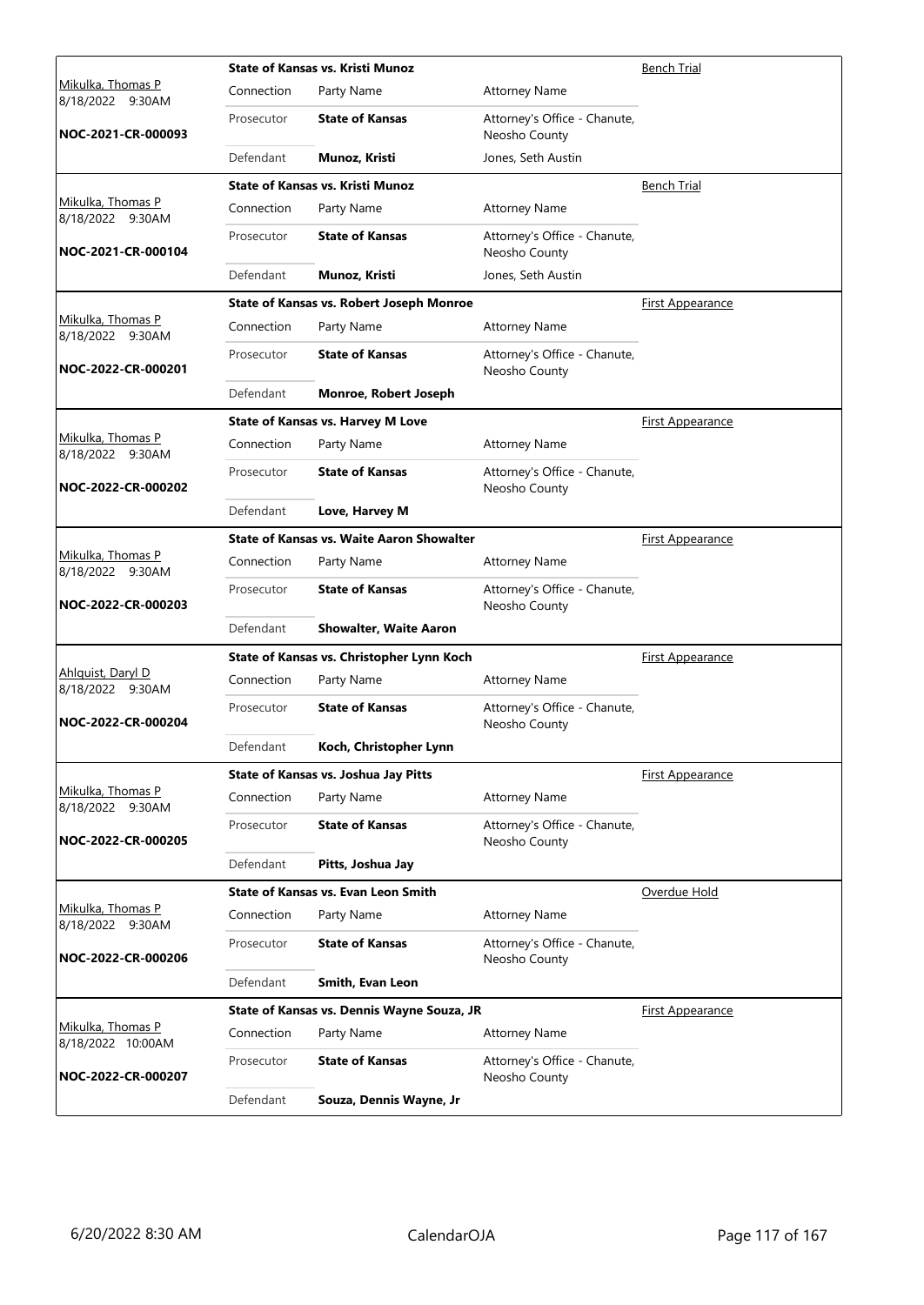|                                          |                            | <b>State of Kansas vs. Michael Phillip Timmons</b>    |                                               | First Appearance       |
|------------------------------------------|----------------------------|-------------------------------------------------------|-----------------------------------------------|------------------------|
| Mikulka, Thomas P<br>8/18/2022 10:00AM   | Connection                 | Party Name                                            | <b>Attorney Name</b>                          |                        |
| NOC-2022-CR-000208                       | Prosecutor                 | <b>State of Kansas</b>                                | Attorney's Office - Chanute,<br>Neosho County |                        |
|                                          | Defendant                  | <b>Timmons, Michael Phillip</b>                       |                                               |                        |
|                                          |                            | <b>State of Kansas vs. Kristopher Michael Coester</b> |                                               | First Appearance       |
| Mikulka, Thomas P<br>8/18/2022 10:00AM   | Connection                 | Party Name                                            | <b>Attorney Name</b>                          |                        |
| NOC-2022-CR-000209                       | Prosecutor                 | <b>State of Kansas</b>                                | Attorney's Office - Chanute,<br>Neosho County |                        |
|                                          | Defendant                  | Coester, Kristopher<br><b>Michael</b>                 |                                               |                        |
|                                          |                            | In the Matter of vs. Julianne Meier                   |                                               | Diversion - Revocation |
| Mikulka, Thomas P<br>8/18/2022 1:30PM    | Connection                 | Party Name                                            | <b>Attorney Name</b>                          | <b>ZOOM</b>            |
|                                          | Other Party                | Welch, Janice                                         |                                               |                        |
| 2017-JV-000028                           | Prosecutor                 | <b>State of Kansas</b>                                | Attorney's Office - Chanute,<br>Neosho County |                        |
|                                          | Juvenile<br>Offender       | <b>Meier, Julianne</b>                                | Cameron, Brandon Daniel                       |                        |
| <b>Sealed</b>                            | ********* Sealed ********* |                                                       |                                               | PFA/PFS Hearing        |
| Ahlguist, Daryl D<br>8/18/2022<br>1:30PM | Connection                 | Party Name                                            | <b>Attorney Name</b>                          |                        |
|                                          | Petitioner                 | <b>Sealed</b>                                         |                                               |                        |
| NOC-2021-DM-000148                       | Respondent                 | <b>Sealed</b>                                         | Williams, Brian Lynn                          |                        |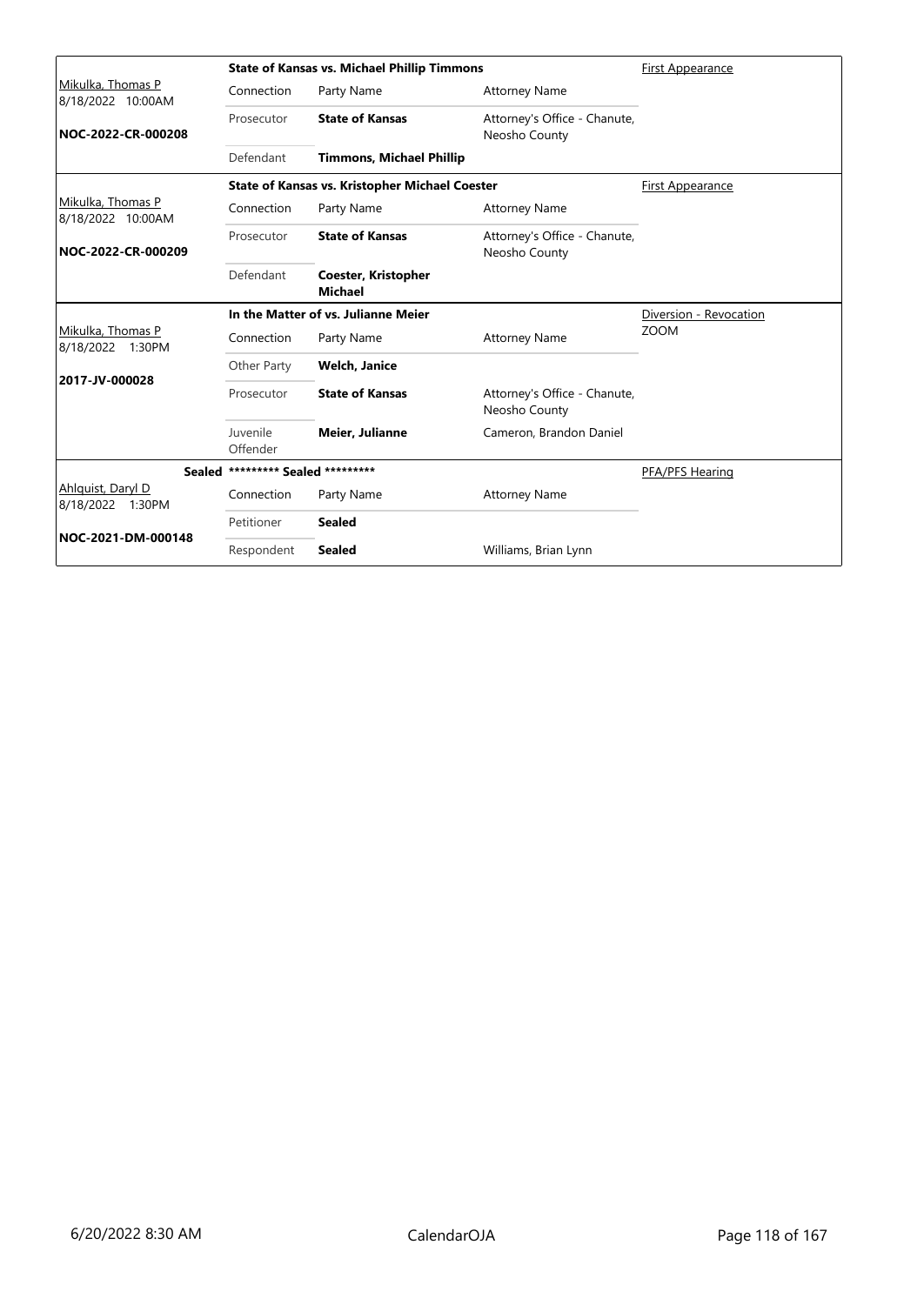## NEOSHO-ERIE DISTRICT COURT

From 6/20/2022 to 8/19/2022

|                                        |                                   | State of Kansas vs. James G Holland Jr.          |                                            | Diversion - Revocation   |
|----------------------------------------|-----------------------------------|--------------------------------------------------|--------------------------------------------|--------------------------|
| Mikulka, Thomas P<br>6/21/2022 9:00AM  | Connection                        | Party Name                                       | <b>Attorney Name</b>                       | <b>ZOOM</b>              |
| 2016-TR-000884                         | Prosecutor                        | <b>State of Kansas</b>                           | Attorney's Office - Erie,<br>Neosho County |                          |
|                                        | Defendant                         | Holland, James G, Jr                             | Jones, Seth Austin                         |                          |
|                                        |                                   | <b>State of Kansas vs. Dillon Michael Wasson</b> |                                            | <b>Hearing</b>           |
| Mikulka, Thomas P<br>6/21/2022 9:00AM  | Connection                        | Party Name                                       | <b>Attorney Name</b>                       | Status-ZOOM              |
| 2020-TR-000981                         | Prosecutor                        | <b>State of Kansas</b>                           | Attorney's Office - Erie,<br>Neosho County |                          |
|                                        | Defendant                         | Wasson, Dillon Michael                           | Smith, Daniel Caleb                        |                          |
|                                        |                                   | <b>State of Kansas vs. JAY ALAN TREDWAY</b>      |                                            | <u>Hearing</u>           |
| Mikulka, Thomas P<br>6/21/2022 9:00AM  | Connection                        | Party Name                                       | <b>Attorney Name</b>                       | Status-ZOOM              |
| NOE-2021-TR-000711                     | Prosecutor                        | <b>State of Kansas</b>                           | Attorney's Office - Erie,<br>Neosho County |                          |
|                                        | Defendant                         | TREDWAY, JAY ALAN                                | Jones, Seth Austin                         |                          |
|                                        | Sealed ********* Sealed ********* |                                                  |                                            | <b>Bond - Appearance</b> |
| Mikulka, Thomas P                      | Connection                        | Party Name                                       | <b>Attorney Name</b>                       |                          |
| 6/21/2022 9:00AM<br>NOE-2022-MR-000013 | Prosecutor                        | <b>Sealed</b>                                    | Attorney's Office - Erie,<br>Neosho County |                          |
|                                        | Defendant                         | <b>Sealed</b>                                    |                                            |                          |
|                                        |                                   | <b>State of Kansas vs. LUKE MATTHEW GRAVES</b>   |                                            | <b>Hearing</b>           |
| Mikulka, Thomas P                      | Connection                        | Party Name                                       | <b>Attorney Name</b>                       | Status-ZOOM              |
| 6/21/2022 9:00AM<br>NOE-2022-TR-000076 | Prosecutor                        | <b>State of Kansas</b>                           | Attorney's Office - Erie,<br>Neosho County |                          |
|                                        | Defendant                         | <b>GRAVES, LUKE MATTHEW</b>                      | Smith, Daniel Caleb                        |                          |
|                                        |                                   | <b>State of Kansas vs. BRANDON T BELL</b>        |                                            | <u>Hearing</u>           |
| Mikulka, Thomas P                      | Connection                        | Party Name                                       | <b>Attorney Name</b>                       |                          |
| 6/21/2022 9:00AM<br>NOE-2022-TR-000248 | Prosecutor                        | <b>State of Kansas</b>                           | Attorney's Office - Erie,<br>Neosho County |                          |
|                                        | Defendant                         | <b>BELL, BRANDON T</b>                           | Kinney, Brandon G.                         |                          |
|                                        |                                   | <b>State of Kansas vs. Terry Raymond Ward</b>    |                                            | Diversion - Status       |
| Mikulka, Thomas P                      | Connection                        | Party Name                                       | <b>Attorney Name</b>                       | <b>ZOOM</b>              |
| 6/21/2022 9:30AM<br>2020-TR-000545     | Prosecutor                        | <b>State of Kansas</b>                           | Attorney's Office - Erie,<br>Neosho County |                          |
|                                        | Defendant                         | <b>Ward, Terry Raymond</b>                       | Duncan, Brian Piccolo                      |                          |
|                                        |                                   | <b>State of Kansas vs. Todd A Reeves</b>         |                                            | Hearing                  |
| Mikulka, Thomas P                      | Connection                        | Party Name                                       | <b>Attorney Name</b>                       | Status-ZOOM              |
| 6/21/2022 9:30AM<br>NOE-2021-TR-000213 | Prosecutor                        | <b>State of Kansas</b>                           | Attorney's Office - Erie,<br>Neosho County |                          |
|                                        | Defendant                         | Reeves, Todd A                                   | Griebat, Jeb Cameron                       |                          |
|                                        |                                   | State of Kansas vs. Cody N Redburn-Porter        |                                            | <u>Hearing</u>           |
| Mikulka, Thomas P<br>6/21/2022 10:30AM | Connection                        | Party Name                                       | <b>Attorney Name</b>                       | Status-ZOOM              |
| 2019-TR-000802                         | Prosecutor                        | <b>State of Kansas</b>                           | Attorney's Office - Erie,<br>Neosho County |                          |
|                                        | Defendant                         | Redburn-Porter, Cody N                           | Witt, Jay Dee                              |                          |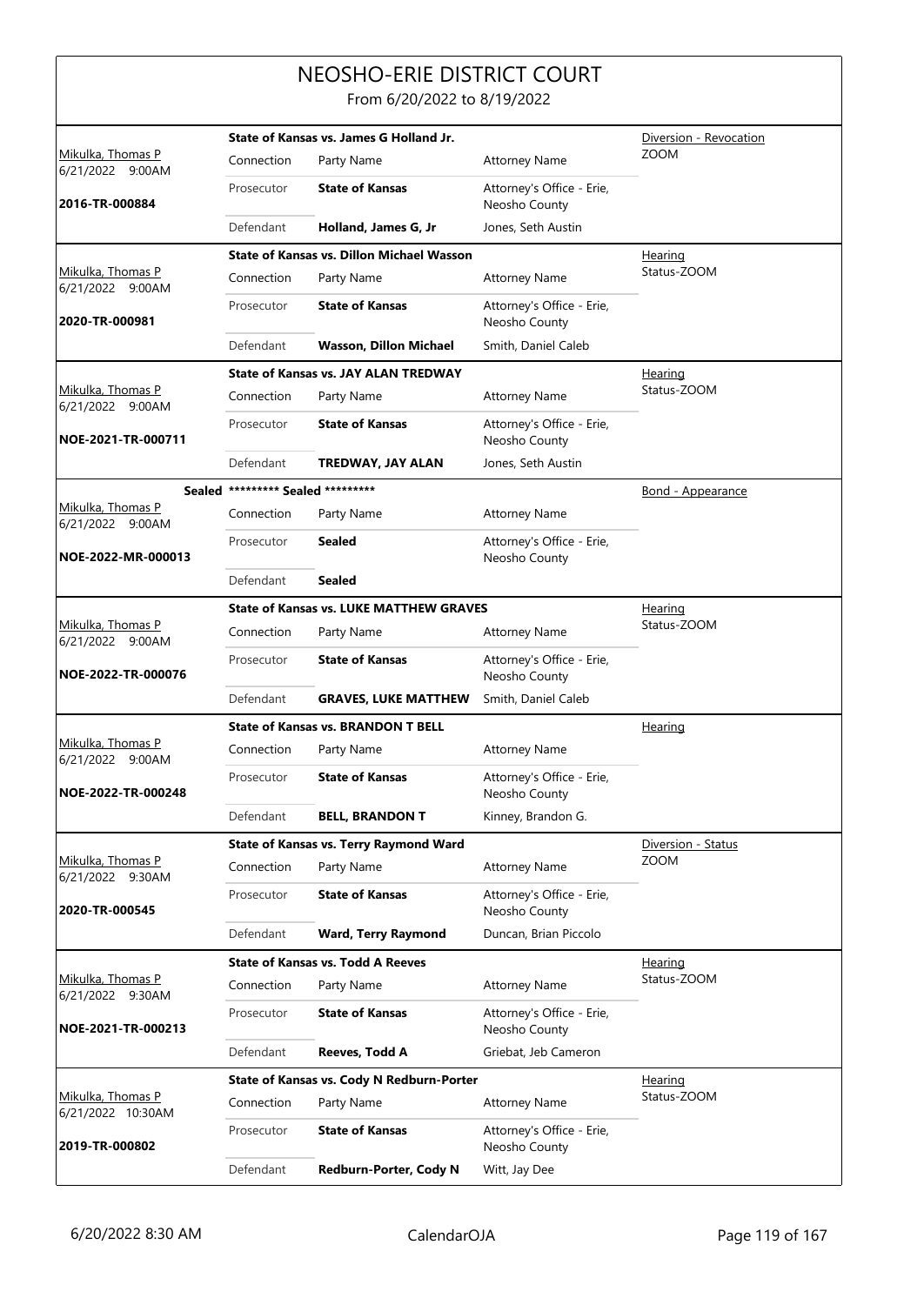|                                        |             | <b>State of Kansas vs. Jeremy A Shadle</b>          |                                            | <u>Hearing</u>                         |
|----------------------------------------|-------------|-----------------------------------------------------|--------------------------------------------|----------------------------------------|
| Mikulka, Thomas P<br>6/21/2022 10:30AM | Connection  | Party Name                                          | <b>Attorney Name</b>                       | Status-ZOOM                            |
| NOE-2021-TR-000683                     | Prosecutor  | <b>State of Kansas</b>                              | Attorney's Office - Erie,<br>Neosho County |                                        |
|                                        | Defendant   | Shadle, Jeremy A                                    | Jones, Seth Austin                         |                                        |
|                                        |             | <b>State of Kansas vs. Terrence Joseph Westcott</b> |                                            | <b>Status Conference</b>               |
| Mikulka, Thomas P<br>6/23/2022 9:00AM  | Connection  | Party Name                                          | <b>Attorney Name</b>                       | <b>ZOOM</b>                            |
| 2019-TR-000368                         | Prosecutor  | <b>State of Kansas</b>                              | Attorney's Office - Erie,<br>Neosho County |                                        |
|                                        | Defendant   | <b>Westcott, Terrence Joseph</b>                    | Battitori, Edward Joseph                   |                                        |
|                                        |             | State of Kansas vs. Joseph F Perrino                |                                            | Diversion - Status                     |
| Mikulka, Thomas P<br>6/23/2022 9:00AM  | Connection  | Party Name                                          | <b>Attorney Name</b>                       | <b>ZOOM</b>                            |
| 2019-TR-000493                         | Prosecutor  | <b>State of Kansas</b>                              | Attorney's Office - Erie,<br>Neosho County |                                        |
|                                        | Defendant   | Perrino, Joseph F                                   | Battitori, Edward Joseph                   |                                        |
|                                        |             | State of Kansas vs. Andrew O Holeman                |                                            | <b>Status Conference</b>               |
| Mikulka, Thomas P<br>6/23/2022 9:00AM  | Connection  | Party Name                                          | <b>Attorney Name</b>                       | <b>ZOOM</b>                            |
| 2019-TR-000772                         | Prosecutor  | <b>State of Kansas</b>                              | Attorney's Office - Erie,<br>Neosho County |                                        |
|                                        | Defendant   | Holeman, Andrew O                                   | Battitori, Edward Joseph                   |                                        |
|                                        |             | State of Kansas vs. Arden Dean Martinie             |                                            | Diversion - Status                     |
| Mikulka, Thomas P<br>6/23/2022 9:00AM  | Connection  | Party Name                                          | <b>Attorney Name</b>                       | <b>ZOOM</b>                            |
| NOE-2020-TR-001124                     | Prosecutor  | <b>State of Kansas</b>                              | Attorney's Office - Erie,<br>Neosho County |                                        |
|                                        | Defendant   | Martinie, Arden Dean                                | Battitori, Edward Joseph                   |                                        |
|                                        |             | State of Kansas vs. Joseph B Panek                  |                                            | Diversion - Status                     |
| Mikulka, Thomas P<br>6/23/2022 9:00AM  | Connection  | Party Name                                          | <b>Attorney Name</b>                       | <b>ZOOM</b>                            |
| NOE-2021-TR-000219                     | Prosecutor  | <b>State of Kansas</b>                              | Attorney's Office - Erie,<br>Neosho County |                                        |
|                                        | Defendant   | Panek, Joseph B                                     | Battitori, Edward Joseph                   |                                        |
|                                        |             | State of Kansas vs. Jeremiah John Pecha             |                                            | Diversion - Status                     |
| Mikulka, Thomas P<br>6/23/2022 9:00AM  | Connection  | Party Name                                          | <b>Attorney Name</b>                       | <b>ZOOM</b>                            |
| NOE-2021-TR-000285                     | Prosecutor  | <b>State of Kansas</b>                              | Attorney's Office - Erie,<br>Neosho County |                                        |
|                                        | Defendant   | Pecha, Jeremiah John                                | Battitori, Edward Joseph                   |                                        |
|                                        |             | In the Matter of Cynthia Newcomb                    |                                            | <b>Review Hearing</b>                  |
| Mikulka, Thomas P<br>6/23/2022 2:00PM  | Connection  | Party Name                                          | <b>Attorney Name</b>                       | Acctg/Report of 05/01/21 -<br>04/30/22 |
|                                        | Subject     | Newcomb, Cynthia D                                  | Gray, Charles S.                           |                                        |
| 1989-PR-000036                         | Other Party | Markham, Patricia A                                 |                                            |                                        |
|                                        |             | Wilson, Janet C                                     |                                            |                                        |
|                                        |             | In the Matter of Bentlee R Brown                    |                                            | <u>Hearing</u>                         |
| Mikulka, Thomas P<br>6/23/2022 2:00PM  | Connection  | Party Name                                          | <b>Attorney Name</b>                       | Status - ZOOM                          |
|                                        | Subject     | <b>Brown, Bentlee R</b>                             |                                            |                                        |
| 2018-PR-000067                         | Other Party | Brown, Natasha L                                    |                                            |                                        |
|                                        |             | <b>Brady, Christopher</b>                           |                                            |                                        |
|                                        |             | <b>Standley, Kelly D</b>                            | Gillett, John J.                           |                                        |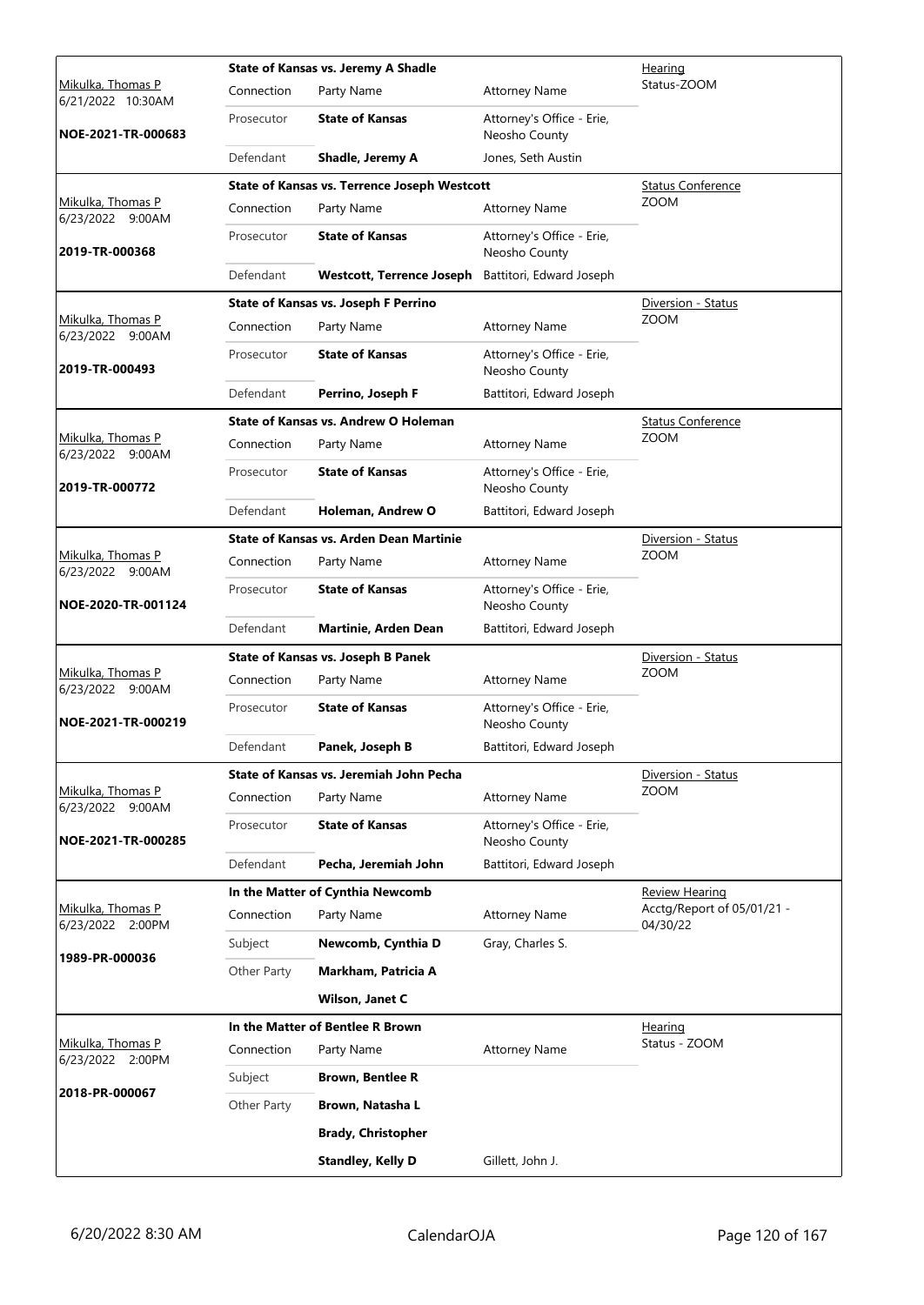|                                       |             | In the Matter of Breale Mikaela Marie Brown     | Hearing                                |                               |
|---------------------------------------|-------------|-------------------------------------------------|----------------------------------------|-------------------------------|
| Mikulka, Thomas P<br>6/23/2022 2:00PM | Connection  | Party Name                                      | <b>Attorney Name</b>                   | Status - ZOOM                 |
| 2019-PR-000004                        | Subject     | Brown, Breale Mikaela<br><b>Marie</b>           |                                        |                               |
|                                       | Other Party | <b>Standley, Kelly D</b>                        | Gillett, John J.                       |                               |
|                                       |             | In the Matter of Ian Christopher Mendoza        |                                        | <b>Review Hearing</b>         |
| Mikulka, Thomas P<br>6/23/2022 2:00PM | Connection  | Party Name                                      | <b>Attorney Name</b>                   | Report of 05/01/21 - 04/30/22 |
|                                       | Subject     | Mendoza, Ian Christopher                        |                                        |                               |
| 2019-PR-000006                        | Other Party | <b>Mitchell, Steven</b>                         | Fleming, Kyle M.                       |                               |
|                                       |             | Mitchell, Marsha                                | Fleming, Kyle M.                       |                               |
|                                       |             | Harris, Sheila Mae                              | Cameron, Brandon Daniel                |                               |
|                                       |             | Mendoza, Alfonzo Joel                           | Pro Se, Party                          |                               |
|                                       |             | In the Matter of Ayden Joseph Reyn Harris       |                                        | Hearing                       |
| Mikulka, Thomas P<br>6/23/2022 2:00PM | Connection  | Party Name                                      | <b>Attorney Name</b>                   | Report of 05/01/20 - 04/30/22 |
|                                       | Subject     | Harris, Ayden Joseph Reyn                       |                                        |                               |
| 2019-PR-000007                        | Other Party | Mitchell, Steven                                | Fleming, Kyle M.                       |                               |
|                                       |             | Mitchell, Marsha                                | Fleming, Kyle M.                       |                               |
|                                       |             | Harris, Sheila Mae                              | Cameron, Brandon Daniel                |                               |
|                                       |             | Mendoza, Alfonzo Joel                           | Pro Se, Party                          |                               |
|                                       |             | In the Matter of Kai Folsom                     |                                        | Dismissal                     |
| Mikulka, Thomas P                     | Connection  | Party Name                                      | <b>Attorney Name</b>                   | <b>ZOOM</b>                   |
| 6/23/2022 2:00PM                      | Subject     | Folsom, Kai                                     | Heim, Bret Alan                        |                               |
| NOE-2021-PR-000019                    | Petitioner  | O'Neal, Amy                                     | Johnson, Robert Edward, II             |                               |
|                                       |             | In the Matter of the Estate of Howard L. Worley |                                        | <b>Final Settlement</b>       |
| Mikulka, Thomas P<br>6/23/2022 2:00PM | Connection  | Party Name                                      | <b>Attorney Name</b>                   |                               |
|                                       | Petitioner  | <b>Worley, Lois H</b>                           | Lair, Mark T.                          |                               |
| NOE-2021-PR-000059                    | Decedent    | Worley, Howard L.                               |                                        |                               |
|                                       |             | In the Matter of the Estate of Ray L. Bonilla   |                                        | Petition                      |
| Mikulka, Thomas P<br>6/23/2022 2:00PM | Connection  | Party Name                                      | Attorney Name                          |                               |
|                                       | Petitioner  | Dickerson, Rhonda S.                            | Kluin, Patricia Jean                   |                               |
| NOE-2022-PR-000025                    | Decedent    | Bonilla, Ray L.                                 |                                        |                               |
|                                       |             | In the Matter of Benson Woods                   |                                        | Petition                      |
| Mikulka, Thomas P<br>6/23/2022 2:00PM | Connection  | Party Name                                      | <b>Attorney Name</b>                   |                               |
| NOE-2022-PR-000026                    | Subject     | Woods, Benson                                   | Bideau-Kepley, Kenna<br>Breanne        |                               |
|                                       | Petitioner  | Hare, Donna                                     | Rosenblad, Eric L.                     |                               |
|                                       |             | In the Matter of Judie Woods                    |                                        | Petition                      |
| Mikulka, Thomas P<br>6/23/2022 2:00PM | Connection  | Party Name                                      | <b>Attorney Name</b>                   |                               |
| NOE-2022-PR-000027                    | Subject     | Woods, Judie                                    | Bideau-Kepley, Kenna<br><b>Breanne</b> |                               |
|                                       | Petitioner  | Hare, Donna                                     | Rosenblad, Eric L.                     |                               |
|                                       |             | In the Matter of the Estate of Willard E. Maher |                                        | Petition                      |
| Mikulka, Thomas P<br>6/23/2022 2:00PM | Connection  | Party Name                                      | <b>Attorney Name</b>                   |                               |
|                                       | Petitioner  | Maher, James M.                                 | Kluin, Patricia Jean                   |                               |
| NOE-2022-PR-000030                    | Decedent    | Maher, Willard E.                               |                                        |                               |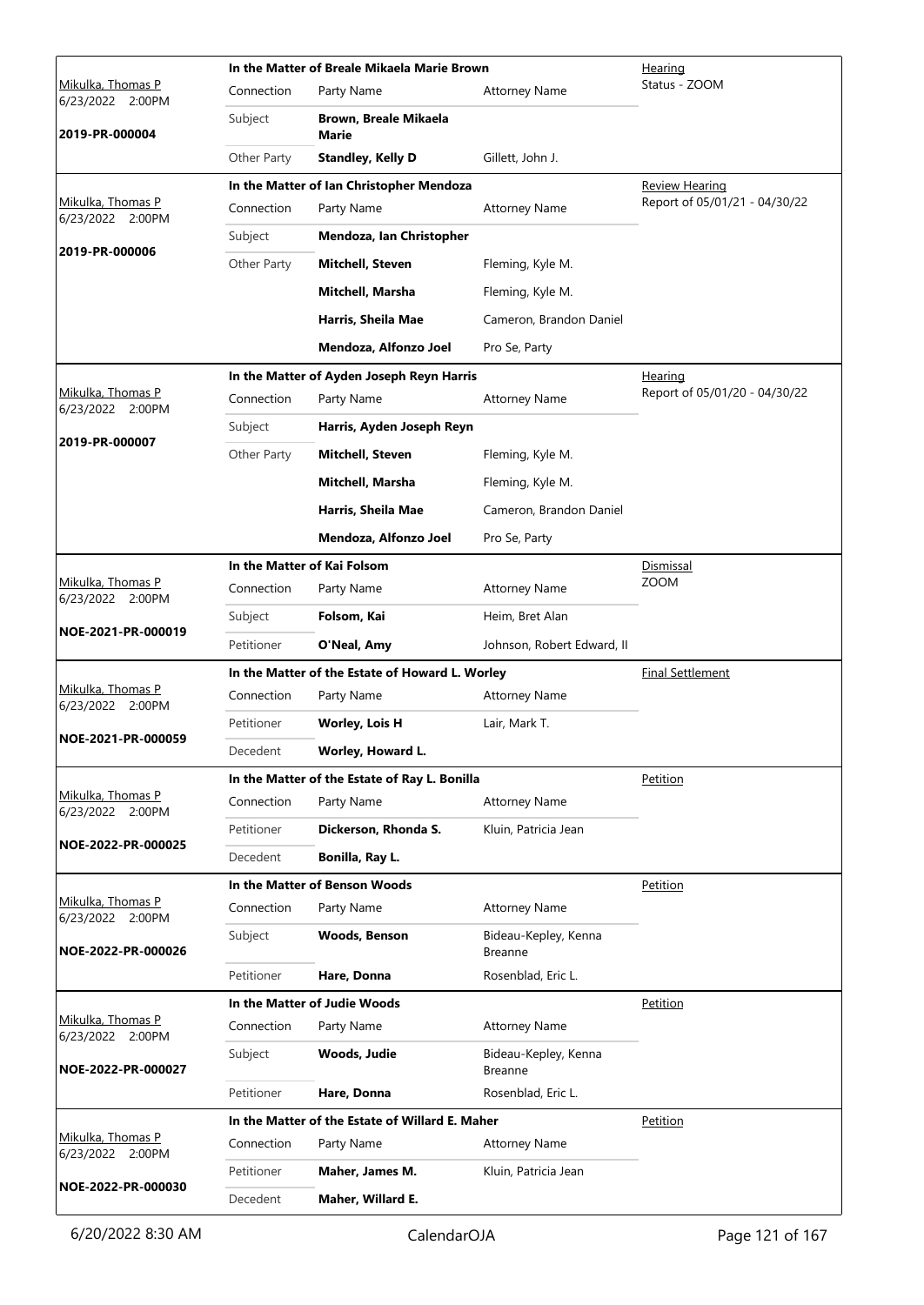|                                              |            | <b>State of Kansas vs. Learoy Pinkston</b>    | Hearing                                    |                          |
|----------------------------------------------|------------|-----------------------------------------------|--------------------------------------------|--------------------------|
| Mikulka, Thomas P<br>6/28/2022 9:00AM        | Connection | Party Name                                    | <b>Attorney Name</b>                       | JE/Status-ZOOM           |
| 2020-TR-000080                               | Prosecutor | <b>State of Kansas</b>                        | Attorney's Office - Erie,<br>Neosho County |                          |
|                                              | Defendant  | Pinkston, Learoy                              | Jones, Seth Austin                         |                          |
|                                              |            | <b>State of Kansas vs. Macy Bennett</b>       |                                            | Bond - Appearance        |
| Mikulka, Thomas P<br>6/28/2022 9:00AM        | Connection | Party Name                                    | <b>Attorney Name</b>                       | <b>ZOOM</b>              |
| 2020-TR-000533                               | Prosecutor | <b>State of Kansas</b>                        | Attorney's Office - Erie,<br>Neosho County |                          |
|                                              | Defendant  | <b>Bennett, Macy</b>                          |                                            |                          |
|                                              |            | <b>State of Kansas vs. Macy Bennett</b>       |                                            | <b>Bond - Appearance</b> |
| Mikulka, Thomas P<br>6/28/2022 9:00AM        | Connection | Party Name                                    | <b>Attorney Name</b>                       | <b>ZOOM</b>              |
| 2020-TR-000685                               | Prosecutor | <b>State of Kansas</b>                        | Attorney's Office - Erie,<br>Neosho County |                          |
|                                              | Defendant  | <b>Bennett, Macy</b>                          |                                            |                          |
|                                              |            | <b>State of Kansas vs. Joel Curry</b>         |                                            | Hearing                  |
| <u>Mikulka, Thomas P</u><br>6/28/2022 9:00AM | Connection | Party Name                                    | <b>Attorney Name</b>                       | JE/Status-ZOOM           |
| 2020-TR-000753                               | Prosecutor | <b>State of Kansas</b>                        | Attorney's Office - Erie,<br>Neosho County |                          |
|                                              | Defendant  | Curry, Joel                                   | Jones, Seth Austin                         |                          |
|                                              |            | <b>State of Kansas vs. April Renee Young</b>  |                                            | Diversion                |
| Mikulka, Thomas P<br>6/28/2022 9:00AM        | Connection | Party Name                                    | <b>Attorney Name</b>                       | Review                   |
|                                              | Prosecutor | <b>State of Kansas</b>                        |                                            |                          |
| NOE-2021-TR-000799                           | Defendant  | Young, April Renee                            | Attorney's Office - Erie,<br>Neosho County |                          |
|                                              |            | <b>State of Kansas vs. BILLY KIPRONO</b>      |                                            | Hearing                  |
| Mikulka, Thomas P<br>6/28/2022 9:00AM        | Connection | Party Name                                    | <b>Attorney Name</b>                       | Pay or Appear - ZOOM     |
| NOE-2021-TR-000955                           | Prosecutor | <b>State of Kansas</b>                        | Attorney's Office - Erie,<br>Neosho County |                          |
|                                              | Defendant  | <b>KIPRONO, BILLY</b>                         |                                            |                          |
|                                              |            | <b>State of Kansas vs. Ernest Ray Wiley</b>   |                                            | Hearing                  |
| Mikulka, Thomas P<br>6/28/2022 9:00AM        | Connection | Party Name                                    | <b>Attorney Name</b>                       | Pay or Appear - ZOOM     |
| NOE-2021-TR-000970                           | Prosecutor | <b>State of Kansas</b>                        | Attorney's Office - Erie,<br>Neosho County |                          |
|                                              | Defendant  | <b>Wiley, Ernest Ray</b>                      |                                            |                          |
|                                              |            | <b>State of Kansas vs. Daniel D Collins</b>   |                                            | Diversion - Status       |
| Mikulka, Thomas P<br>6/28/2022 9:00AM        | Connection | Party Name                                    | <b>Attorney Name</b>                       | <b>ZOOM</b>              |
| NOE-2021-TR-001208                           | Prosecutor | <b>State of Kansas</b>                        | Attorney's Office - Erie,<br>Neosho County |                          |
|                                              | Defendant  | <b>Collins, Daniel D</b>                      |                                            |                          |
|                                              |            | <b>State of Kansas vs. Donald Ray Preston</b> |                                            | <u>First Appearance</u>  |
| Mikulka, Thomas P<br>6/28/2022 9:00AM        | Connection | Party Name                                    | <b>Attorney Name</b>                       |                          |
| NOE-2022-FG-000007                           | Prosecutor | <b>State of Kansas</b>                        | Attorney's Office - Erie,<br>Neosho County |                          |
|                                              | Defendant  | Preston, Donald Ray                           |                                            |                          |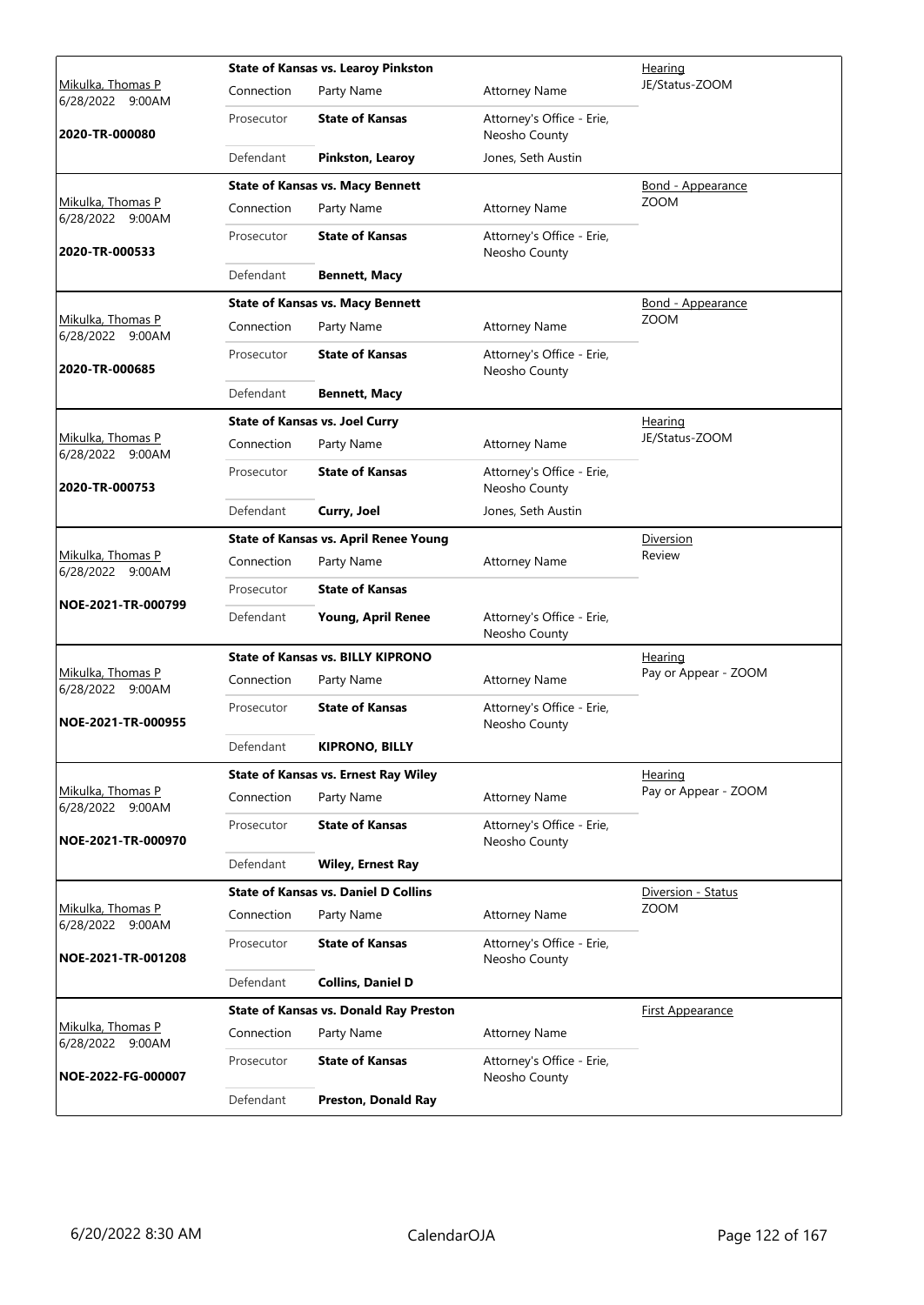|                                       |                                   | <b>State of Kansas vs. Ginger D Jakey</b>        |                                            | <b>First Appearance</b>  |
|---------------------------------------|-----------------------------------|--------------------------------------------------|--------------------------------------------|--------------------------|
| Mikulka, Thomas P<br>6/28/2022 9:00AM | Connection                        | Party Name                                       | <b>Attorney Name</b>                       |                          |
| NOE-2022-FG-000010                    | Prosecutor                        | <b>State of Kansas</b>                           | Attorney's Office - Erie,<br>Neosho County |                          |
|                                       | Defendant                         | Jakey, Ginger D                                  |                                            |                          |
|                                       |                                   | State of Kansas vs. Logan S Hatcher              |                                            | <b>First Appearance</b>  |
| Mikulka, Thomas P<br>6/28/2022 9:00AM | Connection                        | Party Name                                       | <b>Attorney Name</b>                       | <b>ZOOM</b>              |
| NOE-2022-FG-000011                    | Prosecutor                        | <b>State of Kansas</b>                           | Attorney's Office - Erie,<br>Neosho County |                          |
|                                       | Defendant                         | Hatcher, Logan S                                 |                                            |                          |
|                                       | Sealed ********* Sealed ********* |                                                  |                                            | <b>Bond - Appearance</b> |
| Mikulka, Thomas P<br>6/28/2022 9:00AM | Connection                        | Party Name                                       | <b>Attorney Name</b>                       | <b>ZOOM</b>              |
| NOE-2022-MR-000014                    | Prosecutor                        | <b>Sealed</b>                                    | Attorney's Office - Erie,<br>Neosho County |                          |
|                                       | Defendant                         | <b>Sealed</b>                                    |                                            |                          |
|                                       | Sealed ********* Sealed ********* |                                                  |                                            | <u>Bond - Appearance</u> |
| Mikulka, Thomas P<br>6/28/2022 9:00AM | Connection                        | Party Name                                       | <b>Attorney Name</b>                       |                          |
|                                       | Prosecutor                        | <b>Sealed</b>                                    |                                            |                          |
| NOE-2022-MR-000015                    | Defendant                         | Sealed                                           |                                            |                          |
|                                       | Sealed ********* Sealed ********* |                                                  |                                            | Bond - Appearance        |
| Mikulka, Thomas P<br>6/28/2022 9:00AM | Connection                        | Party Name                                       | <b>Attorney Name</b>                       | <b>ZOOM</b>              |
| NOE-2022-MR-000017                    | Prosecutor                        | <b>Sealed</b>                                    |                                            |                          |
|                                       | Defendant                         | <b>Sealed</b>                                    |                                            |                          |
|                                       |                                   | State of Kansas vs. Joseph Ray Larson            |                                            | Hearing                  |
| Mikulka, Thomas P<br>6/28/2022 9:00AM | Connection                        | Party Name                                       | <b>Attorney Name</b>                       | Pay or Appear - ZOOM     |
| NOE-2022-TR-000020                    | Prosecutor                        | <b>State of Kansas</b>                           | Attorney's Office - Erie,<br>Neosho County |                          |
|                                       | Defendant                         | Larson, Joseph Ray                               |                                            |                          |
|                                       |                                   | <b>State of Kansas vs. Jarrett Michael Ehmke</b> |                                            | Diversion - Status       |
| Mikulka, Thomas P<br>6/28/2022 9:00AM | Connection                        | Party Name                                       | <b>Attorney Name</b>                       | <b>ZOOM</b>              |
| NOE-2022-TR-000078                    | Prosecutor                        | <b>State of Kansas</b>                           | Attorney's Office - Erie,<br>Neosho County |                          |
|                                       | Defendant                         | <b>Ehmke, Jarrett Michael</b>                    | Clark, Geoffrey William<br>Lewis           |                          |
|                                       |                                   | <b>State of Kansas vs. Trie G Flavius</b>        |                                            | Hearing                  |
| Mikulka, Thomas P<br>6/28/2022 9:00AM | Connection                        | Party Name                                       | <b>Attorney Name</b>                       | Status - ZOOM            |
| NOE-2022-TR-000115                    | Prosecutor                        | <b>State of Kansas</b>                           | Attorney's Office - Erie,<br>Neosho County |                          |
|                                       | Defendant                         | <b>Flavius, Trie G</b>                           |                                            |                          |
|                                       |                                   | <b>State of Kansas vs. Nathan Shrader</b>        |                                            | Diversion - Status       |
| Mikulka, Thomas P<br>6/28/2022 9:00AM | Connection                        | Party Name                                       | <b>Attorney Name</b>                       | <b>ZOOM</b>              |
| NOE-2022-TR-000134                    | Prosecutor                        | <b>State of Kansas</b>                           | Attorney's Office - Erie,<br>Neosho County |                          |
|                                       | Defendant                         | Shrader, Nathan                                  |                                            |                          |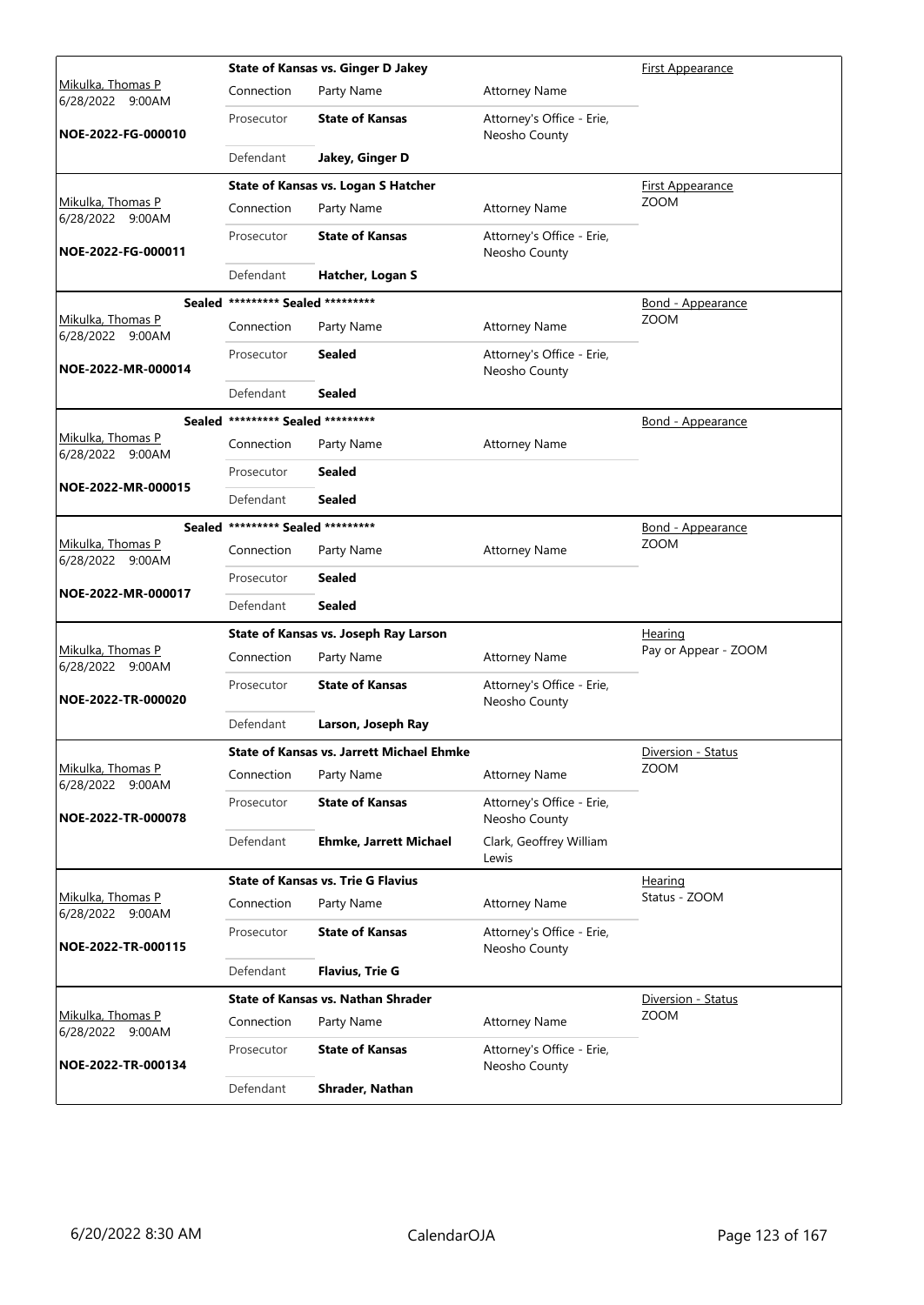|                                          |            | <b>State of Kansas vs. Sharon Matlock</b>         |                                            | Hearing                 |
|------------------------------------------|------------|---------------------------------------------------|--------------------------------------------|-------------------------|
| Mikulka, Thomas P<br>6/28/2022 9:00AM    | Connection | Party Name                                        | <b>Attorney Name</b>                       | Status - ZOOM           |
| NOE-2022-TR-000146                       | Prosecutor | <b>State of Kansas</b>                            | Attorney's Office - Erie,<br>Neosho County |                         |
|                                          | Defendant  | <b>Matlock, Sharon</b>                            | Clark, Geoffrey William<br>Lewis           |                         |
|                                          |            | <b>State of Kansas vs. Chase Musselman</b>        |                                            | Hearing                 |
| Mikulka, Thomas P<br>6/28/2022 9:00AM    | Connection | Party Name                                        | <b>Attorney Name</b>                       | Status - ZOOM           |
| NOE-2022-TR-000147                       | Prosecutor | <b>State of Kansas</b>                            | Attorney's Office - Erie,<br>Neosho County |                         |
|                                          | Defendant  | Musselman, Chase                                  | Clark, Geoffrey William<br>Lewis           |                         |
|                                          |            | State of Kansas vs. Mary Kristina Barnhart        |                                            | <u>Hearing</u>          |
| Mikulka, Thomas P<br>6/28/2022 9:00AM    | Connection | Party Name                                        | <b>Attorney Name</b>                       | Status - ZOOM           |
| NOE-2022-TR-000192                       | Prosecutor | <b>State of Kansas</b>                            | Attorney's Office - Erie,<br>Neosho County |                         |
|                                          | Defendant  | <b>Barnhart, Mary Kristina</b>                    | Clover, Timothy Dale                       |                         |
|                                          |            | <b>State of Kansas vs. RICHARD WAYNE WRESTLER</b> |                                            | First Appearance        |
| Mikulka, Thomas P<br>6/28/2022 9:00AM    | Connection | Party Name                                        | <b>Attorney Name</b>                       | <b>ZOOM</b>             |
| NOE-2022-TR-000201                       | Prosecutor | <b>State of Kansas</b>                            | Attorney's Office - Erie,<br>Neosho County |                         |
|                                          | Defendant  | <b>WRESTLER, RICHARD</b><br><b>WAYNE</b>          |                                            |                         |
|                                          |            | State of Kansas vs. Kali M Abel                   |                                            | <u>Hearing</u>          |
| Mikulka, Thomas P<br>6/28/2022 9:00AM    | Connection | Party Name                                        | <b>Attorney Name</b>                       | Pay or Appear - ZOOM    |
| NOE-2022-TR-000219                       | Prosecutor | <b>State of Kansas</b>                            | Attorney's Office - Erie,<br>Neosho County |                         |
|                                          | Defendant  | Abel, Kali M                                      |                                            |                         |
|                                          |            | State of Kansas vs. DEAN A FOREAKER               |                                            | First Appearance        |
| Mikulka, Thomas P<br>6/28/2022<br>9:00AM | Connection | Party Name                                        | <b>Attorney Name</b>                       |                         |
| NOE-2022-TR-000222                       | Prosecutor | <b>State of Kansas</b>                            | Attorney's Office - Erie,<br>Neosho County |                         |
|                                          | Defendant  | <b>FOREAKER, DEAN A</b>                           |                                            |                         |
|                                          |            | State of Kansas vs. Lauren Ashley Meza            |                                            | Hearing                 |
| Mikulka, Thomas P<br>6/28/2022 9:00AM    | Connection | Party Name                                        | <b>Attorney Name</b>                       | Pay or Appear           |
| NOE-2022-TR-000226                       | Prosecutor | <b>State of Kansas</b>                            | Attorney's Office - Erie,<br>Neosho County |                         |
|                                          | Defendant  | Meza, Lauren Ashley                               |                                            |                         |
|                                          |            | <b>State of Kansas vs. Michael L Hill</b>         |                                            | Diversion               |
| Mikulka, Thomas P<br>6/28/2022 9:00AM    | Connection | Party Name                                        | <b>Attorney Name</b>                       | Review                  |
|                                          | Prosecutor | <b>State of Kansas</b>                            |                                            |                         |
| NOE-2022-TR-000271                       | Defendant  | Hill, Michael L                                   | Attorney's Office - Erie,<br>Neosho County |                         |
|                                          |            | State of Kansas vs. Brandi DeAnn Swiler           |                                            | <u>First Appearance</u> |
| Mikulka, Thomas P<br>6/28/2022 9:00AM    | Connection | Party Name                                        | <b>Attorney Name</b>                       |                         |
| NOE-2022-TR-000308                       | Prosecutor | <b>State of Kansas</b>                            | Attorney's Office - Erie,<br>Neosho County |                         |
|                                          | Defendant  | Swiler, Brandi DeAnn                              |                                            |                         |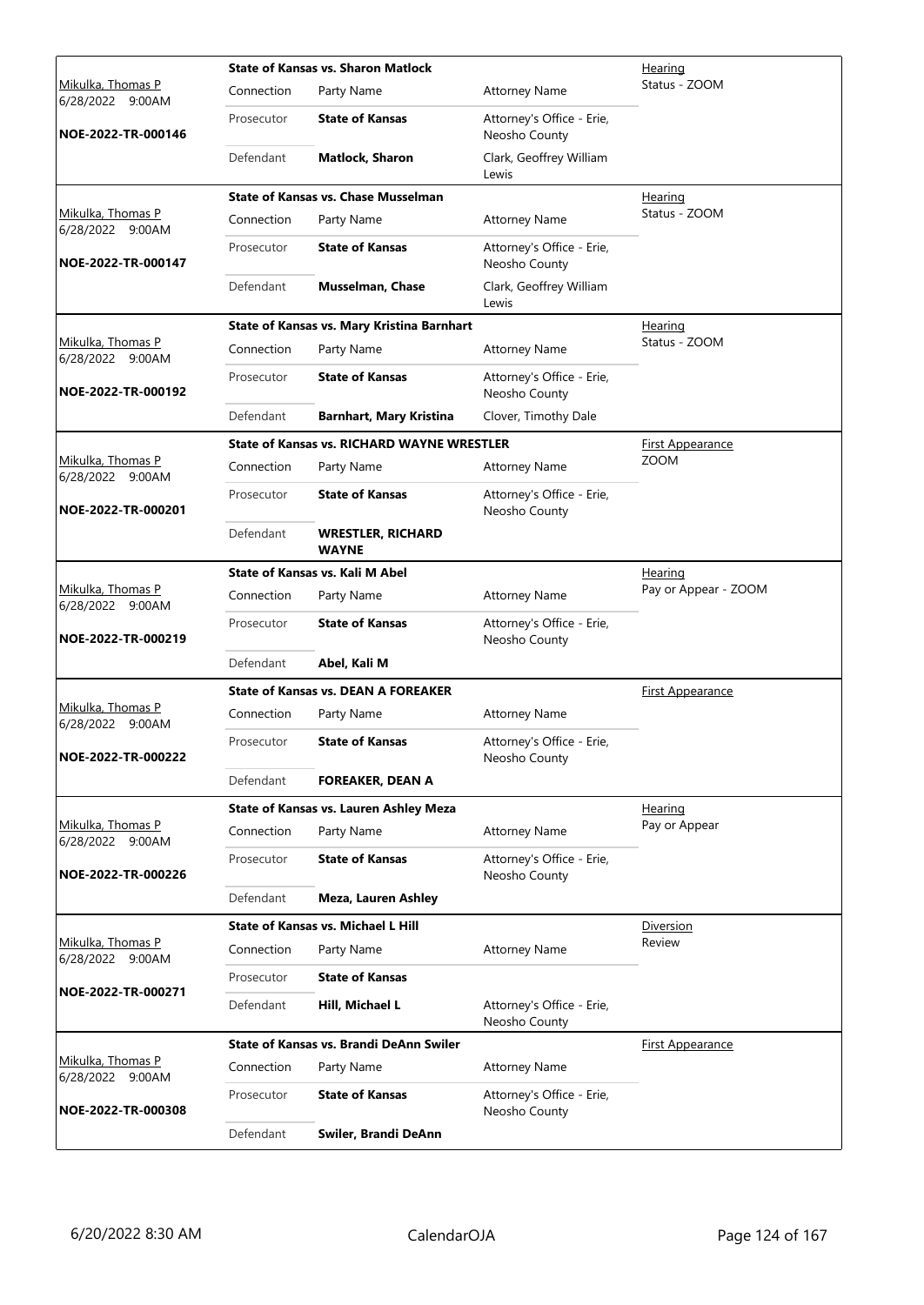|                                              |            | <b>State of Kansas vs. JAMES LEE KELLEY</b>      |                                            | <b>First Appearance</b>  |
|----------------------------------------------|------------|--------------------------------------------------|--------------------------------------------|--------------------------|
| Mikulka, Thomas P<br>6/28/2022 9:00AM        | Connection | Party Name                                       | <b>Attorney Name</b>                       |                          |
| NOE-2022-TR-000310                           | Prosecutor | <b>State of Kansas</b>                           | Attorney's Office - Erie,<br>Neosho County |                          |
|                                              | Defendant  | <b>KELLEY, JAMES LEE</b>                         | Schowengerdt, Daniel J.                    |                          |
|                                              |            | <b>State of Kansas vs. Donald E Eaton</b>        |                                            | <b>First Appearance</b>  |
| Mikulka, Thomas P<br>6/28/2022 9:00AM        | Connection | Party Name                                       | <b>Attorney Name</b>                       |                          |
| NOE-2022-TR-000332                           | Prosecutor | <b>State of Kansas</b>                           | Attorney's Office - Erie,<br>Neosho County |                          |
|                                              | Defendant  | Eaton, Donald E                                  |                                            |                          |
|                                              |            | State of Kansas vs. Jeremy A. Schommer           |                                            | <b>Bond - Appearance</b> |
| Mikulka, Thomas P<br>6/28/2022 9:00AM        | Connection | Party Name                                       | <b>Attorney Name</b>                       | <b>ZOOM</b>              |
| NOE-2022-TR-000338                           | Prosecutor | <b>State of Kansas</b>                           | Attorney's Office - Erie,<br>Neosho County |                          |
|                                              | Defendant  | Schommer, Jeremy A.                              |                                            |                          |
|                                              |            | State of Kansas vs. Jeremiah J Casey             |                                            | <u>First Appearance</u>  |
| <u>Mikulka, Thomas P</u><br>6/28/2022 9:00AM | Connection | Party Name                                       | <b>Attorney Name</b>                       |                          |
| NOE-2022-TR-000351                           | Prosecutor | <b>State of Kansas</b>                           | Attorney's Office - Erie,<br>Neosho County |                          |
|                                              | Defendant  | Casey, Jeremiah J                                |                                            |                          |
|                                              |            | <b>State of Kansas vs. Joshua Todd Clements</b>  |                                            | <b>First Appearance</b>  |
| Mikulka, Thomas P<br>6/28/2022 9:00AM        | Connection | Party Name                                       | <b>Attorney Name</b>                       |                          |
| NOE-2022-TR-000369                           | Prosecutor | <b>State of Kansas</b>                           | Attorney's Office - Erie,<br>Neosho County |                          |
|                                              | Defendant  | <b>Clements, Joshua Todd</b>                     |                                            |                          |
|                                              |            | <b>State of Kansas vs. Anthony Sean Sanchez</b>  |                                            | <b>Bond - Appearance</b> |
| Mikulka, Thomas P<br>6/28/2022 9:00AM        | Connection | Party Name                                       | <b>Attorney Name</b>                       | <b>ZOOM</b>              |
| NOE-2022-TR-000370                           | Prosecutor | <b>State of Kansas</b>                           | Attorney's Office - Erie,<br>Neosho County |                          |
|                                              | Defendant  | Sanchez, Anthony Sean                            |                                            |                          |
|                                              |            | <b>State of Kansas vs. Jayson Brant Williams</b> |                                            | Bond - Appearance        |
| Mikulka, Thomas P<br>6/28/2022 9:00AM        | Connection | Party Name                                       | <b>Attorney Name</b>                       | <b>ZOOM</b>              |
| NOE-2022-TR-000371                           | Prosecutor | <b>State of Kansas</b>                           | Attorney's Office - Erie,<br>Neosho County |                          |
|                                              | Defendant  | <b>Williams, Jayson Brant</b>                    |                                            |                          |
|                                              |            | <b>State of Kansas vs. STEPHEN BATLINER</b>      |                                            | <b>First Appearance</b>  |
| Mikulka, Thomas P<br>6/28/2022 9:00AM        | Connection | Party Name                                       | <b>Attorney Name</b>                       |                          |
| NOE-2022-TR-000372                           | Prosecutor | <b>State of Kansas</b>                           | Attorney's Office - Erie,<br>Neosho County |                          |
|                                              | Defendant  | <b>BATLINER, STEPHEN</b>                         |                                            |                          |
|                                              |            | State of Kansas vs. Josue Alberto Miranda        |                                            | <u>First Appearance</u>  |
| <u>Mikulka, Thomas P</u><br>6/28/2022 9:00AM | Connection | Party Name                                       | <b>Attorney Name</b>                       |                          |
| NOE-2022-TR-000380                           | Prosecutor | <b>State of Kansas</b>                           | Attorney's Office - Erie,<br>Neosho County |                          |
|                                              | Defendant  | Alberto Miranda, Josue                           |                                            |                          |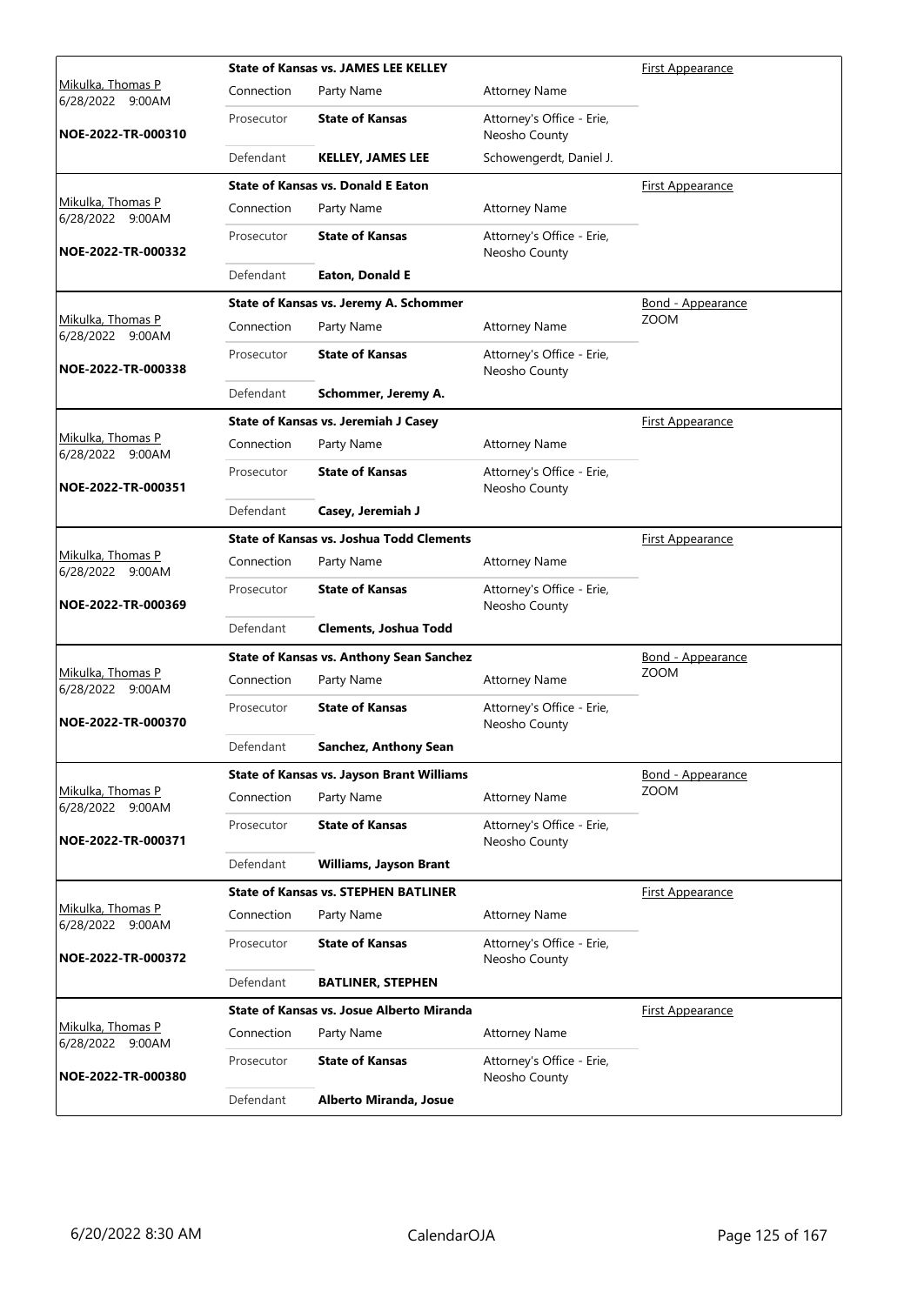|                                              |            | State of Kansas vs. Estell Lyn Owen                 |                                            | <b>First Appearance</b> |
|----------------------------------------------|------------|-----------------------------------------------------|--------------------------------------------|-------------------------|
| <u>Mikulka, Thomas P</u><br>6/28/2022 9:00AM | Connection | Party Name                                          | <b>Attorney Name</b>                       |                         |
| NOE-2022-TR-000384                           | Prosecutor | <b>State of Kansas</b>                              | Attorney's Office - Erie,<br>Neosho County |                         |
|                                              | Defendant  | Owen, Estell Lyn                                    |                                            |                         |
|                                              |            | State of Kansas vs. Jordan Cale Vender              |                                            | <b>First Appearance</b> |
| Mikulka, Thomas P<br>6/28/2022 9:00AM        | Connection | Party Name                                          | <b>Attorney Name</b>                       |                         |
| NOE-2022-TR-000385                           | Prosecutor | <b>State of Kansas</b>                              | Attorney's Office - Erie,<br>Neosho County |                         |
|                                              | Defendant  | Vender, Jordan Cale                                 |                                            |                         |
|                                              |            | State of Kansas vs. Bobby Dean Sanborn              |                                            | <b>First Appearance</b> |
| Mikulka, Thomas P<br>6/28/2022 9:00AM        | Connection | Party Name                                          | <b>Attorney Name</b>                       |                         |
| NOE-2022-TR-000387                           | Prosecutor | <b>State of Kansas</b>                              | Attorney's Office - Erie,<br>Neosho County |                         |
|                                              | Defendant  | Sanborn, Bobby Dean                                 |                                            |                         |
|                                              |            | <b>State of Kansas vs. JESSICA LEE ANN COATNEY</b>  |                                            | <b>First Appearance</b> |
| <u>Mikulka, Thomas P</u><br>6/28/2022 9:00AM | Connection | Party Name                                          | <b>Attorney Name</b>                       |                         |
| NOE-2022-TR-000390                           | Prosecutor | <b>State of Kansas</b>                              | Attorney's Office - Erie,<br>Neosho County |                         |
|                                              | Defendant  | <b>COATNEY, JESSICA LEE</b><br><b>ANN</b>           |                                            |                         |
|                                              |            | State of Kansas vs. Kalan Dean Wright               |                                            | <b>First Appearance</b> |
| Mikulka, Thomas P<br>6/28/2022 9:00AM        | Connection | Party Name                                          | <b>Attorney Name</b>                       |                         |
| NOE-2022-TR-000406                           | Prosecutor | <b>State of Kansas</b>                              | Attorney's Office - Erie,<br>Neosho County |                         |
|                                              | Defendant  | Wright, Kalan Dean                                  |                                            |                         |
|                                              |            | <b>State of Kansas vs. COLETON JAMES LANGWORTHY</b> |                                            | <b>First Appearance</b> |
| Mikulka, Thomas P<br>6/28/2022 9:00AM        | Connection | Party Name                                          | <b>Attorney Name</b>                       |                         |
| NOE-2022-TR-000412                           | Prosecutor | <b>State of Kansas</b>                              | Attorney's Office - Erie,<br>Neosho County |                         |
|                                              | Defendant  | <b>LANGWORTHY, COLETON</b><br>JAMES                 |                                            |                         |
|                                              |            | <b>State of Kansas vs. JIMMY DANIEL RODRIGUEZ</b>   |                                            | First Appearance        |
| Mikulka, Thomas P<br>6/28/2022 9:00AM        | Connection | Party Name                                          | <b>Attorney Name</b>                       |                         |
| NOE-2022-TR-000418                           | Prosecutor | <b>State of Kansas</b>                              | Attorney's Office - Erie,<br>Neosho County |                         |
|                                              | Defendant  | <b>RODRIGUEZ, JIMMY</b><br><b>DANIEL</b>            |                                            |                         |
| Mikulka, Thomas P                            |            | <b>State of Kansas vs. William Cochran</b>          |                                            | First Appearance        |
| 6/28/2022 9:00AM                             | Connection | Party Name                                          | <b>Attorney Name</b>                       |                         |
| NOE-2022-TR-000427                           | Prosecutor | <b>State of Kansas</b>                              | Attorney's Office - Erie,<br>Neosho County |                         |
|                                              | Defendant  | Cochran, William                                    |                                            |                         |
|                                              |            | <b>State of Kansas vs. Britni M Wimp</b>            |                                            | <u>First Appearance</u> |
| Mikulka, Thomas P<br>6/28/2022 9:00AM        | Connection | Party Name                                          | <b>Attorney Name</b>                       |                         |
| NOE-2022-TR-000428                           | Prosecutor | <b>State of Kansas</b>                              | Attorney's Office - Erie,<br>Neosho County |                         |
|                                              | Defendant  | Wimp, Britni M                                      |                                            |                         |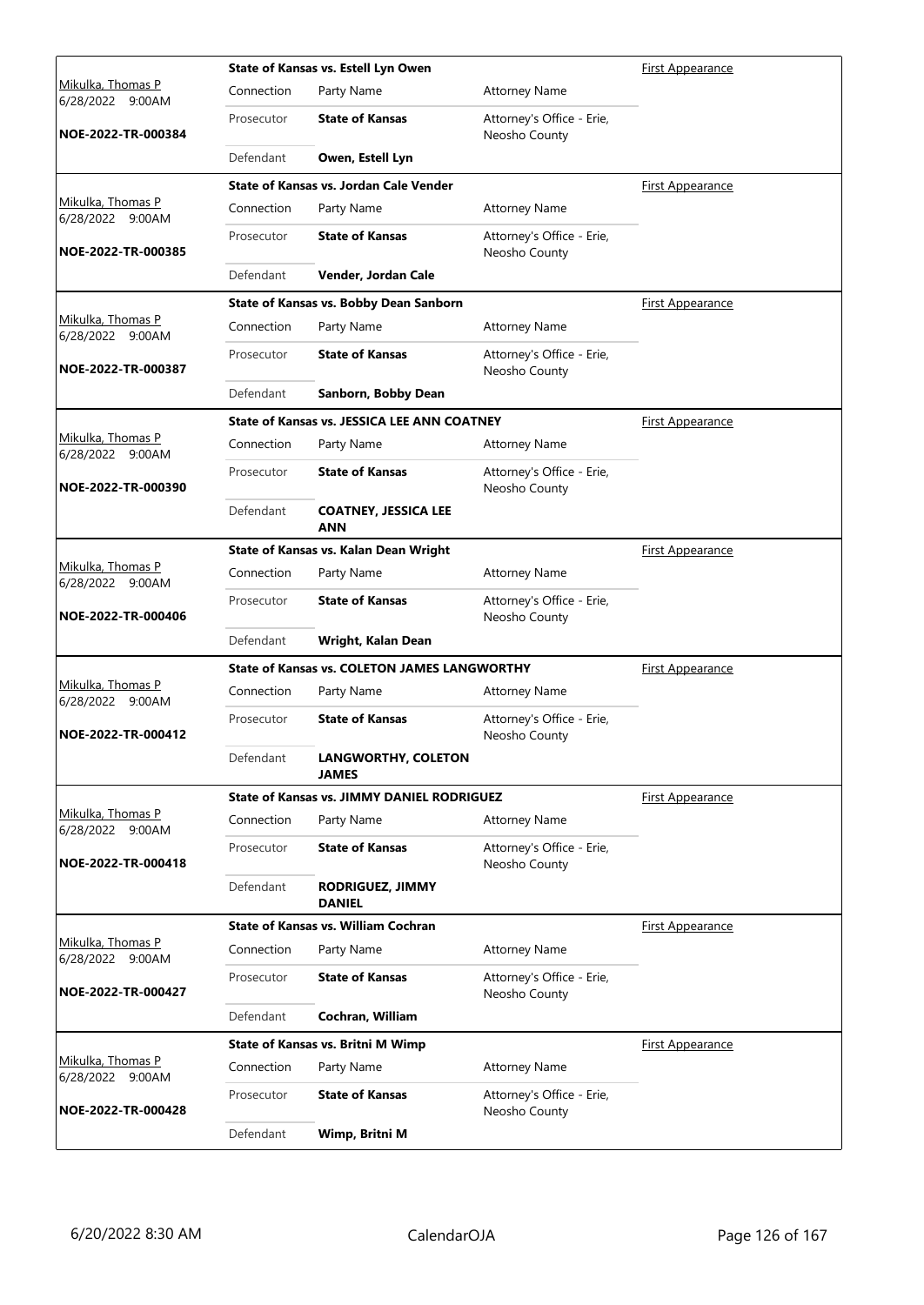|                                              |            | State of Kansas vs. Danny J Cash, Jr             |                                            | First Appearance        |
|----------------------------------------------|------------|--------------------------------------------------|--------------------------------------------|-------------------------|
| <u>Mikulka, Thomas P</u><br>6/28/2022 9:00AM | Connection | Party Name                                       | <b>Attorney Name</b>                       |                         |
| NOE-2022-TR-000429                           | Prosecutor | <b>State of Kansas</b>                           | Attorney's Office - Erie,<br>Neosho County |                         |
|                                              | Defendant  | Cash, Danny J, Jr                                |                                            |                         |
|                                              |            | <b>State of Kansas vs. Brett A Busby</b>         |                                            | <b>First Appearance</b> |
| Mikulka, Thomas P<br>6/28/2022 9:00AM        | Connection | Party Name                                       | <b>Attorney Name</b>                       |                         |
| NOE-2022-TR-000432                           | Prosecutor | <b>State of Kansas</b>                           | Attorney's Office - Erie,<br>Neosho County |                         |
|                                              | Defendant  | <b>Busby, Brett A</b>                            |                                            |                         |
|                                              |            | <b>State of Kansas vs. Martin James Nuessen</b>  |                                            | <b>First Appearance</b> |
| Mikulka, Thomas P<br>6/28/2022 9:00AM        | Connection | Party Name                                       | <b>Attorney Name</b>                       |                         |
| NOE-2022-TR-000439                           | Prosecutor | <b>State of Kansas</b>                           | Attorney's Office - Erie,<br>Neosho County |                         |
|                                              | Defendant  | <b>Nuessen, Martin James</b>                     |                                            |                         |
|                                              |            | State of Kansas vs. Mathew Lane Love             |                                            | First Appearance        |
| Mikulka, Thomas P<br>6/28/2022 9:00AM        | Connection | Party Name                                       | <b>Attorney Name</b>                       |                         |
| NOE-2022-TR-000459                           | Prosecutor | <b>State of Kansas</b>                           | Attorney's Office - Erie,<br>Neosho County |                         |
|                                              | Defendant  | Love, Mathew Lane                                |                                            |                         |
|                                              |            | <b>State of Kansas vs. CARRIE ANN MOORE</b>      |                                            | <b>First Appearance</b> |
| Mikulka, Thomas P<br>6/28/2022 9:00AM        | Connection | Party Name                                       | <b>Attorney Name</b>                       |                         |
| NOE-2022-TR-000466                           | Prosecutor | <b>State of Kansas</b>                           | Attorney's Office - Erie,<br>Neosho County |                         |
|                                              | Defendant  | <b>MOORE, CARRIE ANN</b>                         |                                            |                         |
|                                              |            | <b>State of Kansas vs. Samantha D Puckett</b>    |                                            | <b>First Appearance</b> |
| Mikulka, Thomas P<br>6/28/2022 9:00AM        | Connection | Party Name                                       | <b>Attorney Name</b>                       |                         |
| NOE-2022-TR-000481                           | Prosecutor | <b>State of Kansas</b>                           | Attorney's Office - Erie,<br>Neosho County |                         |
|                                              | Defendant  | Puckett, Samantha D                              |                                            |                         |
|                                              |            | <b>State of Kansas vs. CHRISTOPHER ROBERTSON</b> |                                            | First Appearance        |
| Mikulka, Thomas P<br>6/28/2022 9:00AM        | Connection | Party Name                                       | <b>Attorney Name</b>                       |                         |
| NOE-2022-TR-000483                           | Prosecutor | <b>State of Kansas</b>                           | Attorney's Office - Erie,<br>Neosho County |                         |
|                                              | Defendant  | <b>ROBERTSON,</b><br><b>CHRISTOPHER</b>          |                                            |                         |
|                                              |            | State of Kansas vs. Tea Cheyenne Shelton         |                                            | First Appearance        |
| Mikulka, Thomas P<br>6/28/2022 9:00AM        | Connection | Party Name                                       | <b>Attorney Name</b>                       |                         |
| NOE-2022-TR-000497                           | Prosecutor | <b>State of Kansas</b>                           | Attorney's Office - Erie,<br>Neosho County |                         |
|                                              | Defendant  | <b>Shelton, Tea Cheyenne</b>                     |                                            |                         |
|                                              |            | <b>State of Kansas vs. JULIE L RUSSELL</b>       |                                            | <b>First Appearance</b> |
| Mikulka, Thomas P<br>6/28/2022 9:00AM        | Connection | Party Name                                       | <b>Attorney Name</b>                       |                         |
| NOE-2022-TR-000500                           | Prosecutor | <b>State of Kansas</b>                           | Attorney's Office - Erie,<br>Neosho County |                         |
|                                              | Defendant  | <b>RUSSELL, JULIE L</b>                          |                                            |                         |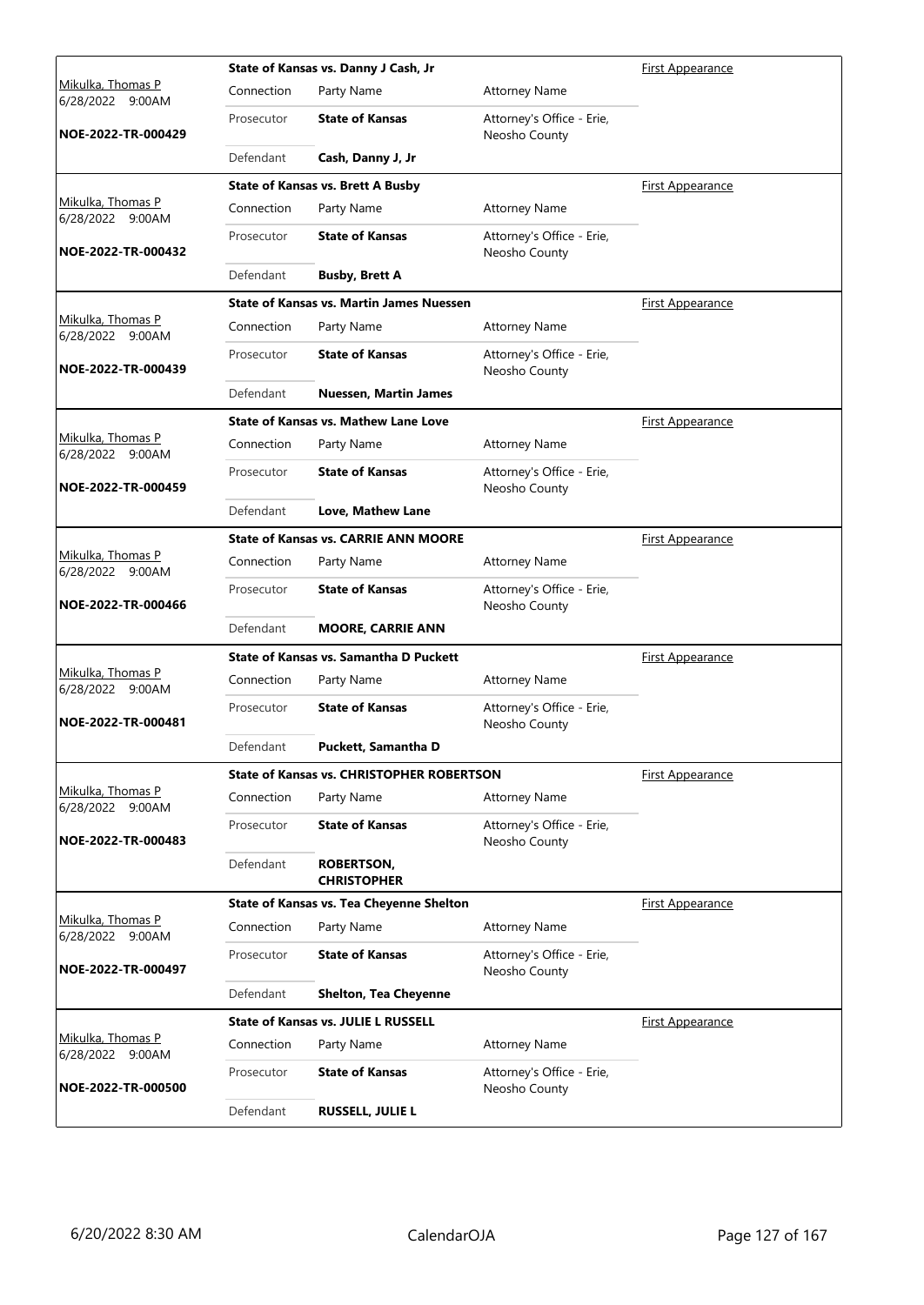|                                                             |            | State of Kansas vs. Jeremy Joseph King              |                                            | First Appearance                              |
|-------------------------------------------------------------|------------|-----------------------------------------------------|--------------------------------------------|-----------------------------------------------|
| <u>Mikulka, Thomas P</u><br>6/28/2022 9:00AM                | Connection | Party Name                                          | <b>Attorney Name</b>                       |                                               |
| NOE-2022-TR-000501                                          | Prosecutor | <b>State of Kansas</b>                              | Attorney's Office - Erie,<br>Neosho County |                                               |
|                                                             | Defendant  | King, Jeremy Joseph                                 |                                            |                                               |
|                                                             |            | State of Kansas vs. Jaedyn K Hauge                  |                                            | Hearing                                       |
| Mikulka, Thomas P<br>6/28/2022 9:30AM                       | Connection | Party Name                                          | <b>Attorney Name</b>                       | Pay or Appear - ZOOM                          |
| 2019-TR-000019                                              | Prosecutor | <b>State of Kansas</b>                              | Attorney's Office - Erie,<br>Neosho County |                                               |
|                                                             | Defendant  | Hauge, Jaedyn K                                     | Jones, Seth Austin                         |                                               |
|                                                             |            | <b>State of Kansas vs. Bradley Alan Hermreck</b>    |                                            | <b>Hearing</b>                                |
| Mikulka, Thomas P<br>6/28/2022 9:30AM                       | Connection | Party Name                                          | <b>Attorney Name</b>                       | JE/Status-ZOOM                                |
| 2020-TR-000059                                              | Prosecutor | <b>State of Kansas</b>                              | Attorney's Office - Erie,<br>Neosho County |                                               |
|                                                             | Defendant  | Hermreck, Bradley Alan                              | Duncan, Brian Piccolo                      |                                               |
|                                                             |            | <b>State of Kansas vs. Paul Felix Barras</b>        |                                            | Hearing                                       |
| Mikulka, Thomas P<br>6/28/2022 9:30AM                       | Connection | Party Name                                          | <b>Attorney Name</b>                       | Pay or Appear - ZOOM                          |
| NOE-2021-TR-000110                                          | Prosecutor | <b>State of Kansas</b>                              | Attorney's Office - Erie,<br>Neosho County |                                               |
|                                                             | Defendant  | <b>Barras, Paul Felix</b>                           |                                            |                                               |
|                                                             |            | <b>State of Kansas vs. William Allen Davis</b>      |                                            | Hearing                                       |
| Mikulka, Thomas P<br>6/28/2022 9:30AM<br>NOE-2021-TR-000224 | Connection | Party Name                                          | <b>Attorney Name</b>                       | Pay or Appear - ZOOM                          |
|                                                             | Prosecutor | <b>State of Kansas</b>                              | Attorney's Office - Erie,<br>Neosho County |                                               |
|                                                             | Defendant  | Davis, William Allen                                | Jones, Seth Austin                         |                                               |
|                                                             |            | <b>State of Kansas vs. CRISTINA MICHELE JOHNSON</b> | Hearing                                    |                                               |
| Mikulka, Thomas P<br>6/28/2022 9:30AM                       | Connection | Party Name                                          | <b>Attorney Name</b>                       | Pay or Appear                                 |
| NOE-2022-TR-000063                                          | Prosecutor | <b>State of Kansas</b>                              | Attorney's Office - Erie,<br>Neosho County |                                               |
|                                                             | Defendant  | JOHNSON, CRISTINA<br><b>MICHELE</b>                 |                                            |                                               |
|                                                             |            | <b>State of Kansas vs. Sheryl Wheatley</b>          |                                            | Diversion - Status                            |
| Mikulka, Thomas P<br>6/28/2022 9:30AM                       | Connection | Party Name                                          | <b>Attorney Name</b>                       | <b>ZOOM</b>                                   |
| NOE-2022-TR-000135                                          | Prosecutor | <b>State of Kansas</b>                              | Attorney's Office - Erie,<br>Neosho County |                                               |
|                                                             | Defendant  | <b>Wheatley, Sheryl</b>                             | Lee, Clifford Wayne                        |                                               |
|                                                             |            | <b>State of Kansas vs. APRIL O TROJNIAK</b>         |                                            | Diversion - Status                            |
| Mikulka, Thomas P<br>6/28/2022 9:30AM                       | Connection | Party Name                                          | <b>Attorney Name</b>                       | per phone request of def's atty<br>5.17.22 rd |
| NOE-2022-TR-000239                                          | Prosecutor | <b>State of Kansas</b>                              | Attorney's Office - Erie,<br>Neosho County |                                               |
|                                                             | Defendant  | TROJNIAK, APRIL O                                   | Elder, Megan Elizabeth                     |                                               |
|                                                             |            | State of Kansas vs. Mary Devecmon Hoffman           |                                            | <b>Bench Trial</b>                            |
| Mikulka, Thomas P<br>6/28/2022 10:00AM                      | Connection | Party Name                                          | <b>Attorney Name</b>                       |                                               |
| NOE-2022-TR-000233                                          | Prosecutor | <b>State of Kansas</b>                              | Attorney's Office - Erie,<br>Neosho County |                                               |
|                                                             | Defendant  | Hoffman, Mary Devecmon                              |                                            |                                               |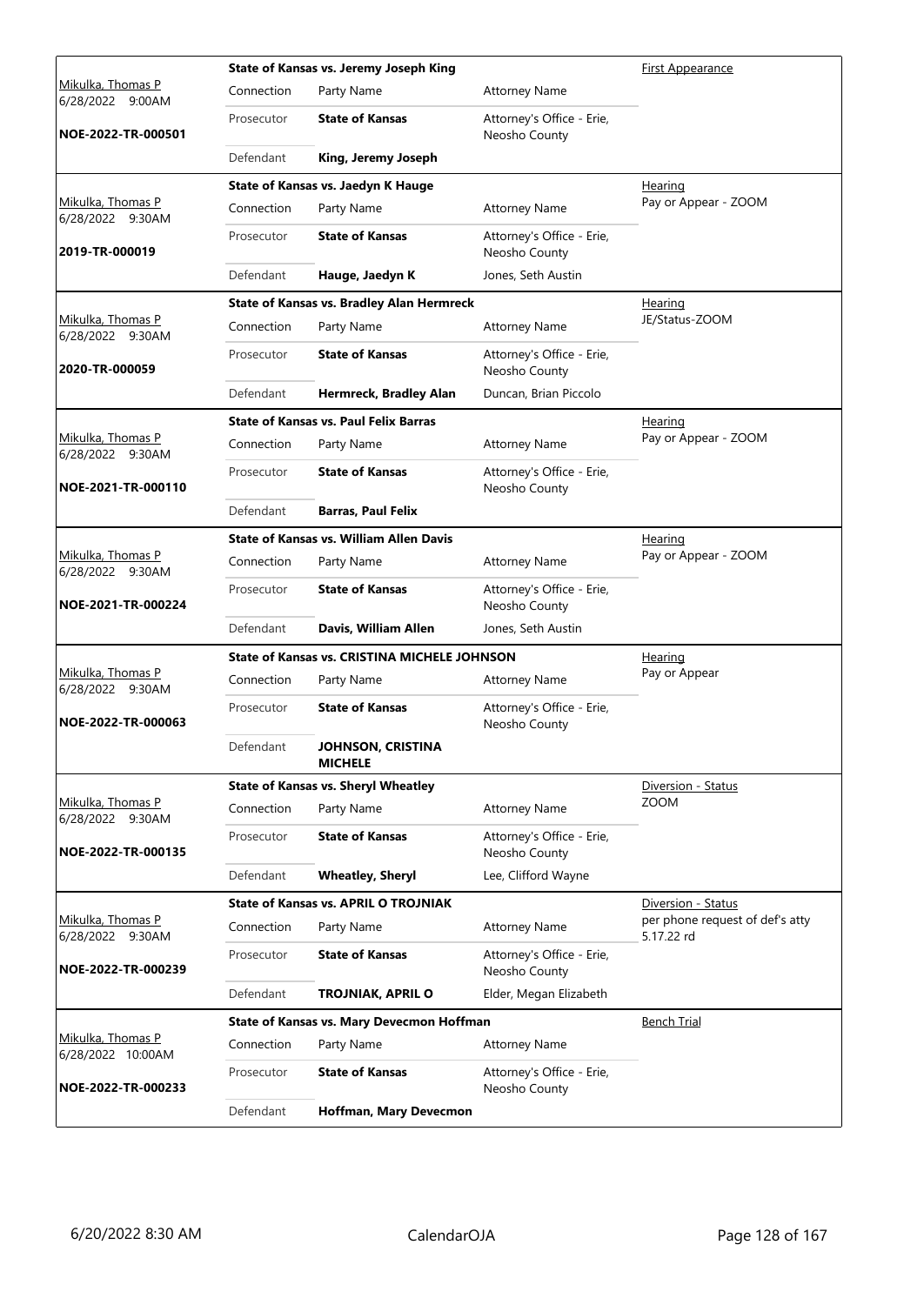|                                             |            | State of Kansas vs. Adam J. Leedy<br><b>Status Conference</b> |                                            |                          |  |
|---------------------------------------------|------------|---------------------------------------------------------------|--------------------------------------------|--------------------------|--|
| Mikulka, Thomas P<br>6/28/2022 10:30AM      | Connection | Party Name                                                    | <b>Attorney Name</b>                       | <b>ZOOM</b>              |  |
| NOE-2022-TR-000152                          | Prosecutor | <b>State of Kansas</b>                                        | Attorney's Office - Erie,<br>Neosho County |                          |  |
|                                             | Defendant  | Leedy, Adam J.                                                | Witt, Jay Dee                              |                          |  |
|                                             |            | State of Kansas vs. Rolando Coronado                          |                                            | <b>First Appearance</b>  |  |
| Mikulka, Thomas P<br>6/28/2022 1:30PM       | Connection | Party Name                                                    | <b>Attorney Name</b>                       |                          |  |
| NOE-2022-TR-000430                          | Prosecutor | <b>State of Kansas</b>                                        | Attorney's Office - Erie,<br>Neosho County |                          |  |
|                                             | Defendant  | Coronado, Rolando                                             |                                            |                          |  |
|                                             |            | <b>State of Kansas vs. Tucker Matthew Hurst</b>               |                                            | <b>Hearing</b>           |  |
| Mikulka, Thomas P<br>6/30/2022 9:00AM       | Connection | Party Name                                                    | <b>Attorney Name</b>                       | Status-ZOOM              |  |
| NOE-2021-TR-000684                          | Prosecutor | <b>State of Kansas</b>                                        | Attorney's Office - Erie,<br>Neosho County |                          |  |
|                                             | Defendant  | <b>Hurst, Tucker Matthew</b>                                  | Johnson, Robert Edward, II                 |                          |  |
|                                             |            | State of Kansas vs. Justin Levi Callarman                     |                                            | Diversion - Status       |  |
| Mikulka, Thomas P<br>6/30/2022 9:00AM       | Connection | Party Name                                                    | <b>Attorney Name</b>                       | <b>ZOOM</b>              |  |
| NOE-2021-TR-000893                          | Prosecutor | <b>State of Kansas</b>                                        | Attorney's Office - Erie,<br>Neosho County |                          |  |
|                                             | Defendant  | Callarman, Justin Levi                                        | Duncan, Brian Piccolo                      |                          |  |
|                                             |            | <b>State of Kansas vs. Garrett S Hall</b>                     |                                            | Hearing                  |  |
| Mikulka, Thomas P<br>6/30/2022 9:30AM       | Connection | Party Name                                                    | <b>Attorney Name</b>                       |                          |  |
| 2020-TR-000408                              | Prosecutor | <b>State of Kansas</b>                                        | Attorney's Office - Erie,<br>Neosho County |                          |  |
|                                             | Defendant  | Hall, Garrett S                                               | Griebat, Jeb Cameron                       |                          |  |
|                                             |            | State of Kansas vs. John Ross Berger                          |                                            | <b>Status Conference</b> |  |
| Ahlguist, Daryl D<br>7/6/2022 9:00AM        | Connection | Party Name                                                    | <b>Attorney Name</b>                       |                          |  |
| 2017-TR-001453                              | Prosecutor | <b>State of Kansas</b>                                        | Attorney's Office - Erie,<br>Neosho County |                          |  |
|                                             | Defendant  | Berger, John Ross                                             | Chard, Jill Elaine                         |                          |  |
|                                             |            | <b>State of Kansas vs. Calvin Lee McGinnes</b>                |                                            | <b>Status Conference</b> |  |
| Ahlquist, Daryl D<br>7/6/2022 9:00AM        | Connection | Party Name                                                    | <b>Attorney Name</b>                       |                          |  |
| 2018-TR-000880                              | Prosecutor | <b>State of Kansas</b>                                        | Attorney's Office - Erie,<br>Neosho County |                          |  |
|                                             | Defendant  | <b>McGinnes, Calvin Lee</b>                                   | Chard, Jill Elaine                         |                          |  |
|                                             |            | State of Kansas vs. Benjamin J Kinder                         |                                            | <b>Status Conference</b> |  |
| Ahlquist, Daryl D<br>7/6/2022 9:00AM        | Connection | Party Name                                                    | <b>Attorney Name</b>                       |                          |  |
| 2020-TR-000477                              | Prosecutor | <b>State of Kansas</b>                                        | Attorney's Office - Erie,<br>Neosho County |                          |  |
|                                             | Defendant  | Kinder, Benjamin J                                            | Chard, Jill Elaine                         |                          |  |
|                                             |            | <b>State of Kansas vs. Daniel Owen Umbarger</b>               |                                            | <b>Status Conference</b> |  |
| <u>Ahlquist, Daryl D</u><br>7/6/2022 9:00AM | Connection | Party Name                                                    | <b>Attorney Name</b>                       |                          |  |
| 2020-TR-000761                              | Prosecutor | <b>State of Kansas</b>                                        | Attorney's Office - Erie,<br>Neosho County |                          |  |
|                                             | Defendant  | <b>Umbarger, Daniel Owen</b>                                  | Manbeck, Jacob Thomas                      |                          |  |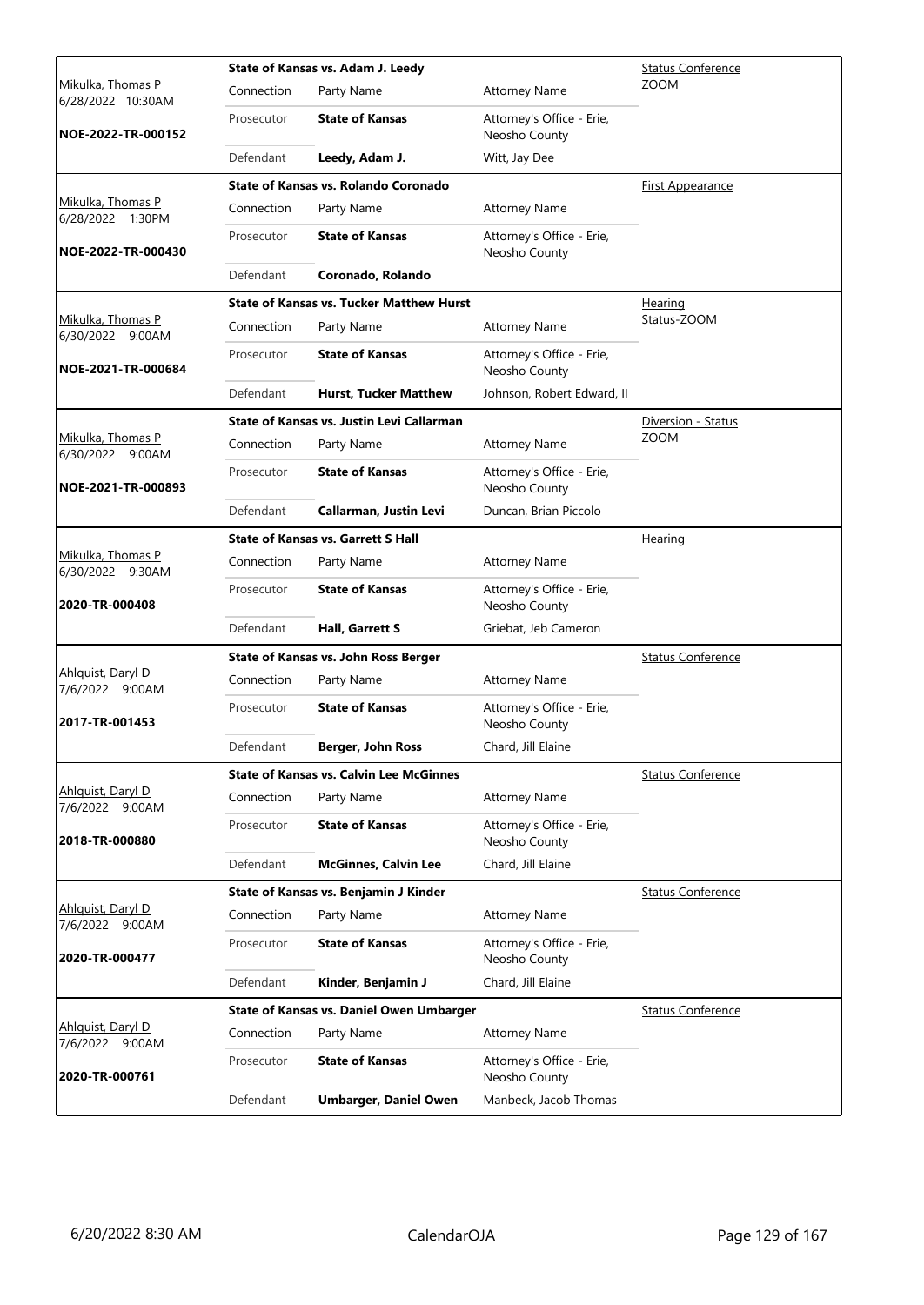|                                      |                                   | <b>State of Kansas vs. Marc T Duecy</b>             |                                            | <b>Status Conference</b>   |
|--------------------------------------|-----------------------------------|-----------------------------------------------------|--------------------------------------------|----------------------------|
| Ahlguist, Daryl D<br>7/6/2022 9:00AM | Connection                        | Party Name                                          | <b>Attorney Name</b>                       |                            |
| NOE-2021-TR-000352                   | Prosecutor                        | <b>State of Kansas</b>                              | Attorney's Office - Erie,<br>Neosho County |                            |
|                                      | Defendant                         | Duecy, Marc T                                       | Witt, Jay Dee                              |                            |
|                                      |                                   | <b>State of Kansas vs. Matthew Treiber</b>          |                                            | Hearing                    |
| Ahlquist, Daryl D<br>7/6/2022 9:00AM | Connection                        | Party Name                                          | <b>Attorney Name</b>                       | <b>Status</b>              |
| NOE-2021-TR-000660                   | Prosecutor                        | <b>State of Kansas</b>                              | Attorney's Office - Erie,<br>Neosho County |                            |
|                                      | Defendant                         | <b>Treiber, Matthew</b>                             | Witt, Jay Dee                              |                            |
|                                      |                                   | <b>State of Kansas vs. Daniel O Umbarger</b>        |                                            | <b>Status Conference</b>   |
| Ahlquist, Daryl D<br>7/6/2022 9:00AM | Connection                        | Party Name                                          | <b>Attorney Name</b>                       |                            |
| NOE-2021-TR-001156                   | Prosecutor                        | <b>State of Kansas</b>                              | Attorney's Office - Erie,<br>Neosho County |                            |
|                                      | Defendant                         | <b>Umbarger, Daniel O</b>                           | Manbeck, Jacob Thomas                      |                            |
|                                      | Sealed ********* Sealed ********* |                                                     |                                            | <b>Pretrial Conference</b> |
| Mikulka, Thomas P<br>7/6/2022 1:30PM | Connection                        | Party Name                                          | <b>Attorney Name</b>                       | ZOOM - Yates Center        |
|                                      | Subject                           | <b>Sealed</b>                                       | Clover, Timothy Dale                       |                            |
| 2019-AD-000018                       | Other Party                       | <b>Sealed</b>                                       | Mills, Sarah Arlene                        |                            |
|                                      |                                   | <b>Sealed</b>                                       | Gillett, Jill Ranee                        |                            |
|                                      |                                   | <b>Sealed</b>                                       | Jones, Seth Austin                         |                            |
|                                      |                                   | <b>Sealed</b>                                       | Duncan, Brian Piccolo                      |                            |
|                                      |                                   | <b>Sealed</b>                                       | Bideau-Kepley, Kenna<br><b>Breanne</b>     |                            |
|                                      | Guardian Ad<br>Litem              | <b>Sealed</b>                                       |                                            |                            |
|                                      | Sealed ********* Sealed ********* |                                                     |                                            | Motion                     |
| Mikulka, Thomas P<br>7/8/2022 9:30AM | Connection                        | Party Name                                          | <b>Attorney Name</b>                       | <b>ZOOM</b>                |
|                                      | Subject                           | <b>Sealed</b>                                       |                                            |                            |
| NOE-2021-AD-000011                   | Petitioner                        | <b>Sealed</b>                                       | Johnson, Robert Edward, II                 |                            |
|                                      |                                   | <b>Sealed</b>                                       | Johnson, Robert Edward, II                 |                            |
|                                      |                                   | State of Kansas vs. Jaedyn K Hauge                  |                                            | Overdue Hold               |
| Mikulka, Thomas P<br>7/9/2022 9:00AM | Connection                        | Party Name                                          | <b>Attorney Name</b>                       |                            |
| 2019-TR-000019                       | Prosecutor                        | <b>State of Kansas</b>                              | Attorney's Office - Erie,<br>Neosho County |                            |
|                                      | Defendant                         | Hauge, Jaedyn K                                     | Jones, Seth Austin                         |                            |
|                                      |                                   | <b>State of Kansas vs. Terrence Joseph Westcott</b> |                                            | Overdue Hold               |
| Mikulka, Thomas P<br>7/9/2022 9:00AM | Connection                        | Party Name                                          | <b>Attorney Name</b>                       |                            |
| 2019-TR-000368                       | Prosecutor                        | <b>State of Kansas</b>                              | Attorney's Office - Erie,<br>Neosho County |                            |
|                                      | Defendant                         | <b>Westcott, Terrence Joseph</b>                    | Battitori, Edward Joseph                   |                            |
|                                      |                                   | <b>State of Kansas vs. Michael Peter Janssen</b>    |                                            | Overdue Hold               |
| Mikulka, Thomas P<br>7/9/2022 9:00AM | Connection                        | Party Name                                          | <b>Attorney Name</b>                       |                            |
| 2019-TR-000476                       | Prosecutor                        | <b>State of Kansas</b>                              | Attorney's Office - Erie,<br>Neosho County |                            |
|                                      | Defendant                         | Janssen, Michael Peter                              | Jones, Seth Austin                         |                            |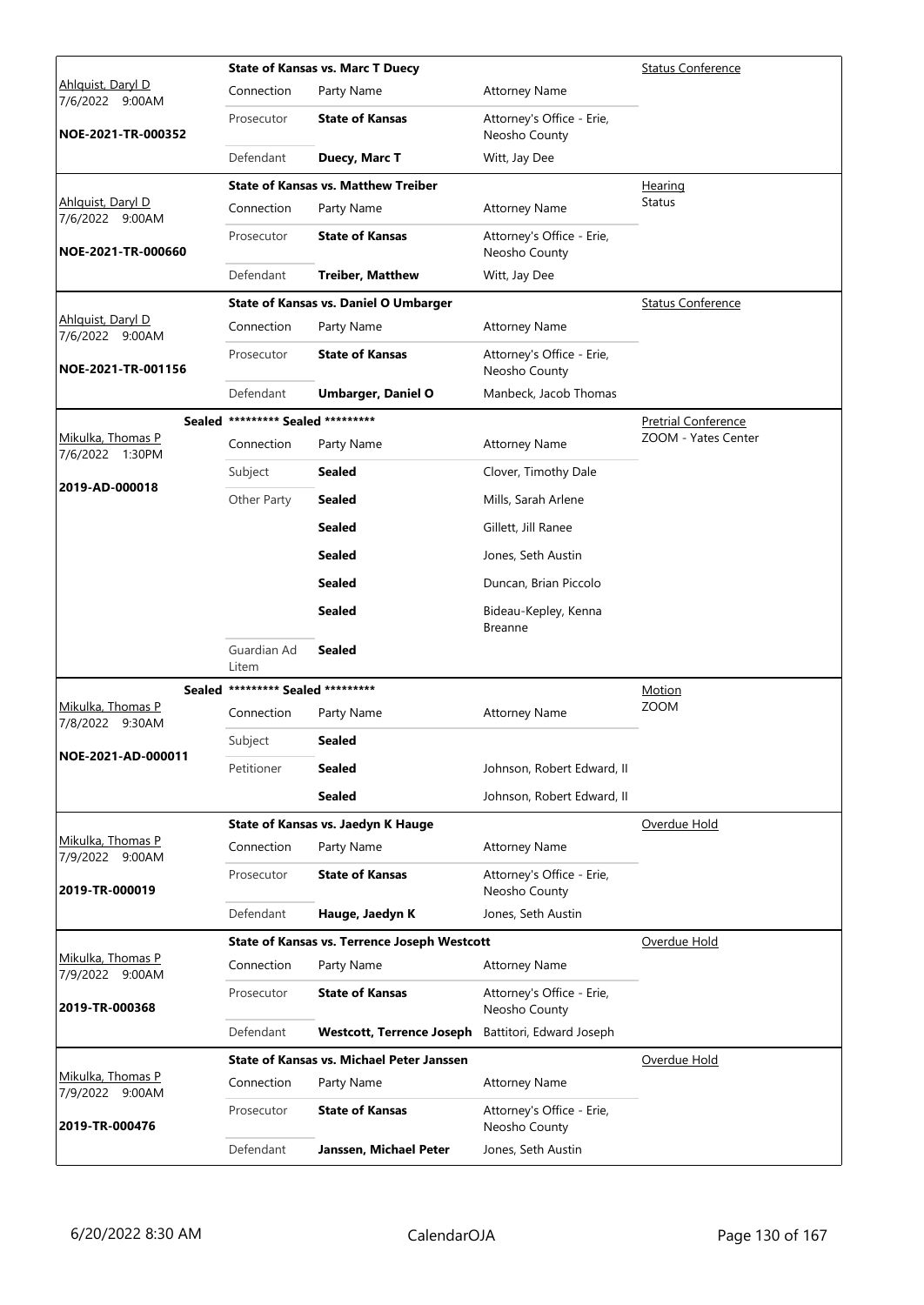|                                      |            | State of Kansas vs. Joseph F Perrino             |                                            | Overdue Hold |
|--------------------------------------|------------|--------------------------------------------------|--------------------------------------------|--------------|
| Mikulka, Thomas P<br>7/9/2022 9:00AM | Connection | Party Name                                       | <b>Attorney Name</b>                       |              |
| 2019-TR-000493                       | Prosecutor | <b>State of Kansas</b>                           | Attorney's Office - Erie,<br>Neosho County |              |
|                                      | Defendant  | Perrino, Joseph F                                | Battitori, Edward Joseph                   |              |
|                                      |            | State of Kansas vs. Jeffrey Charles Mayberry II  |                                            | Overdue Hold |
| Mikulka, Thomas P<br>7/9/2022 9:00AM | Connection | Party Name                                       | <b>Attorney Name</b>                       |              |
| 2019-TR-000648                       | Prosecutor | <b>State of Kansas</b>                           | Attorney's Office - Erie,<br>Neosho County |              |
|                                      | Defendant  | Mayberry, Jeffrey Charles,<br>н.                 | Jones, Seth Austin                         |              |
|                                      |            | State of Kansas vs. Andrew O Holeman             |                                            | Overdue Hold |
| Mikulka, Thomas P<br>7/9/2022 9:00AM | Connection | Party Name                                       | <b>Attorney Name</b>                       |              |
| 2019-TR-000772                       | Prosecutor | <b>State of Kansas</b>                           | Attorney's Office - Erie,<br>Neosho County |              |
|                                      | Defendant  | Holeman, Andrew O                                | Battitori, Edward Joseph                   |              |
|                                      |            | State of Kansas vs. Cody N Redburn-Porter        |                                            | Overdue Hold |
| Mikulka, Thomas P<br>7/9/2022 9:00AM | Connection | Party Name                                       | <b>Attorney Name</b>                       |              |
| 2019-TR-000802                       | Prosecutor | <b>State of Kansas</b>                           | Attorney's Office - Erie,<br>Neosho County |              |
|                                      | Defendant  | Redburn-Porter, Cody N                           | Witt, Jay Dee                              |              |
|                                      |            | <b>State of Kansas vs. Bradley Alan Hermreck</b> |                                            | Overdue Hold |
| Mikulka, Thomas P<br>7/9/2022 9:00AM | Connection | Party Name                                       | <b>Attorney Name</b>                       |              |
| 2020-TR-000059                       | Prosecutor | <b>State of Kansas</b>                           | Attorney's Office - Erie,<br>Neosho County |              |
|                                      | Defendant  | Hermreck, Bradley Alan                           | Duncan, Brian Piccolo                      |              |
|                                      |            | <b>State of Kansas vs. Learoy Pinkston</b>       | Overdue Hold                               |              |
| Mikulka, Thomas P<br>7/9/2022 9:00AM | Connection | Party Name                                       | <b>Attorney Name</b>                       |              |
| 2020-TR-000080                       | Prosecutor | <b>State of Kansas</b>                           | Attorney's Office - Erie,<br>Neosho County |              |
|                                      | Defendant  | Pinkston, Learoy                                 | Jones, Seth Austin                         |              |
|                                      |            | State of Kansas vs. Steven Michael Leon          |                                            | Overdue Hold |
| Mikulka, Thomas P<br>7/9/2022 9:00AM | Connection | Party Name                                       | <b>Attorney Name</b>                       |              |
| 2020-TR-000127                       | Prosecutor | <b>State of Kansas</b>                           | Attorney's Office - Erie,<br>Neosho County |              |
|                                      | Defendant  | Leon, Steven Michael                             | Griebat, Jeb Cameron                       |              |
|                                      |            | <b>State of Kansas vs. Kimberly A Roberts</b>    |                                            | Overdue Hold |
| Mikulka, Thomas P<br>7/9/2022 9:00AM | Connection | Party Name                                       | <b>Attorney Name</b>                       |              |
| 2020-TR-000385                       | Prosecutor | <b>State of Kansas</b>                           | Attorney's Office - Erie,<br>Neosho County |              |
|                                      | Defendant  | <b>Roberts, Kimberly A</b>                       | Jones, Seth Austin                         |              |
|                                      |            | <b>State of Kansas vs. Garrett S Hall</b>        |                                            | Overdue Hold |
| Mikulka, Thomas P<br>7/9/2022 9:00AM | Connection | Party Name                                       | <b>Attorney Name</b>                       |              |
| 2020-TR-000408                       | Prosecutor | <b>State of Kansas</b>                           | Attorney's Office - Erie,<br>Neosho County |              |
|                                      | Defendant  | Hall, Garrett S                                  | Griebat, Jeb Cameron                       |              |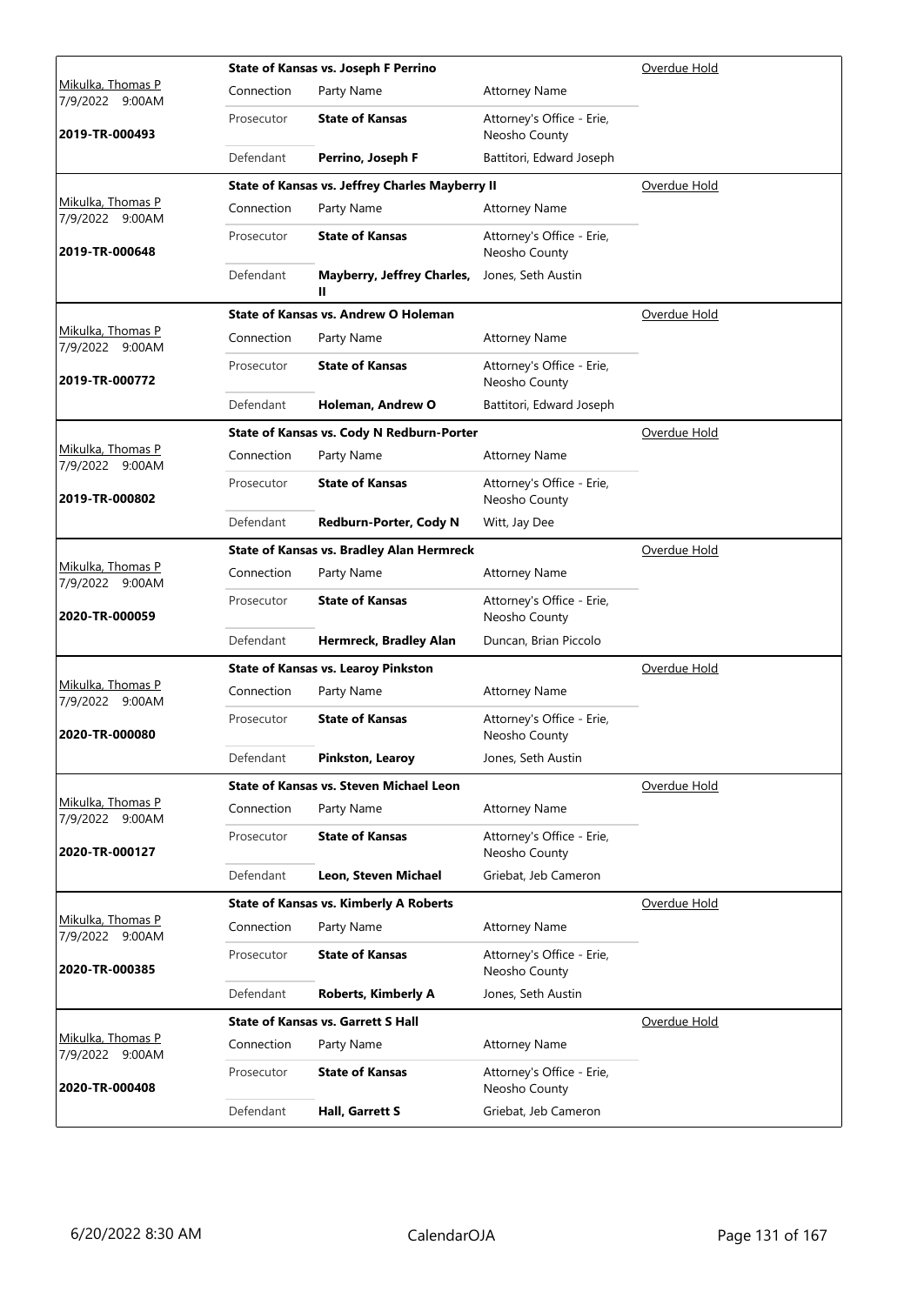|                                             |            | State of Kansas vs. Russell Lee Farran            |                                            | Overdue Hold |
|---------------------------------------------|------------|---------------------------------------------------|--------------------------------------------|--------------|
| Mikulka, Thomas P<br>7/9/2022 9:00AM        | Connection | Party Name                                        | <b>Attorney Name</b>                       |              |
| 2020-TR-000488                              | Prosecutor | <b>State of Kansas</b>                            | Attorney's Office - Erie,<br>Neosho County |              |
|                                             | Defendant  | Farran, Russell Lee                               | Jones, Seth Austin                         |              |
|                                             |            | <b>State of Kansas vs. Justin Douglas Meyers</b>  |                                            | Overdue Hold |
| Mikulka, Thomas P<br>7/9/2022 9:00AM        | Connection | Party Name                                        | <b>Attorney Name</b>                       |              |
| 2020-TR-000516                              | Prosecutor | <b>State of Kansas</b>                            | Attorney's Office - Erie,<br>Neosho County |              |
|                                             | Defendant  | <b>Meyers, Justin Douglas</b>                     | Griebat, Jeb Cameron                       |              |
|                                             |            | <b>State of Kansas vs. Terry Raymond Ward</b>     |                                            | Overdue Hold |
| Mikulka, Thomas P<br>7/9/2022 9:00AM        | Connection | Party Name                                        | <b>Attorney Name</b>                       |              |
| 2020-TR-000545                              | Prosecutor | <b>State of Kansas</b>                            | Attorney's Office - Erie,<br>Neosho County |              |
|                                             | Defendant  | <b>Ward, Terry Raymond</b>                        | Duncan, Brian Piccolo                      |              |
|                                             |            | <b>State of Kansas vs. Joel Curry</b>             |                                            | Overdue Hold |
| <u>Mikulka, Thomas P</u><br>7/9/2022 9:00AM | Connection | Party Name                                        | <b>Attorney Name</b>                       |              |
| 2020-TR-000753                              | Prosecutor | <b>State of Kansas</b>                            | Attorney's Office - Erie,<br>Neosho County |              |
|                                             | Defendant  | Curry, Joel                                       | Jones, Seth Austin                         |              |
|                                             |            | <b>State of Kansas vs. Zachery Austin Jesseph</b> |                                            | Overdue Hold |
| Mikulka, Thomas P<br>7/9/2022 9:00AM        | Connection | Party Name                                        | <b>Attorney Name</b>                       |              |
| 2020-TR-000876                              | Prosecutor | <b>State of Kansas</b>                            | Attorney's Office - Erie,<br>Neosho County |              |
|                                             | Defendant  | Jesseph, Zachery Austin                           | Jones, Seth Austin                         |              |
|                                             |            | <b>State of Kansas vs. Matthew Edward Lucas</b>   |                                            | Overdue Hold |
| Mikulka, Thomas P<br>7/9/2022 9:00AM        | Connection | Party Name                                        | <b>Attorney Name</b>                       |              |
| 2020-TR-000882                              | Prosecutor | <b>State of Kansas</b>                            | Attorney's Office - Erie,<br>Neosho County |              |
|                                             | Defendant  | Lucas, Matthew Edward                             | Griebat, Jeb Cameron                       |              |
|                                             |            | State of Kansas vs. Dillon Michael Wasson         |                                            | Overdue Hold |
| Mikulka, Thomas P<br>7/9/2022 9:00AM        | Connection | Party Name                                        | <b>Attorney Name</b>                       |              |
| 2020-TR-000981                              | Prosecutor | <b>State of Kansas</b>                            | Attorney's Office - Erie,<br>Neosho County |              |
|                                             | Defendant  | Wasson, Dillon Michael                            | Smith, Daniel Caleb                        |              |
|                                             |            | State of Kansas vs. Arden Dean Martinie           |                                            | Overdue Hold |
| Mikulka, Thomas P<br>7/9/2022 9:00AM        | Connection | Party Name                                        | <b>Attorney Name</b>                       |              |
| NOE-2020-TR-001124                          | Prosecutor | <b>State of Kansas</b>                            | Attorney's Office - Erie,<br>Neosho County |              |
|                                             | Defendant  | Martinie, Arden Dean                              | Battitori, Edward Joseph                   |              |
|                                             |            | <b>State of Kansas vs. Paul Felix Barras</b>      |                                            | Overdue Hold |
| Mikulka, Thomas P<br>7/9/2022 9:00AM        | Connection | Party Name                                        | <b>Attorney Name</b>                       |              |
| NOE-2021-TR-000110                          | Prosecutor | <b>State of Kansas</b>                            | Attorney's Office - Erie,<br>Neosho County |              |
|                                             | Defendant  | <b>Barras, Paul Felix</b>                         |                                            |              |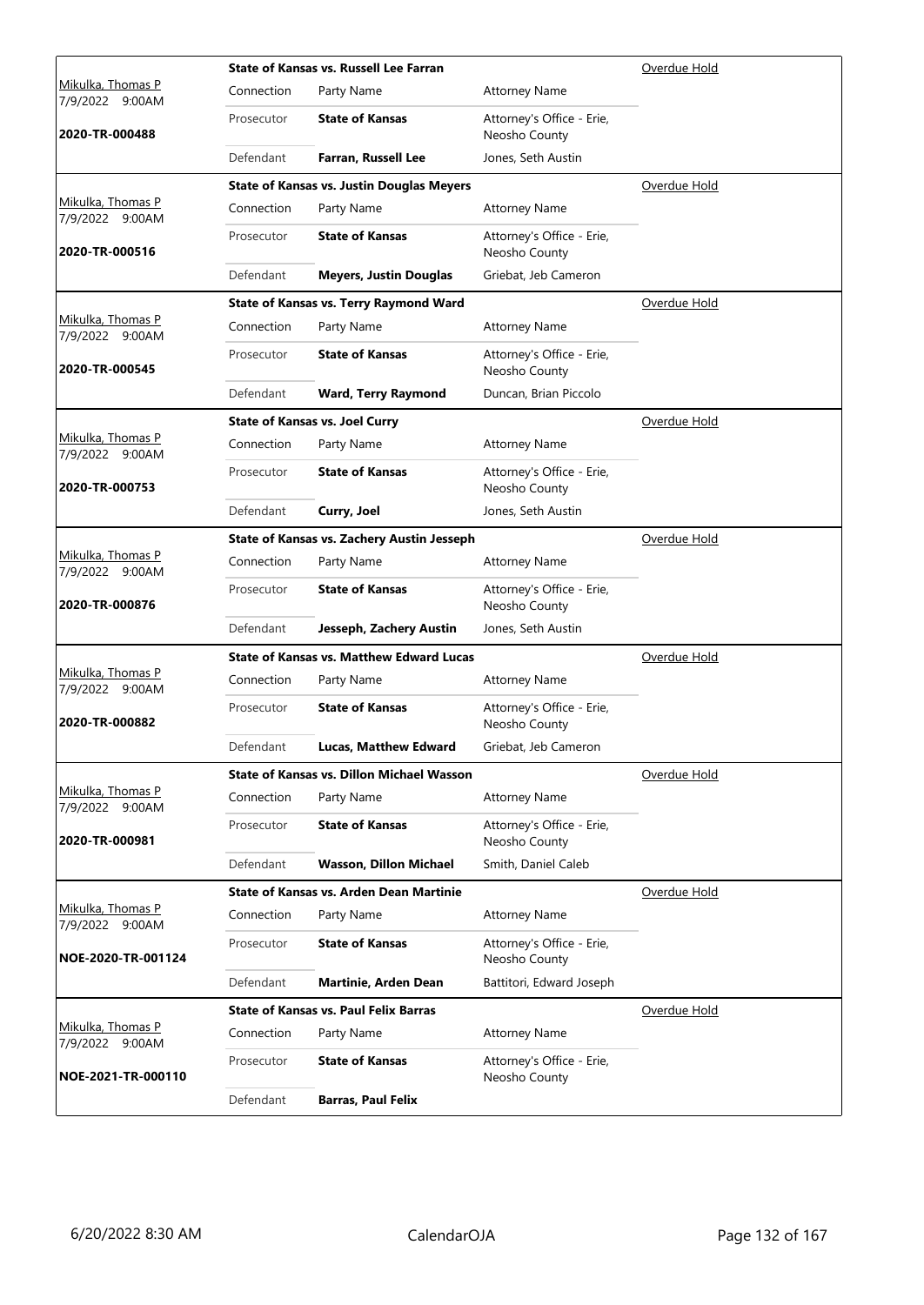|                                             |            | <b>State of Kansas vs. Todd A Reeves</b>        |                                            | Overdue Hold        |
|---------------------------------------------|------------|-------------------------------------------------|--------------------------------------------|---------------------|
| Mikulka, Thomas P<br>7/9/2022 9:00AM        | Connection | Party Name                                      | <b>Attorney Name</b>                       |                     |
| NOE-2021-TR-000213                          | Prosecutor | <b>State of Kansas</b>                          | Attorney's Office - Erie,<br>Neosho County |                     |
|                                             | Defendant  | Reeves, Todd A                                  | Griebat, Jeb Cameron                       |                     |
|                                             |            | State of Kansas vs. Joseph B Panek              |                                            | Overdue Hold        |
| Mikulka, Thomas P<br>7/9/2022 9:00AM        | Connection | Party Name                                      | <b>Attorney Name</b>                       |                     |
| NOE-2021-TR-000219                          | Prosecutor | <b>State of Kansas</b>                          | Attorney's Office - Erie,<br>Neosho County |                     |
|                                             | Defendant  | Panek, Joseph B                                 | Battitori, Edward Joseph                   |                     |
|                                             |            | <b>State of Kansas vs. William Allen Davis</b>  |                                            | <u>Overdue Hold</u> |
| Mikulka, Thomas P<br>7/9/2022 9:00AM        | Connection | Party Name                                      | <b>Attorney Name</b>                       |                     |
| NOE-2021-TR-000224                          | Prosecutor | <b>State of Kansas</b>                          | Attorney's Office - Erie,<br>Neosho County |                     |
|                                             | Defendant  | Davis, William Allen                            | Jones, Seth Austin                         |                     |
|                                             |            | State of Kansas vs. Jeremiah John Pecha         |                                            | Overdue Hold        |
| <u>Mikulka, Thomas P</u><br>7/9/2022 9:00AM | Connection | Party Name                                      | <b>Attorney Name</b>                       |                     |
| NOE-2021-TR-000285                          | Prosecutor | <b>State of Kansas</b>                          | Attorney's Office - Erie,<br>Neosho County |                     |
|                                             | Defendant  | Pecha, Jeremiah John                            | Battitori, Edward Joseph                   |                     |
|                                             |            | <b>State of Kansas vs. Seth Thomas Little</b>   |                                            | Overdue Hold        |
| Mikulka, Thomas P<br>7/9/2022 9:00AM        | Connection | Party Name                                      | <b>Attorney Name</b>                       |                     |
| NOE-2021-TR-000601                          | Prosecutor | <b>State of Kansas</b>                          | Attorney's Office - Erie,<br>Neosho County |                     |
|                                             | Defendant  | <b>Little, Seth Thomas</b>                      | Meyer, Angela Marie                        |                     |
|                                             |            | <b>State of Kansas vs. Jeremy A Shadle</b>      |                                            | Overdue Hold        |
| Mikulka, Thomas P<br>7/9/2022 9:00AM        | Connection | Party Name                                      | <b>Attorney Name</b>                       |                     |
| NOE-2021-TR-000683                          | Prosecutor | <b>State of Kansas</b>                          | Attorney's Office - Erie,<br>Neosho County |                     |
|                                             | Defendant  | Shadle, Jeremy A                                | Jones, Seth Austin                         |                     |
|                                             |            | <b>State of Kansas vs. Tucker Matthew Hurst</b> |                                            | Overdue Hold        |
| Mikulka, Thomas P<br>7/9/2022 9:00AM        | Connection | Party Name                                      | <b>Attorney Name</b>                       |                     |
| NOE-2021-TR-000684                          | Prosecutor | <b>State of Kansas</b>                          | Attorney's Office - Erie,<br>Neosho County |                     |
|                                             | Defendant  | <b>Hurst, Tucker Matthew</b>                    | Johnson, Robert Edward, II                 |                     |
|                                             |            | <b>State of Kansas vs. JAY ALAN TREDWAY</b>     |                                            | Overdue Hold        |
| Mikulka, Thomas P<br>7/9/2022 9:00AM        | Connection | Party Name                                      | <b>Attorney Name</b>                       |                     |
| NOE-2021-TR-000711                          | Prosecutor | <b>State of Kansas</b>                          | Attorney's Office - Erie,<br>Neosho County |                     |
|                                             | Defendant  | TREDWAY, JAY ALAN                               | Jones, Seth Austin                         |                     |
|                                             |            | <b>State of Kansas vs. April Renee Young</b>    |                                            | Overdue Hold        |
| Mikulka, Thomas P<br>7/9/2022 9:00AM        | Connection | Party Name                                      | <b>Attorney Name</b>                       |                     |
|                                             | Prosecutor | <b>State of Kansas</b>                          |                                            |                     |
| NOE-2021-TR-000799                          | Defendant  | Young, April Renee                              | Attorney's Office - Erie,<br>Neosho County |                     |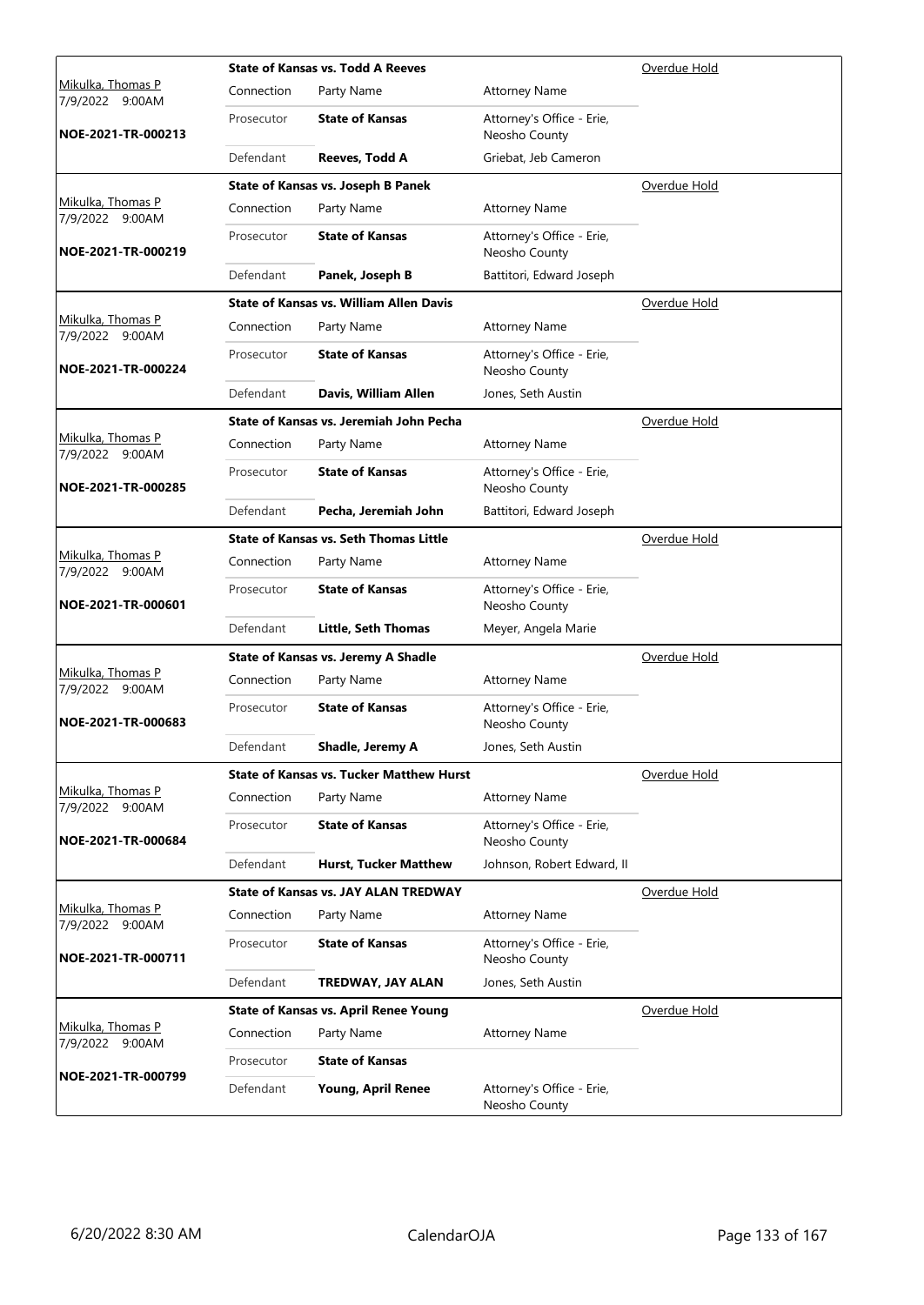|                                             |            | <b>State of Kansas vs. Cody A Stanley</b>         |                                            | Overdue Hold |
|---------------------------------------------|------------|---------------------------------------------------|--------------------------------------------|--------------|
| <u>Mikulka, Thomas P</u><br>7/9/2022 9:00AM | Connection | Party Name                                        | <b>Attorney Name</b>                       |              |
| NOE-2021-TR-000861                          | Prosecutor | <b>State of Kansas</b>                            | Attorney's Office - Erie,<br>Neosho County |              |
|                                             | Defendant  | <b>Stanley, Cody A</b>                            | Jones, Seth Austin                         |              |
|                                             |            | <b>State of Kansas vs. Nodirjon Numanov</b>       |                                            | Overdue Hold |
| Mikulka, Thomas P<br>7/9/2022 9:00AM        | Connection | Party Name                                        | <b>Attorney Name</b>                       |              |
| NOE-2021-TR-000864                          | Prosecutor | <b>State of Kansas</b>                            | Attorney's Office - Erie,<br>Neosho County |              |
|                                             | Defendant  | Numanov, Nodirjon                                 | Kinney, Brandon G.                         |              |
|                                             |            | State of Kansas vs. Justin Levi Callarman         |                                            | Overdue Hold |
| Mikulka, Thomas P<br>7/9/2022 9:00AM        | Connection | Party Name                                        | <b>Attorney Name</b>                       |              |
| NOE-2021-TR-000893                          | Prosecutor | <b>State of Kansas</b>                            | Attorney's Office - Erie,<br>Neosho County |              |
|                                             | Defendant  | Callarman, Justin Levi                            | Duncan, Brian Piccolo                      |              |
|                                             |            | <b>State of Kansas vs. Christopher B Blansett</b> |                                            | Overdue Hold |
| Mikulka, Thomas P<br>7/9/2022 9:00AM        | Connection | Party Name                                        | <b>Attorney Name</b>                       |              |
| NOE-2021-TR-000939                          | Prosecutor | <b>State of Kansas</b>                            | Attorney's Office - Erie,<br>Neosho County |              |
|                                             | Defendant  | <b>Blansett, Christopher B</b>                    |                                            |              |
|                                             |            | <b>State of Kansas vs. BILLY KIPRONO</b>          |                                            | Overdue Hold |
| Mikulka, Thomas P<br>7/9/2022 9:00AM        | Connection | Party Name                                        | <b>Attorney Name</b>                       |              |
| NOE-2021-TR-000955                          | Prosecutor | <b>State of Kansas</b>                            | Attorney's Office - Erie,<br>Neosho County |              |
|                                             | Defendant  | <b>KIPRONO, BILLY</b>                             |                                            |              |
|                                             |            | <b>State of Kansas vs. RONNIE D DOWNING</b>       |                                            | Overdue Hold |
| Mikulka, Thomas P<br>7/9/2022 9:00AM        | Connection | Party Name                                        | <b>Attorney Name</b>                       |              |
| NOE-2021-TR-001165                          | Prosecutor | <b>State of Kansas</b>                            | Attorney's Office - Erie,<br>Neosho County |              |
|                                             | Defendant  | <b>DOWNING, RONNIE D</b>                          |                                            |              |
|                                             |            | State of Kansas vs. Bradley Alan Kessler          |                                            | Overdue Hold |
| Mikulka, Thomas P<br>7/9/2022 9:00AM        | Connection | Party Name                                        | <b>Attorney Name</b>                       |              |
| NOE-2021-TR-001180                          | Prosecutor | <b>State of Kansas</b>                            | Attorney's Office - Erie,<br>Neosho County |              |
|                                             | Defendant  | Kessler, Bradley Alan                             |                                            |              |
|                                             |            | <b>State of Kansas vs. Daniel D Collins</b>       |                                            | Overdue Hold |
| Mikulka, Thomas P                           | Connection | Party Name                                        | <b>Attorney Name</b>                       |              |
| 7/9/2022 9:00AM<br>NOE-2021-TR-001208       | Prosecutor | <b>State of Kansas</b>                            | Attorney's Office - Erie,<br>Neosho County |              |
|                                             | Defendant  | <b>Collins, Daniel D</b>                          |                                            |              |
|                                             |            | <b>State of Kansas vs. Donald Ray Preston</b>     |                                            | Overdue Hold |
| Mikulka, Thomas P                           | Connection | Party Name                                        | <b>Attorney Name</b>                       |              |
| 7/9/2022 9:00AM<br>NOE-2022-FG-000007       | Prosecutor | <b>State of Kansas</b>                            | Attorney's Office - Erie,<br>Neosho County |              |
|                                             | Defendant  | Preston, Donald Ray                               |                                            |              |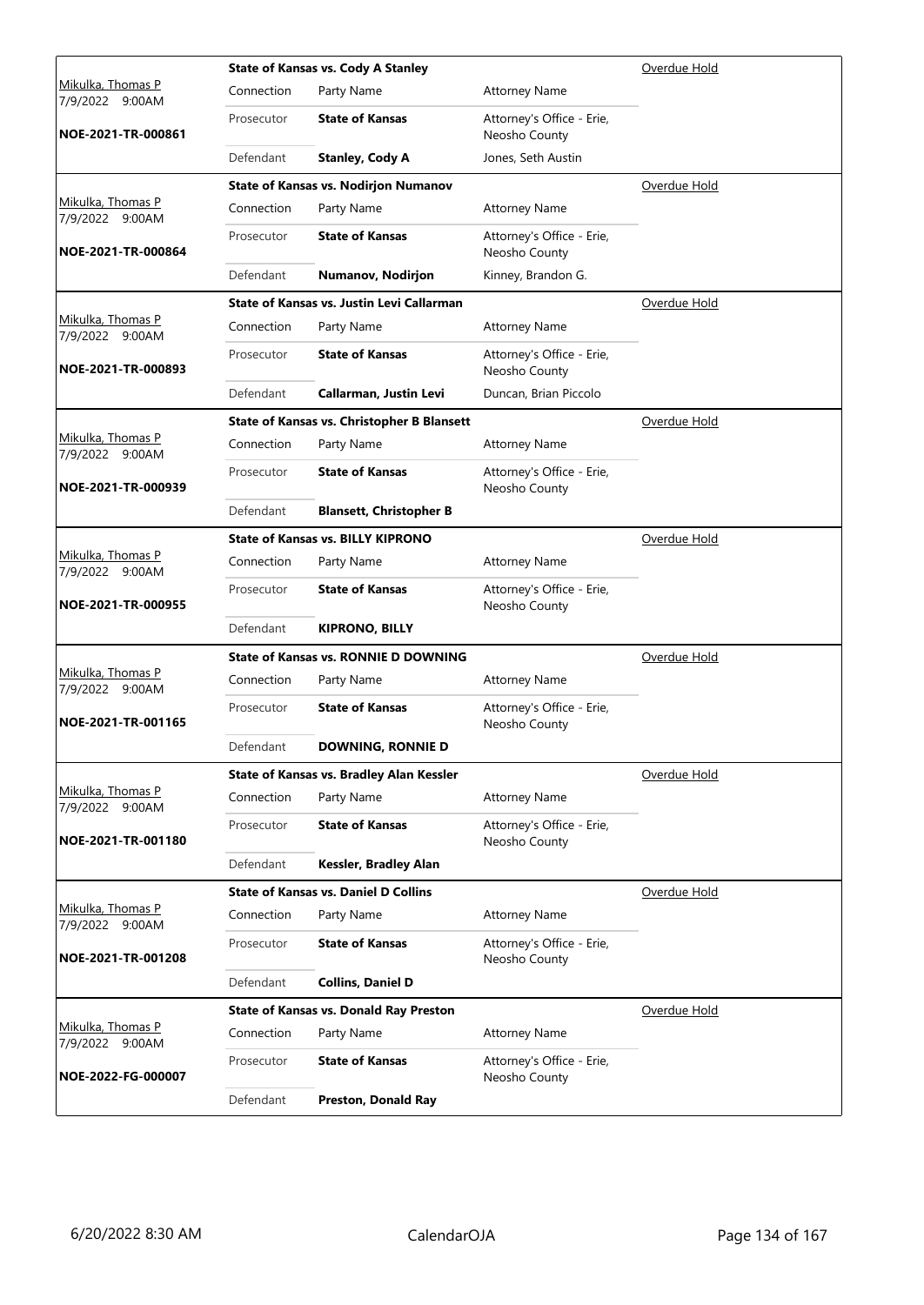|                                             |            | State of Kansas vs. Katlyn Leigh Hovater            |                                            | Overdue Hold |
|---------------------------------------------|------------|-----------------------------------------------------|--------------------------------------------|--------------|
| Mikulka, Thomas P<br>7/9/2022 9:00AM        | Connection | Party Name                                          | <b>Attorney Name</b>                       |              |
| NOE-2022-FG-000008                          | Prosecutor | <b>State of Kansas</b>                              | Attorney's Office - Erie,<br>Neosho County |              |
|                                             | Defendant  | Hovater, Katlyn Leigh                               |                                            |              |
|                                             |            | <b>State of Kansas vs. Ginger D Jakey</b>           |                                            | Overdue Hold |
| Mikulka, Thomas P<br>7/9/2022 9:00AM        | Connection | Party Name                                          | <b>Attorney Name</b>                       |              |
| NOE-2022-FG-000010                          | Prosecutor | <b>State of Kansas</b>                              | Attorney's Office - Erie,<br>Neosho County |              |
|                                             | Defendant  | Jakey, Ginger D                                     |                                            |              |
|                                             |            | State of Kansas vs. Logan S Hatcher                 |                                            | Overdue Hold |
| Mikulka, Thomas P<br>7/9/2022 9:00AM        | Connection | Party Name                                          | <b>Attorney Name</b>                       |              |
| NOE-2022-FG-000011                          | Prosecutor | <b>State of Kansas</b>                              | Attorney's Office - Erie,<br>Neosho County |              |
|                                             | Defendant  | Hatcher, Logan S                                    |                                            |              |
|                                             |            | <b>State of Kansas vs. Paul J Westhoff</b>          |                                            | Overdue Hold |
| Mikulka, Thomas P<br>7/9/2022 9:00AM        | Connection | Party Name                                          | <b>Attorney Name</b>                       |              |
|                                             | Prosecutor | <b>State of Kansas</b>                              | Kenney, Corey Francis                      |              |
| NOE-2022-TR-000016                          | Defendant  | Westhoff, Paul J                                    | Smith, Daniel Caleb                        |              |
|                                             |            | State of Kansas vs. Joseph Ray Larson               | Overdue Hold                               |              |
| Mikulka, Thomas P<br>7/9/2022 9:00AM        | Connection | Party Name                                          | <b>Attorney Name</b>                       |              |
| NOE-2022-TR-000020                          | Prosecutor | <b>State of Kansas</b>                              | Attorney's Office - Erie,<br>Neosho County |              |
|                                             | Defendant  | Larson, Joseph Ray                                  |                                            |              |
|                                             |            | <b>State of Kansas vs. BRIAN A UNRUH</b>            |                                            | Overdue Hold |
| Mikulka, Thomas P<br>7/9/2022 9:00AM        | Connection | Party Name                                          | <b>Attorney Name</b>                       |              |
| NOE-2022-TR-000037                          | Prosecutor | <b>State of Kansas</b>                              | Attorney's Office - Erie,<br>Neosho County |              |
|                                             | Defendant  | UNRUH, BRIAN A                                      | Wolf, Anna Elizabeth                       |              |
|                                             |            | <b>State of Kansas vs. CRISTINA MICHELE JOHNSON</b> |                                            | Overdue Hold |
| Mikulka, Thomas P<br>7/9/2022 9:00AM        | Connection | Party Name                                          | <b>Attorney Name</b>                       |              |
| NOE-2022-TR-000063                          | Prosecutor | <b>State of Kansas</b>                              | Attorney's Office - Erie,<br>Neosho County |              |
|                                             | Defendant  | <b>JOHNSON, CRISTINA</b><br><b>MICHELE</b>          |                                            |              |
|                                             |            | <b>State of Kansas vs. Justin E Diebolt</b>         |                                            | Overdue Hold |
| Mikulka, Thomas P<br>7/9/2022 9:00AM        | Connection | Party Name                                          | <b>Attorney Name</b>                       |              |
| NOE-2022-TR-000074                          | Prosecutor | <b>State of Kansas</b>                              | Attorney's Office - Erie,<br>Neosho County |              |
|                                             | Defendant  | Diebolt, Justin E                                   |                                            |              |
|                                             |            | <b>State of Kansas vs. LUKE MATTHEW GRAVES</b>      |                                            | Overdue Hold |
| <u>Mikulka, Thomas P</u><br>7/9/2022 9:00AM | Connection | Party Name                                          | <b>Attorney Name</b>                       |              |
| NOE-2022-TR-000076                          | Prosecutor | <b>State of Kansas</b>                              | Attorney's Office - Erie,<br>Neosho County |              |
|                                             | Defendant  | <b>GRAVES, LUKE MATTHEW</b>                         | Smith, Daniel Caleb                        |              |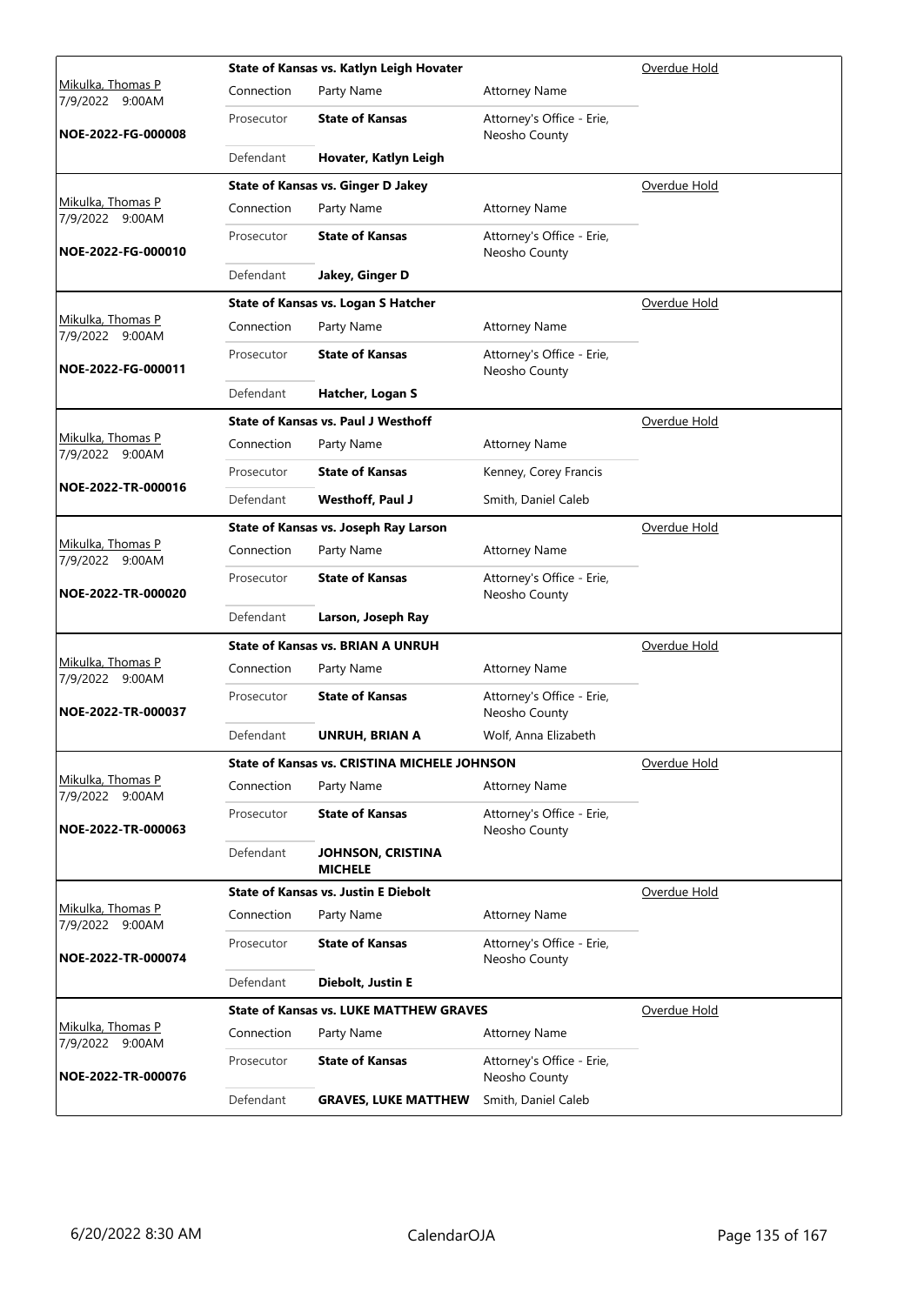|                                             | <b>State of Kansas vs. Jarrett Michael Ehmke</b> |                                              | Overdue Hold                               |              |
|---------------------------------------------|--------------------------------------------------|----------------------------------------------|--------------------------------------------|--------------|
| <u>Mikulka, Thomas P</u><br>7/9/2022 9:00AM | Connection                                       | Party Name                                   | <b>Attorney Name</b>                       |              |
| NOE-2022-TR-000078                          | Prosecutor                                       | <b>State of Kansas</b>                       | Attorney's Office - Erie,<br>Neosho County |              |
|                                             | Defendant                                        | <b>Ehmke, Jarrett Michael</b>                | Clark, Geoffrey William<br>Lewis           |              |
|                                             |                                                  | <b>State of Kansas vs. Trie G Flavius</b>    |                                            | Overdue Hold |
| Mikulka, Thomas P<br>7/9/2022 9:00AM        | Connection                                       | Party Name                                   | <b>Attorney Name</b>                       |              |
| NOE-2022-TR-000115                          | Prosecutor                                       | <b>State of Kansas</b>                       | Attorney's Office - Erie,<br>Neosho County |              |
|                                             | Defendant                                        | <b>Flavius, Trie G</b>                       |                                            |              |
|                                             |                                                  | <b>State of Kansas vs. Nathan Shrader</b>    |                                            | Overdue Hold |
| Mikulka, Thomas P<br>7/9/2022 9:00AM        | Connection                                       | Party Name                                   | <b>Attorney Name</b>                       |              |
| NOE-2022-TR-000134                          | Prosecutor                                       | <b>State of Kansas</b>                       | Attorney's Office - Erie,<br>Neosho County |              |
|                                             | Defendant                                        | Shrader, Nathan                              |                                            |              |
|                                             |                                                  | <b>State of Kansas vs. Sheryl Wheatley</b>   |                                            | Overdue Hold |
| Mikulka, Thomas P<br>7/9/2022 9:00AM        | Connection                                       | Party Name                                   | <b>Attorney Name</b>                       |              |
| NOE-2022-TR-000135                          | Prosecutor                                       | <b>State of Kansas</b>                       | Attorney's Office - Erie,<br>Neosho County |              |
|                                             | Defendant                                        | <b>Wheatley, Sheryl</b>                      | Lee, Clifford Wayne                        |              |
|                                             |                                                  | <b>State of Kansas vs. Sharon Matlock</b>    |                                            | Overdue Hold |
| Mikulka, Thomas P<br>7/9/2022 9:00AM        | Connection                                       | Party Name                                   | <b>Attorney Name</b>                       |              |
| NOE-2022-TR-000146                          | Prosecutor                                       | <b>State of Kansas</b>                       | Attorney's Office - Erie,<br>Neosho County |              |
|                                             | Defendant                                        | <b>Matlock, Sharon</b>                       | Clark, Geoffrey William<br>Lewis           |              |
|                                             |                                                  | <b>State of Kansas vs. Chase Musselman</b>   |                                            | Overdue Hold |
| Mikulka, Thomas P<br>7/9/2022 9:00AM        | Connection                                       | Party Name                                   | <b>Attorney Name</b>                       |              |
| NOE-2022-TR-000147                          | Prosecutor                                       | <b>State of Kansas</b>                       | Attorney's Office - Erie,<br>Neosho County |              |
|                                             | Defendant                                        | Musselman, Chase                             | Clark, Geoffrey William<br>Lewis           |              |
|                                             |                                                  | State of Kansas vs. Adam J. Leedy            |                                            | Overdue Hold |
| Mikulka, Thomas P<br>7/9/2022 9:00AM        | Connection                                       | Party Name                                   | <b>Attorney Name</b>                       |              |
| NOE-2022-TR-000152                          | Prosecutor                                       | <b>State of Kansas</b>                       | Attorney's Office - Erie,<br>Neosho County |              |
|                                             | Defendant                                        | Leedy, Adam J.                               | Witt, Jay Dee                              |              |
|                                             |                                                  | <b>State of Kansas vs. Donna Escoto</b>      |                                            | Overdue Hold |
| Mikulka, Thomas P<br>7/9/2022 9:00AM        | Connection                                       | Party Name                                   | <b>Attorney Name</b>                       |              |
| NOE-2022-TR-000179                          | Prosecutor                                       | <b>State of Kansas</b>                       | Attorney's Office - Erie,<br>Neosho County |              |
|                                             | Defendant                                        | Escoto, Donna                                |                                            |              |
|                                             |                                                  | <b>State of Kansas vs. RAY DEAN LOVELACE</b> |                                            | Overdue Hold |
| Mikulka, Thomas P<br>7/9/2022 9:00AM        | Connection                                       | Party Name                                   | <b>Attorney Name</b>                       |              |
| NOE-2022-TR-000182                          | Prosecutor                                       | <b>State of Kansas</b>                       | Attorney's Office - Erie,<br>Neosho County |              |
|                                             | Defendant                                        | <b>LOVELACE, RAY DEAN</b>                    |                                            |              |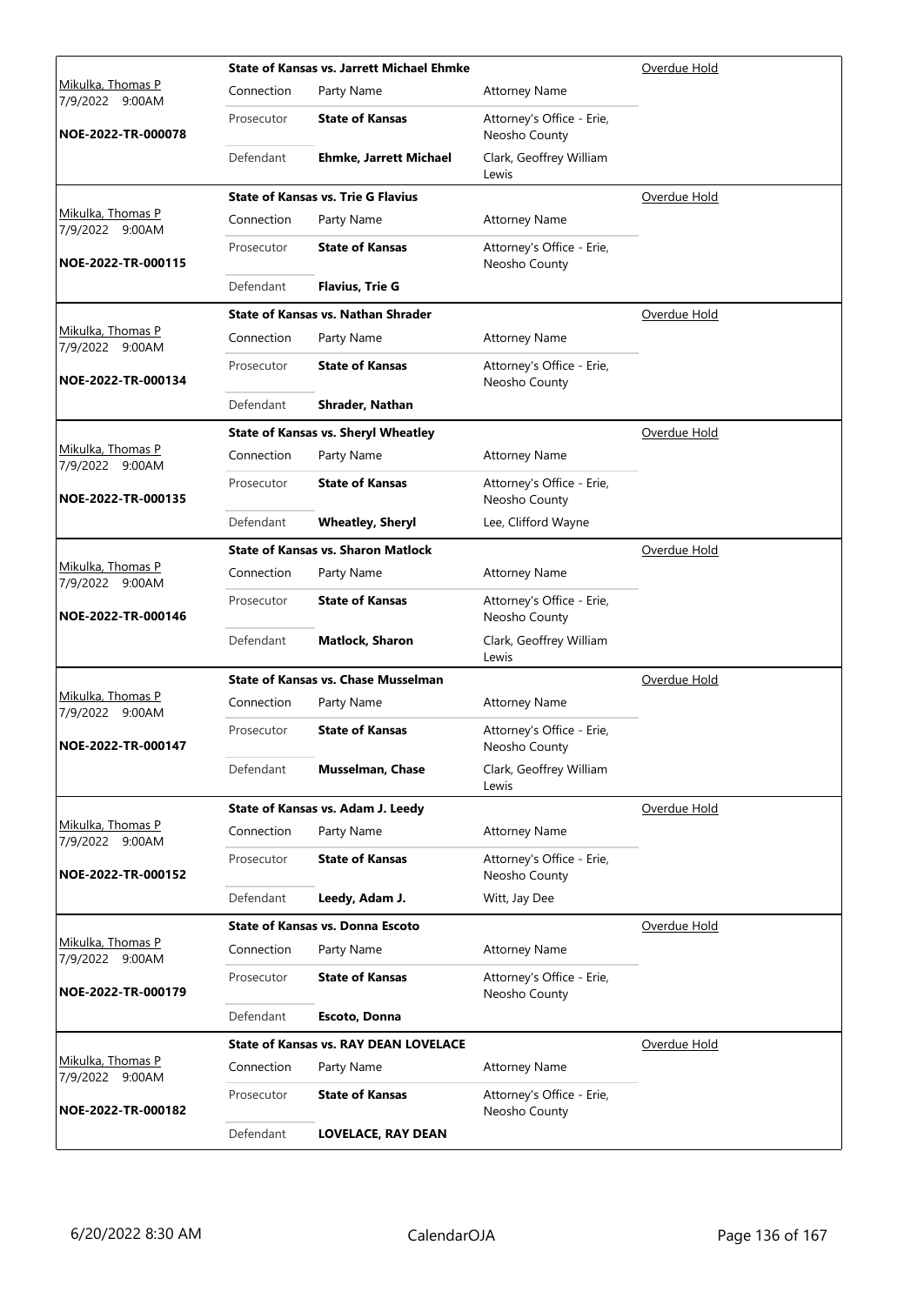|                                      |            | State of Kansas vs. Mary Kristina Barnhart         |                                            | Overdue Hold |
|--------------------------------------|------------|----------------------------------------------------|--------------------------------------------|--------------|
| Mikulka, Thomas P<br>7/9/2022 9:00AM | Connection | Party Name                                         | <b>Attorney Name</b>                       |              |
| NOE-2022-TR-000192                   | Prosecutor | <b>State of Kansas</b>                             | Attorney's Office - Erie,<br>Neosho County |              |
|                                      | Defendant  | <b>Barnhart, Mary Kristina</b>                     | Clover, Timothy Dale                       |              |
|                                      |            | <b>State of Kansas vs. RICHARD WAYNE WRESTLER</b>  |                                            | Overdue Hold |
| Mikulka, Thomas P<br>7/9/2022 9:00AM | Connection | Party Name                                         | <b>Attorney Name</b>                       |              |
| NOE-2022-TR-000201                   | Prosecutor | <b>State of Kansas</b>                             | Attorney's Office - Erie,<br>Neosho County |              |
|                                      | Defendant  | <b>WRESTLER, RICHARD</b><br><b>WAYNE</b>           |                                            |              |
|                                      |            | <b>State of Kansas vs. DEAN A FOREAKER</b>         |                                            | Overdue Hold |
| Mikulka, Thomas P<br>7/9/2022 9:00AM | Connection | Party Name                                         | <b>Attorney Name</b>                       |              |
| NOE-2022-TR-000222                   | Prosecutor | <b>State of Kansas</b>                             | Attorney's Office - Erie,<br>Neosho County |              |
|                                      | Defendant  | <b>FOREAKER, DEAN A</b>                            |                                            |              |
|                                      |            | <b>State of Kansas vs. Michael L Hill</b>          |                                            | Overdue Hold |
| Mikulka, Thomas P<br>7/9/2022 9:00AM | Connection | Party Name                                         | <b>Attorney Name</b>                       |              |
|                                      | Prosecutor | <b>State of Kansas</b>                             |                                            |              |
| NOE-2022-TR-000271                   | Defendant  | Hill, Michael L                                    | Attorney's Office - Erie,<br>Neosho County |              |
|                                      |            | State of Kansas vs. Brandi DeAnn Swiler            |                                            | Overdue Hold |
| Mikulka, Thomas P<br>7/9/2022 9:00AM | Connection | Party Name                                         | <b>Attorney Name</b>                       |              |
| NOE-2022-TR-000308                   | Prosecutor | <b>State of Kansas</b>                             | Attorney's Office - Erie,<br>Neosho County |              |
|                                      | Defendant  | Swiler, Brandi DeAnn                               |                                            |              |
|                                      |            | <b>State of Kansas vs. ROBERT MILES STOCKDALE</b>  |                                            | Overdue Hold |
| Mikulka, Thomas P<br>7/9/2022 9:00AM | Connection | Party Name                                         | <b>Attorney Name</b>                       |              |
| NOE-2022-TR-000313                   | Prosecutor | <b>State of Kansas</b>                             | Attorney's Office - Erie,<br>Neosho County |              |
|                                      | Defendant  | <b>STOCKDALE, ROBERT</b><br><b>MILES</b>           |                                            |              |
|                                      |            | <b>State of Kansas vs. NATHAN MATTHEW MURPHY</b>   |                                            | Overdue Hold |
| Mikulka, Thomas P<br>7/9/2022 9:00AM | Connection | Party Name                                         | <b>Attorney Name</b>                       |              |
| NOE-2022-TR-000327                   | Prosecutor | <b>State of Kansas</b>                             | Attorney's Office - Erie,<br>Neosho County |              |
|                                      | Defendant  | <b>MURPHY, NATHAN</b><br><b>MATTHEW</b>            |                                            |              |
| Mikulka, Thomas P                    |            | <b>State of Kansas vs. Donald E Eaton</b>          |                                            | Overdue Hold |
| 7/9/2022 9:00AM                      | Connection | Party Name                                         | <b>Attorney Name</b>                       |              |
| NOE-2022-TR-000332                   | Prosecutor | <b>State of Kansas</b>                             | Attorney's Office - Erie,<br>Neosho County |              |
|                                      | Defendant  | Eaton, Donald E                                    |                                            |              |
|                                      |            | <b>State of Kansas vs. Timothy Floyd Timmerman</b> |                                            | Overdue Hold |
| Mikulka, Thomas P<br>7/9/2022 9:00AM | Connection | Party Name                                         | <b>Attorney Name</b>                       |              |
| NOE-2022-TR-000337                   | Prosecutor | <b>State of Kansas</b>                             | Attorney's Office - Erie,<br>Neosho County |              |
|                                      | Defendant  | <b>Timmerman, Timothy</b><br>Floyd                 |                                            |              |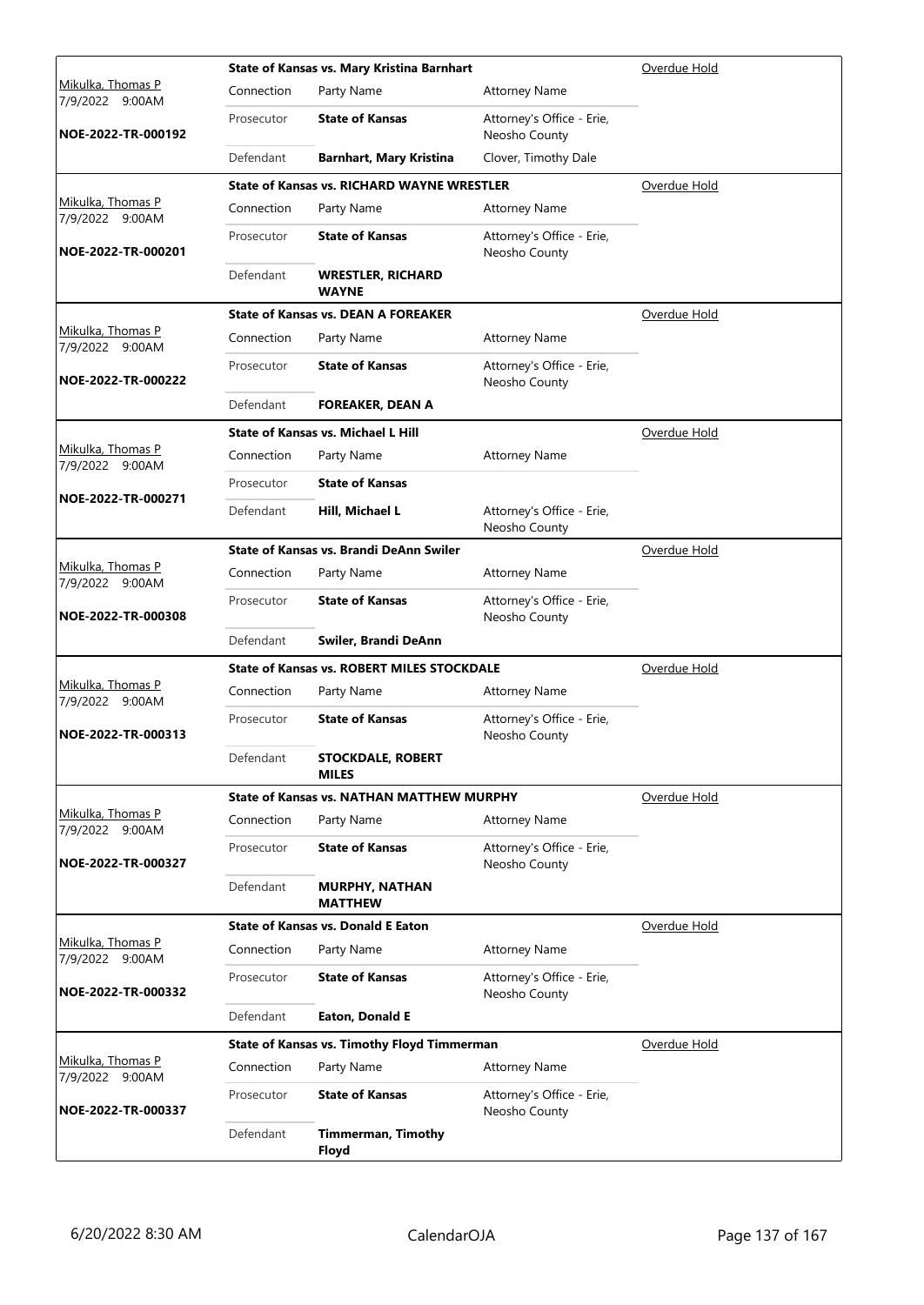|                                      |            | State of Kansas vs. Jeremy A. Schommer           |                                            | Overdue Hold        |
|--------------------------------------|------------|--------------------------------------------------|--------------------------------------------|---------------------|
| Mikulka, Thomas P<br>7/9/2022 9:00AM | Connection | Party Name                                       | <b>Attorney Name</b>                       |                     |
| NOE-2022-TR-000338                   | Prosecutor | <b>State of Kansas</b>                           | Attorney's Office - Erie,<br>Neosho County |                     |
|                                      | Defendant  | Schommer, Jeremy A.                              |                                            |                     |
|                                      |            | State of Kansas vs. Jeremiah J Casey             |                                            | Overdue Hold        |
| Mikulka, Thomas P<br>7/9/2022 9:00AM | Connection | Party Name                                       | <b>Attorney Name</b>                       |                     |
| NOE-2022-TR-000351                   | Prosecutor | <b>State of Kansas</b>                           | Attorney's Office - Erie,<br>Neosho County |                     |
|                                      | Defendant  | Casey, Jeremiah J                                |                                            |                     |
|                                      |            | <b>State of Kansas vs. Joshua Todd Clements</b>  |                                            | <u>Overdue Hold</u> |
| Mikulka, Thomas P<br>7/9/2022 9:00AM | Connection | Party Name                                       | <b>Attorney Name</b>                       |                     |
| NOE-2022-TR-000369                   | Prosecutor | <b>State of Kansas</b>                           | Attorney's Office - Erie,<br>Neosho County |                     |
|                                      | Defendant  | <b>Clements, Joshua Todd</b>                     |                                            |                     |
|                                      |            | <b>State of Kansas vs. Anthony Sean Sanchez</b>  |                                            | Overdue Hold        |
| Mikulka, Thomas P<br>7/9/2022 9:00AM | Connection | Party Name                                       | <b>Attorney Name</b>                       |                     |
| NOE-2022-TR-000370                   | Prosecutor | <b>State of Kansas</b>                           | Attorney's Office - Erie,<br>Neosho County |                     |
|                                      | Defendant  | Sanchez, Anthony Sean                            |                                            |                     |
|                                      |            | <b>State of Kansas vs. Jayson Brant Williams</b> |                                            | Overdue Hold        |
| Mikulka, Thomas P<br>7/9/2022 9:00AM | Connection | Party Name                                       | <b>Attorney Name</b>                       |                     |
| NOE-2022-TR-000371                   | Prosecutor | <b>State of Kansas</b>                           | Attorney's Office - Erie,<br>Neosho County |                     |
|                                      | Defendant  | <b>Williams, Jayson Brant</b>                    |                                            |                     |
|                                      |            | <b>State of Kansas vs. STEPHEN BATLINER</b>      |                                            | Overdue Hold        |
| Mikulka, Thomas P<br>7/9/2022 9:00AM | Connection | Party Name                                       | <b>Attorney Name</b>                       |                     |
| NOE-2022-TR-000372                   | Prosecutor | <b>State of Kansas</b>                           | Attorney's Office - Erie,<br>Neosho County |                     |
|                                      | Defendant  | <b>BATLINER, STEPHEN</b>                         |                                            |                     |
|                                      |            | State of Kansas vs. Josue Alberto Miranda        |                                            | Overdue Hold        |
| Mikulka, Thomas P<br>7/9/2022 9:00AM | Connection | Party Name                                       | <b>Attorney Name</b>                       |                     |
| NOE-2022-TR-000380                   | Prosecutor | <b>State of Kansas</b>                           | Attorney's Office - Erie,<br>Neosho County |                     |
|                                      | Defendant  | Alberto Miranda, Josue                           |                                            |                     |
|                                      |            | State of Kansas vs. Estell Lyn Owen              |                                            | Overdue Hold        |
| Mikulka, Thomas P<br>7/9/2022 9:00AM | Connection | Party Name                                       | <b>Attorney Name</b>                       |                     |
| NOE-2022-TR-000384                   | Prosecutor | <b>State of Kansas</b>                           | Attorney's Office - Erie,<br>Neosho County |                     |
|                                      | Defendant  | Owen, Estell Lyn                                 |                                            |                     |
|                                      |            | State of Kansas vs. Jordan Cale Vender           |                                            | Overdue Hold        |
| Mikulka, Thomas P<br>7/9/2022 9:00AM | Connection | Party Name                                       | <b>Attorney Name</b>                       |                     |
| NOE-2022-TR-000385                   | Prosecutor | <b>State of Kansas</b>                           | Attorney's Office - Erie,<br>Neosho County |                     |
|                                      | Defendant  | Vender, Jordan Cale                              |                                            |                     |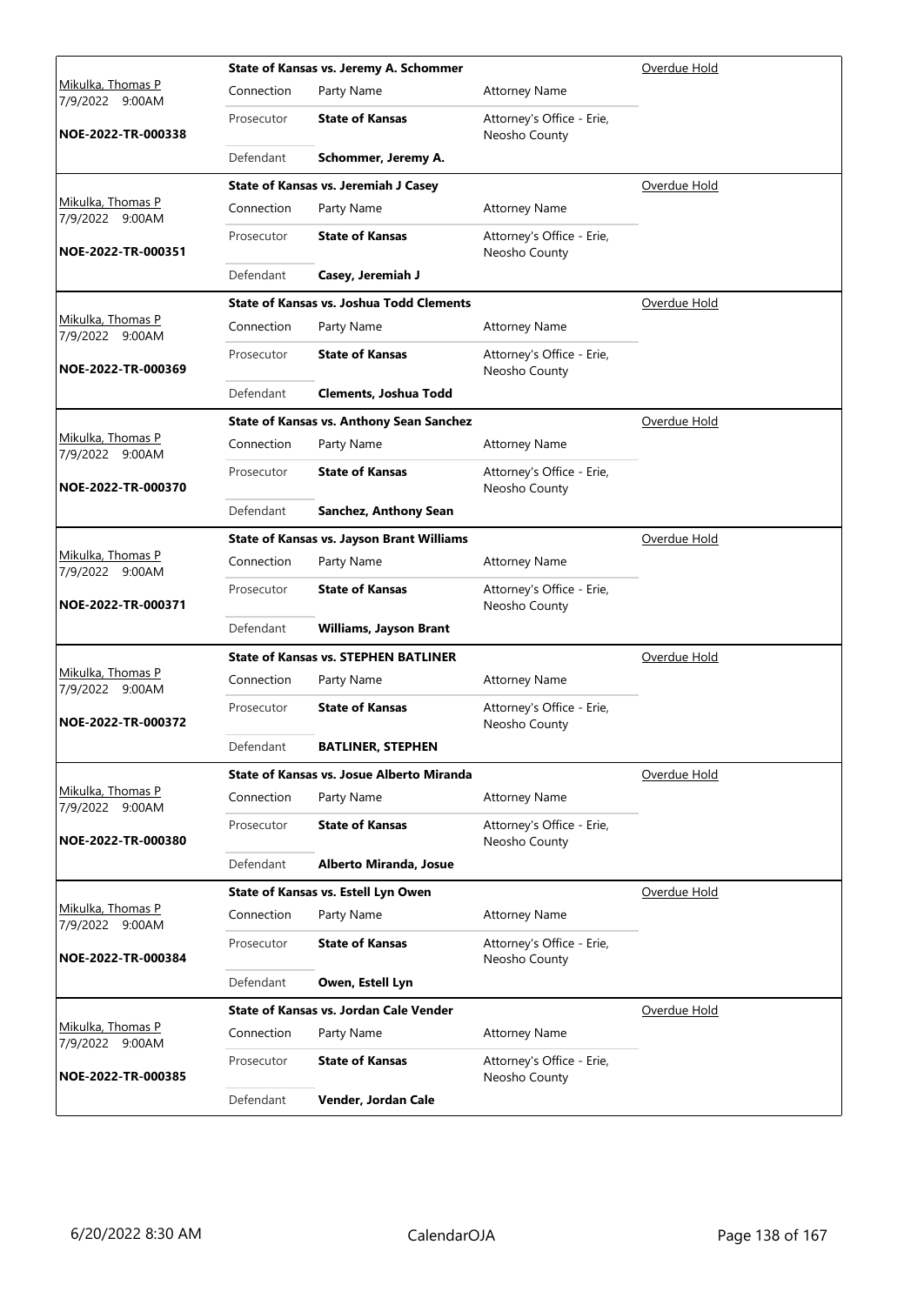|                                             |            | State of Kansas vs. Bobby Dean Sanborn              |                                            | Overdue Hold |
|---------------------------------------------|------------|-----------------------------------------------------|--------------------------------------------|--------------|
| <u>Mikulka, Thomas P</u><br>7/9/2022 9:00AM | Connection | Party Name                                          | <b>Attorney Name</b>                       |              |
| NOE-2022-TR-000387                          | Prosecutor | <b>State of Kansas</b>                              | Attorney's Office - Erie,<br>Neosho County |              |
|                                             | Defendant  | Sanborn, Bobby Dean                                 |                                            |              |
|                                             |            | <b>State of Kansas vs. JESSICA LEE ANN COATNEY</b>  |                                            | Overdue Hold |
| Mikulka, Thomas P<br>7/9/2022 9:00AM        | Connection | Party Name                                          | <b>Attorney Name</b>                       |              |
| NOE-2022-TR-000390                          | Prosecutor | <b>State of Kansas</b>                              | Attorney's Office - Erie,<br>Neosho County |              |
|                                             | Defendant  | <b>COATNEY, JESSICA LEE</b><br>ANN                  |                                            |              |
|                                             |            | State of Kansas vs. Kalan Dean Wright               |                                            | Overdue Hold |
| Mikulka, Thomas P<br>7/9/2022 9:00AM        | Connection | Party Name                                          | <b>Attorney Name</b>                       |              |
| NOE-2022-TR-000406                          | Prosecutor | <b>State of Kansas</b>                              | Attorney's Office - Erie,<br>Neosho County |              |
|                                             | Defendant  | Wright, Kalan Dean                                  |                                            |              |
|                                             |            | <b>State of Kansas vs. COLETON JAMES LANGWORTHY</b> |                                            | Overdue Hold |
| Mikulka, Thomas P<br>7/9/2022 9:00AM        | Connection | Party Name                                          | <b>Attorney Name</b>                       |              |
| NOE-2022-TR-000412                          | Prosecutor | <b>State of Kansas</b>                              | Attorney's Office - Erie,<br>Neosho County |              |
|                                             | Defendant  | <b>LANGWORTHY, COLETON</b><br><b>JAMES</b>          |                                            |              |
|                                             |            | <b>State of Kansas vs. JIMMY DANIEL RODRIGUEZ</b>   |                                            | Overdue Hold |
| Mikulka, Thomas P<br>7/9/2022 9:00AM        | Connection | Party Name                                          | <b>Attorney Name</b>                       |              |
| NOE-2022-TR-000418                          | Prosecutor | <b>State of Kansas</b>                              | Attorney's Office - Erie,<br>Neosho County |              |
|                                             | Defendant  | <b>RODRIGUEZ, JIMMY</b><br><b>DANIEL</b>            |                                            |              |
|                                             |            | <b>State of Kansas vs. PATRICK MICHAEL WEYER</b>    |                                            | Overdue Hold |
| Mikulka, Thomas P<br>7/9/2022 9:00AM        | Connection | Party Name                                          | <b>Attorney Name</b>                       |              |
| NOE-2022-TR-000420                          | Prosecutor | <b>State of Kansas</b>                              | Attorney's Office - Erie,<br>Neosho County |              |
|                                             | Defendant  | <b>WEYER, PATRICK MICHAEL</b>                       |                                            |              |
|                                             |            | <b>State of Kansas vs. William Cochran</b>          |                                            | Overdue Hold |
| Mikulka, Thomas P<br>7/9/2022 9:00AM        | Connection | Party Name                                          | <b>Attorney Name</b>                       |              |
| NOE-2022-TR-000427                          | Prosecutor | <b>State of Kansas</b>                              | Attorney's Office - Erie,<br>Neosho County |              |
|                                             | Defendant  | Cochran, William                                    |                                            |              |
|                                             |            | State of Kansas vs. Britni M Wimp                   |                                            | Overdue Hold |
| Mikulka, Thomas P<br>7/9/2022 9:00AM        | Connection | Party Name                                          | <b>Attorney Name</b>                       |              |
| NOE-2022-TR-000428                          | Prosecutor | <b>State of Kansas</b>                              | Attorney's Office - Erie,<br>Neosho County |              |
|                                             | Defendant  | Wimp, Britni M                                      |                                            |              |
|                                             |            | State of Kansas vs. Danny J Cash, Jr                |                                            | Overdue Hold |
| Mikulka, Thomas P<br>7/9/2022 9:00AM        | Connection | Party Name                                          | <b>Attorney Name</b>                       |              |
| NOE-2022-TR-000429                          | Prosecutor | <b>State of Kansas</b>                              | Attorney's Office - Erie,<br>Neosho County |              |
|                                             | Defendant  | Cash, Danny J, Jr                                   |                                            |              |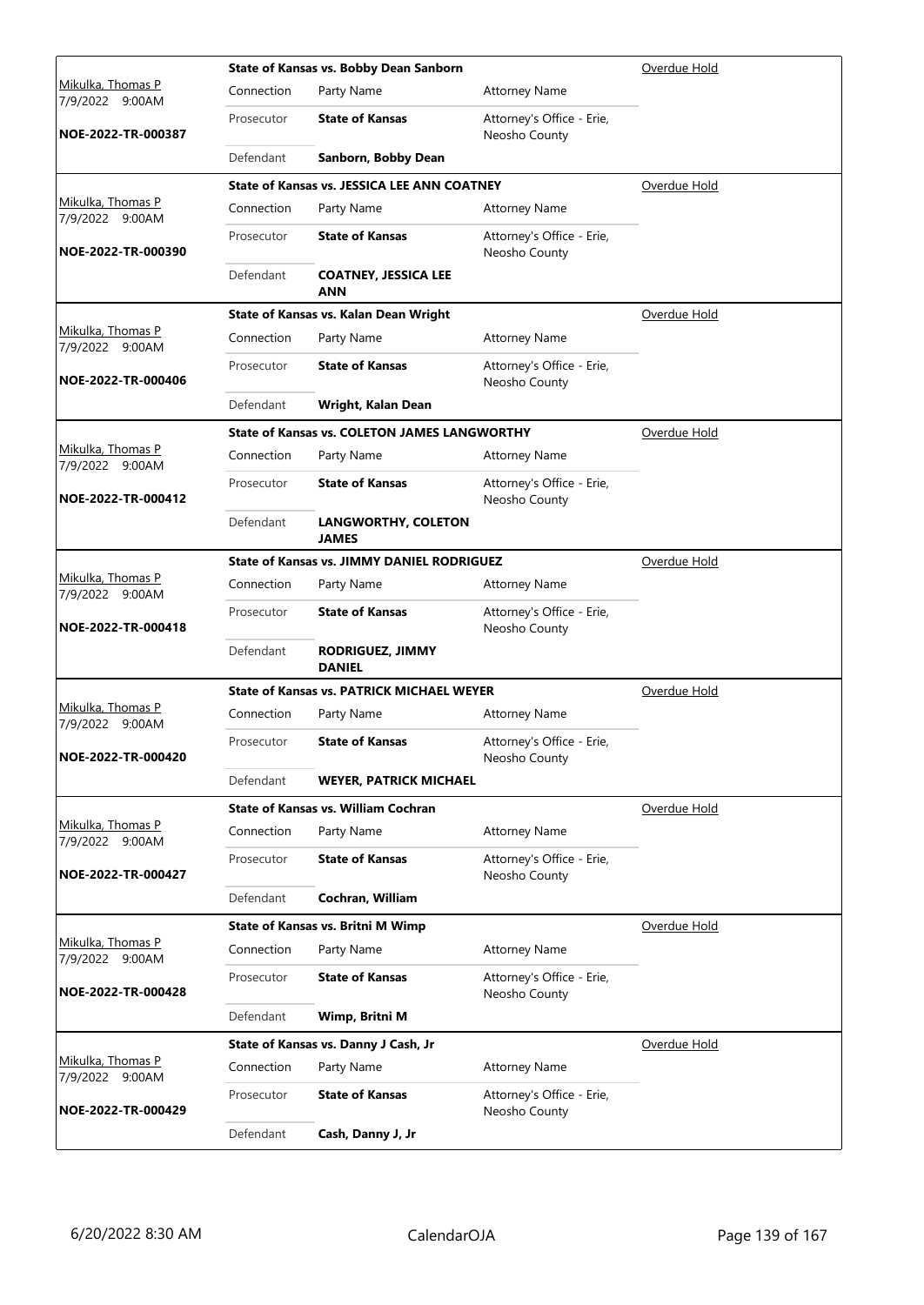|                                      |                    | State of Kansas vs. Rolando Coronado               |                                            | Overdue Hold |
|--------------------------------------|--------------------|----------------------------------------------------|--------------------------------------------|--------------|
| Mikulka, Thomas P<br>7/9/2022 9:00AM | Connection         | Party Name                                         | <b>Attorney Name</b>                       |              |
| NOE-2022-TR-000430                   | Prosecutor         | <b>State of Kansas</b>                             | Attorney's Office - Erie,<br>Neosho County |              |
|                                      | Defendant          | Coronado, Rolando                                  |                                            |              |
|                                      |                    | <b>State of Kansas vs. Brett A Busby</b>           |                                            | Overdue Hold |
| Mikulka, Thomas P<br>7/9/2022 9:00AM | Connection         | Party Name                                         | <b>Attorney Name</b>                       |              |
| NOE-2022-TR-000432                   | Prosecutor         | <b>State of Kansas</b>                             | Attorney's Office - Erie,<br>Neosho County |              |
|                                      | Defendant          | <b>Busby, Brett A</b>                              |                                            |              |
|                                      |                    | <b>State of Kansas vs. Martin James Nuessen</b>    |                                            | Overdue Hold |
| Mikulka, Thomas P<br>7/9/2022 9:00AM | Connection         | Party Name                                         | <b>Attorney Name</b>                       |              |
| NOE-2022-TR-000439                   | Prosecutor         | <b>State of Kansas</b>                             | Attorney's Office - Erie,<br>Neosho County |              |
|                                      | Defendant          | <b>Nuessen, Martin James</b>                       |                                            |              |
|                                      |                    | State of Kansas vs. Mathew Lane Love               |                                            | Overdue Hold |
| Mikulka, Thomas P<br>7/9/2022 9:00AM | Connection         | Party Name                                         | <b>Attorney Name</b>                       |              |
| NOE-2022-TR-000459                   | Prosecutor         | <b>State of Kansas</b>                             | Attorney's Office - Erie,<br>Neosho County |              |
|                                      | Defendant          | Love, Mathew Lane                                  |                                            |              |
|                                      |                    | <b>State of Kansas vs. CARRIE ANN MOORE</b>        |                                            | Overdue Hold |
| Mikulka, Thomas P<br>7/9/2022 9:00AM | Connection         | Party Name                                         | <b>Attorney Name</b>                       |              |
| NOE-2022-TR-000466                   | Prosecutor         | <b>State of Kansas</b>                             | Attorney's Office - Erie,<br>Neosho County |              |
|                                      | Defendant          | <b>MOORE, CARRIE ANN</b>                           |                                            |              |
|                                      |                    | State of Kansas vs. Tea Cheyenne Shelton           |                                            | Overdue Hold |
| Mikulka, Thomas P<br>7/9/2022 9:00AM | Connection         | Party Name                                         | <b>Attorney Name</b>                       |              |
| NOE-2022-TR-000497                   | Prosecutor         | <b>State of Kansas</b>                             | Attorney's Office - Erie,<br>Neosho County |              |
|                                      | Defendant          | <b>Shelton, Tea Cheyenne</b>                       |                                            |              |
|                                      |                    | <b>State of Kansas vs. Stacy S Splechter</b>       |                                            | Overdue Hold |
| Mikulka, Thomas P<br>7/9/2022 9:15AM | Connection         | Party Name                                         | <b>Attorney Name</b>                       |              |
| 2018-TR-000926                       | Prosecutor         | <b>State of Kansas</b>                             | Attorney's Office - Erie,<br>Neosho County |              |
|                                      | Defendant          | <b>Splechter, Stacy S</b>                          | Smith, Daniel Caleb                        |              |
|                                      |                    | <b>State of Kansas vs. Tanner Lee Smith</b>        |                                            | Overdue Hold |
| Mikulka, Thomas P<br>7/9/2022 9:15AM | Connection         | Party Name                                         | <b>Attorney Name</b>                       |              |
| 2020-TR-000126                       | Prosecutor         | <b>State of Kansas</b>                             | Attorney's Office - Erie,<br>Neosho County |              |
|                                      | Defendant          | <b>Smith, Tanner Lee</b>                           | Clark, Geoffrey William<br>Lewis           |              |
|                                      |                    | <b>State of Kansas vs. Timothy Floyd Timmerman</b> |                                            | Overdue Hold |
| Mikulka, Thomas P<br>7/9/2022 9:15AM | Connection         | Party Name                                         | <b>Attorney Name</b>                       |              |
| 2020-TR-000386                       | Prosecutor         | <b>State of Kansas</b>                             | Attorney's Office - Erie,<br>Neosho County |              |
|                                      | Defendant          | <b>Timmerman, Timothy</b><br>Floyd                 | Staker, Steven Charles                     |              |
|                                      | Public<br>Defender | <b>Public Defender, SEK</b>                        |                                            |              |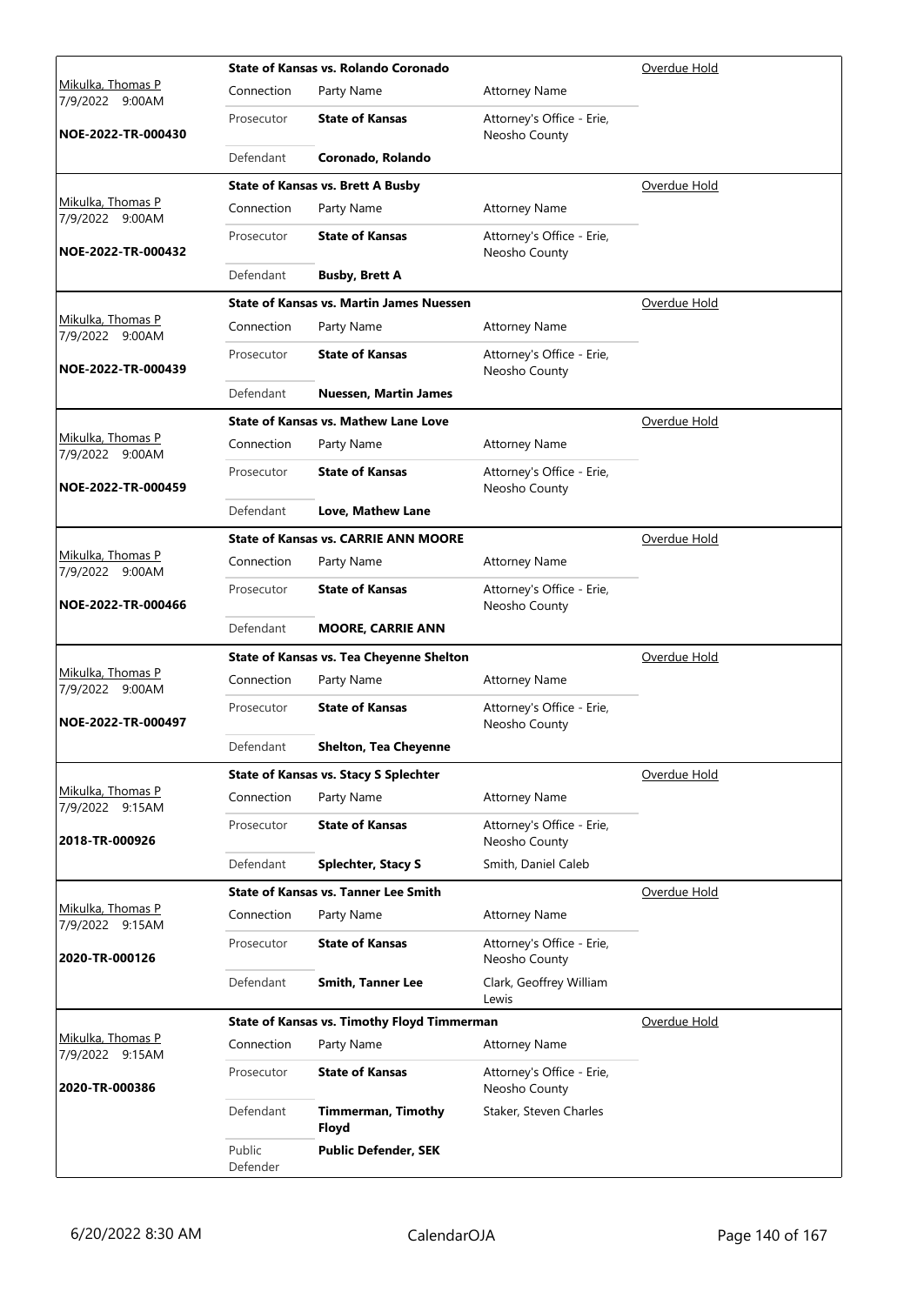|                                             | Overdue Hold       |                                                       |                                            |                     |
|---------------------------------------------|--------------------|-------------------------------------------------------|--------------------------------------------|---------------------|
| <u>Mikulka, Thomas P</u><br>7/9/2022 9:15AM | Connection         | Party Name                                            | <b>Attorney Name</b>                       |                     |
| 2020-TR-000533                              | Prosecutor         | <b>State of Kansas</b>                                | Attorney's Office - Erie,<br>Neosho County |                     |
|                                             | Defendant          | <b>Bennett, Macy</b>                                  |                                            |                     |
|                                             |                    | <b>State of Kansas vs. Macy Bennett</b>               |                                            | Overdue Hold        |
| Mikulka, Thomas P<br>7/9/2022 9:15AM        | Connection         | Party Name                                            | <b>Attorney Name</b>                       |                     |
| 2020-TR-000685                              | Prosecutor         | <b>State of Kansas</b>                                | Attorney's Office - Erie,<br>Neosho County |                     |
|                                             | Defendant          | <b>Bennett, Macy</b>                                  |                                            |                     |
|                                             |                    | <b>State of Kansas vs. Darian Cheyanne Rubow</b>      |                                            | Overdue Hold        |
| Mikulka, Thomas P<br>7/9/2022 9:15AM        | Connection         | Party Name                                            | <b>Attorney Name</b>                       |                     |
| NOE-2021-TR-000291                          | Prosecutor         | <b>State of Kansas</b>                                | Attorney's Office - Erie,<br>Neosho County |                     |
|                                             | Defendant          | Rubow, Darian Cheyanne                                |                                            |                     |
|                                             |                    | <b>State of Kansas vs. Timothy Floyd Timmerman</b>    |                                            | Overdue Hold        |
| <u>Mikulka, Thomas P</u><br>7/9/2022 9:15AM | Connection         | Party Name                                            | <b>Attorney Name</b>                       |                     |
| NOE-2021-TR-000742                          | Prosecutor         | <b>State of Kansas</b>                                | Attorney's Office - Erie,<br>Neosho County |                     |
|                                             | Defendant          | <b>Timmerman, Timothy</b><br>Floyd                    | Staker, Steven Charles                     |                     |
|                                             | Public<br>Defender | <b>Public Defender, SEK</b>                           |                                            |                     |
|                                             |                    | <b>State of Kansas vs. CHEYENNE NICOLE RICHARDSON</b> |                                            | <u>Overdue Hold</u> |
| Mikulka, Thomas P<br>7/9/2022 9:15AM        | Connection         | Party Name                                            | <b>Attorney Name</b>                       |                     |
| NOE-2021-TR-001016                          | Prosecutor         | <b>State of Kansas</b>                                | Attorney's Office - Erie,<br>Neosho County |                     |
|                                             | Defendant          | <b>RICHARDSON, CHEYENNE</b><br><b>NICOLE</b>          |                                            |                     |
| Mikulka, Thomas P                           |                    | State of Kansas vs. Trevor Joe Raida                  |                                            | Overdue Hold        |
| 7/9/2022 9:15AM                             | Connection         | Party Name                                            | <b>Attorney Name</b>                       |                     |
| NOE-2021-TR-001075                          | Prosecutor         | <b>State of Kansas</b>                                | Attorney's Office - Erie,<br>Neosho County |                     |
|                                             | Defendant          | Raida, Trevor Joe                                     |                                            |                     |
|                                             |                    | <b>State of Kansas vs. EMILEE RENEE REED</b>          |                                            | Overdue Hold        |
| Mikulka, Thomas P<br>7/9/2022 9:15AM        | Connection         | Party Name                                            | <b>Attorney Name</b>                       |                     |
| NOE-2021-TR-001210                          | Prosecutor         | <b>State of Kansas</b>                                | Attorney's Office - Erie,<br>Neosho County |                     |
|                                             | Defendant          | <b>REED, EMILEE RENEE</b>                             |                                            |                     |
|                                             |                    | <b>State of Kansas vs. KRISTOFFER CLAY HAMMETT</b>    |                                            | Overdue Hold        |
| Mikulka, Thomas P<br>7/9/2022 9:15AM        | Connection         | Party Name                                            | <b>Attorney Name</b>                       |                     |
| NOE-2022-TR-000191                          | Prosecutor         | <b>State of Kansas</b>                                | Attorney's Office - Erie,<br>Neosho County |                     |
|                                             | Defendant          | <b>HAMMETT, KRISTOFFER</b><br><b>CLAY</b>             |                                            |                     |
|                                             |                    | <b>State of Kansas vs. BRANDON T BELL</b>             |                                            | Overdue Hold        |
| Mikulka, Thomas P<br>7/9/2022 9:15AM        | Connection         | Party Name                                            | <b>Attorney Name</b>                       |                     |
| NOE-2022-TR-000248                          | Prosecutor         | <b>State of Kansas</b>                                | Attorney's Office - Erie,<br>Neosho County |                     |
|                                             | Defendant          | <b>BELL, BRANDON T</b>                                | Kinney, Brandon G.                         |                     |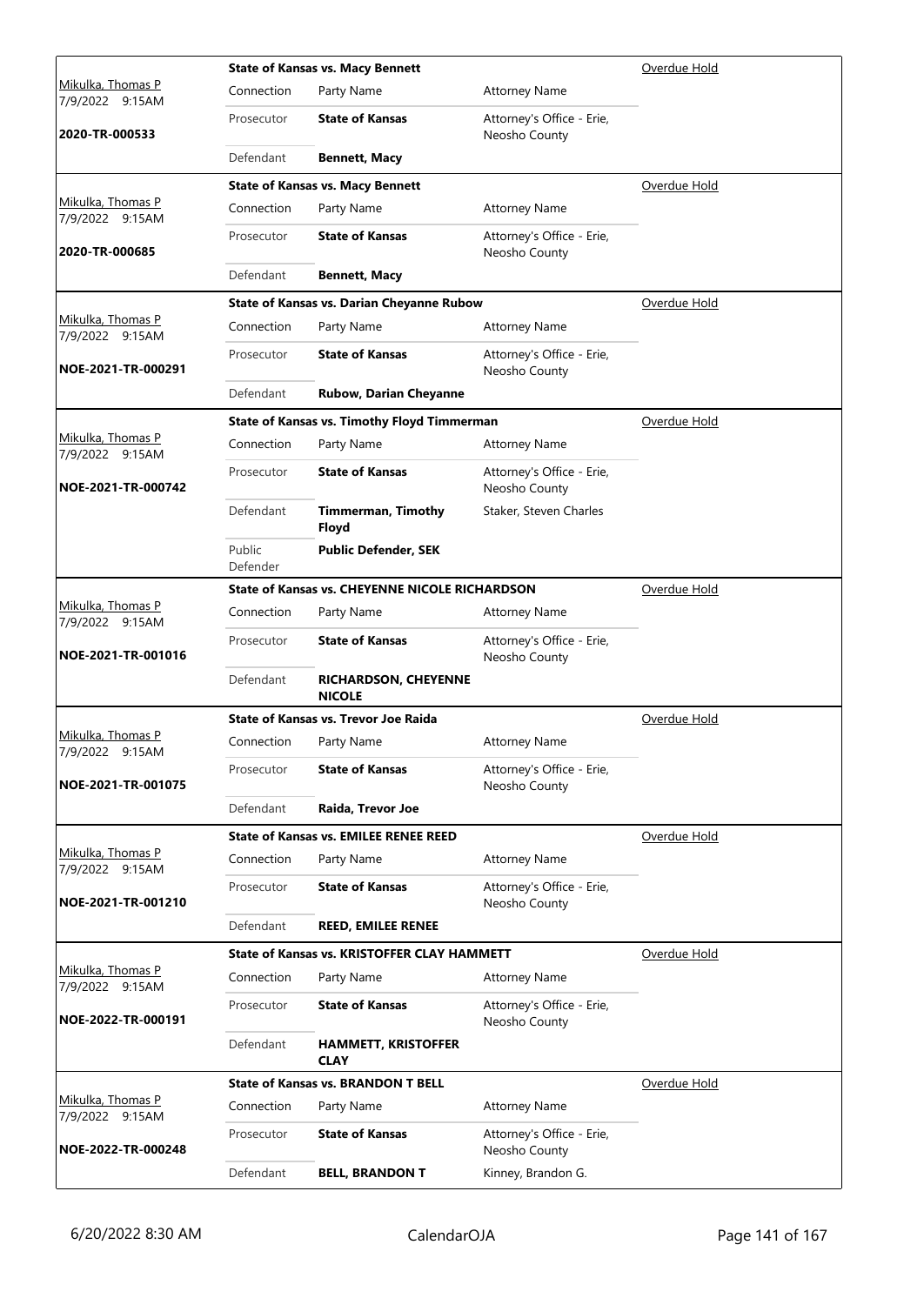|                                             |            | <b>State of Kansas vs. FEONA LEAH KING</b>           |                                            | Overdue Hold                   |
|---------------------------------------------|------------|------------------------------------------------------|--------------------------------------------|--------------------------------|
| Mikulka, Thomas P<br>7/9/2022 9:15AM        | Connection | Party Name                                           | <b>Attorney Name</b>                       |                                |
| NOE-2022-TR-000274                          | Prosecutor | <b>State of Kansas</b>                               | Attorney's Office - Erie,<br>Neosho County |                                |
|                                             | Defendant  | KING, FEONA LEAH                                     |                                            |                                |
|                                             |            | State of Kansas vs. Samantha D Puckett               |                                            | Overdue Hold                   |
| Mikulka, Thomas P<br>7/9/2022 9:15AM        | Connection | Party Name                                           | <b>Attorney Name</b>                       |                                |
| NOE-2022-TR-000481                          | Prosecutor | <b>State of Kansas</b>                               | Attorney's Office - Erie,<br>Neosho County |                                |
|                                             | Defendant  | Puckett, Samantha D                                  |                                            |                                |
|                                             |            | <b>State of Kansas vs. CHRISTOPHER ROBERTSON</b>     |                                            | Overdue Hold                   |
| Mikulka, Thomas P<br>7/9/2022 9:15AM        | Connection | Party Name                                           | <b>Attorney Name</b>                       |                                |
| NOE-2022-TR-000483                          | Prosecutor | <b>State of Kansas</b>                               | Attorney's Office - Erie,<br>Neosho County |                                |
|                                             | Defendant  | <b>ROBERTSON,</b><br><b>CHRISTOPHER</b>              |                                            |                                |
|                                             |            | <b>State of Kansas vs. JULIE L RUSSELL</b>           |                                            | Overdue Hold                   |
| Mikulka, Thomas P<br>7/9/2022 9:15AM        | Connection | Party Name                                           | <b>Attorney Name</b>                       |                                |
| NOE-2022-TR-000500                          | Prosecutor | <b>State of Kansas</b>                               | Attorney's Office - Erie,<br>Neosho County |                                |
|                                             | Defendant  | <b>RUSSELL, JULIE L</b>                              |                                            |                                |
|                                             |            | State of Kansas vs. Jeremy Joseph King               |                                            | Overdue Hold                   |
| <u>Mikulka, Thomas P</u><br>7/9/2022 9:15AM | Connection | Party Name                                           | <b>Attorney Name</b>                       |                                |
| NOE-2022-TR-000501                          | Prosecutor | <b>State of Kansas</b>                               | Attorney's Office - Erie,<br>Neosho County |                                |
|                                             | Defendant  | King, Jeremy Joseph                                  |                                            |                                |
|                                             |            | State of Kansas vs. Tabetha D Valentine              |                                            | Probation - Violation - Status |
| Mikulka, Thomas P<br>7/12/2022 9:00AM       | Connection | Party Name                                           | <b>Attorney Name</b>                       | Revocation - ZOOM              |
|                                             | Prosecutor | <b>State of Kansas</b>                               | Mc Vay, Kendall Moran                      |                                |
| 2016-TR-000805                              | Defendant  | Valentine, Tabetha D                                 | Jones, Seth Austin                         |                                |
|                                             |            | <b>State of Kansas vs. Chrissy Rachelle Truelove</b> |                                            | <b>Status Conference</b>       |
| Mikulka, Thomas P<br>7/12/2022 9:00AM       | Connection | Party Name                                           | <b>Attorney Name</b>                       | <b>ZOOM</b>                    |
| 2020-TR-000491                              | Prosecutor | <b>State of Kansas</b>                               | Attorney's Office - Erie,<br>Neosho County |                                |
|                                             | Defendant  | <b>Truelove, Chrissy Rachelle</b>                    | Jones, Seth Austin                         |                                |
|                                             |            | <b>State of Kansas vs. Jeffrey Don Beisly</b>        |                                            | <b>Status Conference</b>       |
| Mikulka, Thomas P<br>7/12/2022 9:00AM       | Connection | Party Name                                           | <b>Attorney Name</b>                       | <b>ZOOM</b>                    |
| 2020-TR-000515                              | Prosecutor | <b>State of Kansas</b>                               | Attorney's Office - Erie,<br>Neosho County |                                |
|                                             | Defendant  | <b>Beisly, Jeffrey Don</b>                           | Jones, Seth Austin                         |                                |
|                                             |            | State of Kansas vs. Lavonna Kay Beam                 |                                            | Hearing                        |
| Mikulka, Thomas P<br>7/12/2022 9:00AM       | Connection | Party Name                                           | <b>Attorney Name</b>                       | Status - ZOOM                  |
| 2020-TR-000532                              | Prosecutor | <b>State of Kansas</b>                               | Attorney's Office - Erie,<br>Neosho County |                                |
|                                             | Defendant  | Beam, Lavonna Kay                                    | Jones, Seth Austin                         |                                |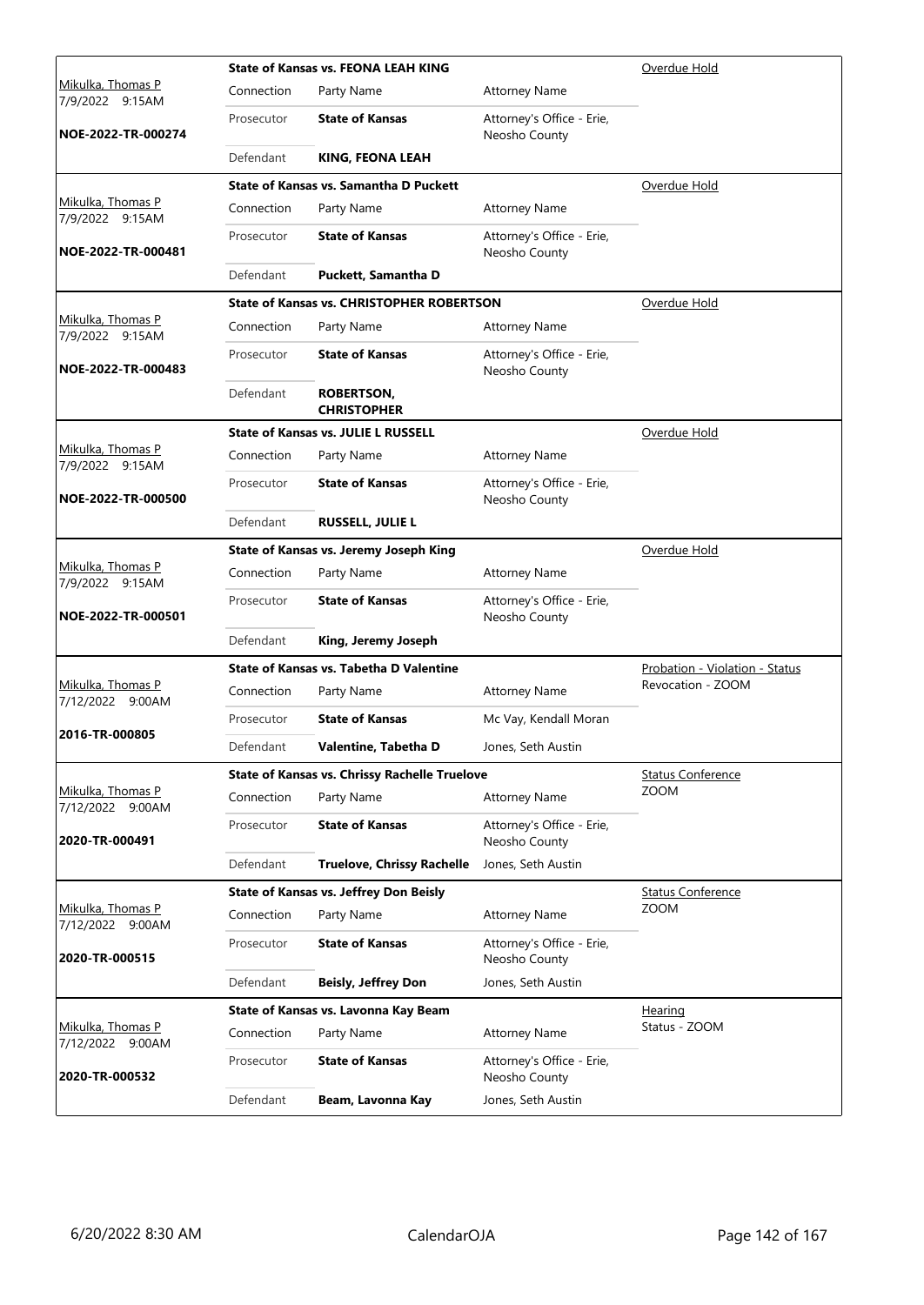|                                              |            | <b>State of Kansas vs. Christopher Andrew Swartz</b> |                                            | Diversion - Status       |
|----------------------------------------------|------------|------------------------------------------------------|--------------------------------------------|--------------------------|
| <u>Mikulka, Thomas P</u><br>7/12/2022 9:00AM | Connection | Party Name                                           | <b>Attorney Name</b>                       | <b>ZOOM</b>              |
| NOE-2020-TR-001074                           | Prosecutor | <b>State of Kansas</b>                               | Attorney's Office - Erie,<br>Neosho County |                          |
|                                              | Defendant  | Swartz, Christopher<br>Andrew                        | Lee, Clifford Wayne                        |                          |
|                                              |            | State of Kansas vs. Kenneth Osbern Ellis             |                                            | Diversion - Status       |
| Mikulka, Thomas P<br>7/12/2022 9:00AM        | Connection | Party Name                                           | <b>Attorney Name</b>                       | <b>ZOOM</b>              |
| NOE-2021-TR-000292                           | Prosecutor | <b>State of Kansas</b>                               | Attorney's Office - Erie,<br>Neosho County |                          |
|                                              | Defendant  | Ellis, Kenneth Osbern                                | Morin, Katherine M. White                  |                          |
|                                              |            | <b>State of Kansas vs. Stacey Lynn Roets</b>         |                                            | Hearing                  |
| Mikulka, Thomas P<br>7/12/2022 9:00AM        | Connection | Party Name                                           | <b>Attorney Name</b>                       | Pay or Appear - ZOOM     |
| NOE-2021-TR-000503                           | Prosecutor | <b>State of Kansas</b>                               | Attorney's Office - Erie,<br>Neosho County |                          |
|                                              | Defendant  | <b>Roets, Stacey Lynn</b>                            |                                            |                          |
|                                              |            | <b>State of Kansas vs. Alecia Michell Sutton</b>     |                                            | <u>Hearing</u>           |
| Mikulka, Thomas P<br>7/12/2022 9:00AM        | Connection | Party Name                                           | <b>Attorney Name</b>                       | Pay or Appear ZOOM       |
| NOE-2021-TR-000536                           | Prosecutor | <b>State of Kansas</b>                               | Attorney's Office - Erie,<br>Neosho County |                          |
|                                              | Defendant  | <b>Sutton, Alecia Michell</b>                        |                                            |                          |
|                                              |            | State of Kansas vs. Lavonna Kay Beam                 |                                            | Hearing                  |
| Mikulka, Thomas P                            | Connection | Party Name                                           | <b>Attorney Name</b>                       | Status - ZOOM            |
| 7/12/2022 9:00AM<br>NOE-2021-TR-000604       | Prosecutor | <b>State of Kansas</b>                               | Attorney's Office - Erie,<br>Neosho County |                          |
|                                              | Defendant  | Beam, Lavonna Kay                                    | Jones, Seth Austin                         |                          |
|                                              |            | <b>State of Kansas vs. Jerry James Paulie</b>        |                                            | <b>Status Conference</b> |
| Mikulka, Thomas P                            | Connection | Party Name                                           | <b>Attorney Name</b>                       | <b>ZOOM</b>              |
| 7/12/2022 9:00AM<br>NOE-2021-TR-000623       | Prosecutor | <b>State of Kansas</b>                               | Attorney's Office - Erie,<br>Neosho County |                          |
|                                              | Defendant  | Paulie, Jerry James                                  | Jones, Seth Austin                         |                          |
|                                              |            | <b>State of Kansas vs. Vincent Andrew Mutti</b>      |                                            | Diversion - Status       |
| Mikulka, Thomas P<br>7/12/2022 9:00AM        | Connection | Party Name                                           | <b>Attorney Name</b>                       | <b>ZOOM</b>              |
| NOE-2021-TR-000657                           | Prosecutor | <b>State of Kansas</b>                               | Attorney's Office - Erie,<br>Neosho County |                          |
|                                              | Defendant  | Mutti, Vincent Andrew                                | Jones, Seth Austin                         |                          |
|                                              |            | State of Kansas vs. Zachary Allen McCall             |                                            | Diversion - Status       |
| Mikulka, Thomas P<br>7/12/2022 9:00AM        | Connection | Party Name                                           | <b>Attorney Name</b>                       | <b>ZOOM</b>              |
| NOE-2021-TR-000659                           | Prosecutor | <b>State of Kansas</b>                               | Attorney's Office - Erie,<br>Neosho County |                          |
|                                              | Defendant  | <b>McCall, Zachary Allen</b>                         | Jones, Seth Austin                         |                          |
|                                              |            | State of Kansas vs. Lavonna Kay Beam                 |                                            | <u>Hearing</u>           |
| Mikulka, Thomas P<br>7/12/2022 9:00AM        | Connection | Party Name                                           | <b>Attorney Name</b>                       | Status - ZOOM            |
| NOE-2021-TR-000676                           | Prosecutor | <b>State of Kansas</b>                               | Attorney's Office - Erie,<br>Neosho County |                          |
|                                              | Defendant  | Beam, Lavonna Kay                                    | Jones, Seth Austin                         |                          |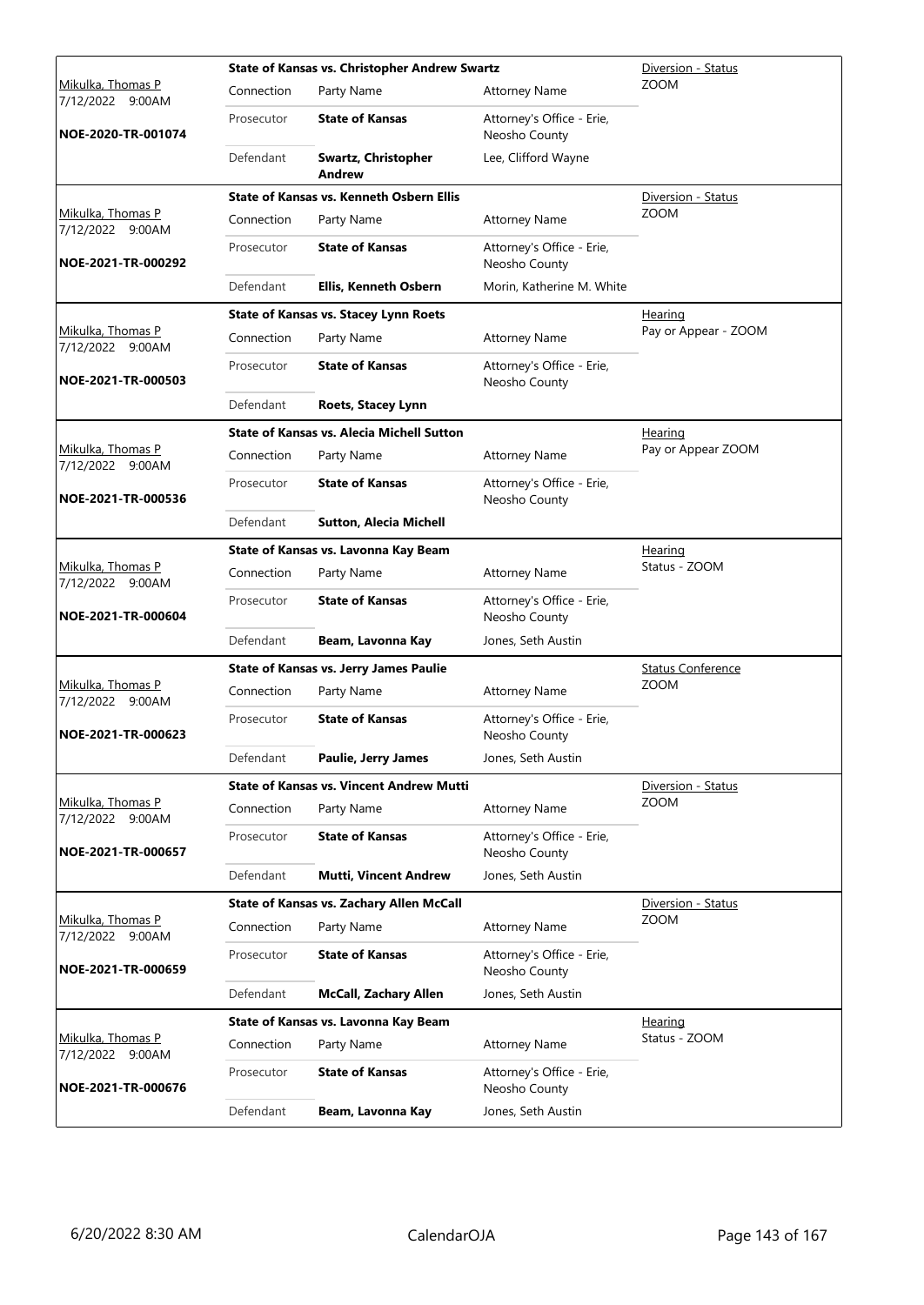|                                              |                    | State of Kansas vs. Skyler Dean Sumner           |                                            | <b>Status Conference</b> |
|----------------------------------------------|--------------------|--------------------------------------------------|--------------------------------------------|--------------------------|
| <u>Mikulka, Thomas P</u><br>7/12/2022 9:00AM | Connection         | Party Name                                       | <b>Attorney Name</b>                       | <b>ZOOM</b>              |
| NOE-2021-TR-000694                           | Prosecutor         | <b>State of Kansas</b>                           | Attorney's Office - Erie,<br>Neosho County |                          |
|                                              | Defendant          | Sumner, Skyler Dean                              | Jones, Seth Austin                         |                          |
|                                              |                    | <b>State of Kansas vs. Jesse J Vail</b>          |                                            | Hearing                  |
| Mikulka, Thomas P<br>7/12/2022 9:00AM        | Connection         | Party Name                                       | <b>Attorney Name</b>                       | Status - ZOOM            |
| NOE-2021-TR-000699                           | Prosecutor         | <b>State of Kansas</b>                           | Attorney's Office - Erie,<br>Neosho County |                          |
|                                              | Defendant          | Vail, Jesse J                                    | Griebat, Jeb Cameron                       |                          |
|                                              |                    | <b>State of Kansas vs. Chris R Daniels</b>       |                                            | <b>Hearing</b>           |
| Mikulka, Thomas P<br>7/12/2022 9:00AM        | Connection         | Party Name                                       | <b>Attorney Name</b>                       | Status - ZOOM            |
| NOE-2021-TR-001177                           | Prosecutor         | <b>State of Kansas</b>                           | Attorney's Office - Erie,<br>Neosho County |                          |
|                                              | Defendant          | Daniels, Chris R                                 | Jones, Seth Austin                         |                          |
|                                              |                    | <b>State of Kansas vs. AMBER DAWN MARRS</b>      |                                            | <b>Status Conference</b> |
| <u>Mikulka, Thomas P</u><br>7/12/2022 9:00AM | Connection         | Party Name                                       | <b>Attorney Name</b>                       | <b>ZOOM</b>              |
| NOE-2022-TR-000014                           | Prosecutor         | <b>State of Kansas</b>                           | Attorney's Office - Erie,<br>Neosho County |                          |
|                                              | Defendant          | <b>MARRS, AMBER DAWN</b>                         | Jones, Seth Austin                         |                          |
|                                              |                    | <b>State of Kansas vs. David Wayne McRoberts</b> |                                            | <b>Status Conference</b> |
| Mikulka, Thomas P<br>7/12/2022 9:00AM        | Connection         | Party Name                                       | <b>Attorney Name</b>                       | <b>ZOOM</b>              |
| NOE-2022-TR-000079                           | Prosecutor         | <b>State of Kansas</b>                           | Attorney's Office - Erie,<br>Neosho County |                          |
|                                              | Defendant          | <b>McRoberts, David Wayne</b>                    | Jones, Seth Austin                         |                          |
|                                              |                    | <b>State of Kansas vs. Chelsey Blaire Bayer</b>  |                                            | Diversion - Status       |
| Mikulka, Thomas P<br>7/12/2022 9:30AM        | Connection         | Party Name                                       | <b>Attorney Name</b>                       | <b>ZOOM</b>              |
| 2020-TR-000716                               | Prosecutor         | <b>State of Kansas</b>                           | Attorney's Office - Erie,<br>Neosho County |                          |
|                                              | Defendant          | <b>Bayer, Chelsey Blaire</b>                     | Jones, Seth Austin                         |                          |
|                                              |                    | <b>State of Kansas vs. Cody Robert Holbert</b>   |                                            | Hearing                  |
| Mikulka, Thomas P<br>7/12/2022 9:30AM        | Connection         | Party Name                                       | <b>Attorney Name</b>                       | Status - ZOOM            |
| NOE-2021-TR-000293                           | Prosecutor         | <b>State of Kansas</b>                           | Attorney's Office - Erie,<br>Neosho County |                          |
|                                              | Defendant          | <b>Holbert, Cody Robert</b>                      | Jones, Seth Austin                         |                          |
|                                              |                    | <b>State of Kansas vs. Megan Leanne Davisson</b> |                                            | Hearing                  |
| Mikulka, Thomas P<br>7/12/2022 9:30AM        | Connection         | Party Name                                       | <b>Attorney Name</b>                       | Status - ZOOM            |
| NOE-2021-TR-000368                           | Prosecutor         | <b>State of Kansas</b>                           | Attorney's Office - Erie,<br>Neosho County |                          |
|                                              | Defendant          | Davisson, Megan Leanne                           | Jones, Seth Austin                         |                          |
|                                              |                    | <b>State of Kansas vs. Harvey Love</b>           |                                            | <u>Hearing</u>           |
| Mikulka, Thomas P<br>7/12/2022 10:30AM       | Connection         | Party Name                                       | <b>Attorney Name</b>                       | Status-ZOOM              |
| 2019-TR-000531                               | Prosecutor         | <b>State of Kansas</b>                           | Attorney's Office - Erie,<br>Neosho County |                          |
|                                              | Defendant          | Love, Harvey                                     | Staker, Steven Charles                     |                          |
|                                              | Public<br>Defender | <b>Public Defender, SEK</b>                      |                                            |                          |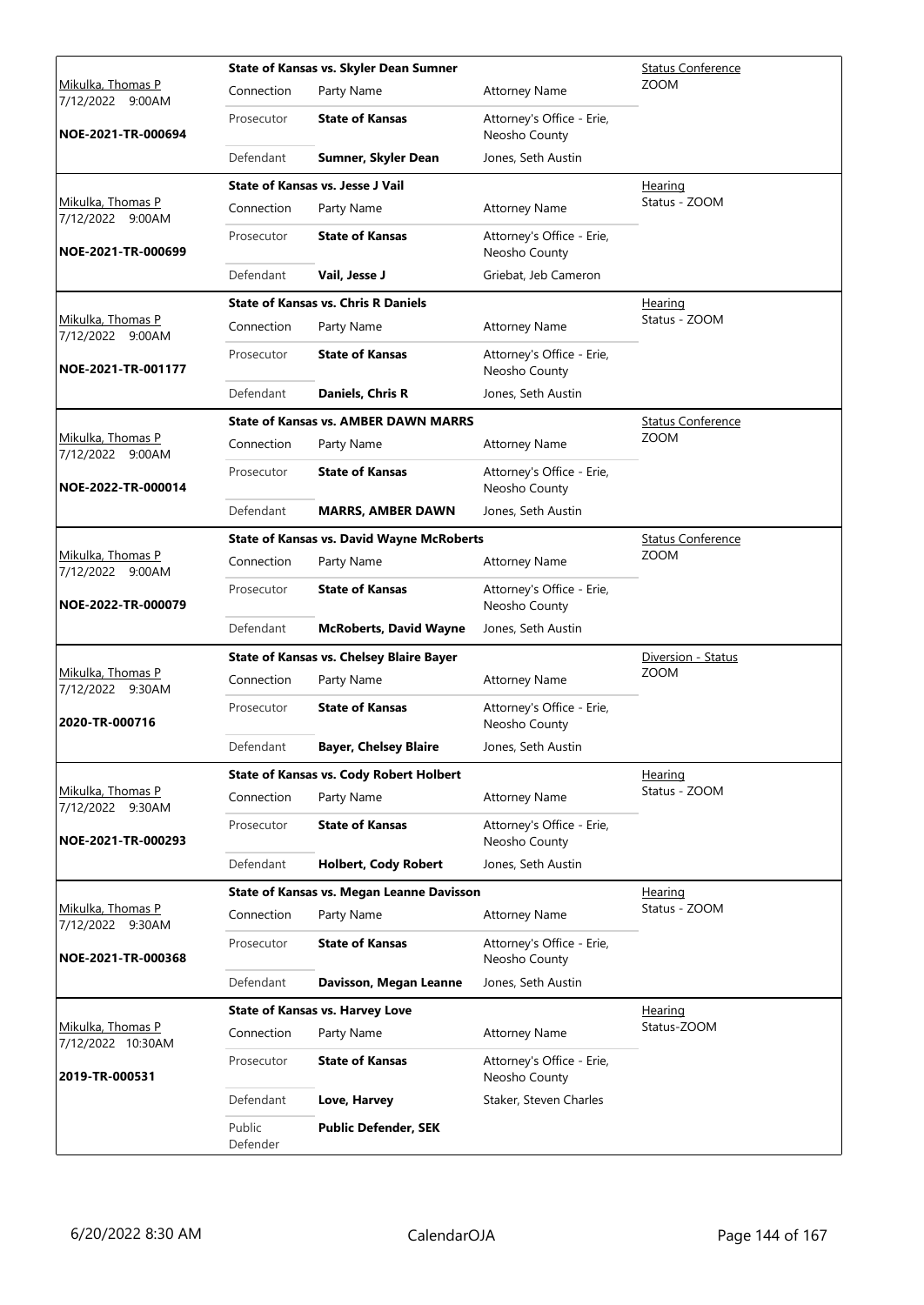|                                        |                    | <b>State of Kansas vs. Harvey Morris Love</b>       | Hearing                                    |                          |
|----------------------------------------|--------------------|-----------------------------------------------------|--------------------------------------------|--------------------------|
| Mikulka, Thomas P<br>7/12/2022 10:30AM | Connection         | Party Name                                          | <b>Attorney Name</b>                       | Status-ZOOM              |
| 2020-TR-000691                         | Prosecutor         | <b>State of Kansas</b>                              | Attorney's Office - Erie,<br>Neosho County |                          |
|                                        | Defendant          | <b>Love, Harvey Morris</b>                          | Staker, Steven Charles                     |                          |
|                                        | Public<br>Defender | <b>Public Defender, SEK</b>                         |                                            |                          |
|                                        |                    | State of Kansas vs. Marie Kayleen Mata              |                                            | <b>Status Conference</b> |
| Ahlquist, Daryl D<br>7/13/2022 9:00AM  | Connection         | Party Name                                          | <b>Attorney Name</b>                       |                          |
| NOE-2021-TR-000569                     | Prosecutor         | <b>State of Kansas</b>                              | Attorney's Office - Erie,<br>Neosho County |                          |
|                                        | Defendant          | Mata, Marie Kayleen                                 | Witt, Jay Dee                              |                          |
|                                        | Public<br>Defender | Witt, Jay Dee                                       |                                            |                          |
|                                        |                    | In the Matter of Anthony J Bollig                   |                                            | <b>Review Hearing</b>    |
| Mikulka, Thomas P<br>7/14/2022 2:00PM  | Connection         | Party Name                                          | <b>Attorney Name</b>                       |                          |
| 2010-PR-000020                         | Subject            | <b>Bollig, Anthony J</b>                            |                                            |                          |
|                                        | Other Party        | Jarred, Philip A                                    | Brake, David S.                            |                          |
|                                        |                    | <b>Bollig, John</b>                                 | Lair, Mark T.                              |                          |
|                                        |                    | In the Matter of Brent Joseph Panek                 |                                            | <b>Review Hearing</b>    |
| Mikulka, Thomas P<br>7/14/2022 2:00PM  | Connection         | Party Name                                          | <b>Attorney Name</b>                       |                          |
| 2011-PR-000021                         | Subject            | Panek, Brent Joseph                                 | Albertini, Ross Louis                      |                          |
|                                        | Other Party        | Panek, Jacqueline C                                 | Tucker, Richard George                     |                          |
|                                        |                    | Panek, Joseph B                                     |                                            |                          |
|                                        |                    | In the Matter of Zelma Mae Rauch                    |                                            | <b>Review Hearing</b>    |
| Mikulka, Thomas P<br>7/14/2022 2:00PM  | Connection         | Party Name                                          | <b>Attorney Name</b>                       |                          |
| 2020-PR-000011                         | Subject            | Rauch, Zelma Mae                                    | Clover, Timothy Dale                       |                          |
|                                        | Other Party        | Snyder, Billie Ray                                  | Bideau, David J.                           |                          |
|                                        |                    | Nading, Jude Kay                                    |                                            |                          |
|                                        |                    | Smith, Jo Ann Marie                                 |                                            |                          |
|                                        |                    | In the Matter of the Estate of Donald Enos Spurrier |                                            | Petition                 |
| Mikulka, Thomas P<br>7/14/2022 2:00PM  | Connection         | Party Name                                          | <b>Attorney Name</b>                       |                          |
| NOE-2022-PR-000035                     | Petitioner         | Spurrier, Marlon D.                                 | Kluin, Patricia Jean                       |                          |
|                                        | Decedent           | <b>Spurrier, Donald Enos</b>                        |                                            |                          |
|                                        |                    | State of Kansas vs. Truman Anquoe Jr.               |                                            | Hearing<br>Status - ZOOM |
| Mikulka, Thomas P<br>7/19/2022 9:00AM  | Connection         | Party Name                                          | <b>Attorney Name</b>                       |                          |
| 2017-TR-000379                         | Prosecutor         | <b>State of Kansas</b>                              |                                            |                          |
|                                        | Defendant          | Anquoe, Truman, Jr                                  | Jones, Seth Austin                         |                          |
|                                        |                    | <b>State of Kansas vs. Travis L Stoldt</b>          |                                            | Diversion - Status       |
| Mikulka, Thomas P<br>7/19/2022 9:00AM  | Connection         | Party Name                                          | <b>Attorney Name</b>                       | <b>ZOOM</b>              |
| 2019-TR-001086                         | Prosecutor         | <b>State of Kansas</b>                              | Attorney's Office - Erie,<br>Neosho County |                          |
|                                        | Defendant          | <b>Stoldt, Travis L</b>                             | Jones, Seth Austin                         |                          |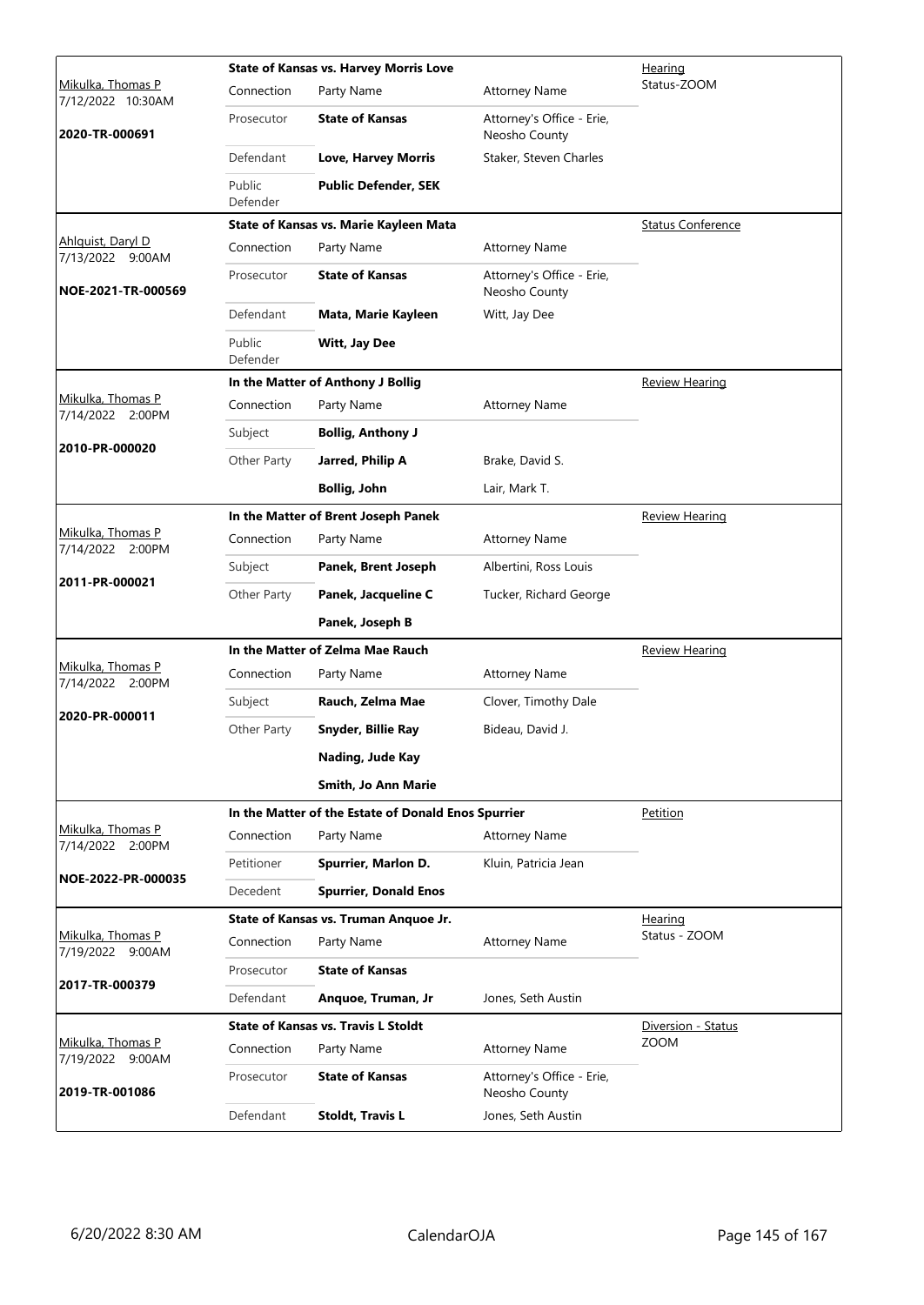|                                              |                                   | <b>State of Kansas vs. Andrew Colby Clines</b>    | Hearing                                    |                    |
|----------------------------------------------|-----------------------------------|---------------------------------------------------|--------------------------------------------|--------------------|
| <u>Mikulka, Thomas P</u><br>7/19/2022 9:00AM | Connection                        | Party Name                                        | <b>Attorney Name</b>                       | Status - ZOOM      |
| 2019-TR-001158                               | Prosecutor                        | <b>State of Kansas</b>                            | Attorney's Office - Erie,<br>Neosho County |                    |
|                                              | Defendant                         | <b>Clines, Andrew Colby</b>                       | Jones, Seth Austin                         |                    |
|                                              |                                   | <b>State of Kansas vs. James Harrison Matlock</b> |                                            | <b>Hearing</b>     |
| Mikulka, Thomas P<br>7/19/2022 9:00AM        | Connection                        | Party Name                                        | <b>Attorney Name</b>                       | Status - ZOOM      |
| NOE-2021-TR-000584                           | Prosecutor                        | <b>State of Kansas</b>                            | Attorney's Office - Erie,<br>Neosho County |                    |
|                                              | Defendant                         | <b>Matlock, James Harrison</b>                    | Jones, Seth Austin                         |                    |
|                                              |                                   | <b>State of Kansas vs. Cayle Gene Allen</b>       |                                            | <b>Hearing</b>     |
| Mikulka, Thomas P<br>7/19/2022 9:00AM        | Connection                        | Party Name                                        | <b>Attorney Name</b>                       | Status - ZOOM      |
| NOE-2021-TR-000614                           | Prosecutor                        | <b>State of Kansas</b>                            | Attorney's Office - Erie,<br>Neosho County |                    |
|                                              | Defendant                         | Allen, Cayle Gene                                 | Johnson, Robert Edward, II                 |                    |
|                                              |                                   | <b>State of Kansas vs. Leandre K Gaffney</b>      |                                            | Diversion - Status |
| Mikulka, Thomas P<br>7/19/2022 9:00AM        | Connection                        | Party Name                                        | <b>Attorney Name</b>                       | <b>ZOOM</b>        |
| NOE-2021-TR-000928                           | Prosecutor                        | <b>State of Kansas</b>                            | Attorney's Office - Erie,<br>Neosho County |                    |
|                                              | Defendant                         | <b>Gaffney, Leandre K</b>                         | Jones, Seth Austin                         |                    |
|                                              |                                   | State of Kansas vs. Lyndon Avery Thomas           |                                            | Diversion - Status |
| Mikulka, Thomas P<br>7/19/2022 9:00AM        | Connection                        | Party Name                                        | <b>Attorney Name</b>                       | <b>ZOOM</b>        |
| NOE-2021-TR-001096                           | Prosecutor                        | <b>State of Kansas</b>                            | Attorney's Office - Erie,<br>Neosho County |                    |
|                                              | Defendant                         | Thomas, Lyndon Avery                              | Jones, Seth Austin                         |                    |
|                                              |                                   | <b>State of Kansas vs. James Harrison Matlock</b> |                                            | Hearing            |
| Mikulka, Thomas P<br>7/19/2022 9:00AM        | Connection                        | Party Name                                        | <b>Attorney Name</b>                       | Status - ZOOM      |
| NOE-2022-TR-000036                           | Prosecutor                        | <b>State of Kansas</b>                            | Attorney's Office - Erie,<br>Neosho County |                    |
|                                              | Defendant                         | <b>Matlock, James Harrison</b>                    | Jones, Seth Austin                         |                    |
|                                              |                                   | State of Kansas vs. Eddie Rosenberger             |                                            | Diversion - Status |
| Mikulka, Thomas P<br>7/19/2022 9:30AM        | Connection                        | Party Name                                        | <b>Attorney Name</b>                       | ZOOM               |
| NOE-2021-TR-000771                           | Prosecutor                        | <b>State of Kansas</b>                            | Attorney's Office - Erie,<br>Neosho County |                    |
|                                              | Defendant                         | Rosenberger, Eddie                                | Griebat, Jeb Cameron                       |                    |
|                                              | Sealed ********* Sealed ********* |                                                   |                                            | Hearing            |
| Mikulka, Thomas P<br>7/20/2022 1:30PM        | Connection                        | Party Name                                        | <b>Attorney Name</b>                       | Trial - In Person  |
|                                              | Subject                           | <b>Sealed</b>                                     | Clover, Timothy Dale                       |                    |
| 2019-AD-000018                               | Other Party                       | <b>Sealed</b>                                     | Mills, Sarah Arlene                        |                    |
|                                              |                                   | <b>Sealed</b>                                     | Gillett, Jill Ranee                        |                    |
|                                              |                                   | <b>Sealed</b>                                     | Jones, Seth Austin                         |                    |
|                                              |                                   | <b>Sealed</b>                                     | Duncan, Brian Piccolo                      |                    |
|                                              |                                   | <b>Sealed</b>                                     | Bideau-Kepley, Kenna<br><b>Breanne</b>     |                    |
|                                              | Guardian Ad<br>Litem              | <b>Sealed</b>                                     |                                            |                    |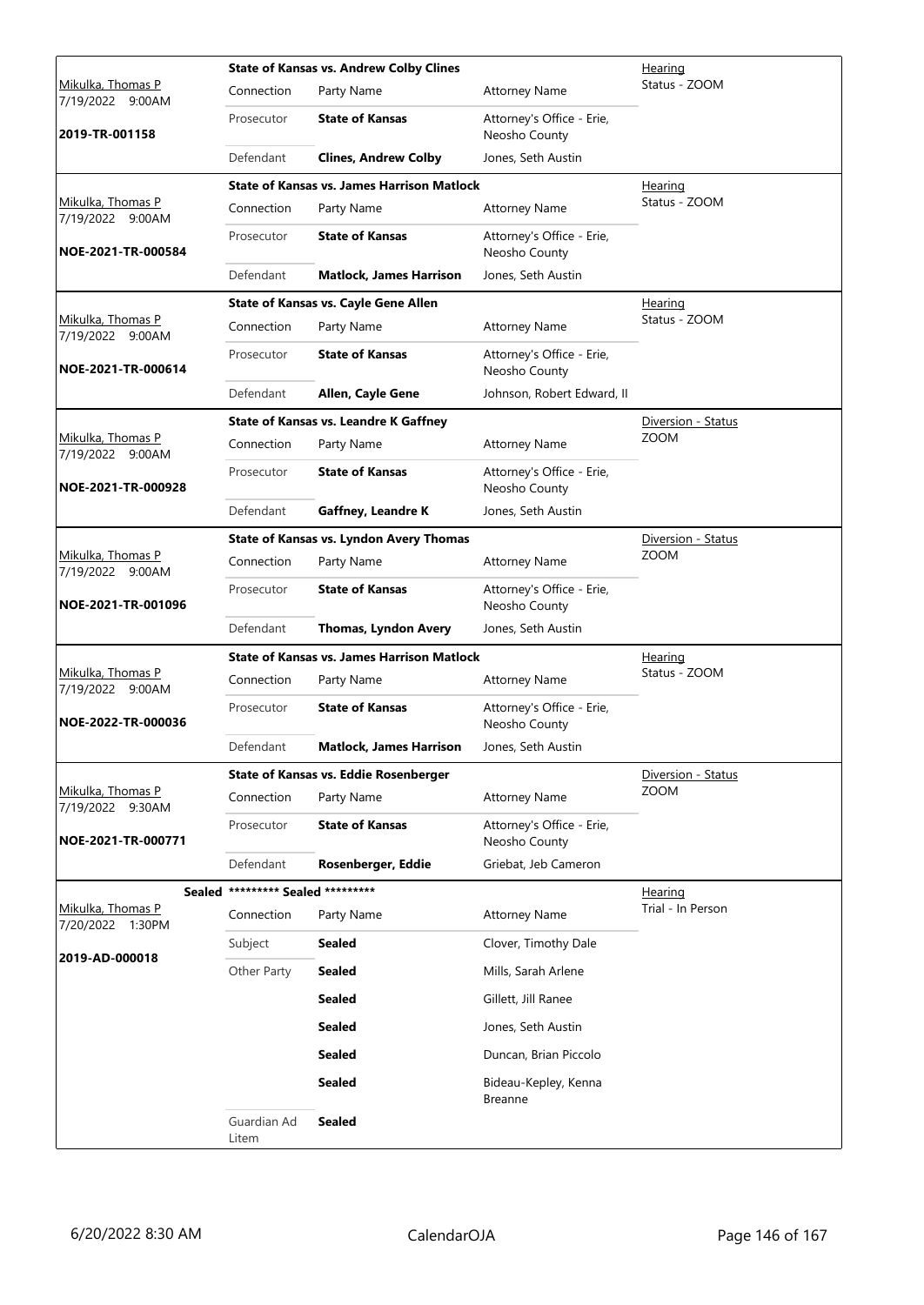|                                       |            | <b>State of Kansas vs. Chauncey Edward Lyons</b> |                                            | Diversion - Status       |
|---------------------------------------|------------|--------------------------------------------------|--------------------------------------------|--------------------------|
| Mikulka, Thomas P<br>7/21/2022 9:00AM | Connection | Party Name                                       | <b>Attorney Name</b>                       | <b>ZOOM</b>              |
| 2020-TR-000382                        | Prosecutor | <b>State of Kansas</b>                           | Attorney's Office - Erie,<br>Neosho County |                          |
|                                       | Defendant  | Lyons, Chauncey Edward                           | Jones, Seth Austin                         |                          |
|                                       |            | <b>State of Kansas vs. Chauncey Edward Lyons</b> |                                            | Diversion - Status       |
| Mikulka, Thomas P<br>7/21/2022 9:00AM | Connection | Party Name                                       | <b>Attorney Name</b>                       | <b>ZOOM</b>              |
| 2020-TR-000439                        | Prosecutor | <b>State of Kansas</b>                           | Attorney's Office - Erie,<br>Neosho County |                          |
|                                       | Defendant  | Lyons, Chauncey Edward                           | Jones, Seth Austin                         |                          |
|                                       |            | <b>State of Kansas vs. Michael D Standley</b>    |                                            | <b>Status Conference</b> |
| Mikulka, Thomas P<br>7/21/2022 9:30AM | Connection | Party Name                                       | <b>Attorney Name</b>                       | <b>ZOOM</b>              |
| 2019-TR-000758                        | Prosecutor | <b>State of Kansas</b>                           | Attorney's Office - Erie,<br>Neosho County |                          |
|                                       | Defendant  | <b>Standley, Michael D</b>                       | Adamson, William Shane                     |                          |
|                                       |            | <b>State of Kansas vs. Luis Gregorio Pizarro</b> |                                            | Diversion - Status       |
| Mikulka, Thomas P<br>7/26/2022 9:00AM | Connection | Party Name                                       | <b>Attorney Name</b>                       | <b>ZOOM</b>              |
| 2019-TR-001085                        | Prosecutor | <b>State of Kansas</b>                           | Attorney's Office - Erie,<br>Neosho County |                          |
|                                       | Defendant  | Pizarro, Luis Gregorio                           | Lee, Clifford Wayne                        |                          |
|                                       |            | <b>State of Kansas vs. Sara N Curtis</b>         | Hearing                                    |                          |
| Mikulka, Thomas P<br>7/26/2022 9:00AM | Connection | Party Name                                       | <b>Attorney Name</b>                       | Status - ZOOM            |
| 2020-TR-000184                        | Prosecutor | <b>State of Kansas</b>                           | Attorney's Office - Erie,<br>Neosho County |                          |
|                                       | Defendant  | Curtis, Sara N                                   | Jones, Seth Austin                         |                          |
|                                       |            | State of Kansas vs. Luis Gregorio Pizarro        |                                            | Diversion - Status       |
| Mikulka, Thomas P<br>7/26/2022 9:00AM | Connection | Party Name                                       | <b>Attorney Name</b>                       | <b>ZOOM</b>              |
| 2020-TR-000384                        | Prosecutor | <b>State of Kansas</b>                           | Attorney's Office - Erie,<br>Neosho County |                          |
|                                       | Defendant  | Pizarro, Luis Gregorio                           | Lee, Clifford Wayne                        |                          |
|                                       |            | <b>STATE OF KANSAS vs. Wyatt Jacob Martin</b>    |                                            | Hearing                  |
| Mikulka, Thomas P<br>7/26/2022 9:00AM | Connection | Party Name                                       | <b>Attorney Name</b>                       | Status - ZOOM            |
| NOE-2020-TR-001046                    | Prosecutor | <b>STATE OF KANSAS</b>                           | Attorney's Office - Erie,<br>Neosho County |                          |
|                                       |            | <b>State of Kansas</b>                           |                                            |                          |
|                                       | Defendant  | <b>Martin, Wyatt Jacob</b>                       | Griebat, Jeb Cameron                       |                          |
|                                       |            | State of Kansas vs. Nicholas Joseph Smith        |                                            | Diversion - Status       |
| Mikulka, Thomas P<br>7/26/2022 9:00AM | Connection | Party Name                                       | <b>Attorney Name</b>                       | <b>ZOOM</b>              |
| NOE-2020-TR-001076                    | Prosecutor | <b>State of Kansas</b>                           | Attorney's Office - Erie,<br>Neosho County |                          |
|                                       | Defendant  | Smith, Nicholas Joseph                           | Griebat, Jeb Cameron                       |                          |
|                                       |            | <b>State of Kansas vs. Heather Mae Harris</b>    |                                            | Diversion - Status       |
| Mikulka, Thomas P<br>7/26/2022 9:00AM | Connection | Party Name                                       | <b>Attorney Name</b>                       | <b>ZOOM</b>              |
| NOE-2021-TR-000399                    | Prosecutor | <b>State of Kansas</b>                           | Attorney's Office - Erie,<br>Neosho County |                          |
|                                       | Defendant  | Harris, Heather Mae                              | Fleske, Carey Leonard                      |                          |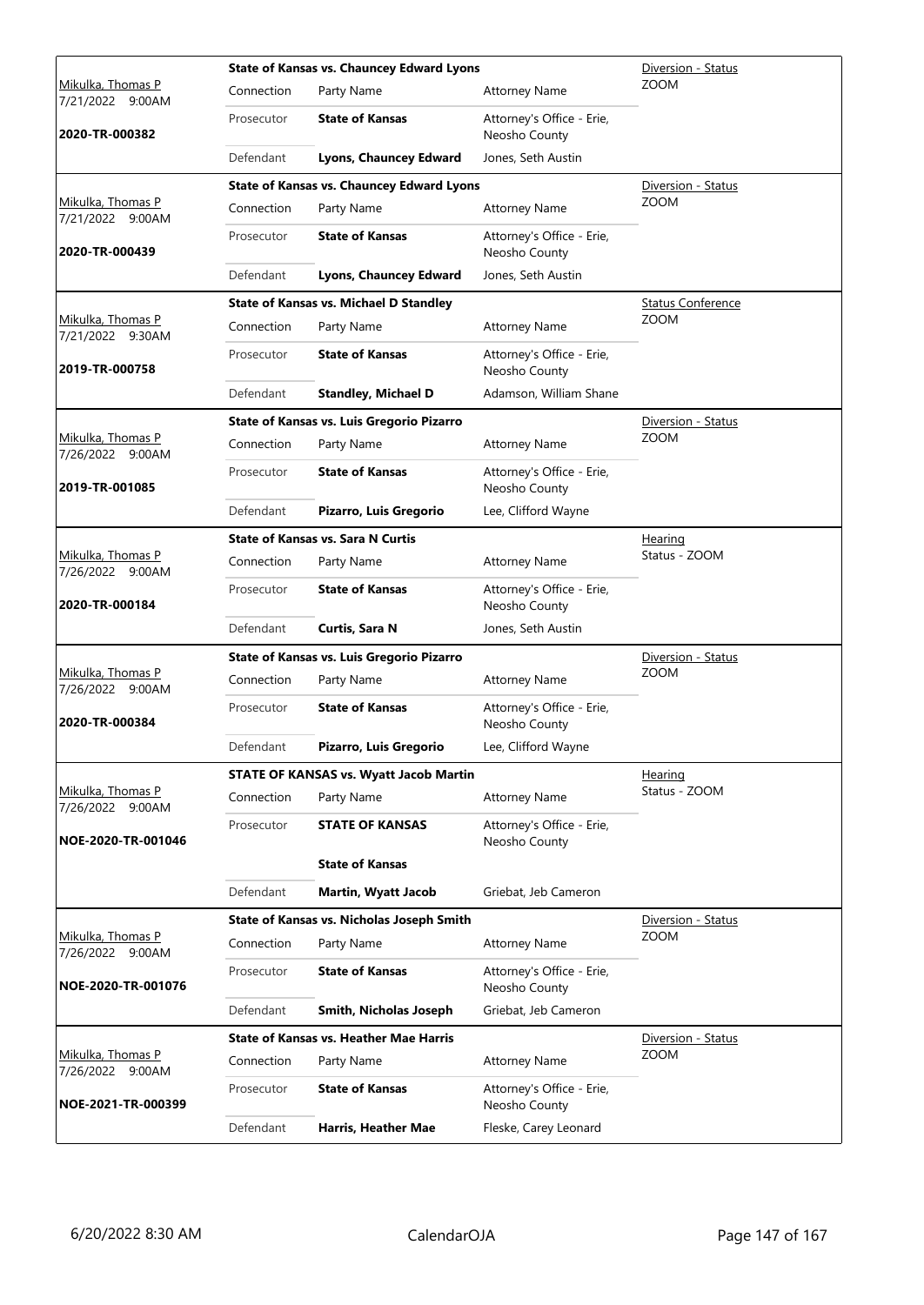|                                       |                                   | <b>State of Kansas vs. Heather Mae Harris</b>    | Diversion - Status                         |                          |
|---------------------------------------|-----------------------------------|--------------------------------------------------|--------------------------------------------|--------------------------|
| Mikulka, Thomas P<br>7/26/2022 9:00AM | Connection                        | Party Name                                       | <b>Attorney Name</b>                       | <b>ZOOM</b>              |
| NOE-2021-TR-000652                    | Prosecutor                        | <b>State of Kansas</b>                           | Attorney's Office - Erie,<br>Neosho County |                          |
|                                       | Defendant                         | Harris, Heather Mae                              | Fleske, Carey Leonard                      |                          |
|                                       |                                   | <b>State of Kansas vs. TYLER WRIGHT FLETCHER</b> |                                            | Hearing                  |
| Mikulka, Thomas P<br>7/26/2022 9:00AM | Connection                        | Party Name                                       | <b>Attorney Name</b>                       | Status - ZOOM            |
| NOE-2021-TR-000801                    | Prosecutor                        | <b>State of Kansas</b>                           | Attorney's Office - Erie,<br>Neosho County |                          |
|                                       | Defendant                         | FLETCHER, TYLER WRIGHT Lee, Clifford Wayne       |                                            |                          |
|                                       |                                   | <b>State of Kansas vs. DAVID LEE JONES</b>       |                                            | <b>Hearing</b>           |
| Mikulka, Thomas P<br>7/26/2022 9:00AM | Connection                        | Party Name                                       | <b>Attorney Name</b>                       | Status - ZOOM            |
| NOE-2021-TR-000857                    | Prosecutor                        | <b>State of Kansas</b>                           | Attorney's Office - Erie,<br>Neosho County |                          |
|                                       | Defendant                         | <b>JONES, DAVID LEE</b>                          | Jones, Seth Austin                         |                          |
|                                       |                                   | <b>State of Kansas vs. Seth D Mahurin</b>        |                                            | Hearing                  |
| Mikulka, Thomas P<br>7/26/2022 9:00AM | Connection                        | Party Name                                       | <b>Attorney Name</b>                       | Status - ZOOM            |
| NOE-2021-TR-001095                    | Prosecutor                        | <b>State of Kansas</b>                           | Attorney's Office - Erie,<br>Neosho County |                          |
|                                       | Defendant                         | Mahurin, Seth D                                  | Ariagno, Stephen Thomas                    |                          |
|                                       | Sealed ********* Sealed ********* |                                                  |                                            | <u>Bond - Appearance</u> |
| Mikulka, Thomas P<br>7/26/2022 9:00AM | Connection                        | Party Name                                       | <b>Attorney Name</b>                       | <b>ZOOM</b>              |
|                                       | Prosecutor                        | Sealed                                           |                                            |                          |
| NOE-2022-MR-000016                    | Defendant                         | <b>Sealed</b>                                    |                                            |                          |
|                                       | Sealed ********* Sealed ********* |                                                  |                                            | <u>Bond - Appearance</u> |
| Mikulka, Thomas P<br>7/26/2022 9:00AM | Connection                        | Party Name                                       | <b>Attorney Name</b>                       |                          |
|                                       | Prosecutor                        | <b>Sealed</b>                                    |                                            |                          |
| NOE-2022-MR-000018                    | Defendant                         | <b>Sealed</b>                                    |                                            |                          |
|                                       | Sealed ********* Sealed ********* |                                                  |                                            | <b>Bond - Appearance</b> |
| Mikulka, Thomas P<br>7/26/2022 9:00AM | Connection                        | Party Name                                       | <b>Attorney Name</b>                       | <b>ZOOM</b>              |
|                                       | Prosecutor                        | Sealed                                           |                                            |                          |
| NOE-2022-MR-000019                    | Defendant                         | <b>Sealed</b>                                    |                                            |                          |
|                                       |                                   | State of Kansas vs. Christopher Lee Dale Dinkel  |                                            | Hearing                  |
| Mikulka, Thomas P<br>7/26/2022 9:00AM | Connection                        | Party Name                                       | <b>Attorney Name</b>                       | Status - ZOOM            |
| NOE-2022-TR-000015                    | Prosecutor                        | <b>State of Kansas</b>                           | Attorney's Office - Erie,<br>Neosho County |                          |
|                                       | Defendant                         | Dinkel, Christopher Lee<br><b>Dale</b>           | Jones, Seth Austin                         |                          |
|                                       |                                   | <b>State of Kansas vs. SHAUNTINA MARIE ROWE</b>  |                                            | <b>Hearing</b>           |
| Mikulka, Thomas P<br>7/26/2022 9:00AM | Connection                        | Party Name                                       | <b>Attorney Name</b>                       | Pay or Appear - ZOOM     |
| NOE-2022-TR-000104                    | Prosecutor                        | <b>State of Kansas</b>                           | Attorney's Office - Erie,<br>Neosho County |                          |
|                                       | Defendant                         | <b>ROWE, SHAUNTINA</b><br><b>MARIE</b>           |                                            |                          |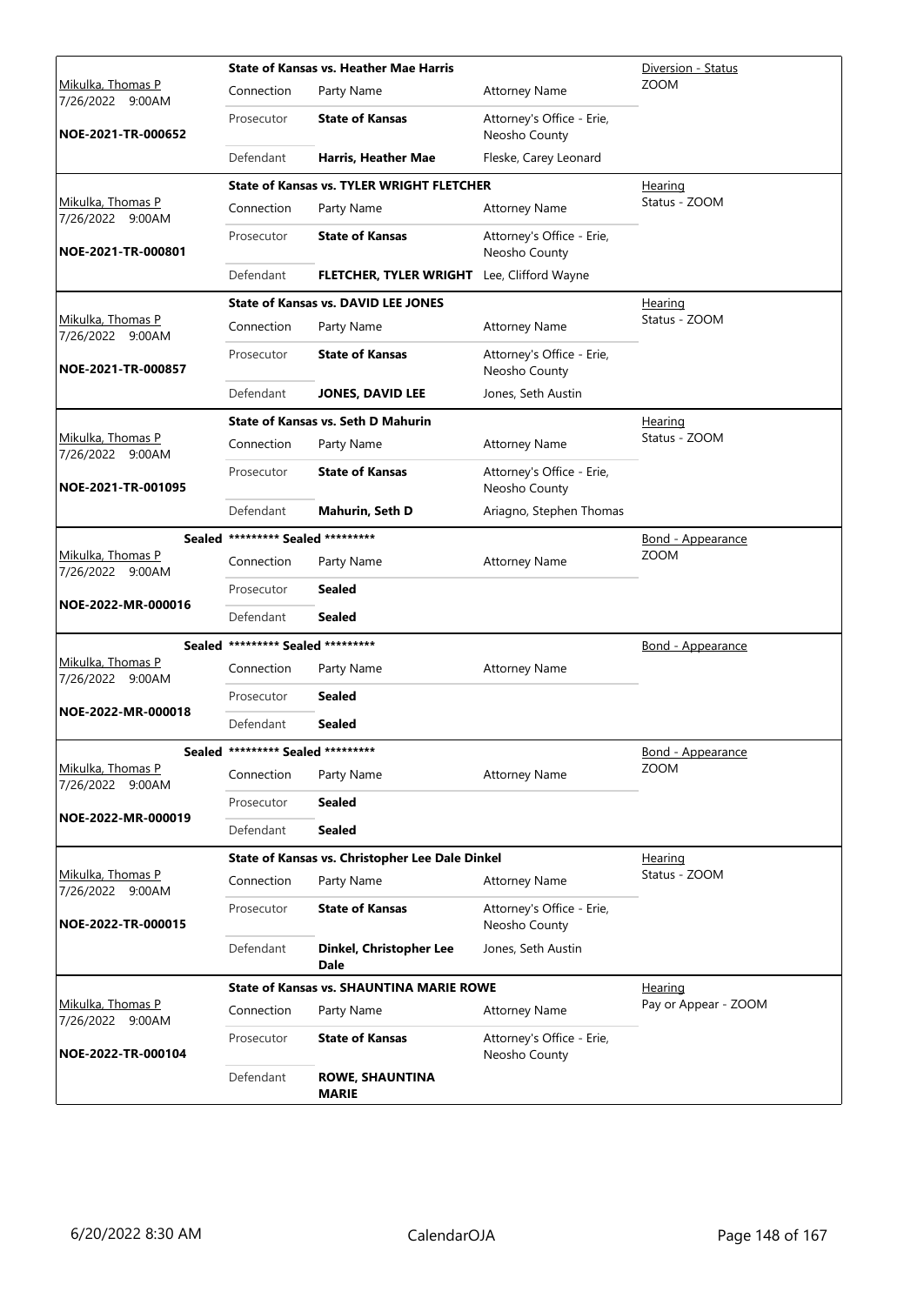|                                              |            | <b>State of Kansas vs. Jamie Slocum</b>            | Bond - Appearance                          |                         |
|----------------------------------------------|------------|----------------------------------------------------|--------------------------------------------|-------------------------|
| <u>Mikulka, Thomas P</u><br>7/26/2022 9:00AM | Connection | Party Name                                         | <b>Attorney Name</b>                       | Via Zoom                |
| NOE-2022-TR-000144                           | Prosecutor | <b>State of Kansas</b>                             | Attorney's Office - Erie,<br>Neosho County |                         |
|                                              | Defendant  | Slocum, Jamie                                      |                                            |                         |
|                                              |            | <b>State of Kansas vs. Luis Raul Roman-Flores</b>  |                                            | <b>First Appearance</b> |
| Mikulka, Thomas P<br>7/26/2022 9:00AM        | Connection | Party Name                                         | <b>Attorney Name</b>                       | ZOOM                    |
| NOE-2022-TR-000156                           | Prosecutor | <b>State of Kansas</b>                             | Attorney's Office - Erie,<br>Neosho County |                         |
|                                              | Defendant  | Roman-Flores, Luis Raul                            |                                            |                         |
|                                              |            | <b>State of Kansas vs. Tre Kochs</b>               |                                            | <b>First Appearance</b> |
| Mikulka, Thomas P<br>7/26/2022 9:00AM        | Connection | Party Name                                         | <b>Attorney Name</b>                       | Order to Appear - ZOOM  |
| NOE-2022-TR-000169                           | Prosecutor | <b>State of Kansas</b>                             | Attorney's Office - Erie,<br>Neosho County |                         |
|                                              | Defendant  | Kochs, Tre                                         |                                            |                         |
|                                              |            | <b>State of Kansas vs. FREDERICK LAWRENCE HESS</b> |                                            | Hearing                 |
| <u>Mikulka, Thomas P</u><br>7/26/2022 9:00AM | Connection | Party Name                                         | <b>Attorney Name</b>                       | Pay or Appear - ZOOM    |
| NOE-2022-TR-000177                           | Prosecutor | <b>State of Kansas</b>                             | Attorney's Office - Erie,<br>Neosho County |                         |
|                                              | Defendant  | <b>HESS, FREDERICK</b><br><b>LAWRENCE</b>          |                                            |                         |
|                                              |            | <b>State of Kansas vs. Donna Escoto</b>            |                                            | <b>First Appearance</b> |
| Mikulka, Thomas P<br>7/26/2022 9:00AM        | Connection | Party Name                                         | <b>Attorney Name</b>                       |                         |
| NOE-2022-TR-000179                           | Prosecutor | <b>State of Kansas</b>                             | Attorney's Office - Erie,<br>Neosho County |                         |
|                                              | Defendant  | Escoto, Donna                                      |                                            |                         |
|                                              |            | <b>State of Kansas vs. Kay Young</b>               |                                            | <b>Hearing</b>          |
| Mikulka, Thomas P<br>7/26/2022 9:00AM        | Connection | Party Name                                         | <b>Attorney Name</b>                       | Status - ZOOM           |
| NOE-2022-TR-000180                           | Prosecutor | <b>State of Kansas</b>                             | Attorney's Office - Erie,<br>Neosho County |                         |
|                                              | Defendant  | Young, Kay                                         | Clover, Timothy Dale                       |                         |
|                                              |            | <b>State of Kansas vs. LANDON NEAL HARRIS</b>      |                                            | <u>Hearing</u>          |
| Mikulka, Thomas P<br>7/26/2022 9:00AM        | Connection | Party Name                                         | <b>Attorney Name</b>                       | Pay or Appear           |
| NOE-2022-TR-000262                           | Prosecutor | <b>State of Kansas</b>                             | Attorney's Office - Erie,<br>Neosho County |                         |
|                                              | Defendant  | <b>HARRIS, LANDON NEAL</b>                         |                                            |                         |
|                                              |            | <b>State of Kansas vs. Wendell F Burg</b>          |                                            | Hearing                 |
| Mikulka, Thomas P<br>7/26/2022 9:00AM        | Connection | Party Name                                         | <b>Attorney Name</b>                       | Status - ZOOM           |
| NOE-2022-TR-000276                           | Prosecutor | <b>State of Kansas</b>                             | Attorney's Office - Erie,<br>Neosho County |                         |
|                                              | Defendant  | <b>Burg, Wendell F</b>                             | Jones, Seth Austin                         |                         |
|                                              |            | <b>State of Kansas vs. BALTAZAR LUCAS PEREZ</b>    |                                            | <b>Hearing</b>          |
| Mikulka, Thomas P<br>7/26/2022 9:00AM        | Connection | Party Name                                         | <b>Attorney Name</b>                       | Pay or Appear - ZOOM    |
| NOE-2022-TR-000293                           | Prosecutor | <b>State of Kansas</b>                             | Attorney's Office - Erie,<br>Neosho County |                         |
|                                              | Defendant  | PEREZ, BALTAZAR LUCAS                              |                                            |                         |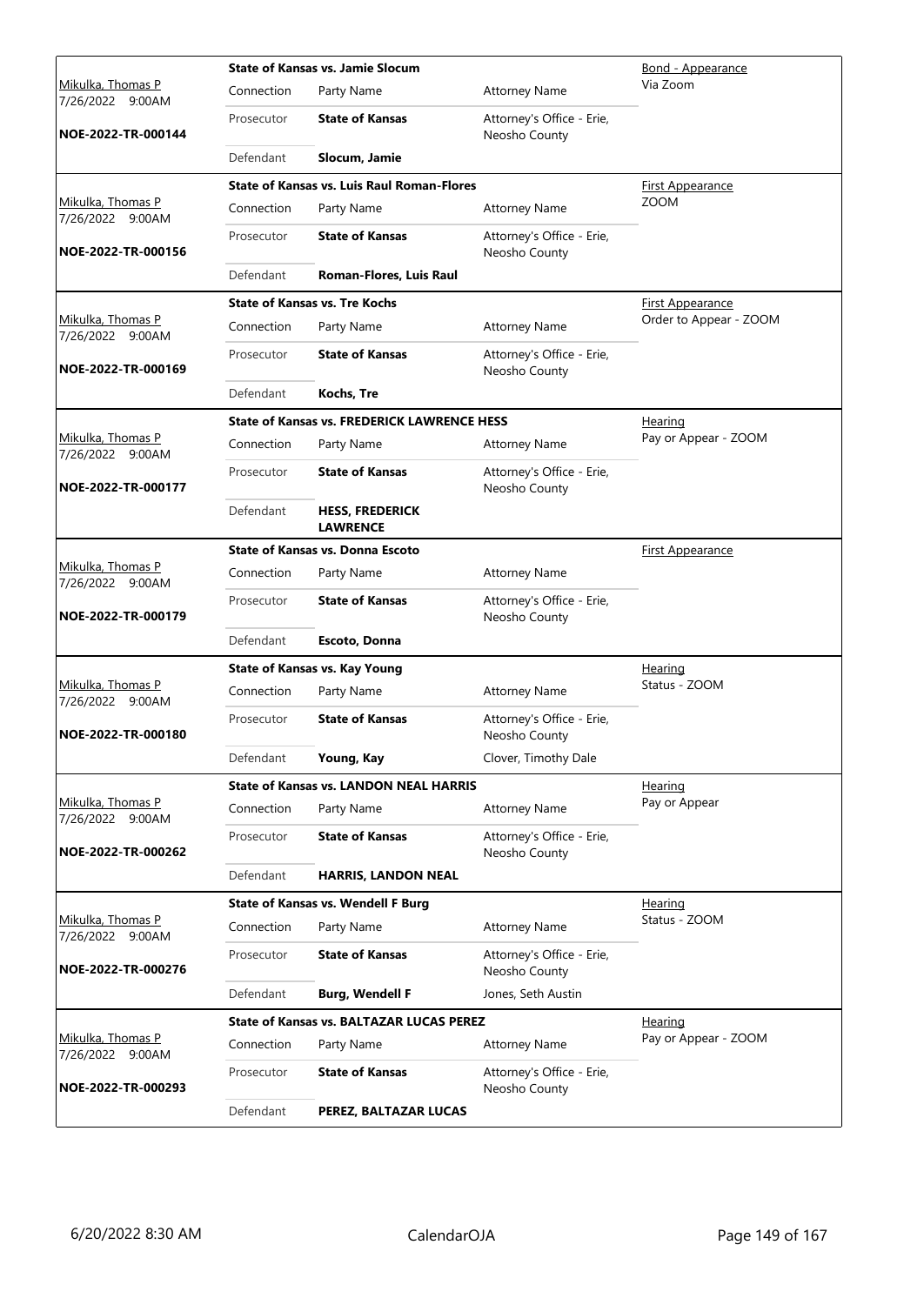|                                       |            | <b>State of Kansas vs. JAIME LYN LUEDKE</b>        |                                            | Diversion - Status      |
|---------------------------------------|------------|----------------------------------------------------|--------------------------------------------|-------------------------|
| Mikulka, Thomas P<br>7/26/2022 9:00AM | Connection | Party Name                                         | <b>Attorney Name</b>                       |                         |
| NOE-2022-TR-000298                    | Prosecutor | <b>State of Kansas</b>                             | Attorney's Office - Erie,<br>Neosho County |                         |
|                                       | Defendant  | LUEDKE, JAIME LYN                                  |                                            |                         |
|                                       |            | <b>State of Kansas vs. JORGE E NAVARRO GUEVARA</b> |                                            | First Appearance        |
| Mikulka, Thomas P<br>7/26/2022 9:00AM | Connection | Party Name                                         | <b>Attorney Name</b>                       | <b>ZOOM</b>             |
| NOE-2022-TR-000318                    | Prosecutor | <b>State of Kansas</b>                             | Attorney's Office - Erie,<br>Neosho County |                         |
|                                       | Defendant  | <b>NAVARRO GUEVARA,</b><br><b>JORGE E</b>          |                                            |                         |
|                                       |            | <b>State of Kansas vs. Daniel F Lacy</b>           |                                            | Diversion - Status      |
| Mikulka, Thomas P<br>7/26/2022 9:00AM | Connection | Party Name                                         | <b>Attorney Name</b>                       |                         |
| NOE-2022-TR-000343                    | Prosecutor | <b>State of Kansas</b>                             | Attorney's Office - Erie,<br>Neosho County |                         |
|                                       | Defendant  | Lacy, Daniel F                                     |                                            |                         |
|                                       |            | <b>State of Kansas vs. CHANDLER CONRAD BROWN</b>   |                                            | <b>First Appearance</b> |
| Mikulka, Thomas P<br>7/26/2022 9:00AM | Connection | Party Name                                         | <b>Attorney Name</b>                       |                         |
| NOE-2022-TR-000509                    | Prosecutor | <b>State of Kansas</b>                             | Attorney's Office - Erie,<br>Neosho County |                         |
|                                       | Defendant  | <b>BROWN, CHANDLER</b><br><b>CONRAD</b>            |                                            |                         |
|                                       |            | State of Kansas vs. Christian D Kennedy            |                                            | <u>First Appearance</u> |
| Mikulka, Thomas P<br>7/26/2022 9:00AM | Connection | Party Name                                         | <b>Attorney Name</b>                       |                         |
| NOE-2022-TR-000515                    | Prosecutor | <b>State of Kansas</b>                             | Attorney's Office - Erie,<br>Neosho County |                         |
|                                       | Defendant  | Kennedy, Christian D                               |                                            |                         |
|                                       |            | <b>State of Kansas vs. Luis Colula</b>             |                                            | First Appearance        |
| Mikulka, Thomas P<br>7/26/2022 9:00AM | Connection | Party Name                                         | <b>Attorney Name</b>                       |                         |
| NOE-2022-TR-000516                    | Prosecutor | <b>State of Kansas</b>                             | Attorney's Office - Erie,<br>Neosho County |                         |
|                                       | Defendant  | Colula, Luis                                       |                                            |                         |
|                                       |            | <b>State of Kansas vs. ALLEN EDWARD HINKLE</b>     |                                            | <b>First Appearance</b> |
| Mikulka, Thomas P<br>7/26/2022 9:00AM | Connection | Party Name                                         | <b>Attorney Name</b>                       |                         |
| NOE-2022-TR-000517                    | Prosecutor | <b>State of Kansas</b>                             | Attorney's Office - Erie,<br>Neosho County |                         |
|                                       | Defendant  | HINKLE, ALLEN EDWARD                               |                                            |                         |
|                                       |            | <b>State of Kansas vs. ARTHUR JAMES BROOKS</b>     |                                            | <u>First Appearance</u> |
| Mikulka, Thomas P<br>7/26/2022 9:00AM | Connection | Party Name                                         | <b>Attorney Name</b>                       |                         |
| NOE-2022-TR-000520                    | Prosecutor | <b>State of Kansas</b>                             | Attorney's Office - Erie,<br>Neosho County |                         |
|                                       | Defendant  | <b>BROOKS, ARTHUR JAMES</b>                        |                                            |                         |
|                                       |            | <b>State of Kansas vs. Johnny Mac Brown</b>        |                                            | <b>First Appearance</b> |
| Mikulka, Thomas P<br>7/26/2022 9:00AM | Connection | Party Name                                         | <b>Attorney Name</b>                       |                         |
| NOE-2022-TR-000534                    | Prosecutor | <b>State of Kansas</b>                             | Attorney's Office - Erie,<br>Neosho County |                         |
|                                       | Defendant  | <b>Brown, Johnny Mac</b>                           |                                            |                         |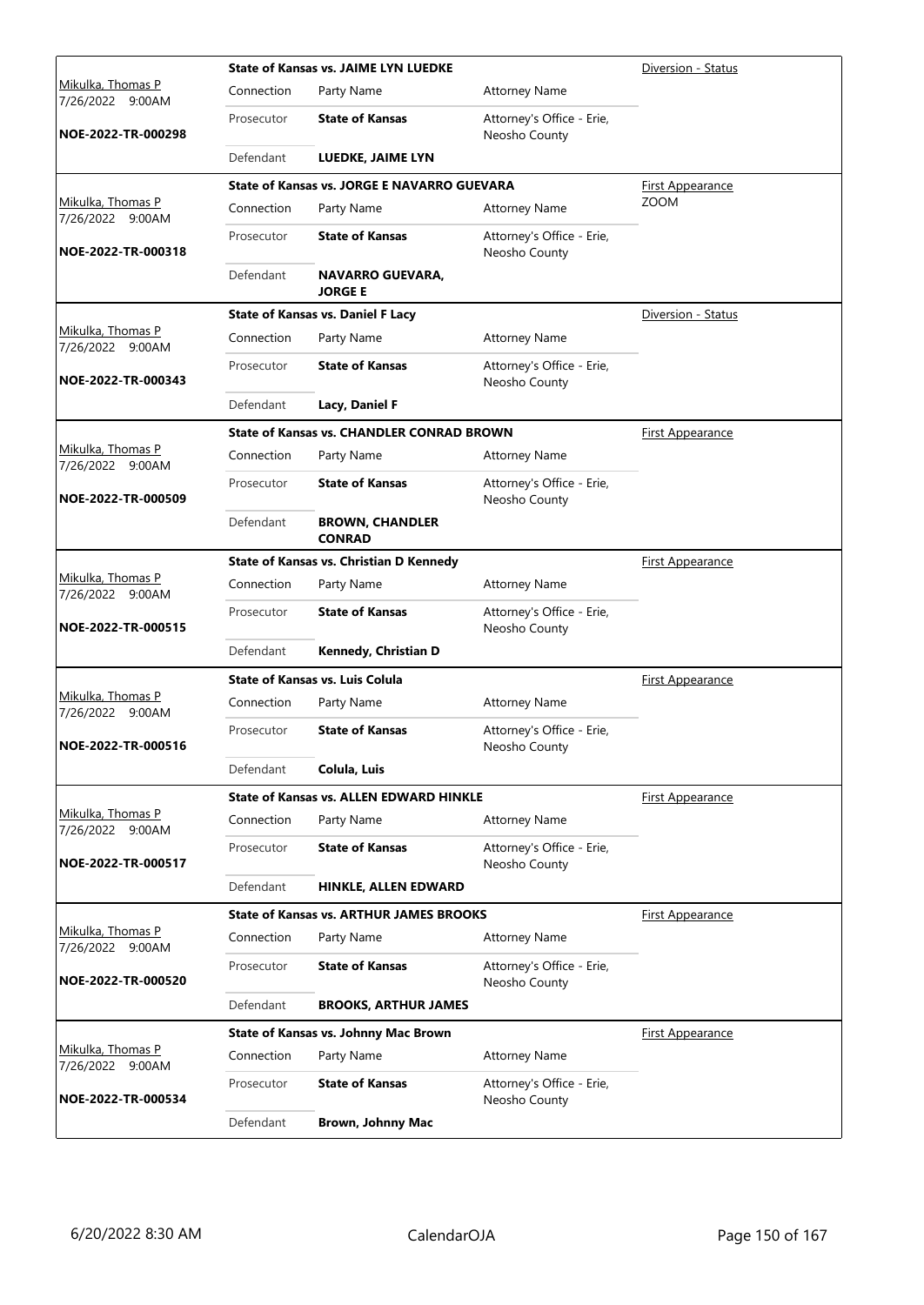|                                          |            | State of Kansas vs. Zachary Allen McCall          | <b>First Appearance</b>                    |                         |
|------------------------------------------|------------|---------------------------------------------------|--------------------------------------------|-------------------------|
| Mikulka, Thomas P<br>7/26/2022<br>9:00AM | Connection | Party Name                                        | <b>Attorney Name</b>                       |                         |
| NOE-2022-TR-000540                       | Prosecutor | <b>State of Kansas</b>                            | Attorney's Office - Erie,<br>Neosho County |                         |
|                                          | Defendant  | <b>McCall, Zachary Allen</b>                      |                                            |                         |
|                                          |            | State of Kansas vs. FRED R CHANDLER, Jr           |                                            | <b>First Appearance</b> |
| Mikulka, Thomas P<br>7/26/2022 9:00AM    | Connection | Party Name                                        | <b>Attorney Name</b>                       |                         |
| NOE-2022-TR-000554                       | Prosecutor | <b>State of Kansas</b>                            | Attorney's Office - Erie,<br>Neosho County |                         |
|                                          | Defendant  | <b>CHANDLER, FRED R, Jr</b>                       |                                            |                         |
|                                          |            | <b>State of Kansas vs. Michael James Shinkle</b>  |                                            | <b>First Appearance</b> |
| Mikulka, Thomas P<br>7/26/2022 9:00AM    | Connection | Party Name                                        | <b>Attorney Name</b>                       |                         |
| NOE-2022-TR-000564                       | Prosecutor | <b>State of Kansas</b>                            | Attorney's Office - Erie,<br>Neosho County |                         |
|                                          | Defendant  | <b>Shinkle, Michael James</b>                     |                                            |                         |
|                                          |            | State of Kansas vs. Kenton C Bouman               |                                            | <b>First Appearance</b> |
| Mikulka, Thomas P<br>7/26/2022 9:00AM    | Connection | Party Name                                        | <b>Attorney Name</b>                       |                         |
| NOE-2022-TR-000565                       | Prosecutor | <b>State of Kansas</b>                            | Attorney's Office - Erie,<br>Neosho County |                         |
|                                          | Defendant  | <b>Bouman, Kenton C</b>                           |                                            |                         |
|                                          |            | <b>State of Kansas vs. Brianna M Powers</b>       |                                            | <b>First Appearance</b> |
| Mikulka, Thomas P<br>7/26/2022 9:00AM    | Connection | Party Name                                        | <b>Attorney Name</b>                       |                         |
| NOE-2022-TR-000566                       | Prosecutor | <b>State of Kansas</b>                            | Attorney's Office - Erie,<br>Neosho County |                         |
|                                          | Defendant  | Powers, Brianna M                                 |                                            |                         |
|                                          |            | <b>State of Kansas vs. Darius D Davis</b>         |                                            | <b>First Appearance</b> |
| Mikulka, Thomas P<br>7/26/2022 9:00AM    | Connection | Party Name                                        | <b>Attorney Name</b>                       |                         |
| NOE-2022-TR-000569                       | Prosecutor | <b>State of Kansas</b>                            | Attorney's Office - Erie,<br>Neosho County |                         |
|                                          | Defendant  | Davis, Darius D                                   |                                            |                         |
|                                          |            | State of Kansas vs. Michael Jay Phillip Armstrong |                                            | First Appearance        |
| Mikulka, Thomas P<br>7/26/2022 9:00AM    | Connection | Party Name                                        | <b>Attorney Name</b>                       |                         |
| NOE-2022-TR-000572                       | Prosecutor | <b>State of Kansas</b>                            | Attorney's Office - Erie,<br>Neosho County |                         |
|                                          | Defendant  | <b>Armstrong, Michael Jay</b><br><b>Phillip</b>   |                                            |                         |
|                                          |            | <b>State of Kansas vs. SAMUEL I DEBOER</b>        |                                            | First Appearance        |
| Mikulka, Thomas P<br>7/26/2022 9:00AM    | Connection | Party Name                                        | <b>Attorney Name</b>                       |                         |
| NOE-2022-TR-000574                       | Prosecutor | <b>State of Kansas</b>                            | Attorney's Office - Erie,<br>Neosho County |                         |
|                                          | Defendant  | <b>DEBOER, SAMUEL I</b>                           |                                            |                         |
|                                          |            | <b>State of Kansas vs. LESLIE JENNELL WALL</b>    |                                            | <b>First Appearance</b> |
| Mikulka, Thomas P<br>7/26/2022 9:00AM    | Connection | Party Name                                        | <b>Attorney Name</b>                       |                         |
| NOE-2022-TR-000575                       | Prosecutor | <b>State of Kansas</b>                            | Attorney's Office - Erie,<br>Neosho County |                         |
|                                          | Defendant  | <b>WALL, LESLIE JENNELL</b>                       |                                            |                         |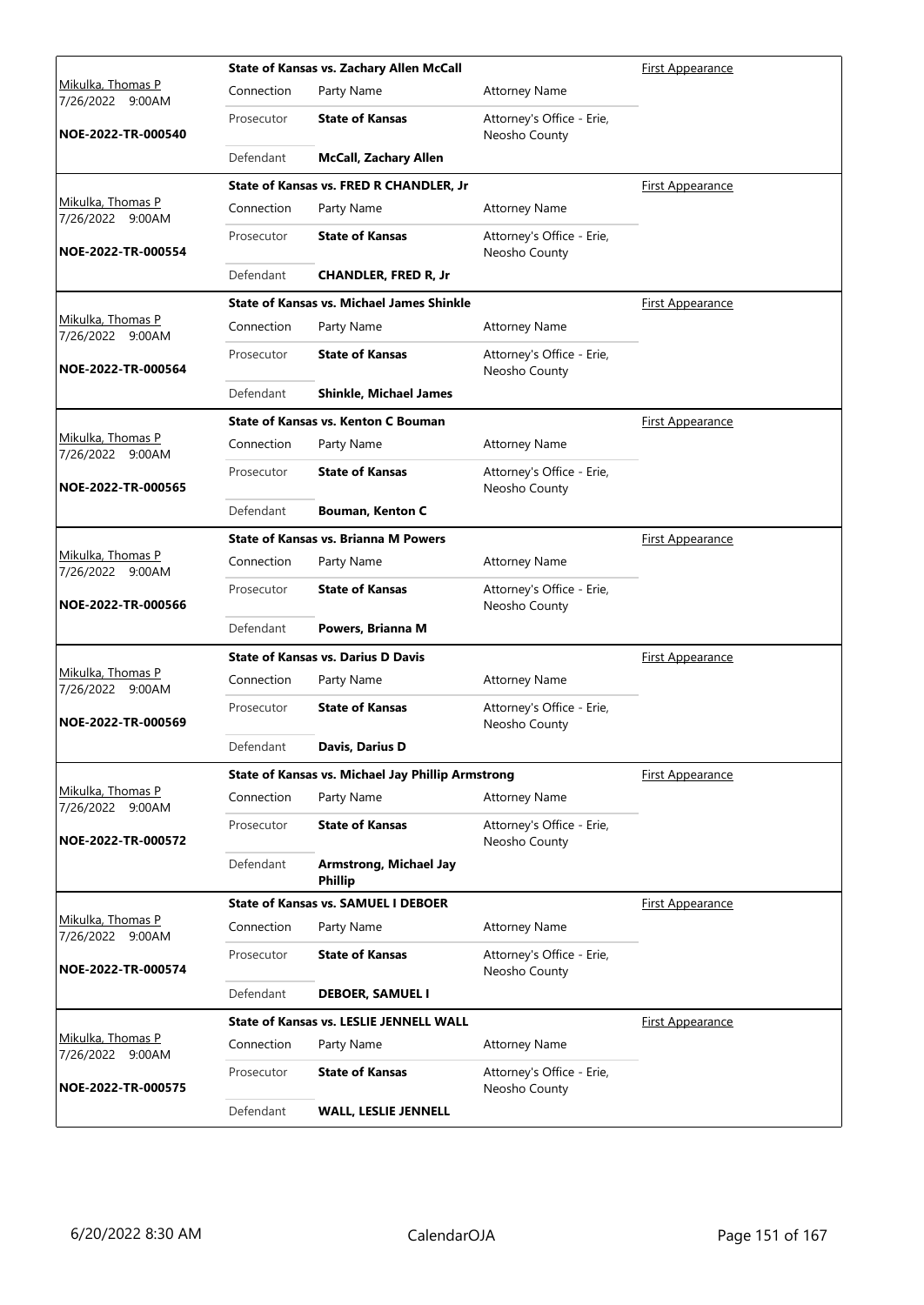|                                              |            | <b>State of Kansas vs. OSCAR R LOPEZ HERNANDEZ</b> |                                            | First Appearance         |
|----------------------------------------------|------------|----------------------------------------------------|--------------------------------------------|--------------------------|
| Mikulka, Thomas P<br>7/26/2022 9:00AM        | Connection | Party Name                                         | <b>Attorney Name</b>                       |                          |
| NOE-2022-TR-000576                           | Prosecutor | <b>State of Kansas</b>                             | Attorney's Office - Erie,<br>Neosho County |                          |
|                                              | Defendant  | <b>LOPEZ HERNANDEZ,</b><br><b>OSCAR R</b>          |                                            |                          |
|                                              |            | <b>State of Kansas vs. Nathan Anthony Fickel</b>   |                                            | <u>First Appearance</u>  |
| Mikulka, Thomas P<br>7/26/2022 9:00AM        | Connection | Party Name                                         | <b>Attorney Name</b>                       |                          |
| NOE-2022-TR-000585                           | Prosecutor | <b>State of Kansas</b>                             | Attorney's Office - Erie,<br>Neosho County |                          |
|                                              | Defendant  | <b>Fickel, Nathan Anthony</b>                      |                                            |                          |
|                                              |            | <b>State of Kansas vs. LINDA GAIL INGRAM</b>       |                                            | First Appearance         |
| Mikulka, Thomas P<br>7/26/2022 9:00AM        | Connection | Party Name                                         | <b>Attorney Name</b>                       |                          |
| NOE-2022-TR-000599                           | Prosecutor | <b>State of Kansas</b>                             | Attorney's Office - Erie,<br>Neosho County |                          |
|                                              | Defendant  | <b>INGRAM, LINDA GAIL</b>                          |                                            |                          |
|                                              |            | <b>State of Kansas vs. LARRY DON RAIDA</b>         |                                            | <b>First Appearance</b>  |
| Mikulka, Thomas P<br>7/26/2022 9:00AM        | Connection | Party Name                                         | <b>Attorney Name</b>                       |                          |
| NOE-2022-TR-000605                           | Prosecutor | <b>State of Kansas</b>                             | Attorney's Office - Erie,<br>Neosho County |                          |
|                                              | Defendant  | <b>RAIDA, LARRY DON</b>                            |                                            |                          |
|                                              |            | <b>State of Kansas vs. KELSEY LEE REEVES</b>       |                                            | <b>First Appearance</b>  |
| Mikulka, Thomas P<br>7/26/2022 9:00AM        | Connection | Party Name                                         | <b>Attorney Name</b>                       |                          |
| NOE-2022-TR-000606                           | Prosecutor | <b>State of Kansas</b>                             | Attorney's Office - Erie,<br>Neosho County |                          |
|                                              | Defendant  | <b>REEVES, KELSEY LEE</b>                          |                                            |                          |
|                                              |            | State of Kansas vs. MARIA D R MARTINEZ PEREZ       |                                            | <b>First Appearance</b>  |
| Mikulka, Thomas P<br>7/26/2022 9:00AM        | Connection | Party Name                                         | <b>Attorney Name</b>                       |                          |
| NOE-2022-TR-000616                           | Prosecutor | <b>State of Kansas</b>                             | Attorney's Office - Erie,<br>Neosho County |                          |
|                                              | Defendant  | <b>MARTINEZ PEREZ, MARIA</b><br>D R                |                                            |                          |
|                                              |            | <b>State of Kansas vs. Michael D Standley</b>      |                                            | <b>Status Conference</b> |
| Mikulka, Thomas P<br>7/26/2022 9:30AM        | Connection | Party Name                                         | <b>Attorney Name</b>                       |                          |
| 2019-TR-000758                               | Prosecutor | <b>State of Kansas</b>                             | Attorney's Office - Erie,<br>Neosho County |                          |
|                                              | Defendant  | <b>Standley, Michael D</b>                         | Adamson, William Shane                     |                          |
|                                              |            | <b>State of Kansas vs. Austin Michael Barclay</b>  |                                            | <b>Hearing</b>           |
| <u>Mikulka, Thomas P</u><br>7/26/2022 9:30AM | Connection | Party Name                                         | <b>Attorney Name</b>                       |                          |
| 2020-TR-000740                               | Prosecutor | <b>State of Kansas</b>                             | Attorney's Office - Erie,<br>Neosho County |                          |
|                                              | Defendant  | <b>Barclay, Austin Michael</b>                     |                                            |                          |
|                                              |            | <b>State of Kansas vs. Patrick Michael Kay</b>     |                                            | <b>Status Conference</b> |
| Mikulka, Thomas P<br>7/26/2022 9:30AM        | Connection | Party Name                                         | <b>Attorney Name</b>                       | <b>ZOOM</b>              |
| NOE-2021-TR-001063                           | Prosecutor | <b>State of Kansas</b>                             | Attorney's Office - Erie,<br>Neosho County |                          |
|                                              | Defendant  | Kay, Patrick Michael                               | Griebat, Jeb Cameron                       |                          |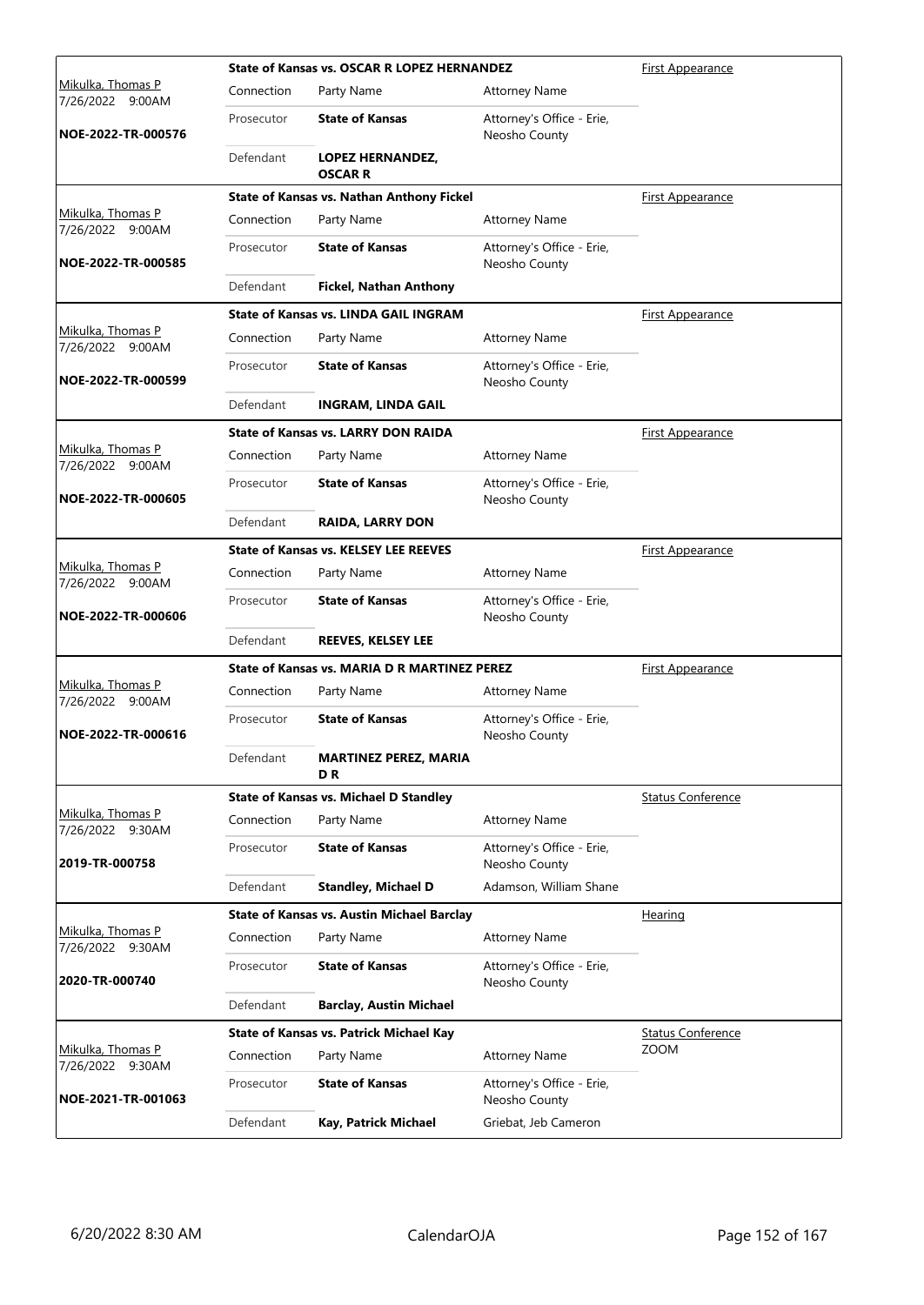|                                              | <b>State of Kansas vs. Patrick Michael Kay</b> | <b>Status Conference</b>                          |                                            |                               |
|----------------------------------------------|------------------------------------------------|---------------------------------------------------|--------------------------------------------|-------------------------------|
| <u>Mikulka, Thomas P</u><br>7/26/2022 9:30AM | Connection                                     | Party Name                                        | <b>Attorney Name</b>                       | <b>ZOOM</b>                   |
| NOE-2021-TR-001064                           | Prosecutor                                     | <b>State of Kansas</b>                            | Attorney's Office - Erie,<br>Neosho County |                               |
|                                              | Defendant                                      | Kay, Patrick Michael                              | Griebat, Jeb Cameron                       |                               |
|                                              |                                                | <b>State of Kansas vs. Mathew Dillon Matlock</b>  |                                            | Hearing                       |
| Mikulka, Thomas P<br>7/26/2022 9:30AM        | Connection                                     | Party Name                                        | <b>Attorney Name</b>                       | Status-ZOOM                   |
| NOE-2022-TR-000028                           | Prosecutor                                     | <b>State of Kansas</b>                            | Attorney's Office - Erie,<br>Neosho County |                               |
|                                              | Defendant                                      | <b>Matlock, Mathew Dillon</b>                     | Griebat, Jeb Cameron                       |                               |
|                                              |                                                | <b>State of Kansas vs. JOSEPH WILLIAM RUSSELL</b> |                                            | Diversion - Status            |
| Mikulka, Thomas P<br>7/26/2022 9:30AM        | Connection                                     | Party Name                                        | <b>Attorney Name</b>                       |                               |
| NOE-2022-TR-000223                           | Prosecutor                                     | <b>State of Kansas</b>                            | Attorney's Office - Erie,<br>Neosho County |                               |
|                                              | Defendant                                      | <b>RUSSELL, JOSEPH</b><br><b>WILLIAM</b>          |                                            |                               |
|                                              | Sealed ********* Sealed *********              |                                                   |                                            | <b>Bond - Appearance</b>      |
| Ahlquist, Daryl D                            | Connection                                     | Party Name                                        | <b>Attorney Name</b>                       |                               |
| 7/26/2022 1:30PM                             | Prosecutor                                     | <b>Sealed</b>                                     |                                            |                               |
| NOE-2022-MR-000008                           | Defendant                                      | <b>Sealed</b>                                     |                                            |                               |
|                                              |                                                | <b>State of Kansas vs. Michelle L Adams</b>       |                                            | <b>Status Conference</b>      |
| Mikulka, Thomas P<br>7/28/2022 9:00AM        | Connection                                     | Party Name                                        | <b>Attorney Name</b>                       | JE/Status                     |
| 2019-TR-001083                               | Prosecutor                                     | <b>State of Kansas</b>                            | Attorney's Office - Erie,<br>Neosho County |                               |
|                                              | Defendant                                      | Adams, Michelle L                                 | Griebat, Jeb Cameron                       |                               |
|                                              |                                                | <b>State of Kansas vs. Mitchell James Larue</b>   |                                            | Diversion - Status            |
| Mikulka, Thomas P<br>7/28/2022 9:00AM        | Connection                                     | Party Name                                        | <b>Attorney Name</b>                       | <b>ZOOM</b>                   |
| NOE-2021-TR-000106                           | Prosecutor                                     | <b>State of Kansas</b>                            | Attorney's Office - Erie,<br>Neosho County |                               |
|                                              | Defendant                                      | Larue, Mitchell James                             | Johnson, Robert Edward, II                 |                               |
|                                              |                                                | <b>State of Kansas vs. CONNIE S PING</b>          |                                            | <b>Bench Trial</b>            |
| Mikulka, Thomas P<br>7/28/2022 9:30AM        | Connection                                     | Party Name                                        | <b>Attorney Name</b>                       | <b>ZOOM</b>                   |
| NOE-2022-TR-000110                           | Prosecutor                                     | <b>State of Kansas</b>                            | Attorney's Office - Erie,<br>Neosho County |                               |
|                                              | Defendant                                      | PING, CONNIE S                                    | Pro Se                                     |                               |
|                                              |                                                | <b>State of Kansas vs. JERED IAN JONES</b>        |                                            | <b>Bench Trial</b>            |
| Mikulka, Thomas P<br>7/28/2022 9:30AM        | Connection                                     | Party Name                                        | <b>Attorney Name</b>                       | <b>ZOOM</b>                   |
| NOE-2022-TR-000164                           | Prosecutor                                     | <b>State of Kansas</b>                            | Attorney's Office - Erie,<br>Neosho County |                               |
|                                              | Defendant                                      | JONES, JERED IAN                                  |                                            |                               |
|                                              |                                                | In the Matter of Stacy Lee Oliphant               |                                            | <b>Review Hearing</b>         |
| Mikulka, Thomas P<br>7/28/2022 2:00PM        | Connection                                     | Party Name                                        | <b>Attorney Name</b>                       | Report of 05/01/21 - 04/30/22 |
| 2000-PR-000033                               | Subject                                        | <b>Oliphant, Stacy Lee</b>                        |                                            |                               |
|                                              | Other Party                                    | Harvey, Alta A                                    | Pringle, Richard Kent                      |                               |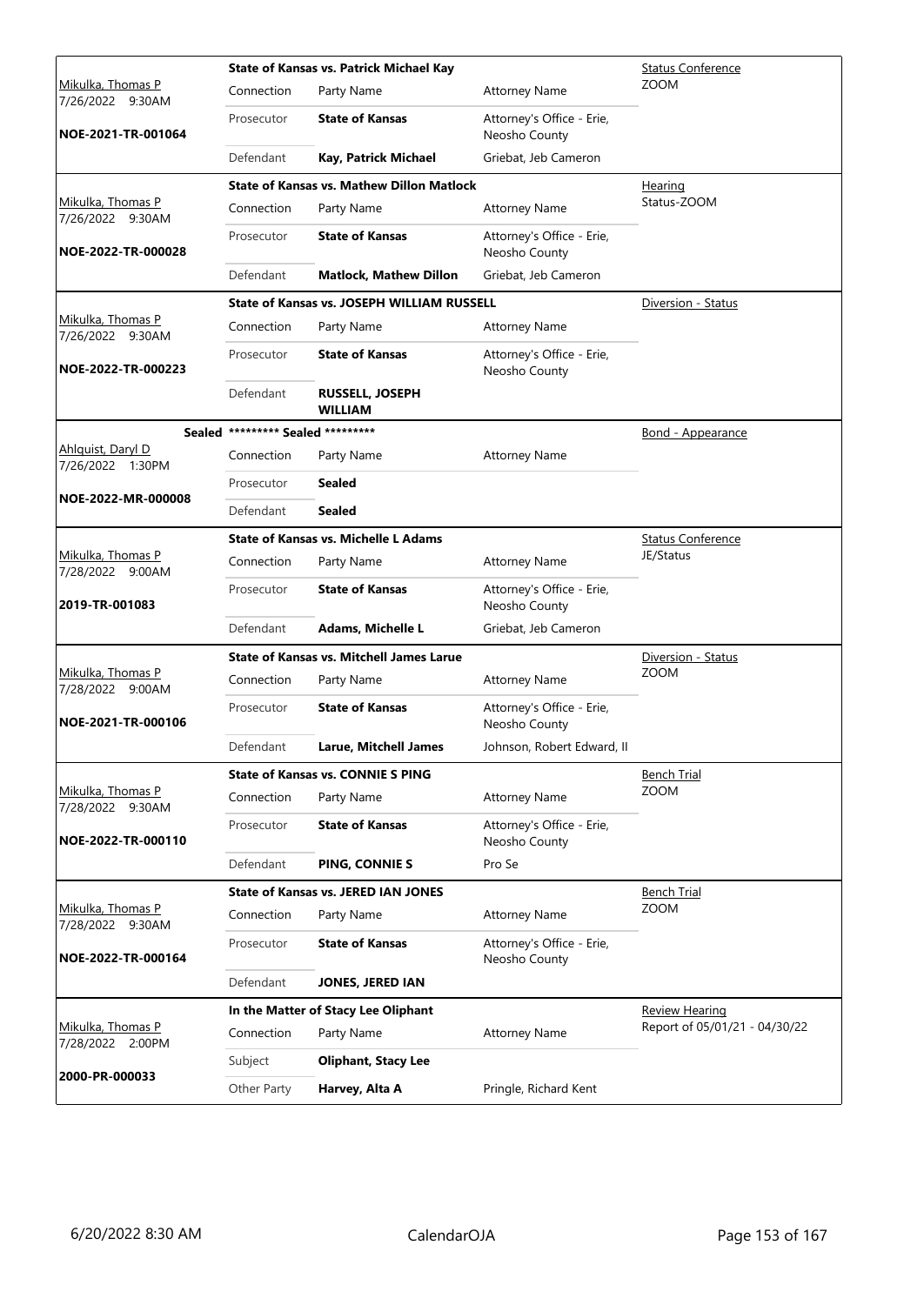|                                       |                                   | In the Matter of Samuel Hutchison                | Review Hearing                             |                          |
|---------------------------------------|-----------------------------------|--------------------------------------------------|--------------------------------------------|--------------------------|
| Mikulka, Thomas P<br>7/28/2022 2:00PM | Connection                        | Party Name                                       | <b>Attorney Name</b>                       | Status - ZOOM            |
|                                       | Subject                           | <b>Hutchison, Samuel</b>                         |                                            |                          |
| 2015-PR-000009                        | Other Party                       | <b>Grogan, David S</b>                           |                                            |                          |
|                                       |                                   | Bowman, Isabel                                   | Apt, Charles H., III                       |                          |
|                                       |                                   | Bowman, Jerry                                    | Apt, Charles H., III                       |                          |
|                                       |                                   | Grogan, Sandra J                                 |                                            |                          |
|                                       |                                   | In the Matter of Gabriel Hutchison               |                                            | <b>Review Hearing</b>    |
| Mikulka, Thomas P<br>7/28/2022 2:00PM | Connection                        | Party Name                                       | <b>Attorney Name</b>                       | Status - ZOOM            |
|                                       | Subject                           | <b>Hutchison, Gabriel</b>                        |                                            |                          |
| 2015-PR-000010                        | Other Party                       | <b>Grogan, David S</b>                           |                                            |                          |
|                                       |                                   | Bowman, Isabel                                   | Apt, Charles H., III                       |                          |
|                                       |                                   | Bowman, Jerry                                    | Apt, Charles H., III                       |                          |
|                                       |                                   | Grogan, Sandra J                                 |                                            |                          |
|                                       |                                   | In the Matter of Scott R Robertson               |                                            | Review Hearing           |
| Mikulka, Thomas P<br>7/28/2022 2:00PM | Connection                        | Party Name                                       | <b>Attorney Name</b>                       |                          |
| 2020-PR-000018                        | Subject                           | <b>Robertson, Scott R</b>                        | Griebat, Jeb Cameron                       |                          |
|                                       | Other Party                       | <b>Umbarger, Janee M</b>                         | Thuston, Linus Augustus                    |                          |
|                                       |                                   | Joyce, Amanda L                                  |                                            |                          |
|                                       |                                   | <b>State of Kansas vs. Kevin Gerald Winter</b>   |                                            | <u>Hearing</u>           |
| Mikulka, Thomas P<br>8/2/2022 9:00AM  | Connection                        | Party Name                                       | <b>Attorney Name</b>                       | Status-ZOOM              |
| NOE-2021-TR-000599                    | Prosecutor                        | <b>State of Kansas</b>                           | Attorney's Office - Erie,<br>Neosho County |                          |
|                                       | Defendant                         | <b>Winter, Kevin Gerald</b>                      | Farmer, Robert L., II                      |                          |
|                                       |                                   | <b>State of Kansas vs. Corey Walls</b>           |                                            | Hearing                  |
| Mikulka, Thomas P<br>8/9/2022 9:00AM  | Connection                        | Party Name                                       | <b>Attorney Name</b>                       | Status-ZOOM              |
| 2018-TR-000311                        | Prosecutor                        | <b>State of Kansas</b>                           | Mc Vay, Kendall Moran                      |                          |
|                                       | Defendant                         | <b>Walls, Corey</b>                              | Jones, Seth Austin                         |                          |
|                                       |                                   | <b>State of Kansas vs. Judd O Evenson</b>        |                                            | Hearing                  |
| Mikulka, Thomas P<br>8/9/2022 9:00AM  | Connection                        | Party Name                                       | <b>Attorney Name</b>                       | Status-ZOOM              |
| 2020-TR-000093                        | Prosecutor                        | <b>State of Kansas</b>                           | Attorney's Office - Erie,<br>Neosho County |                          |
|                                       | Defendant                         | Evenson, Judd O                                  | Jones, Seth Austin                         |                          |
|                                       |                                   | <b>State of Kansas vs. Cody Michael Bolinger</b> |                                            | <u>Hearing</u>           |
| Mikulka, Thomas P<br>8/9/2022 9:00AM  | Connection                        | Party Name                                       | <b>Attorney Name</b>                       | Status-ZOOM              |
| 2020-TR-000741                        | Prosecutor                        | <b>State of Kansas</b>                           | Attorney's Office - Erie,<br>Neosho County |                          |
|                                       | Defendant                         | <b>Bolinger, Cody Michael</b>                    | Jones, Seth Austin                         |                          |
|                                       | Sealed ********* Sealed ********* |                                                  |                                            | <b>Status Conference</b> |
| Mikulka, Thomas P<br>8/9/2022 9:00AM  | Connection                        | Party Name                                       | <b>Attorney Name</b>                       | <b>ZOOM</b>              |
| NOE-2021-MR-000037                    | Prosecutor                        | <b>Sealed</b>                                    |                                            |                          |
|                                       | Defendant                         | <b>Sealed</b>                                    |                                            |                          |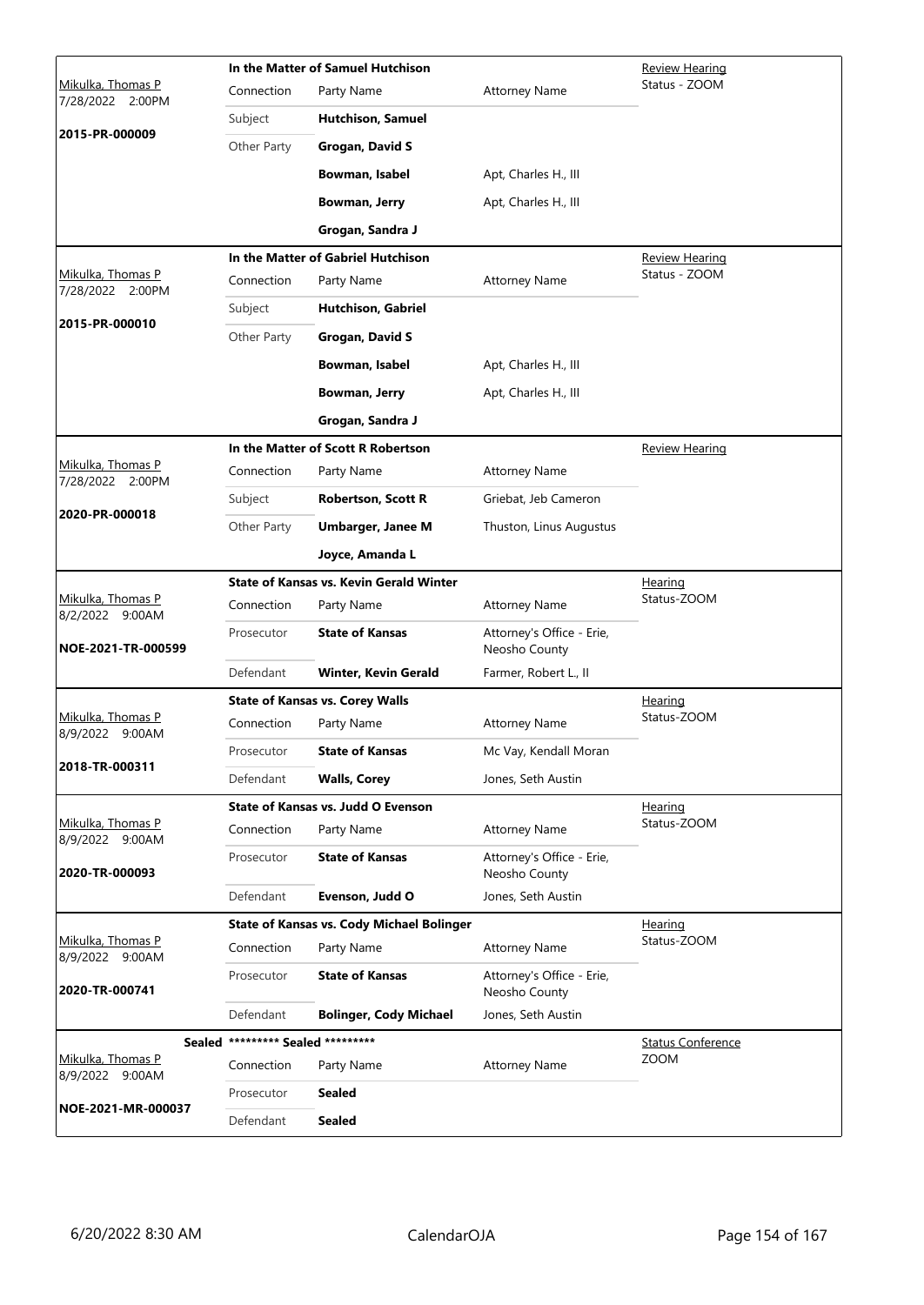|                                       | Sealed ********* Sealed ********* |                                                |                                            | <b>Hearing</b> |
|---------------------------------------|-----------------------------------|------------------------------------------------|--------------------------------------------|----------------|
| Mikulka, Thomas P<br>8/9/2022 9:00AM  | Connection                        | Party Name                                     | <b>Attorney Name</b>                       | Status-ZOOM    |
| NOE-2021-MR-000038                    | Prosecutor                        | <b>Sealed</b>                                  | Attorney's Office - Erie,<br>Neosho County |                |
|                                       | Defendant                         | <b>Sealed</b>                                  |                                            |                |
|                                       |                                   | <b>State of Kansas vs. NATHAN M RYAN</b>       |                                            | Hearing        |
| Mikulka, Thomas P<br>8/9/2022 9:00AM  | Connection                        | Party Name                                     | <b>Attorney Name</b>                       | Status-ZOOM    |
| NOE-2021-TR-000365                    | Prosecutor                        | <b>State of Kansas</b>                         | Attorney's Office - Erie,<br>Neosho County |                |
|                                       | Defendant                         | <b>RYAN, NATHAN M</b>                          | Jones, Seth Austin                         |                |
|                                       |                                   | <b>State of Kansas vs. NATHAN M RYAN</b>       |                                            | <u>Hearing</u> |
| Mikulka, Thomas P<br>8/9/2022 9:00AM  | Connection                        | Party Name                                     | <b>Attorney Name</b>                       | Status-ZOOM    |
| NOE-2021-TR-000460                    | Prosecutor                        | <b>State of Kansas</b>                         | Attorney's Office - Erie,<br>Neosho County |                |
|                                       | Defendant                         | <b>RYAN, NATHAN M</b>                          | Jones, Seth Austin                         |                |
|                                       |                                   | <b>State of Kansas vs. NATHAN RYAN</b>         |                                            | <b>Hearing</b> |
| Mikulka, Thomas P<br>8/9/2022 9:00AM  | Connection                        | Party Name                                     | <b>Attorney Name</b>                       | Status-ZOOM    |
| NOE-2021-TR-000671                    | Prosecutor                        | <b>State of Kansas</b>                         | Attorney's Office - Erie,<br>Neosho County |                |
|                                       | Defendant                         | <b>RYAN, NATHAN</b>                            | Jones, Seth Austin                         |                |
|                                       |                                   | State of Kansas vs. Nathan M Ryan              |                                            | Hearing        |
| Mikulka, Thomas P<br>8/9/2022 9:00AM  | Connection                        | Party Name                                     | <b>Attorney Name</b>                       | Status-ZOOM    |
| NOE-2021-TR-000756                    | Prosecutor                        | <b>State of Kansas</b>                         | Attorney's Office - Erie,<br>Neosho County |                |
|                                       | Defendant                         | Ryan, Nathan M                                 | Jones, Seth Austin                         |                |
|                                       |                                   | State of Kansas vs. Truman Anquoe Jr.          |                                            | Overdue Hold   |
| Mikulka, Thomas P<br>8/13/2022 9:00AM | Connection                        | Party Name                                     | <b>Attorney Name</b>                       |                |
|                                       | Prosecutor                        | <b>State of Kansas</b>                         |                                            |                |
| 2017-TR-000379                        | Defendant                         | Anquoe, Truman, Jr                             | Jones, Seth Austin                         |                |
|                                       |                                   | State of Kansas vs. John Ross Berger           |                                            | Overdue Hold   |
| Mikulka, Thomas P<br>8/13/2022 9:00AM | Connection                        | Party Name                                     | <b>Attorney Name</b>                       |                |
| 2017-TR-001453                        | Prosecutor                        | <b>State of Kansas</b>                         | Attorney's Office - Erie,<br>Neosho County |                |
|                                       | Defendant                         | Berger, John Ross                              | Chard, Jill Elaine                         |                |
|                                       |                                   | <b>State of Kansas vs. Calvin Lee McGinnes</b> |                                            | Overdue Hold   |
| Mikulka, Thomas P<br>8/13/2022 9:00AM | Connection                        | Party Name                                     | <b>Attorney Name</b>                       |                |
| 2018-TR-000880                        | Prosecutor                        | <b>State of Kansas</b>                         | Attorney's Office - Erie,<br>Neosho County |                |
|                                       | Defendant                         | <b>McGinnes, Calvin Lee</b>                    | Chard, Jill Elaine                         |                |
|                                       |                                   | <b>State of Kansas vs. Harvey Love</b>         |                                            | Overdue Hold   |
| Mikulka, Thomas P<br>8/13/2022 9:00AM | Connection                        | Party Name                                     | <b>Attorney Name</b>                       |                |
| 2019-TR-000531                        | Prosecutor                        | <b>State of Kansas</b>                         | Attorney's Office - Erie,<br>Neosho County |                |
|                                       | Defendant                         | Love, Harvey                                   | Staker, Steven Charles                     |                |
|                                       | Public<br>Defender                | <b>Public Defender, SEK</b>                    |                                            |                |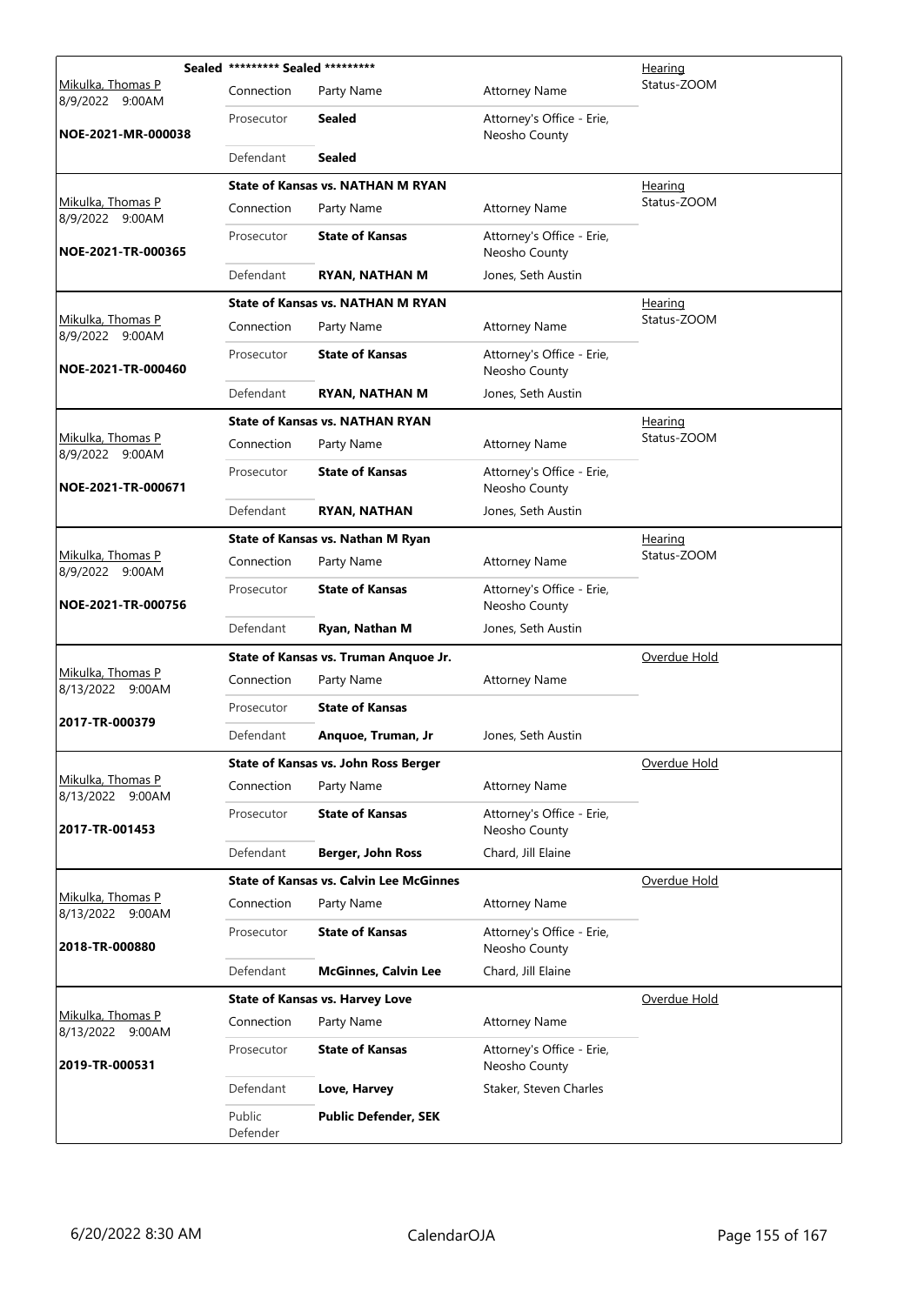|                                       |            | <b>State of Kansas vs. Michael D Standley</b>    |                                            | Overdue Hold |
|---------------------------------------|------------|--------------------------------------------------|--------------------------------------------|--------------|
| Mikulka, Thomas P<br>8/13/2022 9:00AM | Connection | Party Name                                       | <b>Attorney Name</b>                       |              |
| 2019-TR-000758                        | Prosecutor | <b>State of Kansas</b>                           | Attorney's Office - Erie,<br>Neosho County |              |
|                                       | Defendant  | <b>Standley, Michael D</b>                       | Adamson, William Shane                     |              |
|                                       |            | <b>State of Kansas vs. Michelle L Adams</b>      |                                            | Overdue Hold |
| Mikulka, Thomas P<br>8/13/2022 9:00AM | Connection | Party Name                                       | <b>Attorney Name</b>                       |              |
| 2019-TR-001083                        | Prosecutor | <b>State of Kansas</b>                           | Attorney's Office - Erie,<br>Neosho County |              |
|                                       | Defendant  | Adams, Michelle L                                | Griebat, Jeb Cameron                       |              |
|                                       |            | State of Kansas vs. Luis Gregorio Pizarro        |                                            | Overdue Hold |
| Mikulka, Thomas P<br>8/13/2022 9:00AM | Connection | Party Name                                       | <b>Attorney Name</b>                       |              |
| 2019-TR-001085                        | Prosecutor | <b>State of Kansas</b>                           | Attorney's Office - Erie,<br>Neosho County |              |
|                                       | Defendant  | Pizarro, Luis Gregorio                           | Lee, Clifford Wayne                        |              |
|                                       |            | <b>State of Kansas vs. Travis L Stoldt</b>       |                                            | Overdue Hold |
| Mikulka, Thomas P<br>8/13/2022 9:00AM | Connection | Party Name                                       | <b>Attorney Name</b>                       |              |
| 2019-TR-001086                        | Prosecutor | <b>State of Kansas</b>                           | Attorney's Office - Erie,<br>Neosho County |              |
|                                       | Defendant  | <b>Stoldt, Travis L</b>                          | Jones, Seth Austin                         |              |
|                                       |            | <b>State of Kansas vs. Andrew Colby Clines</b>   |                                            | Overdue Hold |
| Mikulka, Thomas P<br>8/13/2022 9:00AM | Connection | Party Name                                       | <b>Attorney Name</b>                       |              |
| 2019-TR-001158                        | Prosecutor | <b>State of Kansas</b>                           | Attorney's Office - Erie,<br>Neosho County |              |
|                                       | Defendant  | <b>Clines, Andrew Colby</b>                      | Jones, Seth Austin                         |              |
|                                       |            | <b>State of Kansas vs. Sara N Curtis</b>         |                                            | Overdue Hold |
| Mikulka, Thomas P<br>8/13/2022 9:00AM | Connection | Party Name                                       | <b>Attorney Name</b>                       |              |
| 2020-TR-000184                        | Prosecutor | <b>State of Kansas</b>                           | Attorney's Office - Erie,<br>Neosho County |              |
|                                       | Defendant  | Curtis, Sara N                                   | Jones, Seth Austin                         |              |
|                                       |            | <b>State of Kansas vs. Chauncey Edward Lyons</b> |                                            | Overdue Hold |
| Mikulka, Thomas P<br>8/13/2022 9:00AM | Connection | Party Name                                       | <b>Attorney Name</b>                       |              |
| 2020-TR-000382                        | Prosecutor | <b>State of Kansas</b>                           | Attorney's Office - Erie,<br>Neosho County |              |
|                                       | Defendant  | Lyons, Chauncey Edward                           | Jones, Seth Austin                         |              |
|                                       |            | <b>State of Kansas vs. Luis Gregorio Pizarro</b> |                                            | Overdue Hold |
| Mikulka, Thomas P<br>8/13/2022 9:00AM | Connection | Party Name                                       | <b>Attorney Name</b>                       |              |
| 2020-TR-000384                        | Prosecutor | <b>State of Kansas</b>                           | Attorney's Office - Erie,<br>Neosho County |              |
|                                       | Defendant  | Pizarro, Luis Gregorio                           | Lee, Clifford Wayne                        |              |
|                                       |            | <b>State of Kansas vs. Chauncey Edward Lyons</b> |                                            | Overdue Hold |
| Mikulka, Thomas P<br>8/13/2022 9:00AM | Connection | Party Name                                       | <b>Attorney Name</b>                       |              |
| 2020-TR-000439                        | Prosecutor | <b>State of Kansas</b>                           | Attorney's Office - Erie,<br>Neosho County |              |
|                                       | Defendant  | Lyons, Chauncey Edward                           | Jones, Seth Austin                         |              |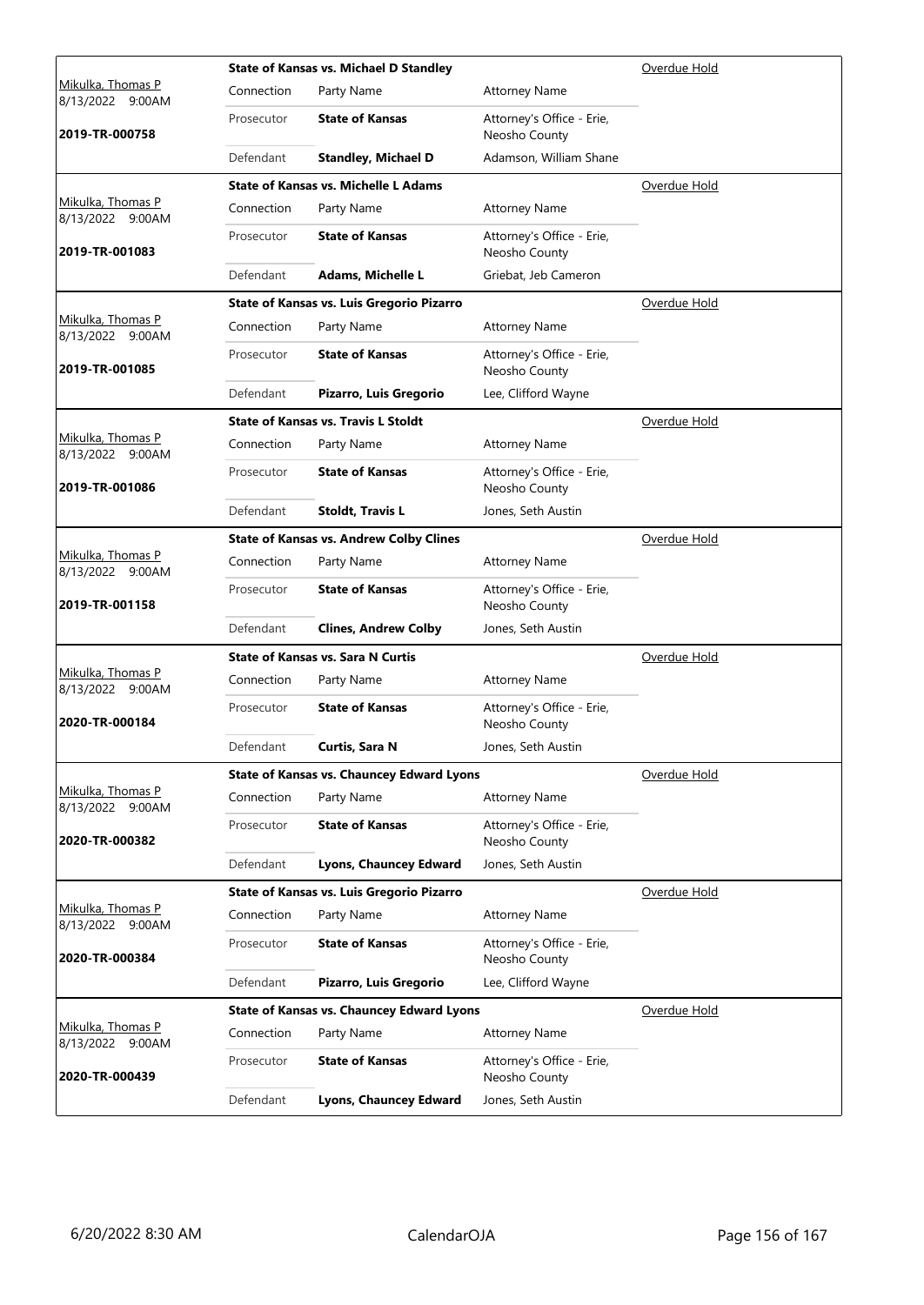|                                       |                    | State of Kansas vs. Benjamin J Kinder                | Overdue Hold                               |              |
|---------------------------------------|--------------------|------------------------------------------------------|--------------------------------------------|--------------|
| Mikulka, Thomas P<br>8/13/2022 9:00AM | Connection         | Party Name                                           | <b>Attorney Name</b>                       |              |
| 2020-TR-000477                        | Prosecutor         | <b>State of Kansas</b>                               | Attorney's Office - Erie,<br>Neosho County |              |
|                                       | Defendant          | Kinder, Benjamin J                                   | Chard, Jill Elaine                         |              |
|                                       |                    | <b>State of Kansas vs. Chrissy Rachelle Truelove</b> |                                            | Overdue Hold |
| Mikulka, Thomas P<br>8/13/2022 9:00AM | Connection         | Party Name                                           | <b>Attorney Name</b>                       |              |
| 2020-TR-000491                        | Prosecutor         | <b>State of Kansas</b>                               | Attorney's Office - Erie,<br>Neosho County |              |
|                                       | Defendant          | <b>Truelove, Chrissy Rachelle</b>                    | Jones, Seth Austin                         |              |
|                                       |                    | <b>State of Kansas vs. Jeffrey Don Beisly</b>        |                                            | Overdue Hold |
| Mikulka, Thomas P<br>8/13/2022 9:00AM | Connection         | Party Name                                           | <b>Attorney Name</b>                       |              |
| 2020-TR-000515                        | Prosecutor         | <b>State of Kansas</b>                               | Attorney's Office - Erie,<br>Neosho County |              |
|                                       | Defendant          | <b>Beisly, Jeffrey Don</b>                           | Jones, Seth Austin                         |              |
|                                       |                    | <b>State of Kansas vs. Harvey Morris Love</b>        |                                            | Overdue Hold |
| Mikulka, Thomas P<br>8/13/2022 9:00AM | Connection         | Party Name                                           | <b>Attorney Name</b>                       |              |
| 2020-TR-000691                        | Prosecutor         | <b>State of Kansas</b>                               | Attorney's Office - Erie,<br>Neosho County |              |
|                                       | Defendant          | <b>Love, Harvey Morris</b>                           | Staker, Steven Charles                     |              |
|                                       | Public<br>Defender | <b>Public Defender, SEK</b>                          |                                            |              |
|                                       |                    | <b>State of Kansas vs. Chelsey Blaire Bayer</b>      |                                            | Overdue Hold |
| Mikulka, Thomas P<br>8/13/2022 9:00AM | Connection         | Party Name                                           | <b>Attorney Name</b>                       |              |
| 2020-TR-000716                        | Prosecutor         | <b>State of Kansas</b>                               | Attorney's Office - Erie,<br>Neosho County |              |
|                                       | Defendant          | <b>Bayer, Chelsey Blaire</b>                         | Jones, Seth Austin                         |              |
|                                       |                    | <b>State of Kansas vs. Daniel Owen Umbarger</b>      |                                            | Overdue Hold |
| Mikulka, Thomas P<br>8/13/2022 9:00AM | Connection         | Party Name                                           | <b>Attorney Name</b>                       |              |
| 2020-TR-000761                        | Prosecutor         | <b>State of Kansas</b>                               | Attorney's Office - Erie,<br>Neosho County |              |
|                                       | Defendant          | <b>Umbarger, Daniel Owen</b>                         | Manbeck, Jacob Thomas                      |              |
|                                       |                    | <b>STATE OF KANSAS vs. Wyatt Jacob Martin</b>        |                                            | Overdue Hold |
| Mikulka, Thomas P<br>8/13/2022 9:00AM | Connection         | Party Name                                           | <b>Attorney Name</b>                       |              |
| NOE-2020-TR-001046                    | Prosecutor         | <b>STATE OF KANSAS</b>                               | Attorney's Office - Erie,<br>Neosho County |              |
|                                       |                    | <b>State of Kansas</b>                               |                                            |              |
|                                       | Defendant          | <b>Martin, Wyatt Jacob</b>                           | Griebat, Jeb Cameron                       |              |
|                                       |                    | State of Kansas vs. Nicholas Joseph Smith            |                                            | Overdue Hold |
| Mikulka, Thomas P<br>8/13/2022 9:00AM | Connection         | Party Name                                           | <b>Attorney Name</b>                       |              |
| NOE-2020-TR-001076                    | Prosecutor         | <b>State of Kansas</b>                               | Attorney's Office - Erie,<br>Neosho County |              |
|                                       | Defendant          | Smith, Nicholas Joseph                               | Griebat, Jeb Cameron                       |              |
|                                       |                    | <b>State of Kansas vs. Mitchell James Larue</b>      |                                            | Overdue Hold |
| Mikulka, Thomas P<br>8/13/2022 9:00AM | Connection         | Party Name                                           | <b>Attorney Name</b>                       |              |
| NOE-2021-TR-000106                    | Prosecutor         | <b>State of Kansas</b>                               | Attorney's Office - Erie,<br>Neosho County |              |
|                                       | Defendant          | <b>Larue, Mitchell James</b>                         | Johnson, Robert Edward, II                 |              |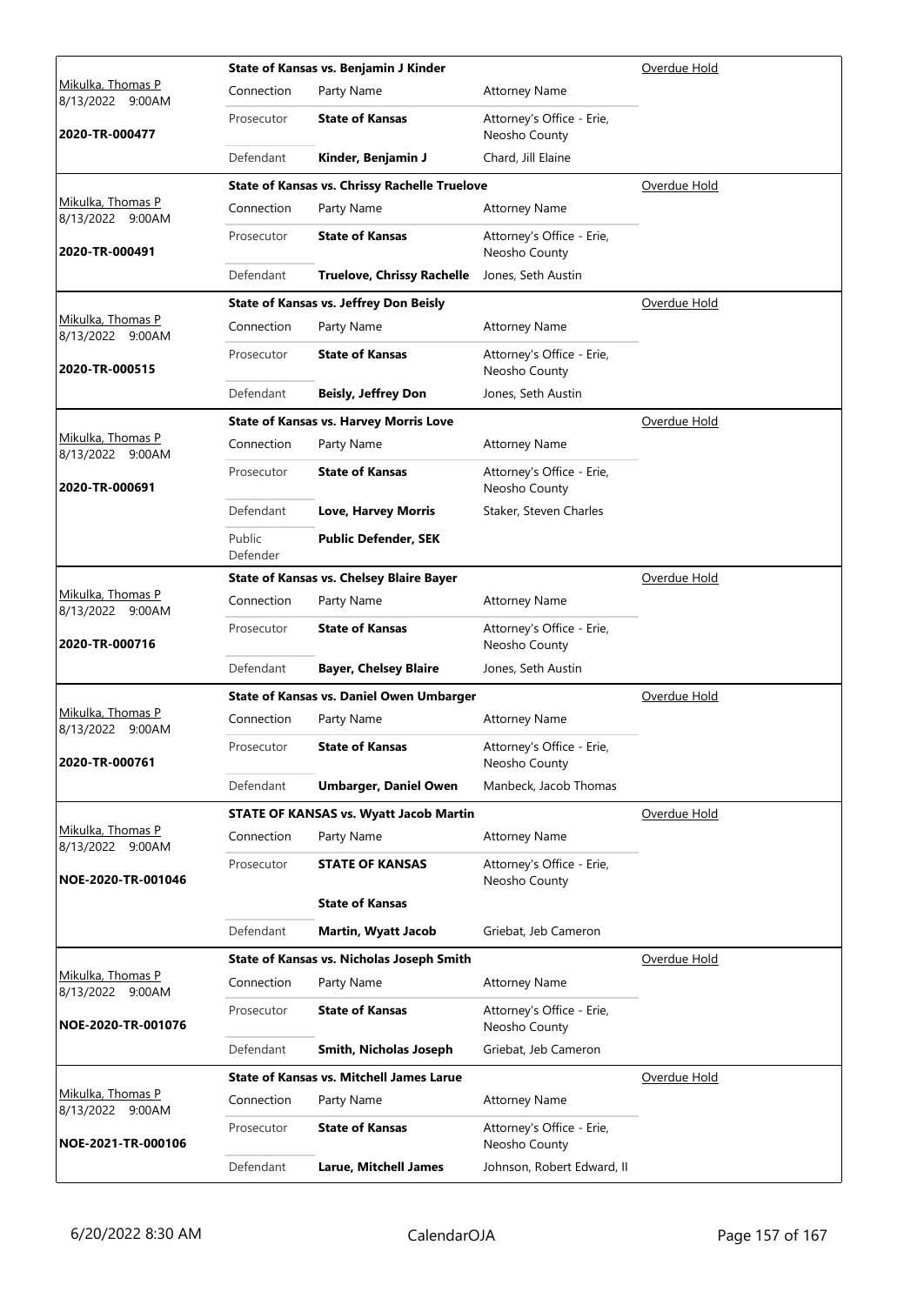|                                              |                    | State of Kansas vs. Kenneth Osbern Ellis          |                                            | Overdue Hold        |
|----------------------------------------------|--------------------|---------------------------------------------------|--------------------------------------------|---------------------|
| <u>Mikulka, Thomas P</u><br>8/13/2022 9:00AM | Connection         | Party Name                                        | <b>Attorney Name</b>                       |                     |
| NOE-2021-TR-000292                           | Prosecutor         | <b>State of Kansas</b>                            | Attorney's Office - Erie,<br>Neosho County |                     |
|                                              | Defendant          | Ellis, Kenneth Osbern                             | Morin, Katherine M. White                  |                     |
|                                              |                    | <b>State of Kansas vs. Cody Robert Holbert</b>    |                                            | Overdue Hold        |
| Mikulka, Thomas P<br>8/13/2022 9:00AM        | Connection         | Party Name                                        | <b>Attorney Name</b>                       |                     |
| NOE-2021-TR-000293                           | Prosecutor         | <b>State of Kansas</b>                            | Attorney's Office - Erie,<br>Neosho County |                     |
|                                              | Defendant          | <b>Holbert, Cody Robert</b>                       | Jones, Seth Austin                         |                     |
|                                              |                    | <b>State of Kansas vs. Marc T Duecy</b>           |                                            | <u>Overdue Hold</u> |
| Mikulka, Thomas P<br>8/13/2022 9:00AM        | Connection         | Party Name                                        | <b>Attorney Name</b>                       |                     |
| NOE-2021-TR-000352                           | Prosecutor         | <b>State of Kansas</b>                            | Attorney's Office - Erie,<br>Neosho County |                     |
|                                              | Defendant          | Duecy, Marc T                                     | Witt, Jay Dee                              |                     |
|                                              |                    | <b>State of Kansas vs. Megan Leanne Davisson</b>  |                                            | Overdue Hold        |
| <u>Mikulka, Thomas P</u><br>8/13/2022 9:00AM | Connection         | Party Name                                        | <b>Attorney Name</b>                       |                     |
| NOE-2021-TR-000368                           | Prosecutor         | <b>State of Kansas</b>                            | Attorney's Office - Erie,<br>Neosho County |                     |
|                                              | Defendant          | Davisson, Megan Leanne                            | Jones, Seth Austin                         |                     |
|                                              |                    | <b>State of Kansas vs. Heather Mae Harris</b>     |                                            | Overdue Hold        |
| Mikulka, Thomas P<br>8/13/2022 9:00AM        | Connection         | Party Name                                        | <b>Attorney Name</b>                       |                     |
| NOE-2021-TR-000399                           | Prosecutor         | <b>State of Kansas</b>                            | Attorney's Office - Erie,<br>Neosho County |                     |
|                                              | Defendant          | Harris, Heather Mae                               | Fleske, Carey Leonard                      |                     |
|                                              |                    | <b>State of Kansas vs. Alecia Michell Sutton</b>  |                                            | Overdue Hold        |
| Mikulka, Thomas P<br>8/13/2022 9:00AM        | Connection         | Party Name                                        | <b>Attorney Name</b>                       |                     |
| NOE-2021-TR-000536                           | Prosecutor         | <b>State of Kansas</b>                            | Attorney's Office - Erie,<br>Neosho County |                     |
|                                              | Defendant          | Sutton, Alecia Michell                            |                                            |                     |
|                                              |                    | State of Kansas vs. Marie Kayleen Mata            |                                            | Overdue Hold        |
| Mikulka, Thomas P<br>8/13/2022 9:00AM        | Connection         | Party Name                                        | <b>Attorney Name</b>                       |                     |
| NOE-2021-TR-000569                           | Prosecutor         | <b>State of Kansas</b>                            | Attorney's Office - Erie,<br>Neosho County |                     |
|                                              | Defendant          | Mata, Marie Kayleen                               | Witt, Jay Dee                              |                     |
|                                              | Public<br>Defender | Witt, Jay Dee                                     |                                            |                     |
|                                              |                    | <b>State of Kansas vs. James Harrison Matlock</b> |                                            | Overdue Hold        |
| Mikulka, Thomas P<br>8/13/2022 9:00AM        | Connection         | Party Name                                        | <b>Attorney Name</b>                       |                     |
| NOE-2021-TR-000584                           | Prosecutor         | <b>State of Kansas</b>                            | Attorney's Office - Erie,<br>Neosho County |                     |
|                                              | Defendant          | <b>Matlock, James Harrison</b>                    | Jones, Seth Austin                         |                     |
|                                              |                    | <b>State of Kansas vs. Kevin Gerald Winter</b>    |                                            | Overdue Hold        |
| Mikulka, Thomas P<br>8/13/2022 9:00AM        | Connection         | Party Name                                        | <b>Attorney Name</b>                       |                     |
| NOE-2021-TR-000599                           | Prosecutor         | <b>State of Kansas</b>                            | Attorney's Office - Erie,<br>Neosho County |                     |
|                                              | Defendant          | <b>Winter, Kevin Gerald</b>                       | Farmer, Robert L., II                      |                     |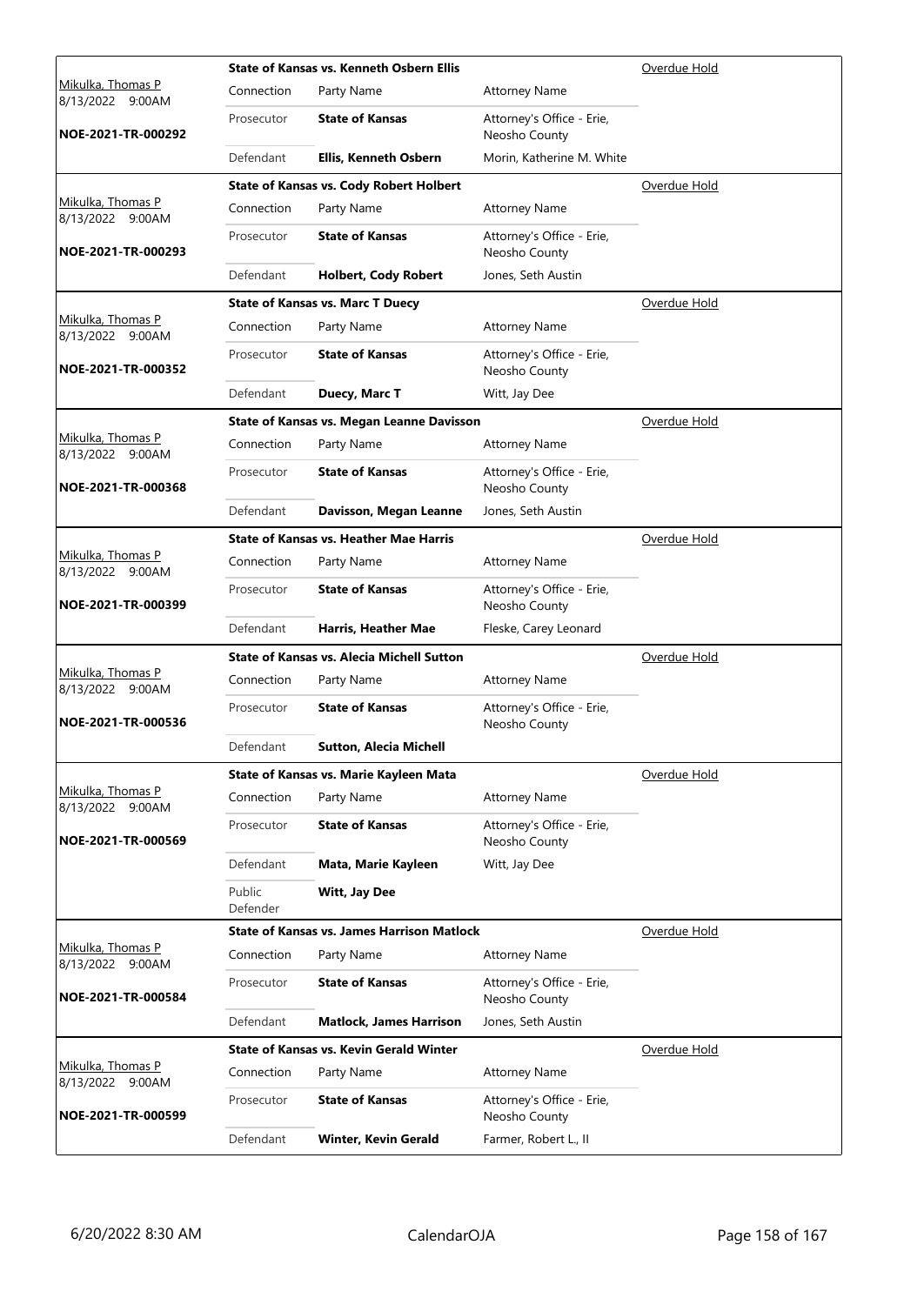|                                              |            | State of Kansas vs. Lavonna Kay Beam            | Overdue Hold                               |                     |
|----------------------------------------------|------------|-------------------------------------------------|--------------------------------------------|---------------------|
| <u>Mikulka, Thomas P</u><br>8/13/2022 9:00AM | Connection | Party Name                                      | <b>Attorney Name</b>                       |                     |
| NOE-2021-TR-000604                           | Prosecutor | <b>State of Kansas</b>                          | Attorney's Office - Erie,<br>Neosho County |                     |
|                                              | Defendant  | Beam, Lavonna Kay                               | Jones, Seth Austin                         |                     |
|                                              |            | <b>State of Kansas vs. Cayle Gene Allen</b>     |                                            | Overdue Hold        |
| Mikulka, Thomas P<br>8/13/2022 9:00AM        | Connection | Party Name                                      | <b>Attorney Name</b>                       |                     |
| NOE-2021-TR-000614                           | Prosecutor | <b>State of Kansas</b>                          | Attorney's Office - Erie,<br>Neosho County |                     |
|                                              | Defendant  | Allen, Cayle Gene                               | Johnson, Robert Edward, II                 |                     |
|                                              |            | <b>State of Kansas vs. Jerry James Paulie</b>   |                                            | <u>Overdue Hold</u> |
| Mikulka, Thomas P<br>8/13/2022 9:00AM        | Connection | Party Name                                      | <b>Attorney Name</b>                       |                     |
| NOE-2021-TR-000623                           | Prosecutor | <b>State of Kansas</b>                          | Attorney's Office - Erie,<br>Neosho County |                     |
|                                              | Defendant  | <b>Paulie, Jerry James</b>                      | Jones, Seth Austin                         |                     |
|                                              |            | <b>State of Kansas vs. Heather Mae Harris</b>   |                                            | Overdue Hold        |
| <u>Mikulka, Thomas P</u><br>8/13/2022 9:00AM | Connection | Party Name                                      | <b>Attorney Name</b>                       |                     |
| NOE-2021-TR-000652                           | Prosecutor | <b>State of Kansas</b>                          | Attorney's Office - Erie,<br>Neosho County |                     |
|                                              | Defendant  | Harris, Heather Mae                             | Fleske, Carey Leonard                      |                     |
|                                              |            | <b>State of Kansas vs. Vincent Andrew Mutti</b> |                                            | Overdue Hold        |
| Mikulka, Thomas P<br>8/13/2022 9:00AM        | Connection | Party Name                                      | <b>Attorney Name</b>                       |                     |
| NOE-2021-TR-000657                           | Prosecutor | <b>State of Kansas</b>                          | Attorney's Office - Erie,<br>Neosho County |                     |
|                                              | Defendant  | <b>Mutti, Vincent Andrew</b>                    | Jones, Seth Austin                         |                     |
|                                              |            | State of Kansas vs. Zachary Allen McCall        |                                            | Overdue Hold        |
| Mikulka, Thomas P<br>8/13/2022 9:00AM        | Connection | Party Name                                      | <b>Attorney Name</b>                       |                     |
| NOE-2021-TR-000659                           | Prosecutor | <b>State of Kansas</b>                          | Attorney's Office - Erie,<br>Neosho County |                     |
|                                              | Defendant  | <b>McCall, Zachary Allen</b>                    | Jones, Seth Austin                         |                     |
|                                              |            | <b>State of Kansas vs. Matthew Treiber</b>      |                                            | Overdue Hold        |
| Mikulka, Thomas P<br>8/13/2022 9:00AM        | Connection | Party Name                                      | <b>Attorney Name</b>                       |                     |
| NOE-2021-TR-000660                           | Prosecutor | <b>State of Kansas</b>                          | Attorney's Office - Erie,<br>Neosho County |                     |
|                                              | Defendant  | <b>Treiber, Matthew</b>                         | Witt, Jay Dee                              |                     |
|                                              |            | State of Kansas vs. Lavonna Kay Beam            |                                            | Overdue Hold        |
| Mikulka, Thomas P<br>8/13/2022 9:00AM        | Connection | Party Name                                      | <b>Attorney Name</b>                       |                     |
| NOE-2021-TR-000676                           | Prosecutor | <b>State of Kansas</b>                          | Attorney's Office - Erie,<br>Neosho County |                     |
|                                              | Defendant  | Beam, Lavonna Kay                               | Jones, Seth Austin                         |                     |
|                                              |            | State of Kansas vs. Skyler Dean Sumner          |                                            | Overdue Hold        |
| Mikulka, Thomas P<br>8/13/2022 9:00AM        | Connection | Party Name                                      | <b>Attorney Name</b>                       |                     |
| NOE-2021-TR-000694                           | Prosecutor | <b>State of Kansas</b>                          | Attorney's Office - Erie,<br>Neosho County |                     |
|                                              | Defendant  | Sumner, Skyler Dean                             | Jones, Seth Austin                         |                     |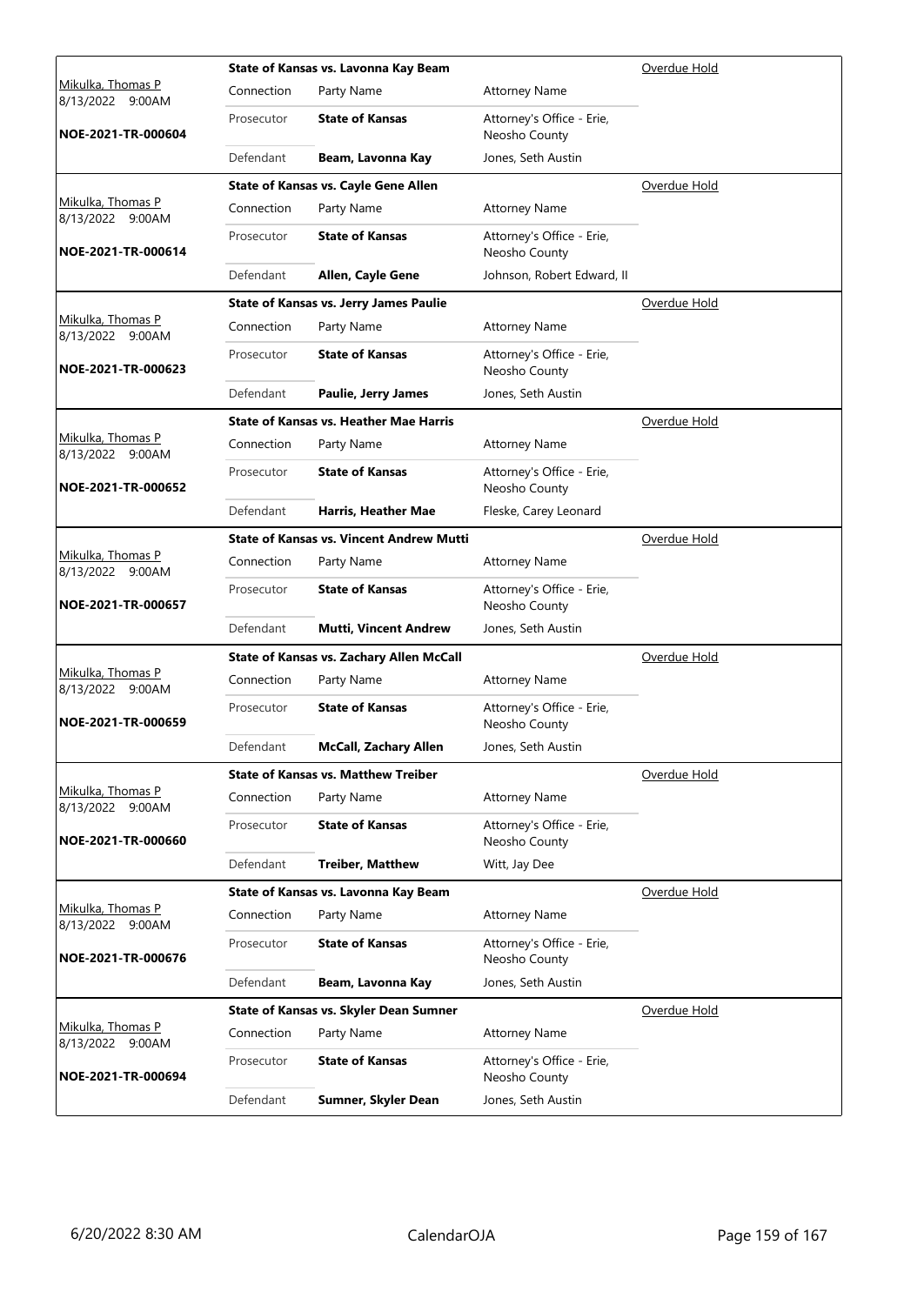|                                              |            | <b>State of Kansas vs. Jesse J Vail</b>          | Overdue Hold                               |                     |
|----------------------------------------------|------------|--------------------------------------------------|--------------------------------------------|---------------------|
| <u>Mikulka, Thomas P</u><br>8/13/2022 9:00AM | Connection | Party Name                                       | <b>Attorney Name</b>                       |                     |
| NOE-2021-TR-000699                           | Prosecutor | <b>State of Kansas</b>                           | Attorney's Office - Erie,<br>Neosho County |                     |
|                                              | Defendant  | Vail, Jesse J                                    | Griebat, Jeb Cameron                       |                     |
|                                              |            | State of Kansas vs. Eddie Rosenberger            |                                            | Overdue Hold        |
| Mikulka, Thomas P<br>8/13/2022 9:00AM        | Connection | Party Name                                       | <b>Attorney Name</b>                       |                     |
| NOE-2021-TR-000771                           | Prosecutor | <b>State of Kansas</b>                           | Attorney's Office - Erie,<br>Neosho County |                     |
|                                              | Defendant  | Rosenberger, Eddie                               | Griebat, Jeb Cameron                       |                     |
|                                              |            | <b>State of Kansas vs. TYLER WRIGHT FLETCHER</b> |                                            | <u>Overdue Hold</u> |
| Mikulka, Thomas P<br>8/13/2022 9:00AM        | Connection | Party Name                                       | <b>Attorney Name</b>                       |                     |
| NOE-2021-TR-000801                           | Prosecutor | <b>State of Kansas</b>                           | Attorney's Office - Erie,<br>Neosho County |                     |
|                                              | Defendant  | FLETCHER, TYLER WRIGHT Lee, Clifford Wayne       |                                            |                     |
|                                              |            | <b>State of Kansas vs. DAVID LEE JONES</b>       |                                            | Overdue Hold        |
| Mikulka, Thomas P<br>8/13/2022 9:00AM        | Connection | Party Name                                       | <b>Attorney Name</b>                       |                     |
| NOE-2021-TR-000857                           | Prosecutor | <b>State of Kansas</b>                           | Attorney's Office - Erie,<br>Neosho County |                     |
|                                              | Defendant  | <b>JONES, DAVID LEE</b>                          | Jones, Seth Austin                         |                     |
|                                              |            | <b>State of Kansas vs. Leandre K Gaffney</b>     |                                            | Overdue Hold        |
| Mikulka, Thomas P<br>8/13/2022 9:00AM        | Connection | Party Name                                       | <b>Attorney Name</b>                       |                     |
| NOE-2021-TR-000928                           | Prosecutor | <b>State of Kansas</b>                           | Attorney's Office - Erie,<br>Neosho County |                     |
|                                              | Defendant  | Gaffney, Leandre K                               | Jones, Seth Austin                         |                     |
|                                              |            | <b>State of Kansas vs. Patrick Michael Kay</b>   |                                            | Overdue Hold        |
| Mikulka, Thomas P<br>8/13/2022 9:00AM        | Connection | Party Name                                       | <b>Attorney Name</b>                       |                     |
| NOE-2021-TR-001063                           | Prosecutor | <b>State of Kansas</b>                           | Attorney's Office - Erie,<br>Neosho County |                     |
|                                              | Defendant  | Kay, Patrick Michael                             | Griebat, Jeb Cameron                       |                     |
|                                              |            | <b>State of Kansas vs. Patrick Michael Kay</b>   |                                            | Overdue Hold        |
| Mikulka, Thomas P<br>8/13/2022 9:00AM        | Connection | Party Name                                       | <b>Attorney Name</b>                       |                     |
| NOE-2021-TR-001064                           | Prosecutor | <b>State of Kansas</b>                           | Attorney's Office - Erie,<br>Neosho County |                     |
|                                              | Defendant  | Kay, Patrick Michael                             | Griebat, Jeb Cameron                       |                     |
|                                              |            | <b>State of Kansas vs. Seth D Mahurin</b>        |                                            | Overdue Hold        |
| Mikulka, Thomas P<br>8/13/2022 9:00AM        | Connection | Party Name                                       | <b>Attorney Name</b>                       |                     |
| NOE-2021-TR-001095                           | Prosecutor | <b>State of Kansas</b>                           | Attorney's Office - Erie,<br>Neosho County |                     |
|                                              | Defendant  | Mahurin, Seth D                                  | Ariagno, Stephen Thomas                    |                     |
|                                              |            | <b>State of Kansas vs. Lyndon Avery Thomas</b>   |                                            | Overdue Hold        |
| Mikulka, Thomas P<br>8/13/2022 9:00AM        | Connection | Party Name                                       | <b>Attorney Name</b>                       |                     |
| NOE-2021-TR-001096                           | Prosecutor | <b>State of Kansas</b>                           | Attorney's Office - Erie,<br>Neosho County |                     |
|                                              | Defendant  | <b>Thomas, Lyndon Avery</b>                      | Jones, Seth Austin                         |                     |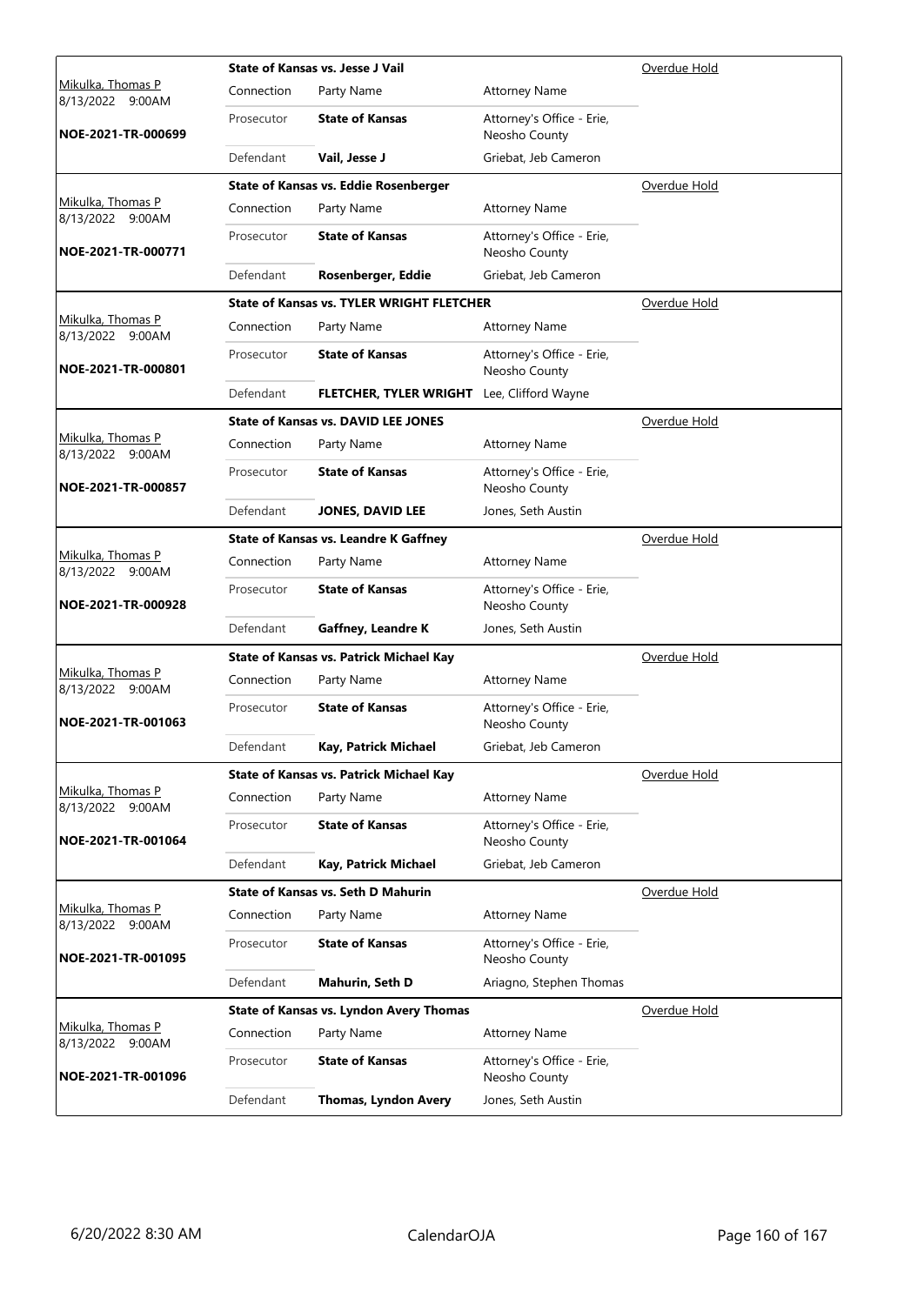|                                                 |            | <b>State of Kansas vs. VERONICA YVETTE BARNES</b> | Overdue Hold                               |                     |
|-------------------------------------------------|------------|---------------------------------------------------|--------------------------------------------|---------------------|
| <u>Mikulka, Thomas P</u><br>8/13/2022<br>9:00AM | Connection | Party Name                                        | <b>Attorney Name</b>                       |                     |
| NOE-2021-TR-001131                              | Prosecutor | <b>State of Kansas</b>                            | Attorney's Office - Erie,<br>Neosho County |                     |
|                                                 | Defendant  | <b>BARNES, VERONICA</b><br><b>YVETTE</b>          |                                            |                     |
|                                                 |            | State of Kansas vs. Daniel O Umbarger             |                                            | Overdue Hold        |
| Mikulka, Thomas P<br>8/13/2022 9:00AM           | Connection | Party Name                                        | <b>Attorney Name</b>                       |                     |
| NOE-2021-TR-001156                              | Prosecutor | <b>State of Kansas</b>                            | Attorney's Office - Erie,<br>Neosho County |                     |
|                                                 | Defendant  | <b>Umbarger, Daniel O</b>                         | Manbeck, Jacob Thomas                      |                     |
|                                                 |            | <b>State of Kansas vs. Chris R Daniels</b>        |                                            | Overdue Hold        |
| Mikulka, Thomas P<br>8/13/2022 9:00AM           | Connection | Party Name                                        | <b>Attorney Name</b>                       |                     |
| NOE-2021-TR-001177                              | Prosecutor | <b>State of Kansas</b>                            | Attorney's Office - Erie,<br>Neosho County |                     |
|                                                 | Defendant  | Daniels, Chris R                                  | Jones, Seth Austin                         |                     |
|                                                 |            | <b>State of Kansas vs. AMBER DAWN MARRS</b>       |                                            | Overdue Hold        |
| Mikulka, Thomas P<br>8/13/2022 9:00AM           | Connection | Party Name                                        | <b>Attorney Name</b>                       |                     |
| NOE-2022-TR-000014                              | Prosecutor | <b>State of Kansas</b>                            | Attorney's Office - Erie,<br>Neosho County |                     |
|                                                 | Defendant  | <b>MARRS, AMBER DAWN</b>                          | Jones, Seth Austin                         |                     |
|                                                 |            | State of Kansas vs. Christopher Lee Dale Dinkel   |                                            | Overdue Hold        |
| Mikulka, Thomas P<br>8/13/2022 9:00AM           | Connection | Party Name                                        | <b>Attorney Name</b>                       |                     |
| NOE-2022-TR-000015                              | Prosecutor | <b>State of Kansas</b>                            | Attorney's Office - Erie,<br>Neosho County |                     |
|                                                 | Defendant  | Dinkel, Christopher Lee<br><b>Dale</b>            | Jones, Seth Austin                         |                     |
|                                                 |            | <b>State of Kansas vs. Mathew Dillon Matlock</b>  |                                            | Overdue Hold        |
| Mikulka, Thomas P<br>8/13/2022 9:00AM           | Connection | Party Name                                        | <b>Attorney Name</b>                       |                     |
| NOE-2022-TR-000028                              | Prosecutor | <b>State of Kansas</b>                            | Attorney's Office - Erie,<br>Neosho County |                     |
|                                                 | Defendant  | <b>Matlock, Mathew Dillon</b>                     | Griebat, Jeb Cameron                       |                     |
|                                                 |            | <b>State of Kansas vs. James Harrison Matlock</b> |                                            | Overdue Hold        |
| Mikulka, Thomas P<br>8/13/2022 9:00AM           | Connection | Party Name                                        | <b>Attorney Name</b>                       |                     |
| NOE-2022-TR-000036                              | Prosecutor | <b>State of Kansas</b>                            | Attorney's Office - Erie,<br>Neosho County |                     |
|                                                 | Defendant  | <b>Matlock, James Harrison</b>                    | Jones, Seth Austin                         |                     |
|                                                 |            | <b>State of Kansas vs. Jay D French</b>           |                                            | <u>Overdue Hold</u> |
| Mikulka, Thomas P<br>8/13/2022<br>9:00AM        | Connection | Party Name                                        | <b>Attorney Name</b>                       |                     |
| NOE-2022-TR-000058                              | Prosecutor | <b>State of Kansas</b>                            | Attorney's Office - Erie,<br>Neosho County |                     |
|                                                 | Defendant  | French, Jay D                                     |                                            |                     |
|                                                 |            | <b>State of Kansas vs. David Wayne McRoberts</b>  |                                            | Overdue Hold        |
| Mikulka, Thomas P<br>8/13/2022 9:00AM           | Connection | Party Name                                        | <b>Attorney Name</b>                       |                     |
| NOE-2022-TR-000079                              | Prosecutor | <b>State of Kansas</b>                            | Attorney's Office - Erie,<br>Neosho County |                     |
|                                                 | Defendant  | <b>McRoberts, David Wayne</b>                     | Jones, Seth Austin                         |                     |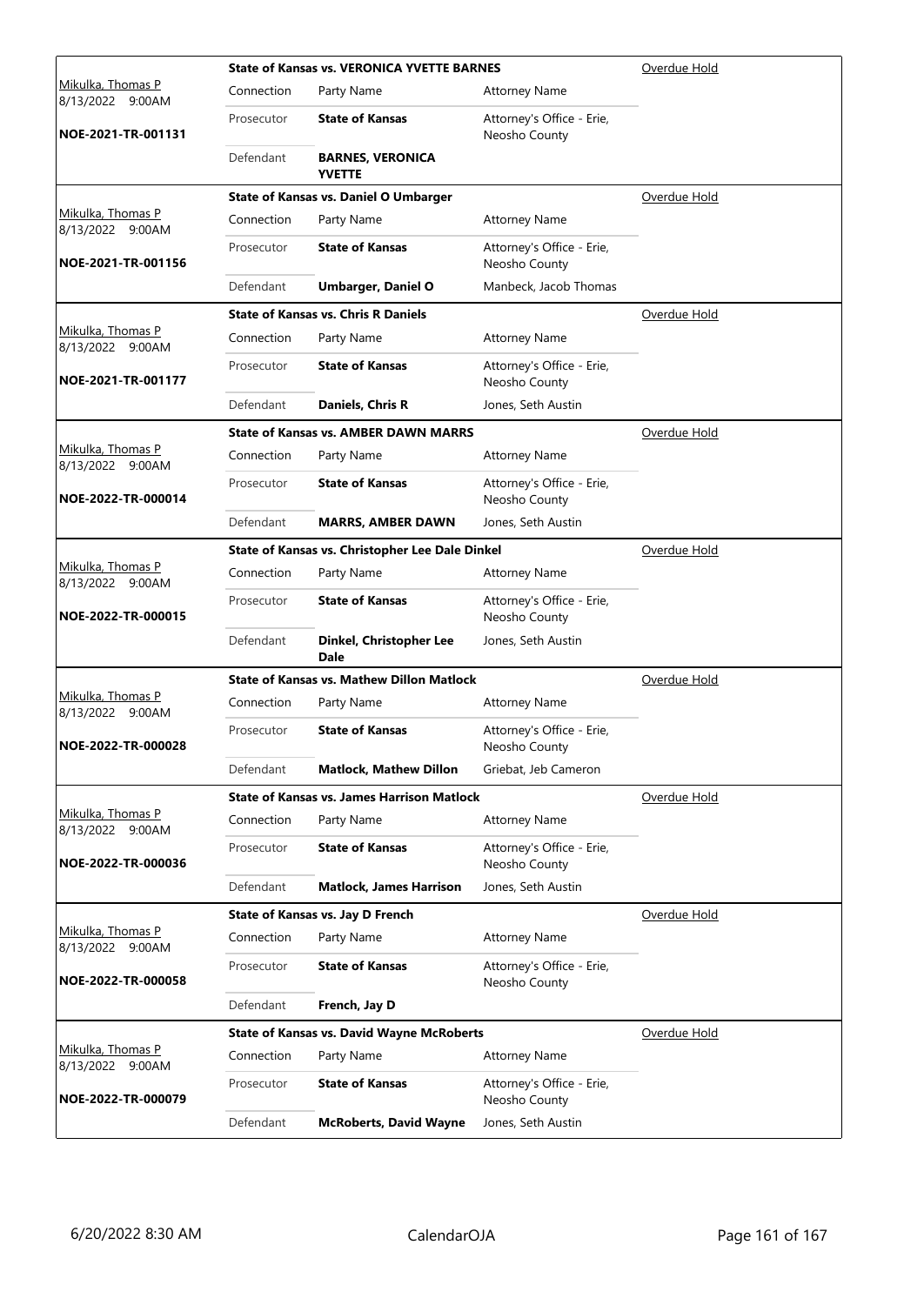|                                          |            | <b>State of Kansas vs. CONNIE S PING</b>           | Overdue Hold                               |                     |
|------------------------------------------|------------|----------------------------------------------------|--------------------------------------------|---------------------|
| Mikulka, Thomas P<br>8/13/2022<br>9:00AM | Connection | Party Name                                         | <b>Attorney Name</b>                       |                     |
| NOE-2022-TR-000110                       | Prosecutor | <b>State of Kansas</b>                             | Attorney's Office - Erie,<br>Neosho County |                     |
|                                          | Defendant  | PING, CONNIE S                                     | Pro Se                                     |                     |
|                                          |            | <b>State of Kansas vs. Luis Raul Roman-Flores</b>  |                                            | Overdue Hold        |
| Mikulka, Thomas P<br>8/13/2022 9:00AM    | Connection | Party Name                                         | <b>Attorney Name</b>                       |                     |
| NOE-2022-TR-000156                       | Prosecutor | <b>State of Kansas</b>                             | Attorney's Office - Erie,<br>Neosho County |                     |
|                                          | Defendant  | Roman-Flores, Luis Raul                            |                                            |                     |
|                                          |            | <b>State of Kansas vs. JERED IAN JONES</b>         |                                            | Overdue Hold        |
| Mikulka, Thomas P<br>8/13/2022 9:00AM    | Connection | Party Name                                         | <b>Attorney Name</b>                       |                     |
| NOE-2022-TR-000164                       | Prosecutor | <b>State of Kansas</b>                             | Attorney's Office - Erie,<br>Neosho County |                     |
|                                          | Defendant  | <b>JONES, JERED IAN</b>                            |                                            |                     |
|                                          |            | <b>State of Kansas vs. Tre Kochs</b>               |                                            | Overdue Hold        |
| Mikulka, Thomas P<br>8/13/2022 9:00AM    | Connection | Party Name                                         | <b>Attorney Name</b>                       |                     |
| NOE-2022-TR-000169                       | Prosecutor | <b>State of Kansas</b>                             | Attorney's Office - Erie,<br>Neosho County |                     |
|                                          | Defendant  | Kochs, Tre                                         |                                            |                     |
|                                          |            | <b>State of Kansas vs. FREDERICK LAWRENCE HESS</b> |                                            | Overdue Hold        |
| Mikulka, Thomas P<br>8/13/2022 9:00AM    | Connection | Party Name                                         | <b>Attorney Name</b>                       |                     |
| NOE-2022-TR-000177                       | Prosecutor | <b>State of Kansas</b>                             | Attorney's Office - Erie,<br>Neosho County |                     |
|                                          | Defendant  | <b>HESS, FREDERICK</b><br><b>LAWRENCE</b>          |                                            |                     |
|                                          |            | <b>State of Kansas vs. Kay Young</b>               |                                            | Overdue Hold        |
| Mikulka, Thomas P<br>8/13/2022 9:00AM    | Connection | Party Name                                         | <b>Attorney Name</b>                       |                     |
| NOE-2022-TR-000180                       | Prosecutor | <b>State of Kansas</b>                             | Attorney's Office - Erie,<br>Neosho County |                     |
|                                          | Defendant  | Young, Kay                                         | Clover, Timothy Dale                       |                     |
|                                          |            | <b>State of Kansas vs. JOSEPH WILLIAM RUSSELL</b>  |                                            | Overdue Hold        |
| Mikulka, Thomas P<br>8/13/2022 9:00AM    | Connection | Party Name                                         | <b>Attorney Name</b>                       |                     |
| NOE-2022-TR-000223                       | Prosecutor | <b>State of Kansas</b>                             | Attorney's Office - Erie,<br>Neosho County |                     |
|                                          | Defendant  | <b>RUSSELL, JOSEPH</b><br><b>WILLIAM</b>           |                                            |                     |
|                                          |            | <b>State of Kansas vs. LANDON NEAL HARRIS</b>      |                                            | <u>Overdue Hold</u> |
| Mikulka, Thomas P<br>8/13/2022 9:00AM    | Connection | Party Name                                         | <b>Attorney Name</b>                       |                     |
| NOE-2022-TR-000262                       | Prosecutor | <b>State of Kansas</b>                             | Attorney's Office - Erie,<br>Neosho County |                     |
|                                          | Defendant  | <b>HARRIS, LANDON NEAL</b>                         |                                            |                     |
|                                          |            | <b>State of Kansas vs. JAIME LYN LUEDKE</b>        |                                            | Overdue Hold        |
| Mikulka, Thomas P<br>8/13/2022 9:00AM    | Connection | Party Name                                         | <b>Attorney Name</b>                       |                     |
| NOE-2022-TR-000298                       | Prosecutor | <b>State of Kansas</b>                             | Attorney's Office - Erie,<br>Neosho County |                     |
|                                          | Defendant  | LUEDKE, JAIME LYN                                  |                                            |                     |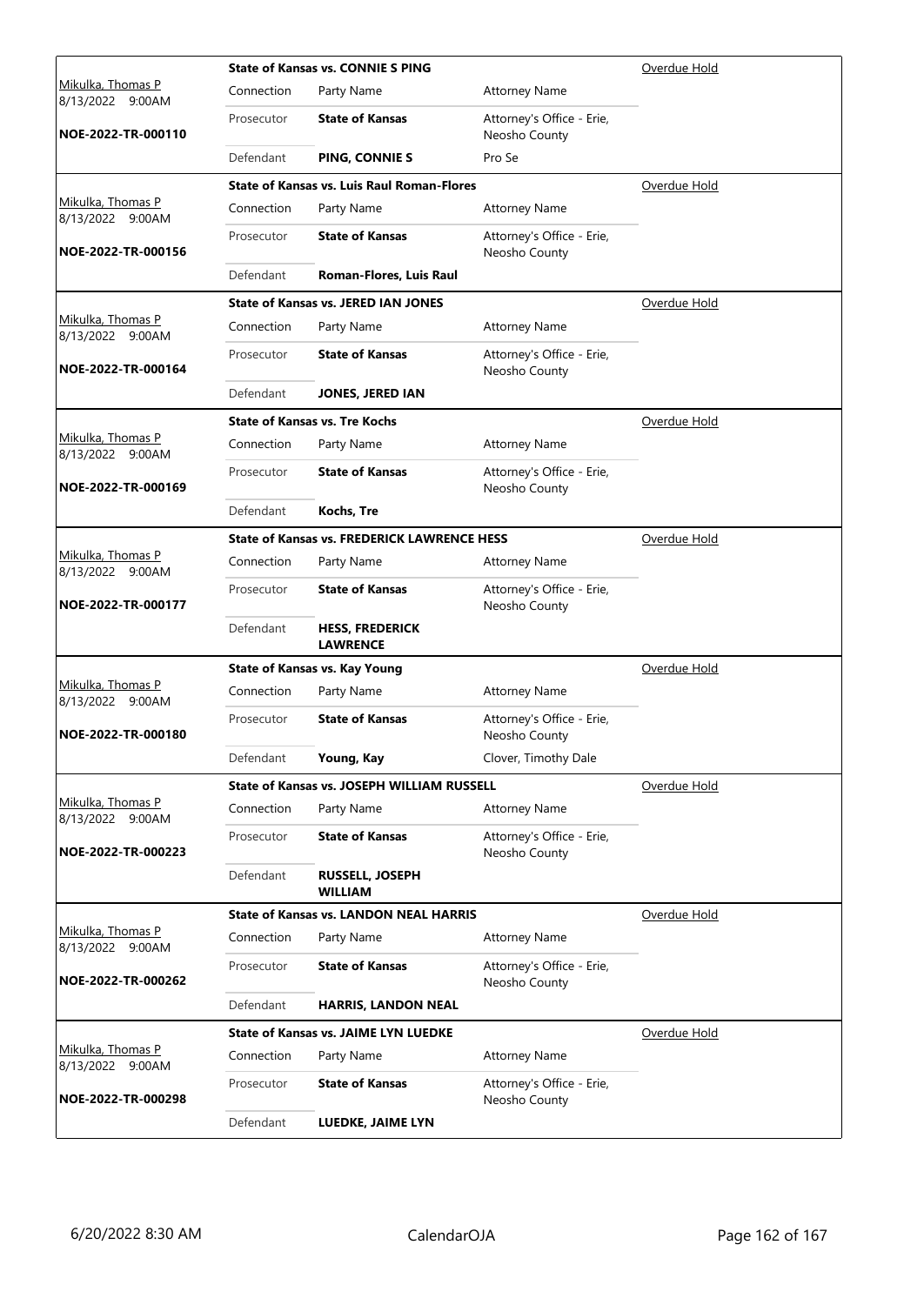|                                       |            | <b>State of Kansas vs. Daniel F Lacy</b>         | Overdue Hold                               |              |
|---------------------------------------|------------|--------------------------------------------------|--------------------------------------------|--------------|
| Mikulka, Thomas P<br>8/13/2022 9:00AM | Connection | Party Name                                       | <b>Attorney Name</b>                       |              |
| NOE-2022-TR-000343                    | Prosecutor | <b>State of Kansas</b>                           | Attorney's Office - Erie,<br>Neosho County |              |
|                                       | Defendant  | Lacy, Daniel F                                   |                                            |              |
|                                       |            | <b>State of Kansas vs. Hannah L Robinson</b>     |                                            | Overdue Hold |
| Mikulka, Thomas P<br>8/13/2022 9:00AM | Connection | Party Name                                       | <b>Attorney Name</b>                       |              |
| NOE-2022-TR-000465                    | Prosecutor | <b>State of Kansas</b>                           | Attorney's Office - Erie,<br>Neosho County |              |
|                                       | Defendant  | Robinson, Hannah L                               |                                            |              |
|                                       |            | <b>State of Kansas vs. CHANDLER CONRAD BROWN</b> |                                            | Overdue Hold |
| Mikulka, Thomas P<br>8/13/2022 9:00AM | Connection | Party Name                                       | <b>Attorney Name</b>                       |              |
| NOE-2022-TR-000509                    | Prosecutor | <b>State of Kansas</b>                           | Attorney's Office - Erie,<br>Neosho County |              |
|                                       | Defendant  | <b>BROWN, CHANDLER</b><br><b>CONRAD</b>          |                                            |              |
|                                       |            | <b>State of Kansas vs. Christian D Kennedy</b>   |                                            | Overdue Hold |
| Mikulka, Thomas P<br>8/13/2022 9:00AM | Connection | Party Name                                       | <b>Attorney Name</b>                       |              |
| NOE-2022-TR-000515                    | Prosecutor | <b>State of Kansas</b>                           | Attorney's Office - Erie,<br>Neosho County |              |
|                                       | Defendant  | Kennedy, Christian D                             |                                            |              |
|                                       |            | <b>State of Kansas vs. Luis Colula</b>           |                                            | Overdue Hold |
| Mikulka, Thomas P<br>8/13/2022 9:00AM | Connection | Party Name                                       | <b>Attorney Name</b>                       |              |
| NOE-2022-TR-000516                    | Prosecutor | <b>State of Kansas</b>                           | Attorney's Office - Erie,<br>Neosho County |              |
|                                       | Defendant  | Colula, Luis                                     |                                            |              |
|                                       |            | <b>State of Kansas vs. ALLEN EDWARD HINKLE</b>   |                                            | Overdue Hold |
| Mikulka, Thomas P<br>8/13/2022 9:00AM | Connection | Party Name                                       | <b>Attorney Name</b>                       |              |
| NOE-2022-TR-000517                    | Prosecutor | <b>State of Kansas</b>                           | Attorney's Office - Erie,<br>Neosho County |              |
|                                       | Defendant  | HINKLE, ALLEN EDWARD                             |                                            |              |
|                                       |            | <b>State of Kansas vs. ARTHUR JAMES BROOKS</b>   |                                            | Overdue Hold |
| Mikulka, Thomas P<br>8/13/2022 9:00AM | Connection | Party Name                                       | <b>Attorney Name</b>                       |              |
| NOE-2022-TR-000520                    | Prosecutor | <b>State of Kansas</b>                           | Attorney's Office - Erie,<br>Neosho County |              |
|                                       | Defendant  | <b>BROOKS, ARTHUR JAMES</b>                      |                                            |              |
|                                       |            | State of Kansas vs. Johnny Mac Brown             |                                            | Overdue Hold |
| Mikulka, Thomas P<br>8/13/2022 9:00AM | Connection | Party Name                                       | <b>Attorney Name</b>                       |              |
| NOE-2022-TR-000534                    | Prosecutor | <b>State of Kansas</b>                           | Attorney's Office - Erie,<br>Neosho County |              |
|                                       | Defendant  | Brown, Johnny Mac                                |                                            |              |
|                                       |            | State of Kansas vs. Zachary Allen McCall         |                                            | Overdue Hold |
| Mikulka, Thomas P<br>8/13/2022 9:00AM | Connection | Party Name                                       | <b>Attorney Name</b>                       |              |
| NOE-2022-TR-000540                    | Prosecutor | <b>State of Kansas</b>                           | Attorney's Office - Erie,<br>Neosho County |              |
|                                       | Defendant  | <b>McCall, Zachary Allen</b>                     |                                            |              |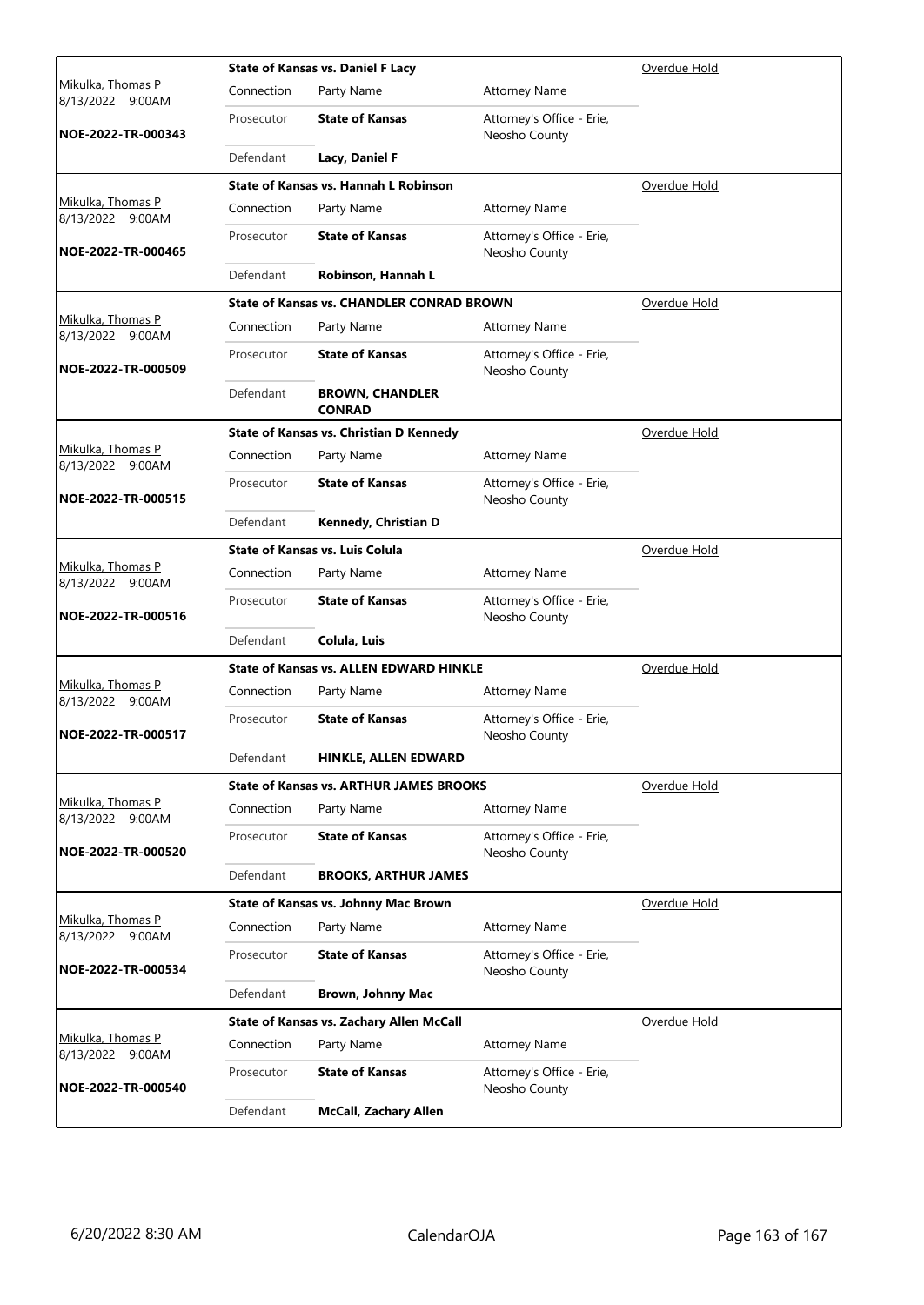|                                              |            | State of Kansas vs. FRED R CHANDLER, Jr            |                                            | Overdue Hold |
|----------------------------------------------|------------|----------------------------------------------------|--------------------------------------------|--------------|
| <u>Mikulka, Thomas P</u><br>8/13/2022 9:00AM | Connection | Party Name                                         | <b>Attorney Name</b>                       |              |
| NOE-2022-TR-000554                           | Prosecutor | <b>State of Kansas</b>                             | Attorney's Office - Erie,<br>Neosho County |              |
|                                              | Defendant  | <b>CHANDLER, FRED R, Jr</b>                        |                                            |              |
|                                              |            | <b>State of Kansas vs. Michael James Shinkle</b>   |                                            | Overdue Hold |
| Mikulka, Thomas P<br>8/13/2022 9:00AM        | Connection | Party Name                                         | <b>Attorney Name</b>                       |              |
| NOE-2022-TR-000564                           | Prosecutor | <b>State of Kansas</b>                             | Attorney's Office - Erie,<br>Neosho County |              |
|                                              | Defendant  | <b>Shinkle, Michael James</b>                      |                                            |              |
|                                              |            | <b>State of Kansas vs. Kenton C Bouman</b>         |                                            | Overdue Hold |
| Mikulka, Thomas P<br>8/13/2022 9:00AM        | Connection | Party Name                                         | <b>Attorney Name</b>                       |              |
| NOE-2022-TR-000565                           | Prosecutor | <b>State of Kansas</b>                             | Attorney's Office - Erie,<br>Neosho County |              |
|                                              | Defendant  | <b>Bouman, Kenton C</b>                            |                                            |              |
|                                              |            | <b>State of Kansas vs. Brianna M Powers</b>        |                                            | Overdue Hold |
| <u>Mikulka, Thomas P</u><br>8/13/2022 9:00AM | Connection | Party Name                                         | <b>Attorney Name</b>                       |              |
| NOE-2022-TR-000566                           | Prosecutor | <b>State of Kansas</b>                             | Attorney's Office - Erie,<br>Neosho County |              |
|                                              | Defendant  | Powers, Brianna M                                  |                                            |              |
|                                              |            | <b>State of Kansas vs. Darius D Davis</b>          |                                            | Overdue Hold |
| Mikulka, Thomas P<br>8/13/2022 9:00AM        | Connection | Party Name                                         | <b>Attorney Name</b>                       |              |
| NOE-2022-TR-000569                           | Prosecutor | <b>State of Kansas</b>                             | Attorney's Office - Erie,<br>Neosho County |              |
|                                              | Defendant  | Davis, Darius D                                    |                                            |              |
|                                              |            | State of Kansas vs. Michael Jay Phillip Armstrong  |                                            | Overdue Hold |
| Mikulka, Thomas P<br>8/13/2022 9:00AM        | Connection | Party Name                                         | <b>Attorney Name</b>                       |              |
| NOE-2022-TR-000572                           | Prosecutor | <b>State of Kansas</b>                             | Attorney's Office - Erie,<br>Neosho County |              |
|                                              | Defendant  | Armstrong, Michael Jay<br><b>Phillip</b>           |                                            |              |
|                                              |            | <b>State of Kansas vs. SAMUEL I DEBOER</b>         |                                            | Overdue Hold |
| Mikulka, Thomas P<br>8/13/2022 9:00AM        | Connection | Party Name                                         | <b>Attorney Name</b>                       |              |
| NOE-2022-TR-000574                           | Prosecutor | <b>State of Kansas</b>                             | Attorney's Office - Erie,<br>Neosho County |              |
|                                              | Defendant  | <b>DEBOER, SAMUEL I</b>                            |                                            |              |
|                                              |            | <b>State of Kansas vs. LESLIE JENNELL WALL</b>     |                                            | Overdue Hold |
| Mikulka, Thomas P<br>8/13/2022 9:00AM        | Connection | Party Name                                         | <b>Attorney Name</b>                       |              |
| NOE-2022-TR-000575                           | Prosecutor | <b>State of Kansas</b>                             | Attorney's Office - Erie,<br>Neosho County |              |
|                                              | Defendant  | <b>WALL, LESLIE JENNELL</b>                        |                                            |              |
|                                              |            | <b>State of Kansas vs. OSCAR R LOPEZ HERNANDEZ</b> |                                            | Overdue Hold |
| Mikulka, Thomas P<br>8/13/2022 9:00AM        | Connection | Party Name                                         | <b>Attorney Name</b>                       |              |
| NOE-2022-TR-000576                           | Prosecutor | <b>State of Kansas</b>                             | Attorney's Office - Erie,<br>Neosho County |              |
|                                              | Defendant  | <b>LOPEZ HERNANDEZ,</b><br><b>OSCAR R</b>          |                                            |              |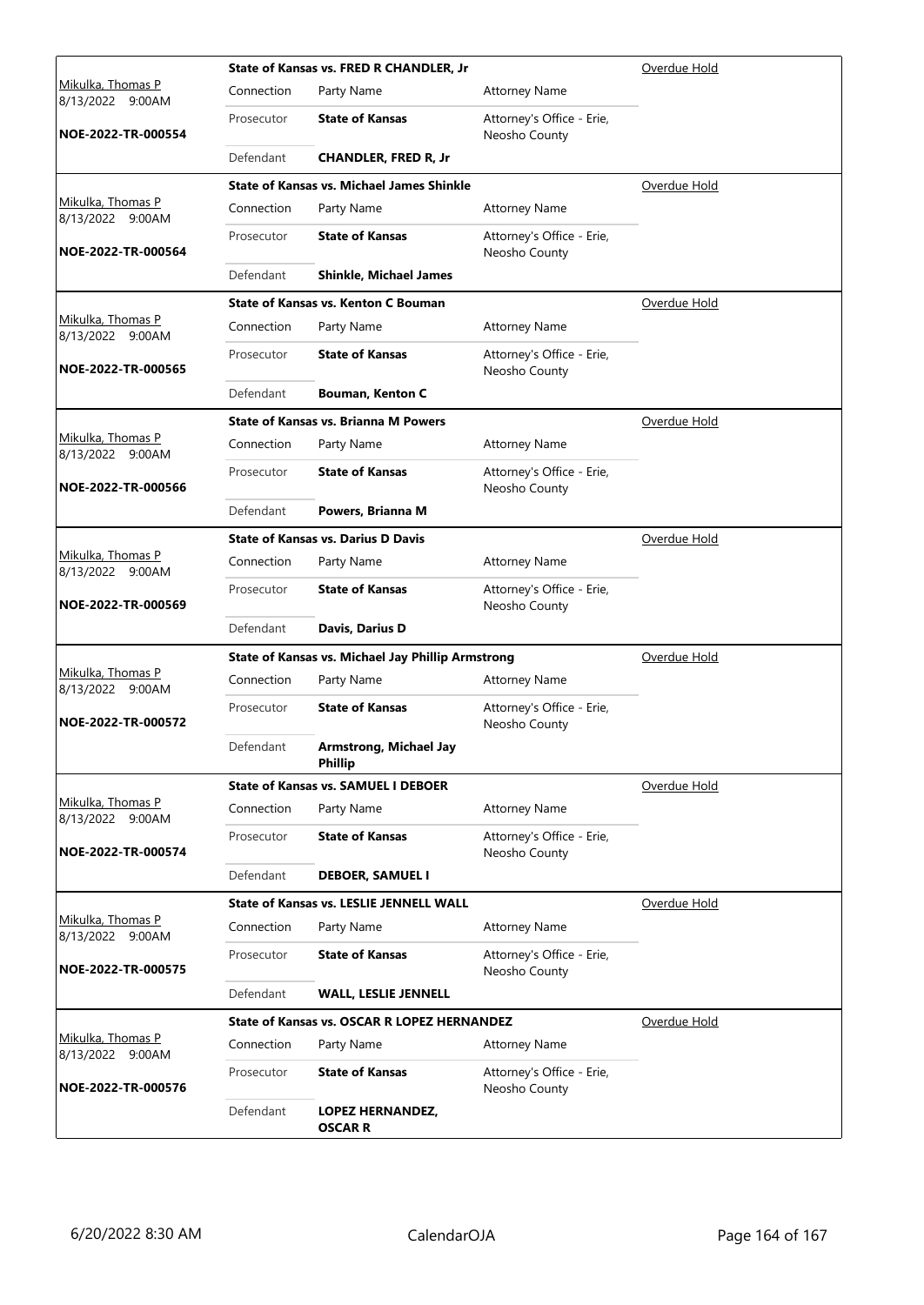|                                          |             | State of Kansas vs. Stephen A Whitaker          | Overdue Hold                               |                    |
|------------------------------------------|-------------|-------------------------------------------------|--------------------------------------------|--------------------|
| Mikulka, Thomas P<br>8/13/2022<br>9:00AM | Connection  | Party Name                                      | <b>Attorney Name</b>                       |                    |
| NOE-2022-TR-000578                       | Prosecutor  | <b>State of Kansas</b>                          | Attorney's Office - Erie,<br>Neosho County |                    |
|                                          | Defendant   | <b>Whitaker, Stephen A</b>                      |                                            |                    |
|                                          |             | State of Kansas vs. Nathan Anthony Fickel       |                                            | Overdue Hold       |
| Mikulka, Thomas P<br>8/13/2022 9:00AM    | Connection  | Party Name                                      | <b>Attorney Name</b>                       |                    |
| NOE-2022-TR-000585                       | Prosecutor  | <b>State of Kansas</b>                          | Attorney's Office - Erie,<br>Neosho County |                    |
|                                          | Defendant   | <b>Fickel, Nathan Anthony</b>                   |                                            |                    |
|                                          |             | <b>State of Kansas vs. LINDA GAIL INGRAM</b>    |                                            | Overdue Hold       |
| Mikulka, Thomas P<br>8/13/2022 9:00AM    | Connection  | Party Name                                      | <b>Attorney Name</b>                       |                    |
| NOE-2022-TR-000599                       | Prosecutor  | <b>State of Kansas</b>                          | Attorney's Office - Erie,<br>Neosho County |                    |
|                                          | Defendant   | <b>INGRAM, LINDA GAIL</b>                       |                                            |                    |
|                                          |             | <b>State of Kansas vs. LARRY DON RAIDA</b>      |                                            | Overdue Hold       |
| Mikulka, Thomas P<br>8/13/2022 9:00AM    | Connection  | Party Name                                      | <b>Attorney Name</b>                       |                    |
| NOE-2022-TR-000605                       | Prosecutor  | <b>State of Kansas</b>                          | Attorney's Office - Erie,<br>Neosho County |                    |
|                                          | Defendant   | <b>RAIDA, LARRY DON</b>                         |                                            |                    |
|                                          |             | <b>State of Kansas vs. KELSEY LEE REEVES</b>    |                                            | Overdue Hold       |
| Mikulka, Thomas P<br>8/13/2022 9:00AM    | Connection  | Party Name                                      | <b>Attorney Name</b>                       |                    |
| NOE-2022-TR-000606                       | Prosecutor  | <b>State of Kansas</b>                          | Attorney's Office - Erie,<br>Neosho County |                    |
|                                          | Defendant   | <b>REEVES, KELSEY LEE</b>                       |                                            |                    |
|                                          |             | State of Kansas vs. MARIA D R MARTINEZ PEREZ    |                                            | Overdue Hold       |
| Mikulka, Thomas P<br>8/13/2022 9:00AM    | Connection  | Party Name                                      | <b>Attorney Name</b>                       |                    |
| NOE-2022-TR-000616                       | Prosecutor  | <b>State of Kansas</b>                          | Attorney's Office - Erie,<br>Neosho County |                    |
|                                          | Defendant   | <b>MARTINEZ PEREZ, MARIA</b><br>DR              |                                            |                    |
|                                          |             | <b>State of Kansas vs. Samuel Aaron Murphey</b> |                                            | <b>Hearing</b>     |
| Mikulka, Thomas P<br>8/16/2022 9:00AM    | Connection  | Party Name                                      | <b>Attorney Name</b>                       | Status-ZOOM        |
| 2019-TR-000770                           | Prosecutor  | <b>State of Kansas</b>                          | Attorney's Office - Erie,<br>Neosho County |                    |
|                                          | Defendant   | <b>Murphey, Samuel Aaron</b>                    | Duncan, Brian Piccolo                      |                    |
|                                          |             | <b>State of Kansas vs. James T Blancho</b>      |                                            | Diversion - Status |
| Mikulka, Thomas P<br>8/16/2022 9:00AM    | Connection  | Party Name                                      | <b>Attorney Name</b>                       | <b>ZOOM</b>        |
|                                          | Other Party | Dean, Melissa                                   |                                            |                    |
| NOE-2020-TR-001026                       |             | Horst, Kayla D                                  |                                            |                    |
|                                          |             | Raida, Trevor                                   |                                            |                    |
|                                          |             | Raida, Wyatt Andrew                             |                                            |                    |
|                                          | Prosecutor  | <b>State of Kansas</b>                          | Attorney's Office - Erie,<br>Neosho County |                    |
|                                          | Defendant   | <b>Blancho, James T</b>                         | Battitori, Edward Joseph                   |                    |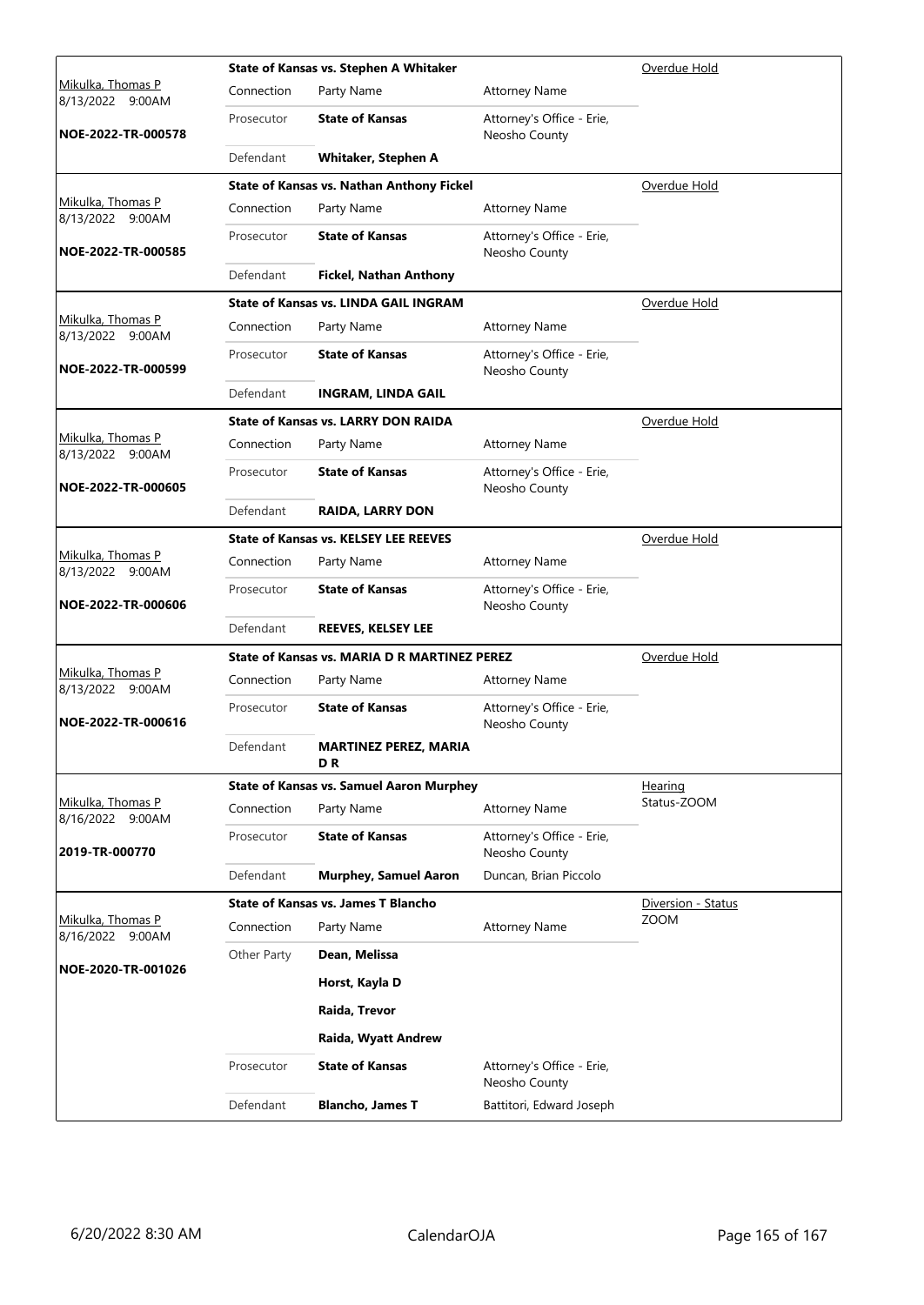|                                              |                    | <b>State of Kansas vs. Michael James Tredway</b>      | <b>Status Conference</b>                   |                          |
|----------------------------------------------|--------------------|-------------------------------------------------------|--------------------------------------------|--------------------------|
| Mikulka, Thomas P<br>8/16/2022 9:00AM        | Connection         | Party Name                                            | <b>Attorney Name</b>                       | <b>ZOOM</b>              |
| NOE-2021-TR-000642                           | Prosecutor         | <b>State of Kansas</b>                                | Attorney's Office - Erie,<br>Neosho County |                          |
|                                              | Defendant          | <b>Tredway, Michael James</b>                         | Jones, Seth Austin                         |                          |
|                                              |                    | <b>State of Kansas vs. LARRY JAMES II BROWN</b>       |                                            | <b>Status Conference</b> |
| Mikulka, Thomas P<br>8/16/2022 9:00AM        | Connection         | Party Name                                            | <b>Attorney Name</b>                       | <b>ZOOM</b>              |
| NOE-2021-TR-001049                           | Prosecutor         | <b>State of Kansas</b>                                | Attorney's Office - Erie,<br>Neosho County |                          |
|                                              | Defendant          | <b>BROWN, LARRY JAMES II</b>                          | Jones, Seth Austin                         |                          |
|                                              |                    | State of Kansas vs. LARRY JAMES BROWN, II             |                                            | <b>Status Conference</b> |
| Mikulka, Thomas P<br>8/16/2022 9:00AM        | Connection         | Party Name                                            | <b>Attorney Name</b>                       | <b>ZOOM</b>              |
| NOE-2021-TR-001076                           | Prosecutor         | <b>State of Kansas</b>                                | Attorney's Office - Erie,<br>Neosho County |                          |
|                                              | Defendant          | <b>BROWN, LARRY JAMES, II</b>                         | Jones, Seth Austin                         |                          |
|                                              |                    | State of Kansas vs. Larry J Brown, II                 |                                            | <b>Status Conference</b> |
| Mikulka, Thomas P<br>8/16/2022 9:00AM        | Connection         | Party Name                                            | <b>Attorney Name</b>                       | <b>ZOOM</b>              |
| NOE-2022-TR-000024                           | Prosecutor         | <b>State of Kansas</b>                                | Attorney's Office - Erie,<br>Neosho County |                          |
|                                              | Defendant          | Brown, Larry J, II                                    | Jones, Seth Austin                         |                          |
|                                              |                    | <b>State of Kansas vs. Timothy Floyd Timmerman</b>    |                                            | <b>Status Conference</b> |
| Ahlquist, Daryl D<br>8/17/2022 9:00AM        | Connection         | Party Name                                            | <b>Attorney Name</b>                       |                          |
| 2020-TR-000386                               | Prosecutor         | <b>State of Kansas</b>                                | Attorney's Office - Erie,<br>Neosho County |                          |
|                                              | Defendant          | <b>Timmerman, Timothy</b><br>Floyd                    | Staker, Steven Charles                     |                          |
|                                              | Public<br>Defender | <b>Public Defender, SEK</b>                           |                                            |                          |
|                                              |                    | State of Kansas vs. Timothy Floyd Timmerman           |                                            | <b>Status Conference</b> |
| <u>Ahlquist, Daryl D</u><br>8/17/2022 9:00AM | Connection         | Party Name                                            | <b>Attorney Name</b>                       |                          |
| NOE-2021-TR-000742                           | Prosecutor         | <b>State of Kansas</b>                                | Attorney's Office - Erie,<br>Neosho County |                          |
|                                              | Defendant          | <b>Timmerman, Timothy</b><br>Floyd                    | Staker, Steven Charles                     |                          |
|                                              | Public<br>Defender | <b>Public Defender, SEK</b>                           |                                            |                          |
|                                              |                    | <b>State of Kansas vs. Anthony Edward Rush</b>        |                                            | <b>Status Conference</b> |
| Ahlguist, Daryl D<br>8/17/2022 9:00AM        | Connection         | Party Name                                            | <b>Attorney Name</b>                       |                          |
| NOE-2022-TR-000178                           | Prosecutor         | <b>State of Kansas</b>                                | Attorney's Office - Erie,<br>Neosho County |                          |
|                                              | Defendant          | Rush, Anthony Edward                                  |                                            |                          |
|                                              |                    | <b>State of Kansas vs. Winston Alexander Childers</b> |                                            | Diversion - Status       |
| Mikulka, Thomas P<br>8/18/2022 9:00AM        | Connection         | Party Name                                            | <b>Attorney Name</b>                       | <b>ZOOM</b>              |
| 2018-TR-000809                               | Prosecutor         | <b>State of Kansas</b>                                | Attorney's Office - Erie,<br>Neosho County |                          |
|                                              | Defendant          | <b>Childers, Winston</b><br><b>Alexander</b>          | Jones, Seth Austin                         |                          |